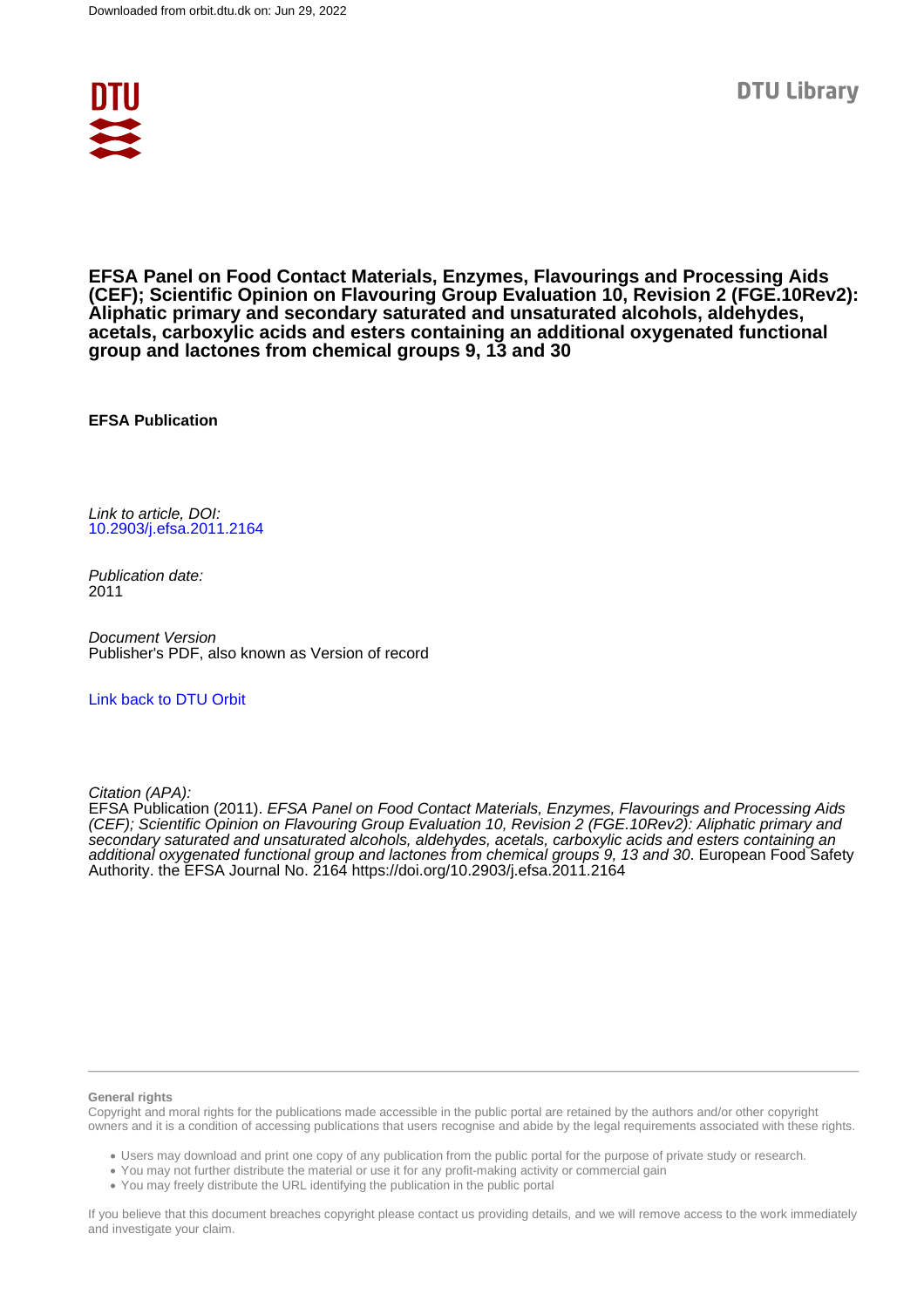

# **SCIENTIFIC OPINION**

# **Scientific Opinion on Flavouring Group Evaluation 10, Revision 2 (FGE.10Rev2):**

# **Aliphatic primary and secondary saturated and unsaturated alcohols, aldehydes, acetals, carboxylic acids and esters containing an additional oxygenated functional group and lactones from chemical groups 9, 13 and 30**<sup>1</sup>

# **EFSA Panel on Food Contact Materials, Enzymes, Flavourings and Processing Aids**   $(CEF)^{2,3}$

European Food Safety Authority (EFSA), Parma, Italy

## **ABSTRACT**

l

The Panel on Food Contact Materials, Enzymes, Flavourings and Processing Aids of the European Food Safety Authority was requested to evaluate 61 flavouring substances in the Flavouring Group Evaluation 10, Revision 2, using the Procedure in Commission Regulation (EC) No 1565/2000. None of the substances were considered to have genotoxic potential. The substances were evaluated through a stepwise approach (the Procedure) that integrates information on structure-activity relationships, intake from current uses, toxicological threshold of concern, and available data on metabolism and toxicity. The Panel concluded that the 61 substances do not give rise to safety concerns at their levels of dietary intake, estimated on the basis of the MSDI approach. Besides the safety assessment of these flavouring substances, the specifications for the materials of commerce have also been considered. For four substances, information on composition of mixture and/or stereoisomerism has not been specified sufficiently.

© European Food Safety Authority, 2011

<sup>1</sup> On request from the Commission, Question No EFSA-Q-2011-00128, EFSA-Q-2011-00813, EFSA-Q-2011-00814 adopted on 24 March 2011.

<sup>2</sup> Panel members Arturo Anadon, Mona-Lise Binderup, Wilfried Bursch, Laurence Castle, Riccardo Crebelli, Karl-Heinz Engel, Roland Franz, Nathalie Gontard, Thomas Haertle, Trine Husøy, Klaus-Dieter Jany, Catherine Leclercq, Jean Claude Lhuguenot, Wim Mennes, Maria Rosaria Milana, Karla Pfaff, Kettil Svensson, Fidel Toldra, Rosemary Waring, Detlef Wölfle. Correspondence: cef-unit@efsa.europa.eu

<sup>3</sup> Acknowledgement: The Panel wishes to thank the members of the Working Groups on Flavourings for the preparation of this Opinion: Ulla Beckman Sundh, Vibe Beltoft, Wilfried Bursch, Angelo Carere, Karl-Heinz Engel, Henrik Frandsen, Rainer Gürtler, Frances Hill, Trine Husøy, John Christian Larsen, Pia Lund, Wim Mennes, Gerard Mulder, Karin Nørby, Gerard Pascal, Iona Pratt, Gerrit Speijers, Harriet Wallin and EFSA's staff member Kim Rygaard Nielsen for the preparatory work on this scientific Opinion.

Suggested citation: EFSA Panel on Food Contact Materials, Enzymes, Flavourings and Processing Aids (CEF); Scientific Opinion on Flavouring Group Evaluation 10, Revision 2 (FGE.10Rev2): Aliphatic primary and secondary saturated and unsaturated alcohols, aldehydes, acetals, carboxylic acids and esters containing an additional oxygenated functional group and lactones from chemical groups 9, 13 and 30. EFSA Journal 2011; 9(7):2164. [124 pp.]. doi:10.2903/j.efsa.2011.2164. Available online: www.efsa.europa.eu/efsajournal.htm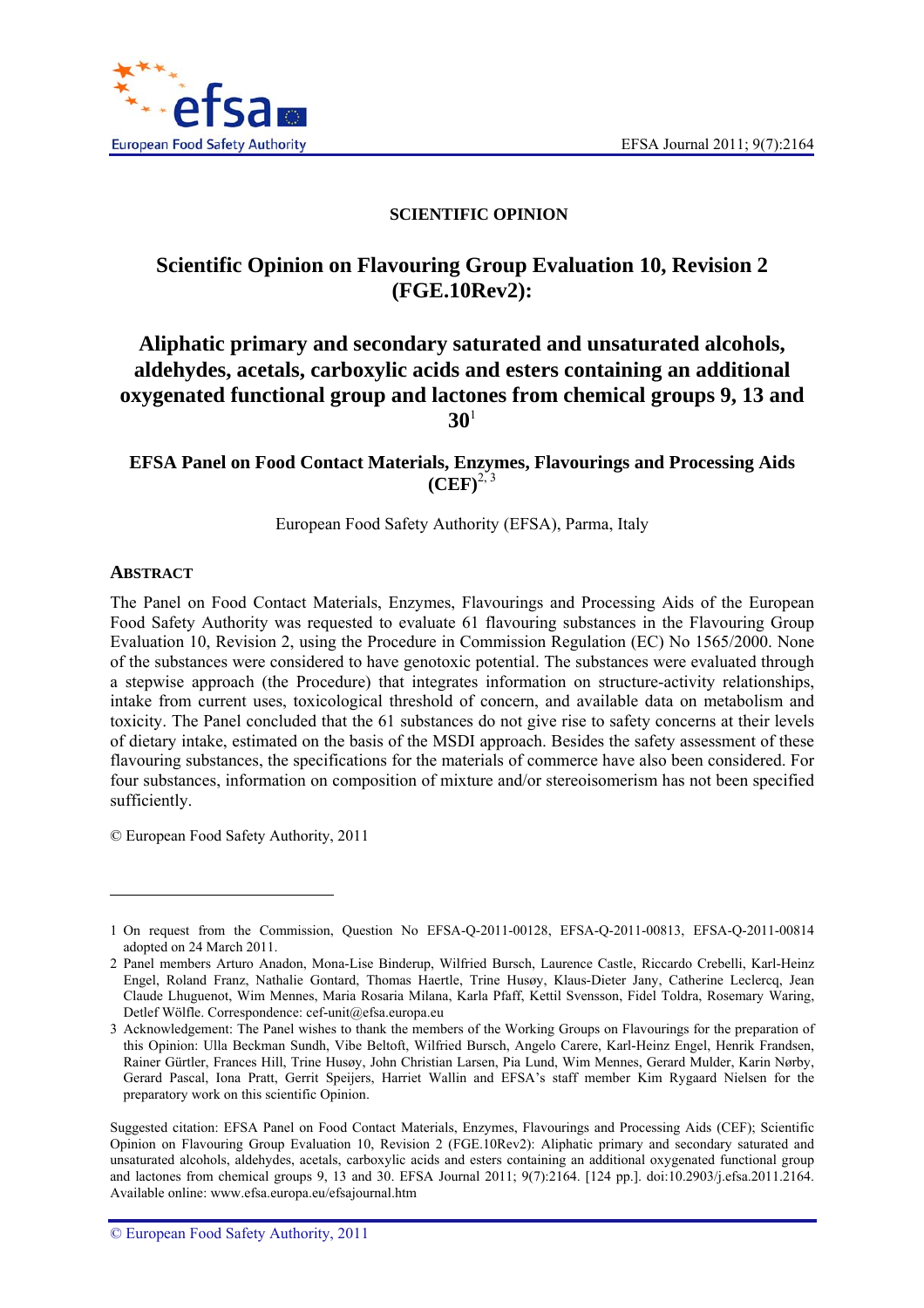

# **SUMMARY**

The European Food Safety Authority (EFSA) asked the Panel on Food Contact Materials, Enzymes, Flavourings and Processing Aids (the Panel) to advise the Commission on the implications for human health of chemically defined flavouring substances used in or on foodstuffs in the Member States. In particular, the Panel was requested to evaluate 61 flavouring substances in the Flavouring Group Evaluation 10, Revision 2 (FGE.10Rev2), using the Procedure as referred to in the Commission Regulation (EC) No 1565/2000. These 61 flavouring substances belong to chemical groups 9, 13 and 30, Annex I of the Commission Regulation (EC) No 1565/2000.

The 61 flavouring substances are alcohols, aldehydes, acetals, carboxylic acids and esters containing additional oxygenated functional groups and lactones.

Thirty-five of the 61 candidate substances possess one or more chiral centres and eight can exist as geometrical isomers due to the presence and the position of a double bond. For four of these substances [FL-no: 10.038, 10.040, 10.059 and 10.063] the stereoisomeric composition / composition of mixture has not been specified sufficiently.

Fifty-four of the candidate substances belong to structural class I, six of the candidate substances belong to structural class II, and one belongs to structural class III according to the decision tree approach presented by Cramer et al. (1978).

Forty-eight of the flavouring substances in the present group have been reported to occur naturally in a wide range of food items.

In its evaluation, the Panel as a default used the "Maximised Survey-derived Daily Intakes£ (MSDI) approach to estimate the *per capita* intakes of the flavouring substances in Europe. However, when the Panel examined the information provided by the European Flavouring Industry on the use levels in various foods, it appeared obvious that the MSDI approach in a number of cases would grossly underestimate the intake by regular consumers of products flavoured at the use level reported by the Industry, especially in those cases where the annual production values were reported to be small. In consequence, the Panel had reservations about the data on use and use levels provided and the intake estimates obtained by the MSDI approach.

In the absence of more precise information that would enable the Panel to make a more realistic estimate of the intakes of the flavouring substances, the Panel has decided also to perform an estimate of the daily intakes per person using a "modified Theoretical Added Maximum Daily Intake" (mTAMDI) approach based on the normal use levels reported by Industry. In those cases where the mTAMDI approach indicated that the intake of a flavouring substance might exceed its corresponding threshold of concern, the Panel decided not to carry out a formal safety assessment using the Procedure. In these cases the Panel requires more precise data on use and use levels.

The candidate substances which have been assigned to structural class I have estimated European daily *per capita* intakes (MSDI) ranging from 0.0012 to 1500 microgram. The candidate substances from structural class II have MSDIs ranging from 0.0012 to 1.2 microgram and the one candidate substance assigned to structural class III has an estimated European daily *per capita* intake of 0.011 microgram (Table 6.1). These intakes are below the thresholds of concern of 1800, 540 and 90 microgram/person/day for structural class I , II and III, respectively.

The combined estimated daily *per capita* intake as flavourings of the 54 candidate substances assigned to structural class I is 1600 microgram, which does not exceed the threshold of concern for a substance belonging to structural class I of 1800 microgram/person/day. Likewise, the combined estimated daily *per capita* intake as flavouring of the six candidate substances assigned to structural class II is 1.2 microgram, which does not exceed the threshold of concern for a substance belonging to structural class II of 540 microgram/person/day.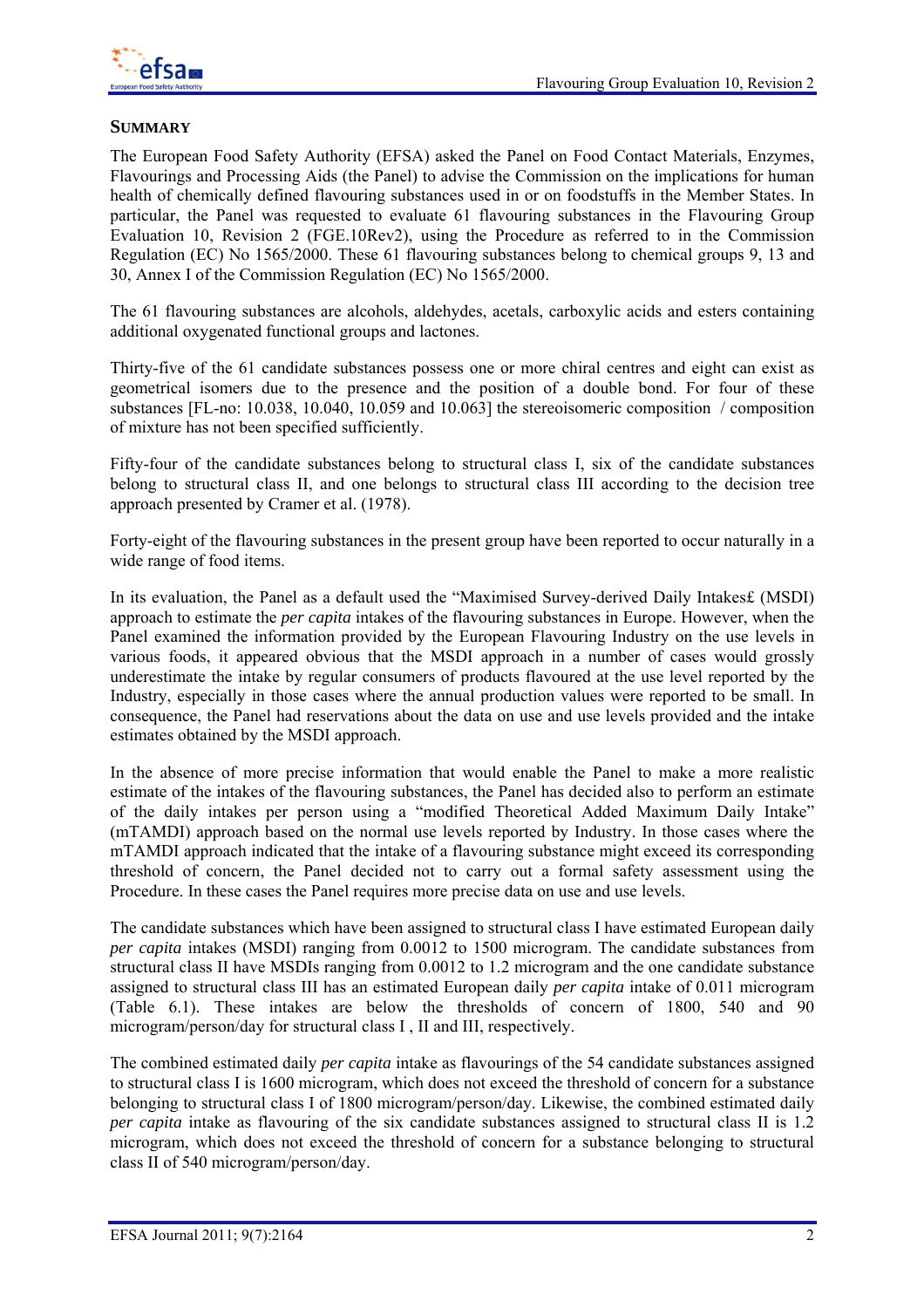

On the basis of the data available it is concluded that there is no indication that the flavouring substances in the present Flavouring Group Evaluation possess genotoxic potential. However, the Panel reconsidered the fact that 1-hydroxypropan-2-one [FL-no: 07.169] is an endogenous metabolite of acetone. Acetone is endogenously formed from the degradation of body fat/fatty acids and occurs in the blood of healthy humans not exposed to external sources of acetone in amounts of approximately 4 - 12 mg/person, corresponding to 0.7 to 2 mg/l blood. Under these conditions, the majority of the acetone in blood would be metabolised to 1-hydroxypropan-2-one, which is rapidly further metabolised to endogenous compounds (methylglyoxal, pyruvate and glucose) in the methylglyoxal pathway. The estimated exposure of 0.22 microgram/*capita*/day is considerably lower than that resulting from the metabolism of acetone and would not significantly add to the internal exposure to 1 hydroxypropan-2-one in the body and would not perturb the normal catabolism of the compound to innocuous endogenous products. The Panel therefore decided that further genotoxicity data are not required and that the substance could be taken through the Procedure.

It can be anticipated that, at the estimated levels of intake as flavouring substances, 58 of the alcohols, aldehydes, acetals, carboxylic acids and esters with an additional oxygenated functional group and aliphatic lactones included in the present FGE are generally hydrolysed and completely metabolised to innocuous products, many of which are endogenous in humans. For three [FL-no: 02.242, 06.097 and 09.824] of the flavouring substances it cannot be concluded that they are metabolised to innocuous products. Adequate margins of safety could be established for these three substances in step B4 of the Procedure.

It was noted that where toxicity data were available they were consistent with the conclusions in the present Flavouring Group Evaluation using the Procedure.

It was considered that on the basis of the default MSDI approach the 61 flavouring substances, to which the Procedure have been applied, would not give rise to safety concerns at the estimated levels of intake arising from their use as flavouring substances.

The mTAMDI for the 59 flavouring substances, for which use levels information is available, range from 1600 to 5100 microgram/person/day. For 57 of these substances the mTAMDI is above the threshold of concern of their structural classes and for two substances the mTAMDI is below the threshold. The two flavouring substances which have mTAMDI intake estimates below the threshold of concern for their structural class are also expected to be metabolised to innocuous products. For two flavouring substances use levels have not been provided and no mTAMDI could be estimated. thus, for 59 flavouring substances further information is required. This would include more reliable intake data and then, if required, additional toxicological data.

In order to determine whether the conclusion for the 61 candidate substances can be applied to the materials of commerce, it is necessary to consider the available specifications. Specifications including complete purity criteria and identity for the materials of commerce have been provided for 55 flavouring substances. For two substances [FL-no: 06.135 and 08.113] information on solubility is lacking. For four substances [FL-no: 10.038, 10.040, 10.059 and 10.063] information on composition of mixture and/or stereoisomerism has not been specified sufficiently. For one substance [FL-no: 10.063] is an identity test missing. Thus, the final evaluation of the materials of commerce cannot be performed for four substances [FL-no: 10.038, 10.040, 10.059 and 10.063] pending further information.

For the remaining 57 candidate substances [FL-no: 02.132, 02.198, 02.242, 05.149, 06.088, 06.090, 06.095, 06.097, 06.102, 06.135, 07.169, 08.053, 08.082, 08.090, 08.103, 08.113, 09.333, 09.345 - 09.354, 09.360, 09.502, 09.558, 09.565, 09.580, 09.590, 09.601, 09.626, 09.629, 09.633, 09.634, 09.644, 09.683, 09.815, 09.824, 09.832, 09.833, 09.862, 09.874, 09.916, 10.039, 10.045, 10.047 - 10.049, 10.052, 10.055, 10.058, 10.068 and 10.168] the Panel concluded that they would present no safety concern at the estimated levels of intake based on the MSDI approach.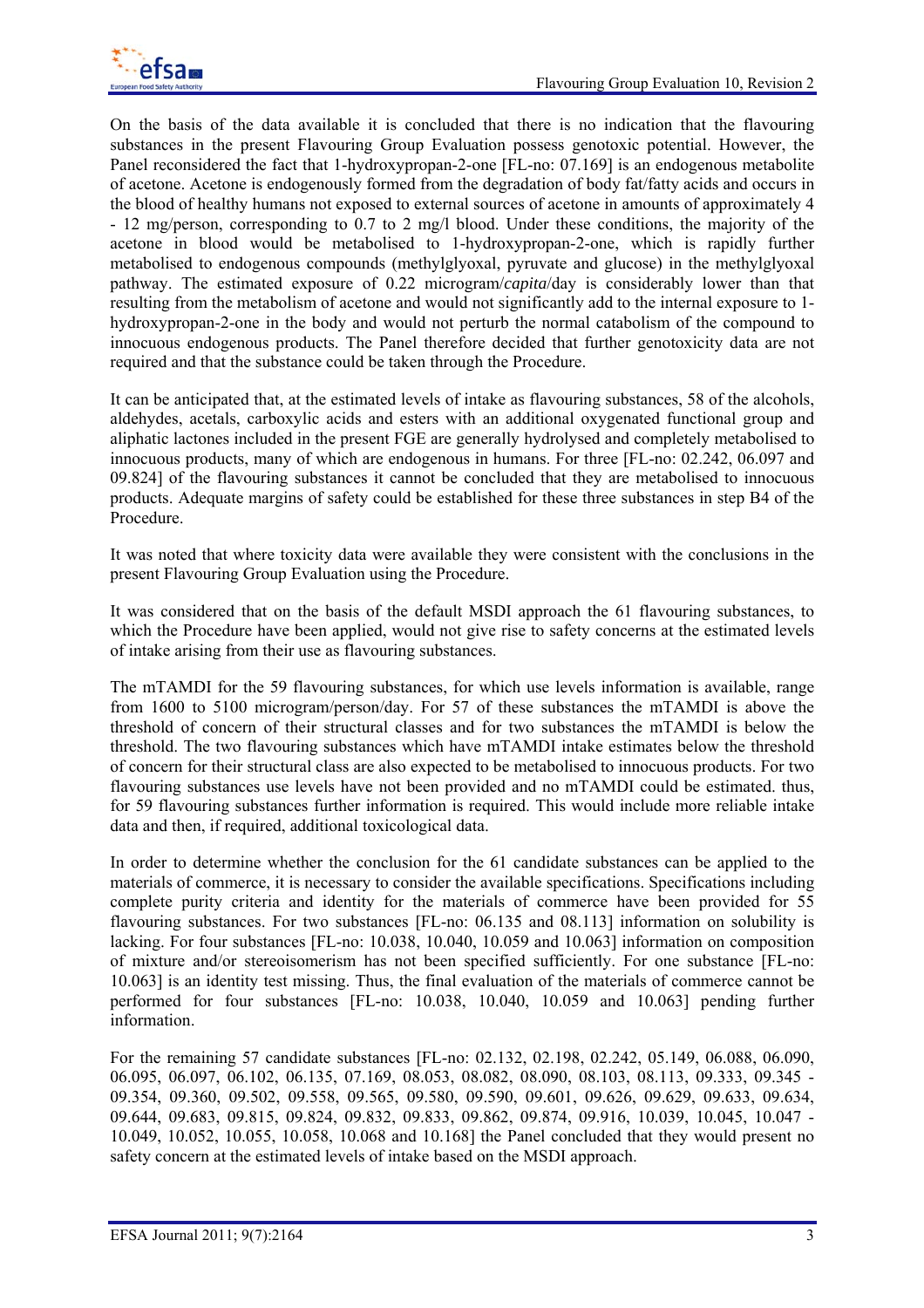

# **KEYWORDS**

Flavourings, safety, lactones, saturated, unsaturated, primary, secondary, alcohols, aldehydes, acids, acetals, esters, additional oxygenated functional group, FGE.10.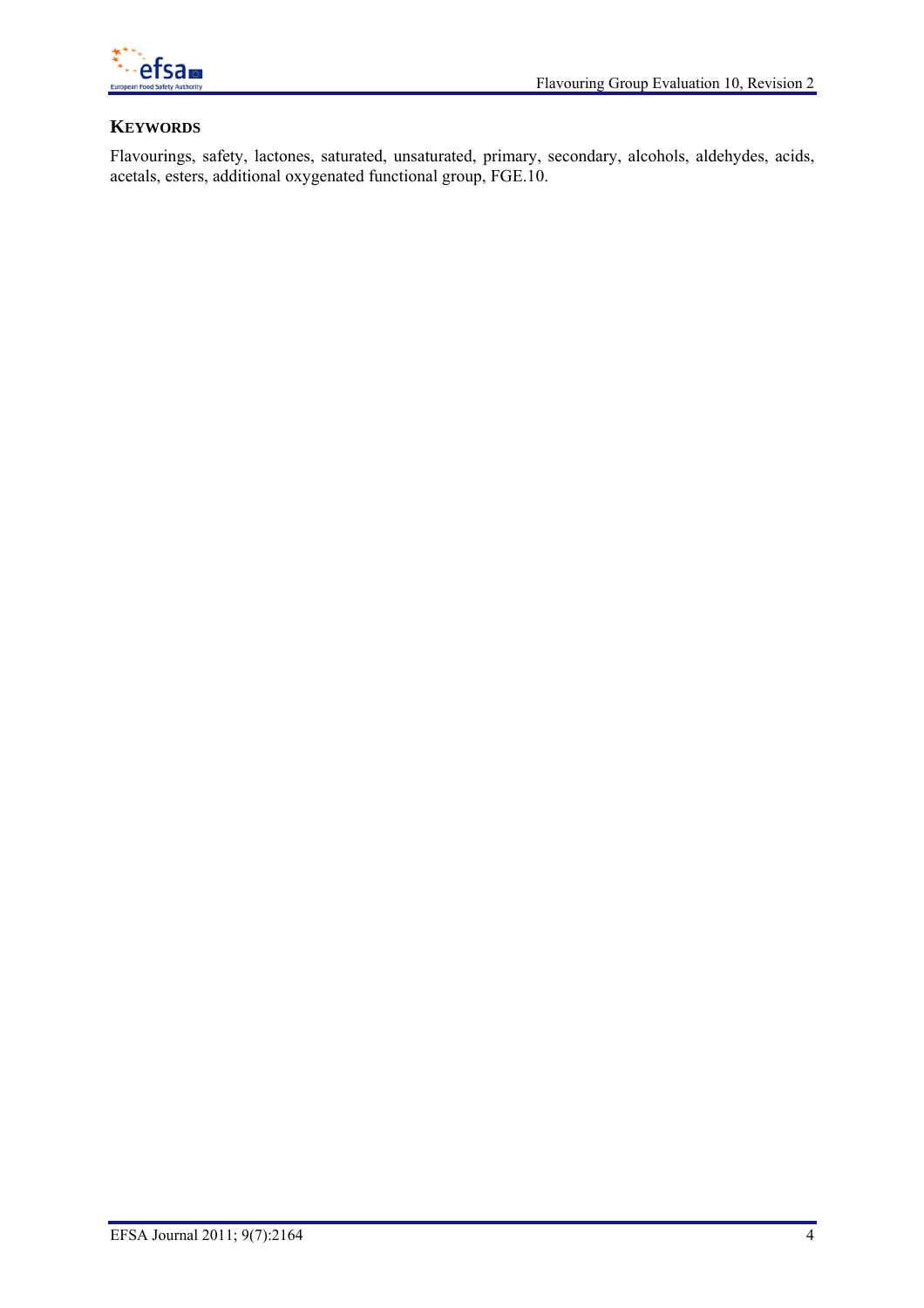

# TABLE OF CONTENTS

| $\mathbf{1}$                                                                               |  |
|--------------------------------------------------------------------------------------------|--|
| 1.1.                                                                                       |  |
| 1.2.                                                                                       |  |
| 1.3.                                                                                       |  |
| 2.                                                                                         |  |
| 3.                                                                                         |  |
| 3.1                                                                                        |  |
| 3.2.                                                                                       |  |
| 4.                                                                                         |  |
| Application of the Procedure for the Safety Evaluation of Flavouring Substances  14<br>5.  |  |
| Comparison of the Intake Estimations Based on the MSDI Approach and the mTAMDI<br>6.       |  |
|                                                                                            |  |
| 7.                                                                                         |  |
| 8.                                                                                         |  |
| 8.1.                                                                                       |  |
| 8.2.                                                                                       |  |
| 8.3.                                                                                       |  |
| 8.4.                                                                                       |  |
| 9.                                                                                         |  |
| Table 1: Specification Summary of the Substances in the Flavouring Group                   |  |
|                                                                                            |  |
| Table 2a: Summary of Safety Evaluation Applying the Procedure (Based on Intakes Calculated |  |
|                                                                                            |  |
| Table 2a: Summary of Safety Evaluation Applying the Procedure (Based on Intakes Calculated |  |
|                                                                                            |  |
|                                                                                            |  |
|                                                                                            |  |
|                                                                                            |  |
|                                                                                            |  |
|                                                                                            |  |
|                                                                                            |  |
|                                                                                            |  |
|                                                                                            |  |
|                                                                                            |  |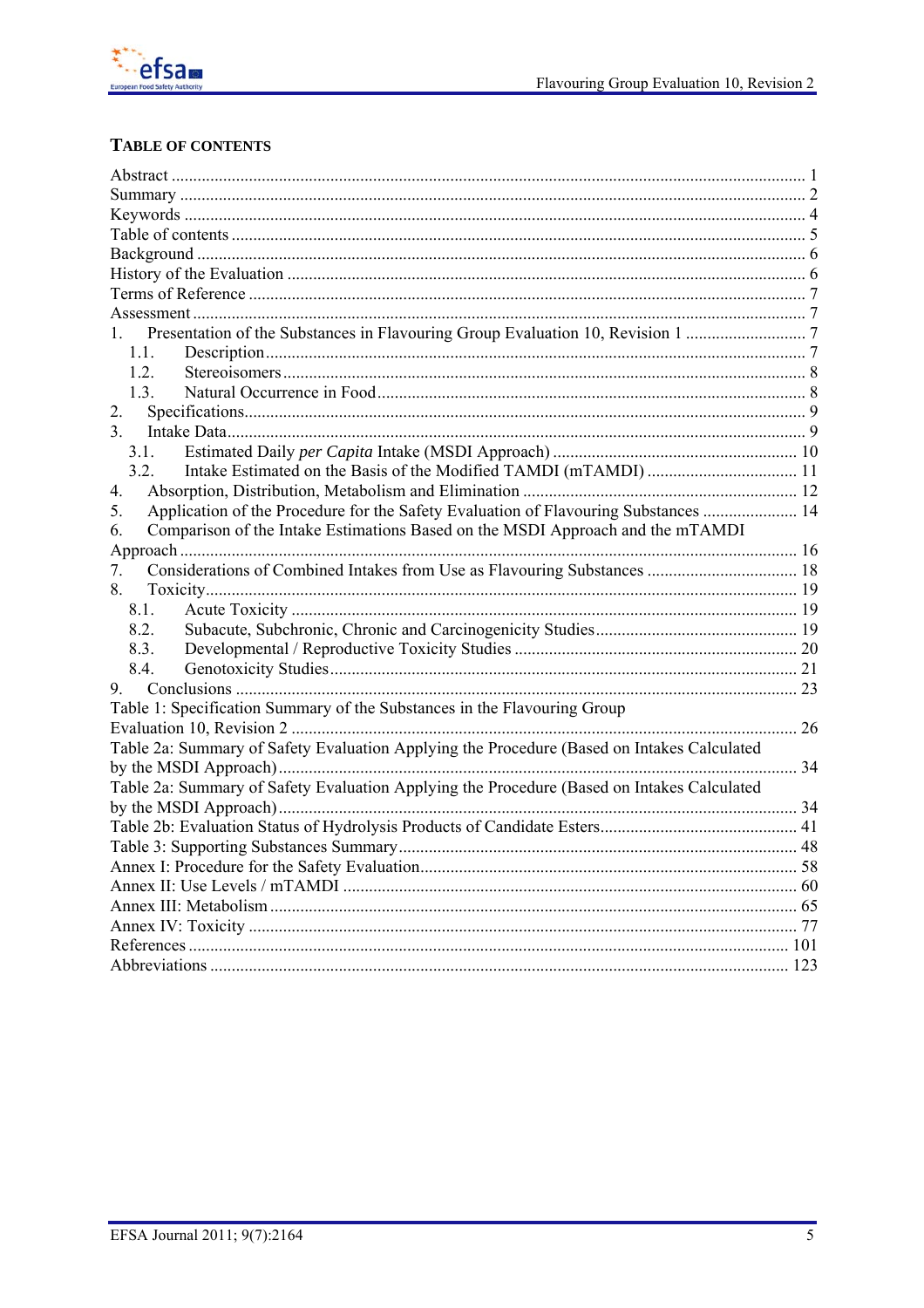

# **BACKGROUND**

Regulation (EC) No 2232/96 of the European Parliament and the Council (EC, 1996a) lays down a Procedure for the establishment of a list of flavouring substances the use of which will be authorised to the exclusion of all other substances in the EU. In application of that Regulation, a Register of flavouring substances used in or on foodstuffs in the Member States was adopted by Commission Decision 1999/217/EC (EC, 1999a), as last amended by Commission Decision 2009/163/EC (EC, 2009a). Each flavouring substance is attributed a FLAVIS-number (FL-number) and all substances are divided into 34 chemical groups. Substances within a group should have some metabolic and biological behaviour in common.

Substances which are listed in the Register are to be evaluated according to the evaluation programme laid down in Commission Regulation (EC) No 1565/2000 (EC, 2000a), which is broadly based on the Opinion of the Scientific Committee on Food (SCF, 1999a). For the submission of data by the manufacturer, deadlines have been established by Commission Regulation (EC) No 622/2002 (EC, 2002b).

The FGE is revised to include substances for which data were submitted after the deadline as laid down in Commission Regulation (EC) No 622/2002 and to take into account additional information that has been made available since the previous Opinion on this FGE.

The Revision also includes newly notified substances belonging to the same chemical groups evaluated in this FGE.

After the completion of the evaluation programme the Union List of flavouring substances for use in or on foods in the EU shall be adopted (Article 5 (1) of Regulation (EC) No 2232/96) (EC, 1996a).

## **HISTORY OF THE EVALUATION**

The first revision of FGE.10, FGE.10Rev1, included the assessment of eight additional candidate substances [FL-no: 06.088, 06.095, 06.102, 06.135, 09.565, 09.916, 10.040 and 10.168] and additional information on 32 substances [FL-no: 02.132, 02.198, 02.242, 06.090, 06.097, 07.169, 08.090, 09.333, 09.349, 09.360, 09.502, 09.580, 09.590, 09.601, 09.629, 09.633, 09.644, 09.683, 09.815, 09.824, 09.832, 09.862, 09.874, 10.038, 10.039, 10.043, 10.045, 10.048, 10.049, 10.052, 10.058 and 10.068] which had become available since the first FGE. Furthermore, substance [FL-no: 10.043], which can be metabolised to an alpha,beta-unsaturated ketone was withdrawn from FGE.10Rev1 to be evaluated together with other alpha,beta-unsaturated ketones in FGE.217 (EFSA, 2008b).

| FGE        | Opinion<br>adopted by<br><b>EFSA</b> | Link                                                                           | No. Of<br>candidate<br>substances |
|------------|--------------------------------------|--------------------------------------------------------------------------------|-----------------------------------|
| FGE.10     | 28 October<br>2005                   | http://www.efsa.eu.int/science/afc/afc opinions/1232 en.html                   | 51                                |
| FGE.10Rev1 | 30 January<br>2008                   | http://www.efsa.europa.eu/EFSA/efsa locale-<br>1178620753812 1211902296182.htm | 58                                |
| FGE.10Rev2 | 23 March<br>2011                     |                                                                                | 61                                |

The present revision of FGE.10, FGE.10Rev2, includes the assessment of three additional candidate substances [FL-no: 08.113, 10.059 and 10.063]. No toxicity or metabolism data were provided for these three substances.

A search in open literature revealed data on metabolism, genotoxicity, repeated dose toxicity as well as reproductive/developmental toxicity for [FL-no: 08.113] but not for [FL-no: 10.059 and 10.063].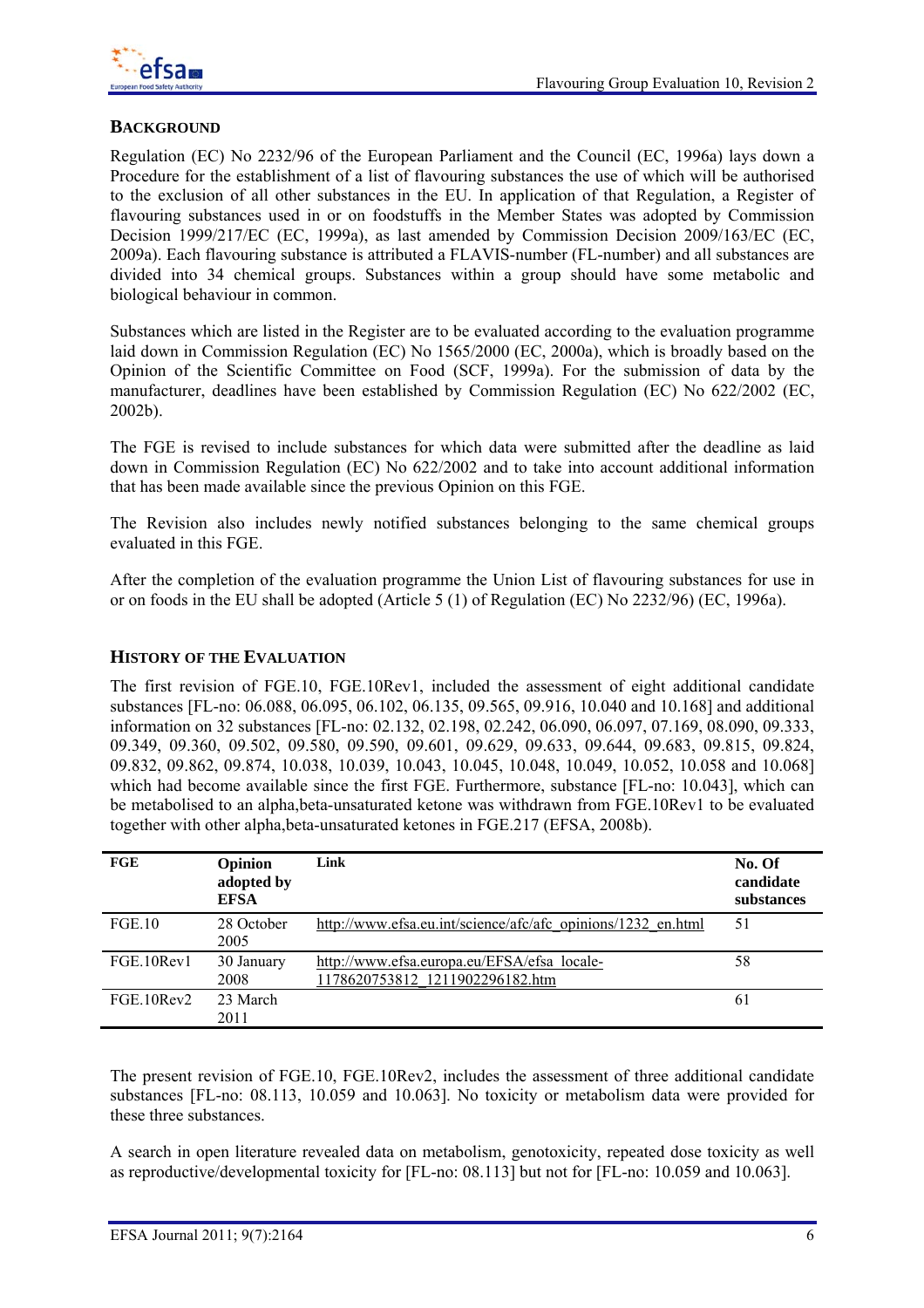

FGE.10Rev2 also include additional information submitted by industry on the stereoisomeric composition/composition of mixture requested in FGE.10Rev1 for eight substances [FL-no: 06.088, 06.095, 06.135, 09.565, 09.916, 10.038, 10.040 and 10.168], as well as identity information for [FLno: 06.088 and 06.095].

## **TERMS OF REFERENCE**

The European Food Safety Authority (EFSA) is requested to carry out a risk assessment on flavouring substances in the Register prior to their authorisation and inclusion in a Union List according to Commission Regulation (EC) No 1565/2000 (EC, 2000a). In addition, the Commission requested EFSA to evaluate newly notified flavouring substances, where possible, before finalising the evaluation programme.

## **ASSESSMENT**

## **1. Presentation of the Substances in Flavouring Group Evaluation 10, Revision 1**

## **1.1. Description**

The present Flavouring Group Evaluation 10, Revision 2 (FGE.10Rev2), using the Procedure as referred to in the Commission Regulation (EC) No 1565/2000 (EC, 2000a) (The Procedure – shown in schematic form in Annex I of this FGE), deals with 61 alcohols, aldehydes, acetals, carboxylic acids and esters containing an additional oxygenated functional group and lactones from chemical groups 9, 13 and 30, Annex I of Commission Regulation (EC) No 1565/2000 (EC, 2000a).

The 61 flavouring substances (candidate substances) under consideration are listed in Table 1, as well as their chemical Register name, FLAVIS- ( FL-), Chemical Abstract Service- (CAS-), Council of Europe- (CoE-) and Flavor and Extract Manufactures Association- (FEMA-) numbers, structure and specifications.

The outcome of the Safety Evaluation is summarised in Table 2a.

Fourteen candidate substances are aliphatic lactones [FL-no: 10.038, 10.039, 10.040, 10.045, 10.047, 10.048, 10.049, 10.052, 10.055, 10.058, 10.059, 10.063, 10.068 and 10.168]; thirty-one candidate substances are esters or diesters [FL-no: 09.333, 09.345 - 09.354, 09.360, 09.502, 09.558, 09.565, 09.580, 09.590, 09.601, 09.626, 09.629, 09.633, 09.634, 09.644, 09.683, 09.815, 09.824, 09.832, 09.833, 09.862, 09.874 and 09.916]; six candidate substances are acetals [FL-no: 06.088, 06.090, 06.095, 06.097, 06.102 and 06.135]; one candidate substance is an alpha-hydroxyacid [FL-no: 08.090]; one candidate substance is a ketoalcohol [FL-no: 07.169]; one candidate substance is an alkoxy-alcohol [FL-no: 02.242]; two candidate substances are diols [FL-no: 02.132 and 02.198]; one candidate substance is a dialdehyde [FL-no: 05.149] and four candidate substances are aliphatic dicarboxylic acids [FL-no: 08.053, 08.082, 08.103 and 08.113].

The 61 candidate substances are structurally related to 29 aliphatic lactones (supporting substances) evaluated at the  $49<sup>th</sup>$  JECFA meeting (JECFA, 1998a) and to  $47$  aliphatic primary alcohols, aldehydes, carboxylic acids, acetals and esters containing additional oxygenated functional groups evaluated at the 53<sup>rd</sup> JECFA meeting (JECFA, 2000c). These supporting substances are listed in Table 3, together with their evaluation status.

The hydrolysis products of candidate esters and acetals as well as their evaluation status are listed in Table 2b.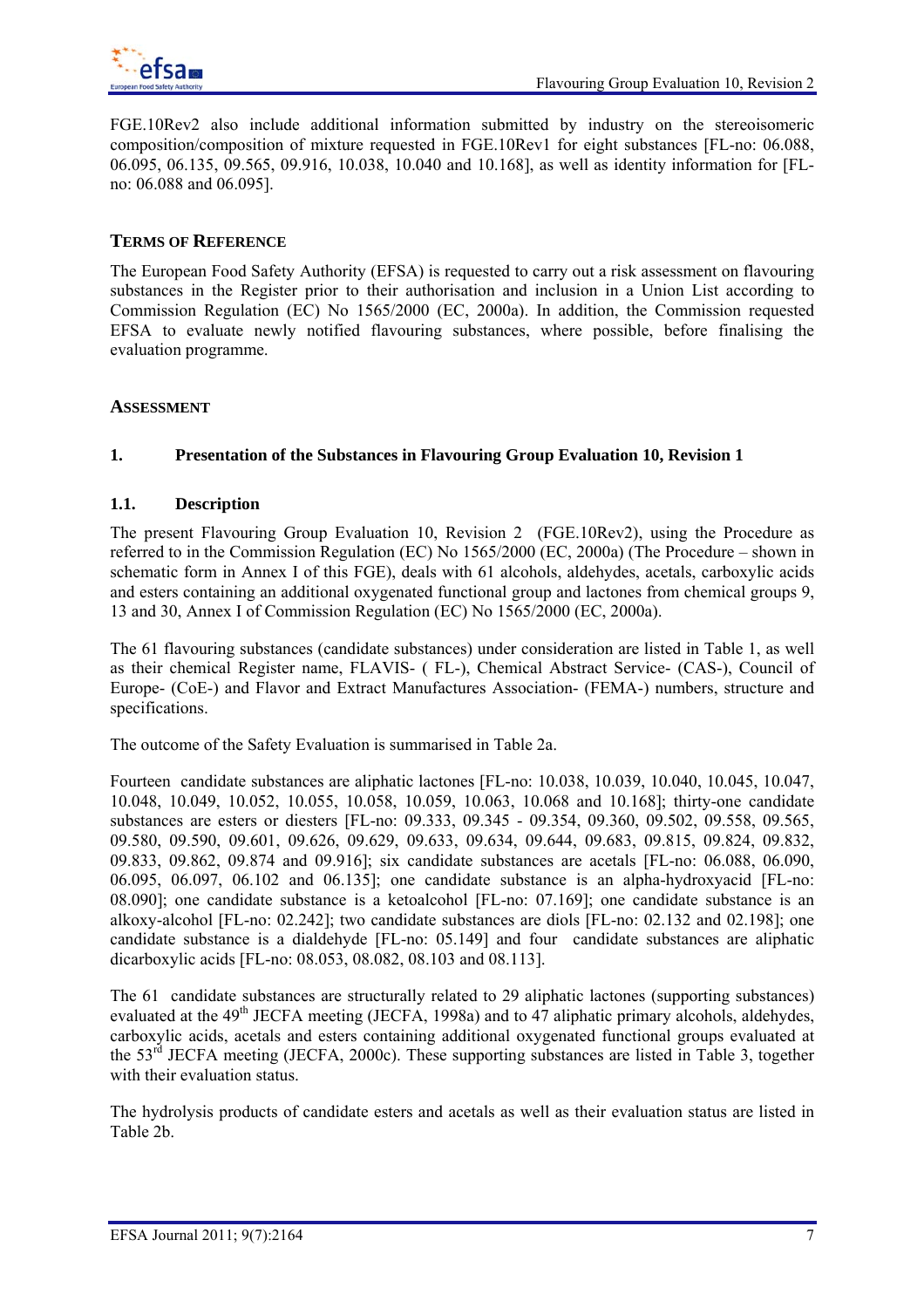

## **1.2. Stereoisomers**

It is recognised that geometrical and optical isomers of substances may have different properties. Their flavour may be different, they may have different chemical properties resulting in possible variation of their absorption, distribution, metabolism, elimination and toxicity. Thus, information must be provided on the configuration of the flavouring substance, i.e. whether it is one of the geometrical/optical isomers, or a defined mixture of stereoisomers. The available specifications of purity will be considered in order to determine whether the safety evaluation carried out for candidate substances for which stereoisomers may exist can be applied to the material of commerce. Flavouring substances with different configurations should have individual chemical names and codes (CAS number, FLAVIS number, etc.).

Thirty-five of the substances possess one or more chiral centres [FL-no: 02.132, 02.198, 06.088, 06.090, 06.095, 06.135, 08.090, 09.333, 09.346, 09.349, 09.360, 09.502, 09.580, 09.590, 09.601, 09.629, 09.633, 09.644, 09.683, 09.815, 09.824, 09.832, 09.862, 09.874, 09.916, 10.038, 10.039, 10.040, 10.045, 10.048, 10.049, 10.052, 10.058, 10.068 and 10.168]. In all cases the stereoisomeric composition has been specified.

Due to the presence and the position of a double bond, eight of the 61 substances can exist as geometrical isomers [FL-no: 09.350, 09.351, 09.565, 10.038, 10.039, 10.040, 10.059 and 10.063]. For four of the substances [FL-no: 10.038, 10.040, 10.059 and 10.063] the stereoisomeric composition / composition of mixture has not been specified sufficiently. Industry has informed that [FL-no: 10.038 and  $10.040$ ] exists as a mixture of (Z)- and (E)-isomers (EFFA, 2010a), however, the composition of the isomeric mixture has to be provided.

## **1.3. Natural Occurrence in Food**

Forty-eight of the 61 flavouring substances have been reported to occur in one or more of the following food items: fruits (apple, pineapple, melon, guava, banana, starfruit, papaya, raspberry, mango, plum), juice, butter, meat, cheese, skimmed milk powder, green tea, coffee, beer, wine and whisky.

Quantitative data on the natural occurrence in food have been reported for thirty-eight of the candidate substances. These reports include:

- Octane-1,3-diol [FL-no: 02.198]: up to 21 mg/kg in apple and up to 95.1 mg/kg in apple juice.
- Hexadecano-1,5-lactone [FL-no: 10.049]: up to 10.6 mg/kg in butter and up to 1.3 mg/kg in heated lamb and mutton fat.
- Hexadecano-1,4-lactone [FL-no: 10.048]: up to 16.7 mg/kg in heated butter.
- 2-Butoxyethan-1-ol [FL-no: 02.242]: 0.02 mg/kg in mozzarella cheese.
- Hexadecano-1,16-lactone [FL-no: 10.047]: 0.0145 mg/kg in skimmed milk powder.
- Heptano-1,5-lactone [FL-no: 10,045]; up to 0.4 mg/kg in green tea.
- 1-Hydroxypropan-2-one [FL-no: 07.169]: up to 4 mg/kg in coffee.
- 2-Ethyl-4-methyl-1,3-dioxolane [FL-no: 06.088]: up to 2 mg/kg in port wine.
- 4-methyl-2-propyl-1,3-dioxolane [FL-no: 06.095]: up to 2 mg/kg in port wine.
- 1,1,3-Triethoxypropane [FL-no: 06.097]: up to 3 mg/kg in pear brandy and less than 0.8 mg/kg in whisky.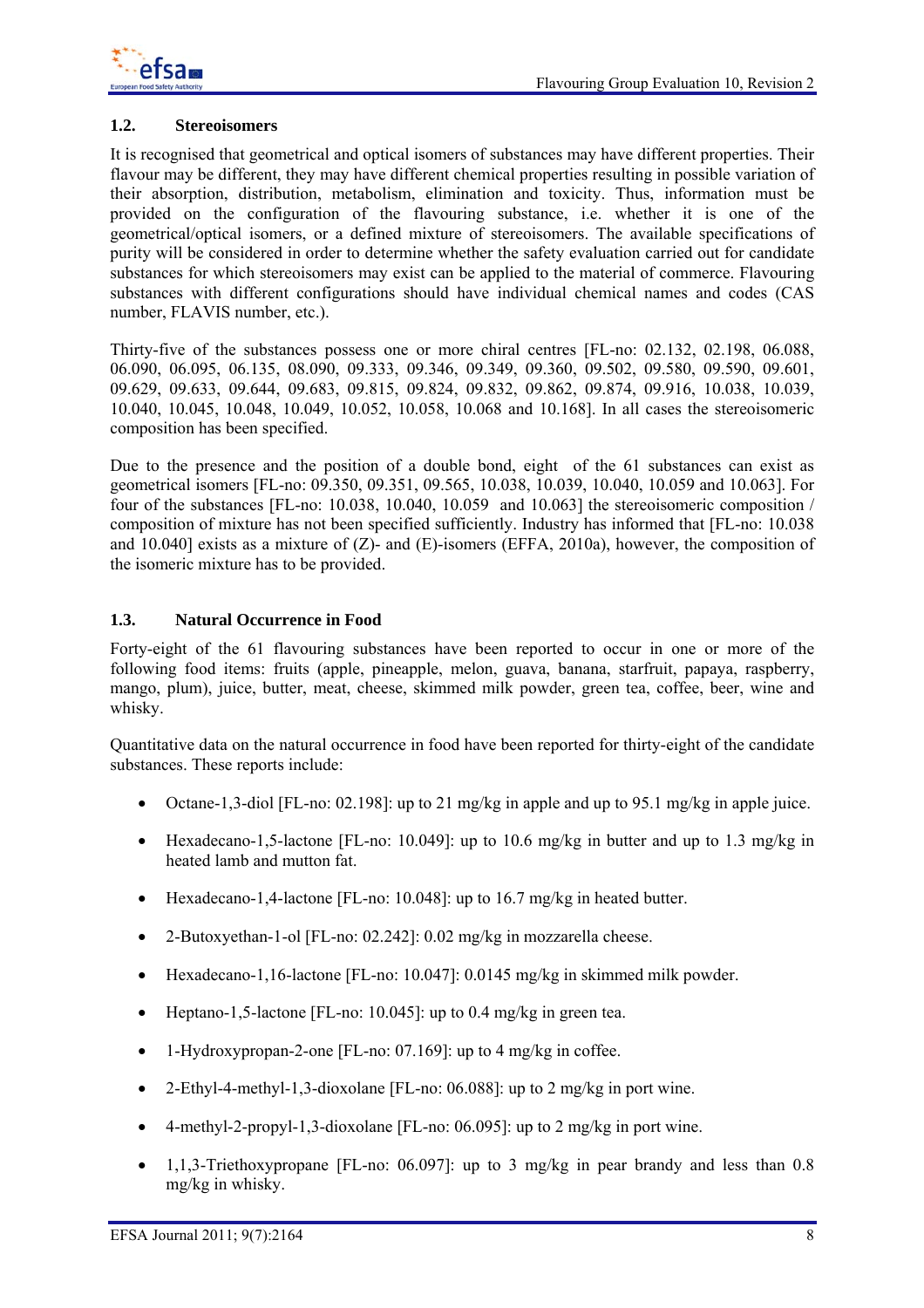

- 2-Isobutyl-4-methyl-1,3-dioxolane [FL-no: 06.135]: up to 2 mg/kg in port wine.
- Nonanedioic acid [FL-no: 08.103]: up to 1.5 mg/kg in beer.
- Propyl lactate [FL-no: 09.815]: trace amount in white wine.
- Isobutyl lactate [FL-no: 09.590]: 20 mg/kg in port wine.
- Ethyl 3-hydroxyoctanoate [FL-no: 09.916]: up to 0.05 mg/kg in papaya, 0.02 mg/kg in orange juice and 0.03 mg/kg in grapefruit juice.

**According to TNO, 13 of the substances have not been reported in any food items. These substances are listed in Table 1.1 (TNO, 2000; TNO, 2010).** 

**1.1 Candidate substances not reported to occur in nature (TNO, 2000; TNO, 2010)**

| FL-no  | <b>Name</b>                   |
|--------|-------------------------------|
| 06.102 | 2-hexyl-5-hydroxy-1,3-dioxane |
| 08.113 | Succinic acid, disodium salt  |
| 09.502 | ethyl butyryl lactate         |
| 09.633 | methyl 5-hydroxydecanoate     |
| 09.644 | methyl lactate                |
| 09.824 | ethyl 2-acetylbutyrate        |
| 09.832 | ethyl 3-acetohexanoate        |
| 09.833 | iso-propyl 4-oxopentanoate    |
| 09.874 | di(2-methylbutyl) malate      |
| 10.040 | dec-8-eno-1,5-lactone         |
| 10.059 | hexadec-7-en-1,16-lactone     |
| 10.063 | hexadec-9-en-1,16 lactone     |
| 10.068 | pentadecano-1,14-lactone      |

### **2. Specifications**

Purity criteria for the 61 substances have been provided by the Flavouring Industry (EFFA, 2003c; EFFA, 2004ag; Flavour Industry, 2011a) (Table 1).

Judged against the requirements in Annex II of Commission Regulation (EC) No 1565/2000 (EC, 2000a), this information is adequate for 58 of the 61 substances. For one substance [FL-no: 10.063] an identity test is missing and for two substances [FL-no: 06.135 and 08.113] are information on solubility in water and ethanol lacking.

Furthermore, information on geometrical stereoisomerism is needed for four of the candidate substances (see Section 1.2 and Table 1).

## **3. Intake Data**

Annual production volumes of the flavouring substances as surveyed by the Industry can be used to calculate the "Maximised Survey-derived Daily Intake" (MSDI) by assuming that the production figure only represents 60 % of the use in food due to underreporting and that 10 % of the total EU population are consumers (SCF, 1999a).

However, the Panel noted that due to year-to-year variability in production volumes, to uncertainties in the underreporting correction factor and to uncertainties in the percentage of consumers, the reliability of intake estimates on the basis of the MSDI approach is difficult to assess.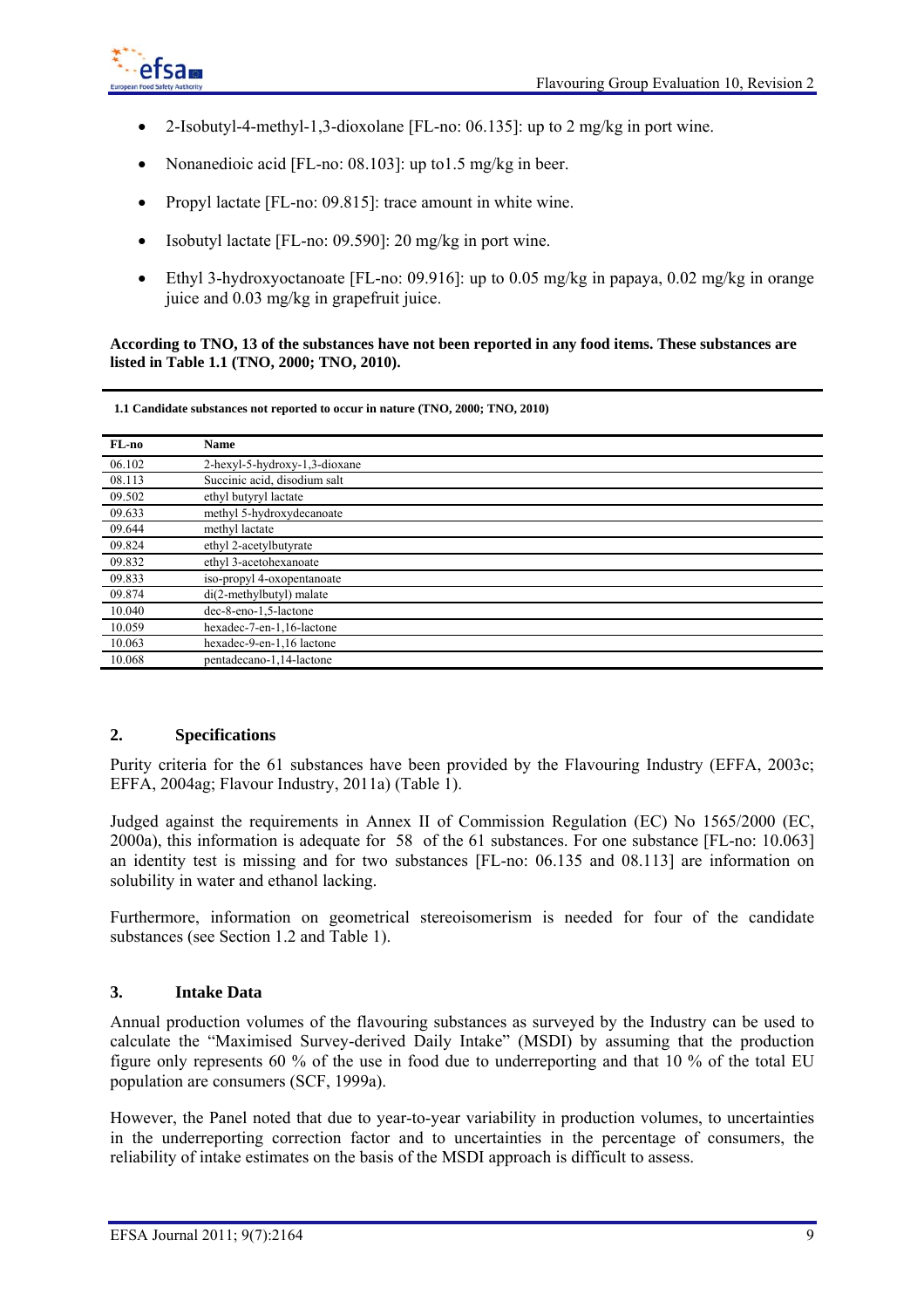

The Panel also noted that in contrast to the generally low *per capita* intake figures estimated on the basis of this MSDI approach, in some cases the regular consumption of products flavoured at use levels reported by the Flavour Industry in the submissions would result in much higher intakes. In such cases, the human exposure thresholds below which exposures are not considered to present a safety concern might be exceeded.

Considering that the MSDI model may underestimate the intake of flavouring substances by certain groups of consumers, the SCF recommended also taking into account the results of other intake assessments (SCF, 1999a).

One of the alternatives is the "Theoretical Added Maximum Daily Intake" (TAMDI) approach, which is calculated on the basis of standard portions and upper use levels (SCF, 1995) for flavourable beverages and foods in general, with exceptional levels for particular foods. This method is regarded as a conservative estimate of the actual intake by most consumers because it is based on the assumption that the consumer regularly eats and drinks several food products containing the same flavouring substance at the upper use level.

One option to modify the TAMDI approach is to base the calculation on normal rather than upper use levels of the flavouring substances. This modified approach is less conservative (e.g., it may underestimate the intake of consumers being loyal to products flavoured at the maximum use levels reported) (EC, 2000a). However, it is considered as a suitable tool to screen and prioritise the flavouring substances according to the need for refined intake data (EFSA, 2004a).

# **3.1. Estimated Daily** *per Capita* **Intake (MSDI Approach)**

The intake estimation is based on the Maximised Survey-derived Daily Intake (MSDI) (SCF, 1999) approach, which involves the acquisition of data on the amounts used in food as flavourings (SCF, 1999a). These data are derived from surveys on annual production volumes in Europe. These surveys were conducted in 1995 by the International Organization of the Flavour Industry, in which flavour manufacturers reported the total amount of each flavouring substance incorporated into food sold in the EU during the previous year (IOFI, 1995). The intake approach does not consider the possible natural occurrence in food.

Average *per capita* intake (MSDI) is estimated on the assumption that the amount added to food is consumed by 10 % of the population<sup>4</sup> (Eurostat, 1998). This is derived for candidate substances from estimates of annual volume of production provided by Industry and incorporates a correction factor of 0.6 to allow for incomplete reporting (60 %) in the Industry surveys (SCF, 1999a).

The total annual volumes of production of the 61 candidate substances from use as flavouring substances in Europe has been reported to be approximately 13160kg (EFFA, 2000c; EFFA, 2003d; EFFA, 2008b). For the 76 supporting substances the annual volume of production is 357000 kg (JECFA, 1999b; JECFA, 2000b).

On the basis of the annual volumes of production reported for the 61 candidate substances, the daily *per capita* intakes for each of these flavourings have been estimated (Table 2a).

98 % of the total annual volume of production for the candidate substances is accounted for by three of these flavouring substances, succinic acid disodium salt [FL-no: 08.113], hexadec-9-en-1,16 lactone [FL-no: 10.063] and diethyl maleate [FL-no: 09.351]. The estimated daily *per capita* intake of succinic acid disodium salt from use as a flavouring substance is 1500 microgram, that of hexadec-9-

l

 $4$  EU figure 375 millions. This figure relates to EU population at the time for which production data are available, and is consistent (comparable) with evaluations conducted prior to the enlargement of the EU. No production data are available for the enlarged EU.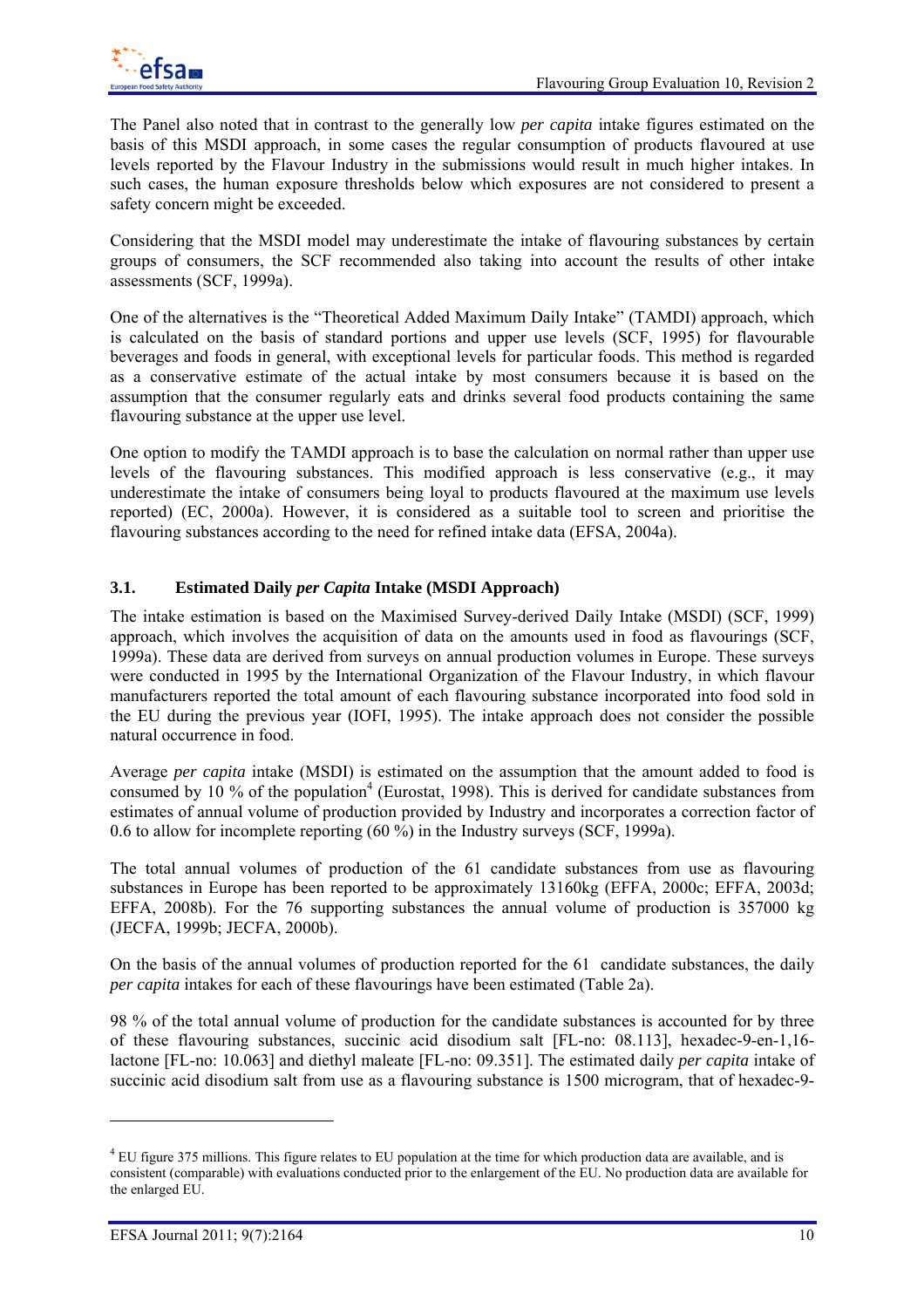en-1,16-lactone is 48 microgram and that of diethyl maleate is 12 microgram. The daily *per capita*  intakes for each of the remaining substances are less than 10 microgram (Table 2a).

## **3.2. Intake Estimated on the Basis of the Modified TAMDI (mTAMDI)**

The method for calculation of modified Theoretical Added Maximum Daily Intake (mTAMDI) values is based on the approach used by SCF up to 1995 (SCF, 1995).

The assumption is that a person may consume a certain amount of flavourable foods and beverages per day.

For 59 of the 61 candidate substances information on food categories and normal and maximum use levels5,6,7 were submitted by the Flavour Industry (EFFA, 2001a; EFFA, 2003c; EFFA, 2003s; EFFA, 2004ag; EFFA, 2007a; Flavour Industry, 2006a);. For two substances [FL-no: 06.135 and 08.113] no use levels have been provided for the food categories as listed in Commission Regulation (EC) No 1565/2000.

The 59 candidate substances, for which use levels have been provided, are used in flavoured food products divided into the food categories, outlined in Annex III of the Commission Regulation (EC) No 1565/2000 (EC, 2000a), as shown in Table 3.1. For the present calculation of mTAMDI, the reported normal use levels were used. In the case where different use levels were reported for different food categories the highest reported normal use level was used.

According to the Flavour Industry the normal use levels for the 59 candidate substances, for which use levels have been provided, are in the range of 1 - 20 mg/kg food, and the maximum use levels are in the range of 5 - 100 mg/kg (EFFA, 2001a; EFFA, 2003c; EFFA, 2003s; EFFA, 2004ag; EFFA, 2007a; Flavour Industry, 2006a).

The mTAMDI values for the 53 candidate substances from structural class I, for which use levels have been reported, range from 1600 to 5100 microgram/person/day, for the five candidate substances from structural class II, for which use levels are available, the mTAMDI range from 3800 to 3900 microgram/person/day for each. For the candidate substance from structural class III the mTAMDI is 4100 microgram/person/day.

For detailed information on use levels and intake estimations based on the mTAMDI approach, see Section 6 and Annex II.

l

<sup>&</sup>lt;sup>5</sup> "Normal use" is defined as the average of reported usages and "maximum use" is defined as the  $95<sup>th</sup>$  percentile of reported usages (EFFA, 2002i).

 $6$  The normal and maximum use levels in different food categories (EC, 2000) have been extrapolated from figures derived from 12 model flavouring substances (EFFA, 2004e).

 $<sup>7</sup>$  The use levels from food category 5 "Confectionery" have been inserted as default values for food category 14.2</sup>

<sup>&</sup>quot;Alcoholic beverages" for substances for which no data have been given for food category 14.2 (EFFA, 2007a).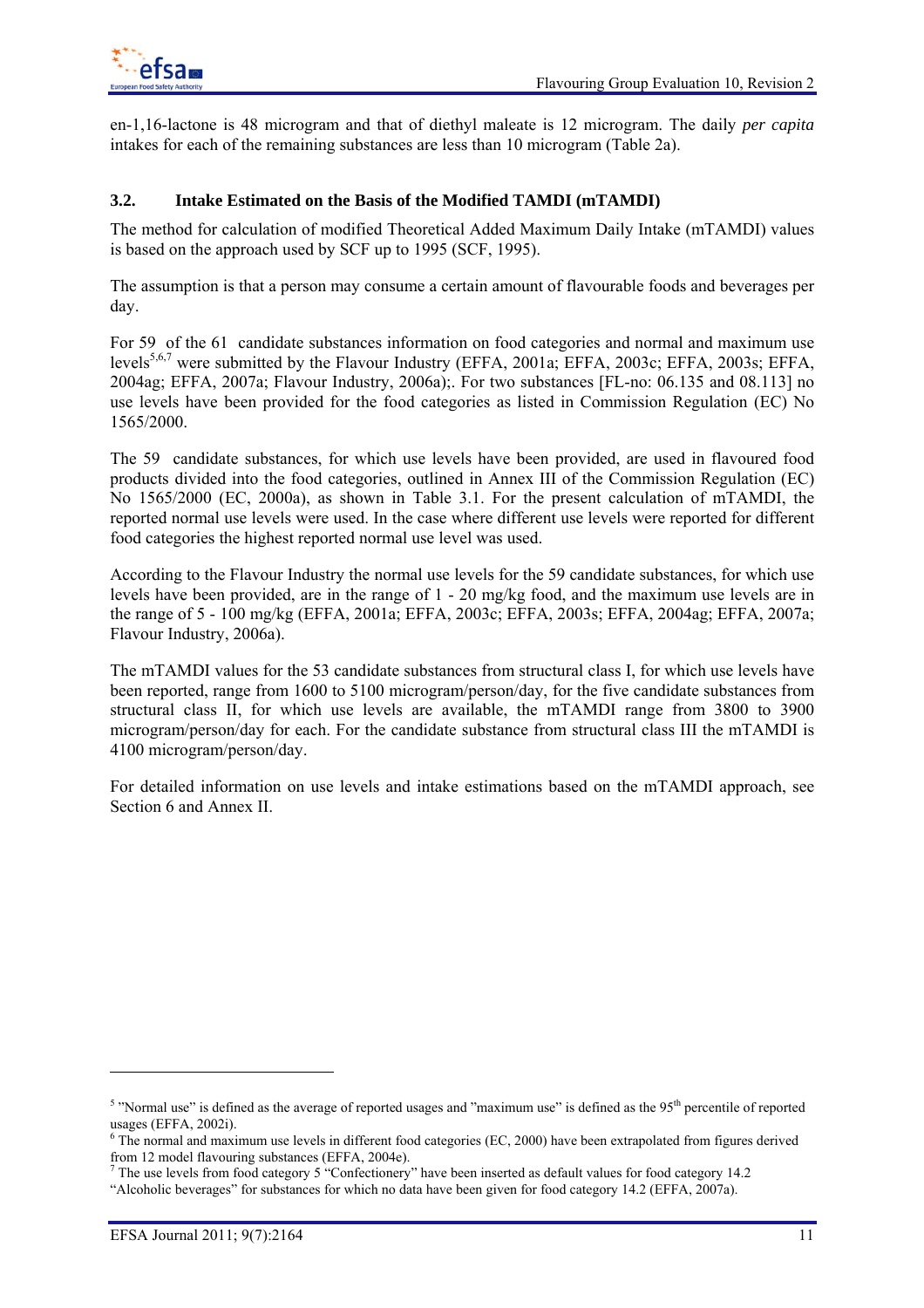

| Food<br>category | <b>Description</b>                                                                                                 | <b>Flavourings used</b>                |
|------------------|--------------------------------------------------------------------------------------------------------------------|----------------------------------------|
| $01.0\,$         | Dairy products, excluding products of category 2                                                                   | $All*$                                 |
| 02.0             | Fats and oils, and fat emulsions (type water-in-oil)                                                               | $All*$                                 |
| 03.0             | Edible ices, including sherbet and sorbet                                                                          | $All*$                                 |
| 04.1             | Processed fruits                                                                                                   | $All*$                                 |
| 04.2             | Processed vegetables (incl. mushrooms & fungi, roots & tubers, pulses and<br>legumes), and nuts & seeds            | None                                   |
| 05.0             | Confectionery                                                                                                      | $All*$                                 |
| 06.0             | Cereals and cereal products, incl. flours & starches from roots & tubers, pulses<br>& legumes, excluding bakery    | $All*$                                 |
| 07.0             | Bakery wares                                                                                                       | $A11*$                                 |
| 08.0             | Meat and meat products, including poultry and game                                                                 | $Al1*$                                 |
| 09.0             | Fish and fish products, including molluscs, crustaceans and echinoderms                                            | All* except [FL-no:<br>08.0901         |
| 10.0             | Eggs and egg products                                                                                              | None                                   |
| 11.0             | Sweeteners, including honey                                                                                        | None                                   |
| 12.0             | Salts, spices, soups, sauces, salads, protein products etc.                                                        | All* except [FL-no:<br>06.095, 09.644] |
| 13.0             | Foodstuffs intended for particular nutritional uses                                                                | All* except [FL-no:<br>06.095, 09.644] |
| 14.1             | Non-alcoholic ("soft") beverages, excl. dairy products                                                             | $All*$                                 |
| 14.2             | Alcoholic beverages, incl. alcohol-free and low-alcoholic counterparts                                             | $All*$                                 |
| 15.0             | Ready-to-eat savouries                                                                                             | $All*$                                 |
| 16.0             | Composite foods (e.g. casseroles, meat pies, mincemeat) - foods that could not<br>be placed in categories $1 - 15$ | $All*$                                 |

\* Information on use levels has not been provided for [FL-no: 06.135 and 08.113]

## **4. Absorption, Distribution, Metabolism and Elimination**

In general, lactones are formed by acid-catalysed intramolecular cyclisation of hydroxycarboxylic acids. In an aqueous environment, a pH-dependent equilibrium is established between the open-chain hydroxycarboxylate anion and the lactone ring. In basic and neutral media, such as blood, the openchain hydroxycarboxylate anion is favoured while in acidic media, such as gastric juice and urine, the lactone ring is favoured. Enzymes, such as lactonase, may catalyse the hydrolysis reaction, but for simple saturated lactones, the ring-opening reaction and reverse cyclication are in equilibrium, mainly controlled by pH conditions. Both the aliphatic lactones and the ring-opened hydroxycarboxylic acids can be absorbed from the gastrointestinal tract. However, the simple lactones with low molecular weight being uncharged may cross the cell membrane more easily than the acidic form, which penetrates the cells as a weak electrolyte. The hydroxycarboxylic acid obtained from lactone hydrolysis enters the fatty acid pathway and undergoes alpha- or beta-oxidation and cleavage to form acetyl CoA and a chain-shortened carboxylic acid. The carboxylic acid is then reduced by 2-carbon fragments until either acetyl CoA or propionyl CoA is produced. These fragments are then metabolised in the citric acid cycle. The Panel anticipated that the two unsaturated omega-lactones (10.059, hexadec-7-en-1,16-lactone and 10.063, hexadec-9-en-1,16-lactone) are metabolised like the structurally related saturated lactones, namely through ring opening followed by fatty acid degradation.

In humans, paraoxonase (PON1), a serum enzyme belonging to the class of A-carboxyesterases (Aldridge, 1953), is known to rapidly hydrolyse a broad range of aliphatic lactone substrates including beta-, gamma-, delta- and omega-lactones, lactones fused to alicyclic rings such as 2-(2 hydroxycyclopent-4-enyl)ethanoic acid gamma-lactone (Billecke et al., 2000). Activities of paraoxonase isoenzymes  $(Q & R)$  in human blood exhibit a bimodal distribution that is accounted for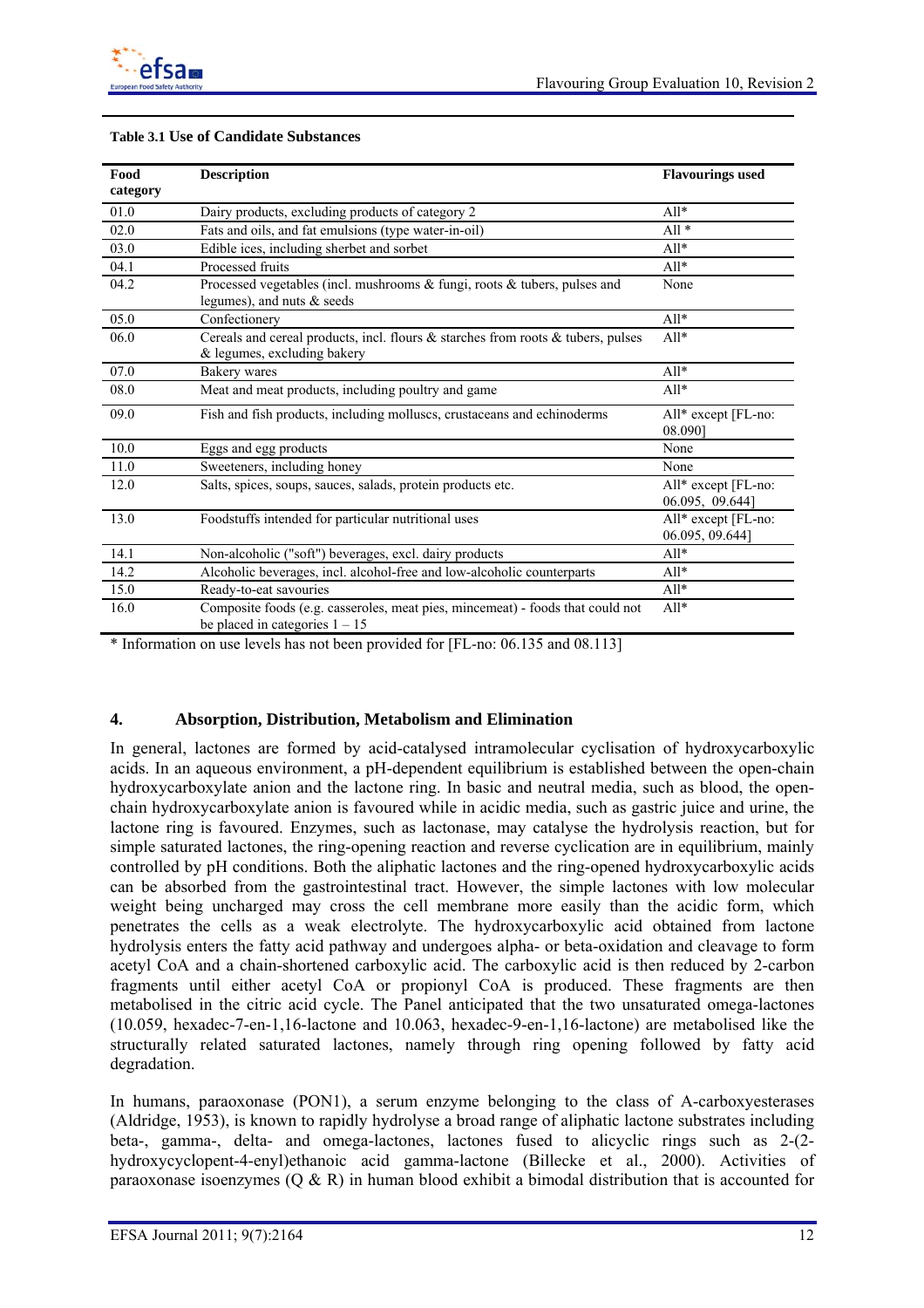

by a Q/R (glutamine or arginine) polymorphism with Q-type homozygotes showing a lower activity than QR heterozygotes or R homozygotes (Humbert et al., 1993).

Mono- and di-esters included in the present FGE are expected to undergo hydrolysis in humans to yield their corresponding alcohol (saturated linear or branched-chain aliphatic primary alcohols, or branched-chain hydroxy or keto alcohols) and acid components (i.e. alpha-, beta- or gamma-keto or hydroxy acids; or simple aliphatic acids, diacids or triacids), which would be further metabolised and excreted. It has to be noted that the 2-acetyl butyric acid, formed as one of the hydrolysis products of the candidate substance ethyl 2-acetylbutyrate [FL-no: 09.824], has some structural similarities to valproic acid, which, together with a number of its derivatives, has been recognised as teratogenic in rodents and in humans (Nau and Löscher, 1986; Samren et al., 1997; Kaneko et al., 1999). Although it can be predicted that 2-acetylbutyric acid is further metabolised through the usual pathways of detoxication for carboxylic acids (i.e. mainly *via* glucuronidation reaction), the structural similarity with valproic acid does not allow the prediction that ethyl 2-acetylbutyrate [FL-no: 09.824] is metabolised only to innocous products.

The presence of a second oxygenated functional group has little if any effect on hydrolysis of these esters. The most probable metabolic reactions of the hydrolysis products are, oxidation of alcohols to aldehydes and acids, conjugation of alcohols and acids to glucuronides and sulphates and beta- and omega-oxidation of carboxylic acids.

Beta-keto acids and derivatives like acetoacetic acid undergo ready decarboxylation. Along with alpha-keto and alpha-hydroxyacids, they yield breakdown products, which are incorporated into normal biochemical pathways. The gamma-keto acids and related substances may undergo complete or partial beta-oxidation to yield metabolites that are eliminated in the urine. Omega-substituted derivatives are readily oxidised and/or excreted in the urine. Simple aliphatic di- and tricarboxylic acids participate in the tricarboxylic acid cycle. For instance, succinic acid is a normal intermediary metabolite and a constituent of the citric acid cycle; it occurs normally in human urine (1.9-8.8 mg/L). Succinic acid is readily metabolized when administered to animals, but may be partly excreted unchanged in the urine if large doses are given (Patty, 1993), Vol. II, p. 3579).

One of the candidate substances, 1-hydroxypropan-2-one [FL-no: 07.169] (acetol), is a metabolite of acetone, which is an endogenous substance formed from the degradation of body fat / fatty acids. The major metabolic pathway in mammals of acetone at low blood concentrations (i.e. in healthy humans not exposed to external sources, acetone occurs in amounts of approximately 4 - 12 mg per person, corresponding to approximately 0.7 to 2 mg/l blood (Dick el al., 1988; Ashley et al., 1994; Wang et al, 1994c), is via the methylglyoxal route, where acetone is first oxidised to 1-hydroxypropan-2-one, which is then oxidised to 2-oxopropanal (methylglyoxal [FL-no: 07.001]). 2-Oxopropanal will after further metabolism give rise to glucose (Morgott, 1993; WHO, 1998a; NAS/COT, 2005).

Six candidate substances [FL-no: 06.088, 06.090, 06.095, 06.097, 06.102 and 06.135] are acetals, which may be expected to undergo acid catalysed hydrolysis in the gastric environment to yield their component aldehydes and alcohols prior to absorption. Once hydrolysed, the component alcohols and aldehydes are expected to be metabolised primarily through the above mentioned common routes of biotransformations and excreted.

The linear and branched-chain aliphatic primary alcohol components of candidate substances that are simple aliphatic di- and tricarboxylic acid esters would be oxidised in the presence of alcohol dehydrogenase to their corresponding aldehydes which, in turn, would be oxidised to their corresponding carboxylic acids. The two diols [FL-no: 02.132 and 02.198] may be anticipated to participate in the same routes of biotransformation. It may be anticipated that glutaraldehyde [FL-no: 05.149] is biotransformed through the common pathways of detoxication of aldehydes to innocuous products.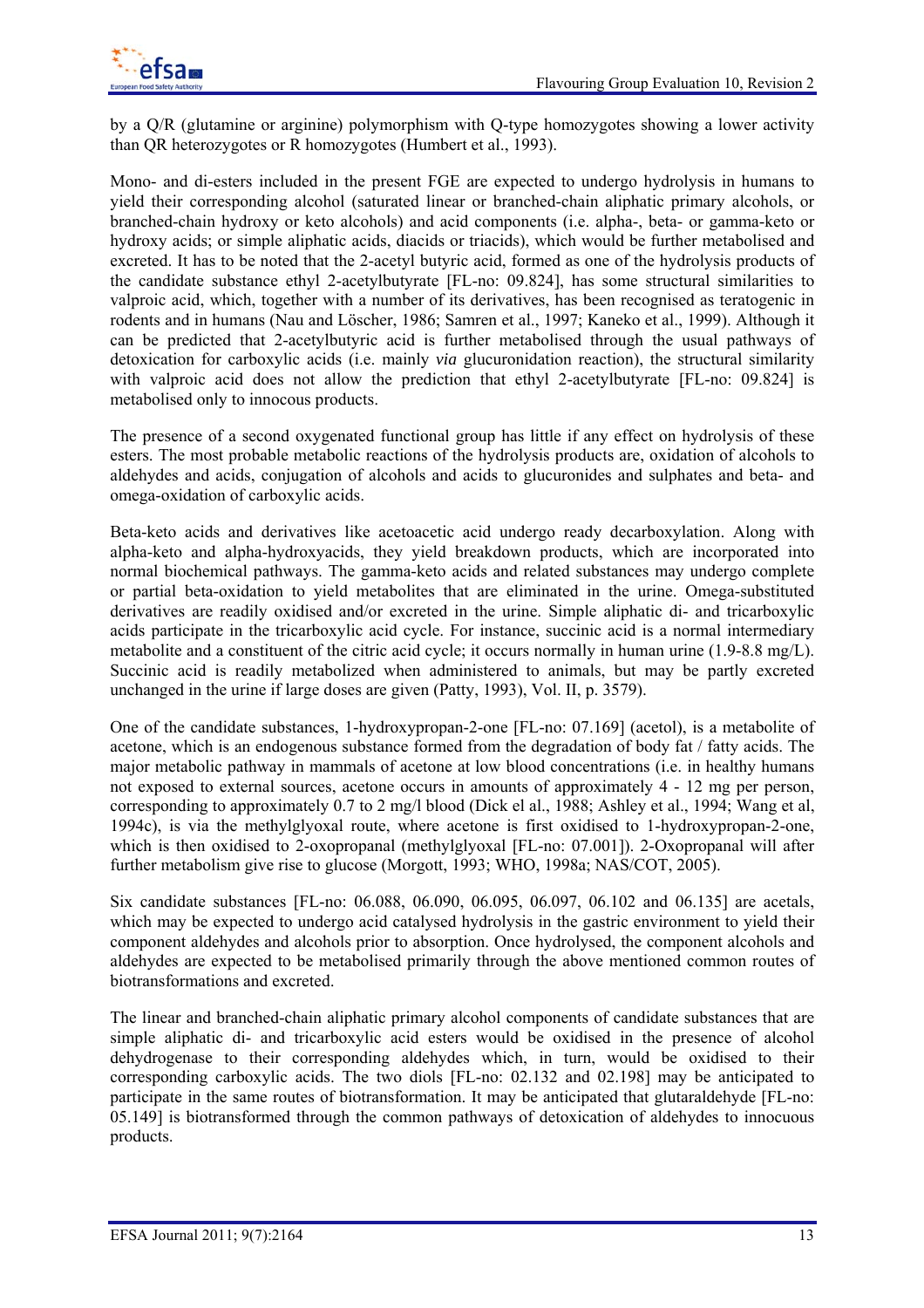

Among the candidate substances, an alkoxy-alcohol, 2-butoxyethanol [FL-no: 02.242], is mainly metabolised to butoxyacetic acid, which has been identified as the metabolite responsible for the haemolysis of red blood cells induced by 2-butoxyethanol.

In summary, it can be anticipated that primary and secondary aliphatic saturated or unsaturated alcohols, aldehydes, carboxylic acids, acetals and esters with a second oxygenated functional group and aliphatic lactones included in the present FGE are generally metabolised to innocuous products (many of which are endogenous in humans), at the estimated level of intake as flavouring substances.

The consideration on the actual levels of intake becomes particularly relevant for one candidate substance, diethyl maleate [FL-no: 09.351], as when administered at high doses, it is able to induce severe GSH depletion, due to its prompt metabolism to GSH-conjugates. This may also be the case for the structurally related diethyl fumarate [FL-no: 09.350].

For three of the candidate substances it cannot be concluded that they are metabolised to innocuous products. These are 2-butoxyethan-1-ol [FL-no: 02.242], the major metabolite of which butoxyacetic acid has been recognised as responsible for haematotoxic effects induced by 2-butoxyethanol 1,1,3 triethoxypropane [FL-no: 06.097], which may be metabolised to 3-ethoxypropanoic acid, a substance with structural similarities to 2-butoxyethanol and finally, ethyl 2-acetylbutyrate [FL-no: 09.824], of which hydrolysis gives rise to 2-acetylbutyric acid, which shows some structural similarities to valproic acid, a known teratogenic compound.

A more detailed description of the metabolism of the candidate substances in this FGE is given in Annex III.

# **5. Application of the Procedure for the Safety Evaluation of Flavouring Substances**

The application of the Procedure is based on intakes estimated on the basis of the MSDI approach. Where the mTAMDI approach indicates that the intake of a flavouring substance might exceed its corresponding threshold of concern, a formal safety assessment is not carried out using the Procedure. In these cases the Panel requires more precise data on use and use levels. For comparison of the intake estimations based on the MSDI approach and the mTAMDI approach, see Section 6.

In its first evaluation of this group of aliphatic alcohols, aldehydes, acetals, carboxylic acids and esters containing an additional oxygenated functional group and lactones (EFSA, 2005b) the Panel considered that the candidate substance, 1-hydroxypropan-2-one [FL-no: 07.169], should not be evaluated through the Procedure until new data became available because it was found to be genotoxic *in vitro* in bacterial assays. However, in the first revision of FGE.10 (FGE.10Rev1) the Panel reconsidered this compound and concluded that it is an endogenous metabolite of acetone which is formed from the degradation of body fat/fatty acids and that it would be further metabolised to innocuous compounds, and thus not be of concern at the exposure levels resulting from its use as a flavouring substance (see Section 8.4, conclusion on the genotoxicity). The Panel therefore decided that 1-hydroxypropan-2-one [FL-no: 07.169] could be evaluated along the A side of the Procedure in FGE.10Rev1.

For the safety evaluation of the 61 candidate substances in the present revision of FGE.10 the Procedure as outlined in Annex I was applied, based on the MSDI approach. The stepwise evaluations of the 61 substances are summarised in Table 2a.

## Step 1

Fifty-four of the candidate substances are classified according to the decision tree approach by Cramer *et al.* (1978) into structural class I, six are classified into structural class II [FL-no: 02.242, 06.088, 06.090, 06.095, 06.097 and 06.135], and one into structural class III [FL-no: 06.102].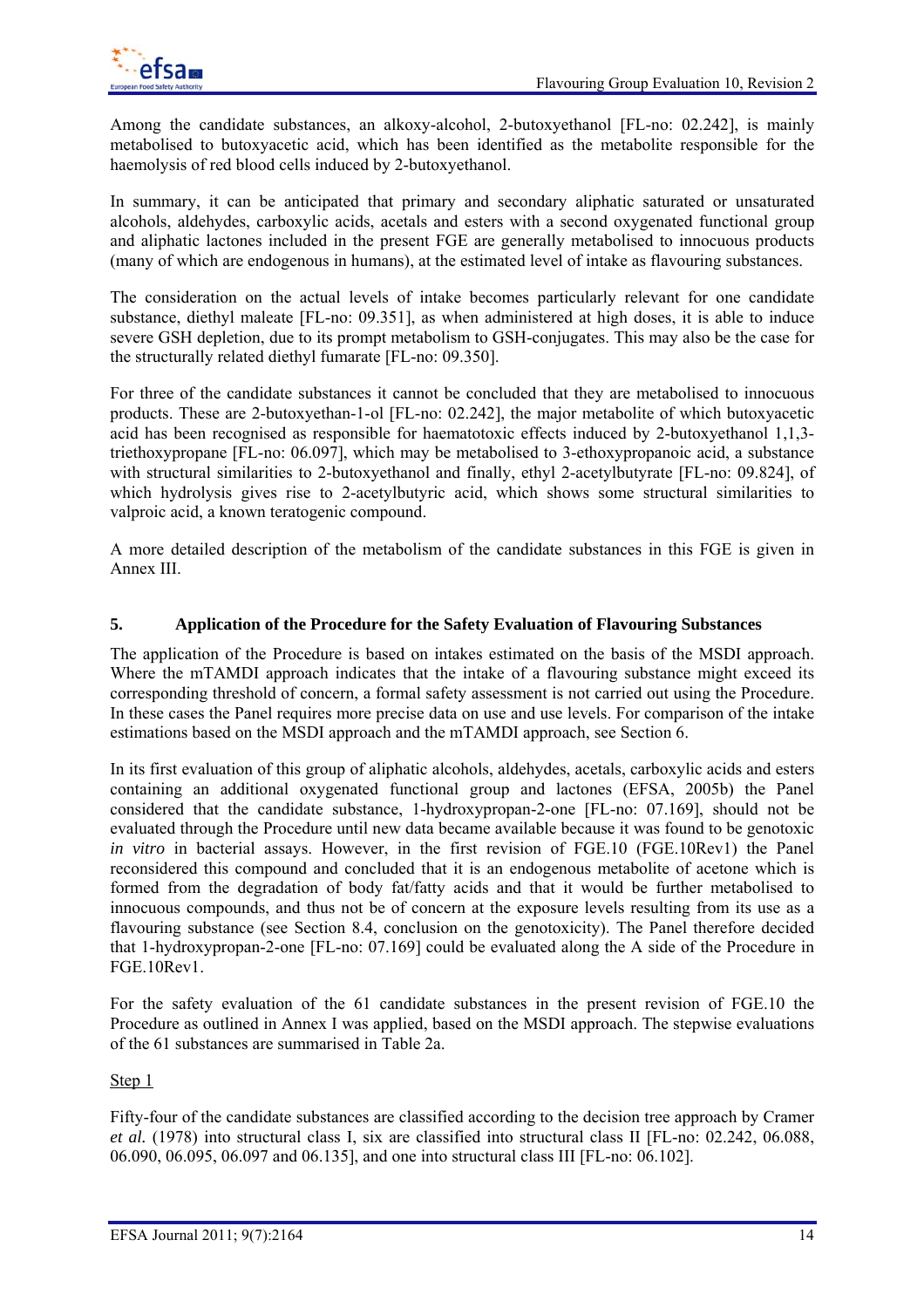

## Step 2

For three of the candidate substances it cannot be concluded that they are metabolised to innocuous products. These are 2-butoxyethanol [FL-no: 02.242], the major metabolite of which butoxyacetic acid has been recognised as responsible for haematotoxic effects induced by 2-butoxyethanol; 1,1,3triethoxypropane [FL-no: 06.097], which may be metabolised to 3-ethoxypropanoic acid, a substance with structural similarities to 2-butoxyethanol; and finally, ethyl 2-acetylbutyrate [FL-no: 09.824], of which hydrolysis gives rise to 2-acetylbutyric acid, which shows some structural similarities to valproic acid, a known teratogenic compound. Therefore, these substances are evaluated via the B-side of the Procedure. The evaluation of the remaining 58 candidate substances proceeds via the A-side of the Procedure.

## Step A3

Step A3 applies to 53 candidate substances from structural class I [FL-no: 02.132, 02.198, 05.149, 07.169, 08.053, 08.082, 08.090, 08.103, 08.113, 09.333, 09.345 - 09.354, 09.360, 09.502, 09.558, 09.565, 09.580, 09.590, 09.601, 09.626, 09.629, 09.633, 09.634, 09.644, 09.683, 09.815, 09.832, 09.833, 09.862, 09.874, 09.916, 10.038, 10.039, 10.040, 10.045, 10.047 - 10.049, 10.052, 10.055, 10.058, 10.059, 10.063, 10.068 and 10.168], four candidate substances from structural class II [FL-no: 06.088, 06.090, 06.095 and 06.135] and one candidate substance from structural class III [FL-no: 06.102].

The 53 candidate substances which have been assigned to structural class I have estimated European daily *per capita* intakes (MSDI) ranging from 0.0012 to 1500 microgram. The four candidate substances from structural class II have MSDIs ranging from 0.0012 to 1.2 microgram and the one candidate substance assigned to structural class III has an estimated European daily *per capita* intake of 0.011 microgram (Table 6.1). These intakes are below the thresholds of concern of 1800, 540 and 90 microgram/person/day for structural class I , II and III, respectively.

Accordingly, these 58 candidate substances do not pose a safety concern when used at estimated levels of intake as flavouring substances, based on the MSDI approach.

## Step B3

The MSDIs of the candidate substances 2-butoxyethan-1-ol [FL-no: 02.242], 1,1,3-triethoxypropane [FL-no: 06.097] and ethyl 2-acetylbutyrate [FL-no: 09.824], were estimated to be 0.0012 microgram/*capita*/day for each. Thus, the MSDI-values of all three candidate substances are below the threshold of concern for their structural classes of 540 microgram/person/day (class II) for [FL-no: 02.242 and 06.097] and of 1800 microgram/person/day (class I ) for [FL-no: 09.824]. Accordingly, the three substances proceed to step B4 of the Procedure.

## Step B4

The candidate substance ethyl 2-acetylbutyrate [FL-no: 09.824] is expected to be hydrolysed to the corresponding alpha-ethylated carboxylic acid, 2-acetylbutyric acid and ethanol. No toxicity studies that would permit establishing a No Observed Adverse Effect Level (NOAEL) are available for ethyl 2-acetylbutyrate or its hydrolysis product 2-acetylbutyric acid. 2-Acetylbutyric acid is structurally related to 2-ethylhexanol [FL-no: 02.082] for which the JECFA has established an ADI of 0.5 mg/kg bw/day (JECFA, 1993b). The estimated daily *per capita* intake, based on the MSDI approach and expressed in microgram/kg bw/day for the hydrolysis product of the candidate substance ethyl 2 acetylbutyrate (and 2-acetylbutyric acid) is approximately 25 x  $10<sup>6</sup>$  fold below the acceptable daily intake (ADI) value of the structurally related 2-ethylhexanol. Furthermore, the hydrolysis product, 2 acetylbutyric acid, shows some structural similarities to valproic acid, a known teratogenic compound. If 2-acetylbutyric acid is considered to be as potent as valproic acid (NOAEL =  $600 \text{ mg/day}$ ) the margin of safety would be 5 x 10<sup>8</sup>, based on the MSDI of 0.0012 microgram/*capita/day*. Accordingly,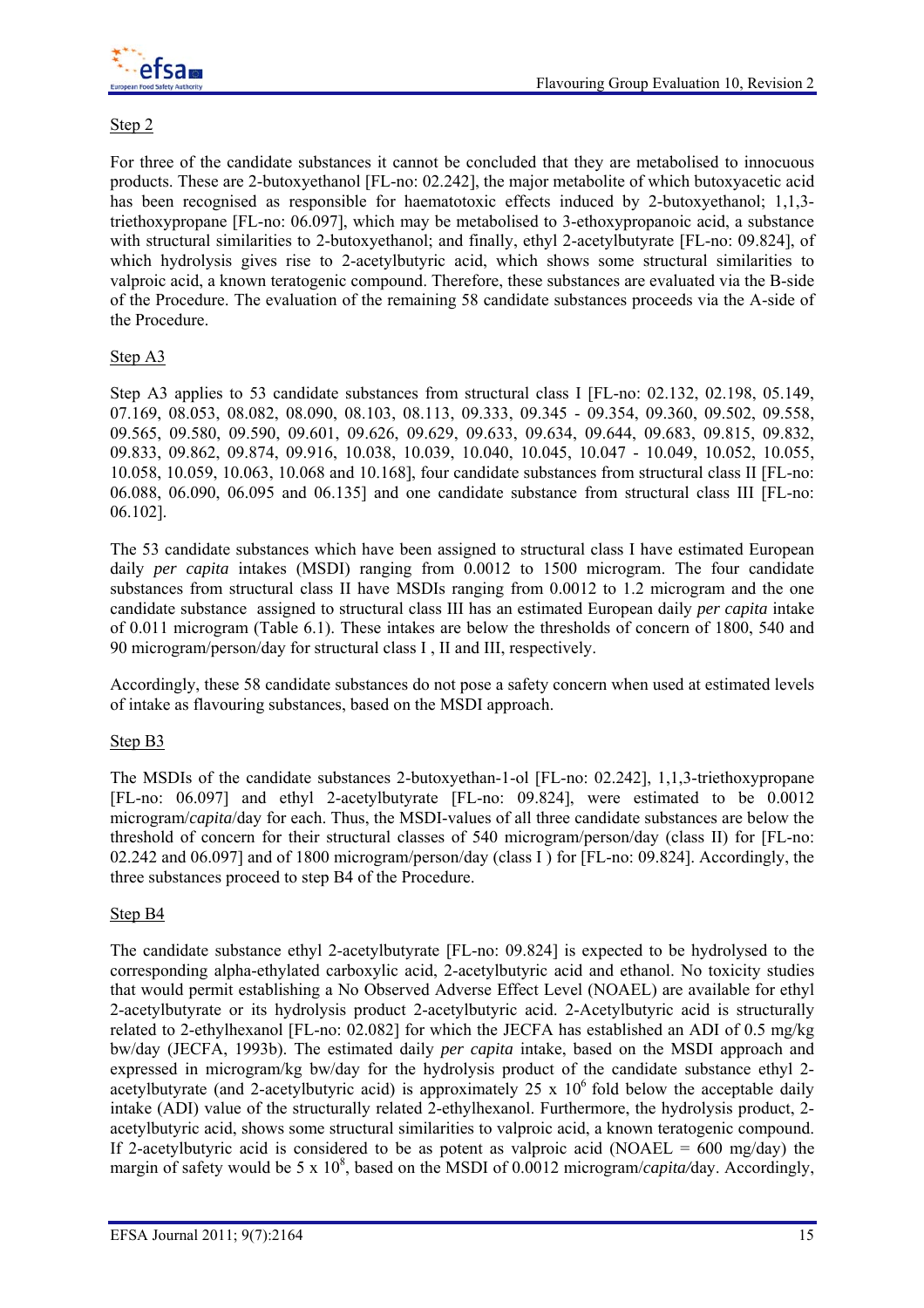it is concluded that ethyl 2-acetylbutyrate [FL-no: 09.824] does not pose a safety concern at the estimated level of intake, based on the MSDI approach.

For the candidate substances 2-butoxyethan-1-ol [FL-no: 02.242] and 1,1,3-triethoxypropane [FL no: 06.097], the hydrolysis product of which has structural similarities to 2-butoxyethan-1-ol, a NOAEL could not be established in sub-chronic/chronic toxicity studies with respect to haemotoxicity. Thus, strictly according to the Procedure additional toxicity data would be needed to finalise the evaluation of these two substances in step B4 of the Procedure. However, reconsidering and updating the previous version of this FGE, the Panel noted that at least for 2-butoxyethan-1-ol [FL-no: 02.242] a wealth of toxicity data is available, so that this substance can be evaluated on a broader basis than only the Procedure for the Evaluation of Flavouring substances, which in principle has been designed for the evaluation of data-poor substances.

Considering the data available, especially those on kinetics and mechanism of action (see US-EPA, 1999 and draft EU-RAR 2007, human health part) it becomes clear that there are major differences in sensitivity between humans and rats regarding the prime toxic effect (haemotoxicity) of this substance, with humans (together with dog, guinea pig, pig, cat and rabbit) being considerably less sensitive than rats (together with mouse, hamster and baboon). For that reason it seems inappropriate to ask for further toxicity data in animals, as the available data already cover the most sensitive species. In this case an alternative approach is needed and possible for this data-rich substance (EPA, 1999; EU-RAR, 2007).

In their evaluation, US-EPA, using a Bench Mark Dose approach, combined with physiologicallybased kinetic modelling arrived at an oral Reference dose (RfD) for chronic exposure of 0.5 mg/kg body weight (bw)/day (EPA, 1999).

In the EU-RAR (2007) a Human equivalent Lowest Observed Adverse Effect Level (LOAEL) of 9.5 mg/kg bw/day is used, which was derived from the LOAEL in the rat using the same kinetic models as applied by US-EPA. A Margin of Safety of 3 between the Human equivalent LOAEL and estimates for chronic exposure of "Consumers" or "Humans, exposed via the Environment" was considered sufficient to reach a conclusion of no concern.

For each of the two candidate flavouring substances 2-butoxyethan-1-ol [FL-no: 02.242] and 1,1,3-triethoxypropane [FL no: 06.097] an MSDI of 0.0012 microgram/*capita*/day (see Table 6.1) can be calculated. The Reference dose (RfD) from US-EPA and the LOAEL from the draft EU-RAR are factors of  $2.5 \times 10^7$  or  $4.75 \times 10^8$  above the MSDI, respectively. The Panel concluded that these margins are sufficiently large to decide that based on the MSDI exposure estimates, these substances are of no concern when used as flavouring substances.

In conclusion the Panel considered that all 61 candidate substances evaluated through the Procedure were of no safety concern at the estimated levels of intake based on the MSDI approach.

## **6. Comparison of the Intake Estimations Based on the MSDI Approach and the mTAMDI Approach**

The mTAMDI for the 53 candidate substances in structural class I and for which use levels information is available, range from 1600 to 5100 microgram/person/day. For 51 of these substances the mTAMDI is above the threshold of concern of 1800 microgram/person/day.

The mTAMDI of the five substances assigned to structural class II, and for which use levels information is available, range from 3800 to 3900 microgram/person/day, which is above the threshold of concern of 540 microgram/person/day.

For the one substance from structural class III the mTAMDI is 4100 microgram/person/day, which is above the threshold of 90 microgram/person/day.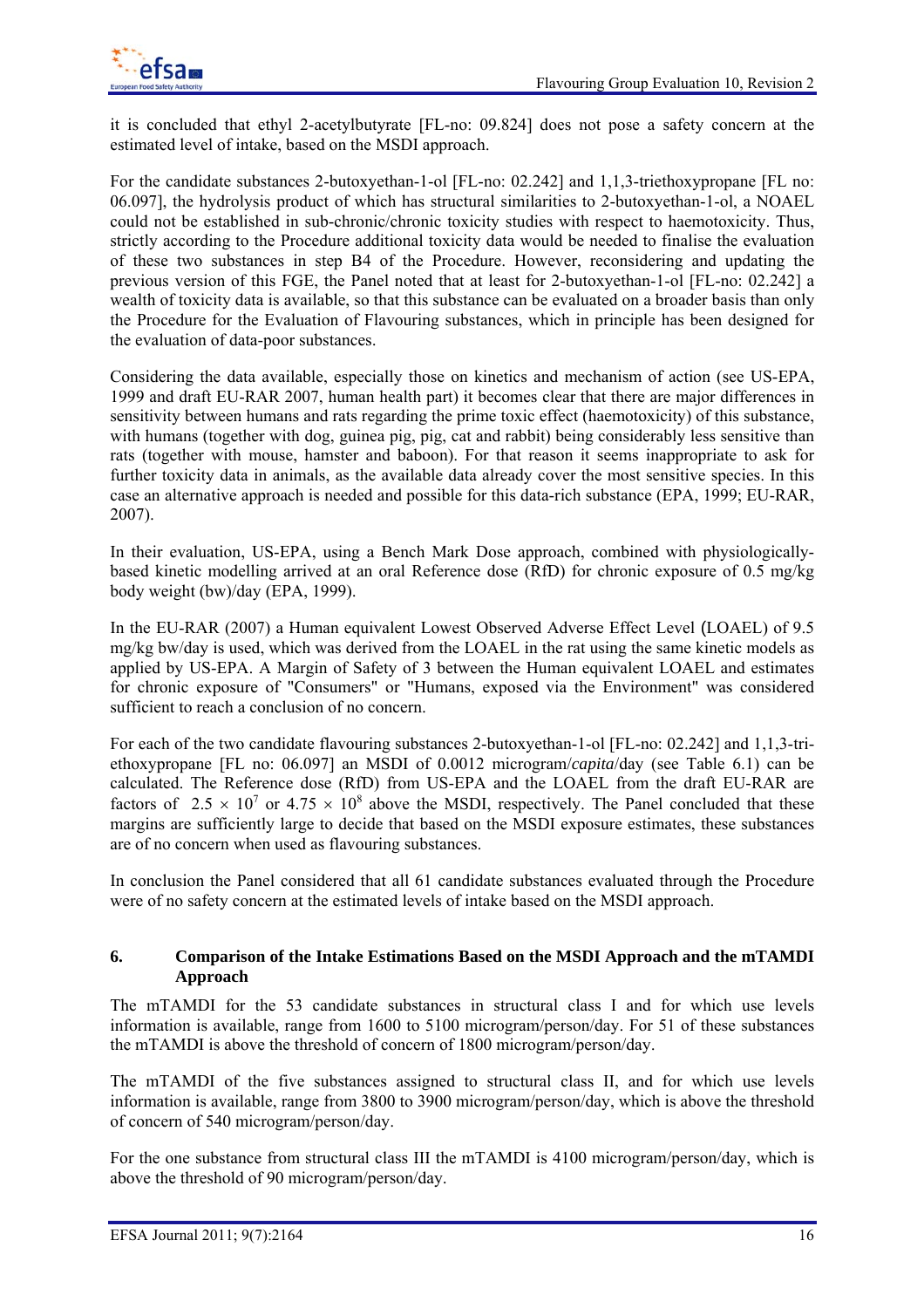Thus for the 57 candidate substances further information is required as the mTAMDIs are above the threshold for the structural class. This would include more reliable intake data and then, if required, additional toxicological data. For two substances [FL-no: 06.135 and 08.113] use levels are required for the food categories as listen in Commission Regulation (EC) No 1565/2000 (EFFA, 2001a; EFFA, 2003c; EFFA, 2003s; EFFA, 2004ag; EFFA, 2007a; Flavour Industry, 2006a).

For comparison of the MSDI- and mTAMDI-values see Table 6.1.

## **Table 6.1 Estimated intakes based on the MSDI approach and the mTAMDI approach**

| FL-no  | <b>EU</b> Register name                | MSDI<br>(µg/capita/day) | mTAMDI<br>$(\mu$ g/person/day) | <b>Structural</b><br>class | <b>Threshold of concern</b><br>$(\mu g/person/day)$ |
|--------|----------------------------------------|-------------------------|--------------------------------|----------------------------|-----------------------------------------------------|
| 02.132 | Butane-1,3-diol                        | 0.0061                  | 3900                           | Class I                    | 1800                                                |
| 02.198 | Octane-1,3-diol                        | 0.0012                  | 3900                           | Class I                    | 1800                                                |
| 05.149 | Glutaraldehyde                         | 0.055                   | 1600                           | Class I                    | 1800                                                |
| 07.169 | 1-Hydroxypropan-2-one                  | 0.22                    | 1600                           | Class I                    | 1800                                                |
| 08.053 | Malonic acid                           | 0.0012                  | 3200                           | Class I                    | 1800                                                |
| 08.082 | Glutaric acid                          | 0.0012                  | 3200                           | Class I                    | 1800                                                |
| 08.090 | 2-Hydroxy-4-methylvaleric acid         | 0.0012                  | 3800                           | Class I                    | 1800                                                |
| 08.103 | Nonanedioic acid                       | 0.0012                  | 3200                           | Class I                    | 1800                                                |
| 08.113 | Succinic acid, disodium salt           | 1500                    |                                | Class I                    | 1800                                                |
| 09.333 | sec-Butyl lactate                      | 3.7                     | 3900                           | Class I                    | 1800                                                |
| 09.345 | Di-isopentyl succinate                 | 0.037                   | 3900                           | Class I                    | 1800                                                |
| 09.346 | Dibutyl malate                         | 0.0012                  | 3900                           | Class I                    | 1800                                                |
| 09.347 | Dibutyl succinate                      | 0.12                    | 3900                           | Class I                    | 1800                                                |
| 09.348 | Diethyl adipate                        | 0.027                   | 3900                           | Class I                    | 1800                                                |
| 09.349 | Diethyl citrate                        | 0.12                    | 3900                           | Class 1                    | 1800                                                |
| 09.350 | Diethyl fumarate                       | 0.0012                  | 3900                           | Class I                    | 1800                                                |
| 09.351 | Diethyl maleate                        | 12                      | 3900                           | Class I                    | 1800                                                |
| 09.352 | Diethyl nonanedioate                   | 0.0012                  | 3900                           | Class I                    | 1800                                                |
| 09.353 | Diethyl oxalate                        | 0.0012                  | 3900                           | Class I                    | 1800                                                |
| 09.354 | Diethyl pentanedioate                  | 0.0012                  | 3900                           | Class I                    | 1800                                                |
| 09.360 | Ethyl 2-acetoxypropionate              | 4.9                     | 3900                           | Class I                    | 1800                                                |
| 09.502 | Ethyl butyryl lactate                  | 0.5                     | 3900                           | Class I                    | 1800                                                |
| 09.558 | Dimethyl malonate                      | 0.097                   | 3900                           | Class I                    | 1800                                                |
| 09.565 | Hex-3-enyl 2-oxopropionate             | 0.74                    | 3900                           | Class I                    | 1800                                                |
| 09.580 | Hexyl lactate                          | 0.49                    | 3900                           | Class I                    | 1800                                                |
| 09.590 | Isobutyl lactate                       | 3.7                     | 3900                           | Class I                    | 1800                                                |
| 09.601 | Isopentyl lactate                      | 7.2                     | 5100                           | Class I                    | 1800                                                |
| 09.626 | Methyl 2-oxopropionate                 | 0.024                   | 3900                           | Class I                    | 1800                                                |
| 09.629 | Methyl 3-acetoxyhexanoate              | 0.0012                  | 3900                           | Class I                    | 1800                                                |
| 09.633 | Methyl 5-hydroxydecanoate              | 0.24                    | 3900                           | Class I                    | 1800                                                |
| 09.634 | Methyl acetoacetate                    | 0.012                   | 3900                           | Class I                    | 1800                                                |
| 09.644 | Methyl lactate                         | 0.34                    | 3600                           | Class I                    | 1800                                                |
| 09.683 | Pentyl lactate                         | 0.61                    | 3900                           | Class I                    | 1800                                                |
| 09.815 | Propyl lactate                         | 0.62                    | 3900                           | Class I                    | 1800                                                |
| 09.832 | Ethyl 3-acetohexanoate                 | 0.33                    | 3900                           | Class I                    | 1800                                                |
| 09.833 | iso-Propyl 4-oxopentanoate             | 0.24                    | 3900                           | Class I                    | 1800                                                |
| 09.862 | Ethyl 3-acetoxy octanoate              | 0.0012                  | 3900                           | Class I                    | 1800                                                |
| 09.874 | Di(2-methylbutyl) malate               | 0.015                   | 3900                           | Class I                    | 1800                                                |
| 09.916 | Ethyl 3-hydroxyoctanoate               | 0.011                   | 3900                           | Class I                    | 1800                                                |
| 10.038 | Dec-7-eno-1,4-lactone                  | 0.37                    | 3900                           | Class I                    | 1800                                                |
| 10.039 | cis-Dec-7-eno-1,4-lactone              | 1.2                     | 3900                           | Class I                    | 1800                                                |
| 10.040 | Dec-8-eno-1,5-lactone                  | 0.011                   | 3900                           | Class I                    | 1800                                                |
| 10.045 | Heptano-1,5-lactone                    | 0.012                   | 3900                           | Class I                    | 1800                                                |
| 10.047 | Hexadecano-1,16-lactone                | 0.024                   | 3900                           | Class 1                    | 1800                                                |
| 10.048 | Hexadecano-1,4-lactone                 | 0.0061                  | 3900                           | Class I                    | 1800                                                |
| 10.049 | Hexadecano-1,5-lactone                 | 0.024                   | 3900                           | Class I                    | 1800                                                |
| 10.052 | 3-Methylnonano-1,4-lactone             | 0.61                    | 3900                           | Class I                    | 1800                                                |
| 10.055 | Pentano-1,5-lactone                    | 0.012                   | 3900                           | Class I                    | 1800                                                |
| 10.058 | Tridecano-1,5-lactone                  | 0.61                    | 3900                           | Class I                    | 1800                                                |
| 10.059 | Hexadec-7-en-1,16-lactone              | 1.9                     | 3900                           | Class I                    | 1800                                                |
| 10.063 | Hexadec-9-en-1,16 lactone              | 48                      | 3900                           | Class I                    | 1800                                                |
| 10.068 | Pentadecano-1,14-lactone               | 0.9                     | 3900                           | Class I                    | 1800                                                |
| 10.168 | 5,6-Dimethyl-tetrahydro-pyran-2-one    | 1.2                     | 3900                           | Class I                    | 1800                                                |
| 09.824 | Ethyl 2-acetylbutyrate                 | 0.0012                  | 3900                           | Class I                    | 1800                                                |
| 06.088 | 2-Ethyl-4-methyl-1,3-dioxolane         | 0.0061                  | 3900                           | Class II                   | 540                                                 |
| 06.090 | 4-Hydroxymethyl-2-methyl-1,3-dioxolane | 0.012                   | 3900                           | Class II                   | 540                                                 |
| 06.095 | 4-Methyl-2-propyl-1,3-dioxolane        | 0.012                   | 3800                           | Class II                   | 540                                                 |
| 06.135 | 2-Isobutyl-4-methyl-1,3-dioxolane      | $1.2\,$                 |                                | Class II                   | 540                                                 |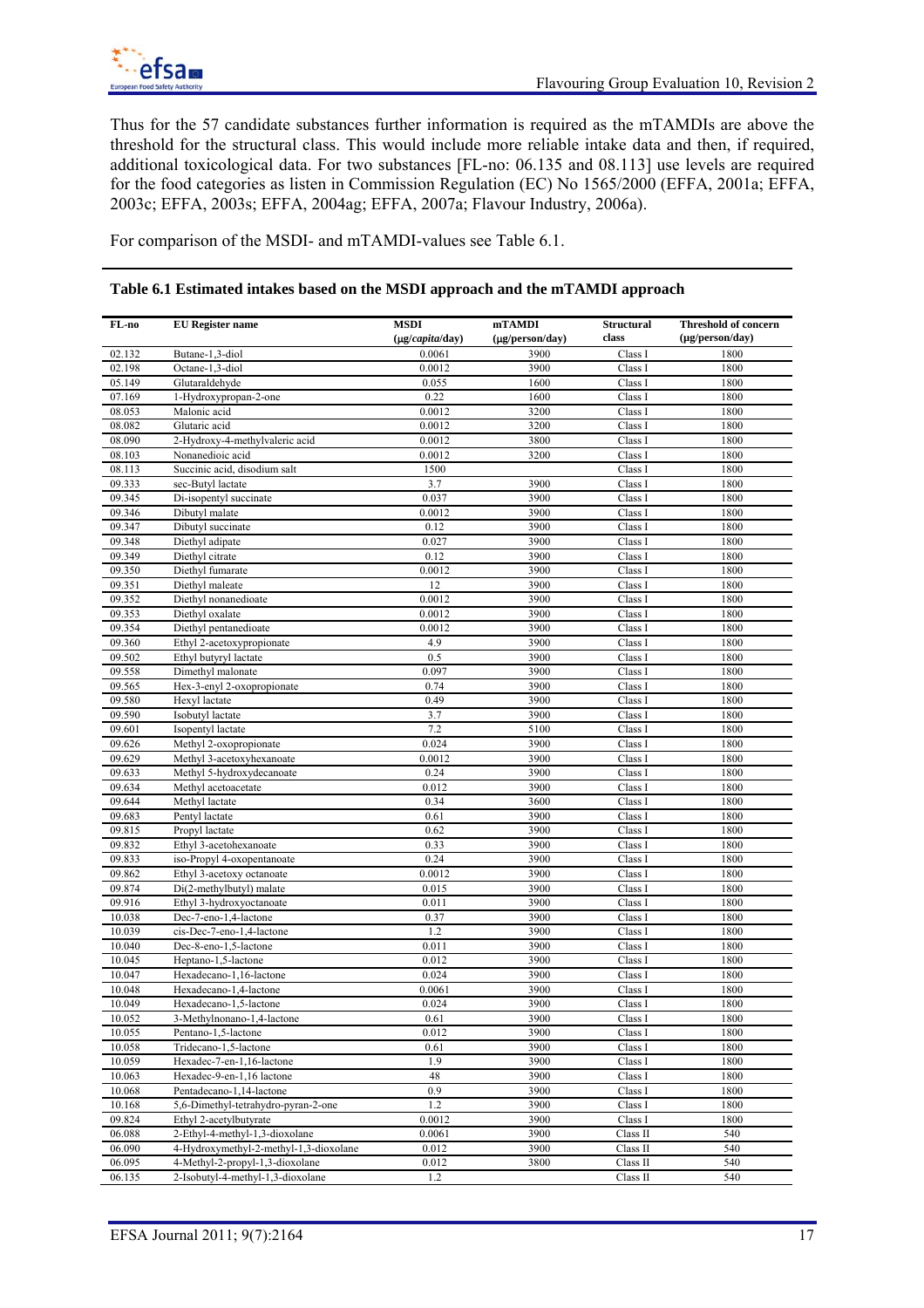

| FL-no  | EU Register name              | MSDI<br>$(\mu$ g/capita/day) | mTAMDI<br>$(\mu$ g/person/day) | Structural<br>class | <b>Threshold of concern</b><br>$(\mu$ g/person/day) |
|--------|-------------------------------|------------------------------|--------------------------------|---------------------|-----------------------------------------------------|
| 02.242 | 2-Butoxvethan-1-ol            | 0.0012                       | 3900                           | Class II            | 540                                                 |
| 06.097 | 1.1.3-Triethoxypropane        | 0.0012                       | 3900                           | Class II            | 540                                                 |
| 06.102 | 2-Hexyl-5-hydroxy-1,3-dioxane | 0.011                        | 4100                           | Class III           | 90                                                  |

### **Table 6.1 Estimated intakes based on the MSDI approach and the mTAMDI approach**

## **7. Considerations of Combined Intakes from Use as Flavouring Substances**

Because of structural similarities of candidate and supporting substances, it can be anticipated that many of the flavourings are metabolised through the same metabolic pathways and that the metabolites may affect the same target organs. Further, in case of combined exposure to structurally related flavourings, the pathways could be overloaded. Therefore, combined intake should be considered. As flavourings not included in this FGE may also be metabolised through the same pathways, the combined intake estimates presented here are only preliminary. Currently, the combined intake estimates are only based on MSDI exposure estimates, although it is recognised that this may lead to underestimation of exposure. After completion of all FGEs, this issue should be readdressed.

The total estimated combined daily *per capita* intake of structurally related flavourings is estimated by summing the MSDI for individual substances.

On the basis of the reported annual production volumes in Europe (EFFA, 2000c; EFFA, 2003d; EFFA, 2008b), the combined estimated daily *per capita* intake as flavourings of the 54 candidate flavouring substances assigned to structural class I is 1600 microgram, of the six candidate flavouring substances assigned to structural class II is 1.2 microgram and of the one candidate substance assigned to structural class III, 0.01 microgram. These estimates do not exceed the thresholds of concern for the correspondig structural classes of 1800, 540 and 90 microgram/person/day, respectively.

The 14 candidate lactones are structurally related to  $27<sup>8</sup>$  supporting lactones from structural class I, for which the combined intake based on the MSDI approach is approximately 20000 microgram/*capita*/day. The supporting substances were evaluated by JECFA at the 49<sup>th</sup> meeting, where it was noted that although the combined intake exceeds the threshold for the structural class, the lactones are expected to be hydrolysed and completely metabolised to innocuous products at the estimated level of intake as flavouring substances, and would not give rise to perturbations outside the physiological range. The Panel agreed with this view and concluded that the additional intake of about 55 microgram/*capita*/day for the candidate lactones is negligible compared to the combined intake of 20000 microgram/*capita*/day of the supporting lactones.

Likewise 40 candidate substances are structurally related to  $32^{\circ}$  supporting aliphatic primary alcohols and related substances containing an additional oxygenated functional group from structural class I, and for which intake data are available. The combined intake of these supporting substances amounts to approximately 25000 microgram/*capita*/day based on the MSDI approach. These substances were evaluated at the 53<sup>rd</sup> JECFA meeting, where it was also noted that the substances are expected to be efficiently metabolised to innocuous products and would not give rise to perturbations outside the physiological range. The Panel agreed with this view and concluded that the contribution from the combined intake of the candidate substances of 1540 microgram/*capita*/day would not alter the JECFA conclusion based on a combined intake of 24000 microgram/*capita*/day.

l

 $8$  European production volumes are only available for 27 of the 29 JECFA evaluated lactones – these substances have been evaluated by JECFA before 2000 and accordingly no EFSA considerations have been performed including requests for production volumes.

<sup>&</sup>lt;sup>9</sup> European production volumes are only available for 32 of the 47 JECFA evaluated alcohols and related substances – these substances have been evaluated by JECFA before 2000 and accordingly no EFSA considerations have been performed including requests for production volumes.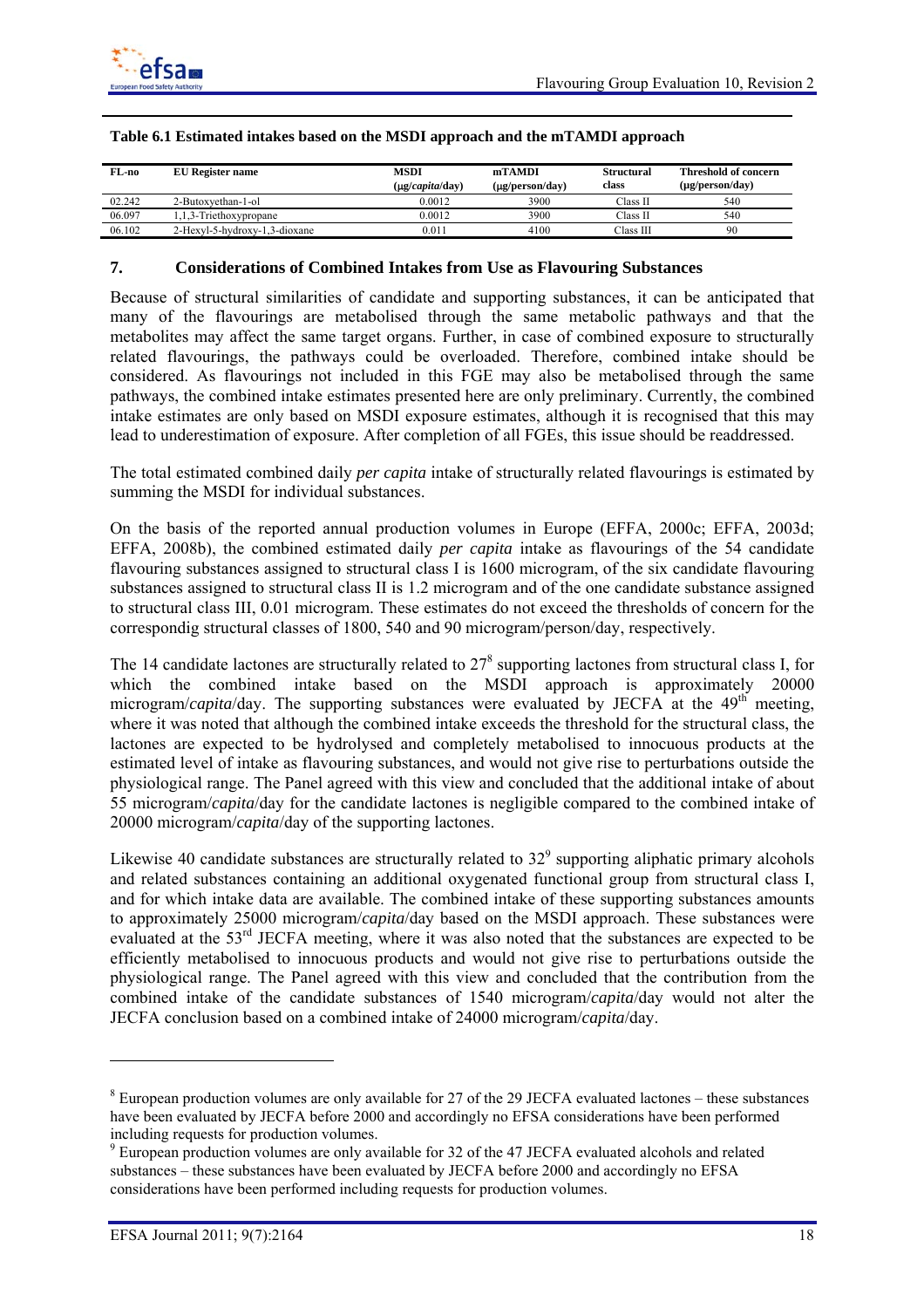# **8. Toxicity**

# **8.1. Acute Toxicity**

Data are available for 15 of the candidate substances (Annex IV, Table IV.1). For the majority of candidate substances, oral  $LD_{50}$  values, in mice or rats, varied from 100 mg/kg up to more than 5000 mg/kg bw. For butane-1,3-diol [FL-no: 02.132] and octane-1,3-diol [FL-no: 02.198]  $LD_{50}$  values between 20 g/kg bw/day and approximately 30 g/kg bw/day are reported (Annex IV, Table IV.1).

Forty-nine supporting substances were tested for acute toxicity in mice and/or rats (Annex IV, Table IV.1). For the majority of the supporting substances, oral  $LD_{50}$  values, in mice or rats, varied from 1300 mg/kg up to 18500 mg/kg bw. For diethyl sebacate [FL-no: 09.475] and tributyl acetylcitrate [FL-no: 09.511]  $LD_{50}$  values larger than 30 g/kg body weight (bw) are reported.

The acute toxicity data are summarised in Annex IV, Table IV.1.

## **8.2. Subacute, Subchronic, Chronic and Carcinogenicity Studies**

Subacute/subchronic/chronic toxicity data are available for five candidate substances, 2-butoxyethanol [FL-no: 02.242], butane-1,3-diol [FL-no: 02.132], malonic acid [FL-no: 08.053], glutaraldehyde [FLno: 05.149], nonanedioic acid [FL-no: 08.103] and for 25 supporting substances of the present Flavouring Group Evaluation (JECFA, 1998a; JECFA, 2000c) (Annex IV, Table IV.2).

Available data on repeated dose toxicity show that haemolysis is the primary and critical response elicited in the main animal test models (rats and mice) following oral exposure to 2-butoxyethan-1-ol, in which the haematotoxic action is produced by the metabolite butoxyacetic acid (this effect is also seen following other exposure routes such as inhalation or dermal exposure. These exposure routes are not considered relevant for this evaluation as data from oral exposure are available. Notably, the haematotoxic effect exhibits a pronounced species difference. In sensitive species (rat, mouse, hamster, baboon), 2-butoxyethan-1-ol produces a characteristic toxicity that is revealed clinically by the appearance of haemoglobinuria and pathologically by changes in a variety of blood parameters (EPA, 1999; EU-RAR, 2004a). LOAELs of 69 and 82 mg/kg bw/day (slight decrease in body weight gain, haematological and liver effects) have been reported for male and female rats, respectively (NTP, 1993a). Human erythrocytes are about 100-times less sensitive than rat erythrocytes as judged by prehaemolytic changes *in vitro* (increase in mean erythrocyte volume, erythrocyte deformability) consistently observed in both species. Studies have also shown that potentially sensitive human subpopulations, including children, the elderly and those with sickle cell anemia, do not show increased sensitivity to the haemolytic action of 2-butoxyethan-1-ol. Furthermore, the *in vivo* blood concentrations producing haemolysis in the animal experiments are considered unlikely to occur under normal conditions of human exposure to 2-butoxyethan-1-ol (EU-RAR, 2004a).

Carcinogenicity: In a two year inhalation study, F344/N rats were exposed to 0, 0.031, 0.0625 and  $0.125 \text{ mg/m}^3$  and B6C3F<sub>1</sub> mice were exposed to 0, 0.0625, 0.125 and 0.250 mg/m<sup>3</sup> 2-butoxyethan-1ol; (NTP, 1993a). The exposure caused a low incidence of haemangiosarcoma in male mice at the highest exposure concentration; haemangiosarcoma did not occur in female mice or in rats. In female mice, 2-butoxyethan-1-ol caused an increased incidence of forestomach tumours. It was not carcinogenic in rats. The occurrence of haemangiosarcoma in male mice only at highest exposure concentration is suggestive of a threshold phenomenon, related to the induction of haemolysis in rodent species. With regard to human relevance, the mechanism proposed for the induction of haemangiosarcomas strongly supports the conclusion that 2-butoxyethan-1-ol is unlikely to be a carcinogenic hazard at the estimated level of intake as flavouring substance, because human erythrocytes are demonstrably more resistant to haemolysis than are rodent erythrocytes.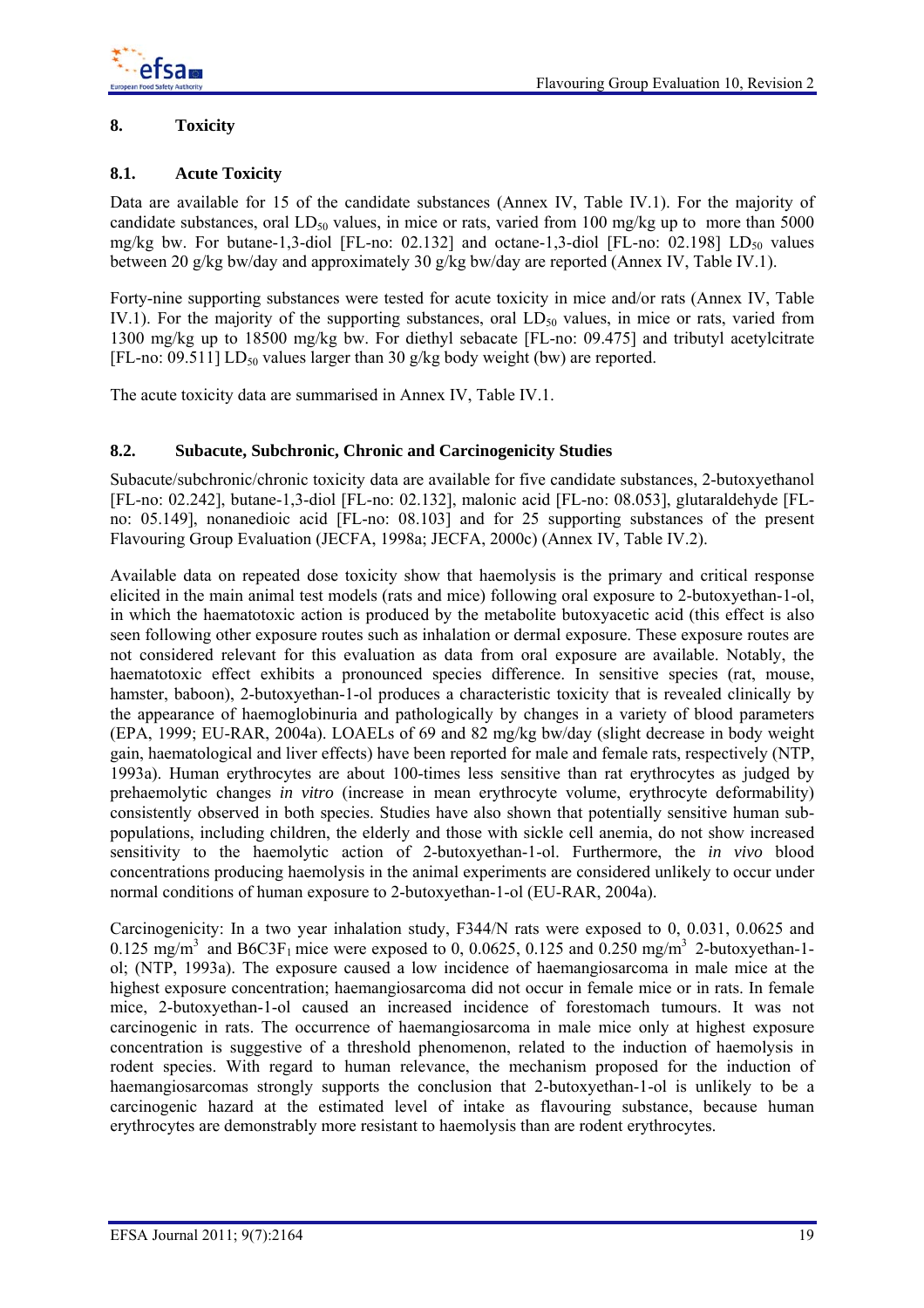Glutaraldehyde<sup>10</sup> [FL-no: 05.149] (50, 250, 1000 mg/l in drinking water, resulting in doses of 2.9-6.9, 14.5-31.8 and 54.7-104.6 mg/kg/day, respectively) was not tumorigenic in a two year carcinogenicity study on male and female rats (Van Miller et al., 2002). Furthermore, malonic acid [FL-no: 08.053] was negative in a liver foci tumour promotion assay.

Repeated dose toxicity data are summarised in Annex IV, Table IV.2.

# **8.3. Developmental / Reproductive Toxicity Studies**

Data on developmental toxicity and reproductive toxicity are available for the following five candidate substances: 2-butoxyethan-1-ol [FL-no: 02.242], butane-1,3-diol [FL-no: 02.132], glutaric acid [FLno: 08.082], glutaraldehyde [FL-no: 05.149] and nonanedioic acid [FL-no: 08.103]. Studies for supporting substances comprise: Butyro-1,4-lactone [FL-no: 10.006] and adipic acid [FL-no: 08.026] (JECFA, 1998a; JECFA, 2000c) (Annex IV, Table IV.3).

For 2-butoxyethan-1-ol [FL-no: 02.242] no effects on fertility were observed in female and male mice given 2-butoxyethan-1-ol in the drinking water in a continuous breeding study in which a NOAEL of 720 mg/kg was derived (EU-RAR, 2004a). As to developmental toxicity, studies performed on animals via various administration routes did not demonstrate any teratogenic potential, and foetotoxicity and embryotoxicity (lethality and resorptions) were only observed in the presence of maternal toxicity (regenerative haemolytic anaemia). Other effects seen on foetuses were an increase in the incidence of skeletal variations, which are generally described as ossification delays. The effects seen in developmental toxicity studies with 2-butoxyethan-1-ol are considered to result from haemolysis and subsequent maternal anemia (EU-RAR, 2004a). Overall, 2-butoxyethan-1-ol is not considered to pose a safety concern with respect to reproduction and development at the estimated level of intake as flavouring substance.

No information is available on ethyl 2-acetyl butyrate [FL-no: 09.824], the hydrolysis product of which, 2-acetyl butyric acid, has some structural similarities to valproic acid, which, together with a number of its derivatives, has been recognised as teratogenic in rodents and in humans (Nau and Löscher, 1986; Samren et al., 1997; Kaneko et al., 1999). Offspring of mothers using > 1000 mg valproic acid per day were at a significantly increased risk of major congenital malformations especially neural tube defects, compared to offspring exposed < or 600 mg valproic acid/day (RR 6.8; 95 % CI: 1.4-32.7). No difference in risk of major congenital malformations was found between the offspring exposed to  $601 - 1000$  mg/day and  $\le$  or  $= 600$  mg/day. Thus,  $600$  mg/day is considered as NOAEL for the teratogenic effects of valproic acid in humans.

Developmental/reproductive toxicity data are summarised in Annex IV, Table IV.3.

l

<sup>&</sup>lt;sup>10</sup> Glutaraldehyde is also used in food contact material (FCM). It was evaluated by the former Scientific Committee on Food (SCF List 7, http://europa.eu.int/comm/food/fs/sc/scf/out50\_en.pdf), however, this is not a final evaluation. According to German recommendations, glutardialdehyde (synonym: glutaraldehyde) may be used for the production of artificial sausage skin (maximum use level 0.1 %). The maximum residual amount of glutardialdehyde is 50 mg per kg artificial sausage skin (ready for use). Furthermore, glutardialdehyde may be used as anti slime agent for the production of paper as FCM (maximum use level 2.5 % based on dry fibre material). The maximum residual amount of glutardialdehyde is 2 mg per kg paper (ready for use). The Panel noted that maximum residual amounts of glutaraldehyde in food contact material (as set e.g. in German recommendations) could apparently conflict with reported use levels of glutaraldehyde as flavouring. However, in the German recommendations, the maximum residual amounts were set considering the technologically needed use levels (limited data submitted) rather than on toxicological data, and the Panel therefore did not find the low maximum residual amounts for glutaraldehyde as such in conflict with higher use levels for glutaraldehyde as flavouring, which could therefore go through the Procedure.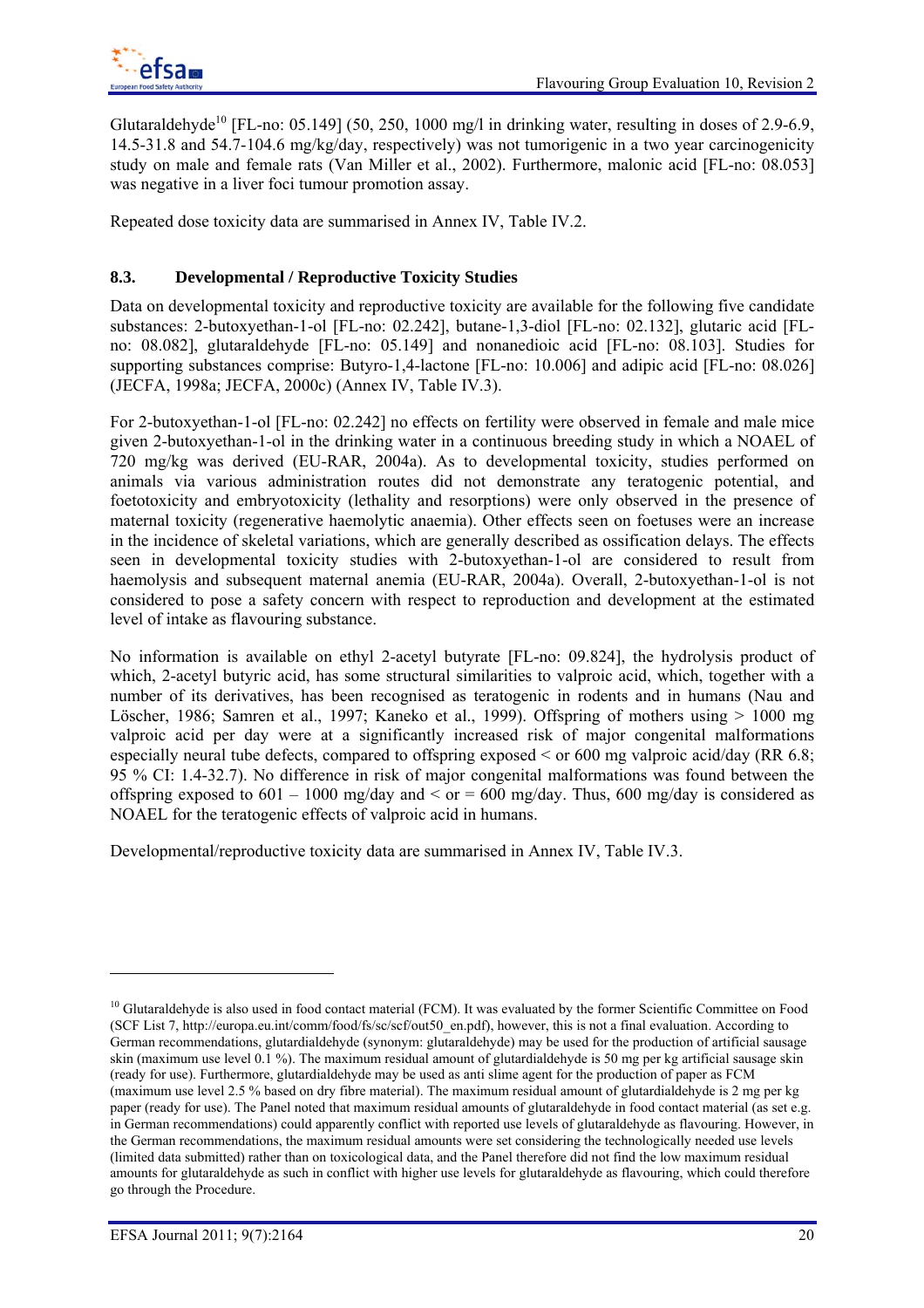

## **8.4. Genotoxicity Studies**

Genotoxicity data were provided for 11 of the candidate substances. These 11 substances are pentano-1,5-lactone [FL-no: 10.055], 5,6-dimethyl-tetrahydro-pyran-2-one [FL-no: 10.168], glutaraldehyde [FL-no: 05.149], 1-hydroxypropan-2-one [FL-no: 07.169], butane-1,3-diol [FL-no: 02.132], malonic acid [FL-no: 08.053], diethyl maleate [FL-no: 09.351] diethyl adipate [FL-no: 09.348], methyl acetoacetate [FL-no: 09.634], 2-butoxyethan-1-ol [FL-no: 02.242] and glutaric acid [FL-no: 08.082]. There were genotoxicity data on 26 supporting substances (Annex IV, Table IV.4 and IV.5).

## *In vitro*

Pentano-1,5-lactone [FL-no: 10.055], 5,6-dimethyl-tetrahydro-pyran-2-one [FL-no: 10.168] and methyl acetoacetate [FL-no: 09.634] were reported to be negative in microbial mutagenicity assays.

1-Hydroxypropan-2-one [FL-no: 07.169] was positive in Ames tests using strains TA100 and TA104 in the presence and absence of S-9 metabolic activation (Garst et al., 1983; Marnett et al., 1985a; Yamaguchi, 1982; Yamaguchi and Nakagawa, 1983). These results are consistent across the four reported studies which, despite limitations in study design and reporting, suggest that 1 hydroxypropan-2-one should be considered an *in vitro* mutagen in bacteria. There are no data provided on either *in vitro* endpoints nor on *in vivo* studies.

Diethyl maleate [FL-no: 09.351] was reported to produce mutations in the TK  $+/-$  locus of L5178Y mouse lymphoma cells. However, the concentration required for a two-fold increase of mutations results in 70 % growth reduction (Wangenheim and Bolcsfoldi, 1988), rendering this effect questionable. Diethyl maleate was positive in an aneuploidy test using V79 Chinese hamster lung cells at  $8.7 \times 10^{-6}$  M but not at  $5.2 \times 10^{-6}$  M (Önfelt, 1987); generally aneuploidy is considered as a threshold phenomenon.

## *In vitro and/or in vivo*

Glutaric acid [FL-no: 08.082] was reported to be negative in the Ames and Rec test as well as in an *in vivo* test for rat bone marrow aberrations.

2-Butoxyethan-1-ol [FL no: 02.242] was negative in the Ames test and in *in vitro* tests in mammalian cells for induction of forward mutations, chromosomal aberrations and sister chromatid exchanges (SCE). Positive results were only reported in one study in V79 cells (for induction of forward mutations, SCE and micronuclei) at doses above the maximum level recommended by current OECD Guidelines. Equivocal positive results were reported in an unscheduled DNA synthesis (UDS) assay in primary rat hepatocytes. *In vivo*, negative results were obtained in an adequate micronucleus tests in rats and mice following oral or intraperitoneal administration. No evidence of DNA binding or alteration of DNA methylation was obtained in a study in rats and mice. The overall experimental evidence indicated that 2-butoxyethan-1-ol is not genotoxic (see Table IV.5).

Glutaraldehyde [FL-no: 05.149] exhibits genotoxic effects in *in vitro* tests, most consistently in the bacterial mutagenicity assays. Forward gene mutation tests *in vitro* in mammalian cells have given variable results depending on the locus: negative with HGPRT and positive with TK. Also, SCE, chromosome aberration and UDS tests have shown no effect to a weakly positive effect, depending on the laboratory, protocol, dosages and sampling times. However, that any *in vitro* potential for genotoxic effects will not be expressed *in vivo* is indicated by the *in vivo* study results, which include chromosomal aberrations, mammalian erythrocyte micronucleus test, UDS and recessive lethal mutations. The only study suggesting an *in vivo* effect was an increase in micronuclei in mouse blood cells up to 15 mg/kg bw. However, the data are insufficiently reported. The negative results from the well-conducted *in vivo* studies may be related to the rapid metabolism and protein binding characteristics of glutaraldehyde, and the related observation that although 14C-labelled glutaraldehyde may be detected in cell cytoplasm there is no nuclear fraction radioactivity (Vergnes and Ballantyne, 2002).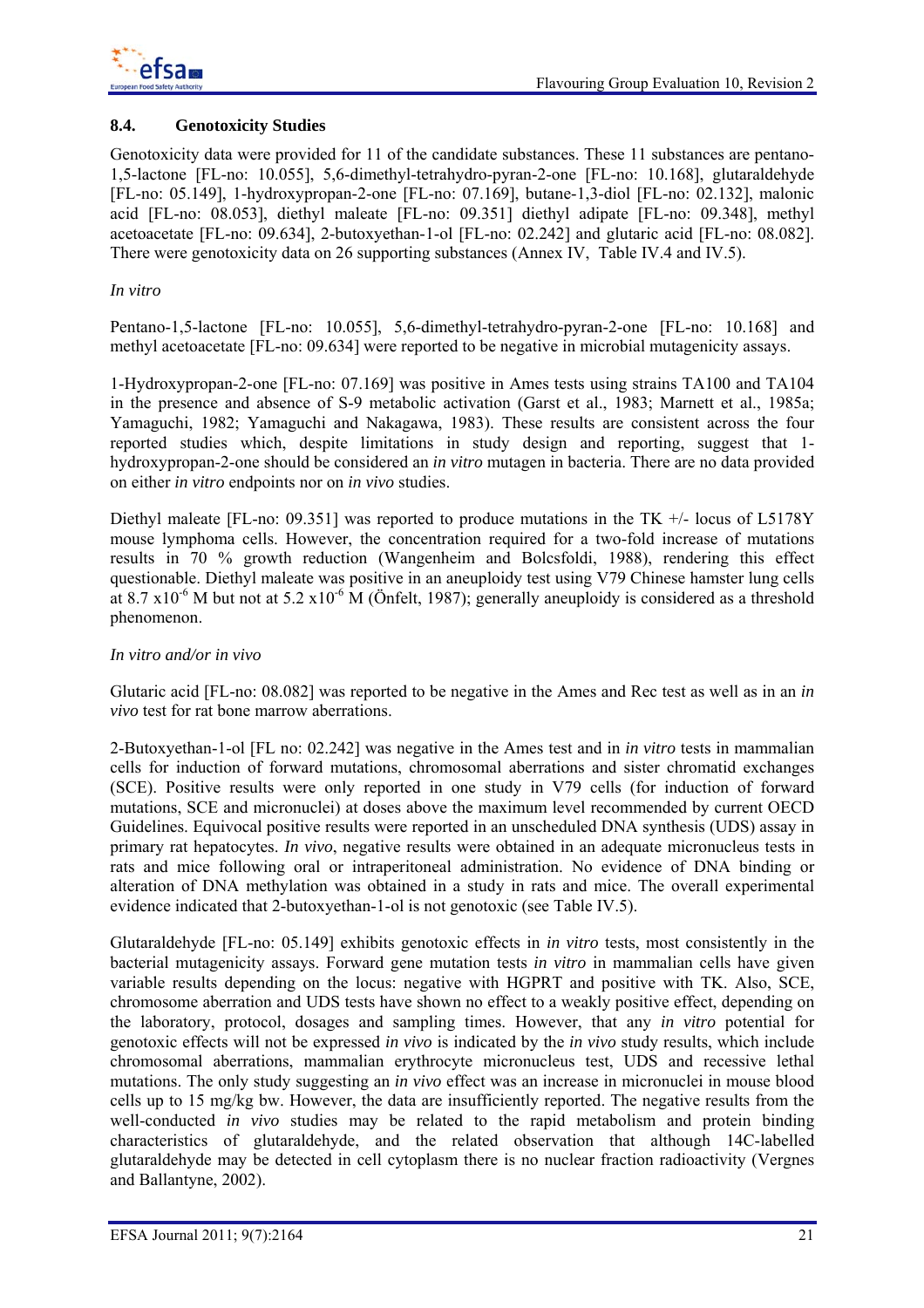Butane-1,3-diol [FL-no: 02.132] was reported as not inducing chromosomal aberration in bone marrow and was negative in a rat dominant lethal assay. Butane-1,3-diol [FL-no: 02.132] was checked for cytogenetic effects over a period of three generations at doses of 5 % (5000 mg/kg/day), 10 % and 24 %. None of the doses produced abnormal rates of bone marrow metaphase cells as compared to controls (Hess et al., 1981).

Malonic acid [FL-no: 08.053] was found negative in a rat liver foci assay, diethyl adipate [FL-no: 09.348] was reported to be negative in a mouse dominant lethal assay.

Genotoxicity tests are available for 28 supporting substances. Some positive test results from *in vitro* studies are reported for 4-hydroxybutyric acid lactone [FL-no: 10.006], which, however, was found negative in a reliable *Drosophila in vivo* sex-linked recessive lethal mutation assay (Table IV 4 and 5). Results of *in vivo* bone marrow micronucleus assays in mice available for 4-hydroxybutyric acid lactone were also negative, however, since the PCE/NCE ratio was not reported it is not clear if the test substance reached the bone marrow (Table IV.5). Positive *in vitro* data that cannot be evaluated are reported for hexano-1,5-lactone [FL-no: 10.010], nonano-1,4-lactone [FL-no: 10.001], undecano-1,4-lactone [FL-no: 10.002], undecano-1,5-lactone [FL-no: 10.011] and ethyl acetoacetate [FL-no: 09.402] (Annex IV, Table IV.4).

## *Conclusions on genotoxicity*

Genotoxicity data are only available on a very limited number of the candidate substances in this Flavouring Group Evaluation and none has a complete package of mutagenicity endpoints.

One of the candidate substances (1-hydroxypropan-2-one) induced gene mutations in bacteria but has not been studied *in vivo* or in other *in vitro* assays.

In its first evaluation of this group of aliphatic alcohols, aldehydes, acetals, carboxylic acids and esters containing an additional oxygenated functional group and lactones (EFSA, 2005b) the Panel considered that for the candidate substance, 1-hydroxypropan-2-one [FL-no: 07.169], it was necessary to request additional *in vitro* data from studies in mammalian cells. However, in this revision of FGE.10 FGE.10Rev1) the Panel reconsidered the fact that 1-hydroxypropan-2-one is an endogenous metabolite of acetone. Acetone is endogenously formed from the degradation of body fat/fatty acids and occurs in the blood of healthy humans not exposed to external sources of acetone in amounts of approximately 4-12 mg/person corresponding to 0.7 to 2 mg/l blood. Under these conditions, the majority of the acetone in blood would be metabolised to 1-hydroxypropan-2-one, which is rapidly further metabolised to endogenous compounds (methylglyoxal, pyruvate and glucose) in the methylglyoxal pathway. The estimated exposure of 0.22 microgram/*capita*/day is considerably lower than that resulting from the metabolism of acetone and would not significantly add to the internal exposure to 1-hydroxypropan-2-one in the body and would not perturb the normal catabolism of the compound to innocuous endogenous products. The Panel therefore concluded that 1-hydroxypropan-2-one [FL-no: 07.169] would not be of safety concern at the exposure level resulting from its use as a flavouring substance. Consequently, the Panel decided that further studies on the *in vitro* genotoxicity of 1-hydroxypropan-2-one [FL-no: 07.169] would not be required.

Glutaraldehyde was tested *in vitro* and *in vivo*, with positive findings *in vitro*. However, based upon the negative results of *in vivo* genotoxicity assays, along with the lack of tumorigenicity in mice and rats, the *in vitro* genotoxicity data are not considered relevant for the safety evaluation of glutaraldehyde.

Disodium succinate did not induce mutations in bacterial reverse mutation assays using *S.typhimurium* strains TA97, TA94, TA98, TA100, TA1535, and TA1537 at 5 mg/plate (with metabolic activation) and in TA 97 and TA 102 at 15 mg/plate (with or without metabolic activation;). A chromosomal test with Chinese hamster lung (CHL) cells revealed equivocal effects on polyploidy at 15 mg/mL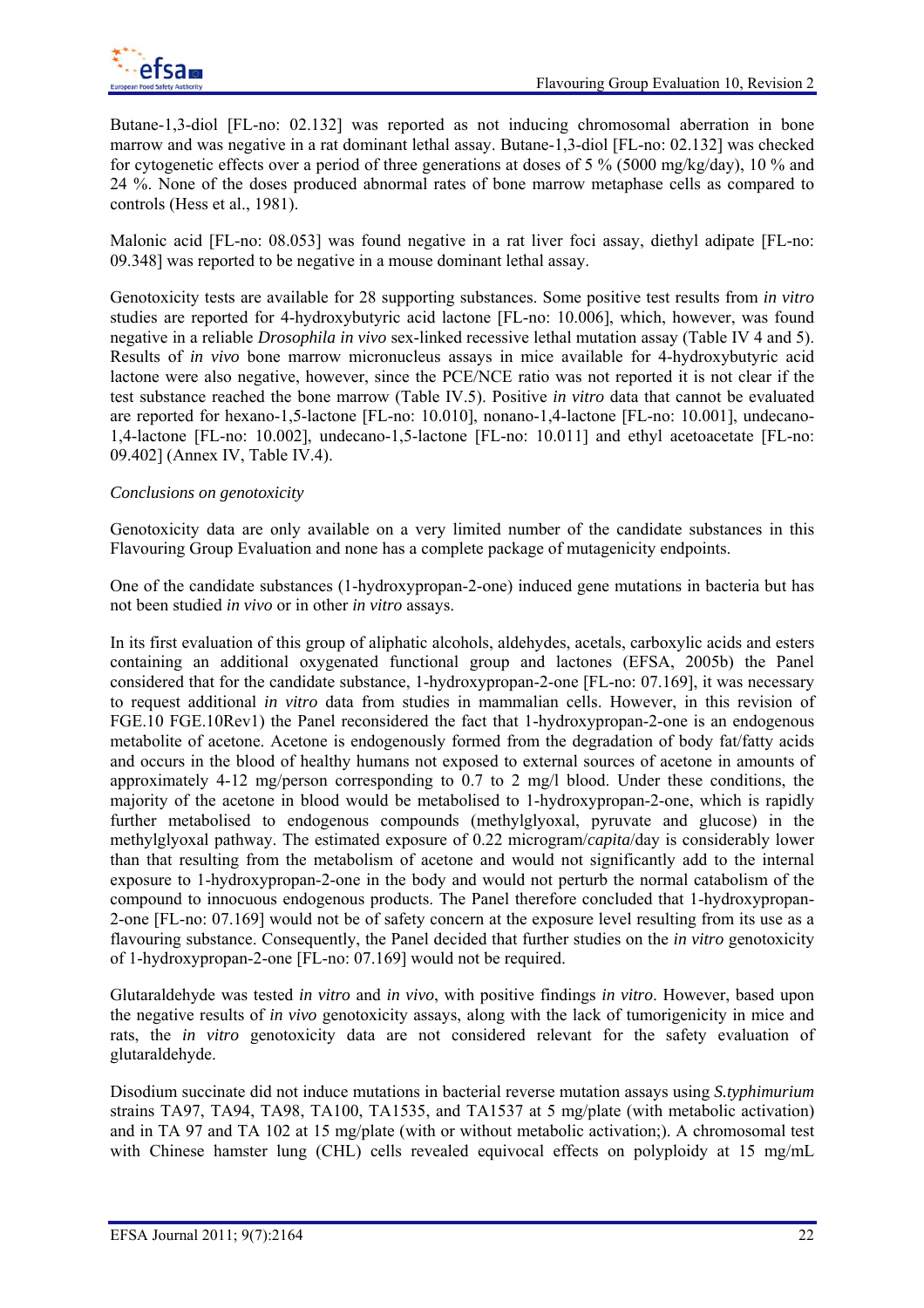(Ishidate et al., 1984; Fujita et al., 1994; OECD, 2003). These results are supported by studies on disodium succinate hexahydrate.

The available experimental data indicate that 2-butoxyethan-1-ol is not genotoxic.

For the remaining candidate substances, the genotoxic potential cannot be assessed adequately, however, from the limited data available there were no indications that genotoxicity for these substances should give rise to safety concern.

Genotoxicity data are summaries in Annex IV, Table IV.4 and Table IV.5.

## **9. Conclusions**

The 61 candidate substances are alcohols, aldehydes, acetals, carboxylic acids and esters containing additional oxygenated functional groups and lactones.

Thirty-five of the 61 candidate substances possess one or more chiral centres and eight can exist as geometrical isomers due to the presence and the position of a double bond. For four of these substances [FL-no: 10.038, 10.040, 10.059 and 10.063] the stereoisomeric composition/composition of mixture has not been specified sufficiently.

Fifty-four of the candidate substances belong to structural class I, six of the candidate substances belong to structural class II, and one belongs to structural class III according to the decision tree approach presented by Cramer et al. (1978).

Forty-eight of the flavouring substances in the present group have been reported to occur naturally in a wide range of food items.

The candidate substances which have been assigned to structural class I have estimated European daily *per capita* intakes (MSDI) ranging from 0.0012 to 1500 microgram. The candidate substances from structural class II have MSDIs ranging from 0.0012 to 1.2 microgram and the one candidate substance assigned to structural class III has an estimated European daily *per capita* intake of 0.011 microgram (Table 6.1). These intakes are below the thresholds of concern of 1800, 540 and 90 microgram/person/day for structural class I , II and III, respectively.

According to the default MSDI approach, the 61 flavouring substances in this group to which the Procedure has been applied have intakes in Europe from 0.0012 to 48 microgram*/capita/*day which are below the thresholds of concern value for structural class I, II and III substances of 1800, 540 and 90 microgram/person/day, respectively.

The combined estimated daily *per capita* intake as flavourings of the 54 candidate substances assigned to structural class I is 1600 microgram, which does not exceed the threshold of concern for a substance belonging to structural class I of 1800 microgram/person/day. Likewise, the combined estimated daily *per capita* intake as flavouring of the six candidate substances assigned to structural class II is 1.2 microgram, which does not exceed the threshold of concern for a substance belonging to structural class II of 540 microgram/person/day.

The 14 candidate lactones are structurally related to 27 supporting lactones from structural class I, for which the combined intake based on the MSDI approach is approximately 20000 microgram/*capita*/day. The supporting substances were evaluated by the JECFA at the  $49<sup>th</sup>$  meeting, where it was noted that although the combined intake exceeds the threshold for the structural class, the lactones are expected to be hydrolysed and completely metabolised to innocuous products at the estimated level of intake as flavouring substances, and would not give rise to perturbations outside the physiological range. The Panel agreed with this view and concluded that the additional intake of about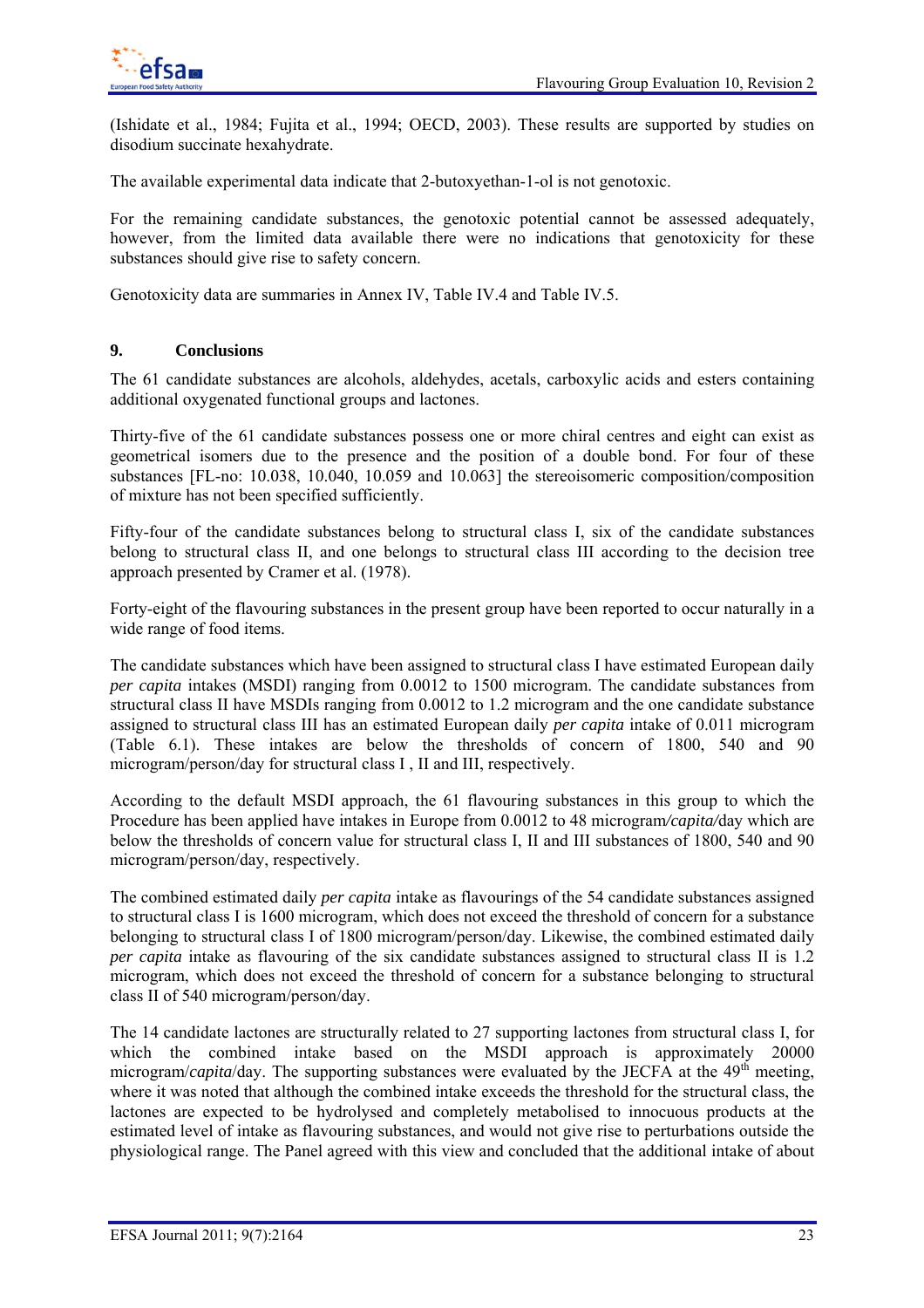

5 microgram/*capita*/day for the candidate lactones is negligible compared to the combined intake of 20000 microgram/*capita*/day of the supporting lactones.

Likewise 40 candidate substances are structurally related to 32 supporting aliphatic primary alcohols and related substances containing an additional oxygenated functional group from structural class I, and for which intake data are available. The combined intake of these supporting substances amounts to approximately 25000 microgram/*capita*/day based on the MSDI approach. These substances were evaluated at the 53<sup>rd</sup> JECFA meeting, where it was also noted that the substances are expected to be efficiently metabolised to innocuous products and would not give rise to perturbations outside the physiological range. The Panel agreed with this view and concluded that the contribution from the combined intake of the candidate substances of 1540 microgram/*capita*/day would not alter the JECFA conclusion based on a combined intake of 25000 microgram/*capita*/day.

On the basis of the data available it is concluded that there is no indication that the candidate substances in the present Flavouring Group Evaluation possess genotoxic potential. However, the Panel reconsidered the fact that 1-hydroxypropan-2-one [FL-no: 07.169] is an endogenous metabolite of acetone. Acetone is endogenously formed from the degradation of body fat/fatty acids and occurs in the blood of healthy humans not exposed to external sources of acetone in amounts of approximately 4 - 12 mg/person corresponding to 0.7 to 2 mg/l blood. Under these conditions, the majority of the acetone in blood would be metabolised to 1-hydroxypropan-2-one, which is rapidly further metabolised to endogenous compounds (methylglyoxal, pyruvate and glucose) in the methylglyoxal pathway. The estimated exposure of 0.22 microgram/*capita*/day is considerably lower than that resulting from the metabolism of acetone and would not significantly add to the internal exposure to 1 hydroxypropan-2-one in the body and would not perturb the normal catabolism of the compound to innocuous endogenous products. The Panel therefore decided that further genotoxicity data are not required and that the substance could be taken through the Procedure.

It can be anticipated that, at the estimated levels of intake as flavouring substances, the alcohols, aldehydes, acetals, carboxylic acids and esters with an additional oxygenated functional group and aliphatic lactones included in the present FGE are generally hydrolysed and completely metabolised to innocuous products, many of which are endogenous in humans. The consideration on the actual levels of intake becomes particularly relevant for one candidate substance, diethyl maleate [FL-no: 09.351], as when administered at high doses, it is able to induce severe GSH depletion, due to its prompt metabolism to GSH-conjugates. This may also be the case for the structurally related diethyl fumarate [FL-no: 09.350]. However, as the estimated levels of intake as flavouring substances are sufficiently low for these two substances, profound GSH depletion is not expected. For three of the candidate substances it cannot be concluded that they are metabolised to innocuous products. These are, 2 butoxyethanol [FL-no: 02.242], the major metabolite of which butoxyacetic acid has been recognised as responsible for haematotoxic effects induced by 2-butoxyethanol, 1,1,3-triethoxypropane [FL-no: 06.097], which may be metabolised to 3-ethoxypropanoic acid, a substance which has structural similarities to 2-butoxyethanol and finally, ethyl 2-acetylbutyrate [FL-no: 09.824], of which hydrolysis gives rise to 2-acetylbutyric acid, which shows some structural similarities to valproic acid, a known teratogenic compound. Adequate margins of safety could be established for these three substances in step B4 of the Procedure.

Otherwise, it was noted that where toxicity data were available they were consistent with the conclusions in the present Flavouring Group Evaluation using the Procedure.

It was considered that on the basis of the default MSDI approach the 61 flavouring substances, to which the Procedure have been applied, would not give rise to safety concerns at the estimated levels of intake arising from their use as flavouring substances.

The mTAMDI for the 53 candidate substances in structural class I, for which use levels information is available, range from 1600 to 5100 microgram/person/day. For 51 of these substances the mTAMDI is above the threshold of concern of 1800 microgram/person/day.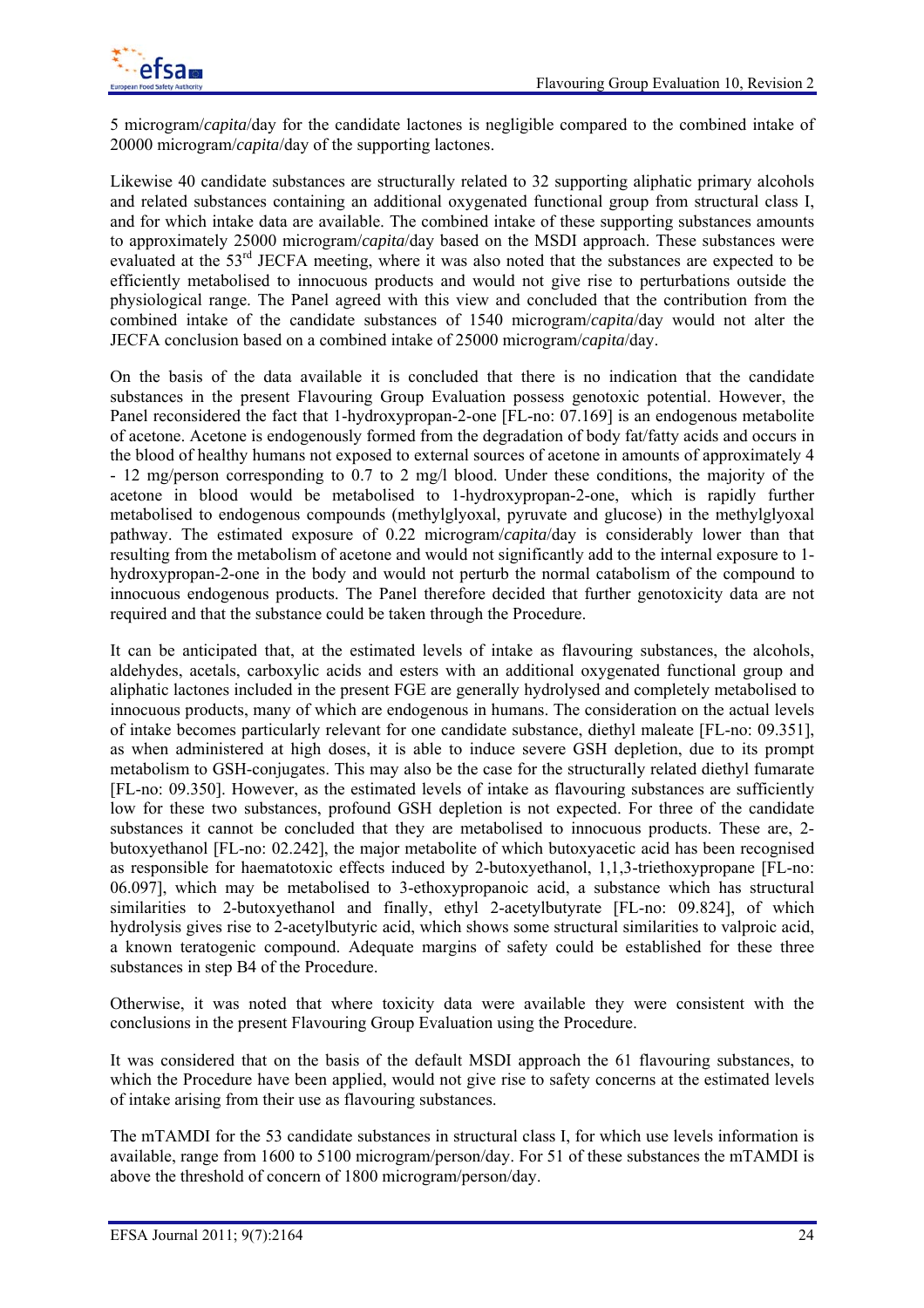The mTAMDI of the five substances assigned to structural class II, and for which use levels information is available, range from 3800 to 3900 microgram/person/day, which is above the threshold of concern of 540 microgram/person/day.

For the one substance from structural class III the mTAMDI is 4100, which is above the threshold of 90 microgram/person/day.

Thus, for 59 candidate substances further information is required. This would include more reliable intake data and then, if required, additional toxicological data. For two substances [FL-no: 06.135 and 08.113] no use levels have been provided for the food categories as listed in Commission Regulation (EC) No 1565/2000. The two candidate substances [FL-no: 05.149 and 07.169] which have mTAMDI intake estimates below the threshold of concern for structural class I are also expected to be metabolised to innocuous products.

In order to determine whether the conclusion for the 61 candidate substances can be applied to the materials of commerce, it is necessary to consider the available specifications. Specifications including complete purity criteria and identity for the materials of commerce have been provided for 55 flavouring substances. For two substances [FL-no: 06.135 and 08.113] information on solubility is lacking. For four substances [FL-no: 10.038, 10.040, 10.059 and 10.063] information on composition of mixture and/or stereoisomerism has not been specified sufficiently. For one substance [FL-no: 10.063] is an identity test missing. Thus, the final evaluation of the materials of commerce cannot be performed for four substances [FL-no: 10.038, 10.040, 10.059 and 10.063] pending further information.

For the remaining 57 candidate substances [FL-no: 02.132, 02.198, 02.242, 05.149, 06.088, 06.090, 06.095 06.097, 06.102, 06.135, 07.169, 08.053, 08.082, 08.090, 08.103, 08.113, 09.333, 09.345 - 09.354, 09.360, 09.502, 09.558, 09.565, 09.580, 09.590, 09.601, 09.626, 09.629, 09.633, 09.634, 09.644, 09.683, 09.815, 09.824, 09.832, 09.833, 09.862, 09.874, 09.916, 10.039, 10.045, 10.047 - 10.049, 10.052, 10.055, 10.058, 10.068 and 10.168] the Panel concluded that they would present no safety concern at the estimated levels of intake based on the MSDI approach.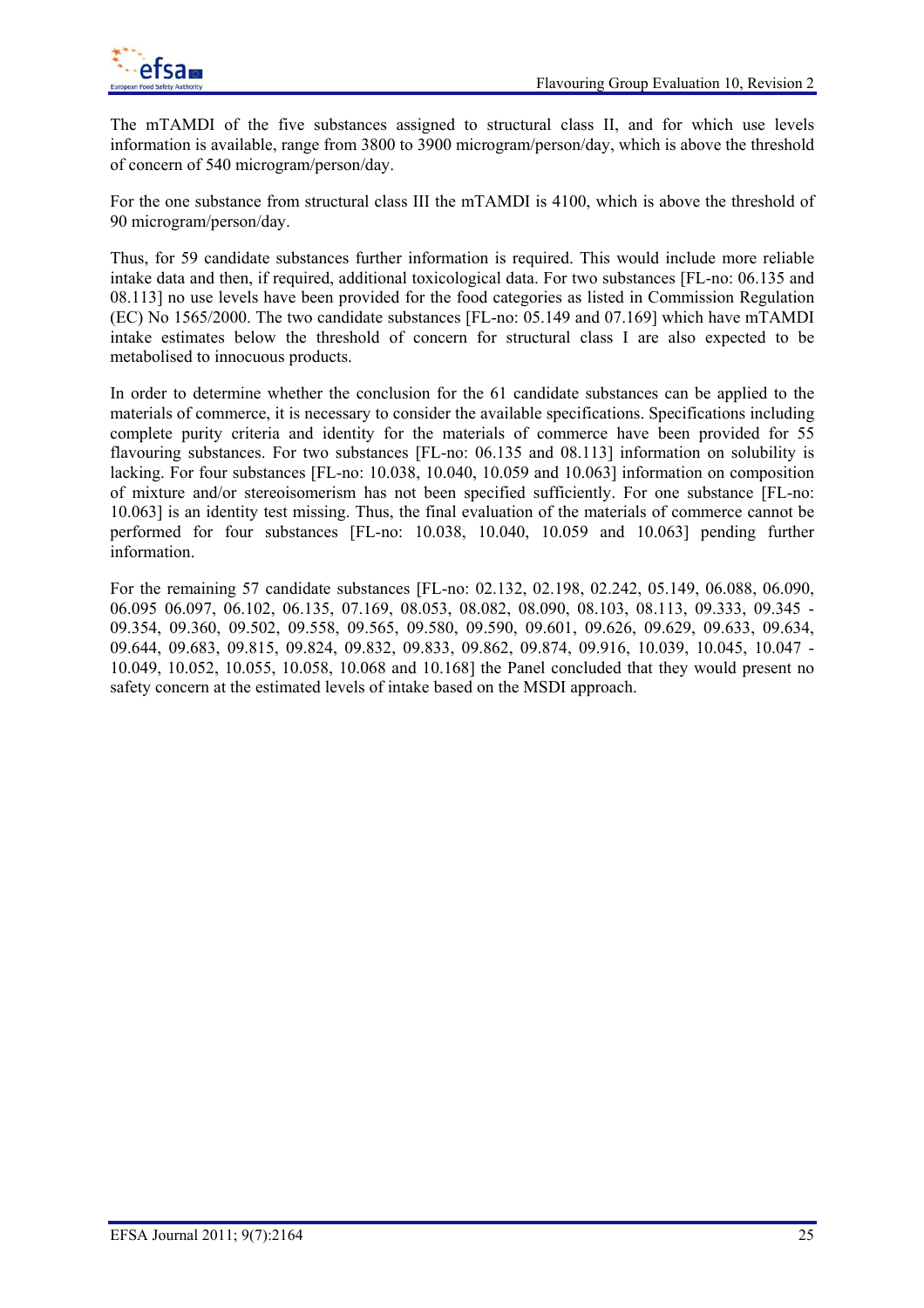## **TABLE 1: SPECIFICATION SUMMARY OF THE SUBSTANCES IN THE FLAVOURING GROUP EVALUATION 10, REVISION 2**

| FL-no  | <b>EU</b> Register name                    | <b>Structural formula</b> | FEMA no<br>CoE no<br>CAS no | Phys.form<br>Mol.formula<br>Mol.weight  | Solubility 1)<br>Solubility in ethanol<br>2)            | Boiling point, °C<br>3)<br>Melting point, °C<br>ID test<br>Assay minimum | Refrac.<br>Index 4)<br>Spec.gravity<br>5) | Specification<br>comments                                                                                                             |
|--------|--------------------------------------------|---------------------------|-----------------------------|-----------------------------------------|---------------------------------------------------------|--------------------------------------------------------------------------|-------------------------------------------|---------------------------------------------------------------------------------------------------------------------------------------|
| 02.132 | Butane-1,3-diol                            | ,OH<br>ÓН                 | 107-88-0                    | Liquid<br>$C_4H_{10}O_2$<br>90.12       | Soluble<br>Freely soluble                               | 102 (13 hPa)<br>$\rm MS$<br>95 %                                         | 1.436-1.442<br>0.992-0.998                | Racemate.                                                                                                                             |
| 02.198 | Octane-1,3-diol                            | OH<br>ЮH                  | 23433-05-8                  | Liquid<br>$C_8H_{18}O_2$<br>146.23      | Sparingly soluble<br>Freely soluble                     | 82(7 hPa)<br>MS<br>95 %                                                  | 1.452-1.458<br>0.980-0.986                | Racemate.                                                                                                                             |
| 02.242 | 2-Butoxyethan-1-ol                         | ,OH                       | 10182<br>111-76-2           | Liquid<br>$\rm{C_6H_{14}O_2}$<br>118.18 | Slightly soluble<br>Freely soluble                      | 170<br>MS<br>95 %                                                        | 1.416-1.422<br>0.899-0.905                |                                                                                                                                       |
| 05.149 | Glutaraldehyde                             | $\mathcal{C}$             | $111-30-8$                  | Liquid<br>$C_5H_8O_2$<br>100.12         | Soluble<br>Freely soluble                               | 188<br>MS<br>95 %                                                        | 1.430-1.436<br>1.005-1.011                |                                                                                                                                       |
| 06.088 | 2-Ethyl-4-methyl-1,3-dioxolane             |                           | 4359-46-0                   | Liquid<br>$C_6H_{12}O_2$<br>116.16      | Soluble<br>Freely soluble                               | 116<br>MS<br>95 %                                                        | 1.402-1.408<br>0.916-0.922                | Mixture of $((R/R))$ ,<br>$(R/S)$ , $(S/R)$ &<br>$(S/S)$ in equal<br>ratios) (EFFA,<br>$2010a$ ).                                     |
| 06.090 | 4-Hydroxymethyl-2-methyl-1,3-<br>dioxolane | HO.                       | 3674-21-3                   | Liquid<br>$C_5H_{10}O_3$<br>118.13      | Practically insoluble<br>or insoluble<br>Freely soluble | 187<br>MS<br>95 %                                                        | 1.440-1.446<br>1.120-1.126                | Racemate.<br>CASm in Register<br>to be changed to<br>3773-93-1 (EFFA)<br>CASm in Register<br>refers to the (2R,<br>4S) enantiomer.    |
| 06.095 | 4-Methyl-2-propyl-1,3-dioxolane            |                           | 4352-99-2                   | Liquid<br>$C_7H_{14}O_2$<br>130.19      | Soluble<br>Freely soluble                               | 143<br>MS<br>95 %                                                        | 1.409-1.415<br>0.907-0.913                | ID $7$ ).<br>Mixture of $((R/R))$ ,<br>$(R/S)$ , $(S/R)$ &<br>$(S/S)$ in equal<br>ratios) (EFFA,<br>$2010a$ ).<br>ID test is missing. |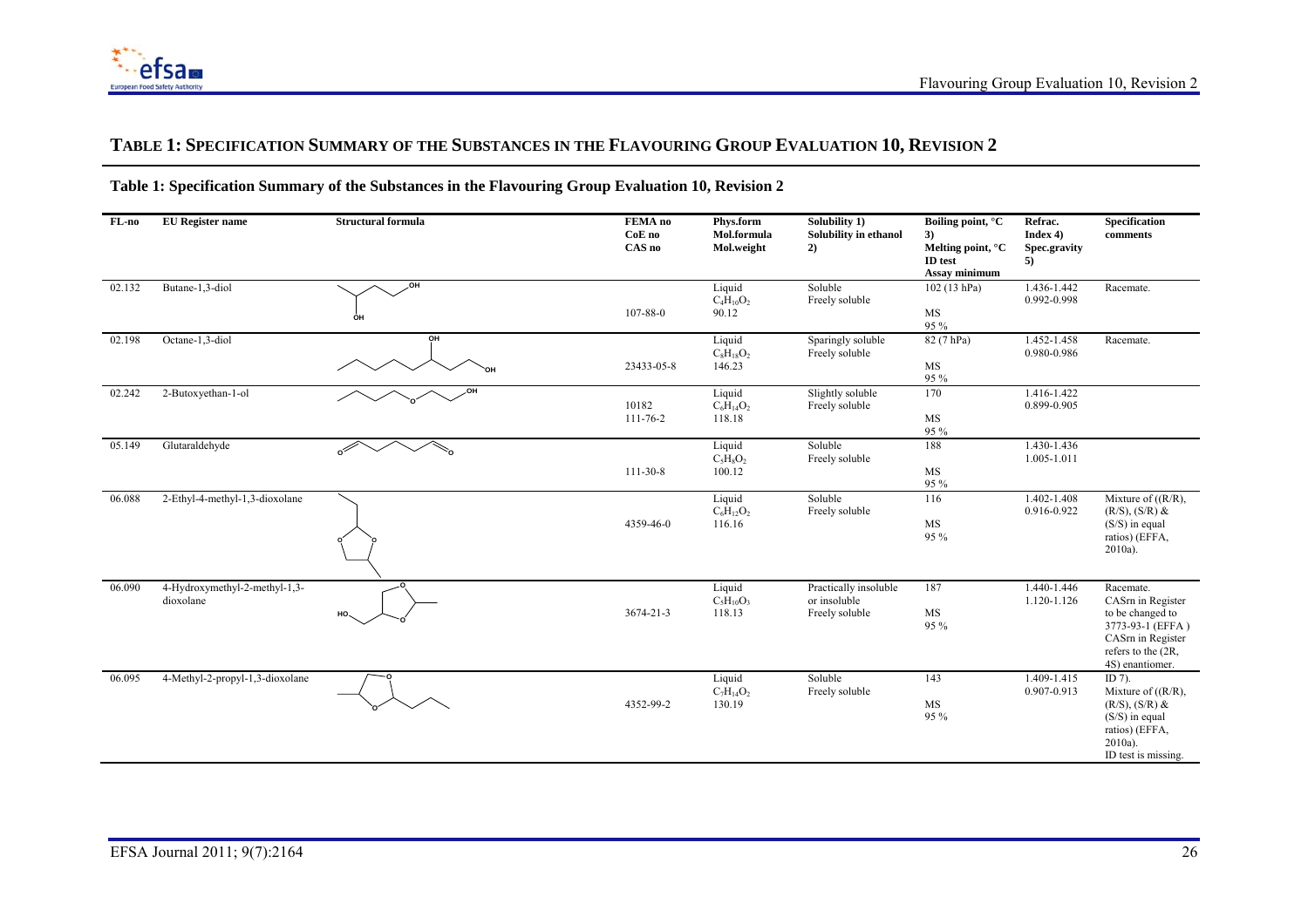

| $FL-no$        | <b>EU</b> Register name           | <b>Structural formula</b>               | FEMA no<br>CoE no<br>CAS no | Phys.form<br>Mol.formula<br>Mol.weight | Solubility 1)<br>Solubility in ethanol<br>2)            | Boiling point, °C<br>3)<br>Melting point, °C<br>ID test<br>Assay minimum | Refrac.<br>Index 4)<br>Spec.gravity<br>5) | Specification<br>comments                                                                                          |
|----------------|-----------------------------------|-----------------------------------------|-----------------------------|----------------------------------------|---------------------------------------------------------|--------------------------------------------------------------------------|-------------------------------------------|--------------------------------------------------------------------------------------------------------------------|
| 06.097         | 1,1,3-Triethoxypropane            |                                         | 10075<br>7789-92-6          | Liquid<br>$C_9H_{20}O_3$<br>176.26     | Practically insoluble<br>or insoluble<br>Freely soluble | 185<br>$\rm{MS}$<br>95 %                                                 | 1.403-1.409<br>0.890-0.896                |                                                                                                                    |
| 06.102         | 2-Hexyl-5-hydroxy-1,3-dioxane     | HO.                                     | 2016<br>1708-36-7           | Solid<br>$C_{10}H_{20}O_3$<br>188.22   | Practically insoluble<br>or insoluble<br>Freely soluble | 255<br>44<br>MS<br>95 %                                                  | n.a.<br>n.a.                              |                                                                                                                    |
| 06.135<br>1732 | 2-Isobutyl-4-methyl-1,3-dioxolane |                                         | 4378<br>18433-93-7          | Liquid<br>$C_8H_{16}O_2$<br>144.21     |                                                         | 150<br>MS<br>96 %                                                        | n.a.<br>0.895                             | SE 8), SW 9).<br>Mixture of $((R/R))$ ,<br>$(R/S)$ , $(S/R)$ &<br>$(S/S)$ in equal<br>ratios) (EFFA,<br>$2010a$ ). |
| 07.169         | 1-Hydroxypropan-2-one             | .OH                                     | 11101<br>116-09-6           | Liquid<br>$C_3H_6O_2$<br>74.08         | Soluble<br>Freely soluble                               | 146<br>MS<br>95 %                                                        | 1.420-1.426<br>1.084-1.090                |                                                                                                                    |
| 08.053         | Malonic acid                      | HO <sub>1</sub><br>`OH                  | 2264<br>141-82-2            | Solid<br>$C_3H_4O_4$<br>104.16         | Soluble<br>Freely soluble                               | 264<br>135<br>MS<br>95 %                                                 | n.a.<br>n.a.                              |                                                                                                                    |
| 08.082         | Glutaric acid                     | HO <sup>-</sup><br>`OH                  | 110-94-1                    | Solid<br>$C_5H_8O_4$<br>132.12         | Soluble<br>Freely soluble                               | 303<br>98<br>$\rm{MS}$<br>95 %                                           | n.a.<br>n.a.                              |                                                                                                                    |
| 08.090         | 2-Hydroxy-4-methylvaleric acid    | `OH<br>OH                               | 10118<br>498-36-2           | Solid<br>$C_6H_{12}O_3$<br>132.16      | Sparingly soluble<br>Freely soluble                     | 249<br>76<br>$\rm{MS}$<br>95 %                                           | n.a.<br>n.a.                              | Racemate.                                                                                                          |
| 08.103         | Nonanedioic acid                  | HO<br>HQ.<br>$\Omega$                   | 10079<br>123-99-9           | Solid<br>$C_{9}H_{16}O_{4}$<br>188.22  | Sparingly soluble<br>Freely soluble                     | 225 (13 hPa)<br>107<br>$\rm MS$<br>95 %                                  | n.a.<br>n.a.                              |                                                                                                                    |
| 08.113         | Succinic acid, disodium salt      | Na <sup>+</sup><br>ി<br>Na <sup>+</sup> | 3277<br>150-90-3            | Solid<br>$C_4H_4Na_2O_4$<br>162.05     |                                                         | 426.03<br>156.43<br>$\ensuremath{\mathsf{IR}}\xspace$<br>60              | n.a.<br>n.a.                              | SE 8), SW 9).<br>Anhydrous when<br>heated to 120°C.<br>Min.assay:<br>Anhydrous 60 %,<br>hydrate 40 %               |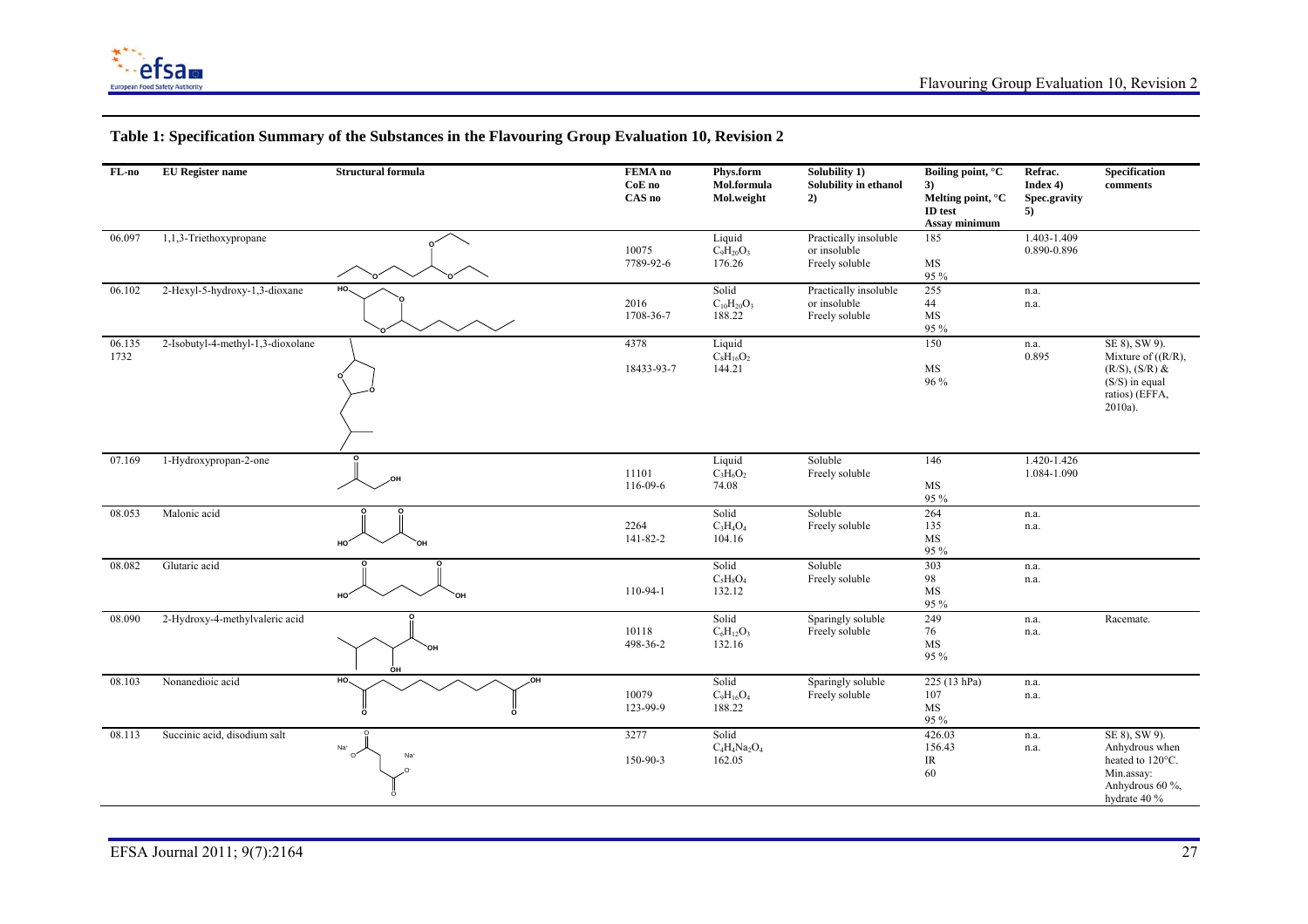

| FL-no  | <b>EU</b> Register name | <b>Structural formula</b> | FEMA no<br>CoE no<br>CAS no | Phys.form<br>Mol.formula<br>Mol.weight                                | Solubility 1)<br>Solubility in ethanol<br>2)            | Boiling point, °C<br>3)<br>Melting point, °C<br><b>ID</b> test<br>Assay minimum | Refrac.<br>Index 4<br>Spec.gravity<br>5) | Specification<br>comments                                                        |
|--------|-------------------------|---------------------------|-----------------------------|-----------------------------------------------------------------------|---------------------------------------------------------|---------------------------------------------------------------------------------|------------------------------------------|----------------------------------------------------------------------------------|
|        |                         |                           |                             |                                                                       |                                                         |                                                                                 |                                          | (Fenaroli).                                                                      |
| 09.333 | sec-Butyl lactate       | OH                        | 18449-60-0                  | Liquid<br>$C_7H_{14}O_3$<br>146.19                                    | Slightly soluble<br>Freely soluble                      | 172<br>MS<br>95 %                                                               | 1.414-1.420<br>0.970-0.976               | Racemate.                                                                        |
| 09.345 | Di-isopentyl succinate  |                           | 10555<br>818-04-2           | Liquid<br>$C_1$ <sub>4</sub> H <sub>26</sub> O <sub>4</sub><br>258.36 | Practically insoluble<br>or insoluble<br>Freely soluble | 298<br>$\rm MS$<br>95 %                                                         | 1.431-1.437<br>0.955-0.961               |                                                                                  |
| 09.346 | Dibutyl malate          | ÓН                        | 1587-18-4                   | Solid<br>$C_{12}H_{22}O_5$<br>246.30                                  | Practically insoluble<br>Freely soluble                 | 170 (16 hPa)<br>82<br>$\rm{MS}$<br>95 %                                         | n.a.<br>n.a.                             | CASm in Register<br>to be changed to<br>6280-99-5<br>(racemate).                 |
| 09.347 | Dibutyl succinate       | $\Omega$                  | $141 - 03 - 7$              | Liquid<br>$C_{12}H_{22}O_4$<br>230.30                                 | Practically insoluble<br>or insoluble<br>Freely soluble | 275<br>MS<br>95 %                                                               | $1.426 - 1.432$<br>0.973-0.979           |                                                                                  |
| 09.348 | Diethyl adipate         |                           | 141-28-6                    | Liquid<br>$C_{10}H_{18}O_4$<br>202.25                                 | Practically insoluble<br>or insoluble<br>Freely soluble | 244<br>MS<br>95 %                                                               | 1.425-1.431<br>1.004-1.010               |                                                                                  |
| 09.349 | Diethyl citrate         | OН<br>ÒН                  | 32074-56-9                  | Solid<br>$C_{10}H_{16}O_7$<br>248.23                                  | Sparingly soluble<br>Freely soluble                     | 354<br>237<br><b>NMR</b><br>95 %                                                | n.a.<br>n.a.                             | Racemate.<br>CASm in Register<br>refers to<br>incompletely<br>defined substance. |
| 09.350 | Diethyl fumarate        |                           | 623-91-6                    | Liquid<br>$C_8H_{12}O_4$<br>172.18                                    | Practically insoluble<br>or insoluble<br>Freely soluble | 218<br>MS<br>95 %                                                               | 1.438-1.444<br>1.049-1.055               |                                                                                  |
| 09.351 | Diethyl maleate         |                           | 10551<br>141-05-9           | Liquid<br>$C_8H_{12}O_4$<br>172.18                                    | Practically insoluble<br>or insoluble<br>Freely soluble | 218<br>MS<br>95 %                                                               | 1.438-1.445<br>1.049-1.055               |                                                                                  |
| 09.352 | Diethyl nonanedioate    |                           | 10549<br>624-17-9           | Liquid<br>$C_{13}H_{24}O_4$<br>244.33                                 | Practically insoluble<br>or insoluble<br>Freely soluble | 290<br><b>NMR</b><br>95 %                                                       | 1.432-1.438<br>0.970-0.976               |                                                                                  |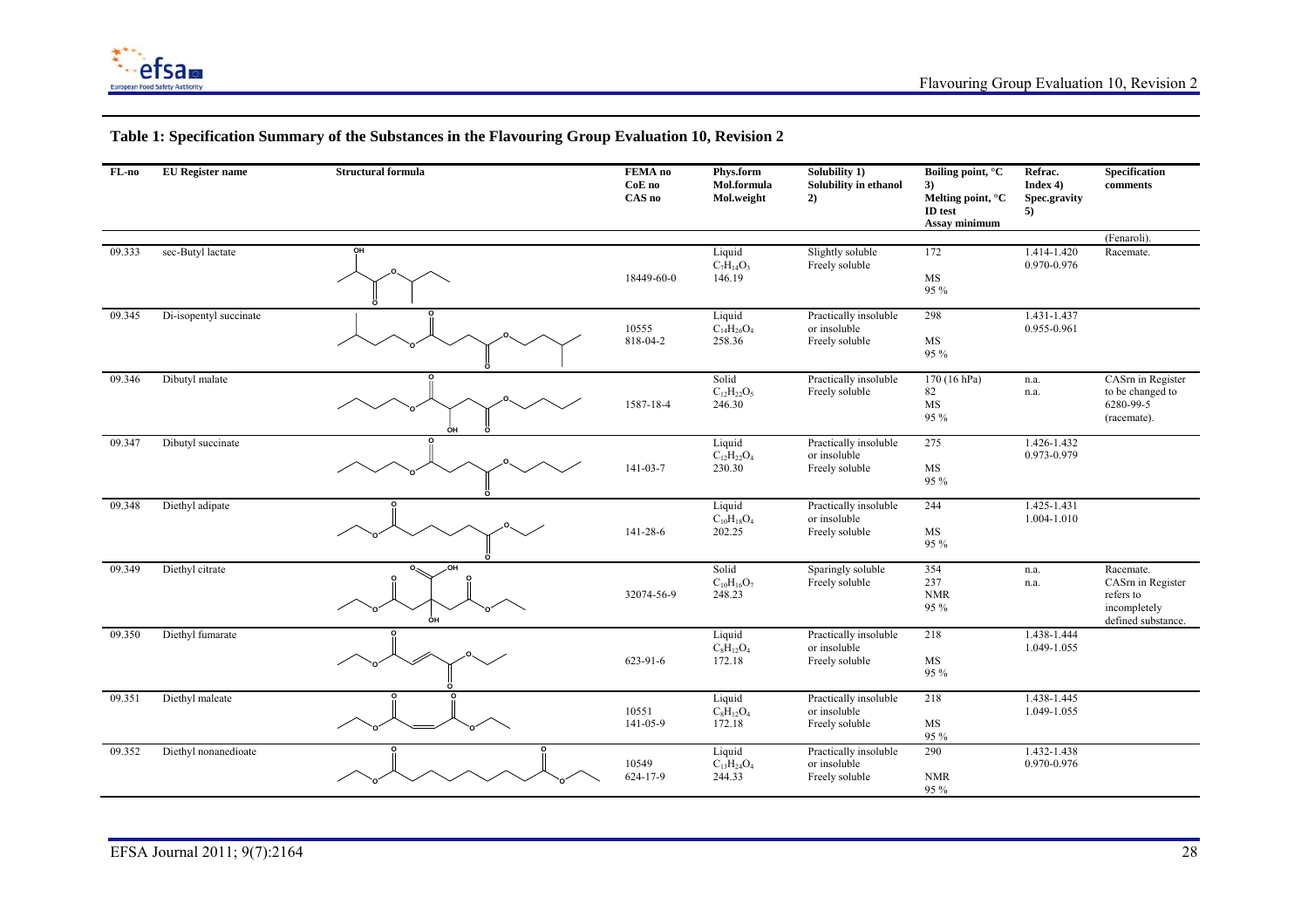

| FL-no               | <b>EU</b> Register name    | <b>Structural formula</b> | FEMA no<br>CoE no<br>CAS no | Phys.form<br>Mol.formula<br>Mol.weight | Solubility 1)<br>Solubility in ethanol<br>2)            | Boiling point, °C<br>3)<br>Melting point, °C<br>ID test<br>Assay minimum | Refrac.<br>Index 4<br>Spec.gravity<br>5) | <b>Specification</b><br>comments                                                             |
|---------------------|----------------------------|---------------------------|-----------------------------|----------------------------------------|---------------------------------------------------------|--------------------------------------------------------------------------|------------------------------------------|----------------------------------------------------------------------------------------------|
| $\overline{09.353}$ | Diethyl oxalate            |                           | 95-92-1                     | Liquid<br>$C_6H_{10}O_4$<br>146.14     | Practically insoluble<br>or insoluble<br>Freely soluble | 185<br>MS<br>95 %                                                        | 1.407-1.413<br>1.076-1.082               |                                                                                              |
| 09.354              | Diethyl pentanedioate      |                           | 818-38-2                    | Liquid<br>$C_9H_{16}O_4$<br>188.22     | Practically insoluble<br>or insoluble<br>Freely soluble | 233<br>MS<br>95 %                                                        | 1.421-1.427<br>1.019-1.025               |                                                                                              |
| 09.360              | Ethyl 2-acetoxypropionate  |                           | 2985-28-6                   | Liquid<br>$C_7H_{12}O_4$<br>160.17     | Practically insoluble<br>or insoluble<br>Freely soluble | 76 (13 hPa)<br>MS<br>95 %                                                | 1.405-1.411<br>1.041-1.047               | Racemate.                                                                                    |
| 09.502              | Ethyl butyryl lactate      |                           | 2242<br>71662-27-6          | Liquid<br>$C_9H_{16}O_4$<br>188.22     | Sparingly soluble<br>Freely soluble                     | 208<br>MS<br>95 %                                                        | 1.408-1.414<br>1.021-1.027               | Racemate.                                                                                    |
| 09.558              | Dimethyl malonate          | ö<br>o                    | 11754<br>108-59-8           | Liquid<br>$C_5H_8O_4$<br>132.12        | Practically insoluble<br>or insoluble<br>Freely soluble | 181<br>MS<br>95 %                                                        | 1.411-1.417<br>1.150-1.156               |                                                                                              |
| 09.565<br>1846      | Hex-3-enyl 2-oxopropionate |                           | 3934<br>10684<br>68133-76-6 | Liquid<br>$C_9H_{14}O_3$<br>170.21     | Practically insoluble<br>or insoluble<br>Freely soluble | 76 (0.7 hPa)<br>IR NMR<br>98 %                                           | 1.437-1.445<br>0.982-0.990               | Register name to<br>be changed to Hex-<br>$(3Z)$ -enyl 2-<br>oxopropionate<br>(EFFA, 2010a). |
| 09.580              | Hexyl lactate              | ÒН                        | 20279-51-0                  | Liquid<br>$C_9H_{18}O_3$<br>174.24     | Slightly soluble<br>Freely soluble                      | 221<br>MS<br>95 %                                                        | 1.426-1.432<br>0.951-0.957               | Racemate.                                                                                    |
| 09.590              | Isobutyl lactate           | ÓН                        | 10709<br>585-24-0           | Liquid<br>$C_7H_{14}O_3$<br>146.19     | Slightly soluble<br>Freely soluble                      | 182<br>MS<br>95 %                                                        | 1.415-1.421<br>0.968-0.974               | Racemate.                                                                                    |
| 09.601              | Isopentyl lactate          | OH                        | 10720<br>19329-89-6         | Liquid<br>$C_8H_{16}O_3$<br>160.21     | Slightly soluble<br>Freely soluble                      | 202<br>MS<br>97%                                                         | 1.421-1.427<br>0.958-0.974               | Racemate.                                                                                    |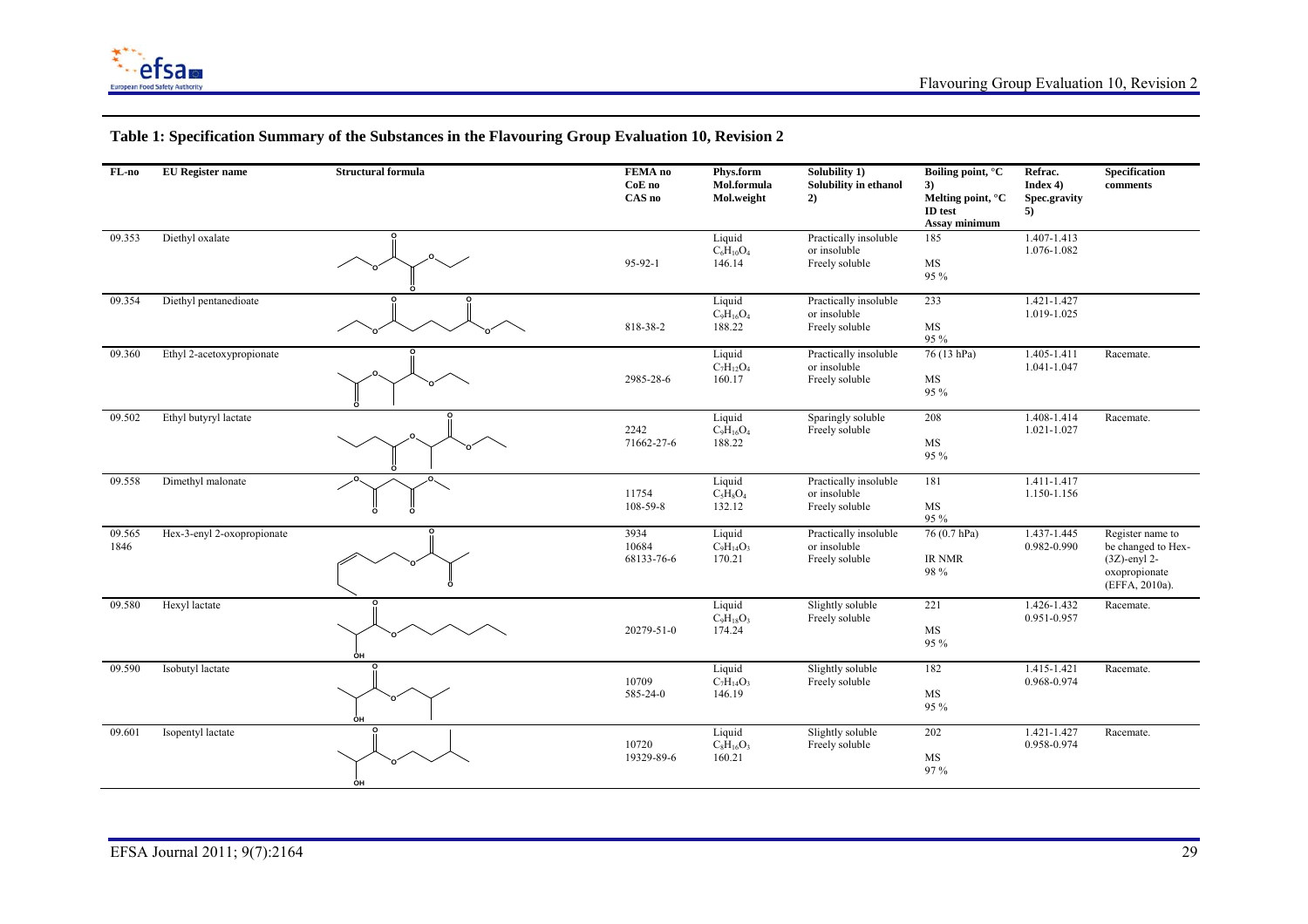

| FL-no  | <b>EU</b> Register name   | <b>Structural formula</b> | FEMA no<br>CoE no<br>CAS no | Phys.form<br>Mol.formula<br>Mol.weight | Solubility 1)<br>Solubility in ethanol<br>2)            | Boiling point, °C<br>3)<br>Melting point, °C<br>ID test<br>Assay minimum | Refrac.<br>Index $4$ )<br>Spec.gravity<br>5) | Specification<br>comments                                                                                                 |
|--------|---------------------------|---------------------------|-----------------------------|----------------------------------------|---------------------------------------------------------|--------------------------------------------------------------------------|----------------------------------------------|---------------------------------------------------------------------------------------------------------------------------|
| 09.626 | Methyl 2-oxopropionate    |                           | 10848<br>$600 - 22 - 6$     | Liquid<br>$C_4H_6O_3$<br>120.09        | Sparingly soluble<br>Freely soluble                     | 137<br>MS<br>95 %                                                        | 1.401-1.407<br>1.145-1.151                   |                                                                                                                           |
| 09.629 | Methyl 3-acetoxyhexanoate |                           | 10755<br>77118-93-5         | Liquid<br>$C_9H_{16}O_4$<br>188.22     | Practically insoluble<br>or insoluble<br>Freely soluble | 55 (0.7 hPa)<br>MS<br>95 %                                               | 1.420-1.426<br>1.013-1.019                   | Racemate.<br>CASm in Register<br>to be changed to<br>21188-60-3<br>CASm in Register<br>refers to the $(R)$<br>enantiomer. |
| 09.633 | Methyl 5-hydroxydecanoate | OH<br>о                   | 101853-47-8                 | Solid<br>$C_{11}H_{22}O_3$<br>202.29   | Practically insoluble<br>or insoluble<br>Freely soluble | 278<br>$28\,$<br>MS<br>95 %                                              | n.a.<br>n.a.                                 | Racemate.                                                                                                                 |
| 09.634 | Methyl acetoacetate       |                           | 105-45-3                    | Liquid<br>$C_5H_8O_3$<br>116.12        | Sparingly soluble<br>Freely soluble                     | 169<br>28<br>MS<br>95 %                                                  | 1.415-1.421<br>1.073-1.079                   |                                                                                                                           |
| 09.644 | Methyl lactate            | ÓН                        | 27871-49-4                  | Liquid<br>$C_4H_8O_3$<br>104.10        | Sparingly soluble<br>Freely soluble                     | 244<br>MS<br>95 %                                                        | 1.408-1.414<br>1.060-1.066                   | Register name to<br>be changed to (S)-<br>Methyl lactate.                                                                 |
| 09.683 | Pentyl lactate            | OH                        | 6382-06-5                   | Liquid<br>$C_8H_{16}O_3$<br>160.21     | Slightly soluble<br>Freely soluble                      | 206<br>MS<br>95 %                                                        | 1.423-1.429<br>0.965-0.971                   | Racemate.                                                                                                                 |
| 09.815 | Propyl lactate            | ÓН                        | 616-09-1                    | Liquid<br>$C_6H_{12}O_3$<br>132.16     | Sparingly soluble<br>Freely soluble                     | 170<br>MS<br>95 %                                                        | 1.414-1.420<br>1.000-1.006                   | Racemate.                                                                                                                 |
| 09.824 | Ethyl 2-acetylbutyrate    |                           | 607-97-6                    | Liquid<br>$C_8H_{14}O_3$<br>158.20     | Practically insoluble<br>or insoluble<br>Freely soluble | 198<br>MS<br>95 %                                                        | 1.417-1.423<br>0.982-0.988                   | Racemate.                                                                                                                 |
| 09.832 | Ethyl 3-acetohexanoate    |                           | 10566<br>21188-61-4         | Liquid<br>$C_{10}H_{18}O_3$<br>186.24  | Practically insoluble<br>or insoluble<br>Freely soluble | 110(12 hPa)<br>MS<br>95 %                                                | 1.419-1.425<br>1.009-1.015                   | Racemate.                                                                                                                 |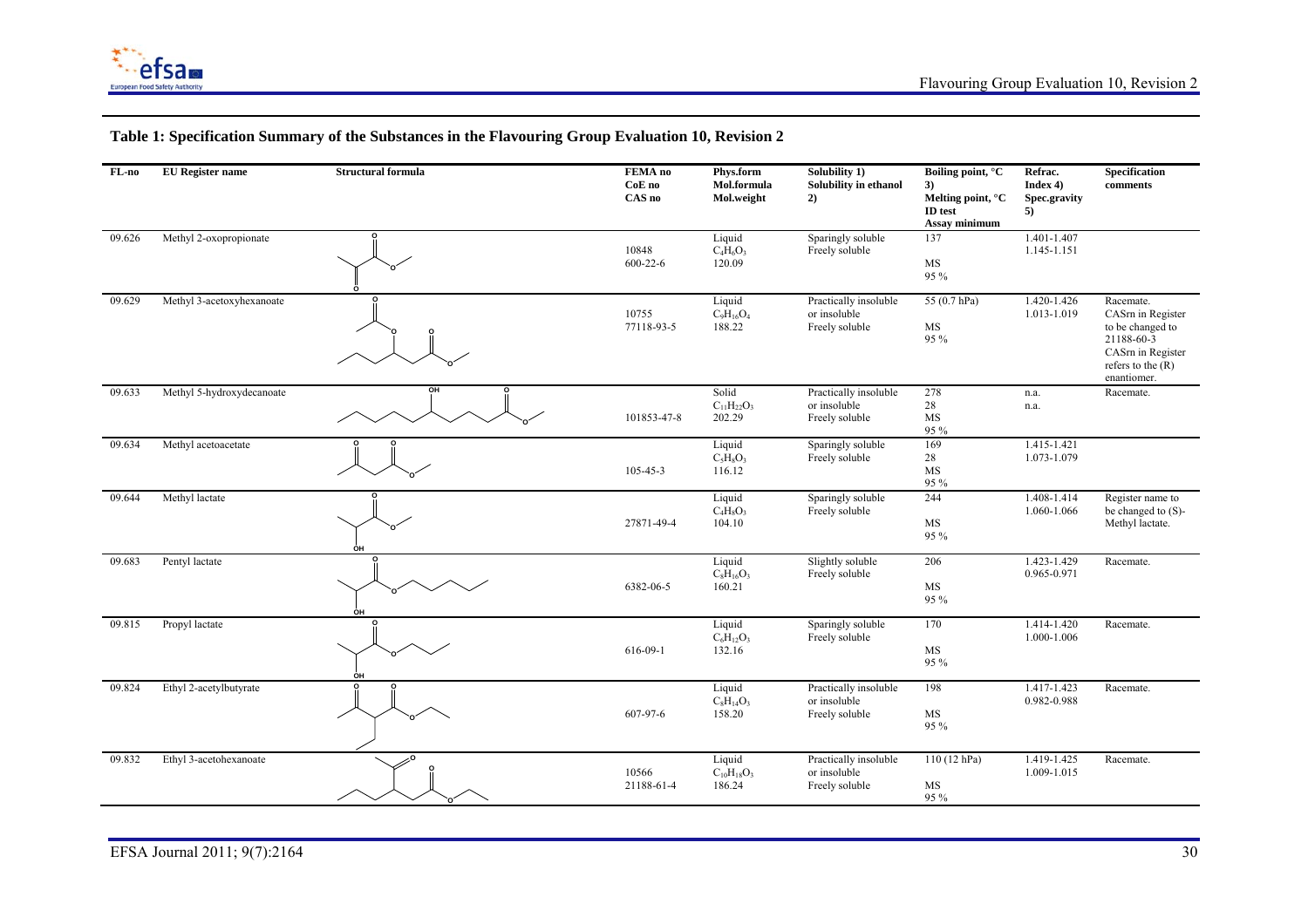

#### **FL-no EU Register name Structural formula FEMA no CoE no CAS no Phys.form Mol.formula Mol.weight Solubility 1) Solubility in ethanol 2) Boiling point, °C 3) Melting point, °C ID test Assay minimum Refrac. Index 4) Spec.gravity 5) Specification comments** 09.833 iso-Propyl 4-oxopentanoate **O**21884-26-4 Liquid  $C_8H_{14}O_3$ 158.20 Sparingly soluble Freely soluble 209 MS 95 % 1.418-1.424 0.981-0.987 09.862 Ethyl 3-acetoxy octanoate **O**85554-66-1 Solid  $C_1$ <sub>2</sub>H<sub>22</sub>O<sub>4</sub> 230.30 Practically insoluble or insoluble Freely soluble 276 21 MS 95 % n.a. n.a. Racemate. 09.874 Di(2-methylbutyl) malate **OH O**Solid  $\mathrm{C_{14}H_{26}O_5}$ 274.35 Sparingly soluble Freely soluble 335 74 NMR 95 % n.a. n.a. Racemate. CASrn in Register to be introduced 253596-99-5. 09.916 Ethyl 3-hydroxyoctanoate **OH O**10603 7367-90-0 Liquid  $C_{10}H_{20}O_3$ 188.27 Practically insoluble or insoluble Freely soluble 118 (12 hPa) MS 95 % 1.421-1.427 0.973-0.979 Racemate (EFFA, 2010a). 10.038 Dec-7-eno-1,4-lactone 67114-38-9 Liquid  $\rm C_{10}H_{16}O_2$ 168.24 Practically insoluble or insoluble Freely soluble 165 (0.3 hPa) MS 95 % 1.462-1.468 0.974-0.980 Racemate, mixture of  $(Z)$ - and  $(E)$ isomers (EFFA, 2010a) Composition of mixture to be specified. 10.039 cis-Dec-7-eno-1,4-lactone 63095-33-0 Liquid  $C_{10}H_{16}O_2$ 168.24 Practically insoluble or insoluble Freely soluble 165 (0.3 hPa) MS 95 % 1.462-1.468 0.974-0.980 Racemate 10.040 Dec-8-eno-1,5-lactone 32764-98-0 Liquid  $C_{10}H_{16}O_2$ 168.24 Practically insoluble or insoluble Freely soluble 157 (15 hPa) MS 95 % 1.462-1.468 0.972-0.978 Racemate, mixture of  $(Z)$ - and  $(E)$ isomers (EFFA, 2010a) Composition of mixture to be specified. 10.045 **Heptano-1,5-lactone** 10660 3301-90-4 Liquid  $C_7H_{12}O_2$ 128.17 Practically insoluble or insoluble Freely soluble 104 (12 hPa) MS 95 % 1.451-1.457 1.031-1.037 Racemate.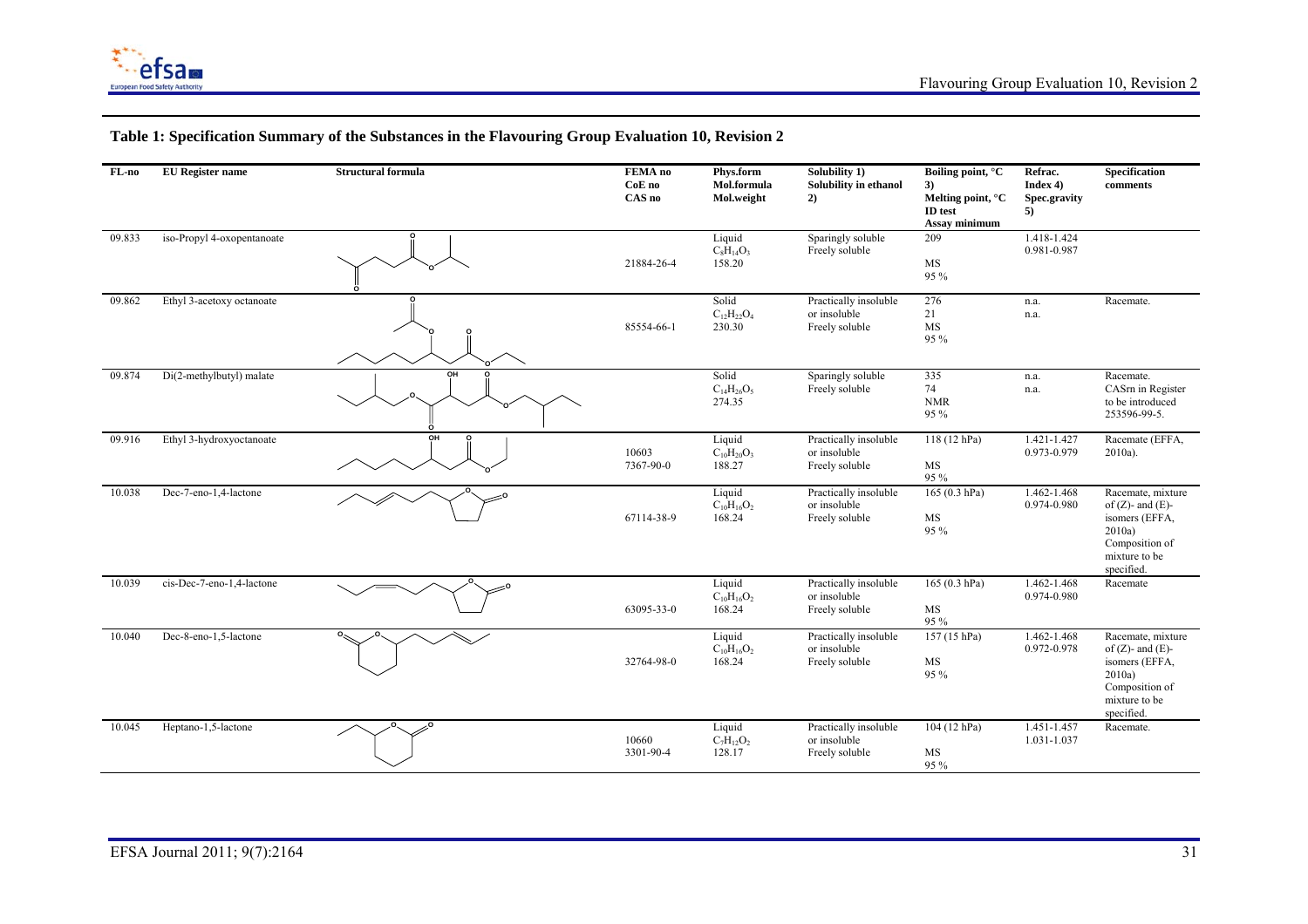

#### **FL-no EU Register name Structural formula FEMA no CoE no CAS no Phys.form Mol.formula Mol.weight Solubility 1) Solubility in ethanol 2) Boiling point, °C 3) Melting point, °C ID test Assay minimum Refrac. Index 4) Spec.gravity 5) Specification comments**  10.047 Hexadecano-1,16-lactone **CCH2**СН<sub>2</sub> **CH2 C** $_{\rm H_{2}}$ **C H2 H2C H2C H2C H2C H2C H2C**  $\mathsf{H}_2$ **CH2CCH2CH2**109-29-5 Solid  $C_{16}H_{30}O_2$ 254.41 Practically insoluble or insoluble Freely soluble 128 (1 hPa) 34 MS 95 % n.a. n.a. 10.048 Hexadecano-1,4-lactone 10673 730-46-1 Solid  $\rm C_{16}H_{30}O_2$ 254.41 Practically insoluble or insoluble Freely soluble 185 (5 hPa) 38 MS 95 % n.a. n.a. Racemate. 10.049 Hexadecano-1,5-lactone 10674 7370-44-7 Solid  $\rm C_{16}H_{30}O_2$ 254.41 Practically insoluble or insoluble Freely soluble 130 (1 hPa) 38 MS 95 % n.a. n.a. Racemate. 10.052 3-Methylnonano-1,4-lactone 33673-62-0 Liquid  $\rm{C_{10}H_{18}O_2}$ 170.25 Practically insoluble or insoluble Freely soluble 115 (3 hPa) MS 95 % 1.444-1.450 0.945-0.951 Racemate. 10.055 Pentano-1,5-lactone 10907 542-28-9 Liquid  $C_5H_8O_2$  100.12 Sparingly soluble Freely soluble 219 MS 95 % 1.451-1.457 1.101-1.107 10.058 Tridecano-1,5-lactone 10902 7370-92-5 Liquid  $C_{13}H_{24}O_2$ 212.33 Practically insoluble or insoluble Freely soluble 188 (15 hPa) MS 95 % 1.455-1.463 0.939-0.953 Racemate. 10.059 Hexadec-7-en-1,16-lactone 6) **C OCH2CH2СН**2 **C**<br>**H**<sub>2</sub><sup><del>C</sup></del></sup> **HCHCH2C H2C**  $_{\rm H_2C}$  $_{\rm H_2C}$ **H2CH2C CH2СН**2 123-69-3 Liquid  $C_{16}H_{28}O_2$ 252.40 Practically insoluble or insoluble Soluble 188 (20 hPa) MS 95 % 1.482-1.488 0.955-0.961 CASrn in Register refers to the Zisomer. Stereoisomeric composition to be specified.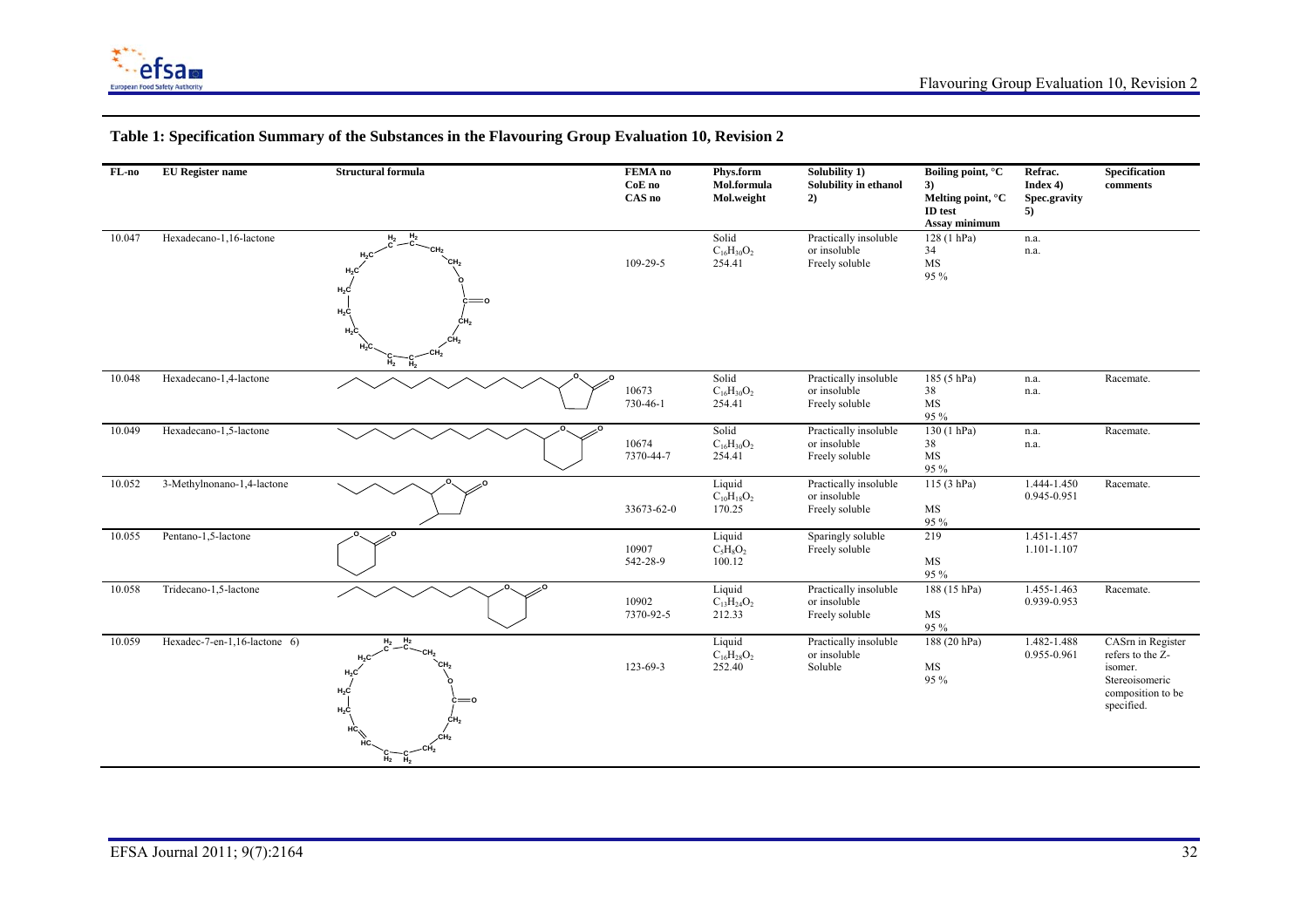

#### **FL-no EU Register name Structural formula FEMA no CoE no CAS no Phys.form Mol.formula Mol.weight Solubility 1) Solubility in ethanol 2) Boiling point, °C 3) Melting point, °C ID test Assay minimum Refrac. Index 4) Spec.gravity 5) Specification comments**  10.063 Hexadec-9-en-1,16 lactone 6) **C OCH2CH2СН**2 **C**<br>**H**<sub>2</sub><sup>C</sup> **H2C H2C HCHC** $_{\rm H_2C}$ **H2C H2CH2C CH2**СН<sub>2</sub> 28645-51-4 Liquid  $C_{16}H_{28}O_2$ 252.40 Practically insoluble or insoluble Soluble 131 (0.9 hPa) 95 % 1.476-1.482 0.953-0.959 ID 7). CASrn in Register does not specify isomeric composition.. Stereoisomeric composition to be specified. 10.068 Pentadecano-1,14-lactone **CCH2СН**2 **H2 CH2H2C H2C H2C H2C H2C H2C H2CH2CCHCH3O**32539-85-8 Liquid  $C_{15}H_{28}O_2$ 240.38 Practically insoluble or insoluble Freely soluble 108 (0.1 hPa) MS 95 % 1.466-1.472 0.942-0.948 Racemate. 10.168 5,6-Dimethyl-tetrahydro-pyran-2 one **O O** 4141 10413-18-0 Liquid  $C_7H_{12}O_2$ 128.17 Slightly soluble Freely soluble 60 NMR MS 98 % 1.452-1.458 1.019-1.025 Mixture of ((R/R),  $(R/S)$ ,  $(S/R)$  & (S/S) in equal ratios) (EFFA, 2010a).

### **Table 1: Specification Summary of the Substances in the Flavouring Group Evaluation 10, Revision 2**

1) Solubility in water, if not otherwise stated.

2) Solubility in 95 % ethanol, if not otherwise stated.

- 3) At 1013.25 hPa, if not otherwise stated.
- 4) At 20°C, if not otherwise stated.
- 5) At 25°C, if not otherwise stated.
- 6) Stereoisomeric composition not specified.
- 7) ID: Missing identification test.
- 8) SE: Missing data on solubility in ethanol.
- 9) SW: Missing data on solubility.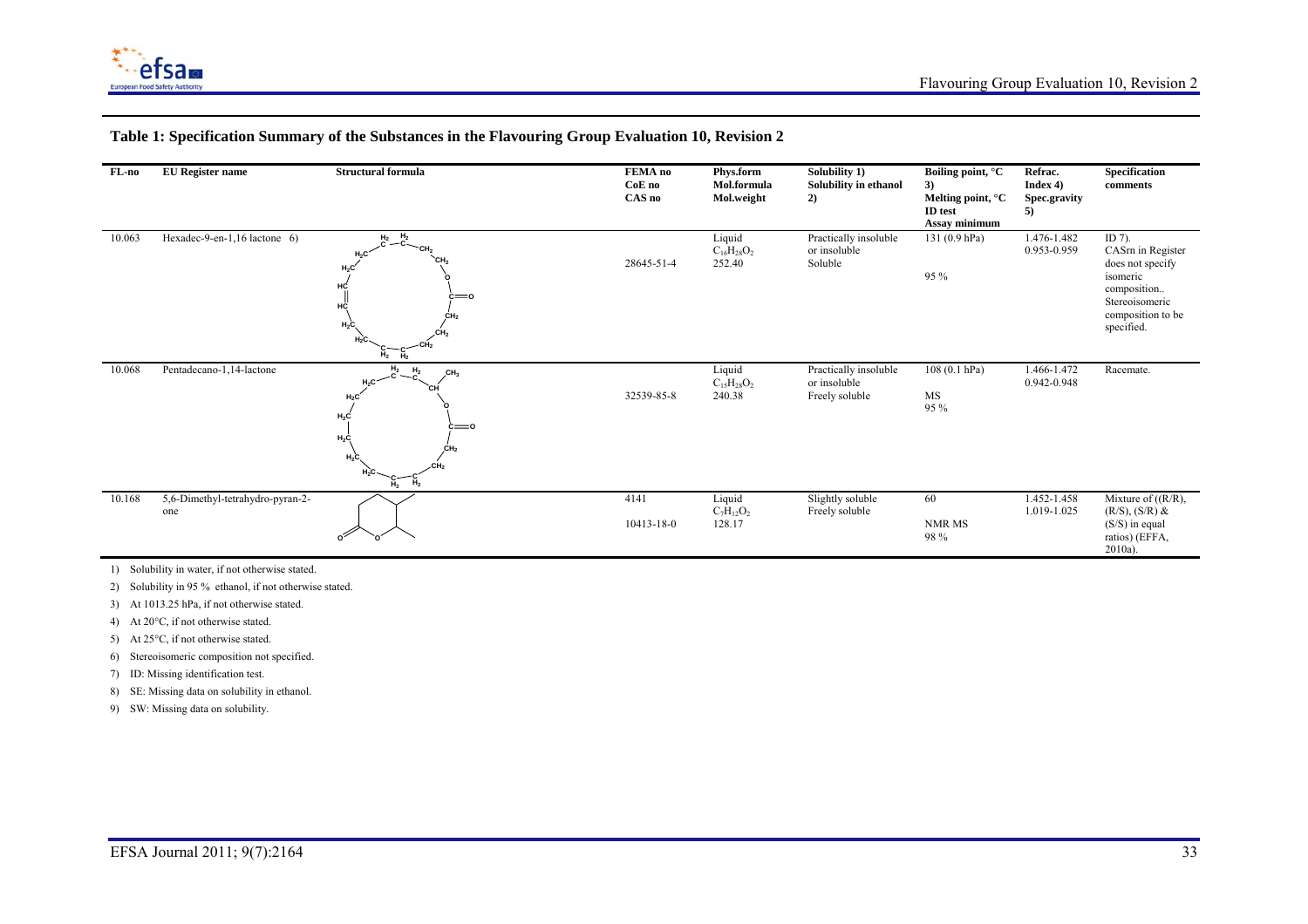

## **TABLE 2A: SUMMARY OF SAFETY EVALUATION APPLYING THE PROCEDURE (BASED ON INTAKES CALCULATED BY THE MSDI APPROACH)**

## **Table 2a: Summary of Safety Evaluation Applying the Procedure (based on intakes calculated by the MSDI approach)**

| FL-no  | <b>EU</b> Register name        | <b>Structural formula</b>    | <b>MSDI</b> 1)<br>$(\mu g/capita/day$ | Class 2)<br><b>Evaluation procedure path</b><br>3) | Outcome on the<br>named compound<br>$[4)$ or 5] | Outcome on the<br>material of commerce<br>$[6, 7),$ or 8)] | <b>Evaluation</b><br>remarks |
|--------|--------------------------------|------------------------------|---------------------------------------|----------------------------------------------------|-------------------------------------------------|------------------------------------------------------------|------------------------------|
| 02.132 | Butane-1,3-diol                | ,он<br>OH                    | 0.0061                                | Class I<br>A3: Intake below threshold              | 4)                                              | 6)                                                         | a)                           |
| 02.198 | Octane-1,3-diol                | ΟН                           | 0.0012                                | Class I<br>A3: Intake below threshold              | 4)                                              | 6)                                                         | a)                           |
| 05.149 | Glutaraldehyde                 |                              | 0.055                                 | Class I<br>A3: Intake below threshold              | 4)                                              | 6)                                                         | a)                           |
| 07.169 | 1-Hydroxypropan-2-one          |                              | 0.22                                  | Class I<br>A3: Intake below threshold              | 4)                                              | 6)                                                         | a)                           |
| 08.053 | Malonic acid                   | HO'<br>ΟН                    | 0.0012                                | Class I<br>A3: Intake below threshold              | 4)                                              | 6)                                                         | a)                           |
| 08.082 | Glutaric acid                  | HO <sup>-</sup><br>ЮH        | 0.0012                                | Class I<br>A3: Intake below threshold              | 4)                                              | 6)                                                         | a)                           |
| 08.090 | 2-Hydroxy-4-methylvaleric acid | `OH<br>он                    | 0.0012                                | Class I<br>A3: Intake below threshold              | 4)                                              | 6)                                                         | a)                           |
| 08.103 | Nonanedioic acid               | HO <sub>1</sub><br><b>HO</b> | 0.0012                                | Class I<br>A3: Intake below threshold              | 4)                                              | 6)                                                         | a)                           |
| 08.113 | Succinic acid, disodium salt   | Na <sup>+</sup><br>.O.<br>Na | 1500                                  | Class I<br>A3: Intake below threshold              | 4)                                              | 6)                                                         | a)                           |
| 09.333 | sec-Butyl lactate              | OH                           | 3.7                                   | Class I<br>A3: Intake below threshold              | 4)                                              | 6)                                                         | a)                           |
| 09.345 | Di-isopentyl succinate         |                              | 0.037                                 | Class I<br>A3: Intake below threshold              | 4)                                              | 6)                                                         | a)                           |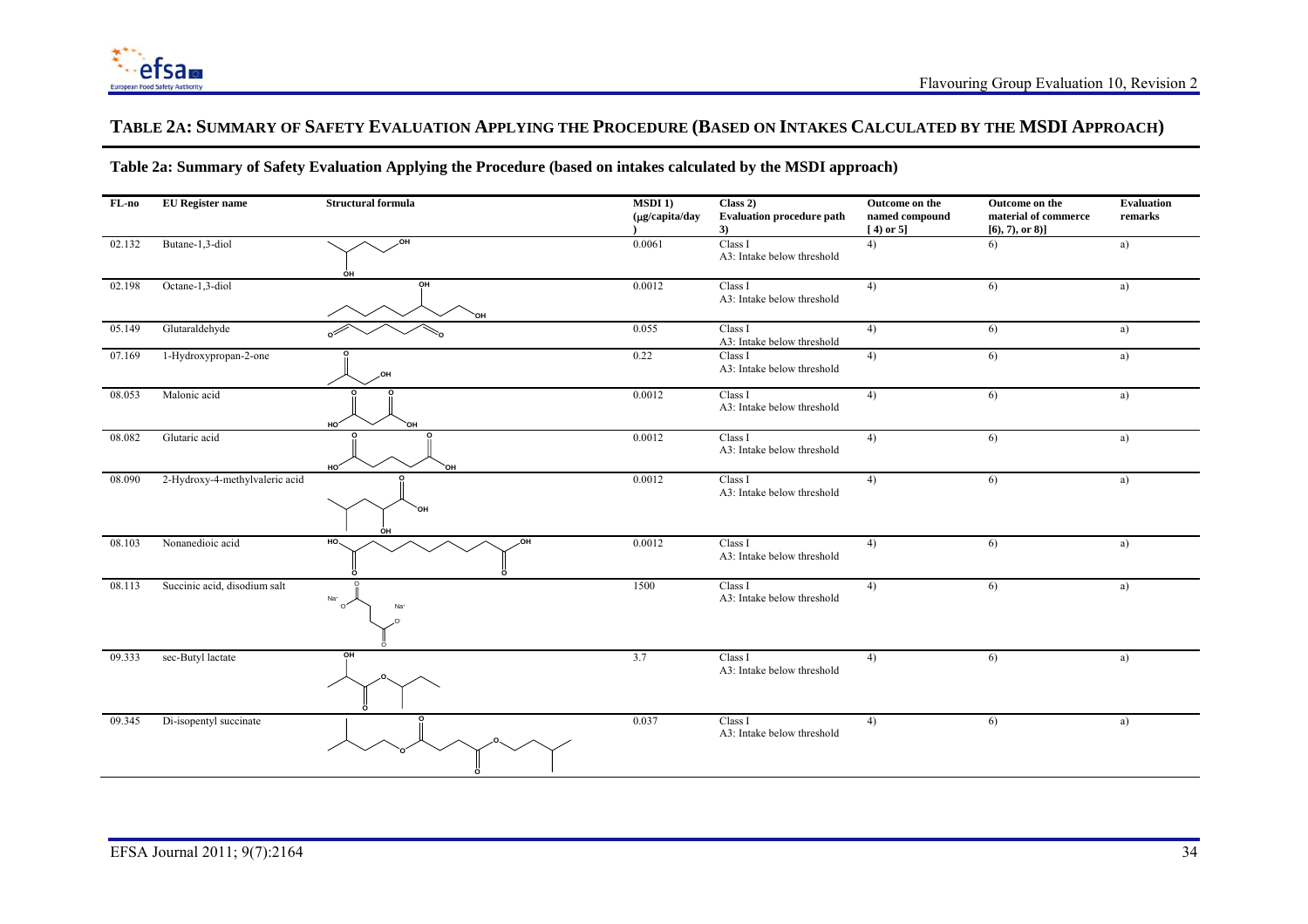

| $FL-no$ | <b>EU</b> Register name   | <b>Structural formula</b> | $MSDI$ 1)<br>(µg/capita/day | Class 2)<br><b>Evaluation procedure path</b><br>3) | Outcome on the<br>named compound<br>$[4]$ or 5] | Outcome on the<br>material of commerce<br>$[6, 7),$ or 8)] | Evaluation<br>remarks |
|---------|---------------------------|---------------------------|-----------------------------|----------------------------------------------------|-------------------------------------------------|------------------------------------------------------------|-----------------------|
| 09.346  | Dibutyl malate            | OH                        | 0.0012                      | Class I<br>A3: Intake below threshold              | 4)                                              | 6)                                                         | a)                    |
| 09.347  | Dibutyl succinate         |                           | 0.12                        | Class I<br>A3: Intake below threshold              | 4)                                              | 6)                                                         | a)                    |
| 09.348  | Diethyl adipate           |                           | 0.027                       | Class I<br>A3: Intake below threshold              | 4)                                              | 6)                                                         | a)                    |
| 09.349  | Diethyl citrate           | ÒН                        | 0.12                        | Class I<br>A3: Intake below threshold              | 4)                                              | 6)                                                         | a)                    |
| 09.350  | Diethyl fumarate          |                           | 0.0012                      | Class I<br>A3: Intake below threshold              | 4)                                              | 6)                                                         | a)                    |
| 09.351  | Diethyl maleate           |                           | 12                          | Class I<br>A3: Intake below threshold              | 4)                                              | 6)                                                         | a)                    |
| 09.352  | Diethyl nonanedioate      |                           | 0.0012                      | Class I<br>A3: Intake below threshold              | 4)                                              | 6)                                                         | a)                    |
| 09.353  | Diethyl oxalate           |                           | 0.0012                      | Class I<br>A3: Intake below threshold              | 4)                                              | 6)                                                         | a)                    |
| 09.354  | Diethyl pentanedioate     |                           | 0.0012                      | Class I<br>A3: Intake below threshold              | 4)                                              | 6)                                                         | a)                    |
| 09.360  | Ethyl 2-acetoxypropionate |                           | 4.9                         | Class I<br>A3: Intake below threshold              | 4)                                              | 6)                                                         | a)                    |

# **Table 2a: Summary of Safety Evaluation Applying the Procedure (based on intakes calculated by the MSDI approach)**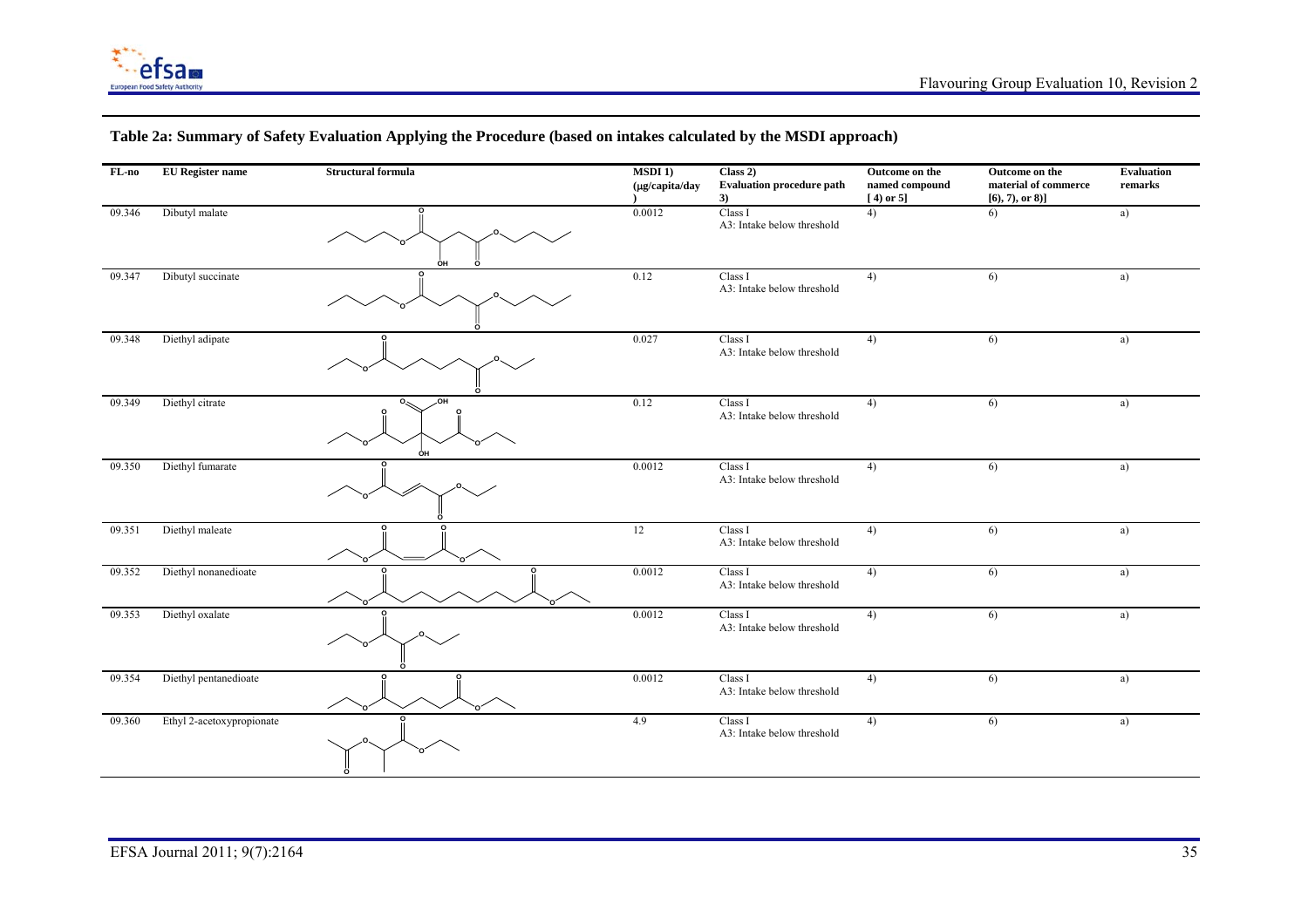

| FL-no          | <b>EU</b> Register name    | <b>Structural formula</b> | $MSDI$ 1)<br>$(\mu g/capita/day$ | Class 2)<br><b>Evaluation procedure path</b><br>3) | Outcome on the<br>named compound<br>$[4)$ or 5] | Outcome on the<br>material of commerce<br>[6, 7), or 8] | <b>Evaluation</b><br>remarks |
|----------------|----------------------------|---------------------------|----------------------------------|----------------------------------------------------|-------------------------------------------------|---------------------------------------------------------|------------------------------|
| 09.502         | Ethyl butyryl lactate      |                           | 0.5                              | Class I<br>A3: Intake below threshold              | 4)                                              | 6)                                                      | a)                           |
| 09.558         | Dimethyl malonate          |                           | 0.097                            | Class I<br>A3: Intake below threshold              | 4)                                              | 6)                                                      | a)                           |
| 09.565<br>1846 | Hex-3-enyl 2-oxopropionate |                           | 0.74                             | Class I<br>A3: Intake below threshold              | 4)                                              | 6)                                                      | a)                           |
| 09.580         | Hexyl lactate              | ÒН                        | 0.49                             | Class I<br>A3: Intake below threshold              | 4)                                              | 6)                                                      | a)                           |
| 09.590         | Isobutyl lactate           | о<br>ÒН                   | 3.7                              | Class I<br>A3: Intake below threshold              | 4)                                              | 6)                                                      | a)                           |
| 09.601         | Isopentyl lactate          | ÓН                        | 7.2                              | Class I<br>A3: Intake below threshold              | 4)                                              | 6)                                                      | a)                           |
| 09.626         | Methyl 2-oxopropionate     |                           | 0.024                            | Class I<br>A3: Intake below threshold              | 4)                                              | 6)                                                      | a)                           |
| 09.629         | Methyl 3-acetoxyhexanoate  |                           | 0.0012                           | Class I<br>A3: Intake below threshold              | 4)                                              | 6)                                                      | a)                           |
| 09.633         | Methyl 5-hydroxydecanoate  | OH                        | 0.24                             | Class I<br>A3: Intake below threshold              | 4)                                              | 6)                                                      | a)                           |
| 09.634         | Methyl acetoacetate        |                           | 0.012                            | Class I<br>A3: Intake below threshold              | 4)                                              | 6)                                                      | a)                           |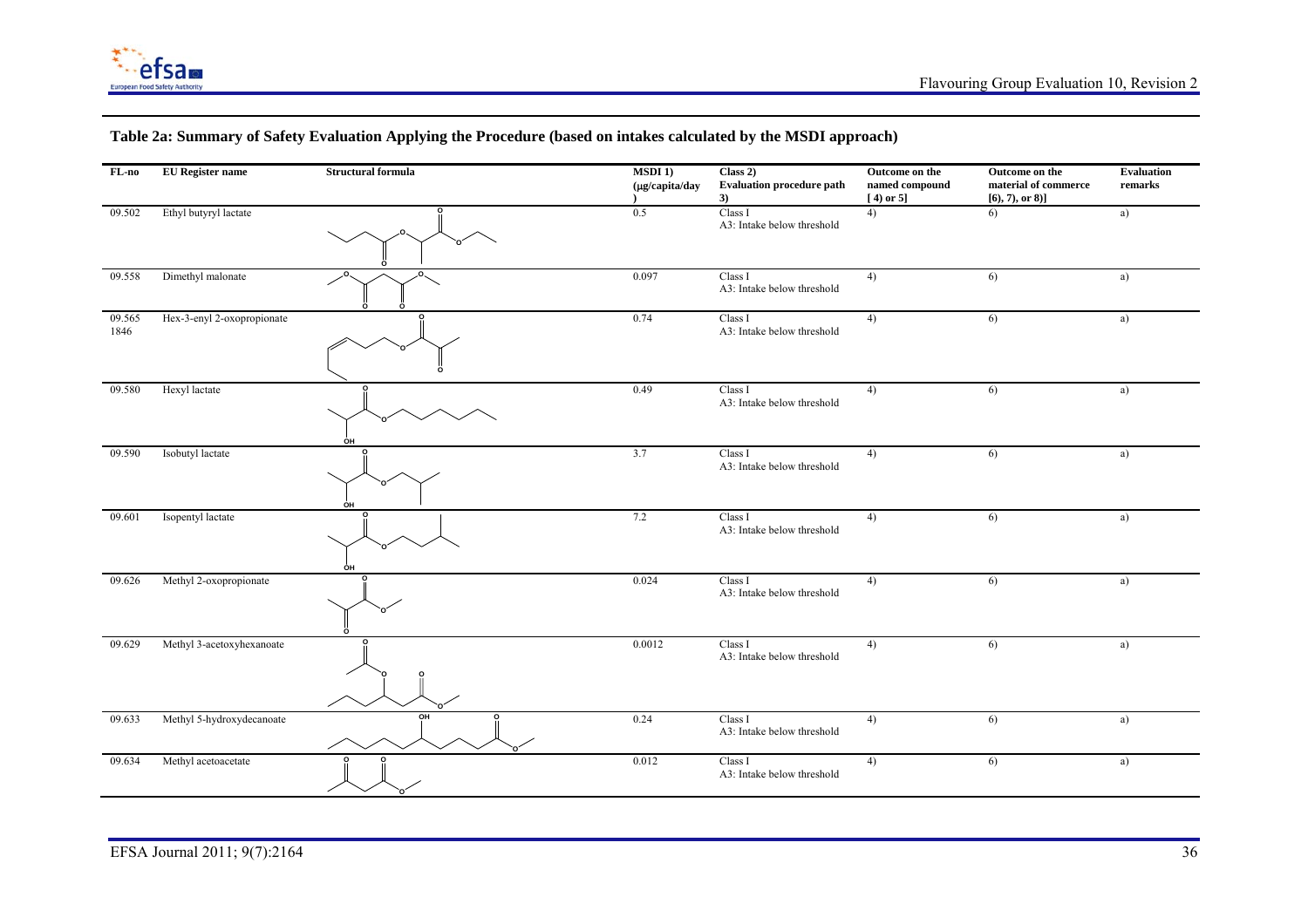

| FL-no  | <b>EU</b> Register name    | <b>Structural formula</b> | $MSDI$ 1)<br>(µg/capita/day | Class 2)<br><b>Evaluation procedure path</b><br>3) | Outcome on the<br>named compound<br>$[4)$ or 5] | Outcome on the<br>material of commerce<br>$[6, 7),$ or 8)] | <b>Evaluation</b><br>remarks |
|--------|----------------------------|---------------------------|-----------------------------|----------------------------------------------------|-------------------------------------------------|------------------------------------------------------------|------------------------------|
| 09.644 | Methyl lactate             | OH                        | 0.34                        | Class I<br>A3: Intake below threshold              | 4)                                              | 6)                                                         | a)                           |
| 09.683 | Pentyl lactate             | ÒН                        | 0.61                        | Class I<br>A3: Intake below threshold              | 4)                                              | 6)                                                         | a)                           |
| 09.815 | Propyl lactate             | OH                        | 0.62                        | Class I<br>A3: Intake below threshold              | 4)                                              | 6)                                                         | a)                           |
| 09.832 | Ethyl 3-acetohexanoate     |                           | 0.33                        | Class I<br>A3: Intake below threshold              | 4)                                              | 6)                                                         | a)                           |
| 09.833 | iso-Propyl 4-oxopentanoate |                           | 0.24                        | Class I<br>A3: Intake below threshold              | 4)                                              | 6)                                                         | a)                           |
| 09.862 | Ethyl 3-acetoxy octanoate  |                           | 0.0012                      | Class I<br>A3: Intake below threshold              | 4)                                              | 6)                                                         | a)                           |
| 09.874 | Di(2-methylbutyl) malate   | OH                        | 0.015                       | Class I<br>A3: Intake below threshold              | 4)                                              | 6)                                                         | a)                           |
| 09.916 | Ethyl 3-hydroxyoctanoate   | OH                        | 0.011                       | Class I<br>A3: Intake below threshold              | 4)                                              | 6)                                                         | a)                           |
| 10.038 | Dec-7-eno-1,4-lactone      |                           | 0.37                        | Class I<br>A3: Intake below threshold              | 4)                                              | 7)                                                         | a)                           |
| 10.039 | cis-Dec-7-eno-1,4-lactone  |                           | 1.2                         | Class I<br>A3: Intake below threshold              | 4)                                              | 6)                                                         | a)                           |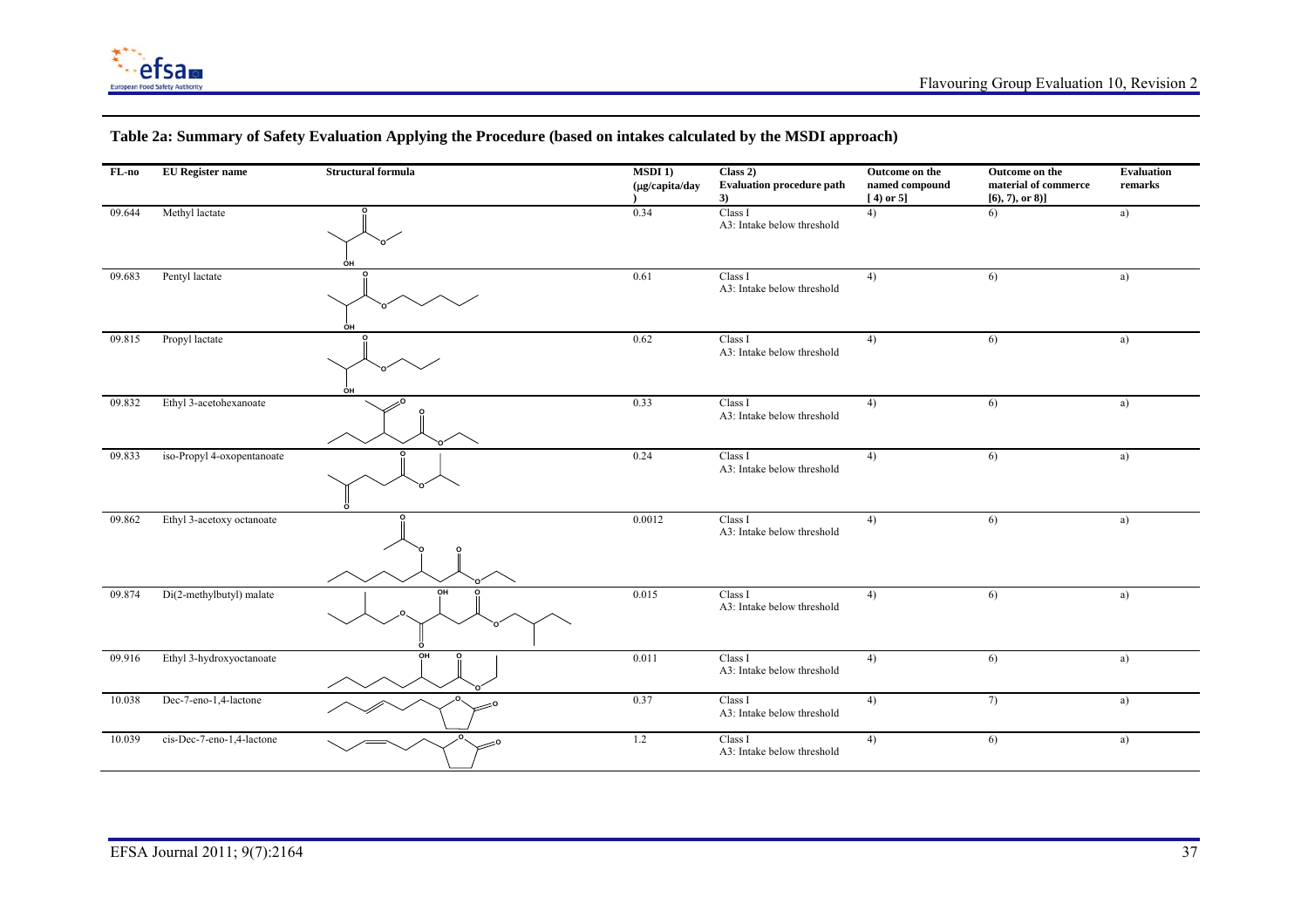

| FL-no  | <b>EU</b> Register name    | <b>Structural formula</b>                                   | $MSDI$ 1)<br>$(\mu g/capita/day)$ | Class 2)<br><b>Evaluation procedure path</b><br>3) | Outcome on the<br>$\bf named\ compound$<br>$[4)$ or 5] | Outcome on the<br>material of commerce<br>$[6, 7),$ or 8)] | <b>Evaluation</b><br>remarks |
|--------|----------------------------|-------------------------------------------------------------|-----------------------------------|----------------------------------------------------|--------------------------------------------------------|------------------------------------------------------------|------------------------------|
| 10.040 | Dec-8-eno-1,5-lactone      | $\circ$                                                     | 0.011                             | Class I<br>A3: Intake below threshold              | 4)                                                     | 7)                                                         | a)                           |
| 10.045 | Heptano-1,5-lactone        |                                                             | 0.012                             | Class I<br>A3: Intake below threshold              | 4)                                                     | 6)                                                         | a)                           |
| 10.047 | Hexadecano-1,16-lactone    | $-C2$<br>H <sub>2</sub><br>$H_2C$<br>=٥<br>$H_2C$<br>$H_2C$ | 0.024                             | Class I<br>A3: Intake below threshold              | 4)                                                     | 6)                                                         | a)                           |
| 10.048 | Hexadecano-1,4-lactone     |                                                             | 0.0061                            | Class I<br>A3: Intake below threshold              | 4)                                                     | 6)                                                         | a)                           |
| 10.049 | Hexadecano-1,5-lactone     |                                                             | 0.024                             | Class I<br>A3: Intake below threshold              | 4)                                                     | 6)                                                         | a)                           |
| 10.052 | 3-Methylnonano-1,4-lactone |                                                             | 0.61                              | Class I<br>A3: Intake below threshold              | 4)                                                     | 6)                                                         | a)                           |
| 10.055 | Pentano-1,5-lactone        |                                                             | 0.012                             | Class I<br>A3: Intake below threshold              | 4)                                                     | 6)                                                         | a)                           |
| 10.058 | Tridecano-1,5-lactone      |                                                             | 0.61                              | Class I<br>A3: Intake below threshold              | 4)                                                     | 6)                                                         | a)                           |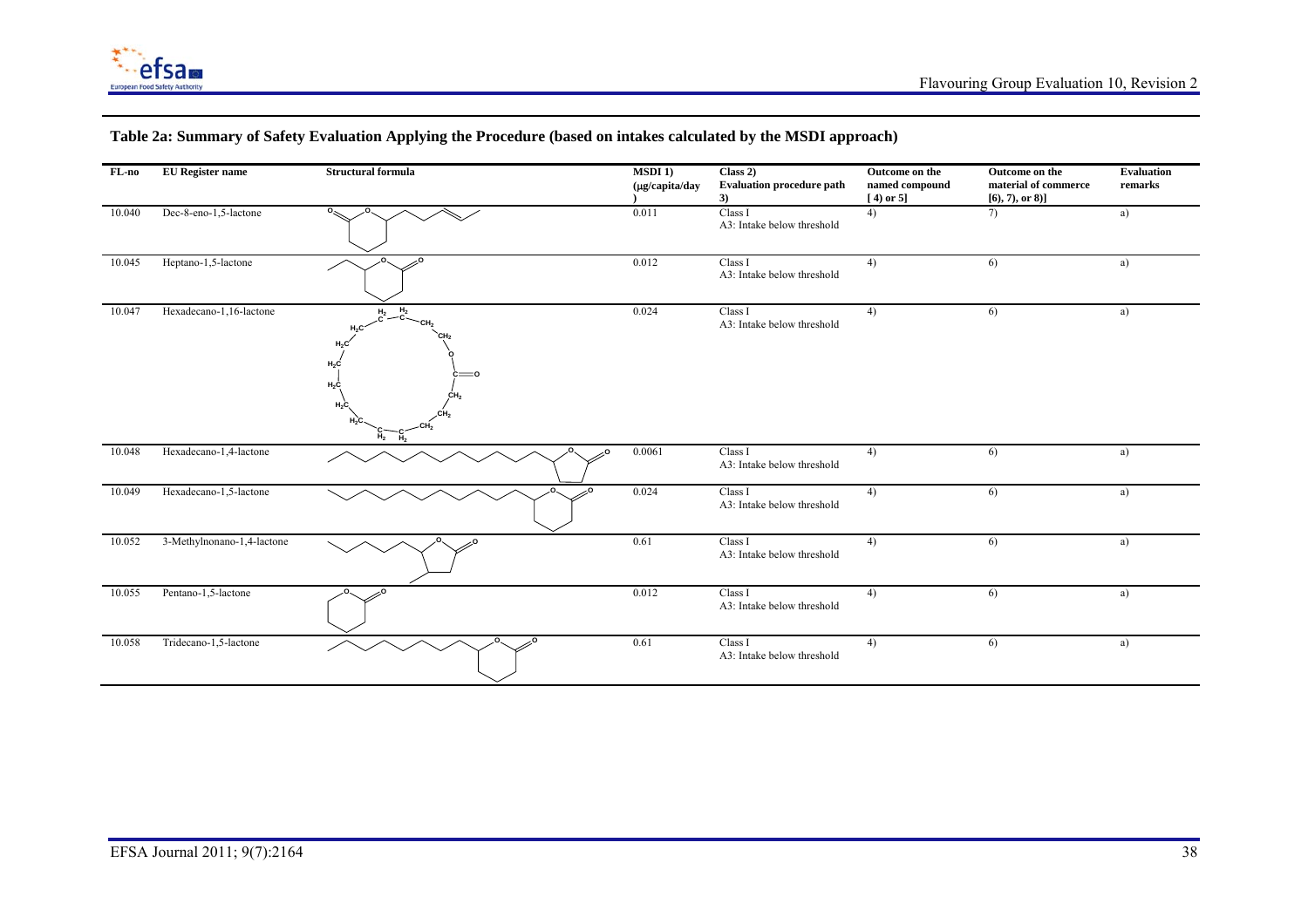

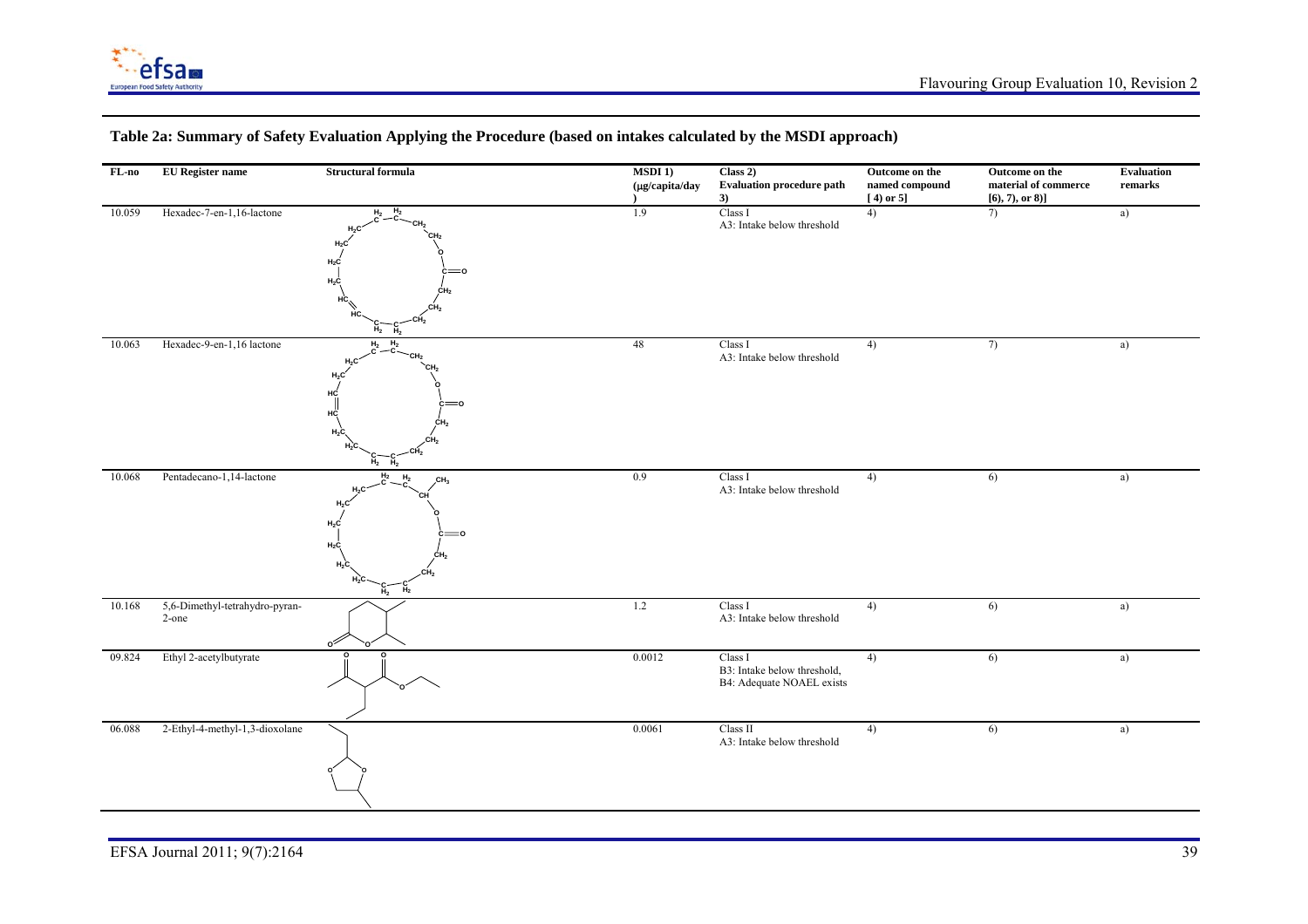

| FL-no          | <b>EU</b> Register name                    | Structural formula | $MSDI$ 1)<br>$(\mu g/capita/day)$ | Class 2)<br><b>Evaluation procedure path</b><br>3)                   | Outcome on the<br>named compound<br>$(4)$ or 5] | Outcome on the<br>material of commerce<br>$[6, 7),$ or 8)] | <b>Evaluation</b><br>remarks |
|----------------|--------------------------------------------|--------------------|-----------------------------------|----------------------------------------------------------------------|-------------------------------------------------|------------------------------------------------------------|------------------------------|
| 06.090         | 4-Hydroxymethyl-2-methyl-1,3-<br>dioxolane | $HO_{\sim}$        | 0.012                             | Class II<br>A3: Intake below threshold                               | 4)                                              | 6)                                                         | a)                           |
| 06.095         | 4-Methyl-2-propyl-1,3-dioxolane            |                    | 0.012                             | Class II<br>A3: Intake below threshold                               | 4)                                              | 6)                                                         | a)                           |
| 06.135<br>1732 | 2-Isobutyl-4-methyl-1,3-<br>dioxolane      |                    | 1.2                               | Class II<br>A3: Intake below threshold                               | 4)                                              | 6)                                                         | a)                           |
| 02.242         | 2-Butoxyethan-1-ol                         | OH,                | 0.0012                            | Class II<br>B3: Intake below threshold,<br>B4: Adequate NOAEL exists | 4)                                              | 6)                                                         | a)                           |
| 06.097         | 1,1,3-Triethoxypropane                     |                    | 0.0012                            | Class II<br>B3: Intake below threshold,<br>B4: Adequate NOAEL exists | 4)                                              | 6)                                                         | a)                           |
| 06.102         | 2-Hexyl-5-hydroxy-1,3-dioxane              | HO.                | 0.011                             | Class III<br>A3: Intake below threshold                              | 4)                                              | 6)                                                         | a)                           |

1) EU MSDI: Amount added to food as flavour in (kg / year) x 10E9 / (0.1 x population in Europe (= 375 x 10E6) x 0.6 x 365) = µg/capita/day.

2) Thresholds of concern: Class I = 1800 µg/person/day, Class II = 540 µg/person/day, Class III = 90 µg/person/day.

3) Procedure path A substances can be predicted to be metabolised to innocuous products. Procedure path B substances cannot.

4) No safety concern based on intake calculated by the MSDI approach of the named compound.

5) Data must be available on the substance or closely related substances to perform a safety evaluation.

6) No safety concern at estimated level of intake of the material of commerce meeting the specification of Table 1 (based on intake calculated by the MSDI approach).

7) Tentatively regarded as presenting no safety concern (based on intake calculated by the MSDI approach) pending further information on the purity of the material of commerce and/or information on stereoisomerism.

8) No conclusion can be drawn due to lack of information on the purity of the material of commerce.

a) No safety concern at the estimated level of intake based on the MSDI approach.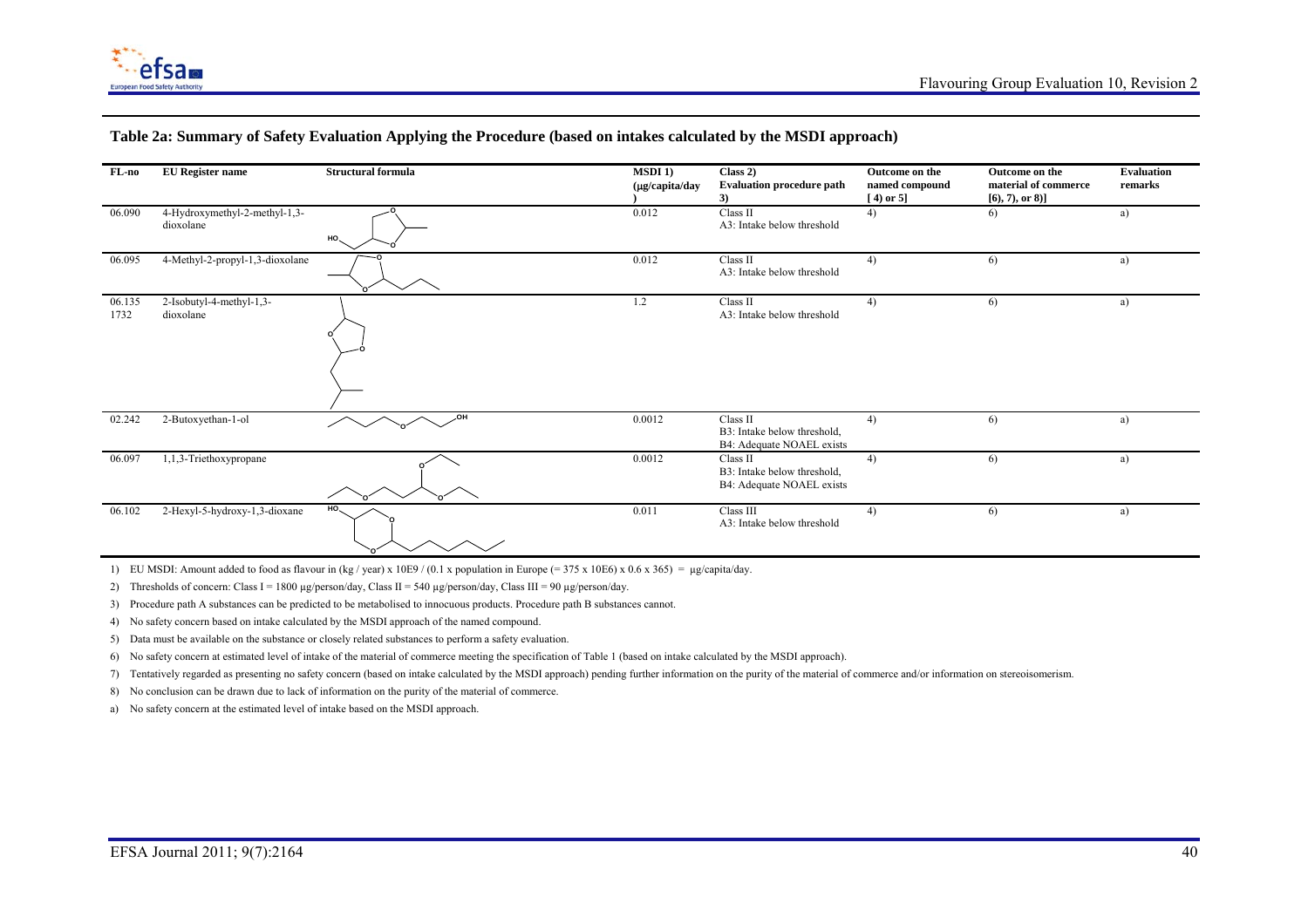

#### **TABLE 2B: EVALUATION STATUS OF HYDROLYSIS PRODUCTS OF CANDIDATE ESTERS**

| FL-no | <b>EU</b> Register name             | <b>Structural formula</b>          | SCF status 1)                            | Structural class 4)       | <b>Comments</b>    |
|-------|-------------------------------------|------------------------------------|------------------------------------------|---------------------------|--------------------|
|       | <b>JECFA</b> no                     |                                    | <b>JECFA</b> status 2)                   | Procedure path (JECFA) 5) |                    |
|       |                                     |                                    | CoE status 3)                            |                           |                    |
|       |                                     |                                    | <b>EFSA</b> status                       |                           |                    |
|       | Methanol                            |                                    | Not evaluated as flavouring substance    |                           | Not in EU-Register |
|       |                                     | ЮH                                 |                                          |                           |                    |
|       | Glycerol                            | OH                                 | No evaluation                            |                           | Not in EU-Register |
|       | 909                                 | $HO_{\sim}$<br>,OH                 | Pending definition of "flavouring agent" |                           |                    |
|       | Propylene glycol                    | OH                                 | No evaluation                            |                           | Not in EU-Register |
|       | 925                                 | ,OH                                | Pending definition of "flavouring agent" |                           |                    |
|       | 3-Ethoxypropan-1-al                 | റ്                                 | Not evaluated as flavouring substance    |                           | Not in EU-Register |
|       | 3-Hydroxyoctanoic acid              | OH<br>o<br>OН                      | Not evaluated as flavouring substance    |                           | Not in EU-Register |
|       | 5-Hydroxydecanoic acid              | OH<br>`OH                          | Not evaluated as flavouring substance    |                           | Not in EU-Register |
|       | 5-Hydroxy-8-decenoic<br>acid        | OH<br>`OH                          | Not evaluated as flavouring substance    |                           | Not in EU-Register |
|       | 5-Hydroxy-4-<br>methylhexanoic acid | O <sub>H</sub><br>OН               | Not evaluated as flavouring substance    |                           | Not in EU-Register |
|       | Citric acid                         | ,OH<br>HO <sub>.</sub><br>OН<br>ÓН | Not evaluated as flavouring substance    |                           | Not in EU-Register |
|       | Oxalic acid                         | HO.<br>ЮÓ                          | Not evaluated as flavouring substance    |                           | Not in EU-Register |
|       | Acetoacetic acid                    | `OH                                | Not evaluated as flavouring substance    |                           | Not in EU-Register |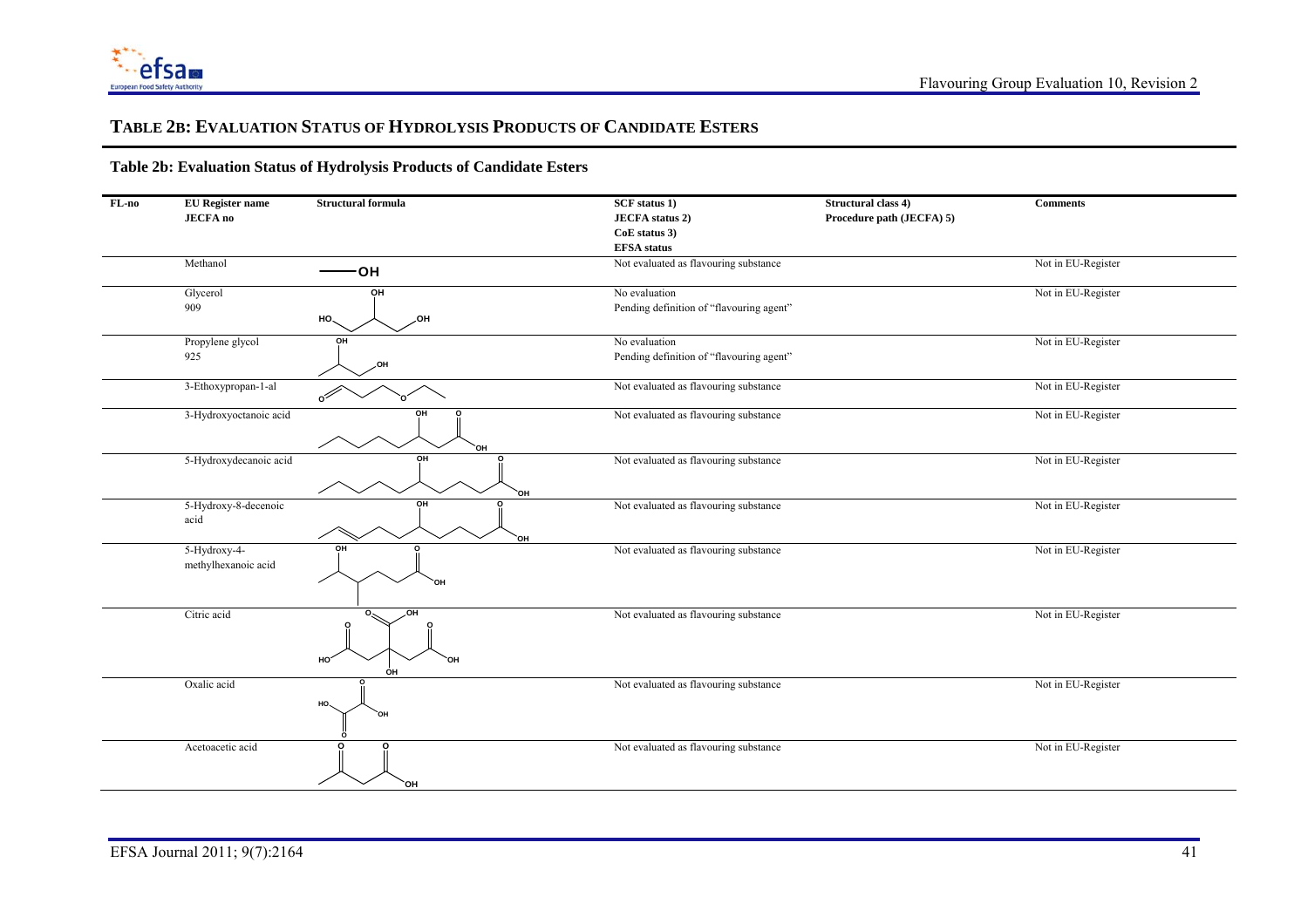

| FL-no | <b>EU</b> Register name | <b>Structural formula</b> | <b>SCF</b> status 1)                  | Structural class 4)       | <b>Comments</b>    |
|-------|-------------------------|---------------------------|---------------------------------------|---------------------------|--------------------|
|       | <b>JECFA</b> no         |                           | <b>JECFA</b> status 2)                | Procedure path (JECFA) 5) |                    |
|       |                         |                           | CoE status 3)                         |                           |                    |
|       |                         |                           | <b>EFSA</b> status                    |                           |                    |
|       | 2-Acetylbutyric acid    | о<br>HO'                  | Not evaluated as flavouring substance |                           | Not in EU-Register |
|       |                         |                           |                                       |                           |                    |
|       | Maleic acid             | O<br>C<br>HO'<br>`OH      | Not evaluated as flavouring substance |                           | Not in EU-Register |
|       | 3-Acetohexanoic acid    |                           | Not evaluated as flavouring substance |                           | Not in EU-Register |
|       |                         | HO.                       |                                       |                           |                    |
|       | 2-Acetoxypropionic acid |                           | Not evaluated as flavouring substance |                           | Not in EU-Register |
|       |                         | `OH                       |                                       |                           |                    |
|       | 3-Acetoxyhexanoic acid  | ЮH                        | Not evaluated as flavouring substance |                           | Not in EU-Register |
|       | 3-Acetoxyoctanoic acid  | `OH                       | Not evaluated as flavouring substance |                           | Not in EU-Register |
|       | 3-Hydroxyhexanoic acid  | OH<br>ົ<br>`OH            | Not evaluated as flavouring substance |                           | Not in EU-Register |
|       | 4-Hydroxydec-7-enoic    |                           | Not evaluated as flavouring substance |                           | Not in EU-Register |
|       | acid                    |                           |                                       |                           |                    |
|       | (Z)-4-Hydroxydec-7-     |                           | Not evaluated as flavouring substance |                           | Not in EU-Register |
|       | enoic acid              | ÓН                        |                                       |                           |                    |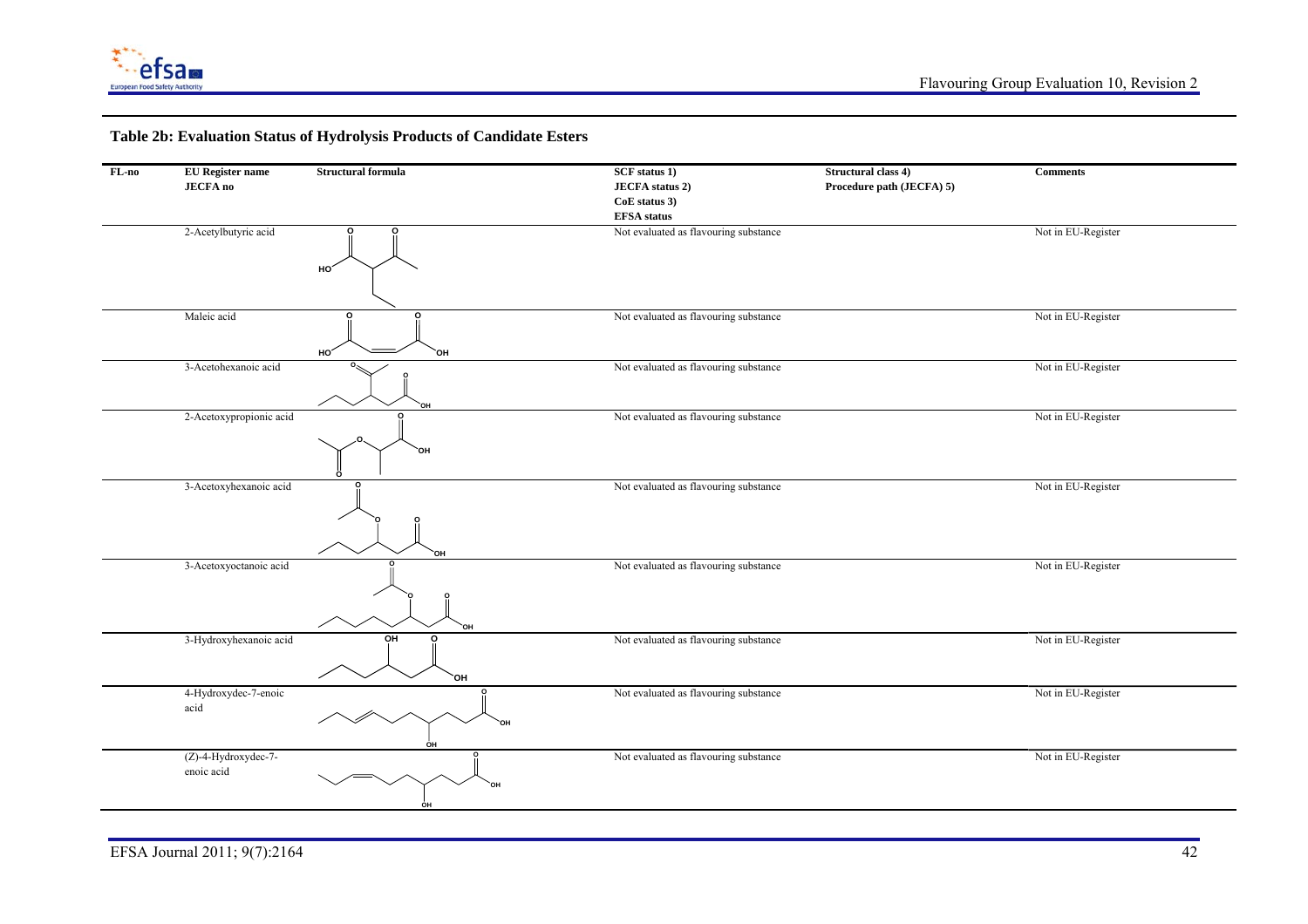

| $FL-no$ | <b>EU</b> Register name            | <b>Structural formula</b> | <b>SCF</b> status 1)                  | Structural class 4)             | <b>Comments</b>    |
|---------|------------------------------------|---------------------------|---------------------------------------|---------------------------------|--------------------|
|         | <b>JECFA</b> no                    |                           | <b>JECFA</b> status 2)                | Procedure path (JECFA) 5)       |                    |
|         |                                    |                           | CoE status 3)                         |                                 |                    |
|         |                                    |                           | <b>EFSA</b> status                    |                                 |                    |
|         | 5-Hydroxyheptanoic acid            | ΟН                        | Not evaluated as flavouring substance |                                 | Not in EU-Register |
|         |                                    |                           |                                       |                                 |                    |
|         |                                    |                           |                                       |                                 |                    |
|         | 16-Hydroxyhexadecanoic             |                           | Not evaluated as flavouring substance |                                 | Not in EU-Register |
|         | acid                               |                           |                                       |                                 |                    |
|         | 4-Hydroxyhexadecanoic              |                           | Not evaluated as flavouring substance |                                 | Not in EU-Register |
|         | acid                               |                           |                                       |                                 |                    |
|         |                                    |                           |                                       |                                 |                    |
|         | 5-Hydroxyhexadecanoic              | OH                        | Not evaluated as flavouring substance |                                 | Not in EU-Register |
|         | acid                               |                           |                                       |                                 |                    |
|         |                                    | `oн                       |                                       |                                 |                    |
|         | 4-Hydroxy-3-                       |                           | Not evaluated as flavouring substance |                                 | Not in EU-Register |
|         | methylnonanoic acid                |                           |                                       |                                 |                    |
|         |                                    | ΩH                        |                                       |                                 |                    |
|         |                                    | OH                        |                                       |                                 |                    |
|         | 5-Hydroxypentanoic acid            | ი                         | Not evaluated as flavouring substance |                                 | Not in EU-Register |
|         |                                    |                           |                                       |                                 |                    |
|         |                                    | HO'<br>OН                 |                                       |                                 |                    |
|         | 5-Hydroxytridecanoic               | OH<br>O                   | Not evaluated as flavouring substance |                                 | Not in EU-Register |
|         | acid                               |                           |                                       |                                 |                    |
|         | 16-Hydroxyhexadec-7-               | `OH                       | Not evaluated as flavouring substance |                                 | Not in EU-Register |
|         | enoic acid                         |                           |                                       |                                 |                    |
|         |                                    |                           |                                       |                                 |                    |
|         | 16-Hydroxyhexadec-9-<br>enoic acid |                           | Not evaluated as flavouring substance |                                 | Not in EU-Register |
|         |                                    |                           |                                       |                                 |                    |
|         | $14-$<br>Hydroxypentadecanoic      |                           | Not evaluated as flavouring substance |                                 | Not in EU-Register |
|         | acid                               | HO.<br>`OH                |                                       |                                 |                    |
|         |                                    |                           |                                       |                                 |                    |
|         | 5-Hydroxy-4-                       |                           | Not evaluated as flavouring substance |                                 | Not in EU-Register |
|         | methylhexanoic acid                |                           |                                       |                                 |                    |
|         |                                    | HO                        |                                       |                                 |                    |
|         |                                    |                           |                                       |                                 |                    |
| 02.002  | Propan-1-ol                        | ,OН                       | Category 1 a)                         | Class I                         |                    |
|         | 82                                 |                           | No safety concern b)                  | A3: Intake above threshold, A4: |                    |
|         |                                    |                           | Category A c)                         | Endogenous                      |                    |
|         |                                    |                           |                                       |                                 |                    |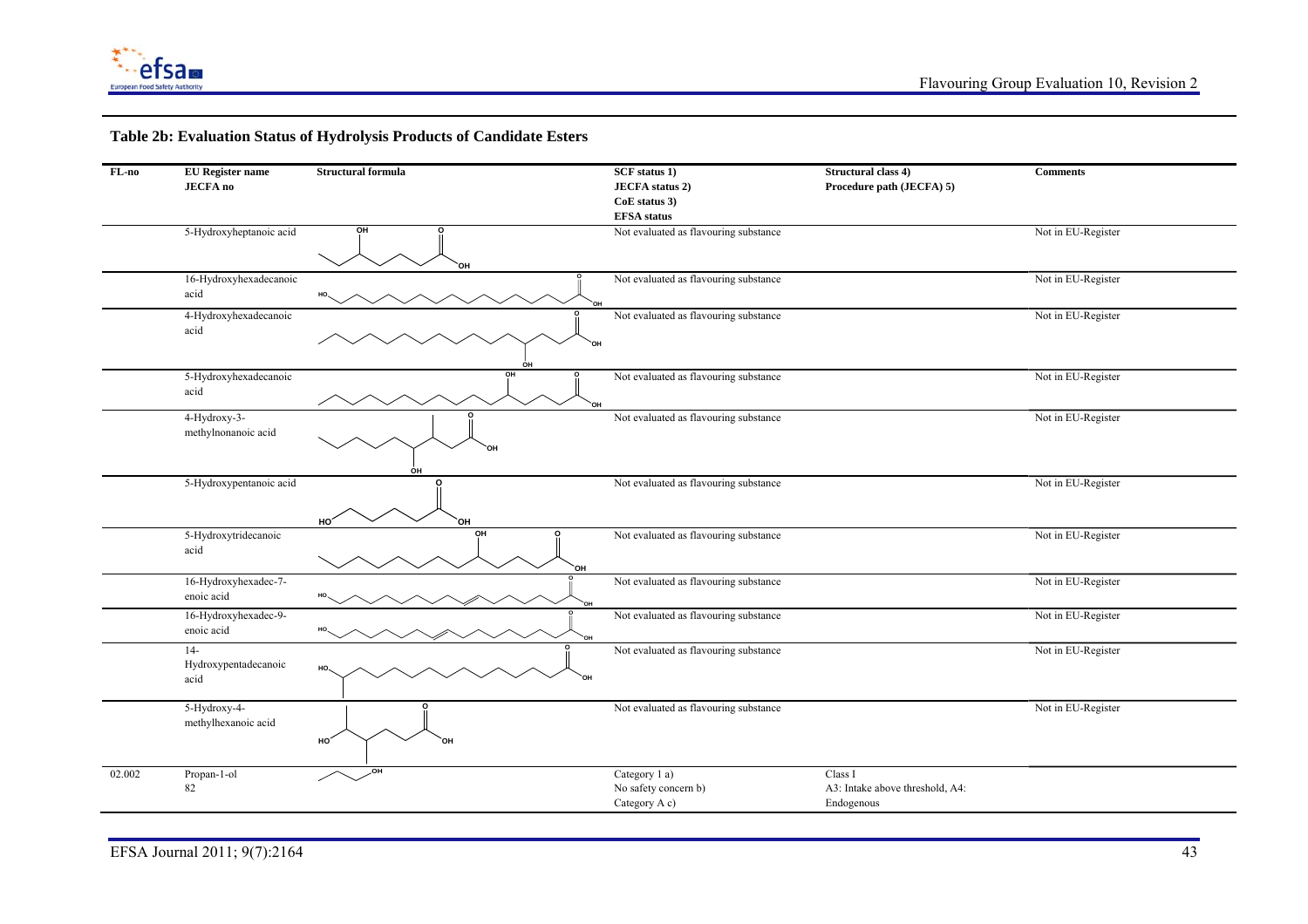

| $FL-no$ | <b>EU</b> Register name | <b>Structural formula</b> | <b>SCF</b> status 1)                | Structural class 4)             | <b>Comments</b>                               |
|---------|-------------------------|---------------------------|-------------------------------------|---------------------------------|-----------------------------------------------|
|         | <b>JECFA</b> no         |                           | <b>JECFA</b> status 2)              | Procedure path (JECFA) 5)       |                                               |
|         |                         |                           | CoE status 3)<br><b>EFSA</b> status |                                 |                                               |
|         |                         |                           |                                     |                                 |                                               |
| 02.003  | Isopentanol             |                           | Category 1 a)                       | Class I                         |                                               |
|         | 52                      |                           | No safety concern d)                | A3: Intake below threshold      |                                               |
|         |                         |                           | Category A c)                       |                                 |                                               |
|         |                         |                           |                                     |                                 |                                               |
| 02.004  | Butan-1-ol              |                           | Category $1$ a)                     | Class I                         |                                               |
|         | 85                      |                           | No safety concern b)                | A3: Intake above threshold, A4: |                                               |
|         |                         |                           | Category A c)                       | Endogenous                      |                                               |
| 02.005  | Hexan-1-ol              |                           | Category 1 a)                       | Class I                         |                                               |
|         | 91                      |                           | No safety concern b)                | A3: Intake above threshold, A4: |                                               |
|         |                         |                           | Category A c)                       | Endogenous                      |                                               |
| 02.040  | Pentan-1-ol             | ,OH                       | Category 1 a)                       | Class I                         |                                               |
|         | 88                      |                           | No safety concern b)                | A3: Intake below threshold      |                                               |
|         |                         |                           | Category A c)                       |                                 |                                               |
|         |                         |                           |                                     |                                 |                                               |
| 02.076  | 2-Methylbutan-1-ol      | `ОН                       | Category 1 a)                       | Class I                         |                                               |
|         | 1199                    |                           | No safety concern e)                | A3: Intake below threshold      |                                               |
|         |                         |                           | Category B c)                       |                                 |                                               |
| 02.078  | Ethanol                 | `он                       | Category 1 a)                       |                                 | At the forty-sixth JECFA meeting (JECFA,      |
|         | 41                      |                           | No safety concern d)                | No evaluation                   | 1997a), the Committee concluded that          |
|         |                         |                           |                                     |                                 | ethanol posed no safety concern at its        |
|         |                         |                           |                                     |                                 | current level of intake when ethyl esters are |
|         |                         | OH                        |                                     | Class I                         | used as flavouring agents.                    |
| 02.079  | Isopropanol<br>277      |                           | Category 1 a)                       | A3: Intake above threshold, A4: |                                               |
|         |                         |                           | No safety concern f)                | Endogenous                      |                                               |
|         |                         |                           |                                     |                                 |                                               |
| 02.121  | Butan-2-ol              | OH                        | Category 1 a)                       |                                 |                                               |
|         |                         |                           |                                     | No evaluation                   |                                               |
|         |                         |                           |                                     |                                 |                                               |
| 02.159  | Hex-3-en-1-ol           | `он                       |                                     |                                 |                                               |
|         | 315                     |                           |                                     | No evaluation                   |                                               |
|         |                         |                           | Category A c)                       |                                 |                                               |
|         |                         |                           |                                     |                                 |                                               |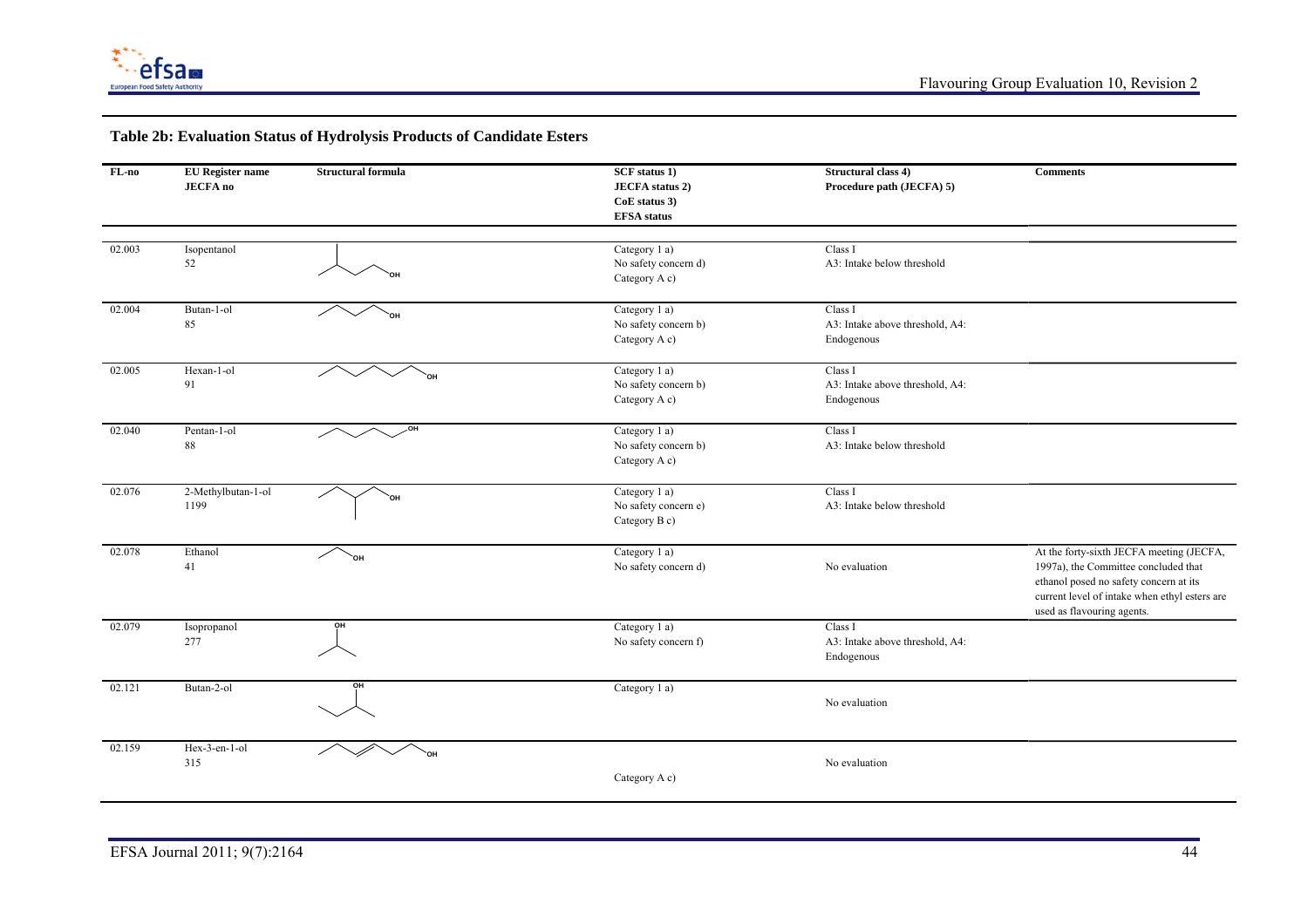

| FL-no  | <b>EU</b> Register name | <b>Structural formula</b>    | <b>SCF</b> status 1)   | Structural class 4)             | <b>Comments</b> |
|--------|-------------------------|------------------------------|------------------------|---------------------------------|-----------------|
|        | <b>JECFA</b> no         |                              | <b>JECFA</b> status 2) | Procedure path (JECFA) 5)       |                 |
|        |                         |                              | CoE status 3)          |                                 |                 |
|        |                         |                              | <b>EFSA</b> status     |                                 |                 |
| 05.001 | Acetaldehyde            | $\bar\triangle_{\mathrm{o}}$ | Category 1 a)          | Class I                         |                 |
|        | 80                      |                              | No safety concern b)   | A3: Intake above threshold, A4: |                 |
|        |                         |                              | Category A c)          | Endogenous                      |                 |
|        |                         |                              |                        |                                 |                 |
| 05.002 | Propanal                | $\mathscr{L}^{\circ}$        | Category 1 a)          | Class I                         |                 |
|        | 83                      |                              | No safety concern b)   | A3: Intake below threshold      |                 |
|        |                         |                              | Category A c)          |                                 |                 |
| 05.003 | Butanal                 | ัก                           | Category 1 a)          | Class I                         |                 |
|        | 86                      |                              | No safety concern b)   | A3: Intake below threshold      |                 |
|        |                         |                              | Category A c)          |                                 |                 |
| 05.006 | 3-Methylbutanal         |                              | Category 1 a)          | Class I                         |                 |
|        | 258                     |                              | No safety concern b)   | A3: Intake below threshold      |                 |
|        |                         |                              | Category A c)          |                                 |                 |
|        |                         |                              |                        |                                 |                 |
| 05.031 | Heptanal                |                              | Category 1 a)          | Class I                         |                 |
|        | 95                      |                              | No safety concern b)   | A3: Intake below threshold      |                 |
|        |                         |                              | Category A c)          |                                 |                 |
| 08.002 | Acetic acid             |                              | Category 1 a)          | Class I                         |                 |
|        | 81                      |                              | No safety concern b)   | A3: Intake above threshold, A4: |                 |
|        |                         |                              | Category A c)          | Endogenous                      |                 |
| 08.004 | Lactic acid             | OH                           |                        | Class I                         |                 |
|        | 930                     | HO.                          | No safety concern g)   | A3: Intake above threshold, A4: |                 |
|        |                         |                              | Category A c)          | Endogenous                      |                 |
|        |                         |                              |                        |                                 |                 |
| 08.005 | Butyric acid            |                              | Category 1 a)          | Class I                         |                 |
|        | 87                      |                              | No safety concern b)   | A3: Intake above threshold, A4: |                 |
|        |                         | `ОH                          | Category A c)          | Endogenous                      |                 |
| 08.006 | 2-Methylpropionic acid  |                              | Category 1 a)          | Class I                         |                 |
|        | 253                     |                              | No safety concern b)   | A3: Intake below threshold      |                 |
|        |                         | `OH                          | Category A c)          |                                 |                 |
|        |                         |                              |                        |                                 |                 |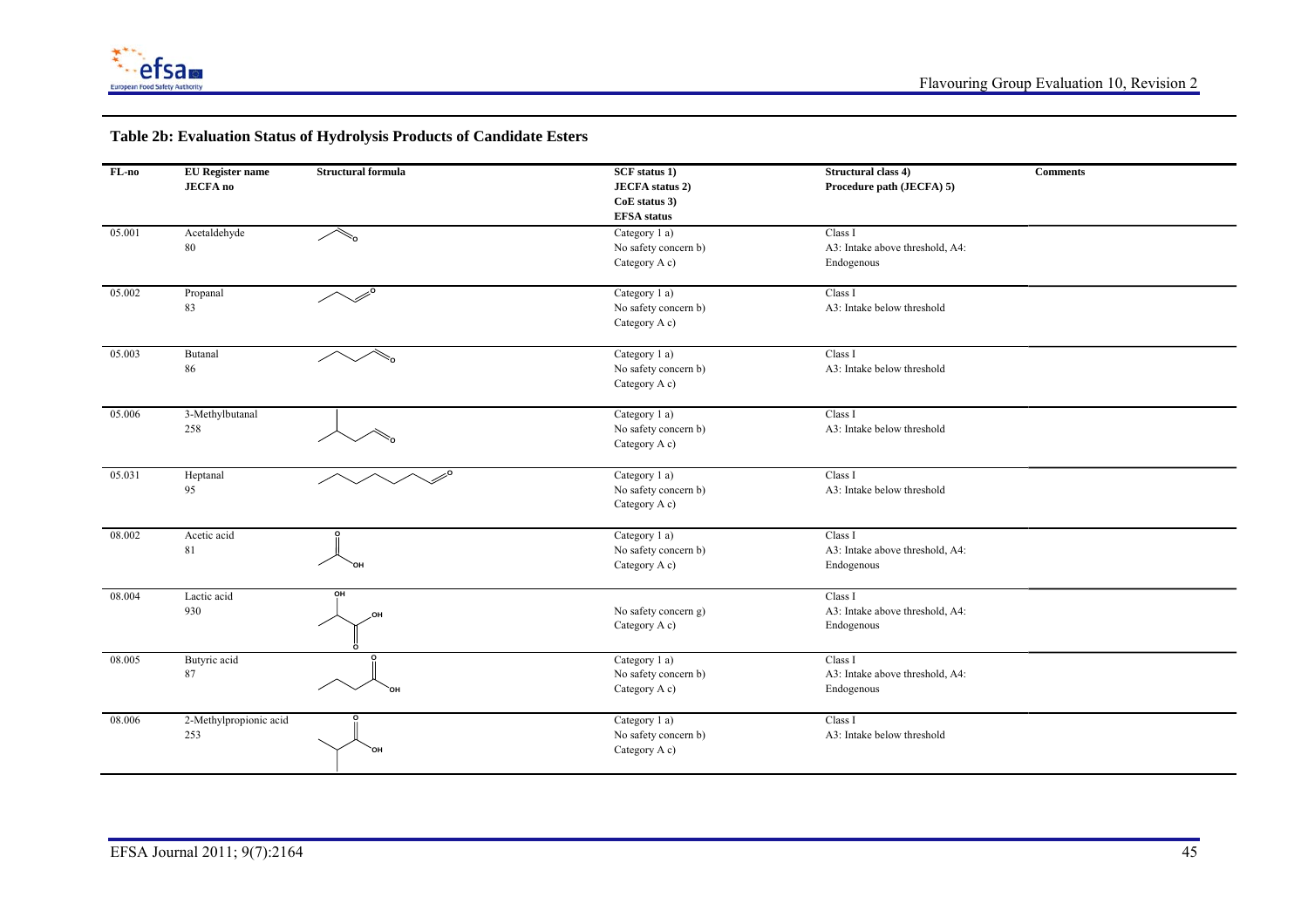

| $FL-no$ | <b>EU</b> Register name<br><b>JECFA</b> no | <b>Structural formula</b> | <b>SCF</b> status 1)<br><b>JECFA</b> status 2)<br>CoE status 3)<br><b>EFSA</b> status | Structural class 4)<br>Procedure path (JECFA) 5)                                        | <b>Comments</b> |
|---------|--------------------------------------------|---------------------------|---------------------------------------------------------------------------------------|-----------------------------------------------------------------------------------------|-----------------|
| 08.017  | l-Malic acid<br>619                        | HO'                       | No safety concern h)<br>Category A c)                                                 | Class I<br>A3: Intake above threshold, A4:<br>Endogenous                                |                 |
| 08.019  | Pyruvic acid<br>936                        | `OH                       | No safety concern g)<br>Category A c)                                                 | Class I<br>A3: Intake below threshold                                                   |                 |
| 08.023  | 4-Oxovaleric acid<br>606                   |                           | No safety concern h)<br>Category A c)                                                 | Class I<br>A3: Intake below threshold                                                   |                 |
| 08.024  | Succinic acid                              | HQ.<br>HO'                | Category A c)                                                                         | No evaluation                                                                           |                 |
| 08.025  | Fumaric acid<br>618                        | HO'                       | No safety concern h)<br>Category A c)                                                 | Class I<br>A3: Intake above threshold, A4:<br>Endogenous                                |                 |
| 08.026  | Adipic acid<br>623                         | HO.                       | No safety concern h)<br>Category A c)                                                 | Class I<br>A3: Intake above threshold, A4: Not<br>endogenous, A5: Adequate NOAEL exists |                 |
| 08.053  | Malonic acid                               | HO.                       | Category A c)<br><b>FGE.10</b>                                                        | Class I<br>A3: Intake below threshold                                                   |                 |
| 08.082  | Glutaric acid                              | HO <sub>1</sub><br>OН     | <b>FGE.10</b>                                                                         | Class I<br>A3: Intake below threshold                                                   |                 |
| 08.103  | Nonanedioic acid                           | .OH<br>HO.                |                                                                                       | Class I<br>A3: Intake below threshold                                                   |                 |
|         |                                            |                           | <b>FGE.10</b>                                                                         |                                                                                         |                 |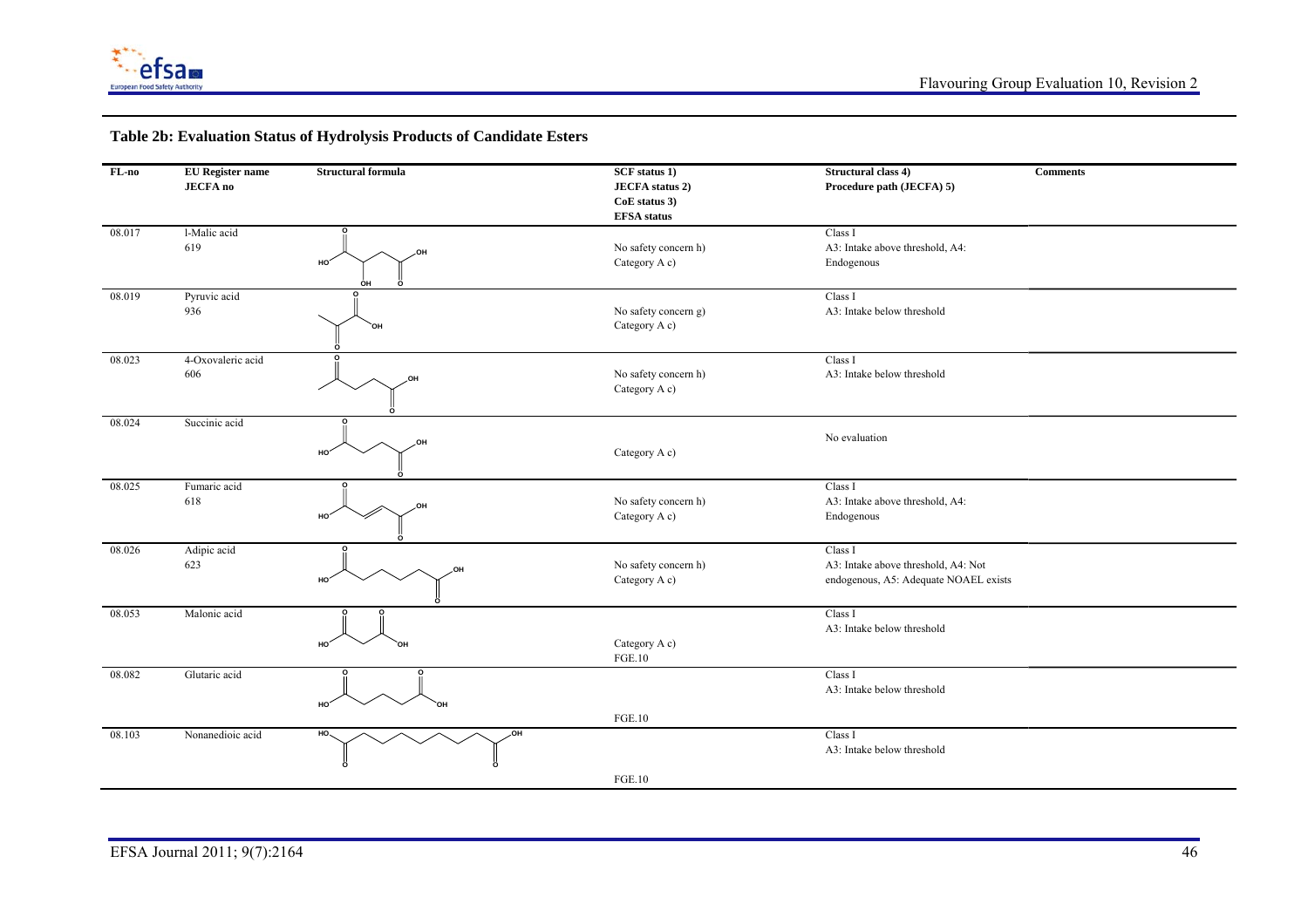

- 1) Category 1: Considered safe in use Category 2: Temporarily considered safe in use Category 3: Insufficient data to provide assurance of safety in use Category 4): Not acceptable due to evidence of toxicity.
- 2) No safety concern at estimated levels of intake.
- 3) Category A: Flavouring substance, which may be used in foodstuffs Category B: Flavouring substance which can be used provisionally in foodstuffs.
- 4) Threshold of concern: Class I = 1800 µg/person/day, Class II = 540 µg/person/day, Class III = 90 µg/person/day.
- 5) Procedure path A substances can be predicted to be metabolised to innocuous products. Procedure path B substances cannot.
- a) (SCF, 1995).
- b) (JECFA, 1999b).
- c) (CoE, 1992).
- d) (JECFA, 1997a).
- e) (JECFA, 2004a).
- f) (JECFA, 2000a).
- g) (JECFA, 2002b).
- h) (JECFA, 2000b).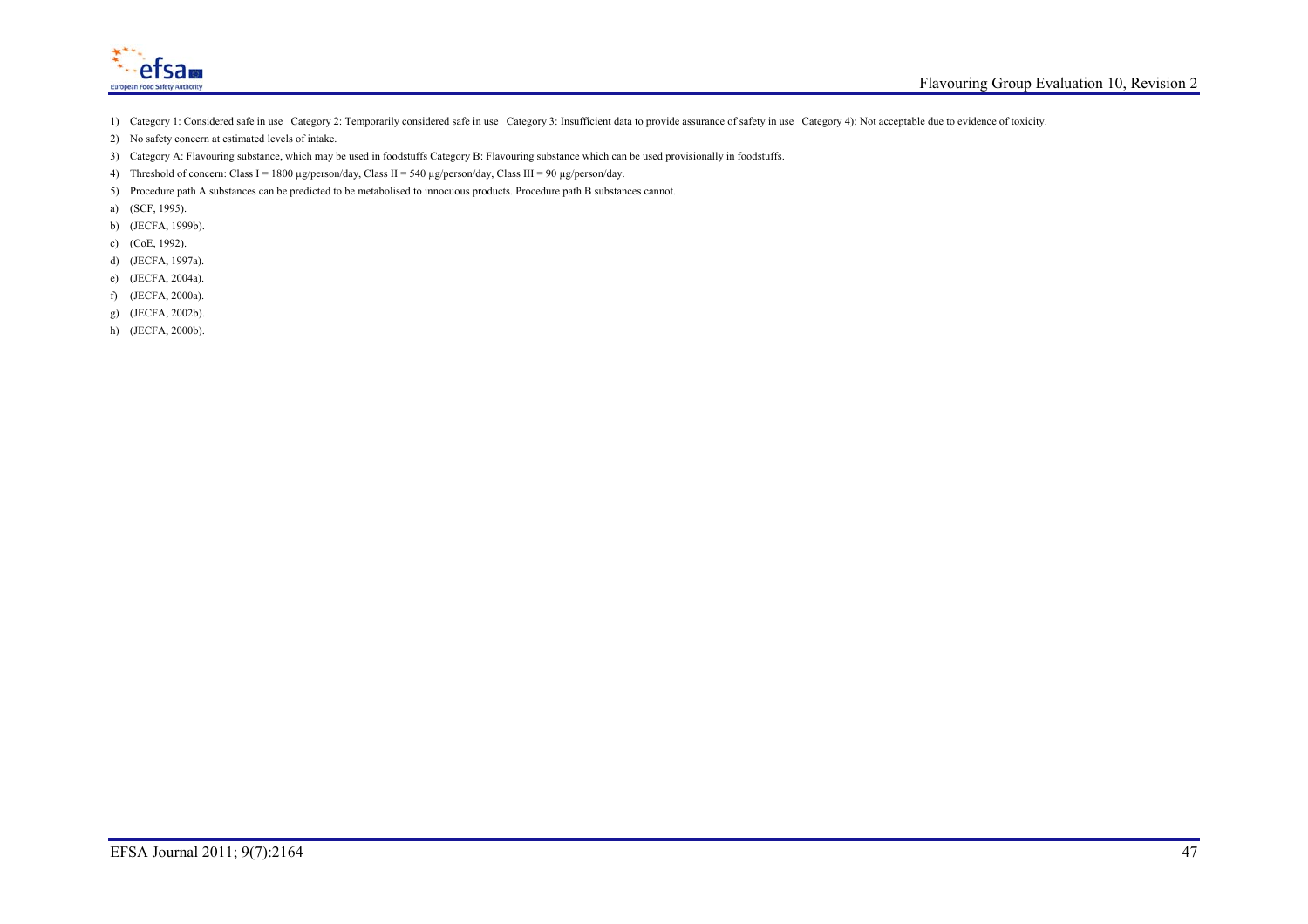

### **TABLE 3: SUPPORTING SUBSTANCES SUMMARY**

| FL-no  | <b>EU</b> Register name                   | <b>Structural formula</b> | FEMA no<br>CoE no<br>CAS no | <b>JECFA</b> no<br>Specification<br>available  | $MSDI$ (EU) 1)<br>(µg/capita/day) | SCF status 2)<br><b>JECFA</b> status 3)<br>CoE status 4) | <b>Comments</b>                                                                                                                                                 |
|--------|-------------------------------------------|---------------------------|-----------------------------|------------------------------------------------|-----------------------------------|----------------------------------------------------------|-----------------------------------------------------------------------------------------------------------------------------------------------------------------|
|        | 3-(Hydroxymethyl)-2-<br>heptanone         | OН                        | 2804<br>592                 | 604<br>Tentative JECFA spec.<br>(JECFA, 2001c) | $\tau$                            | No safety concern d)<br>Category B                       | Not in EU-Register.                                                                                                                                             |
| 02.047 | 3,7-Dimethyloctane-1,7-diol               | HO.                       | 2586<br>559<br>107-74-4     | 610<br>JECFA specification<br>(JECFA, 2000d)   | 9.7                               | No safety concern a)<br>Category A b)                    | <b>JECFA</b> evaluated<br>hydroxycitronellol (CASrn as in<br>Register). (R)- or $(S)$ - enantiomer<br>not specified by CASrn in<br>Register.                    |
| 05.012 | 3,7-Dimethyl-7-<br>hydroxyoctanal         | HO.                       | 2583<br>100<br>107-75-5     | 611<br>JECFA specification<br>(JECFA, 1999c)   | 24                                | No safety concern a)<br>Category A b)                    | <b>JECFA</b> evaluated<br>hydroxycitronellal (CASrn as in<br>Register). CASrn in Register<br>refers to the racemate.                                            |
| 05.079 | Citronellyl oxyacetaldehyde               |                           | 2310<br>2012<br>7492-67-3   | 592<br>JECFA specification<br>(JECFA, 2003b)   | 24                                | No safety concern a)<br>Category B b)                    | <b>JECFA</b> evaluated<br>citronelloxyacetaldehyde (CASrn<br>as in Register). (R)- or $(S)$ -<br>enantiomer not specified by<br>CASrn in Register.              |
| 06.010 | $1,1-Diethoxy-3,7-$<br>dimethyloctan-7-ol | HO.                       | 2584<br>44<br>7779-94-4     | 613<br>JECFA specification<br>(JECFA, 2000d)   | 0.012                             | No safety concern a)<br>Category B b)                    | <b>JECFA</b> evaluated<br>hydroxycitronellal diethyl acetal<br>(CAS $rn$ as in Register). (R)- or<br>(S)-enantiomer not specified by<br>CASrn in Register.      |
| 06.011 | 1,1-Dimethoxy-3,7-<br>dimethyloctan-7-ol  | HO                        | 2585<br>45<br>141-92-4      | 612<br>JECFA specification<br>(JECFA, 1999c)   | 0.037                             | No safety concern a)<br>Category A b)                    | <b>JECFA</b> evaluated<br>hydroxycitronellal dimethyl<br>acetal (CASrn as in Register).<br>$(R)$ - or $(S)$ - enantiomer not<br>specified by CASrn in Register. |
| 06.038 | 4,4-Dimethoxybutan-2-one                  |                           | 3381<br>10029<br>5436-21-5  | 593<br>JECFA specification<br>(JECFA, 1999c)   | 0.012                             | No safety concern a)                                     |                                                                                                                                                                 |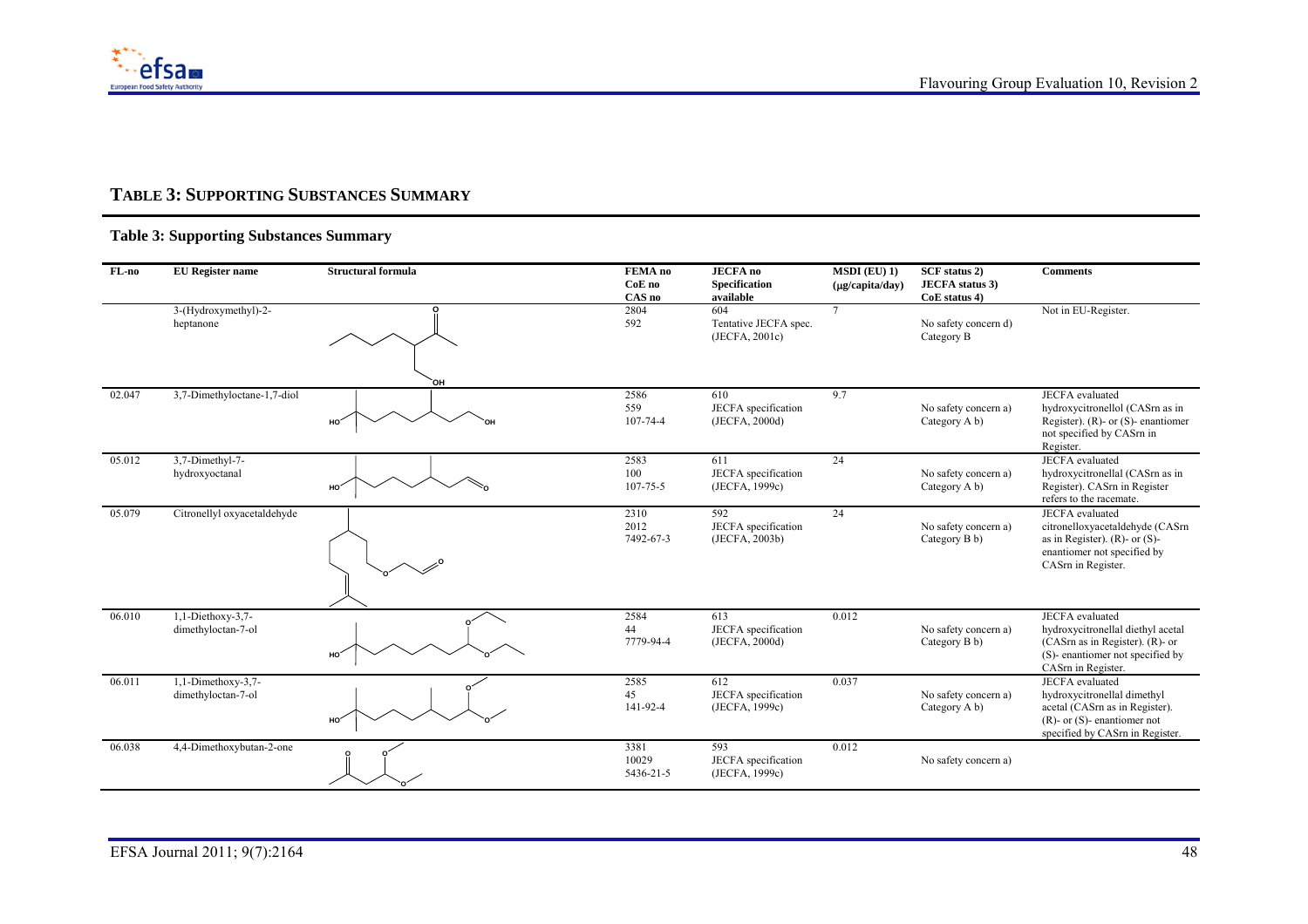

| FL-no  | <b>EU</b> Register name                | <b>Structural formula</b>     | FEMA no<br>CoE no<br>CAS no  | <b>JECFA</b> no<br>Specification<br>available | $MSDI$ (EU) 1)<br>$(\mu g/capita/day)$ | <b>SCF</b> status 2)<br><b>JECFA</b> status 3)<br>CoE status 4) | <b>Comments</b>                                                                                                                                                    |
|--------|----------------------------------------|-------------------------------|------------------------------|-----------------------------------------------|----------------------------------------|-----------------------------------------------------------------|--------------------------------------------------------------------------------------------------------------------------------------------------------------------|
| 08.017 | l-Malic acid                           | .OH<br>HO <sub>.</sub><br>OН  | 2655<br>17<br>6915-15-7      | 619<br>JECFA specification<br>(JECFA, 2000d)  | 13000                                  | No safety concern a)<br>Category A b)                           | JECFA evaluated l-malic acid<br>$(CASrn 97-67-6)$ . (R)- or (S)-<br>enantiomer not specified by<br>CASrn in Register.<br>GrADI: not specified (JECFA,<br>1970a).   |
| 08.018 | Tartaric acid                          | OH<br>HO.<br>OН<br>ÒН         | 3044<br>18<br>133-37-9       | 621<br>JECFA specification<br>(JECFA, 1999c)  | 3800                                   | No safety concern a)<br>Category A b)                           | JECFA evaluated tartaric acid<br>$((+)$ -, $(-)$ -, $(+/-)$ -, meso-) (CASrn<br>87-69-4). CASrn in Register<br>refers to (2R,3R)-isomer.<br>No ADI (JECFA, 1978a). |
| 08.023 | 4-Oxov aleric acid                     |                               | 2627<br>23<br>123-76-2       | 606<br>JECFA specification<br>(JECFA, 2002d)  | 190                                    | No safety concern a)<br>Category A b)                           |                                                                                                                                                                    |
| 08.025 | Fumaric acid                           | ,OH                           | 2488<br>25<br>$110 - 17 - 8$ | 618<br>JECFA specification<br>(JECFA, 2000d)  | 780                                    | No safety concern a)<br>Category A b)                           | GrADI not specified (JECFA,<br>1990a).                                                                                                                             |
| 08.026 | Adipic acid                            | HO <sup>*</sup>               | 2011<br>26<br>124-04-9       | 623<br>JECFA specification<br>(JECFA, 1999c)  | 11                                     | No safety concern a)<br>Category A b)                           | ADI: 0-5 (JECFA, 1978a).                                                                                                                                           |
| 08.033 | Prop-1-ene-1,2,3-tricarboxylic<br>acid | HO.<br>HO <sup>-</sup><br>`ОH | 2010<br>33<br>499-12-7       | 627<br>JECFA specification<br>(JECFA, 2002d)  | 0.012                                  | No safety concern a)<br>Category A b)                           | JECFA evaluated aconitic acid<br>(CASrn as in Register). (Z)- or<br>(E)- isomer not specified by<br>CASrn in Register.                                             |
| 08.037 | 2-Oxoglutaric acid                     | HO <sup>-</sup><br>'nп,       | 3891<br>653<br>328-50-7      | 634<br>JECFA specification<br>(JECFA, 1999c)  | ND                                     | No safety concern a)<br>Category A b)                           |                                                                                                                                                                    |
| 08.051 | 3-Methyl-2-oxobutyric acid             | `OH                           | 3869<br>2262<br>759-05-7     | 631<br>JECFA specification<br>(JECFA, 1999c)  | 0.012                                  | No safety concern a)<br>Category B b)                           | JECFA evaluated 3-methyl-2-<br>oxobutanoic acid (the acid and<br>sodium salt) (CASrn as in<br>Register). CASrn in Register<br>refers to the acid.                  |
| 08.052 | 4-Methyl-2-oxovaleric acid             |                               | 3871<br>2263<br>816-66-0     | 633<br>JECFA specification<br>(JECFA, 1999c)  | ND                                     | No safety concern a)<br>Category B b)                           | JECFA evaluated 4-Methyl-2-<br>oxopentanoic acid and its sodium<br>salt (CASrn 816-66-0 and 4502-<br>$00-5$ ).                                                     |

<u> 1980 - Johann Barn, amerikan berlindar (h. 1980).</u>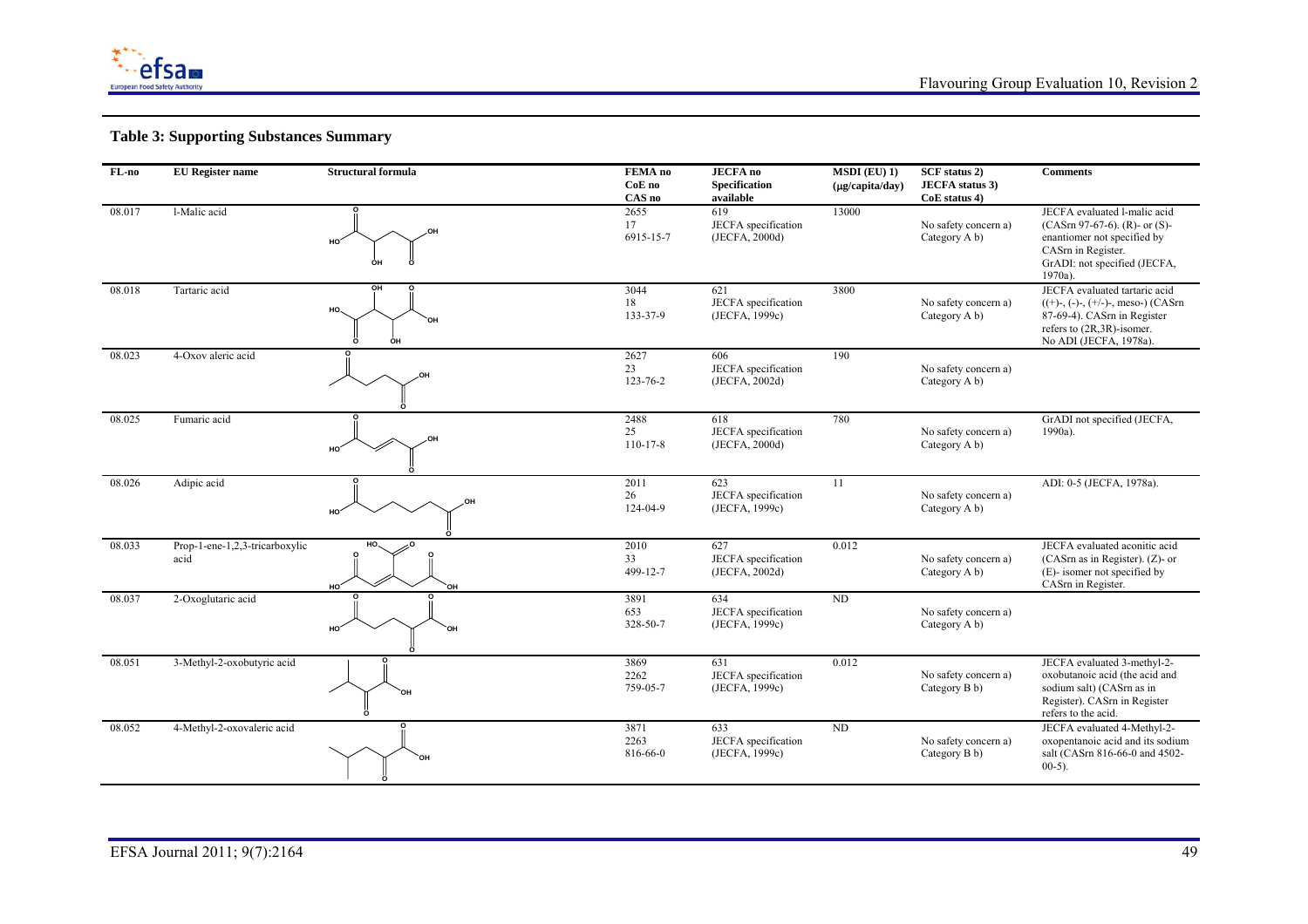

| $FL-no$ | <b>EU</b> Register name          | <b>Structural formula</b> | FEMA no<br>CoE no<br>CAS no | <b>JECFA</b> no<br>Specification<br>available | $MSDI$ (EU) 1)<br>$(\mu g/capita/day)$ | <b>SCF</b> status 2)<br><b>JECFA</b> status 3)<br>CoE status 4) | <b>Comments</b>                                                                                                                                                                                                                                                                        |
|---------|----------------------------------|---------------------------|-----------------------------|-----------------------------------------------|----------------------------------------|-----------------------------------------------------------------|----------------------------------------------------------------------------------------------------------------------------------------------------------------------------------------------------------------------------------------------------------------------------------------|
| 08.066  | 2-Oxobutyric acid                | `NH                       | 3723<br>$600 - 18 - 0$      | 589<br>JECFA specification<br>(JECFA, 2000d)  | 0.024                                  | No safety concern a)                                            |                                                                                                                                                                                                                                                                                        |
| 08.086  | 3-Hydroxy-2-oxopropionic<br>acid | HO <sup>2</sup><br>`он    | 3843<br>1113-60-6           | 635<br>JECFA specification<br>(JECFA, 1999c)  | $\rm ND$                               | No safety concern a)                                            |                                                                                                                                                                                                                                                                                        |
| 08.093  | 3-Methyl-2-oxovaleric acid       | OН                        | 3870<br>10146<br>39748-49-7 | 632<br>JECFA specification<br>(JECFA, 1999c)  | $\mbox{\sc ND}$                        | No safety concern a)                                            | JECFA evaluated 3-methyl-2-<br>oxopentanoic acid (the acid and<br>sodium salt) (CASrn 1460-34-0).<br>CASrn 39748-49-7 replaced by<br>CASrn 1460-34-0 in the CASrn<br>system (SciFinder). $(R)$ - or $(S)$ -<br>enantiomer not specified by<br>CASrn in Register.                       |
| 09.225  | 1,3-Nonanediol acetate           | OH                        | 2783<br>2075<br>1322-17-4   | 605<br>JECFA specification<br>(JECFA, 2005b)  | 1.8                                    | No safety concern a)<br>Deleted b)                              | Reg. CASm refers to<br>incompletely defined substance<br>(mixed esters).<br>Deleted: Substances for which<br>CoE had no information as to<br>their real use in foodstuffs and/or<br>for which insufficient technical<br>and/or toxicological information<br>was available (CoE, 1992). |
| 09.280  | Nonane-1,4-divl diacetate        | C                         | 3579<br>11927<br>67715-81-5 | 609<br>JECFA specification<br>(JECFA, 2002d)  | 0.037                                  | No safety concern a)                                            | JECFA evaluated 1,4-nonanediol<br>diacetate (CASrn as in Register).<br>$(R)$ - or $(S)$ -enantiomer not<br>specified by CASrn in Register.                                                                                                                                             |
| 09.401  | Isopentyl acetoacetate           |                           | 3551<br>227<br>2308-18-1    | 598<br>JECFA specification<br>(JECFA, 2000d)  | ND                                     | No safety concern a)<br>Category B b)                           |                                                                                                                                                                                                                                                                                        |
| 09.402  | Ethyl acetoacetate               |                           | 2415<br>240<br>141-97-9     | 595<br>JECFA specification<br>(JECFA, 1999c)  | 1200                                   | No safety concern a)<br>Category B b)                           |                                                                                                                                                                                                                                                                                        |
| 09.403  | Butyl acetoacetate               |                           | 2176<br>241<br>591-60-6     | 596<br>JECFA specification<br>(JECFA, 2000d)  | 63                                     | No safety concern a)<br>Category B b)                           |                                                                                                                                                                                                                                                                                        |

<u> 1980 - Johann Barn, amerikan bernama (h. 1980).</u>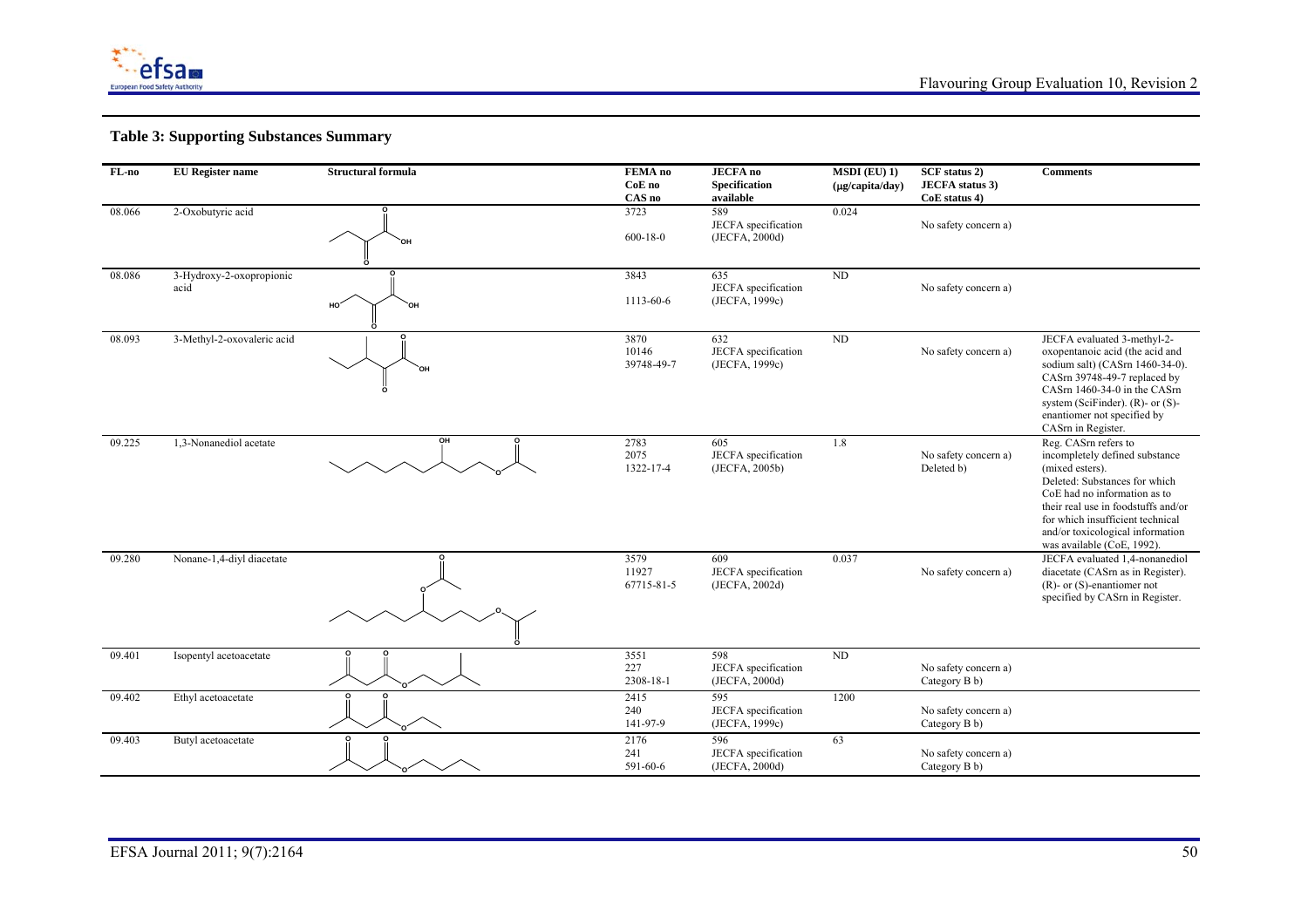

| $FL-no$ | <b>EU</b> Register name | <b>Structural formula</b> | <b>FEMA</b> no<br>CoE no<br>CAS no | <b>JECFA</b> no<br>Specification<br>available                       | $MSDI$ (EU) 1)<br>$(\mu g/capita/day)$ | <b>SCF</b> status 2)<br><b>JECFA</b> status 3)<br>CoE status 4) | <b>Comments</b>                                                                                                                                                                                                                                                                           |
|---------|-------------------------|---------------------------|------------------------------------|---------------------------------------------------------------------|----------------------------------------|-----------------------------------------------------------------|-------------------------------------------------------------------------------------------------------------------------------------------------------------------------------------------------------------------------------------------------------------------------------------------|
| 09.404  | Isobutyl acetoacetate   |                           | 2177<br>242<br>7779-75-1           | 597<br>JECFA specification<br>(JECFA, 2000d)                        | ND                                     | No safety concern a)<br>Category B b)                           |                                                                                                                                                                                                                                                                                           |
| 09.405  | Geranyl acetoacetate    |                           | 2510<br>243<br>10032-00-5          | 599<br>JECFA specification<br>(JECFA, 2001c)                        | ND                                     | No safety concern a)<br>Category B b)                           |                                                                                                                                                                                                                                                                                           |
| 09.435  | Ethyl 4-oxovalerate     |                           | 2442<br>373<br>539-88-8            | 607<br>JECFA specification<br>(JECFA, 1999c)                        | 470                                    | No safety concern a)<br>Category B b)                           |                                                                                                                                                                                                                                                                                           |
| 09.436  | Butyl 4-oxovalerate     |                           | 2207<br>374<br>2052-15-5           | 608<br>JECFA specification<br>(JECFA, 2002d)                        | ND                                     | No safety concern a)<br>Category B b)                           |                                                                                                                                                                                                                                                                                           |
| 09.439  | Diethyl malate          | ÒН                        | 2374<br>382<br>7554-12-3           | 620<br>JECFA specification<br>(JECFA, 2000d)                        | 3.7                                    | No safety concern a)<br>Deleted b)                              | JECFA evaluated diethyl<br>malate.CASm in Register refers<br>to the racemate.<br>Deleted:Substances for which<br>CoE had no information as to<br>their real use in foodstuffs and/or<br>for which insufficient technical<br>and/or toxicological information<br>was available(CoE, 1992). |
| 09.441  | Butyl ethyl malonate    |                           | 2195<br>384<br>17373-84-1          | 615<br><b>Tentative JECFA</b><br>specification (JECFA,<br>$2003b$ ) | ND                                     | No safety concern a)<br>Category A b)                           |                                                                                                                                                                                                                                                                                           |
| 09.444  | Diethyl succinate       |                           | 2377<br>438<br>$123 - 25 - 1$      | 617<br>JECFA specification<br>(JECFA, 2002d)                        | 120                                    | No safety concern a)<br>Category B b)                           |                                                                                                                                                                                                                                                                                           |
| 09.445  | Dimethyl succinate      |                           | 2396<br>439<br>$106 - 65 - 0$      | 616<br>JECFA specification<br>(JECFA, 2002d)                        | 73                                     | No safety concern a)<br>Category B b)                           |                                                                                                                                                                                                                                                                                           |
| 09.446  | Diethyl tartrate        | ᇭ                         | 2378<br>440<br>87-91-2             | 622<br>JECFA specification<br>(JECFA, 2002d)                        | 15                                     | No safety concern a)<br>Category A b)                           | JECFA evaluated diethyl tartrate<br>(CASrn as in Register). Register<br>CASrn refers to the (2R,3R)-<br>enantiomer.<br>ADI acceptable (JECFA, 2000b).                                                                                                                                     |

<u> 1980 - Johann Barn, amerikan berlindar (h. 1980).</u>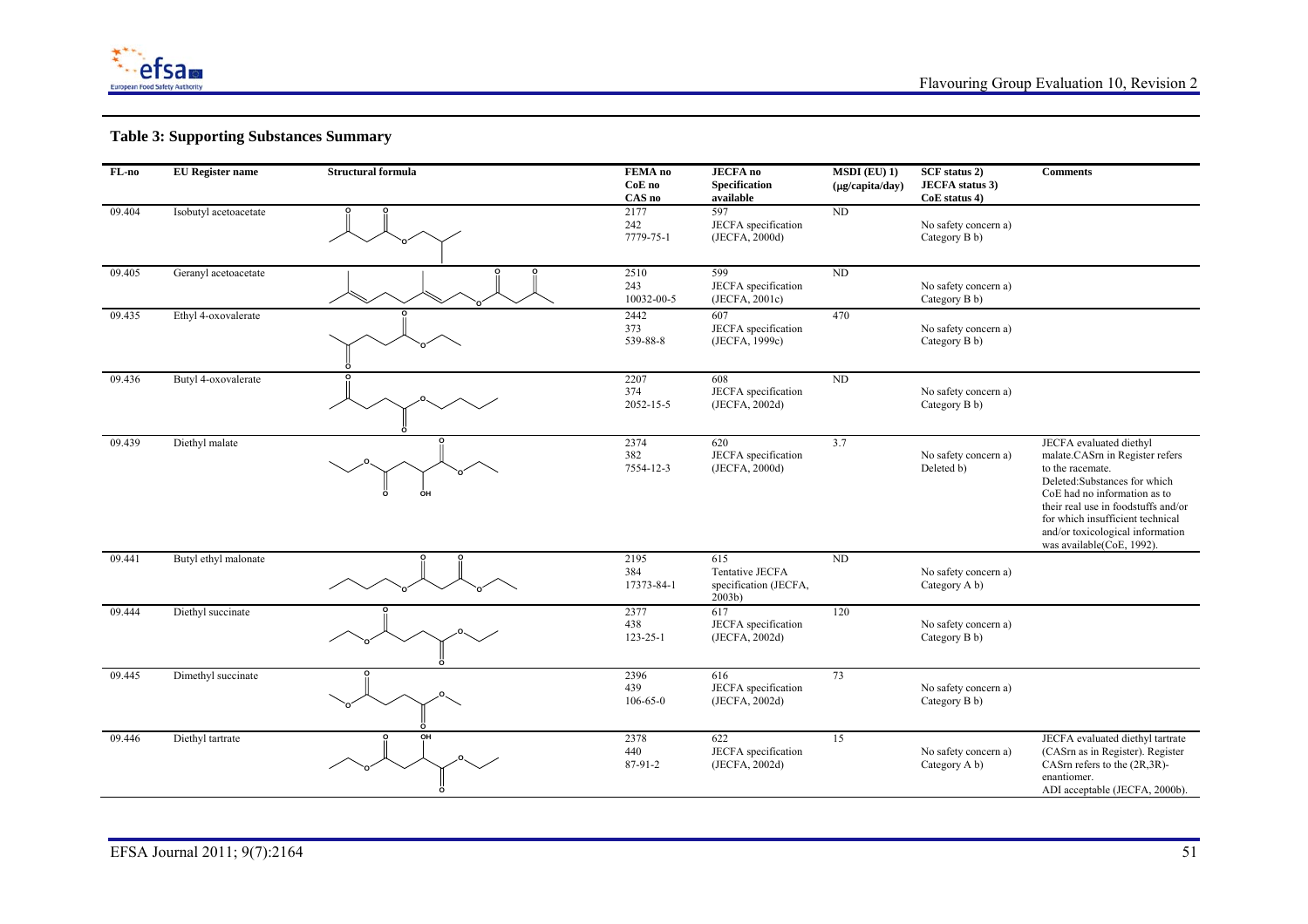

| FL-no  | <b>EU</b> Register name   | <b>Structural formula</b> | FEMA no<br>CoE no<br>CAS no    | <b>JECFA</b> no<br>Specification<br>available | $MSDI$ (EU) 1)<br>(µg/capita/day) | <b>SCF</b> status 2)<br><b>JECFA</b> status 3)<br>CoE status 4) | <b>Comments</b>                                                                                                                            |
|--------|---------------------------|---------------------------|--------------------------------|-----------------------------------------------|-----------------------------------|-----------------------------------------------------------------|--------------------------------------------------------------------------------------------------------------------------------------------|
| 09.474 | Dibutyl sebacate          |                           | 2373<br>622<br>$109 - 43 - 3$  | 625<br>JECFA specification<br>(JECFA, 2003b)  | $\rm ND$                          | No safety concern a)<br>Category A b)                           |                                                                                                                                            |
| 09.475 | Diethyl sebacate          |                           | 2376<br>623<br>110-40-7        | 624<br>JECFA specification<br>(JECFA, 2002d)  | 120                               | No safety concern a)<br>Category A b)                           |                                                                                                                                            |
| 09.490 | Diethyl malonate          |                           | 2375<br>2106<br>$105 - 53 - 3$ | 614<br>JECFA specification<br>(JECFA, 2002d)  | 650                               | No safety concern a)<br>Category A b)                           |                                                                                                                                            |
| 09.510 | Ethyl aconitate           | nн<br>HO <sup>-</sup>     | 2417<br>11845<br>1321-30-8     | 628<br>JECFA specification<br>(JECFA, 2005b)  | ND                                | No safety concern a)                                            | JECFA evaluated ethyl aconitate<br>(mixed esters) (CASrn as in<br>Register). Register CASm refers<br>to incompletely defined<br>substance. |
| 09.511 | Tributyl acetylcitrate    |                           | 3080<br>77-90-7                | 630<br>JECFA specification<br>(JECFA, 2000d)  | ND                                | No safety concern a)                                            |                                                                                                                                            |
| 09.512 | Triethyl citrate          | ÓН                        | 3083<br>11762<br>77-93-0       | 629<br>JECFA specification<br>(JECFA, 2000d)  | 2900                              | No safety concern a)                                            | ADI: 0-20 (JECFA, 1984a).                                                                                                                  |
| 09.514 | Ethyl 2,4-dioxohexanoate  |                           | 3278<br>11903<br>13246-52-1    | 603<br>JECFA specification<br>(JECFA, 2003b)  | $\rm ND$                          | No safety concern a)                                            |                                                                                                                                            |
| 09.522 | Ethyl 3-hydroxybutyrate   | HO'                       | 3428<br>10596<br>5405-41-4     | 594<br>JECFA specification<br>(JECFA, 2000d)  | 7.9                               | No safety concern a)                                            | JECFA evaluated ethyl 3-<br>hydroxybutyrate (CASrn as in<br>Register). Register CASm refers<br>to the racemate.                            |
| 09.532 | Methyl 3-hydroxyhexanoate | OН                        | 3508<br>10812<br>21188-58-9    | 600<br>JECFA specification<br>(JECFA, 2000d)  | 0.85                              | No safety concern a)                                            | JECFA evaluated methyl 3-<br>hydroxyhexanoate (CASrn as in<br>Register). (R)- or $(S)$ - enantiomer                                        |

<u> 1989 - Johann Stein, marwolaethau a bhann an t-Amhainn an t-Amhainn an t-Amhainn an t-Amhainn an t-Amhainn a</u>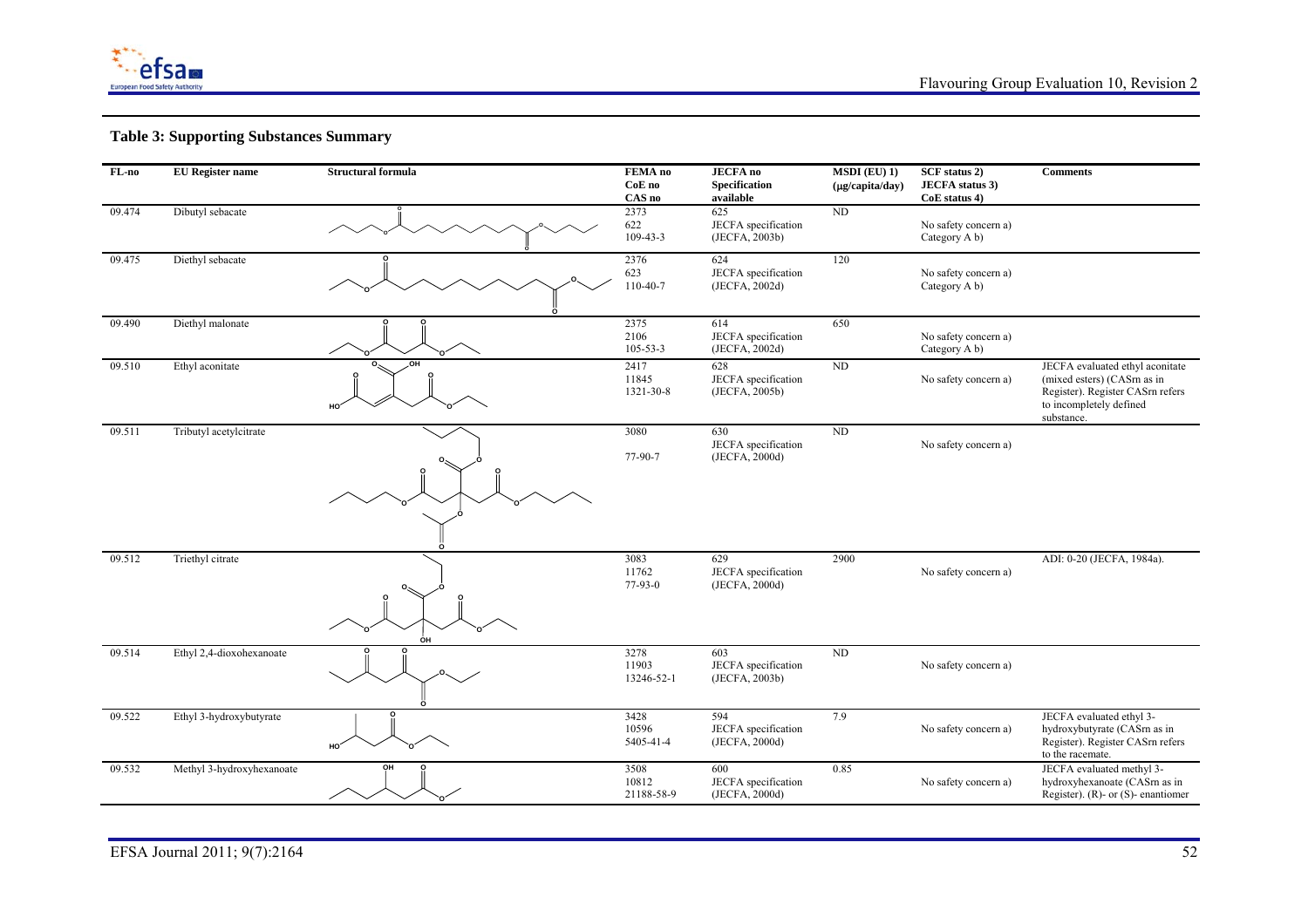

| FL-no<br><b>EU</b> Register name |                                       | <b>Structural formula</b>                    | FEMA no<br>CoE no<br>CAS no | <b>JECFA</b> no<br><b>Specification</b><br>available | $MSDI$ (EU) 1)<br>(µg/capita/day) | <b>SCF</b> status 2)<br><b>JECFA</b> status 3)<br>CoE status 4) | <b>Comments</b>                                                                                                                                                 |
|----------------------------------|---------------------------------------|----------------------------------------------|-----------------------------|------------------------------------------------------|-----------------------------------|-----------------------------------------------------------------|-----------------------------------------------------------------------------------------------------------------------------------------------------------------|
|                                  |                                       |                                              |                             |                                                      |                                   |                                                                 | not specified by Register CASrn.                                                                                                                                |
| 09.533                           | Ethyl brassylate                      |                                              | 3543<br>10571<br>105-95-3   | 626<br>JECFA specification<br>(JECFA, 2002d)         | $\overline{3.0}$                  | No safety concern a)                                            |                                                                                                                                                                 |
| 09.535                           | Ethyl 3-hydroxyhexanoate              |                                              | 3545<br>11764<br>2305-25-1  | 601<br>JECFA specification<br>(JECFA, 2002d)         | 60                                | No safety concern a)                                            | JECFA evaluated ethyl 3-<br>hydroxyhexanoate (CASrn as in<br>Register). Register CASm refers<br>to the racemate.                                                |
| 09.542                           | Ethyl 3-oxohexanoate                  |                                              | 3683<br>3249-68-1           | 602<br>JECFA specification<br>(JECFA, 2002d)         | 0.024                             | No safety concern a)                                            |                                                                                                                                                                 |
| 09.548                           | Methyl 2-hydroxy-4-<br>methylvalerate | ÓН                                           | 3706<br>40348-72-9          | 590<br>JECFA specification<br>(JECFA, 2003b)         | 0.49                              | No safety concern a)                                            | JECFA evaluated methyl 2-<br>hydroxy-4-methylpentanoate<br>(CASrn as in Register). (R)- or<br>(S)-enantiomer not specified by<br>Register CASrn.                |
| 09.550                           | Methyl 2-oxo-3-methylvalerate         |                                              | 3713<br>3682-42-6           | 591<br>JECFA specification<br>(JECFA, 2001c)         | $\rm ND$                          | No safety concern a)                                            | JECFA evaluated methyl 2-oxo-<br>3-methylpentanoate (CASrn as in<br>Register). (R)- or $(S)$ -enantiomer<br>not specified by Register CASrn.                    |
| 10.001                           | Nonano-1,4-lactone                    |                                              | 2781<br>178<br>$104-61-0$   | 229<br>JECFA specification<br>(JECFA, 2000d)         | 1000                              | No safety concern c)<br>Category A b)                           | JECFA evaluated gamma-<br>nonalactone (CASrn as in<br>Register). $(R)$ - or $(S)$ - enantiomer<br>not specified by Register CASrn<br>ADI: 0-1.25 (JECFA, 1968). |
| 10.002                           | Undecano-1,4-lactone                  |                                              | 3091<br>179<br>$104-67-6$   | 233<br>JECFA specification<br>(JECFA, 1998b)         | 1200                              | No safety concern c)<br>Category A b)                           | JECFA evaluated gamma-<br>undecalactone (CASm as in<br>Register). Register CASm refers<br>to the racemate.<br>ADI: 0-1.25 (JECFA, 1968).                        |
| 10.003                           | Hexadec-6-eno-1,16-lactone            | $H_2C$<br>$H_2C$<br>$H_2C$<br>Z-isomer shown | 2555<br>180<br>7779-50-2    | 240<br>JECFA specification<br>(JECFA, 2001c)         | 5.1                               | No safety concern c)<br>Category B b)                           | JECFA evaluated omega-6-<br>hexadecenlactone (CASrn as in<br>Register). (R)- or $(S)$ -enantiomer<br>not specified by Register CASrn.                           |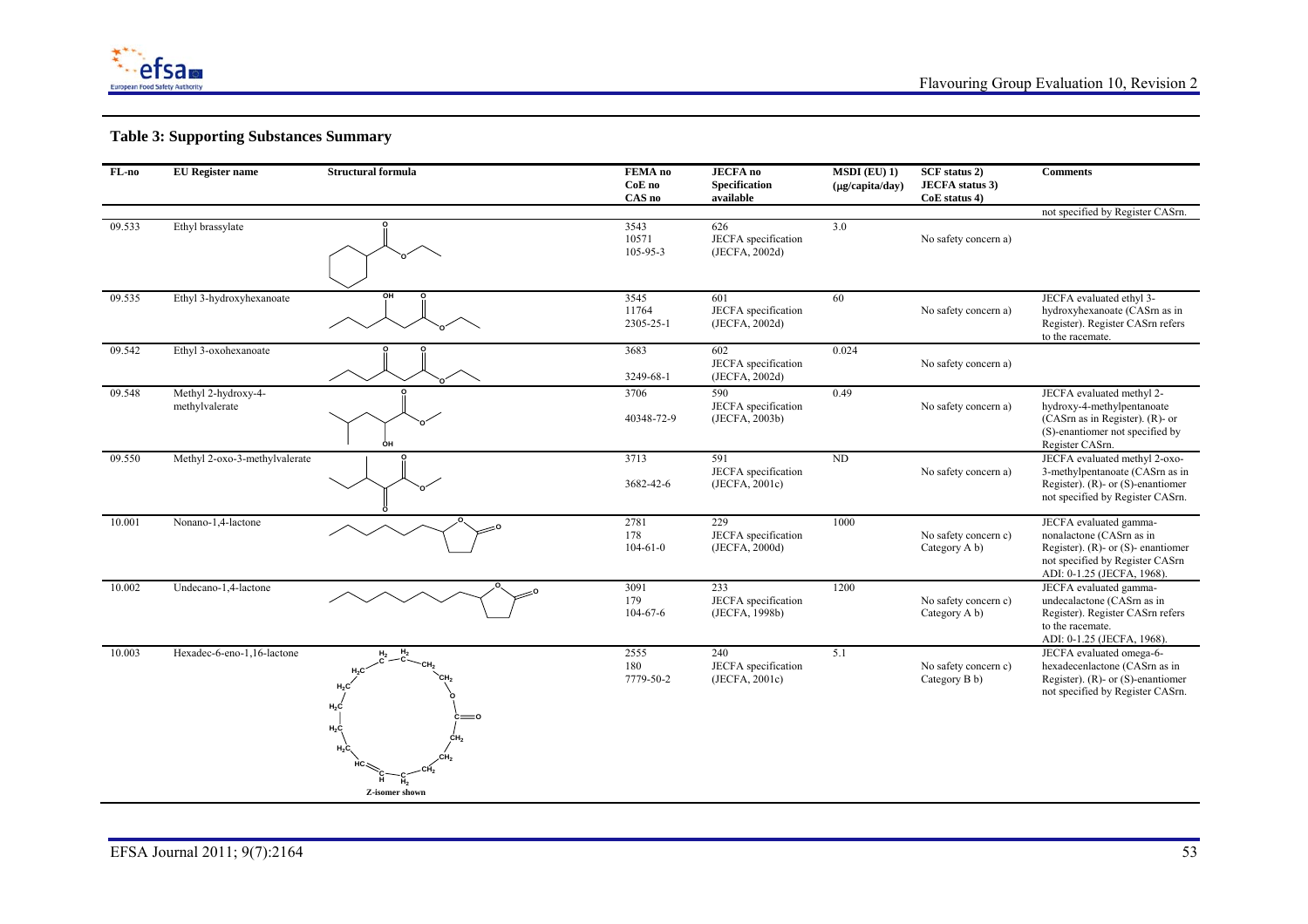

| FL-no  | <b>EU</b> Register name  | <b>Structural formula</b>                             | FEMA no<br>CoE no<br>CAS no   | <b>JECFA</b> no<br><b>Specification</b><br>available | $MSDI$ (EU) 1)<br>$(\mu$ g/capita/day) | SCF status 2)<br><b>JECFA</b> status 3)<br>CoE status 4) | <b>Comments</b>                                                                                                                     |
|--------|--------------------------|-------------------------------------------------------|-------------------------------|------------------------------------------------------|----------------------------------------|----------------------------------------------------------|-------------------------------------------------------------------------------------------------------------------------------------|
| 10.004 | Pentadecano-1,15-lactone | $H_2$<br>H <sub>2</sub><br>$H_2C$<br>$H_2C$<br>$H_2C$ | 2840<br>181<br>$106 - 02 - 5$ | 239<br>JECFA specification<br>(JECFA, 2000d)         | 73                                     | No safety concern c)<br>Category B b)                    |                                                                                                                                     |
| 10.006 | Butyro-1,4-lactone       |                                                       | 3291<br>615<br>$96 - 48 - 0$  | 219<br>JECFA specification<br>(JECFA, 1998b)         | 110                                    | No safety concern c)<br>Category A b)                    |                                                                                                                                     |
| 10.007 | Decano-1,5-lactone       |                                                       | 2361<br>621<br>705-86-2       | 232<br>JECFA specification<br>(JECFA, 2000d)         | 7200                                   | No safety concern c)<br>Category B b)                    | JECFA evaluated delta-<br>decalactone (CASrn as in<br>Register). Register CASrn refers<br>to the racemate.                          |
| 10.008 | Dodecano-1,5-lactone     |                                                       | 2401<br>624<br>713-95-1       | 236<br>JECFA specification<br>(JECFA, 2000d)         | 5800                                   | No safety concern c)<br>Category B b)                    | JECFA evaluated delta-<br>dodecalactone (CASm as in<br>Register). Register CASm refers<br>to the racemate.                          |
| 10.009 | Dodec-6-eno-1,4-lactone  |                                                       | 3780<br>625<br>18679-18-0     | 249<br>JECFA specification<br>(JECFA, 2001c)         | 0.012                                  | No safety concern c)<br>Category A b)                    | JECFA evaluated 1,4-dodec-6-<br>enolactone (CASrn as in<br>Register). Register CASm refers<br>to the $(Z)$ -isomer.                 |
| 10.010 | Hexano-1,5-lactone       |                                                       | 3167<br>641<br>823-22-3       | 224<br>JECFA specification<br>(JECFA, 1998b)         | 320                                    | No safety concern c)<br>Category B b)                    | JECFA evaluated delta-<br>hexalactone (CASrn as in<br>Register). Register CASrn refers<br>to the racemate.                          |
| 10.011 | Undecano-1,5-lactone     |                                                       | 3294<br>688<br>710-04-3       | 234<br>JECFA specification<br>(JECFA, 1998b)         | 300                                    | No safety concern c)<br>Category B b)                    | JECFA evaluated 5-<br>hydroxyundecanoic acid delta-<br>lactone (CASrn as in Register).<br>Register CASrn refers to the<br>racemate. |
| 10.012 | 5-Methylfuran-2(3H)-one  |                                                       | 3293<br>731<br>591-12-8       | 221<br>JECFA specification<br>(JECFA, 1998b)         | 300                                    | No safety concern c)<br>Category B b)                    |                                                                                                                                     |
| 10.013 | Pentano-1,4-lactone      |                                                       | 3103<br>757<br>108-29-2       | 220<br>JECFA specification<br>(JECFA, 1998b)         | 120                                    | No safety concern c)<br>Category A b)                    | JECFA evaluted gamma-<br>valerolactone (CASrn as in<br>Register). Register CASm refers<br>to the racemate.                          |
| 10.014 | Nonano-1,5-lactone       |                                                       | 3356<br>2194<br>3301-94-8     | 230<br>JECFA specification<br>(JECFA, 1998b)         | 130                                    | No safety concern c)<br>Category B b)                    | JECFA evaluated<br>hydroxynonanoic acid delta-<br>lactone (CASrn as in Register).<br>Register CASrn refers to the                   |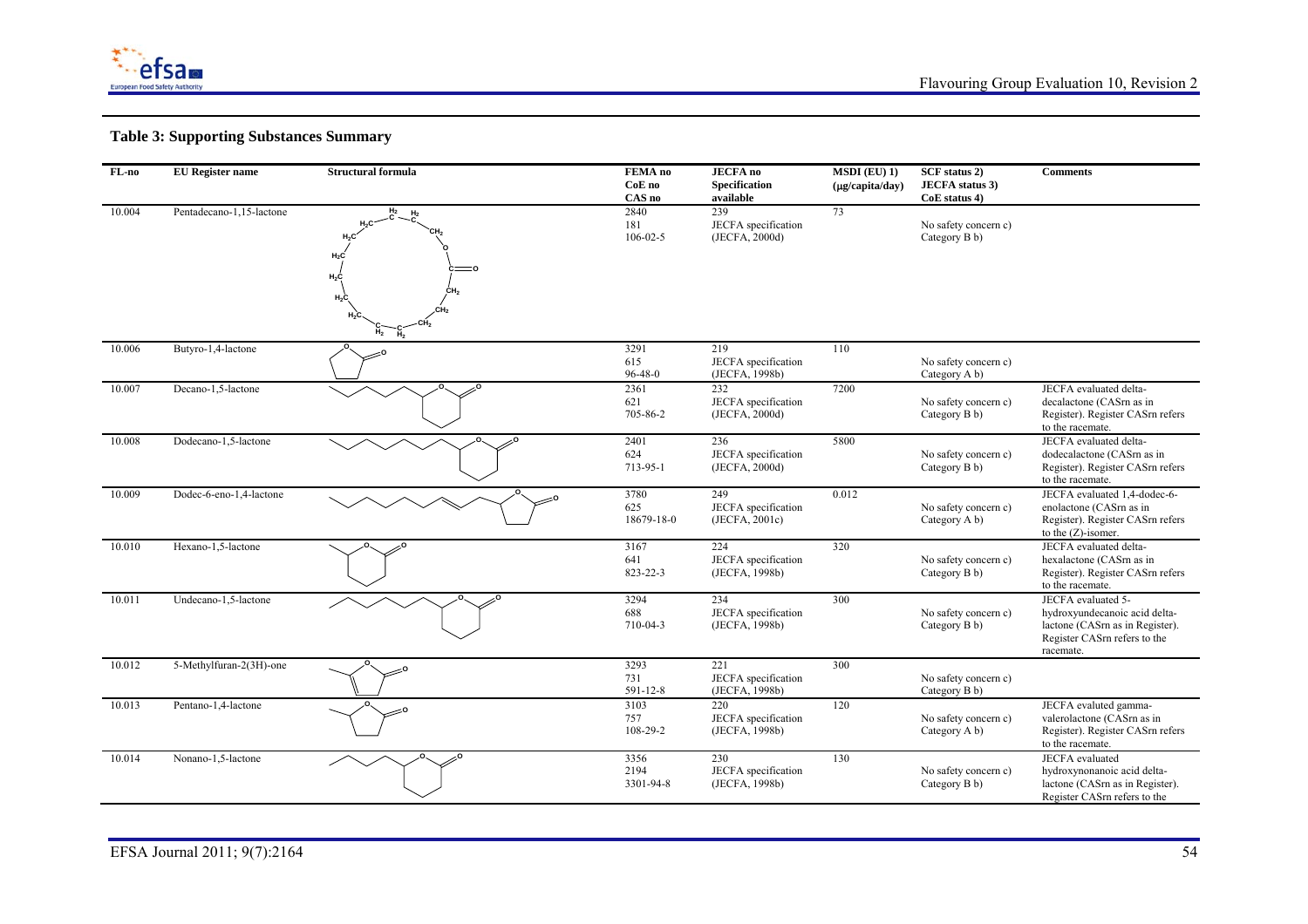

| $FL-no$ | <b>EU</b> Register name                     | <b>Structural formula</b> | FEMA no<br>CoE no<br>CAS no    | <b>JECFA</b> no<br><b>Specification</b><br>available | $MSDI$ (EU) 1)<br>$(\mu g/capita/day)$ | SCF status 2)<br><b>JECFA</b> status 3)<br>CoE status 4) | <b>Comments</b>                                                                                                                                                                                                         |
|---------|---------------------------------------------|---------------------------|--------------------------------|------------------------------------------------------|----------------------------------------|----------------------------------------------------------|-------------------------------------------------------------------------------------------------------------------------------------------------------------------------------------------------------------------------|
|         |                                             |                           |                                |                                                      |                                        |                                                          | racemate.                                                                                                                                                                                                               |
| 10.015  | Octano-1,5-lactone                          |                           | 3214<br>2195<br>698-76-0       | 228<br>JECFA specification<br>(JECFA, 2000d)         | 230                                    | No safety concern c)<br>Category B b)                    | JECFA evaluated delta-<br>octalactone (CASrn as in<br>Register). Register CASrn refers<br>to the racemate.                                                                                                              |
| 10.016  | Tetradecano-1,5-lactone                     |                           | 3590<br>2196<br>2721-22-4      | 238<br>JECFA specification<br>(JECFA, 1998b)         | 110                                    | No safety concern c)<br>Category B b)                    | JECFA evaluated delta-<br>tetradecalactone (CASrn as in<br>Register). $(R)$ - or $(S)$ - enantiomer<br>not specified by Register CASrn.                                                                                 |
| 10.017  | Decano-1,4-lactone                          |                           | 2360<br>2230<br>706-14-9       | 231<br>JECFA specification<br>(JECFA, 1998b)         | 1600                                   | No safety concern c)<br>Category A b)                    | JECFA evaluated gamma-<br>decalactone (CASrn as in<br>Register). Register CASrn refers<br>to the racemate.                                                                                                              |
| 10.018  | 4-Butyloctano-1,4-lactone                   |                           | 2372<br>2231<br>7774-47-2      | 227<br>JECFA specification<br>(JECFA, 2000d)         | 0.12                                   | No safety concern c)<br>Deleted b)                       | Deleted CoE: the CoE Committee<br>of Experts had no information as<br>to the real use in foodstuffs<br>and/or for which insufficient<br>technological and/or<br>toxicological information was<br>available (CoE, 1992). |
| 10.019  | Dodecano-1,4-lactone                        |                           | 2400<br>2240<br>2305-05-7      | 235<br>JECFA specification<br>(JECFA, 1998b)         | 190                                    | No safety concern c)<br>Category A b)                    | JECFA evaluted gamma-<br>dodecalactone (CASm as in<br>Register). Register CASrn refers<br>to the racemate.                                                                                                              |
| 10.020  | Heptano-1,4-lactone                         |                           | 2539<br>2253<br>$105 - 21 - 5$ | 225<br>JECFA specification<br>(JECFA, 2000d)         | 170                                    | No safety concern c)<br>Category A b)                    | JECFA evaluated gamma-<br>heptalactone (CASrn as in<br>Register). Register CASm refers<br>to the racemate.                                                                                                              |
| 10.021  | Hexano-1,4-lactone                          |                           | 2556<br>2254<br>695-06-7       | 223<br>JECFA specification<br>(JECFA, 1998b)         | 160                                    | No safety concern c)<br>Category A b)                    | JECFA evaluted gamma-<br>hexalactone (CASrn as in<br>Register). Register CASm refers<br>to the racemate.                                                                                                                |
| 10.022  | Octano-1,4-lactone                          |                           | 2796<br>2274<br>104-50-7       | 226<br>JECFA specification<br>(JECFA, 2000d)         | 430                                    | No safety concern c)<br>Category A b)                    | JECFA evaluated gamma-<br>octalactone (CASrn as in<br>Register). Register CASrn refers<br>to the racemate.                                                                                                              |
| 10.026  | 3-Heptyldihydro-5-methyl-<br>2(3H)-furanone |                           | 3350<br>10953<br>40923-64-6    | 244<br>JECFA specification<br>(JECFA, 2003b)         | 0.037                                  | No safety concern c)                                     | JECFA evaluated 3-<br>heptyldihydro-5-methyl-2(3H)-<br>furanone (CASrn as in Register).<br>$(R)$ - or $(S)$ -enantiomer not<br>specified by Register CASrn.                                                             |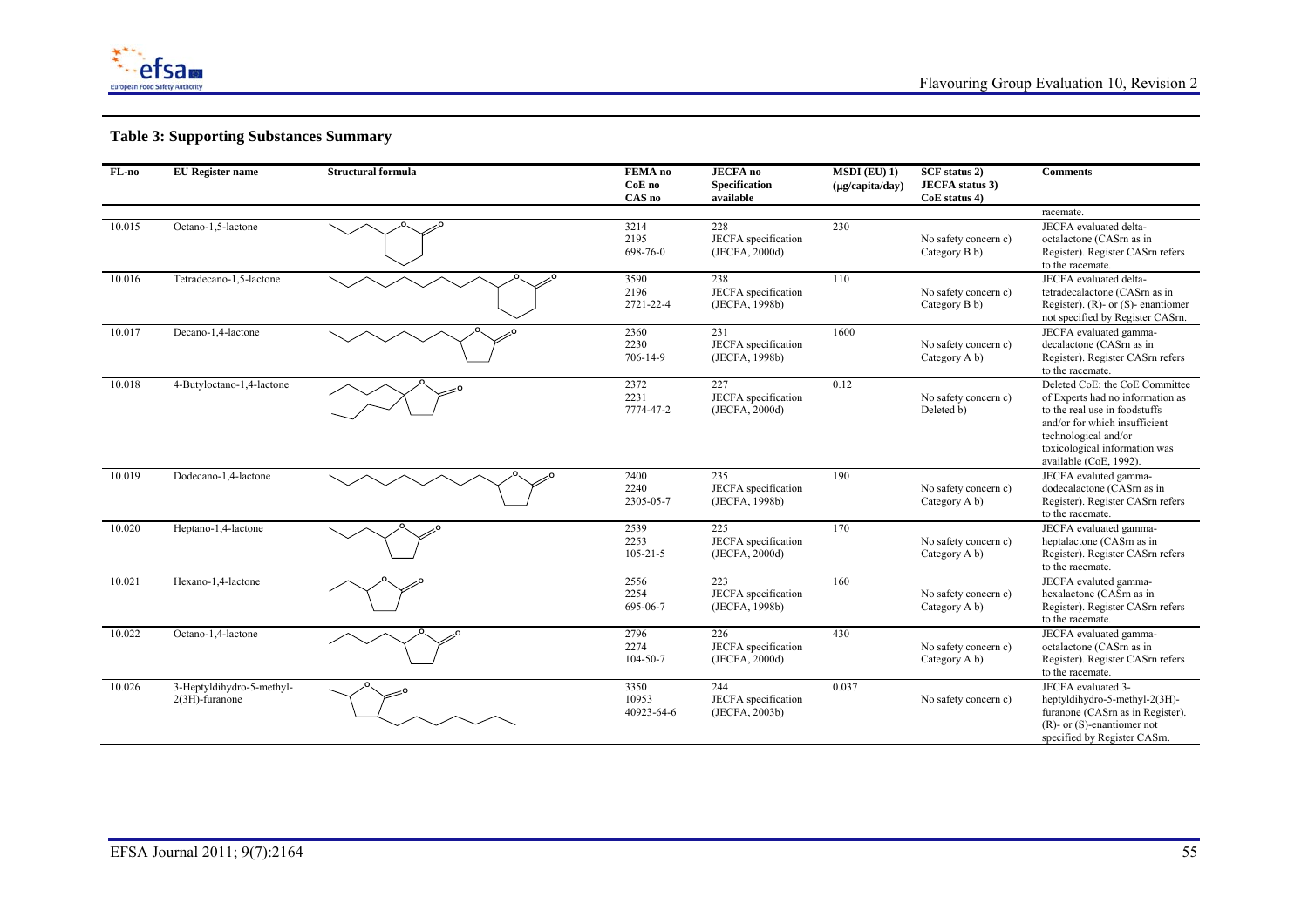

| FL-no  | <b>EU</b> Register name                      | <b>Structural formula</b> | FEMA no<br>CoE no<br>CAS no | <b>JECFA</b> no<br>Specification<br>available | $MSDI$ (EU) 1)<br>(µg/capita/day) | SCF status 2)<br><b>JECFA</b> status 3)<br>CoE status 4) | <b>Comments</b>                                                                                                                                                                                                                  |
|--------|----------------------------------------------|---------------------------|-----------------------------|-----------------------------------------------|-----------------------------------|----------------------------------------------------------|----------------------------------------------------------------------------------------------------------------------------------------------------------------------------------------------------------------------------------|
| 10.027 | 3,7-Dimethyloctano-1,6-<br>lactone           |                           | 3355<br>11833<br>499-54-7   | 237<br>JECFA specification<br>(JECFA, 2003b)  | 0.012                             | No safety concern c)                                     | JECFA evaluated 6-hydroxy-3,7-<br>dimethyloctanoic acid lactone<br>$(CASrn as in Register)$ . $(R)$ - or<br>(S)-enantiomer not specified by<br>Register CASrn.                                                                   |
| 10.028 | Dodecano-1,6-lactone                         |                           | 3610<br>16429-21-3          | 242<br>JECFA specification<br>(JECFA, 2000d)  | 0.012                             | No safety concern c)                                     | JECFA evaluated epsilon-<br>dodecalactone (CASm as in<br>Register). (R)- or $(S)$ - enantiomer<br>not specified by Register CASrn.                                                                                               |
| 10.029 | Decano-1,6-lactone                           |                           | 3613<br>5579-78-2           | 241<br>JECFA specification<br>(JECFA, 2000d)  | 0.012                             | No safety concern c)                                     | JECFA evaluated epsilon-<br>decalactone (CASrn as in<br>Register). (R)- or $(S)$ - enantiomer<br>not specified by Register CASrn.                                                                                                |
| 10.033 | Dec-7-eno-1,5-lactone                        |                           | 3745<br>34686-71-0          | 247<br>JECFA specification<br>(JECFA, 2000d)  | 0.22                              | No safety concern c)                                     | JECFA evaluated 5-Hydroxy-7-<br>decenoic acid delta-lactone<br>(CASrn 25524-95-2 which refers<br>to the $(Z)$ -isomer). Neither $(Z)$ - or<br>$(E)$ -isomer nor $(R)$ - or $(S)$ -<br>enantiomer specified by Register<br>CASrn. |
| 10.035 | Undec-8-eno-1,5-lactone                      |                           | 3758<br>68959-28-4          | 248<br>JECFA specification<br>(JECFA, 2000d)  | 0.012                             | No safety concern c)                                     | JECFA evaluated 5-hydroxy-8-<br>undecenoic acid delta-lactone<br>$(CASrn as in Register)$ . $(R)$ - or<br>(S)-enantiomer not specified by<br>Register CASrn.                                                                     |
| 10.051 | $5-Hexvl-5-$<br>methyldihydrofuran-2(3H)-one |                           | 3786<br>7011-83-8           | 250<br>JECFA specification<br>(JECFA, 1998b)  | ND                                | No safety concern c)                                     | JECFA evaluated gamma-<br>methyldecalactone (CASrn as in<br>Register). (R)- or $(S)$ - enantiomer<br>not specified by Register CASrn.                                                                                            |
| 10.053 | 3-Methyloctano-1,4-lactone                   |                           | 3803<br>10535<br>39212-23-2 | 437<br>JECFA specification<br>(JECFA, 1998b)  | $\rm ND$                          | No safety concern c)                                     | JECFA evaluated 4-hydroxy-3-<br>methyloctanoic acid gamma-<br>lactone (CASrn as in Register).<br>$(R)$ - or $(S)$ -enantiomer not<br>specified by Register CASrn.                                                                |

1) EU MSDI: Amount added to food as flavouring substance in (kg / year) x 10E9 / (0.1 x population in Europe (= 375 x 10E6) x 0.6 x 365) = µg/capita/day.

2) Category 1: Considered safe in use, Category 2: Temporarily considered safe in use, Category 3: Insufficient data to provide assurance of safety in use, Category 4: Not acceptable due to evidence of toxicity.

3) No safety concern at estimated levels of intake.

4) Category A: Flavouring substance, which may be used in foodstuffs, Category B: Flavouring substance which can be used provisionally in foodstuffs.

a) (JECFA, 2000b).

b) (CoE, 1992).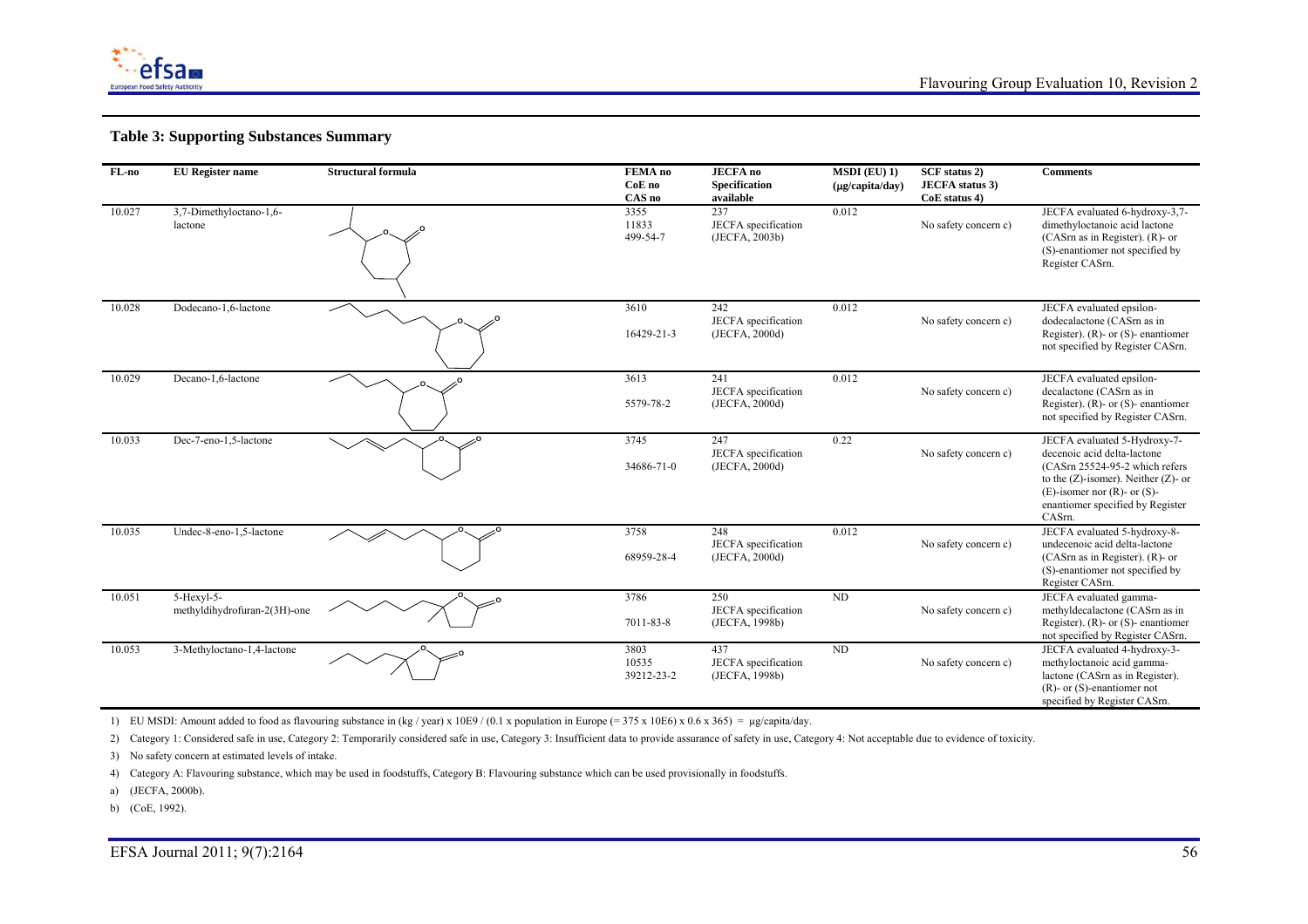

c) (JECFA, 1999b). ND) Not determined.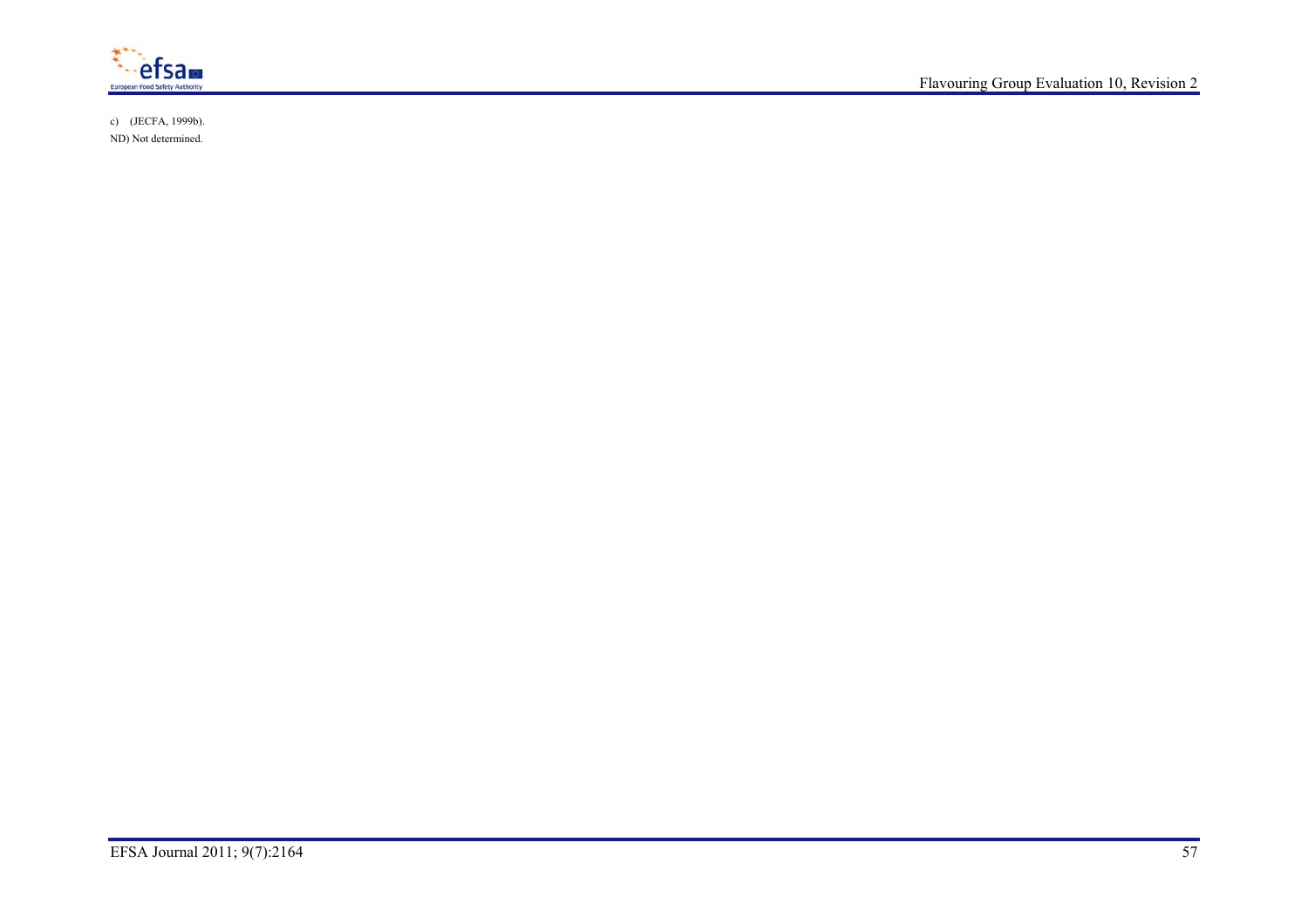

#### **ANNEX I: PROCEDURE FOR THE SAFETY EVALUATION**

The approach for a safety evaluation of chemically defined flavouring substances as referred to in Commission Regulation (EC) No 1565/2000 (EC, 2000a), named the "Procedure", is shown in schematic form in Figure I.1. The Procedure is based on the Opinion of the Scientific Committee on Food expressed on 2 December 1999 (SCF, 1999a), which is derived from the evaluation Procedure developed by the Joint FAO/WHO Expert Committee on Food Additives at its 44<sup>th</sup>, 46<sup>th</sup> and 49<sup>th</sup> meetings (JECFA, 1995; JECFA, 1996a; JECFA, 1997a; JECFA, 1999b).

The Procedure is a stepwise approach that integrates information on intake from current uses, structureactivity relationships, metabolism and, when needed, toxicity. One of the key elements in the Procedure is the subdivision of flavourings into three structural classes (I, II, III) for which thresholds of concern (human exposure thresholds) have been specified. Exposures below these thresholds are not considered to present a safety concern.

Class I contains flavourings that have simple chemical structures and efficient modes of metabolism, which would suggest a low order of oral toxicity. Class II contains flavourings that have structural features that are less innocuous, but are not suggestive of toxicity. Class III comprises flavourings that have structural features that permit no strong initial presumption of safety, or may even suggest significant toxicity (Cramer et al., 1978). The thresholds of concern for these structural classes of 1800, 540 or 90 microgram/person/day, respectively, are derived from a large database containing data on subchronic and chronic animal studies (JECFA, 1996a).

In Step 1 of the Procedure, the flavourings are assigned to one of the structural classes. The further steps address the following questions:

- can the flavourings be predicted to be metabolised to innocuous products<sup>11</sup> (Step 2)?
- do their exposures exceed the threshold of concern for the structural class (Step A3 and B3)?
- are the flavourings or their metabolites endogenous<sup>12</sup> (Step A4)?
- does a NOAEL exist on the flavourings or on structurally related substances (Step A5 and B4)?

In addition to the data provided for the flavouring substances to be evaluated (candidate substances), toxicological background information available for compounds structurally related to the candidate substances is considered (supporting substances), in order to assure that these data are consistent with the results obtained after application of the Procedure.

The Procedure is not to be applied to flavourings with existing unresolved problems of toxicity. Therefore, the right is reserved to use alternative approaches if data on specific flavourings warranted such actions.

l

<sup>&</sup>lt;sup>11</sup> "Innocuous metabolic products": Products that are known or readily predicted to be harmless to humans at the estimated intakes of the flavouring agent" (JECFA, 1997a).

<sup>&</sup>lt;sup>12</sup> "Endogenous substances": Intermediary metabolites normally present in human tissues and fluids, whether free or conjugated; hormones and other substances with biochemical or physiological regulatory functions are not included (JECFA, 1997a).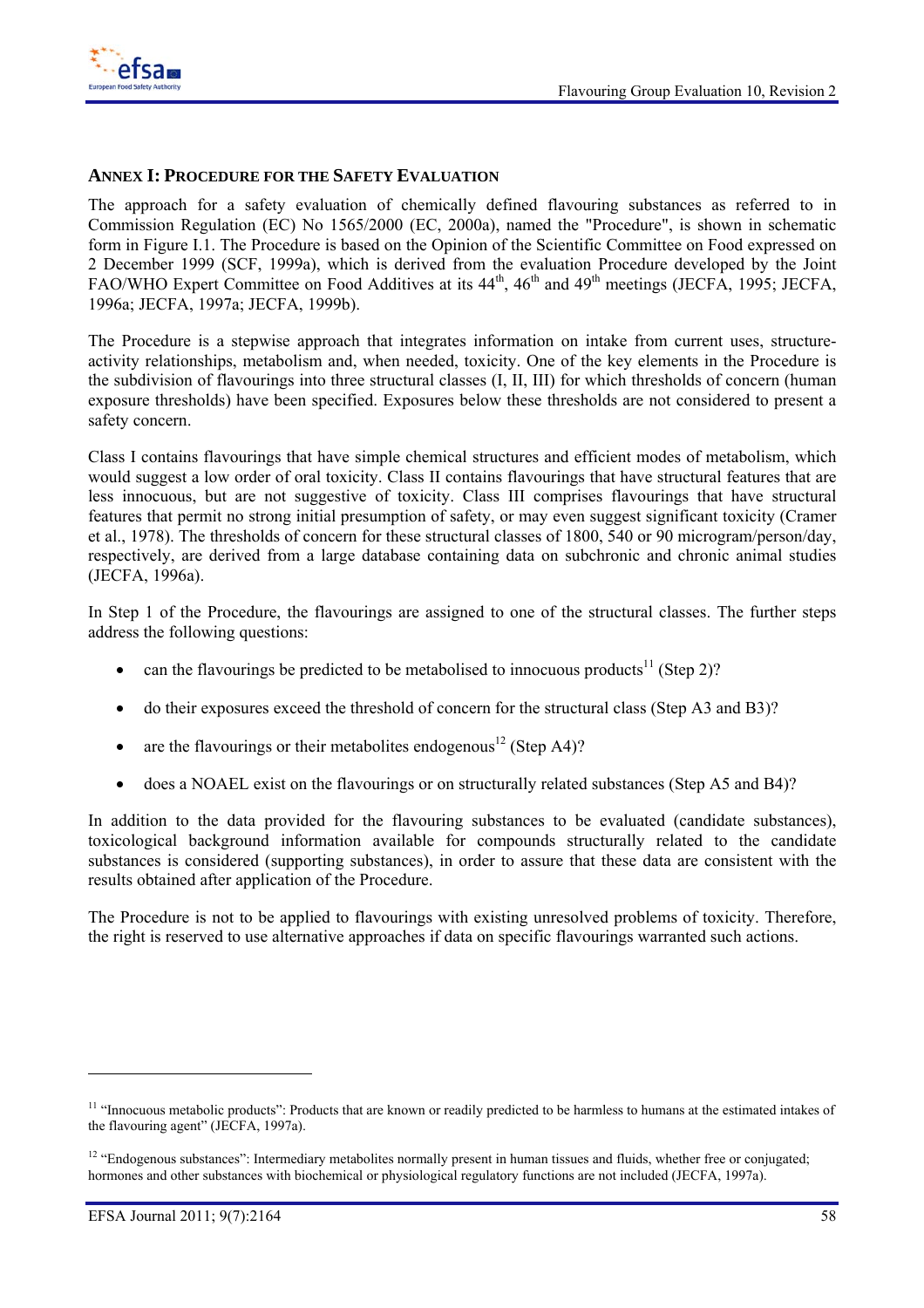

### **Procedure for Safety Evaluation of Chemically Defined Flavouring Substances**



**Figure I.1** *Procedure for Safety Evaluation of Chemically Defined Flavouring Substances*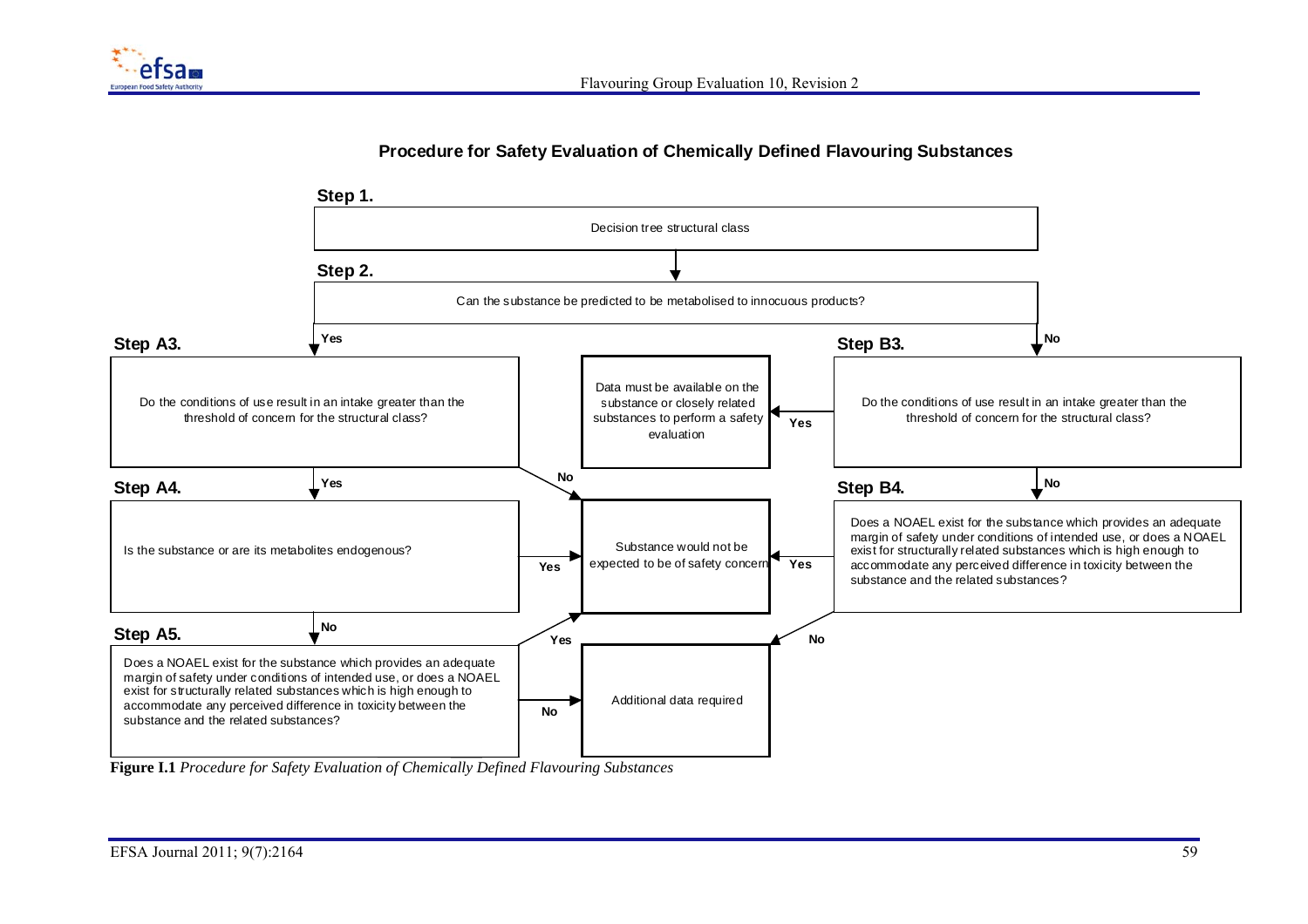

## **ANNEX II: USE LEVELS / MTAMDI**

### **II.1 Normal and Maximum Use Levels**

For each of the 18 Food categories (Table II.1.1) in which the candidate substances are used, Flavour Industry reports a "normal use level" and a "maximum use level" (EC, 2000a). According to the Industry the "normal use" is defined as the average of reported usages and "maximum use" is defined as the  $95<sup>th</sup>$ percentile of reported usages (EFFA, 2002i). The normal and maximum use levels in different food categories have been extrapolated from figures derived from 12 model flavouring substances (EFFA, 2004e).

**Table II.1.1 Food categories according to Commission Regulation (EC) No 1565/2000 (EC, 2000a)** 

| Food category | <b>Description</b>                                                                                                 |
|---------------|--------------------------------------------------------------------------------------------------------------------|
| 01.0          | Dairy products, excluding products of category 02.0                                                                |
| 02.0          | Fats and oils, and fat emulsions (type water-in-oil)                                                               |
| 03.0          | Edible ices, including sherbet and sorbet                                                                          |
| 04.1          | Processed fruit                                                                                                    |
| 04.2          | Processed vegetables (incl. mushrooms $\&$ fungi, roots $\&$ tubers, pulses and legumes), and nuts $\&$ seeds      |
| 05.0          | Confectionery                                                                                                      |
| 06.0          | Cereals and cereal products, incl. flours & starches from roots & tubers, pulses & legumes, excluding bakery       |
| 07.0          | Bakery wares                                                                                                       |
| 08.0          | Meat and meat products, including poultry and game                                                                 |
| 09.0          | Fish and fish products, including molluscs, crustaceans and echinoderms                                            |
| 10.0          | Eggs and egg products                                                                                              |
| 11.0          | Sweeteners, including honey                                                                                        |
| 12.0          | Salts, spices, soups, sauces, salads, protein products, etc.                                                       |
| 13.0          | Foodstuffs intended for particular nutritional uses                                                                |
| 14.1          | Non-alcoholic ("soft") beverages, excl. dairy products                                                             |
| 14.2          | Alcoholic beverages, incl. alcohol-free and low-alcoholic counterparts                                             |
| 15.0          | Ready-to-eat savouries                                                                                             |
| 16.0          | Composite foods (e.g. casseroles, meat pies, mincemeat) - foods that could not be placed in categories 01.0 - 15.0 |

The "normal and maximum use levels" are provided by Industry for 59 of the 61 candidate substances in the present Flavouring Group Evaluatioin (Table II.1.2) (EFFA, 2001a; EFFA, 2003c; EFFA, 2003s; EFFA, 2004ag; EFFA, 2007a; Flavour Industry, 2006a).

|  | Table II.1.2 Normal and Maximum use levels (mg/kg) for the candidate substances in FGE.10 |  |  |  |
|--|-------------------------------------------------------------------------------------------|--|--|--|
|  |                                                                                           |  |  |  |

| FL-no  |                | <b>Food Categories</b> |                            |      |                          |      |                |      |                |                |                          |                          |      |      |        |      |      |                          |
|--------|----------------|------------------------|----------------------------|------|--------------------------|------|----------------|------|----------------|----------------|--------------------------|--------------------------|------|------|--------|------|------|--------------------------|
|        |                |                        | Normal use levels (mg/kg)  |      |                          |      |                |      |                |                |                          |                          |      |      |        |      |      |                          |
|        |                |                        | Maximum use levels (mg/kg) |      |                          |      |                |      |                |                |                          |                          |      |      |        |      |      |                          |
|        | 01.0           | 02.0                   | 03.0                       | 04.1 | 04.2                     | 05.0 | 06.0           | 07.0 | 08.0           | 09.0           | 10.0                     | 11.0                     | 12.0 | 13.0 | 14.1   | 14.2 | 15.0 | 16.0                     |
| 02.132 | ∍              | 5                      | 10                         | ∍    | ÷                        | 10   | 5              | 10   | 2              | $\overline{c}$ |                          |                          | 5    | 10   | 5      | 10   | 20   | 5                        |
|        | 35             | 25                     | 50                         | 35   | $\overline{\phantom{a}}$ | 50   | 25             | 50   | 10             | 10             | $\overline{\phantom{0}}$ | -                        | 25   | 50   | 25     | 50   | 100  | 25                       |
| 02.198 | 7              | 5                      | 10                         | ∍    |                          | 10   | 5              | 10   | $\overline{c}$ | $\mathcal{D}$  |                          |                          | 5    | 10   | 5      | 10   | 20   | 5                        |
|        | 35             | 25                     | 50                         | 35   | ٠                        | 50   | 25             | 50   | 10             | 10             | $\overline{\phantom{0}}$ |                          | 25   | 50   | 25     | 50   | 100  | 25                       |
| 02.242 | ∍              |                        | 10                         |      |                          | 10   | 5              | 10   | 2              | 2              |                          |                          |      | 10   |        | 10   | 20   | 5                        |
|        | 35             | 25                     | 50                         | 35   | -                        | 50   | 25             | 50   | 10             | 10             |                          |                          | 25   | 50   | 25     | 50   | 100  | 25                       |
| 05.149 | 3              | $\sim$                 | 3                          | ◠    |                          | 4    | $\overline{2}$ | 5    |                |                |                          |                          | ◠    | 3    | $\sim$ |      |      | $\overline{c}$           |
|        | 15             | 10                     | 15                         | 10   | $\overline{\phantom{a}}$ | 20   | 10             | 25   | 5              | 5              | -                        | $\overline{\phantom{a}}$ | 10   | 15   | 10     | 20   | 25   | 10                       |
| 06.088 | 7              |                        | 10                         |      |                          | 10   | 5              | 10   | $\overline{c}$ | C              |                          |                          | 5    | 10   |        | 10   | 20   | 5                        |
|        | 35             | 25                     | 50                         | 35   | $\overline{\phantom{0}}$ | 50   | 25             | 50   | 10             | 10             |                          |                          | 25   | 50   | 25     | 50   | 100  | 25                       |
| 06.090 | $\overline{ }$ |                        | 10                         | ∍    |                          | 10   | 5              | 10   | 2              | $\overline{c}$ |                          |                          | 5    | 10   |        | 10   | 20   | $\overline{\phantom{1}}$ |
|        | 35             | 25                     | 50                         | 35   | $\overline{\phantom{a}}$ | 50   | 25             | 50   | 10             | 10             | $\overline{\phantom{0}}$ |                          | 25   | 50   | 25     | 50   | 100  | 25                       |
| 06.095 | ∍              |                        | 10                         |      | ۰                        | 10   | 5              | 10   | $\overline{2}$ | C              |                          |                          |      |      |        | 10   | 20   | 5                        |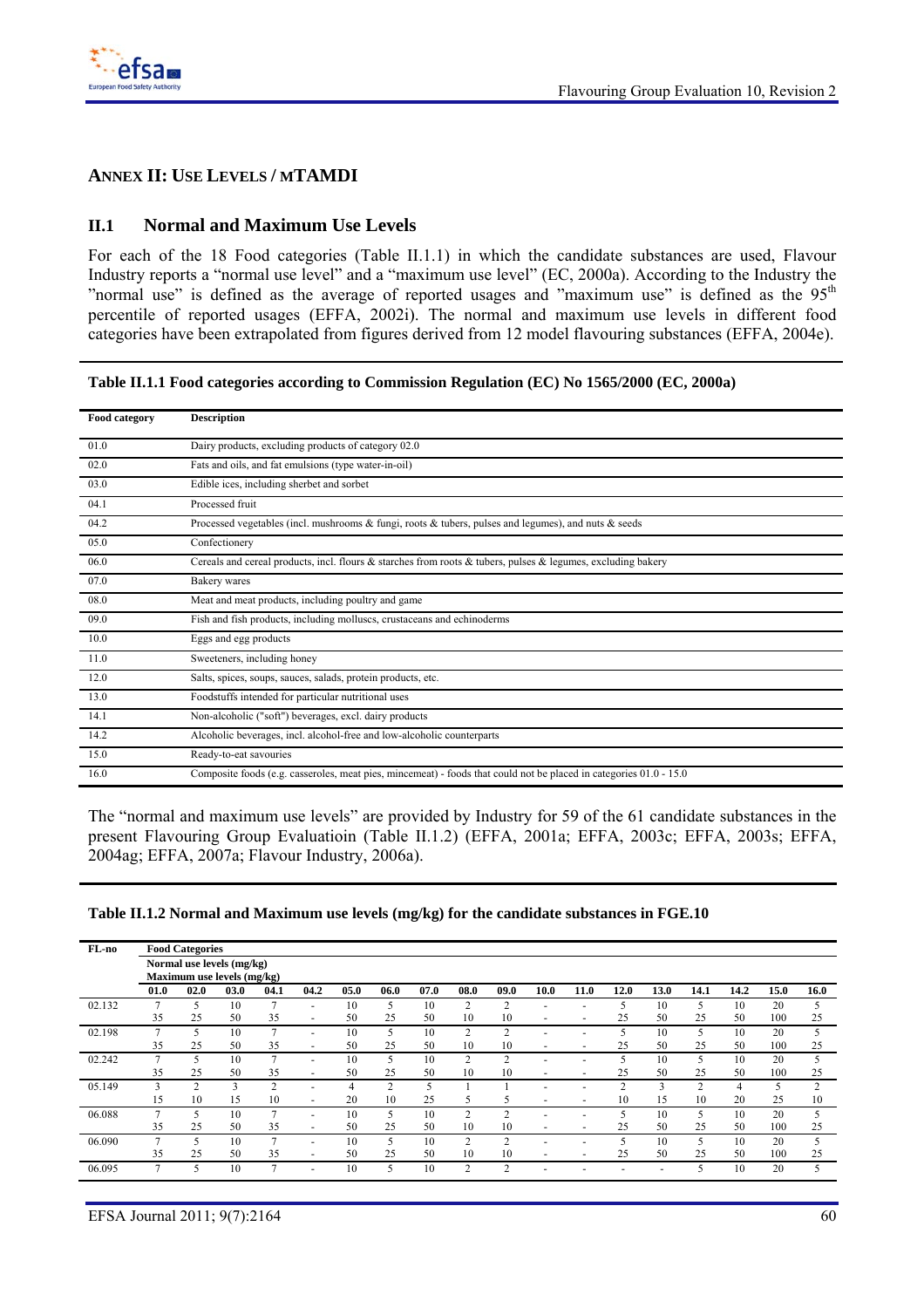

| FL-no  |                               | <b>Food Categories</b>     |          |                        |                                            |                      |                      |           |                      |                                  |                                            |                                            |                                    |                                    |                         |                      |           |                      |
|--------|-------------------------------|----------------------------|----------|------------------------|--------------------------------------------|----------------------|----------------------|-----------|----------------------|----------------------------------|--------------------------------------------|--------------------------------------------|------------------------------------|------------------------------------|-------------------------|----------------------|-----------|----------------------|
|        |                               | Normal use levels (mg/kg)  |          |                        |                                            |                      |                      |           |                      |                                  |                                            |                                            |                                    |                                    |                         |                      |           |                      |
|        |                               | Maximum use levels (mg/kg) |          |                        |                                            |                      |                      |           |                      |                                  |                                            |                                            |                                    |                                    |                         |                      |           |                      |
|        | 01.0                          | 02.0                       | 03.0     | 04.1                   | 04.2                                       | 05.0                 | 06.0                 | 07.0      | 08.0                 | 09.0                             | 10.0                                       | 11.0                                       | 12.0                               | 13.0                               | 14.1                    | 14.2                 | 15.0      | 16.0                 |
|        | 35                            | 25                         | 50       | 35                     | ÷,                                         | 50                   | 25                   | 50        | 10                   | 10                               | ÷,                                         | $\blacksquare$                             | ÷,                                 | $\blacksquare$                     | 25                      | 50                   | 100       | 25                   |
| 06.097 | $\overline{7}$<br>35          | $\sqrt{5}$<br>25           | 10<br>50 | $\overline{7}$<br>35   | $\overline{\phantom{a}}$<br>$\overline{a}$ | 10<br>50             | 5<br>25              | 10<br>50  | $\overline{c}$<br>10 | $\overline{c}$<br>10             | ٠<br>٠                                     | $\blacksquare$                             | 5<br>25                            | 10<br>50                           | 5<br>25                 | 10<br>50             | 20<br>100 | 5<br>$25\,$          |
| 06.102 | 3<br>15                       | $\overline{2}$<br>10       | 3<br>15  | $\overline{2}$<br>10   | ÷,<br>$\overline{a}$                       | 10<br>50             | 5<br>25              | 10<br>50  | $\overline{c}$<br>10 | $\overline{c}$<br>10             | ٠<br>L,                                    | ä,                                         | 52<br>5                            | 10<br>50                           | 3<br>15                 | 10<br>50             | 15<br>75  | 5<br>25              |
| 07.169 | 3                             | $\overline{c}$<br>10       | 3<br>15  | $\overline{2}$<br>10   | $\overline{a}$<br>ä,                       | $\overline{4}$<br>20 | $\overline{c}$<br>10 | 5<br>25   | $\mathbf{1}$<br>5    | $\mathbf{1}$<br>5                | $\ddot{\phantom{1}}$                       | $\ddot{\phantom{1}}$                       | $\overline{2}$<br>10               | 3<br>15                            | $\overline{2}$<br>10    | $\overline{4}$<br>20 | 5<br>25   | $\overline{c}$<br>10 |
| 08.053 | 15<br>$\overline{3}$          | $\overline{c}$             | 3        | $\overline{2}$         | $\blacksquare$                             | 10                   | 5                    | 10        | $\overline{c}$       | $\overline{c}$                   | ÷,<br>٠                                    |                                            | 5                                  | 10                                 | $\overline{\mathbf{3}}$ | 10                   | 15        | 5                    |
| 08.082 | 15<br>$\overline{3}$          | 10<br>$\overline{c}$       | 15<br>3  | 10<br>$\overline{2}$   | $\overline{\phantom{a}}$                   | 50<br>10             | 25<br>5              | 50<br>10  | 10<br>$\sqrt{2}$     | 10<br>$\overline{c}$             | ٠                                          | $\blacksquare$                             | 25<br>5                            | 50<br>10                           | 15<br>$\overline{3}$    | 50<br>10             | 75<br>15  | 25<br>5              |
| 08.090 | 15<br>$\overline{3}$          | 10<br>$\overline{c}$       | 15<br>3  | 10<br>$\overline{2}$   | $\blacksquare$<br>$\overline{a}$           | 50<br>10             | 25<br>5              | 50<br>10  | 10<br>$\overline{c}$ | 10<br>÷.                         | ٠<br>Ē,                                    | $\blacksquare$                             | 25<br>5                            | 50<br>10                           | 15<br>5                 | 50<br>10             | 75<br>15  | 25<br>5              |
| 08.103 | 15<br>$\overline{\mathbf{3}}$ | 10<br>$\overline{c}$       | 15<br>3  | 10<br>$\overline{2}$   | $\blacksquare$                             | 50<br>10             | 25<br>$\sqrt{5}$     | 50<br>10  | 10<br>$\overline{c}$ | $\blacksquare$<br>$\overline{c}$ |                                            |                                            | 25<br>5                            | 50<br>10                           | 25<br>3                 | 50<br>10             | 75<br>15  | $25\,$<br>5          |
| 09.333 | 15<br>$7\phantom{.0}$         | 10<br>5                    | 15<br>10 | 10<br>$\overline{7}$   | $\blacksquare$                             | 50<br>10             | 25<br>5              | 50<br>10  | 10<br>$\overline{c}$ | 10<br>$\mathbf{2}$               | ٠<br>$\overline{a}$                        |                                            | 25<br>5                            | 50<br>10                           | 15<br>5                 | 50<br>10             | 75<br>20  | 25<br>5              |
| 09.345 | 35<br>$\overline{7}$          | 25<br>5                    | 50<br>10 | 35<br>$\overline{7}$   | ÷.                                         | 50<br>10             | 25<br>5              | 50<br>10  | 10<br>$\overline{c}$ | 10<br>$\overline{2}$             | ä,                                         | $\ddot{\phantom{1}}$                       | 25<br>5                            | 50<br>10                           | 25<br>5                 | 50<br>10             | 100<br>20 | 25<br>$\overline{5}$ |
| 09.346 | 35<br>$\overline{7}$          | 25<br>5                    | 50<br>10 | 35<br>$\overline{7}$   | ÷,                                         | 50<br>10             | 25<br>$\sqrt{5}$     | 50<br>10  | 10<br>$\overline{c}$ | 10<br>$\boldsymbol{2}$           | ٠<br>L,                                    | $\ddot{\phantom{1}}$                       | 25<br>5                            | 50<br>10                           | 25<br>5                 | 50<br>10             | 100<br>20 | 25<br>$\sqrt{5}$     |
| 09.347 | 35<br>$\overline{7}$          | 25<br>5                    | 50<br>10 | 35<br>$\overline{7}$   | ÷                                          | 50<br>10             | 25<br>5              | 50<br>10  | 10<br>$\overline{c}$ | 10<br>$\overline{2}$             |                                            |                                            | 25<br>5                            | 50<br>10                           | 25<br>5                 | 50<br>10             | 100<br>20 | 25<br>5              |
| 09.348 | 35<br>$\overline{7}$          | 25<br>5                    | 50<br>10 | 35<br>$\overline{7}$   | $\overline{\phantom{a}}$                   | 50<br>10             | 25<br>$\overline{5}$ | 50<br>10  | 10<br>$\overline{c}$ | 10<br>$\boldsymbol{2}$           | ٠<br>ä,                                    | ٠                                          | 25<br>5                            | 50<br>10                           | 25<br>5                 | 50<br>10             | 100<br>20 | 25<br>5              |
|        | 35                            | 25                         | 50       | 35                     | $\blacksquare$                             | 50                   | 25                   | 50        | 10                   | 10                               | ٠                                          | $\blacksquare$                             | 25                                 | 50                                 | 25                      | 50                   | 100       | 25                   |
| 09.349 | $\overline{7}$<br>35          | 5<br>25                    | 10<br>50 | $\overline{7}$<br>35   | $\blacksquare$                             | 10<br>50             | 5<br>25              | 10<br>50  | $\overline{c}$<br>10 | $\boldsymbol{2}$<br>10           | L,<br>٠                                    | ÷,                                         | 5<br>25                            | 10<br>50                           | 5<br>25                 | 10<br>50             | 20<br>100 | 5<br>25              |
| 09.350 | $7\phantom{.0}$<br>35         | 5<br>25                    | 10<br>50 | $\tau$<br>35           | ä,<br>$\overline{a}$                       | 10<br>50             | 5<br>25              | 10<br>50  | $\sqrt{2}$<br>10     | $\overline{c}$<br>10             | $\overline{a}$<br>L,                       |                                            | 5<br>25                            | 10<br>50                           | 5<br>25                 | 10<br>50             | 20<br>100 | 5<br>$25\,$          |
| 09.351 | $7\phantom{.0}$<br>35         | 5<br>25                    | 10<br>50 | $\tau$<br>35           | $\overline{a}$<br>ä,                       | 10<br>50             | 5<br>25              | 10<br>50  | $\overline{c}$<br>10 | $\overline{c}$<br>10             | ä,<br>÷,                                   | ÷.                                         | 5<br>25                            | 10<br>50                           | 5<br>25                 | 10<br>50             | 20<br>100 | 5<br>25              |
| 09.352 | $7\phantom{.0}$<br>35         | 5<br>25                    | 10<br>50 | $\overline{7}$<br>35   | ÷.<br>$\overline{\phantom{a}}$             | 10<br>50             | 5<br>25              | 10<br>50  | $\sqrt{2}$<br>10     | $\overline{c}$<br>10             | ä,<br>÷,                                   | $\ddot{\phantom{1}}$<br>$\blacksquare$     | 5<br>25                            | 10<br>50                           | 5<br>25                 | 10<br>50             | 20<br>100 | $\sqrt{5}$<br>25     |
| 09.353 | $\overline{7}$<br>35          | 5<br>25                    | 10<br>50 | $\overline{7}$<br>35   | $\blacksquare$<br>$\overline{\phantom{a}}$ | 10<br>50             | 5<br>25              | 10<br>50  | $\overline{c}$<br>10 | $\overline{c}$<br>10             | ÷,<br>٠                                    | $\overline{\phantom{a}}$                   | 5<br>25                            | 10<br>50                           | 5<br>25                 | 10<br>50             | 20<br>100 | 5<br>25              |
| 09.354 | $7\phantom{.0}$<br>35         | 5<br>25                    | 10<br>50 | $\overline{7}$<br>35   | $\blacksquare$                             | 10<br>50             | 5<br>25              | 10<br>50  | $\sqrt{2}$<br>10     | $\overline{c}$<br>10             | ä,<br>٠                                    | $\overline{\phantom{a}}$                   | 5<br>25                            | 10<br>50                           | 5<br>25                 | 10<br>50             | 20<br>100 | 5<br>25              |
| 09.360 | $\overline{7}$<br>35          | 5<br>25                    | 10<br>50 | $\tau$<br>35           |                                            | 10<br>50             | $\sqrt{5}$<br>25     | 10<br>50  | $\overline{c}$<br>10 | $\boldsymbol{2}$<br>10           |                                            |                                            | 5<br>25                            | 10<br>50                           | 5<br>25                 | 10<br>50             | 20<br>100 | $\sqrt{5}$<br>25     |
| 09.502 | $\overline{7}$<br>35          | 5                          | 10<br>50 | $\overline{7}$<br>35   |                                            | 10<br>50             | 5<br>25              | 10<br>50  | $\sqrt{2}$<br>10     | $\overline{c}$<br>10             | ÷                                          |                                            | 5                                  | 10<br>50                           | 5                       | 10<br>50             | 20<br>100 | 5<br>25              |
| 09.558 | $\overline{7}$                | 25<br>5                    | 10       | $7\phantom{.0}$        | ÷.                                         | 10                   | 5                    | 10        | $\overline{c}$       | $\overline{c}$                   | $\overline{a}$                             |                                            | 25<br>5                            | 10                                 | 25<br>5                 | 10                   | 20        | 5                    |
| 09.565 | 35<br>$\overline{7}$          | 25<br>5                    | 50<br>10 | 35<br>$\tau$           | $\overline{a}$                             | 50<br>10             | 25<br>5              | 50<br>10  | 10<br>$\overline{c}$ | 10<br>$\overline{c}$             | $\overline{a}$                             | $\ddot{\phantom{1}}$                       | 25<br>5                            | 50<br>10                           | 25<br>5                 | 50<br>10             | 100<br>20 | 25<br>5              |
| 09.580 | 35<br>$\overline{7}$          | 25<br>5                    | 50<br>10 | 35<br>$\overline{7}$   |                                            | 50<br>10             | 25<br>5              | 50<br>10  | 10<br>$\overline{c}$ | 10<br>$\overline{c}$             | ٠                                          | $\ddot{\phantom{1}}$                       | 25<br>5                            | 50<br>10                           | 25<br>5                 | 50<br>10             | 100<br>20 | 25<br>5              |
| 09.590 | 35<br>$\overline{7}$          | 25<br>5                    | 50<br>10 | 35<br>$\overline{7}$   | $\overline{\phantom{a}}$                   | 50<br>10             | 25<br>5              | 200<br>10 | 10<br>$\overline{c}$ | 10<br>$\mathbf{2}$               | $\overline{\phantom{a}}$                   |                                            | 25<br>5                            | 50<br>10                           | 5                       | 50<br>10             | 100<br>20 | 25<br>5              |
| 09.601 | 35<br>10                      | 25<br>5                    | 50<br>10 | 35<br>$\tau$           | $\overline{\phantom{a}}$                   | 50<br>20             | 25<br>15             | 50<br>15  | 10<br>$\overline{c}$ | 10<br>$\overline{c}$             | ٠<br>$\blacksquare$                        | $\blacksquare$<br>÷,                       | 25<br>5                            | 50<br>10                           | 25<br>5                 | 50<br>20             | 100<br>20 | 25<br>5              |
| 09.626 | 50<br>$\tau$                  | 75<br>5                    | 50<br>10 | 35<br>$\tau$           | $\blacksquare$                             | 100<br>10            | 75<br>5              | 75<br>10  | 10<br>$\sqrt{2}$     | 10<br>$\mathbf{2}$               | $\qquad \qquad \blacksquare$<br>÷,         | ÷,                                         | 25<br>5                            | 50<br>10                           | 50<br>5                 | 100<br>10            | 100<br>20 | 25<br>5              |
| 09.629 | 35<br>$\tau$                  | 25<br>5                    | 50<br>10 | 35<br>$\tau$           | $\overline{\phantom{a}}$                   | 50<br>10             | 25<br>5              | 50<br>10  | 10<br>$\overline{2}$ | 10<br>$\overline{c}$             | ٠<br>٠                                     | $\blacksquare$<br>٠                        | 25<br>5                            | 50<br>10                           | 25<br>5                 | 50<br>10             | 100<br>20 | 25<br>5              |
|        | 35                            | 25                         | 50       | 35                     |                                            | 50                   | 25                   | 50        | 10                   | 10                               | ä,                                         |                                            | 25                                 | 50                                 | 25                      | 50                   | 100       | 25                   |
| 09.633 | $\tau$<br>35                  | 5<br>25                    | 10<br>50 | 7<br>35                | $\blacksquare$                             | 10<br>50             | 5<br>25              | 10<br>50  | $\overline{2}$<br>10 | $\overline{c}$<br>10             | $\omega$<br>٠                              | $\blacksquare$<br>ä,                       | 5<br>25                            | 10<br>50                           | 5<br>25                 | 10<br>50             | 20<br>100 | 5<br>25              |
| 09.634 | $\boldsymbol{7}$<br>35        | 5<br>25                    | 10<br>50 | $\boldsymbol{7}$<br>35 | ä,<br>$\overline{\phantom{a}}$             | 10<br>50             | 5<br>25              | 10<br>50  | $\sqrt{2}$<br>10     | $\overline{c}$<br>10             | $\overline{\phantom{a}}$<br>ä,             | $\blacksquare$<br>ä,                       | 5<br>25                            | 10<br>50                           | 5<br>25                 | 10<br>50             | 20<br>100 | 5<br>25              |
| 09.644 | $\overline{7}$<br>35          | 5<br>25                    | 10<br>50 | $\tau$<br>35           | $\overline{\phantom{a}}$                   | 10<br>50             | 5<br>25              | 10<br>50  | $\overline{c}$<br>10 | $\overline{c}$<br>10             | ä,<br>$\sim$                               | $\blacksquare$<br>$\overline{\phantom{a}}$ | $\sim$<br>$\overline{\phantom{a}}$ | $\sim$<br>$\overline{\phantom{a}}$ | 5<br>25                 | 10<br>50             | 10<br>50  | 5<br>25              |
| 09.683 | $\overline{7}$<br>35          | 5<br>25                    | 10<br>50 | $\overline{7}$<br>35   | ä,<br>$\overline{\phantom{a}}$             | 10<br>50             | $\overline{5}$<br>25 | 10<br>50  | $\sqrt{2}$<br>10     | $\overline{c}$<br>10             | $\overline{a}$<br>$\overline{\phantom{a}}$ | $\blacksquare$<br>$\overline{\phantom{a}}$ | 5<br>25                            | 10<br>50                           | 5<br>25                 | 10<br>50             | 20<br>100 | 5<br>25              |
| 09.815 | $\overline{7}$<br>35          | 5<br>25                    | 10<br>50 | $\overline{7}$<br>35   | ٠                                          | 10<br>50             | 5<br>25              | 10<br>50  | $\overline{c}$<br>10 | $\overline{c}$<br>10             | ÷.                                         | $\blacksquare$                             | 5<br>25                            | 10<br>50                           | 5<br>25                 | 10<br>50             | 20<br>100 | 5<br>25              |
| 09.824 | $\overline{7}$                | 5                          | 10       | $\overline{7}$         |                                            | 10                   | 5                    | 10        | $\overline{c}$       | $\overline{c}$                   | $\overline{a}$                             |                                            | 5                                  | 10                                 | 5                       | 10                   | 20        | 5                    |
|        | 35                            | 25                         | 50       | 35                     | $\blacksquare$                             | 50                   | 25                   | 50        | 10                   | 10                               | ۰                                          |                                            | 25                                 | 50                                 | 25                      | 50                   | 100       | 25                   |

#### **Table II.1.2 Normal and Maximum use levels (mg/kg) for the candidate substances in FGE.10**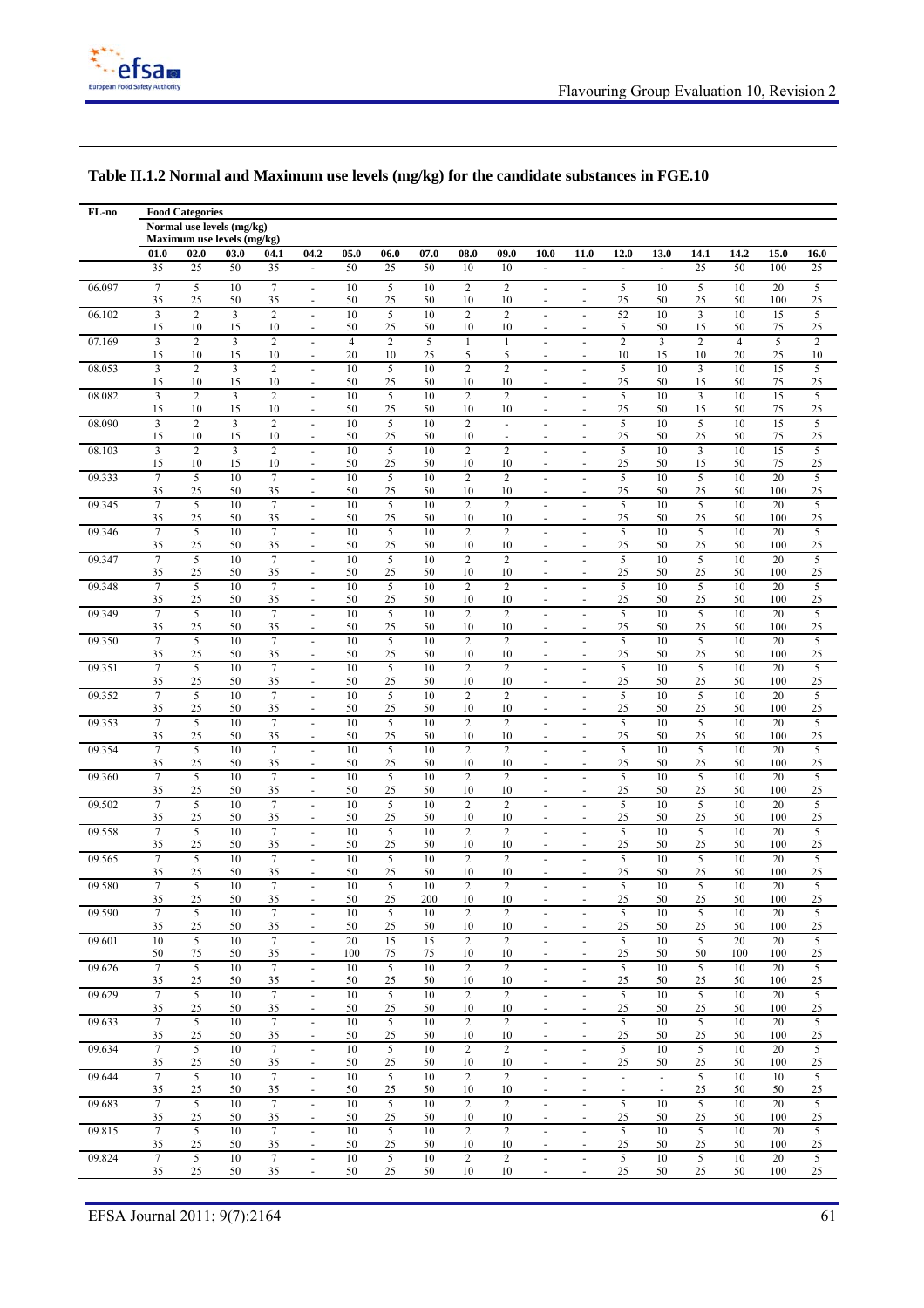

| FL-no  |                      | <b>Food Categories</b>     |          |                      |                          |          |                      |          |                      |                      |                                        |                          |                      |          |                      |          |           |                      |
|--------|----------------------|----------------------------|----------|----------------------|--------------------------|----------|----------------------|----------|----------------------|----------------------|----------------------------------------|--------------------------|----------------------|----------|----------------------|----------|-----------|----------------------|
|        |                      | Normal use levels (mg/kg)  |          |                      |                          |          |                      |          |                      |                      |                                        |                          |                      |          |                      |          |           |                      |
|        |                      | Maximum use levels (mg/kg) |          |                      |                          |          |                      |          |                      |                      |                                        |                          |                      |          |                      |          |           |                      |
|        | 01.0                 | 02.0                       | 03.0     | 04.1                 | 04.2                     | 05.0     | 06.0                 | 07.0     | 08.0                 | 09.0                 | 10.0                                   | 11.0                     | 12.0                 | 13.0     | 14.1                 | 14.2     | 15.0      | 16.0                 |
| 09.832 | $7\phantom{.0}$      | 5                          | 10       | $\tau$               | $\blacksquare$           | 10       | 5                    | 10       | $\overline{2}$       | $\overline{c}$       |                                        |                          | 5                    | 10       | 5                    | 10       | 20        | 5                    |
|        | 35                   | 25                         | 50       | 35                   | $\sim$                   | 50       | 25                   | 50       | 10                   | 10                   | $\overline{\phantom{a}}$               |                          | 25                   | 50       | 25                   | 50       | 100       | 25                   |
| 09.833 | $\overline{7}$       | 5                          | 10       | $\overline{7}$       | ä,                       | 10       | 5                    | 10       | $\overline{c}$       | $\overline{2}$       | ä,                                     | L.                       | 5                    | 10       | 5                    | 10       | 20        | 5                    |
|        | 35                   | 25                         | 50       | 35                   | $\overline{\phantom{a}}$ | 50       | 25                   | 50       | 10                   | 10                   | $\blacksquare$                         | $\blacksquare$           | 25                   | 50       | 25                   | 50       | 100       | 25                   |
| 09.862 | $\overline{7}$       | 5                          | 10       | $\overline{7}$       | $\overline{a}$           | 10       | 5                    | 10       | $\sqrt{2}$           | $\overline{2}$       | ÷.                                     | ÷,                       | $\overline{5}$       | 10       | $\overline{5}$       | 10       | 20        | $\overline{5}$       |
|        | 35                   | 25                         | 50       | 35                   | $\blacksquare$           | 50       | 25                   | 50       | 10                   | 10                   |                                        |                          | 25                   | 50       | 25                   | 50       | 100       | 25                   |
| 09.874 | $\overline{7}$       | 5                          | 10       | $\overline{7}$       | $\blacksquare$           | 10       | $\overline{5}$       | 10       | $\overline{2}$       | $\overline{2}$       | ÷.                                     |                          | 5                    | 10       | $\overline{5}$       | 10       | 20        | $\overline{5}$       |
|        | 35                   | 25                         | 50       | 35                   | $\overline{\phantom{a}}$ | 50       | 25                   | 50       | 10                   | 10                   | $\blacksquare$                         | $\overline{\phantom{a}}$ | 25                   | 50       | 25                   | 50       | 100       | 25                   |
| 09.916 | $\overline{7}$       | 5                          | 10       | $\overline{7}$       | ä,                       | 10       | $\overline{5}$       | 10       | $\overline{2}$       | $\overline{2}$       | $\blacksquare$                         |                          | $\overline{5}$       | 10       | $\overline{5}$       | 10       | 20        | $\overline{5}$       |
|        | 35                   | 25                         | 50       | 35                   |                          | 50       | 25                   | 50       | 10                   | 10                   | ٠                                      |                          | 25                   | 50       | 25                   | 50       | 100       | 25                   |
| 10.038 | $\overline{7}$       | 5                          | 10       | $\overline{7}$       | L.                       | 10       | $\overline{5}$       | 10       | $\overline{c}$       | $\overline{c}$       | ä,                                     |                          | $\overline{5}$       | 10       | 5                    | 10       | 20        | $\overline{5}$       |
|        | 35                   | 25                         | 50       | 35                   | $\overline{\phantom{a}}$ | 50       | 25                   | 50       | 10                   | 10                   | $\blacksquare$                         | $\overline{\phantom{a}}$ | 25                   | 50       | 25                   | 50       | 100       | 25                   |
| 10.039 | $\overline{7}$       | 5                          | 10       | $\overline{7}$       | ÷                        | 10<br>50 | 5                    | 10       | $\overline{c}$<br>10 | $\overline{2}$       | ä,                                     | ÷.                       | 5                    | 10       | 5                    | 10       | 20        | $\overline{5}$       |
|        | 35<br>$\overline{7}$ | 25                         | 50       | 35                   | $\sim$                   |          | 25                   | 50       |                      | 10                   | $\blacksquare$                         | ÷,                       | 25                   | 50       | 25                   | 50       | 100       | 25                   |
| 10.040 | 35                   | 5<br>25                    | 10       | $\overline{7}$<br>35 | $\blacksquare$           | 10<br>50 | $\overline{5}$<br>25 | 10<br>50 | $\overline{c}$<br>10 | $\overline{2}$<br>10 | ä,                                     | ٠                        | $\overline{5}$<br>25 | 10       | $\overline{5}$<br>25 | 10       | 20<br>100 | $\overline{5}$<br>25 |
|        | $\overline{7}$       |                            | 50<br>10 |                      | $\overline{\phantom{a}}$ |          |                      |          | $\overline{2}$       |                      | $\blacksquare$                         | $\overline{\phantom{a}}$ |                      | 50<br>10 |                      | 50<br>10 |           | 5                    |
| 10.045 | 35                   | 5<br>25                    | 50       | $\tau$<br>35         | ä,<br>$\overline{a}$     | 10<br>50 | 5<br>25              | 10<br>50 | 10                   | $\overline{c}$<br>10 | $\blacksquare$<br>$\ddot{\phantom{1}}$ | ٠<br>٠                   | 5<br>25              | 50       | 5<br>25              | 50       | 20<br>100 | 25                   |
| 10.047 | $\overline{7}$       | 5                          | 10       | $\overline{7}$       | ÷,                       | 10       | 5                    | 10       | $\overline{c}$       | $\overline{2}$       | ä,                                     |                          | 5                    | 10       | 5                    | 10       | 20        | 5                    |
|        | 35                   | 25                         | 50       | 35                   | $\overline{\phantom{a}}$ | 50       | 25                   | 50       | 10                   | 10                   | $\overline{\phantom{a}}$               | $\blacksquare$           | 25                   | 50       | 25                   | 50       | 100       | 25                   |
| 10.048 | $\overline{7}$       | $\overline{5}$             | 10       | $\overline{7}$       | ä,                       | 10       | $\overline{5}$       | 10       | $\overline{2}$       | $\overline{2}$       |                                        |                          | $\overline{5}$       | 10       | $\overline{5}$       | 10       | 20        | $\overline{5}$       |
|        | 35                   | 25                         | 50       | 35                   | $\sim$                   | 50       | 25                   | 50       | 10                   | 10                   | $\blacksquare$                         | ٠                        | 25                   | 50       | 25                   | 50       | 100       | 25                   |
| 10.049 | $\overline{7}$       | 5                          | 10       | $\overline{7}$       | L.                       | 10       | 5                    | 10       | $\overline{c}$       | $\overline{2}$       | ä,                                     |                          | 5                    | 10       | 5                    | 10       | 20        | $\overline{5}$       |
|        | 35                   | 25                         | 50       | 35                   | $\blacksquare$           | 50       | 25                   | 50       | 10                   | 10                   | ä,                                     | $\blacksquare$           | 25                   | 50       | 25                   | 50       | 100       | 25                   |
| 10.052 | $\overline{7}$       | 5                          | 10       | $\overline{7}$       | $\blacksquare$           | 10       | 5                    | 10       | $\overline{c}$       | $\overline{2}$       | ٠                                      | ÷,                       | 5                    | 10       | 5                    | 10       | 20        | 5                    |
|        | 35                   | 25                         | 50       | 35                   | $\overline{a}$           | 50       | 25                   | 50       | 10                   | 10                   | $\ddot{\phantom{1}}$                   | ٠                        | 25                   | 50       | 25                   | 50       | 100       | 25                   |
| 10.055 | $\overline{7}$       | 5                          | 10       | $\overline{7}$       | $\overline{a}$           | 10       | $\overline{5}$       | 10       | $\overline{c}$       | $\overline{c}$       | ä,                                     | ÷.                       | 5                    | 10       | 5                    | 10       | 20        | 5                    |
|        | 35                   | 25                         | 50       | 35                   | $\overline{\phantom{a}}$ | 50       | 25                   | 50       | 10                   | 10                   | $\blacksquare$                         | $\overline{\phantom{a}}$ | 25                   | 50       | 25                   | 50       | 100       | 25                   |
| 10.058 | $\overline{7}$       | 5                          | 10       | $\overline{7}$       | $\blacksquare$           | 10       | 5                    | 10       | $\sqrt{2}$           | $\overline{c}$       | $\overline{\phantom{a}}$               | ٠                        | 5                    | 10       | 5                    | 10       | 20        | 5                    |
|        | 35                   | 25                         | 50       | 35                   | $\blacksquare$           | 50       | 25                   | 50       | 10                   | 10                   | $\sim$                                 | $\blacksquare$           | 25                   | 50       | 25                   | 50       | 100       | 25                   |
| 10.059 | $7\phantom{.0}$      | 5                          | 10       | $\overline{7}$       | ä,                       | 10       | 5                    | 10       | $\overline{2}$       | $\overline{2}$       | ÷,                                     | ÷.                       | 5                    | 10       | 5                    | 10       | 20        | 5                    |
|        | 35                   | 25                         | 50       | 35                   | $\blacksquare$           | 50       | 25                   | 50       | 10                   | 10                   | $\overline{\phantom{a}}$               | $\overline{\phantom{a}}$ | 25                   | 30       | 25                   | 50       | 100       | 25                   |
| 10.063 | $\overline{7}$       | 5                          | 10       | $\overline{7}$       | ä,                       | 10       | 5                    | 10       | $\overline{c}$       | $\overline{c}$       | $\blacksquare$                         | ÷.                       | 5                    | 10       | 5                    | 10       | 20        | 5                    |
|        | 35                   | 25                         | 50       | 35                   | $\overline{a}$           | 50       | 25                   | 50       | 10                   | 10                   | $\ddot{\phantom{1}}$                   | ٠                        | 25                   | 50       | 25                   | 50       | 100       | 25                   |
| 10.068 | $\overline{7}$       | 5                          | 10       | $\overline{7}$       | $\overline{a}$           | 10       | $\overline{5}$       | 10       | $\overline{2}$       | $\overline{2}$       | ÷.                                     | $\sim$                   | 5                    | 10       | $\overline{5}$       | 10       | 20        | $\overline{5}$       |
|        | 35                   | 25                         | 50       | 35                   | $\blacksquare$           | 50       | 25                   | 50       | 10                   | 10                   | $\blacksquare$                         | $\blacksquare$           | 25                   | 50       | 25                   | 50       | 100       | 25                   |
| 10.168 | $\overline{7}$       | 5                          | 10       | $\overline{7}$       | $\overline{\phantom{a}}$ | 10       | 5                    | 10       | $\overline{c}$       | $\overline{2}$       | $\blacksquare$                         | ٠                        | 5                    | 10       | 5                    | 10       | 20        | 5                    |
|        | 35                   | 25                         | 50       | 35                   | $\overline{a}$           | 50       | 25                   | 50       | 10                   | 10                   |                                        | ÷                        | 25                   | 50       | 25                   | 50       | 100       | 25                   |

#### **Table II.1.2 Normal and Maximum use levels (mg/kg) for the candidate substances in FGE.10**

#### **II.2 mTAMDI Calculations**

The method for calculation of modified Theoretical Added Maximum Daily Intake (mTAMDI) values is based on the approach used by SCF up to 1995 (SCF, 1995). The assumption is that a person may consume the amount of flavourable foods and beverages listed in Table II.2.1. These consumption estimates are then multiplied by the reported use levels in the different food categories and summed up.

#### **Table II.2.1 Estimated amount of flavourable foods, beverages, and exceptions assumed to be consumed per**

#### **person per day (SCF, 1995)**

| <b>Class of product category</b>      | Intake estimate (g/day)  |
|---------------------------------------|--------------------------|
| Beverages (non-alcoholic)             | 324.0                    |
| Foods                                 | 133.4                    |
| Exception a: Candy, confectionery     | 27.0                     |
| Exception b: Condiments, seasonings   | 20.0                     |
| Exception c: Alcoholic beverages      | 20.0                     |
| Exception d: Soups, savouries         | 20.0                     |
| Exception e: Others, e.g. chewing gum | e.g. $2.0$ (chewing gum) |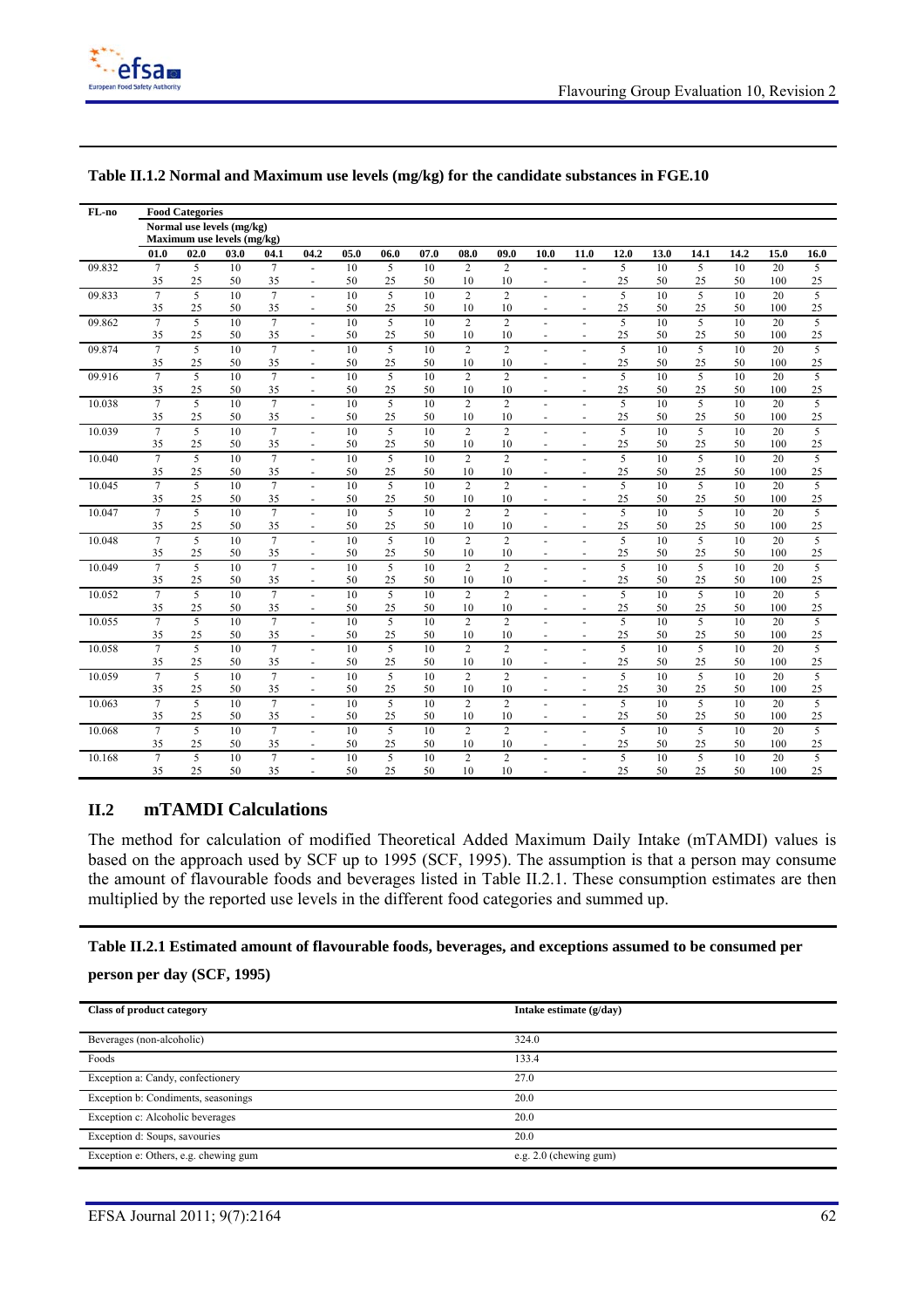

The mTAMDI calculations are based on the normal use levels reported by Industry. The seven food categories used in the SCF TAMDI approach (SCF, 1995) correspond to the 18 food categories as outlined in Commission Regulation (EC) No 1565/2000 (EC, 2000a) and reported by the Flavour Industry in the following way (see Table II.2.2):

- Beverages (SCF, 1995) correspond to food category 14.1 (EC, 2000a)
- Foods (SCF, 1995) correspond to the food categories 1, 2, 3, 4.1, 4.2, 6, 7, 8, 9, 10, 13, and/or 16 (EC, 2000a)
- Exception a (SCF, 1995) corresponds to food category 5 and 11 (EC, 2000a)
- Exception b (SCF, 1995) corresponds to food category 15 (EC, 2000a)
- Exception c (SCF, 1995) corresponds to food category 14.2 (EC, 2000a)
- Exception d (SCF, 1995) corresponds to food category 12 (EC, 2000a)
- Exception e (SCF, 1995) corresponds to others, e.g. chewing gum.

**Table II.2.2 Distribution of the 18 food categories listed in Commission Regulation (EC) No 1565/2000 (EC, 2000a) into the seven SCF food categories used for TAMDI calculation (SCF, 1995)** 

|      | Food categories according to Commission Regulation (EC) No1565/2000                                                   | Distribution of the seven SCF food categories |                  |             |
|------|-----------------------------------------------------------------------------------------------------------------------|-----------------------------------------------|------------------|-------------|
| Key  | Food category                                                                                                         | Food                                          | <b>Beverages</b> | Exceptions  |
| 01.0 | Dairy products, excluding products of category 02.0                                                                   | Food                                          |                  |             |
| 02.0 | Fats and oils, and fat emulsions (type water-in-oil)                                                                  | Food                                          |                  |             |
| 03.0 | Edible ices, including sherbet and sorbet                                                                             | Food                                          |                  |             |
| 04.1 | Processed fruit                                                                                                       | Food                                          |                  |             |
| 04.2 | Processed vegetables (incl. mushrooms & fungi, roots & tubers, pulses and legumes),<br>and nuts & seeds               | Food                                          |                  |             |
| 05.0 | Confectionery                                                                                                         |                                               |                  | Exception a |
| 06.0 | Cereals and cereal products, incl. flours & starches from roots & tubers, pulses &<br>legumes, excluding bakery       | Food                                          |                  |             |
| 07.0 | Bakery wares                                                                                                          | Food                                          |                  |             |
| 08.0 | Meat and meat products, including poultry and game                                                                    | Food                                          |                  |             |
| 09.0 | Fish and fish products, including molluscs, crustaceans and echinoderms                                               | Food                                          |                  |             |
| 10.0 | Eggs and egg products                                                                                                 | Food                                          |                  |             |
| 11.0 | Sweeteners, including honey                                                                                           |                                               |                  | Exception a |
| 12.0 | Salts, spices, soups, sauces, salads, protein products, etc.                                                          |                                               |                  | Exception d |
| 13.0 | Foodstuffs intended for particular nutritional uses                                                                   | Food                                          |                  |             |
| 14.1 | Non-alcoholic ("soft") beverages, excl. dairy products                                                                |                                               | Beverages        |             |
| 14.2 | Alcoholic beverages, incl. alcohol-free and low-alcoholic counterparts                                                |                                               |                  | Exception c |
| 15.0 | Ready-to-eat savouries                                                                                                |                                               |                  | Exception b |
| 16.0 | Composite foods (e.g. casseroles, meat pies, mincemeat) - foods that could not be<br>placed in categories 01.0 - 15.0 | Food                                          |                  |             |

The mTAMDI values (see Table II.2.3) are presented for each of the 59 flavouring substances in the present flavouring group, for which Industry has provided use and use levels (EFFA, 2001a; EFFA, 2003c; EFFA, 2003s; EFFA, 2004ag; EFFA, 2007a; Flavour Industry, 2006a). The mTAMDI values are only given for the highest reported normal use levels.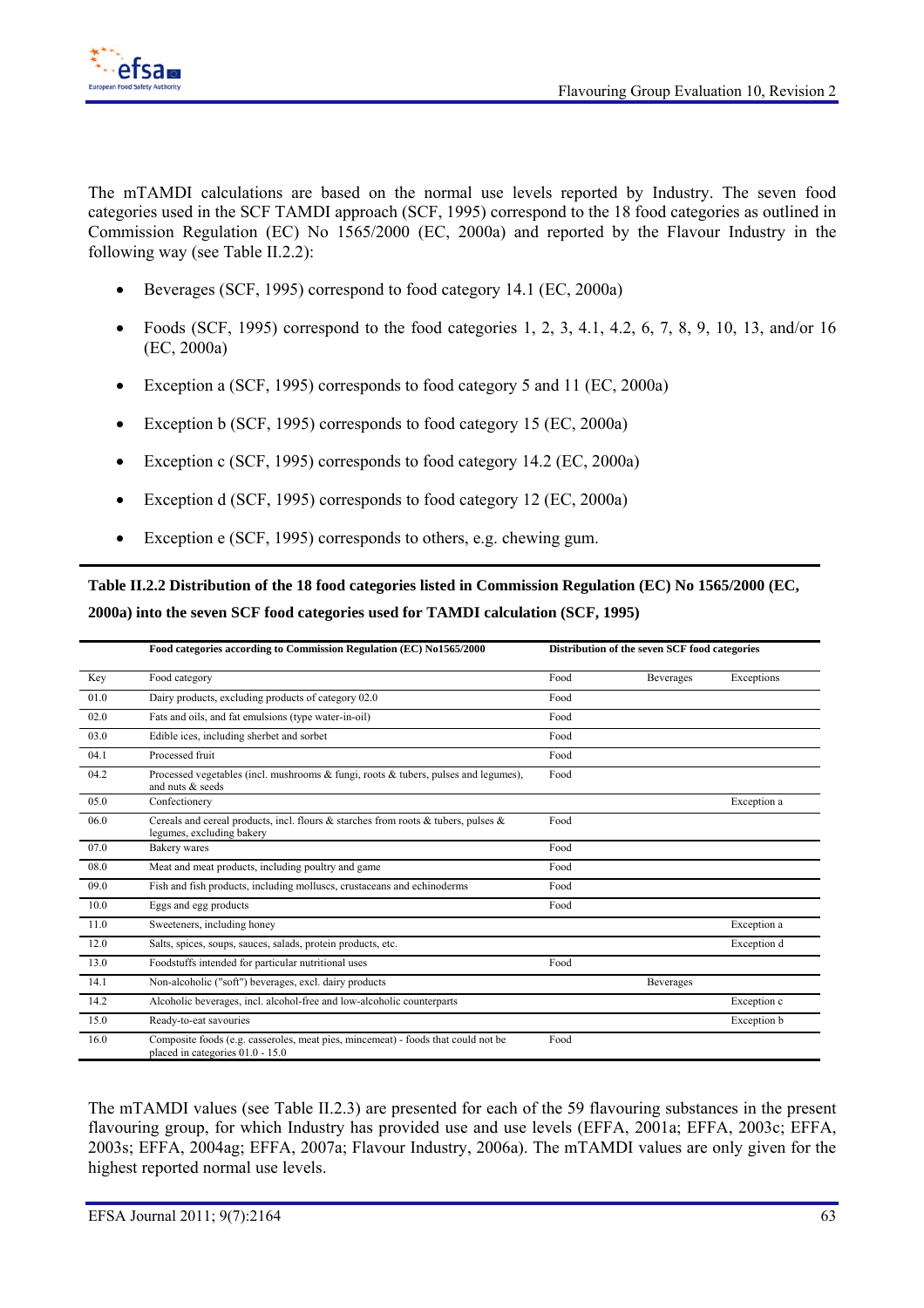

#### **TableII.2.3 Estimated intakes based on the mTAMDI approach**

| FL-no  | <b>EU</b> Register name                | mTAMDI          | <b>Structural class</b> | <b>Threshold of concern</b> |
|--------|----------------------------------------|-----------------|-------------------------|-----------------------------|
|        |                                        | (µg/person/day) |                         | (µg/person/day)             |
| 02.132 | Butane-1,3-diol                        | 3900            | Class I                 | 1800                        |
| 02.198 | Octane-1,3-diol                        | 3900            | Class I                 | 1800                        |
| 05.149 | Glutaraldehyde                         | 1600            | Class I                 | 1800                        |
| 07.169 | 1-Hydroxypropan-2-one                  | 1600            | Class I                 | 1800                        |
| 08.053 | Malonic acid                           | 3200            | Class I                 | 1800                        |
| 08.082 | Glutaric acid                          | 3200            | Class I                 | 1800                        |
| 08.090 | 2-Hydroxy-4-methylvaleric acid         | 3800            | Class I                 | 1800                        |
| 08.103 | Nonanedioic acid                       | 3200            | Class I                 | 1800                        |
| 08.113 | Succinic acid, disodium salt           |                 | Class I                 | 1800                        |
| 09.333 | sec-Butyl lactate                      | 3900            | Class I                 | 1800                        |
| 09.345 | Di-isopentyl succinate                 | 3900            | Class I                 | 1800                        |
| 09.346 | Dibutyl malate                         | 3900            | Class I                 | 1800                        |
| 09.347 | Dibutyl succinate                      | 3900            | Class I                 | 1800                        |
| 09.348 | Diethyl adipate                        | 3900            | Class I                 | 1800                        |
| 09.349 | Diethyl citrate                        | 3900            | Class I                 | 1800                        |
| 09.350 | Diethyl fumarate                       | 3900            | Class I                 | 1800                        |
| 09.351 | Diethyl maleate                        | 3900            | Class I                 | 1800                        |
| 09.352 | Diethyl nonanedioate                   | 3900            | Class I                 | 1800                        |
| 09.353 | Diethyl oxalate                        | 3900            | Class I                 | 1800                        |
| 09.354 | Diethyl pentanedioate                  | 3900            | Class I                 | 1800                        |
| 09.360 | Ethyl 2-acetoxypropionate              | 3900            | Class I                 | 1800                        |
| 09.502 | Ethyl butyryl lactate                  | 3900            | Class I                 | 1800                        |
| 09.558 | Dimethyl malonate                      | 3900            | Class I                 | 1800                        |
| 09.565 | Hex-3-enyl 2-oxopropionate             | 3900            | Class I                 | 1800                        |
| 09.580 | Hexyl lactate                          | 3900            | Class I                 | 1800                        |
| 09.590 | Isobutyl lactate                       | 3900            | Class I                 | 1800                        |
| 09.601 | Isopentyl lactate                      | 5100            | Class I                 | 1800                        |
| 09.626 | Methyl 2-oxopropionate                 | 3900            | Class I                 | 1800                        |
| 09.629 | Methyl 3-acetoxyhexanoate              | 3900            | Class I                 | 1800                        |
| 09.633 | Methyl 5-hydroxydecanoate              | 3900            | Class I                 | 1800                        |
| 09.634 | Methyl acetoacetate                    | 3900            | Class I                 | 1800                        |
| 09.644 | Methyl lactate                         | 3600            | Class I                 | 1800                        |
| 09.683 | Pentyl lactate                         | 3900            | Class I                 | 1800                        |
| 09.815 | Propyl lactate                         | 3900            | Class I                 | 1800                        |
| 09.832 | Ethyl 3-acetohexanoate                 | 3900            | Class I                 | 1800                        |
| 09.833 | iso-Propyl 4-oxopentanoate             | 3900            | Class I                 | 1800                        |
| 09.862 | Ethyl 3-acetoxy octanoate              | 3900            | Class I                 | 1800                        |
| 09.874 | Di(2-methylbutyl) malate               | 3900            | Class I                 | 1800                        |
| 09.916 | Ethyl 3-hydroxyoctanoate               | 3900            | Class I                 | 1800                        |
| 10.038 | Dec-7-eno-1,4-lactone                  | 3900            | Class I                 | 1800                        |
| 10.039 | cis-Dec-7-eno-1,4-lactone              | 3900            | Class I                 | 1800                        |
| 10.040 | Dec-8-eno-1,5-lactone                  | 3900            | Class I                 | 1800                        |
| 10.045 | Heptano-1,5-lactone                    | 3900            | Class I                 | 1800                        |
| 10.047 | Hexadecano-1,16-lactone                | 3900            | Class I                 | 1800                        |
| 10.048 | Hexadecano-1,4-lactone                 | 3900            | Class I                 | 1800                        |
| 10.049 | Hexadecano-1.5-lactone                 | 3900            | Class I                 | 1800                        |
| 10.052 | 3-Methylnonano-1,4-lactone             | 3900            | Class I                 | 1800                        |
| 10.055 | Pentano-1,5-lactone                    | 3900            | Class I                 | 1800                        |
| 10.058 | Tridecano-1,5-lactone                  | 3900            | Class I                 | 1800                        |
| 10.059 | Hexadec-7-en-1,16-lactone              | 3900            | Class I                 | 1800                        |
| 10.063 | Hexadec-9-en-1,16 lactone              | 3900            | Class I                 | 1800                        |
| 10.068 | Pentadecano-1,14-lactone               | 3900            | Class I                 | 1800                        |
| 10.168 | 5,6-Dimethyl-tetrahydro-pyran-2-one    | 3900            | Class I                 | 1800                        |
| 09.824 | Ethyl 2-acetylbutyrate                 | 3900            | Class I                 | 1800                        |
| 06.088 | 2-Ethyl-4-methyl-1,3-dioxolane         | 3900            | Class II                | 540                         |
| 06.090 | 4-Hydroxymethyl-2-methyl-1,3-dioxolane | 3900            | Class II                | 540                         |
| 06.095 | 4-Methyl-2-propyl-1,3-dioxolane        | 3800            | Class II                | 540                         |
| 06.135 | 2-Isobutyl-4-methyl-1,3-dioxolane      |                 | Class II                | 540                         |
| 02.242 | 2-Butoxyethan-1-ol                     | 3900            | Class II                | 540                         |
| 06.097 | 1,1,3-Triethoxypropane                 | 3900            | Class II                | 540                         |
| 06.102 | 2-Hexyl-5-hydroxy-1,3-dioxane          | 4100            | Class III               | 90                          |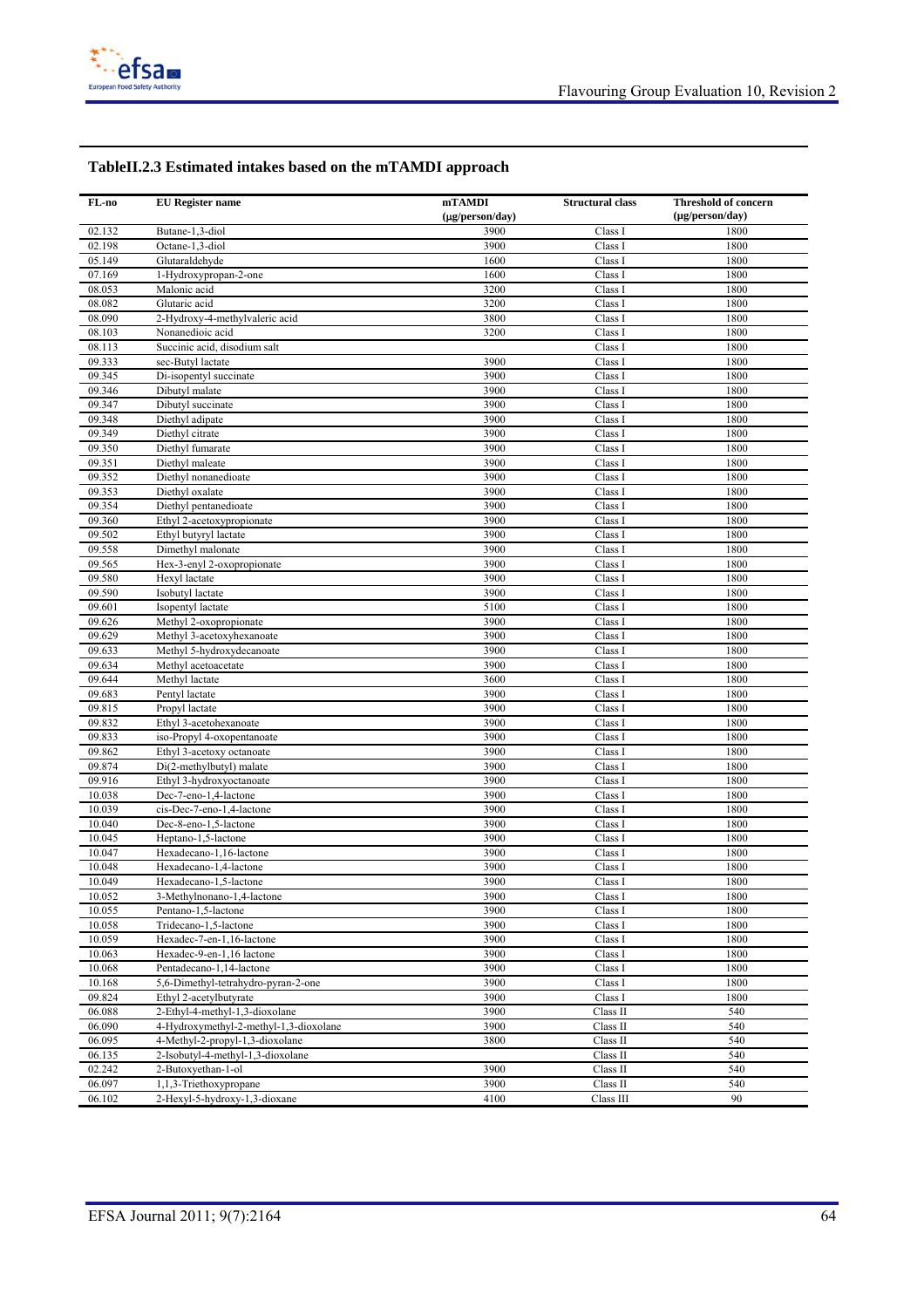

### **ANNEX III: METABOLISM**

### **III.1. Introduction**

III.1.1. Equilibrium Between Aliphatic Lactones and Ring-opened Hydroxycarboxylic Acids: Effect of pH

In general, lactones are formed by acid-catalysed intramolecular cyclisation of hydroxycarboxylic acids. In an aqueous environment, a pH-dependent equilibrium is established between the open-chain hydroxycarboxylate anion and the lactone ring. In basic media, such as blood, the open-chain hydroxycarboxylate anion is favoured while in acidic media, such as gastric juice and urine, the lactone ring is favoured (see Figure III.1). Enzymes, such as lactonase, may catalyse the hydrolysis reaction, but for simple saturated lactones, the ring-opening reaction and reverse cyclisation are in equilibrium, mainly controlled by pH conditions. Both the aliphatic lactones and the ring-opened hydroxycarboxylic acids can be absorbed from the gastrointestinal tract. However, the simple lactones with low molecular weight being uncharged may cross the cell membrane more easily than the acidic form, which penetrates the cells as a weak electrolyte (Guidotti and Ballotti, 1970).



**Figure III.1.** *Equilibrium of gamma- and delta-lactone and hydroxycarboxylate anion*

#### III.1.2. Hydrolysis of Aliphatic Lactones

Fourteen candidate substances [FL-no: 10.038, 10.039, 10.040, 10.045, 10.047, 10.048, 10.049, 10.052, 10.055, 10.058, 10.059, 10.063, 10.068 and 10.168] are simple aliphatic lactones that are expected to readily undergo hydrolysis *in vivo*.

Information on the disposition of these substances is mainly derived from studies on a single supporting substance butyro-1,4-lactone [FL-no: 10.006], which has been extensively studied due to the production of CNS depression, attributed to its hydrolysis product, gamma-hydroxybutyrate. No data on the candidate substances are available.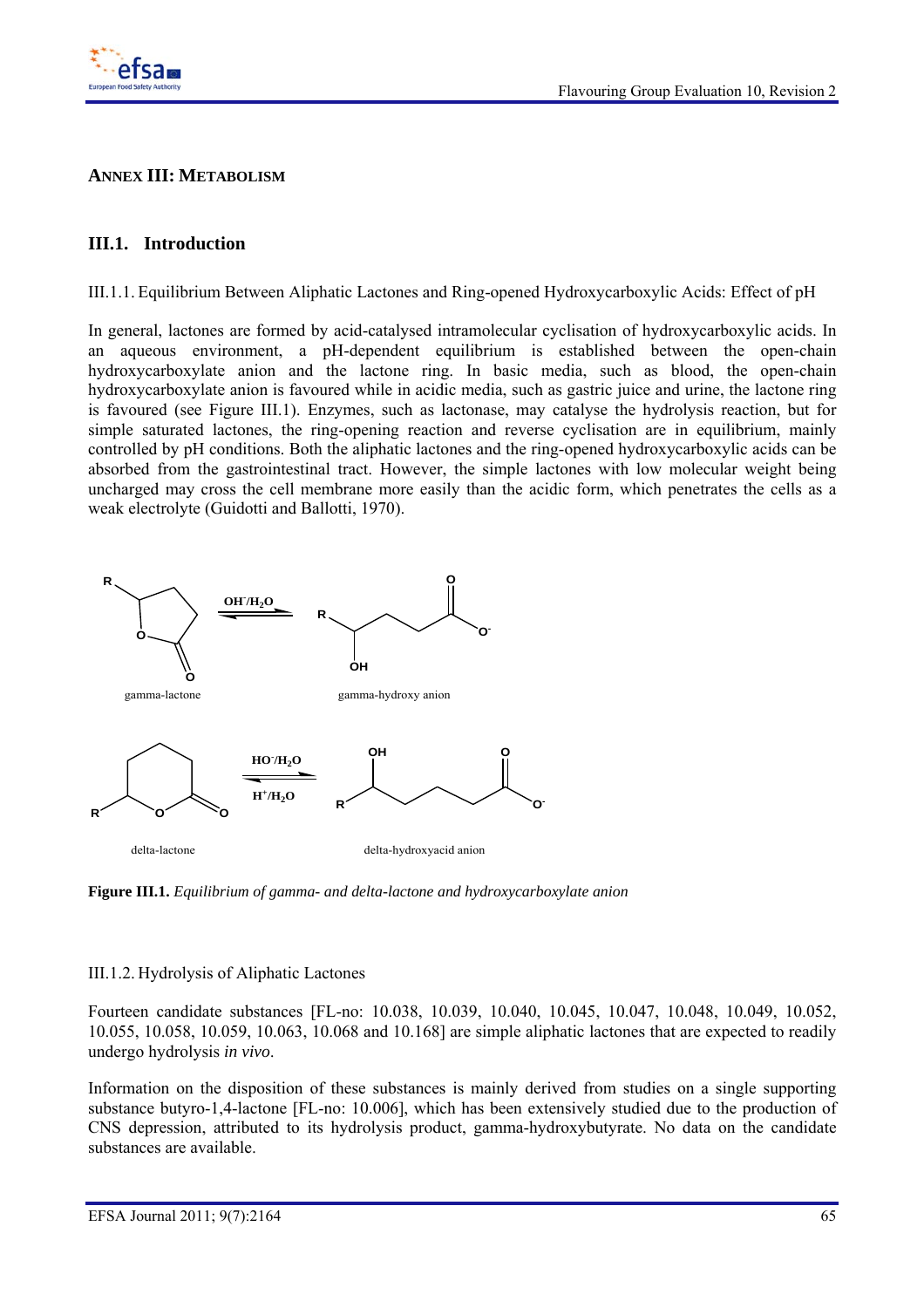When 4-hydroxybutanoic acid gamma-lactone (butyro-1,4-lactone) is administered intravenously (Roth and Giarman, 1966), intraperitoneally (i.p.) or orally (Guidotti and Ballotti, 1970) to rats, the open-chain 4 hydroxybutanoate anion is detected in the blood and tissues and the sedative effect produced by 4 hydroxybutanoate was evidenced (Roth and Giarman, 1966; Guidotti and Ballotti, 1970). The half-life for the conversion of the lactone ring to the open-chain anion in the blood is less than one minute. The reaction is catalysed by gamma-lactonase, which shows greater activity in the plasma than in the liver or brain (Fishbein and Bessman, 1966).

Hydrolysis of various aliphatic lactones (1 mM), including those formed from tertiary alcohols, has been described after *in vitro* incubation in basic simulated intestinal fluid and rat liver homogenate, (Morgareidge, 1962a; Morgareidge, 1963a).

| <b>Substance</b>                    | <b>Test System</b>                         | % Hydrolysis | Time (hr) | <b>Reference</b>     |
|-------------------------------------|--------------------------------------------|--------------|-----------|----------------------|
| Gamma-Valerolactone                 | Simulated intestinal fluid                 | 32           | 4         | (Morgareidge, 1962a) |
|                                     | Rat liver homogenate                       | 93           |           | (Morgareidge, 1963a) |
| Gamma-Nonalactone                   | Rat liver homogenate<br>$\text{(pH= 7.5)}$ | 62-94        |           | (Morgareidge, 1963a) |
|                                     | Rat liver homogenate<br>$(pH = 8)$         | 81-88        |           | (Morgareidge, 1963a) |
| Gamma-Undecalactone                 | Simulated intestinal fluid                 | 58           |           | (Morgareidge, 1962a) |
|                                     | Rat liver homogenate<br>$\text{(pH= 7.5)}$ | 26-40        | 4         | (Morgareidge, 1963a) |
|                                     | Rat liver homogenate<br>$(pH=8)$           | $45 - 70$    |           | (Morgareidge, 1963a) |
| Omega-6-Hexadecenlactone            | Simulated intestinal fluid                 | 92           | 0.25      | (Morgareidge, 1962a) |
|                                     | Simulated intestinal fluid                 | 96           |           | (Morgareidge, 1963a) |
| 4,4-Dibutyl-gamma-<br>butyrolactone | Simulated intestinal fluid                 | 92           |           | (Morgareidge, 1962a) |

#### **Table III.1. Hydrolysis of various aliphatic lactones**

As shown in Table III.1, the rate and the extent of hydrolysis differ, depending on the lactone tested. The observation that gamma-lactones, sterically hindered gamma-lactones, and omega-lactones are hydrolysed to the ring-opened form under these conditions supports the conclusion that the ring-opened hydroxycarboxylic acid anion exists in body fluids at basic pH. In acidic media, such as the gastric juice and the urine, the lactone form predominates.

Gamma-valerolactone and gamma-hexalactone have been detected in the urine of normal human adults (Zlatkis and Liebich, 1971).

### III.1.3. Absorption of Aliphatic Lactones

Aliphatic lactones or the ring-opened hydroxycarboxylic acids are expected to be absorbed from the gastrointestinal tract. In rats, single oral doses >100 mg/kg bw/day of the supporting substance gammabutyrolactone [FL-no: 10.006] were absorbed rapidly and completely from the intestinal tract (Arena and Fung, 1980; Guidotti and Ballotti, 1970; Lettieri and Fung, 1978). However, the lactone being an uncharged low molecular weight molecule may cross the cell membrane more easily than the ring-opened form, which penetrates the cells as a weak electrolyte (Guidotti and Ballotti, 1970).

In humans, paraoxonase (PON1), a serum enzyme belonging to the class of A-carboxyesterases (Aldridge, 1953), is known to rapidly hydrolyse a broad range of aliphatic lactone substrates including beta-, gamma-, delta- and omega-lactones, lactones fused to alicyclic rings such as 2-(2-hydroxycyclopent-4-enyl)ethanoic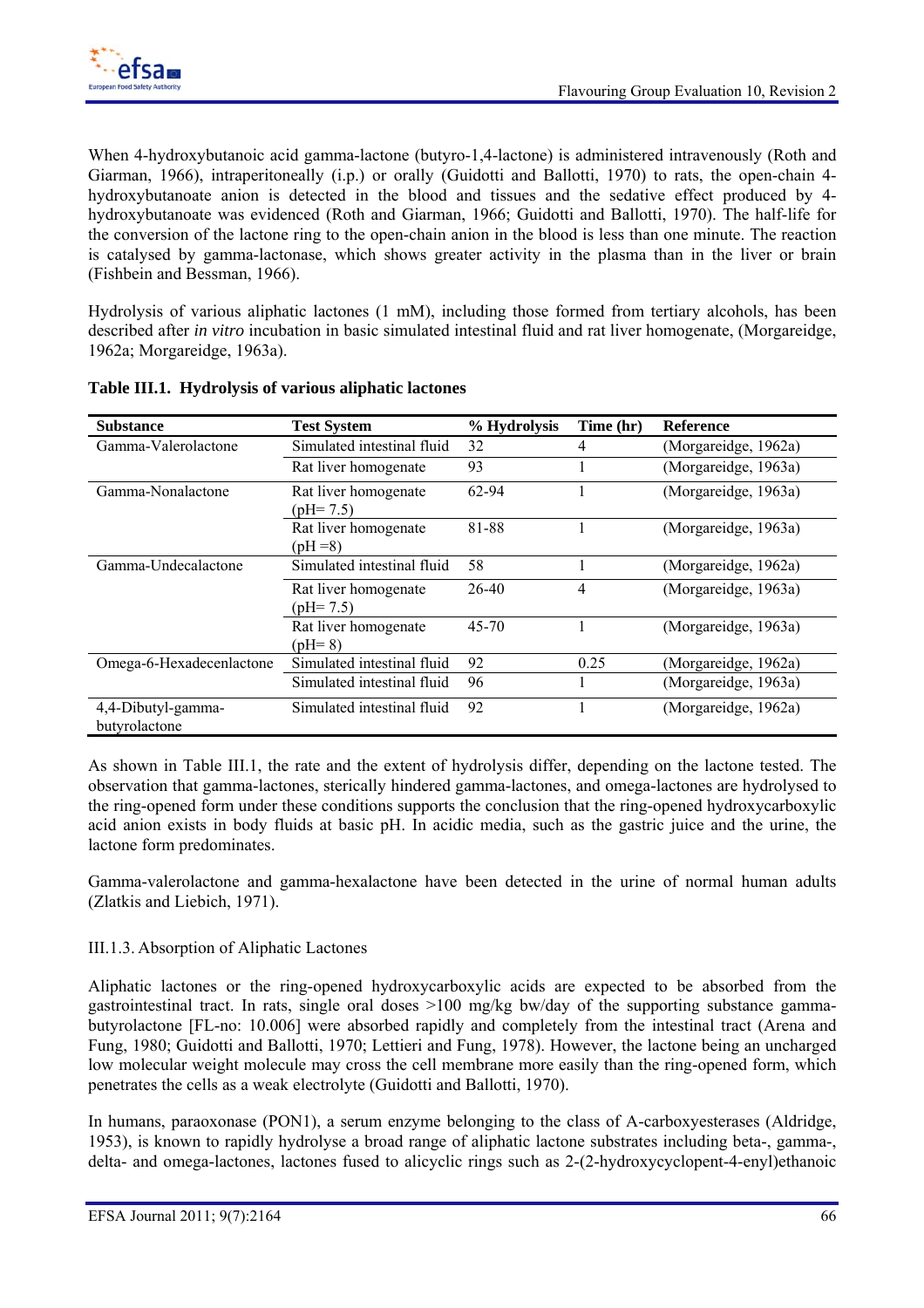

acid gamma-lactone (Billecke et al., 2000). Activities of paraoxonase isoenzymes (Q & R) in human blood exhibit a bimodal distribution that is accounted for by a Q/R (glutamine or arginine) polymorphism with Qtype homozygotes showing a lower activity than QR heterozygotes or R homozygotes (Humbert et al., 1993).

Incubation of 1 mM of human R-type PON1 with aliphatic lactones gamma-butyrolactone, gammavalerolactone, gamma-decanolactone and undecano-gamma-lactone resulted in hydrolysis rates of 9.1, 7.0, 19.0 and 13.0 μmol/min/ml substrate, respectively (Billecke et al., 2000). Hydrolysis is slower for the alicyclic fused-ring lactone, 2-(2-hydroxycyclopent-4-enyl)ethanoic acid gamma-lactone, with a hydrolysis rate of less than 3 μmol/min/ml substrate in the Q and R isoenzymes of PON1 (Billecke et al., 2000).

Based on these data, it is concluded that a wide variety of lactones readily hydrolyse in human blood serum support either prior to absorption or upon entering systemic circulation.

III.1.4. Metabolism of Lactones Formed From Linear and Branched-chain Aliphatic Hydroxy-carboxylic Acids

No literature data on the candidate substances are available; however, due to the simple structure of the substances, information on their metabolic fate may be derived from text books.

Linear aliphatic hydroxycarboxylic acids are hydrolysed and rapidly oxidised *via* the fatty acid pathway. Linear saturated 5-hydroxycarboxylic acids formed from delta-lactones are converted, *via* acetyl coenzyme A (CoA), to hydroxythioesters, which then undergo beta-oxidation and cleavage to yield an acetyl CoA fragment and a new beta-hydroxythioester reduced by two carbons. Even numbered-carbon acids continue to be oxidised and cleaved to yield acetyl CoA while odd numbered-carbon acids yield acetyl CoA and propionyl CoA. Acetyl CoA enters the citric acid cycle directly while propionyl CoA is transformed into succinyl CoA, which then enters the citric acid cycle (Voet and Voet, 1990).

Linear saturated 4- or 6-hydroxycarboxylic acids formed from gamma- or epsilon-lactones participate in the same pathway as linear saturated 5-hydroxycarboxylic acids; however, loss of an acetyl CoA fragment produces an alpha-hydroxythioester, which undergoes oxidation and alpha- decarboxylation to yield a linear carboxylic acid and eventually carbon dioxide (Voet and Voet, 1990). In rats and dogs, the supporting substances,  ${}^{14}CO_1$ -gamma-decalactone and  ${}^{14}CO_1$ -gamma- dodecalactone, are metabolised in a manner similar to <sup>14</sup>CO<sub>1</sub>-lauric acid, with approximately 75 % of the labeled <sup>14</sup>CO being eliminated as carbon dioxide within 48 hours (Fassett, 1961).

The metabolic fate of the supporting substance butyro-1,4-lactone [FL-no: 10.006] has been extensively studied in animals and humans. The majority of <sup>14</sup>C-labeled 4-hydroxybutanoate administered by intravenous injection to rats was recovered as  ${}^{14}CO_2$  within 2.5 hours (Roth and Giarman, 1965). Oxidation of gammabutyrolactone to succinate by alcohol dehydrogenase and succinic semialdehyde dehydrogenase occurs primarily in the liver (Jakoby and Scott, 1959); succinate then participates in the citric acid cycle (Doherty and Roth, 1978; Lee, 1977; Möhler et al., 1976; Walkenstein et al., 1964). However, this pathway accounts for only a limited proportion of the metabolised compound. The main biotransformation route through which gamma-butyrolactone is metabolised is beta-oxidation as indicated by the presence of (S)-3,4 dihydroxybutyric acid, glycolic acid and 3-oxobutyric acid in the urine of human volunteers given orally 1.0 g gamma-butyrolactone [FL-no: 10.006] (Lee, 1977); other intermediates derived from beta-oxidation have been previously detected in samples of human urine (Walkenstein et al., 1964).

If the lactone is formed from a linear hydroxycarboxylic acid containing unsaturation, cleavage of acetyl CoA units will continue along the carbon chain until the position of unsaturation is reached. If the unsaturation begins at an odd-numbered carbon, acetyl CoA fragmentation will eventually yield a 3-enoyl CoA, which is converted to the *trans*- Δ<sub>2</sub>-enoyl CoA before entering the fatty acid pathway. If unsaturation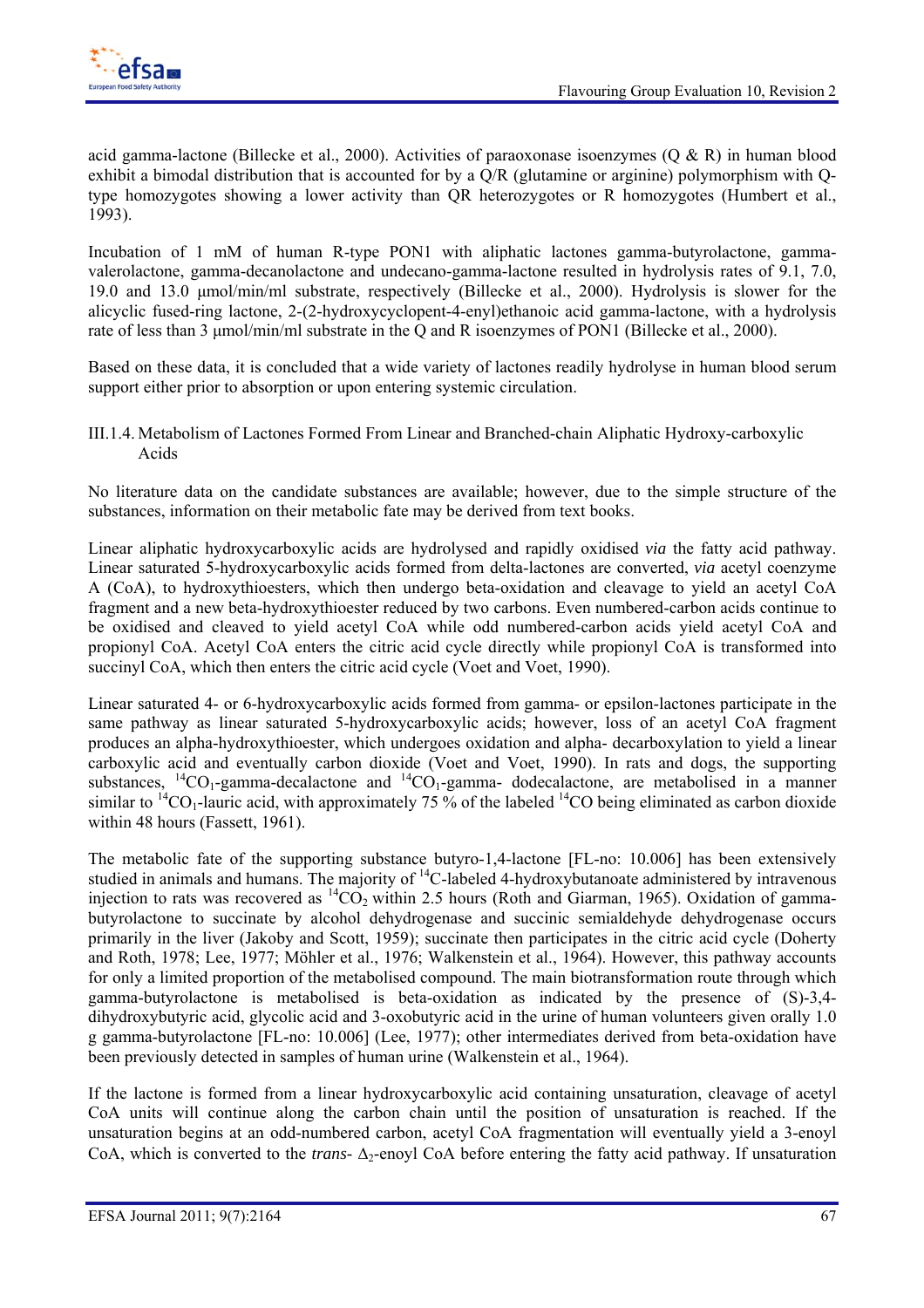

begins at an even-numbered carbon, acetyl CoA fragmentation yields a  $\Delta_2$ -enoyl CoA product, which is a substrate for further fatty acid oxidation. If the stereochemistry of the double bond is *cis*, hydration yields (R)-3-hydroxyacyl CoA, which is isomerised to (S)-3-hydroxyacyl CoA by 3-hydroxyacyl CoA epimerase prior to entering into normal fatty acid metabolism (Voet and Voet, 1990).

The principal metabolic pathways utilised for detoxication of branched-chain hydroxycarboxylic acids are influenced by the chain length and the position and size of alkyl substituents. Short-chain (< C6) branched aliphatic hydroxycarboxylic acids may be excreted conjugated mainly with glucuronic acid, or undergo alpha- or beta-oxidation followed by cleavage and complete metabolism to  $CO<sub>2</sub>$  (Voet and Voet, 1990; Williams, 1959a) via the fatty acid pathway and the tricarboxylic acid cycle. Alternatively, as chain length, substitution and lipophilicity increase, the hydroxycarboxylic acid may undergo a combination of omega-, omega-1 and beta-oxidation to yield polar hydroxyacid, ketoacid and hydroxydiacid metabolites that may be excreted as the glucuronic acid or sulphate conjugates in the urine and, to a lesser extent, in the faeces. Methyl substituted carboxylic acids are, to some extent, omega-oxidised in animals to form diacids, which can be detected in the urine (Williams, 1959a).

Carboxylic acids with a methyl substituent located at an even-numbered carbon (e.g. 2-methylpentanoic acid or 4-methyldecanoic acid) are metabolised extensively in the fatty acid pathway to  $CO<sub>2</sub>$  via beta-oxidation and cleavage of the longer branched-chain. If the methyl group is located at an odd-numbered carbon such as the 3-position, beta-oxidation is inhibited and omega-oxidation predominates, primarily leading to polar, acidic metabolites capable of being excreted in the urine as such or as conjugates (Williams, 1959a). Larger alkyl substituents ( $>$ C2) located at the alpha- or beta-position inhibit metabolism to CO<sub>2</sub> (Deisinger et al., 1994; Deuel, 1957; Albro, 1975) in which case there is either direct conjugation of the acid with glucuronic acid or omega-oxidation leading to diacid metabolites, which may be conjugated and excreted.

### **III.2. Absorption, Metabolism and Elimination of: Esters, Acetals, Aliphatic Primary Alcohols, Aldehydes and Carboxylic Acids Containing Additional Oxygenated Functional Groups**

### III.2.1. Mono- and Di-esters

Thirty-one candidate substances are esters or diesters [FL-no: 09.333, 09.345 - 09.354, 09.360, 09.502, 09.558, 09.565, 09.580, 09.590, 09.601, 09.626, 09.629, 09.633, 09.634, 09.644, 09.683, 09.815, 09.824, 09.832, 09.833, 09.862, 09.874 and 09.916]. They are expected to undergo hydrolysis in humans to yield their corresponding alcohol (saturated linear or branched-chain aliphatic primary alcohols, or branched-chain hydroxy or keto alcohols) and acid components (i.e. alpha-, beta- or gamma-keto or hydroxy acids; or simple aliphatic acids, diacids or triacids), which would be further metabolised. The presence of a second oxygenated functional group has little if any effect on hydrolysis of these esters; therefore the discussion and conclusions presented in previous evaluations (FGE.01 and FGE.02) apply equally well to the candidate esters in the present evaluation.

Hydrolysis is catalysed by classes of enzymes recognised as carboxylesterases or esterases (Heymann, 1980), the most important of which are the B-esterases (Anders, 1989; Heymann, 1980). Acetyl esters are the preferred substrates of C-esterases (Heymann, 1980). In mammals, these enzymes occur in most tissues throughout the body (Anders, 1989; Heymann, 1980) but predominate in the hepatocytes (Heymann, 1980).

The majority of degradation products yielded from the candicate ester hydrolysis are endogenous in mammals and are known to be completely metabolised, through different reactions, depending on their chain length and degree of branching and functional groups. It is likely that multiple metabolic reactions will occur for some hydrolysis products. The most probable metabolic reactions are the following: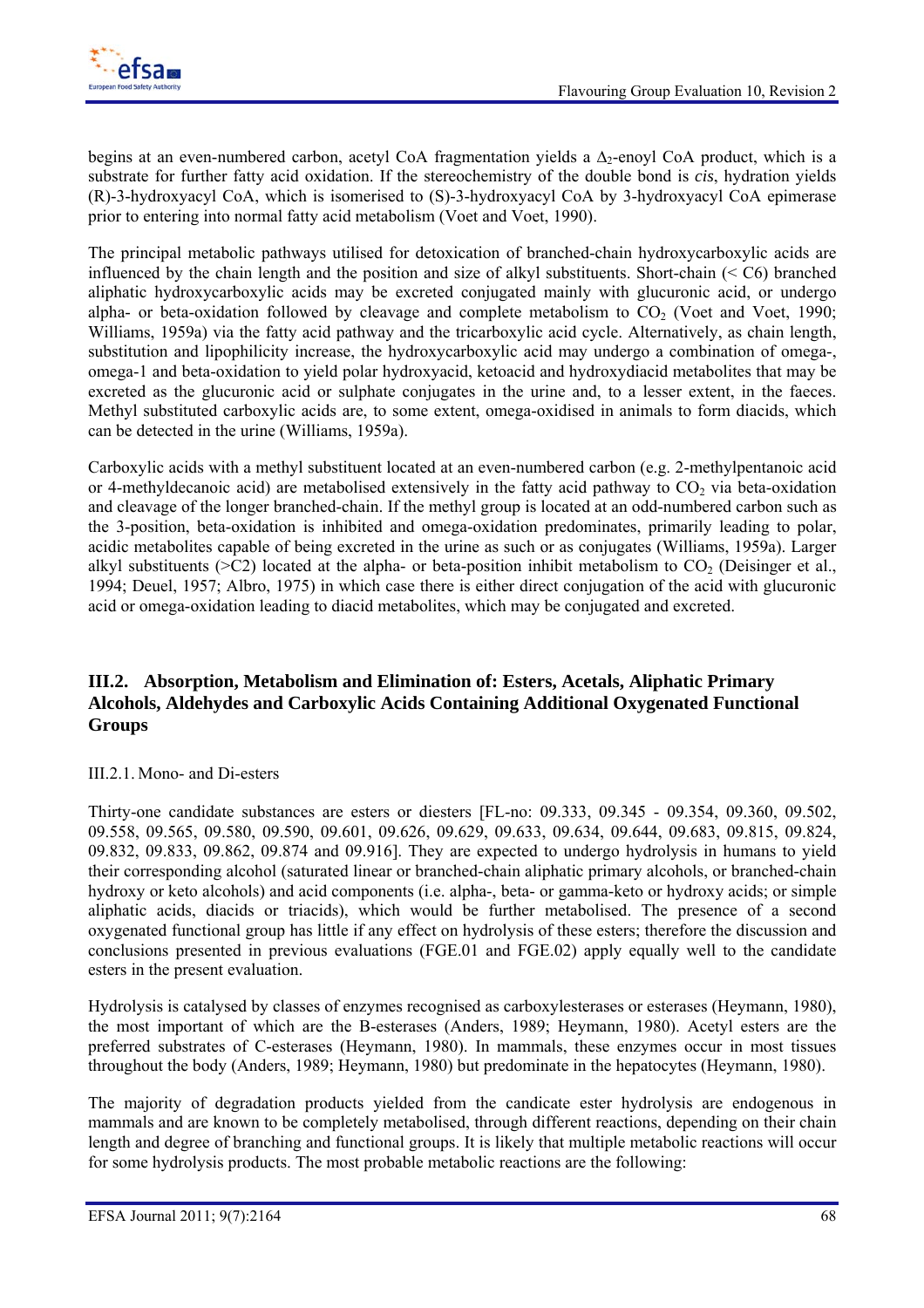

- Oxidation of alcohols to aldehydes and acids.
- Conjugation of alcohols and acids to glucuronides and sulphates.
- Beta-oxidation of carboxylic acids.
- Omega-oxidations of carboxylic acids.

However, the hydrolysis product of the candidate substance ethyl 2-acetylbutyrate [FL-no: 09.824], 2-acetyl butyric acid, has some structural similarities to valproic acid, which together with a number of its derivatives has been recognised to be teratogenic in rodents and in humans (Nau and Löscher, 1986; Samren et al., 1997; Kaneko et al., 1999). Although it can be predicted that 2-acetyl butyric acid is further metabolised through the above mentioned pathways of detoxication for carboxylic acids, the structural similarity with valproic acid does no allow to anticipate that ethyl 2-acetylbutyrate [FL-no: 09.824] is metabolised to innocuous products.

While no hydrolysis data have been provided for the esters of the present group of flavourings, information on some structurally related esters could be found.

*In vitro* incubation of the supporting substance methyl 2-oxo-3-methylvalerate [FL-no: 09.550], with a 2 % pancreatin solution (pH = 7.5) resulted in virtually complete hydrolysis ( $> 98\%$ ) within 80 minutes (Leegwater and VanStraten, 1979). The supporting substance dibutyl sebacate [FL-no: 09.474] in 10 % acacia solution, was hydrolysed *in vitro* in a 10 % crude pancreatic lipase solution (Smith, 1953b).

The supporting substance, <sup>14</sup>C-tributyl acetylcitrate [FL-no: 09.511], administered to male Sprague-Dawley rats by gavage at a dose level of 70 mg/kg bw was rapidly absorbed ( $t_{\%} = 1$  hour) and partially hydrolysed. Greater than 87 % of the administered radioactivity was eliminated within 24 hours after dosing. At least nine urinary metabolites (59 - 70 %) were detected. Five were positively identified as the partially hydrolysed mono-, di- and tri-alkylesters of citric acid. Three metabolites (25-26 %) were identified in the faeces; approximately 2 % of the administered dose was eliminated as  ${}^{14}CO_2$  (Hiser et al., 1992).

### III.2.2. Acetals

Six candidate substances [FL-no: 06.088, 06.090, 06.095, 06.097, 06.102 and 06.135] are acetals, which may undergo acid catalysed hydrolysis in the gastric environment to yield their component aldehydes and alcohols prior to absorption.

*In vitro* experiments using simulated gastric fluid revealed the rates of hydrolysis of acetals to be dependent on the structures of the aldehyde and alcohol moieties. Acetals derived from short (< C8) chain saturated aldehydes were hydrolysed almost instantly (K-H Engel, 2003).

Hydroxycitronellal dimethyl acetal similar to the supporting substance hydroxycitronellal diethyl acetal was > 99 % hydrolysed *in vitro* to the terpenoid hydroxycitronellal and ethanol in simulated gastric juice (pH about 2.1) after 1 hour and  $> 6\%$  hydrolysed in intestinal fluid (pH = 7.5) after 2 hours (Morgareidge, 1962b).

Once hydrolysed, the component alcohol, aldehydes and acids are expected to be completely metabolised, through the above mentioned common routes of biotransformations and excreted.

III.2.3. Alpha-hydroxy- and Alpha-keto- acids and Their Esters

One candidate substance [FL-no: 08.090] is an alpha-hydroxyacid. In addition alpha-keto- and alphahydroxyacids are formed by hydrolysis of candidate esters [FL- No: 09.333, 09.346, 09.353, 09.565, 09.580,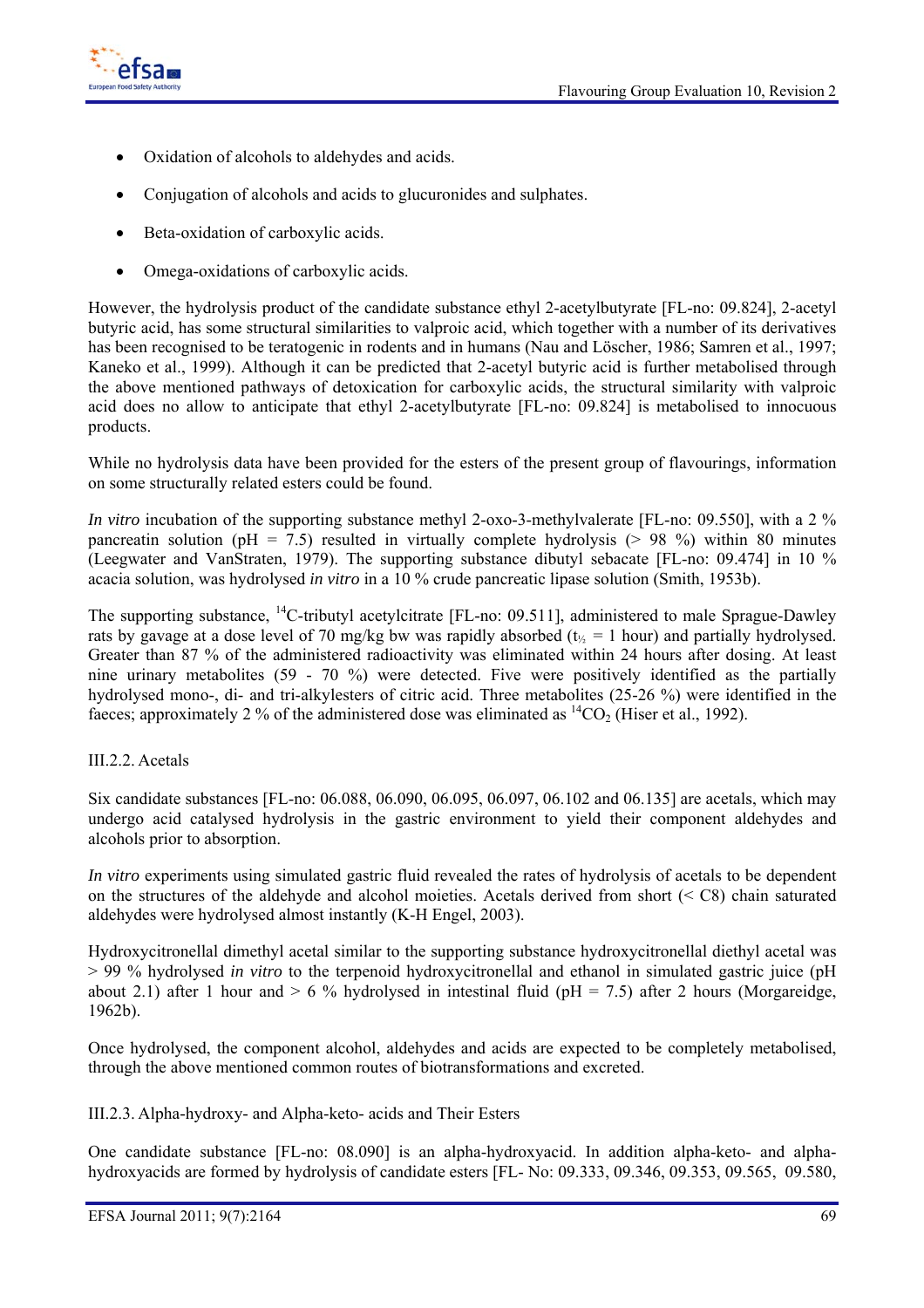

09.590, 09.601, 09.626, 09.644, 09.683, 09.815 and 09.874]. They would be expected to be metabolised like endogenous alpha-ketoacids formed from oxidative deamination of amino acids such as isoleucine, methionine and valine *in vivo*.

The supporting substance, 2-oxobutyric acid [FL-no: 08.066] (i.e. alpha-ketobutyric acid), is endogenous in humans as a product of methionine degradation and undergoes alpha-decarboxylation to yield propionyl CoA. Propionyl CoA ultimately enters the tricarboxylic acid cycle as succinyl CoA (Voet and Voet, 1990).

### III.2.4. Beta-keto- and Beta-hydroxyacids and Their Esters

One candidate substance [FL-no: 08.053] is a beta-ketoacid. In addition seven candidate substances [FL-no: 09.346, 09.558, 09.634, 09.824, 09.862, 09.874 and 09.916] are precursor of acetoacetic acid or its betahydroxy or aldehyde precursor. The latter two can be oxidised *in vivo* to acetoacetic acid. Acetoacetic acid is endogenous in humans and is formed from the condensation of two acetyl CoA units in the fatty acid pathway. It is released from the liver into the bloodstream and transported to peripheral tissues where it is converted to acetyl CoA and is completely metabolised. At elevated endogenous levels, beta-ketoacids may undergo non-enzymatic decarboxylation, which, for acetoacetic acid, yields acetone and  $CO<sub>2</sub>$  (Voet and Voet, 1990).

III.2.5. Gamma-keto- and Gamma-hydroxyacids and Their Esters

Gamma-hydroxy and gamma-keto acids are produced by hydrolysis of two candidate substances [FL-no: 09.832 and 09.833]. They are expected to be completely metabolised to  $CO<sub>2</sub>$  at low levels of exposure from use as flavouring substances. At elevated levels of exposure, the ketone function may be reduced to the corresponding secondary alcohol (Bosron and Li, 1980) and excreted as the glucuronic acid conjugate (Williams, 1959a).

Products of partial beta-oxidation or glucuronic acid conjugation have been also identified in the urine. When 1.0 g of the structurally related substance gamma-hydroxybutyrate [FL-no: 10.006] was administered to humans, it was excreted in the urine as *S*-3,4-dihydroxybutyrate, 3-oxobutyric acid and glycolate (Lee, 1977).

III.2.6. Aliphatic Di- and Tricarboxylic Acids and Their Esters

Among candidate substances the aliphatic di- and tri-carboxylic acids and their precursors [FL-no: 05.149, 08.082, 08.053, 08.103, 08.113, 09.345, 09.346, 09.347, 09.348, 09.349, 09.350, 09.351, 09.352, 09.353, 09.354, 09.558 and 09.874] either occur endogenously in humans or are structurally related to endogenous substances. Succinic acid (from [FL-no: 09.345 and 09.347]), fumaric acid (from [FL-no: 09.350]), *l*-malic acid (from [FL-no: 09.346 and 09.874]), maleic acid (from [FL-no 09.351]) and citric acid (from [FL-no: 09.349]), are components of the tricarboxylic acid cycle (Voet and Voet, 1990). Fumaric acid is present in the blood, brain, liver, muscle and kidney of normal rats (Marshall et al., 1949). Moreover, the following acids are present in the urine of normal adults, citric, tartaric, malic, aconitic, fumaric and adipic (Hanson, 1943; Osteux and Laturaze, 1954). Alpha-ketoglutaric acid is an intermediate metabolite of citric acid, fumaric acid and succinic acid, and is formed via alpha-oxidation (Krebs et al., 1938; Simola and Krusius, 1938).

Simple aliphatic di- and tricarboxylic acid candidate substances and component acids of the candidate esters are metabolised in the fatty acid beta-oxidation pathway or tricarboxylic acid cycle. When the supporting substance 14C*-l*-malic acid [FL-no: 08.017] was administered to male albino Wistar rats by gavage at a dose level of 2.5 mg/kg bw, 93 % of the radioactivity was recovered in expired air, urine and faeces (Dargel, 1966).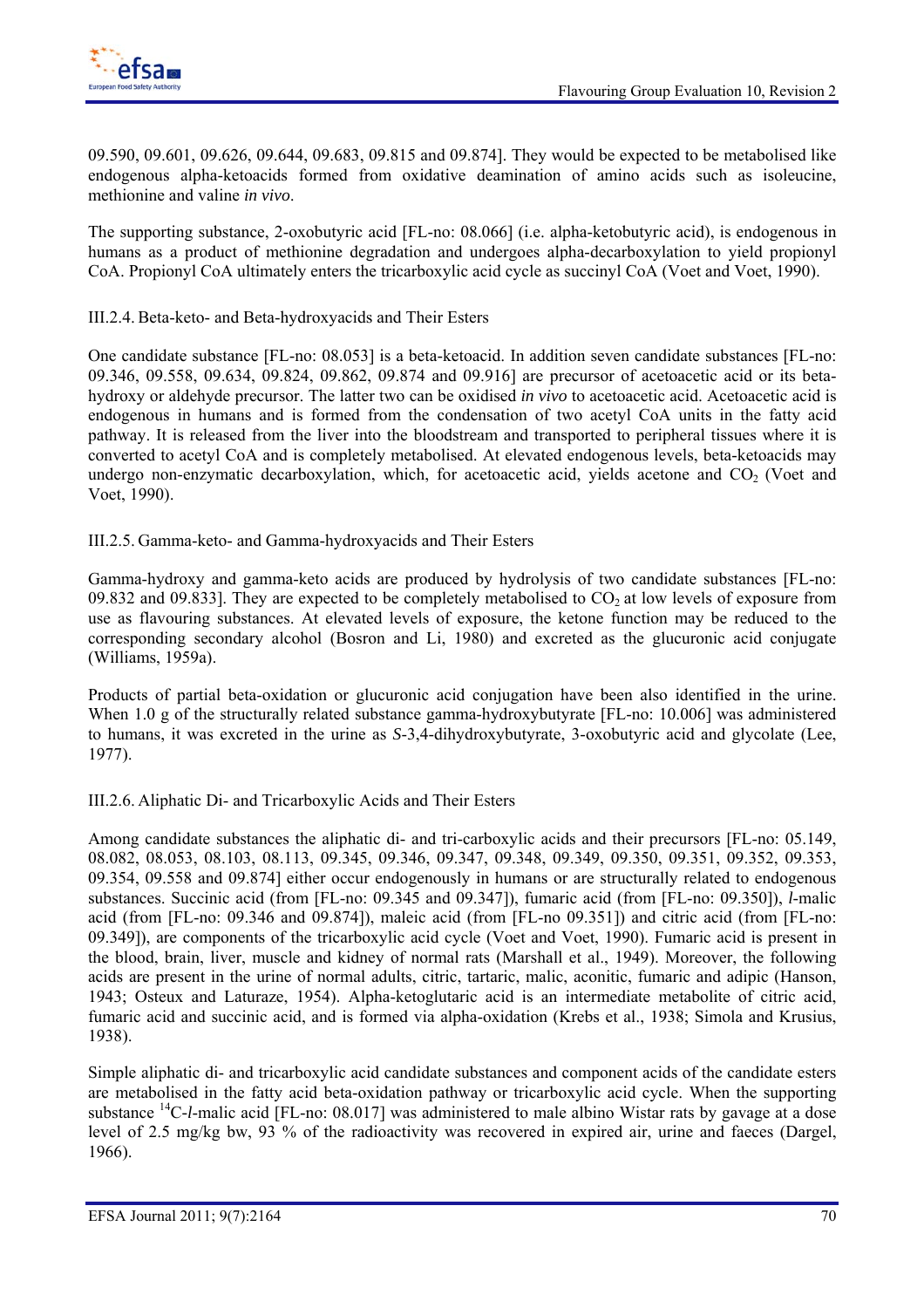After the administration of the radioactive supporting substance adipic acid [FL-no: 08.026] to rats by stomach tube at a dose level of 200-300 mg/kg bw, the compound was extensively metabolised. Labelled products identified in the urine included glutamic acid, lactic acid, beta-ketoadipic acid and citric acid. The presence of the beta-oxidation metabolite, beta-ketoadipic acid, indicates that adipic acid participates in betaoxidation in the fatty acid pathway (Rusoff et al., 1960).

The linear and branched-chain aliphatic primary alcohol components of candidate substances that are simple aliphatic di- and tricarboxylic acid esters would be oxidised in the presence of alcohol dehydrogenase to their corresponding aldehydes which, in turn, would be oxidised to their corresponding carboxylic acids (Bosron and Li, 1980; Feldman and Weiner, 1972; Levi and Hodgson, 1989). The resulting carboxylic acids would be metabolised in the fatty acid pathway and tricarboxylic acid cycle (Voet and Voet, 1990) or conjugated to glucuronides and sulphates and excreted. Branched-chain diols or keto alcohols may undergo oxidation to their corresponding aldehydes and carboxylic acid, which would be further metabolised or excreted, through the common routes of biotransformation of carboxylic acids.

III.2.7. Aliphatic Alkoxy- alcohol and Diols

Among candidate substances, one is an alkoxy-alcohol [FL-no: 02.242] and two are diols [FL-no: 02.132 and 02.198].

The metabolism and disposition of 2-butoxyethanol [FL-no: 02.242] were extensively studied, and details are reported below. However, it can be anticipated that the major metabolite is butoxyacetic acid, which is primarily responsible for the hemolysis of red blood cells and other toxic effects induced by 2 butoxyethanol.

1-Hydroxypropan-2-one [FL-no: 07.169] (acetol) is an endogenous metabolite of acetone which is also an endogenous substance formed from the degradation of body fat/fatty acids.

The metabolism in mammals of acetone, which at low concentrations, primarily occurs in the liver, is shown in Figure III.2. At low acetone concentrations in blood, i.e. in healthy humans not exposed to external sources in amounts of approximately 4-12 mg per person corresponding to 0.7 to 2 mg/l blood (Ashley et al., 1994; Dick el al., 1988; Wang et al, 1994c), the major pathway is via the methylglyoxal route. At higher acetone concentrations in the blood e.g. after acetone exposure, after fasting or in relation to certain deseases, the propan-1,2-diol route is the dominating pathway.

In the fist step acetone is oxidized to 1-hydroxypropan-1,2-one via acetone monooxygenase (p-450 IIE1). 1- Hydroxypropan-2-one is oxidised to 2-oxopropanal via acetol monooxygenase (p-450 IIE1), or at higher acetone concentrations to propan-1,2-diol. 2-Oxopropanal is then oxidised to pyruvate leading to glucose formation (Morgott, 1993; WHO, 1998a; NAS/COT, 2005).

The diols are anticipated to be metabolised by the common route of alcohol biotransformation, i.e. direct conjugation or oxidation by alcohol-dehydrogenase to their corresponding aldehydes and carboxylic acid, which would be further metabolised or excreted.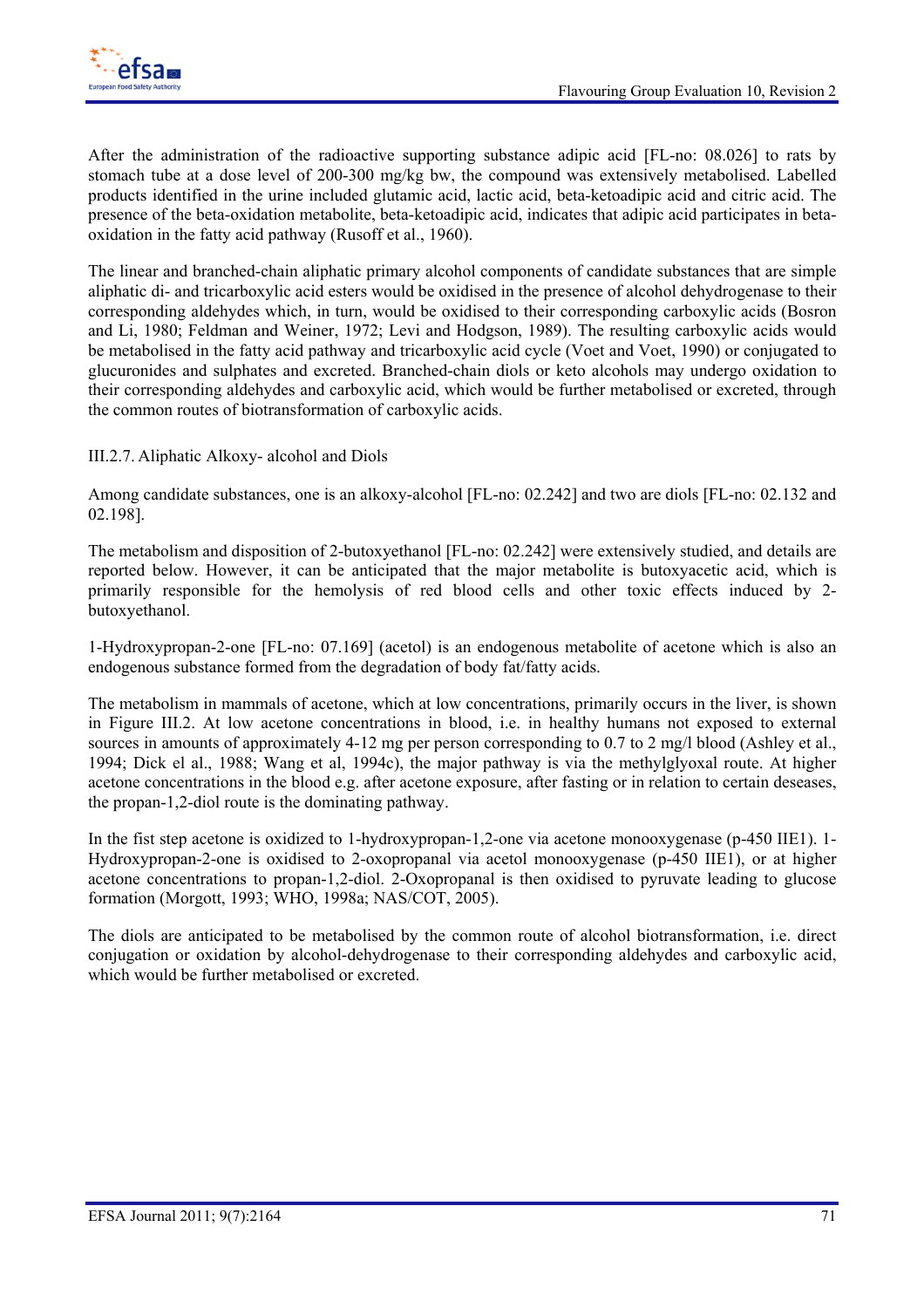

Fatty acid catabolism



**Figure III.2.** *Acetone metabolism (methylglyoxal pathway)* 

## **III.3. Studies on Candidate Substances**

### *2-Butoxyethan-1-ol [FL-no: 02.242]*

Several experiments by the oral route of administration have been conducted that indicate 2-butoxyethan-1 ol is rapidly absorbed, metabolised and eliminated. Butoxyacetic acid is its major metabolite, metabolism being mainly catalysed by hepatic alcohol dehydrogenase; most excretion is in the urine (Corley et al., 1994; Ghanayem et al., 1987a; Ghanayem et al., 1987b; Ghanayem et al., 1987c; Medinsky et al., 1990).

The distribution and excretion of <sup>14</sup>C-butoxyethanol and its metabolites was evaluated using male F344 rats (9 -13 weeks old). A single 125 or 500 mg/kg dose of 14C-butoxyethanol was administered to each animal via gavage. Animals were killed 48 hours post-administration and tissues excised. At 48 hours, approximately 18 % and 10 % of the administered dose was exhaled as  ${}^{14}CO_2$  for the 125 and 500 mg/kg doses, respectively; whereas only between 2 and 3 % was excreted in the faeces. The percentage of the 125 mg/kg dose excreted in the urine (70 %) was significantly greater than the percentage excreted after the 500 mg/kg dose (40 %). Butoxyacetic acid was the only urinary metabolite detected for the 125 mg/kg dose; the glucuronide conjugates of butoxyethanol and butoxyacetic acid (23 %) were also detected in the urine of animals dosed with the higher dose. A small portion (8 %) of the 500 mg/kg dose was excreted in the bile in the 8 hours after dosing. Compared to the 125 mg/kg dose group, tissue concentrations of <sup>14</sup>C-butoxyethanol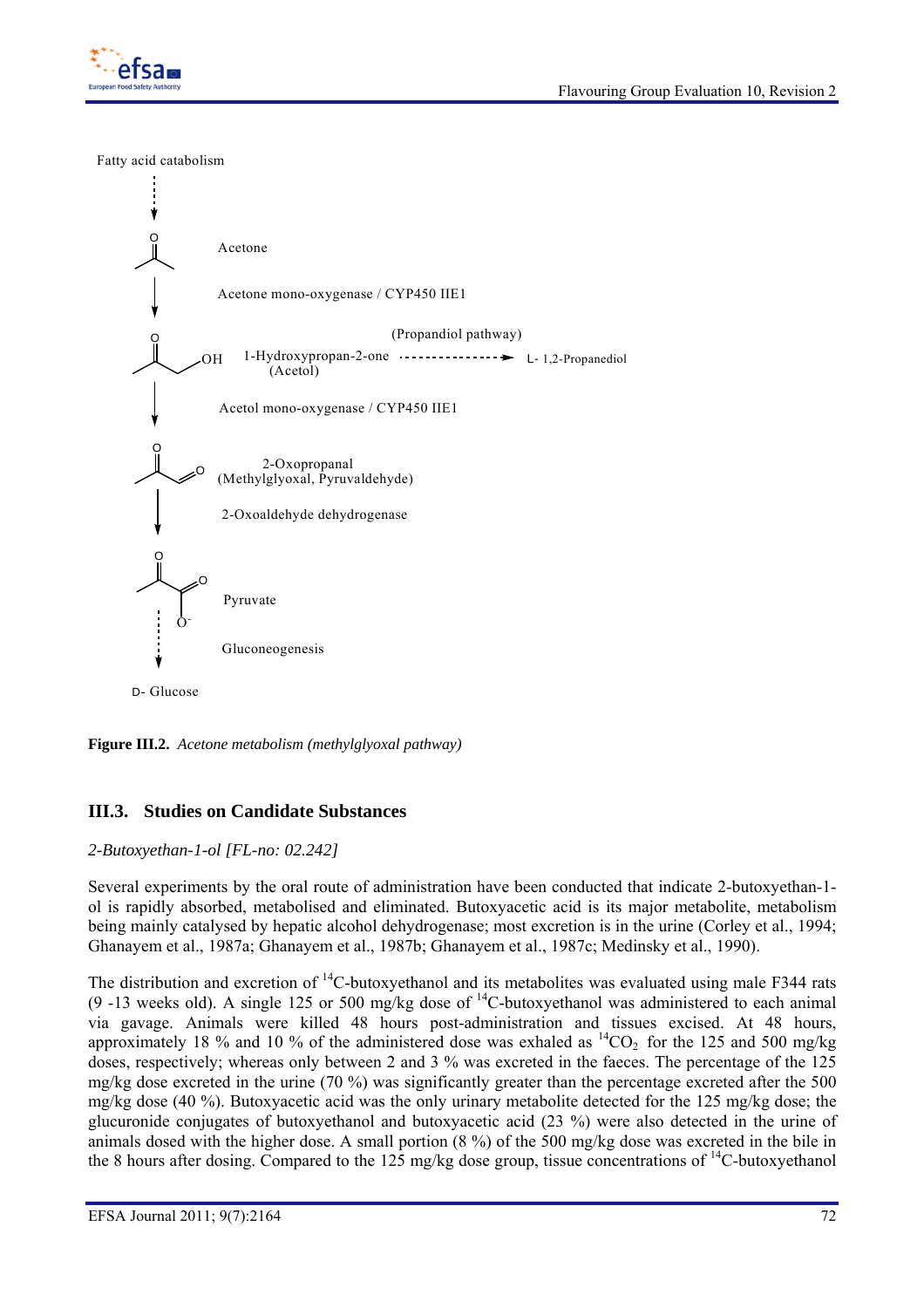

48 hours after administration were significantly greater in specific organs of rats that received the 500 mg/kg dose. In both dose groups the highest concentration of radioactivity was detected in the forestomach, followed by the liver, kidneys, spleen and the glandular stomach (Ghanayem et al., 1987c).

The metabolism and excretion of 2-butoxyethan-1-ol [FL-no: 02.242] were evaluated using both young (4 to 5 weeks old) and adult (9 to 13 weeks old) male F344 rats with the same experimental design described in Ghanayem *et al.* (1987c), except that <sup>14</sup>C-butoxyethanol was administered at a single oral dose (500 mg/kg). There was a significantly higher proportion of the administered dose eliminated as  $CO<sub>2</sub>$  in young rats as compared to older rats. Similarly, a significantly higher proportion of the administered dose was excreted in the urine of the young rats. The butoxyacetic acid/butoxyethanol-glucuronide + butoxyethanol-sulphate ratio was significantly greater in older rats (Ghanayem et al., 1987a), which are consistently more susceptible to the toxic action of 2-butoxyethan-1-ol . There was a strong correlation between the amount of butoxyacetic acid in the urine and 2-butoxyethanol-induced haematotoxicity. Moreover, metabolic activation via alcohol and aldehyde dehydrogenases ia a prerequisite for the induction of toxic effects, since pre-treatment of rats with pyrazole (alcohol dehydrogenase inhibitor) or cyanamide (aldehyde dehydrogenase inhibitor) protected rats against 2-butoxyethanol-induced haematotoxicity and increased the urinary amount of butoxyethanolconjugates (glucuronide and silphate) (Ghanayem et al., 1987b).

2-Butoxyethan-1-ol [FL-no: 02.242] was administered to male F344/N rats (11 to 12 weeks old) at concentrations in drinking water of 290, 860 and 2590 ppm over a 24 hour period. Butoxyethanol was administered as 2-butoxy<sup>[U-14</sup>C]ethanol, and exhaled air, urine and faeces were collected over a 72 hours period. Most <sup>14</sup>C was excreted either in the urine or exhaled as  $CO<sub>2</sub>$ : 50-60 % of the administered dose was eliminated in the urine as butoxyacetic acid and 8 to 10 % as  $CO<sub>2</sub>$ . Analysis of urine samples collected during the 12 - 24 hours after dosing indicated that the majority of the radioactivity was associated with butoxyacetic acid while 10 % of the administered dose was identified as glycol ether. Minor levels of glucuronide conjugate of butoxyethanol and unmetabolised butoxyethanol were also reported (Medinsky et al., 1990).

Non-oxidative metabolism of 2-butoxyethan-1-ol [FL-no: 02.242] via fatty acid conjugation was also investigated in the liver of F344 male rats following a single oral administration of 500 mg/kg [ethyl-1,2- $^{14}$ C] 2-butoxyethanol. Animals were killed two hours after treatment and samples prepared for analysis. It was demonstrated that 2-butoxyethan-1-ol is metabolised non-oxidatively via conjugation with long-chain fatty acids, and the formation of these esters appears to be catalysed by the enzymes involved in fatty acid conjugation of xenobiotic alcohols. However, the biological significance of 2-butoxyethan-1-ol conjugation with fatty acids remains unclear, although several such lipid conjugates were found to be toxic in laboratory animals and cell lines (Kaphalia et al., 1996).

The elimination kinetics of 2-butoxyethan-1-ol were studied in a once-through isolated perfused rat liver system in the presence and absence of ethanol. Dose-dependent Michaelis-Menten kinetics were observed in the elimination of 2-butoxyethan-1-ol. The apparent  $K_m$  ranged from 0.32 to 0.70 mM and the maximum elimination rate ranged from 0.63 to 1.4 micromol/min/g liver in six experiments. The results support the hypothesis that 2-butoxyethan-1-ol is metabolised mainly via oxidation by alcohol dehydrogenase in the rat liver at concentration which can considered representative of human exposure (Johanson et al., 1986).

### *Butane-1,3-diol [FL-no: 02.132]*

Two groups of 14 rats were administered a control diet (70 % carbohydrate and 30 % fat) or a treatment diet (45 % carbohydrate, 30 % fat and 25 % butane-1,3-diol). Blood acetoacetate and beta-hydroxybutyrate concentrations were increased significantly and blood pyruvate concentration was decreased significantly in rats administered the treatment diet. Addition of butane-1,3-diol to *in vitro* liver tissue slices as they were metabolising glucose to lactate and pyruvate, greatly decreased pyruvate levels and significantly increased lactate/pyruvate ratios. When butane-1,3-diol and glucose were used as substrates, there was a large increase in acetoacetate and beta-hydroxybutyrate formation in liver tissue slices with butane-1,3-diol. Therefore,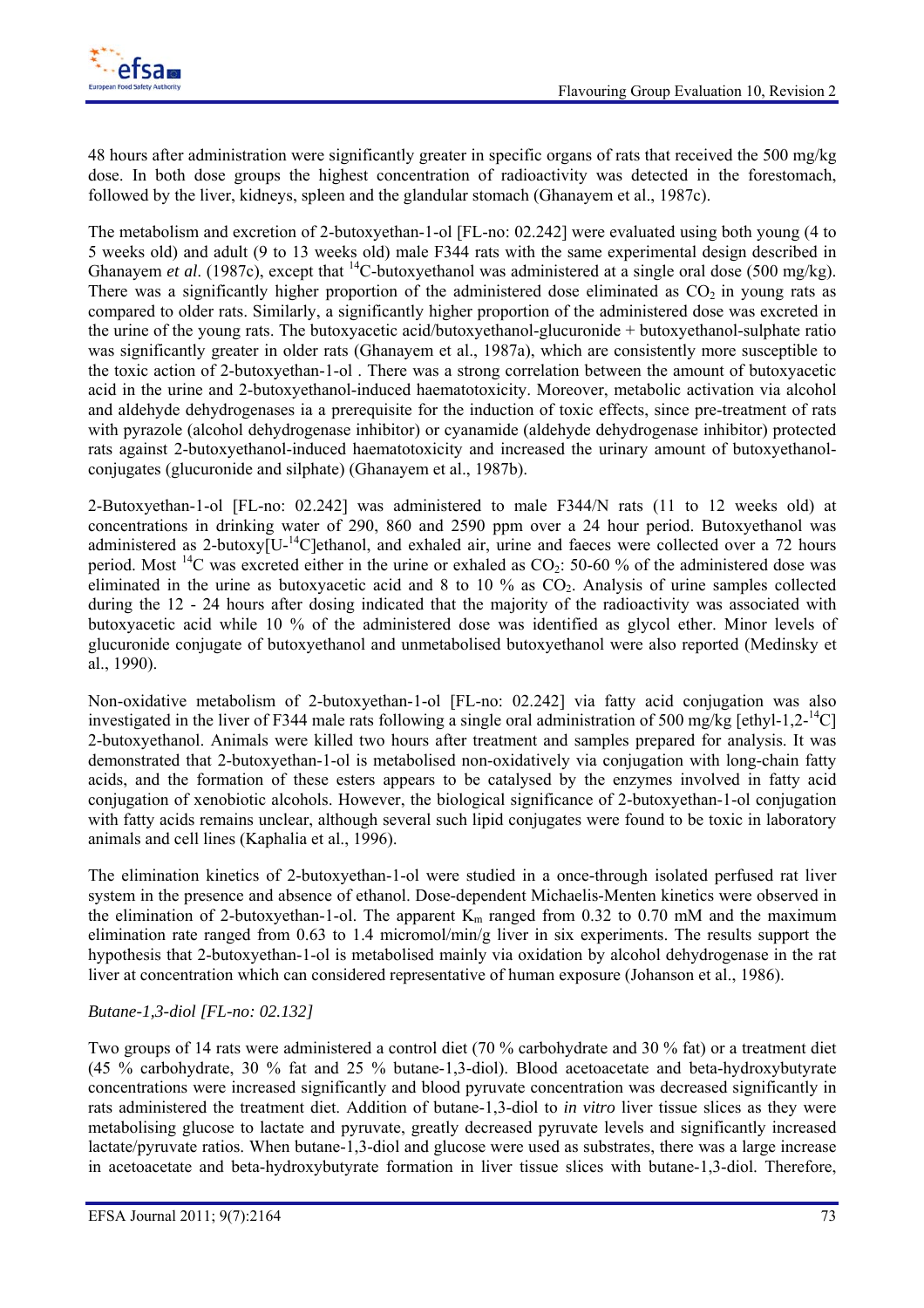

butane-1,3-diol is metabolised in the cytosol and converted by the liver *in vivo* and *in vitro* to ketones prior to its oxidation in the tricarboxylic acid cycle (Mehlman et al., 1971).

Tate *et al.* (1971) found that the conversion of butane-1,3-diol to beta-hydroxybutyrate in rat liver was strongly dependent in NAD+ and it was inhibited by pyrazole. Since pyrazole is a specific inhibitor of alcohol dehydrogenase (ADH), this inhibition indicated ADH as the catalyst in the catabolism in the cytosol of butane-1,3-diol to an intermediate, aldol. Aldol is then further oxidised to beta-hydroxybutyrate (Tate et al., 1971).

### *Diethyl maleate [FL-no: 09.351]*

Traditionally diethyl maleate [FL-no: 09.351] has been utilised to acutely deplete reduced glutathione (GSH) in the tissues, since it forms GHS-conjugates very rapidly causing a significant decrease in GSH content (Boyland & Chasseaud, 1970). The liver is the most sensitive organ to diethyl maleate-induced GSH depletion, generally occurring 30-90 minutes after intraperitoneal injection of the compound. In the rat, the formed GSH-conjugates are excreted in bile or as mercapturates in urine (Barnhart and Combes, 1978).

The excretion of mercapturic acid was determined in chimpanzees and rats after the administration of diethyl maleate [FL-no: 09.351]. The excretion rate of endogenous thioethers in the urine of untreated chimpanzees and rats was 18.0 and 94.4 micromol/kg bw/24 hours, respectively. The value in man was nearly the same as found in chimpanzees. The administration of diethyl maleate at 30, 75 and 200 mg/kg bw led to a dosedependent increase in the excretion of urinary mercaptic acids in both species, but the increase in rats was about twice that of chimpanzees. Additional experiments indicate that the observed species differences are due to differences in the glutathione conjugation (Summer et al., 1979a).

### *Glutaric acid [FL-no: 08.082]*

Rat liver mitochondria metabolise glutarate [FL-no: 08.082] at a slow rate as compared with glutaryl CoA. The stimulatory effect of citric acid cycle intermediates, NAD and CoA on glutarate metabolism was interpreted as a manifestation of their involvement in the activation of glutarate by a thiol transferase with succinyl CoA as the coenzyme A donor (Besrat et al., 1969).

### *Glutaraldehyde [FL-no: 05.149]*

Material mass balance and pharmacokinetics studies were conducted with glutaraldehyde [FL-no: 05.149] in groups of F344 rats (four/sex) and New Zealand white rabbits (two/sex) using the intravenous route of exposure at dose volumes of 0.2 ml and 2.5 ml, respectively. Rats and rabbits received intravenous doses of 0.075 and 0.75 % glutaraldehyde in the tail vein or ear vein, respectively. Glutaraldehyde was distributed rapidly and eliminated when administered intravenously to rats and rabbits. When a single infusion of 0.075 % glutaraldehyde was administered, 75 to 80 % of the dose in the rat and 66 to 71 % in the rabbit were recovered as  ${}^{14}CO_2$  during the first 24 hours following administration, with 80 % of the  ${}^{14}CO_2$  being recovered during the first four hours. When a single infusion of 0.75 % glutaraldehyde was administered, the proportion of the dose recovered as  ${}^{14}CO_2$  decreased and the amount of radioactivity recovered in urine, tissues and carcass increased as compared to the 0.075 % glutaraldehyde infusion. Also, the average plasma concentration of radioactivity increased 10-fold in rats and rabbits with a 10-fold increase in dose, but the tissue concentration increased by an even greater amount. The results suggest that the mechanisms involved in the disposition of glutaraldehyde were saturated when the higher dose was administered and resulted in a shift in the elimination pathway (McKelvey et al., 1992). Although the metabolism of glutaraldehyde has not been studied in detail, it has been suggested that it is oxidised first to a mono- or dicarboxylic acid by aldehyde dehydrogenase (Weiner, 1980; Hjelle and Petersen, 1983) and then further oxidised through an acidic intermediate to  $CO<sub>2</sub>$  (McKelvey et al., 1992).

*Nonanedioic acid [FL-no: 08.103]*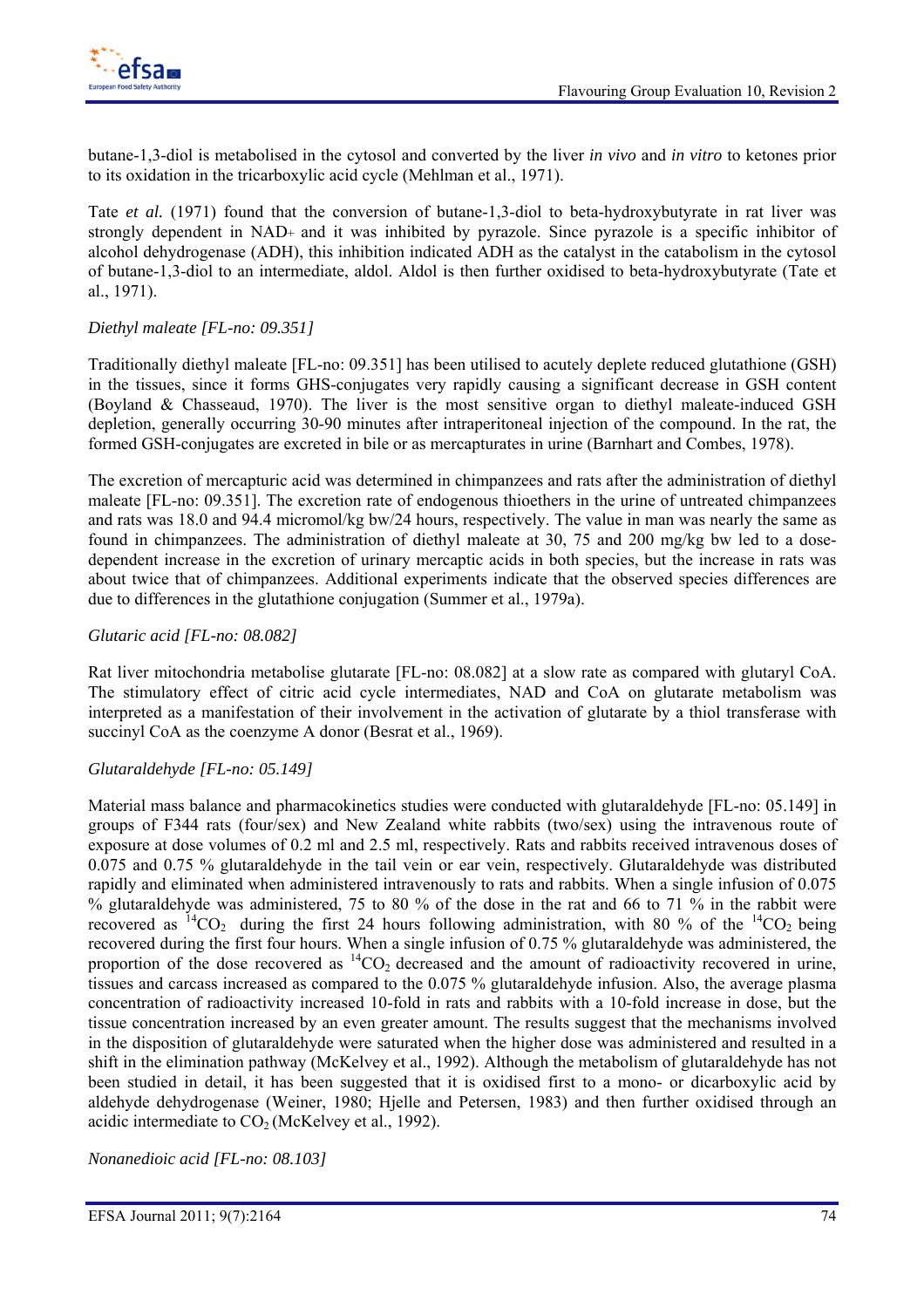Following intravenous administration in human volunteers, nonanedioic acid [FL-no: 08.103] and its major catabolite, pimelic acid, are found in serum and urine indicating transformation by mitochondrial betaoxidative enzymes. Serum levels of nonanedioic acid are short-lived following a single 5 or 10 g intravenous (i.v.) infusion over 1-hour. In the first hour after the cessation of i.v. administration, serum levels of nonanedioic acid decreased to about 25 % of their peak values. Administration of multiple intravenous doses at the same concentrations as the one-hour doses produces sustained higher levels of nonanedioic acid in the serum during the period of administration (Passi et al., 1989).

# **III.4. Conclusions**

In general, lactones are formed by acid-catalysed intramolecular cyclisation of hydroxycarboxylic acids. In an aqueous environment, a pH-dependent equilibrium is established between the open-chain hydroxycarboxylate anion and the lactone ring. In basic media, such as blood, the open-chain hydroxycarboxylate anion is favoured, while in acidic media, such as gastric juice and urine, the lactone ring is favoured.

Lactones formed from linear saturated and branched-chain aliphatic hydroxycarboxylic acids are hydrolysed to the corresponding hydroxycarboxylic acid that then enters the fatty acid pathway and undergoes alpha- or beta-oxidation and cleavage to form acetyl CoA and a chain-shortened carboxylic acid. The carboxylic acid is then reduced by two-carbon fragments until either acetyl CoA or propionyl CoA is produced. These fragments then are completely metabolised in the citric acid cycle.

Mono- and di-esters included in the present FGE are expected to undergo hydrolysis in humans to yield their corresponding alcohol (saturated linear or branched-chain aliphatic primary alcohols, or branched-chain hydroxy- or keto-alcohols) and acid components (i.e. alpha-, beta- or gamma-keto- or hydroxy-acids; or simple aliphatic acids, diacids or triacids), which would be further metabolised and excreted through the common pathways of detoxication of aliphatic alcohols and carboxylic acids). The hydrolysis product of the candidate substance ethyl 2-acetylbutyrate [FL-no: 09.824], 2-acetyl butyric acid, which shows some structural similarities to valproic acid, which together with a number of its derivatives, has been recognised to be teratogenic in rodents and in humans (Nau and Löscher, 1986; Samren et al., 1997; Kaneko et al., 1999). Therefore, it cannot be anticipated that ethyl 2-acetylbutyrate [FL-no: 09.824] is metabolised to innocous products.

The presence of a second oxygenated functional group has little if any effect on hydrolysis of these esters. The most probable metabolic reactions of the hydrolysis products are oxidation of alcohols to aldehydes and acids; conjugation of alcohols and acids to glucuronides and sulphates; beta-oxidation of carboxylic acids; omega-oxidations of carboxylic acids.

Beta-keto acids and derivatives like acetoacetic acid undergo decarboxylation. Along with alpha-keto and alpha-hydroxyacids, they yield breakdown products, which are incorporated into normal biochemical pathways. The gamma-keto-acids and related substances may undergo complete or partial beta-oxidation to yield metabolites that are eliminated in the urine. Omega-substituted derivatives are readily oxidised and/or excreted in the urine. Simple aliphatic di- and tricarboxylic acids participate in the tricarboxylic acid cycle.

Six candidate substances [FL-no: 06.088, 06.090, 06.095, 06.097, 06.102 and 06.135]] are acetals, which may be expected to undergo acid catalysed hydrolysis in the gastric environment to yield their component aldehydes and alcohols prior to absorption. Once hydrolysed, the component alcohols and aldehydes are expected to be metabolised primarily through the above mentioned common routes of biotransformations and excreted.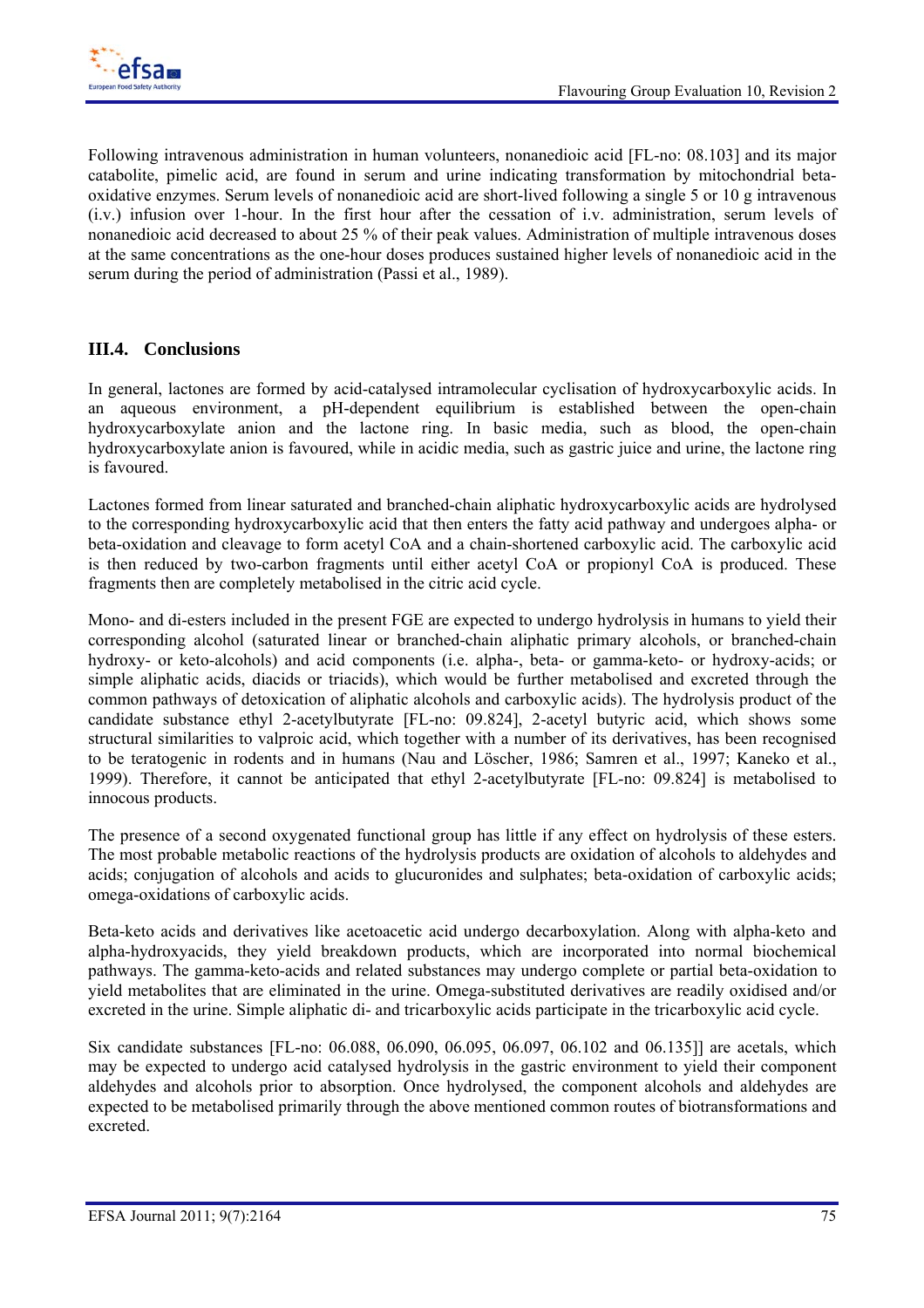

The linear and branched-chain aliphatic primary alcohol components of candidate substances that are simple aliphatic di- and tricarboxylic acid esters would be oxidised in the presence of alcohol dehydrogenase to their corresponding aldehydes which, in turn, would be oxidised to their corresponding carboxylic acids. The two diols [FL-no: 02.132 and 02.198] may be anticipated to participate in the same routes of biotransformation.

Among candidate substances, an alkoxy-alcohol 2-butoxyethanol [FL-no: 02.242] is mainly metabolised to butoxyacetic acid, which has been identified as the major responsible for the hemolysis of red blood cells and other toxic effects induced by 2-butoxyethanol.

In summary, it can be anticipated that primary and secondary aliphatic saturated or unsaturated alcohols, aldehydes, carboxylic acids, acetals and esters with an additional oxygenated functional group and aliphatic lactones included in the present FGE are generally hydrolysed and completely metabolised to innocuous products many of which are endogenous in humans, at the estimated level of intake as flavouring substances.

The consideration on the actual levels of intake becomes particularly relevant for one candidate substance, diethyl maleate [FL-no: 09.351]; as when administered at high doses, it is able to induce severe GSH depletion, due to its prompt metabolism to GSH-conjugates. This may also be the case for the structually related diethyl fumarate [FL-no: 09.350].

For three of the candidate substances it cannot be concluded that they are metabolised to innocuous products. These are 2-butoxyethanol [FL-no: 02.242], the major metabolite of which, butoxyacetic acid, has been recognised as responsible for haematotoxic effects induced by 2-butoxyethanol, 1,1,3-triethoxypropane [FLno: 06.097] which may be metabolised to the structurally related ethoxypropanoic acid; and finally, ethyl 2 acetylbutyrate [FL-no: 09.824], whose hydrolysis gives rise to 2-acetylbutyric acid, with some structural similarities to valproic acid, a known teratogenic compound.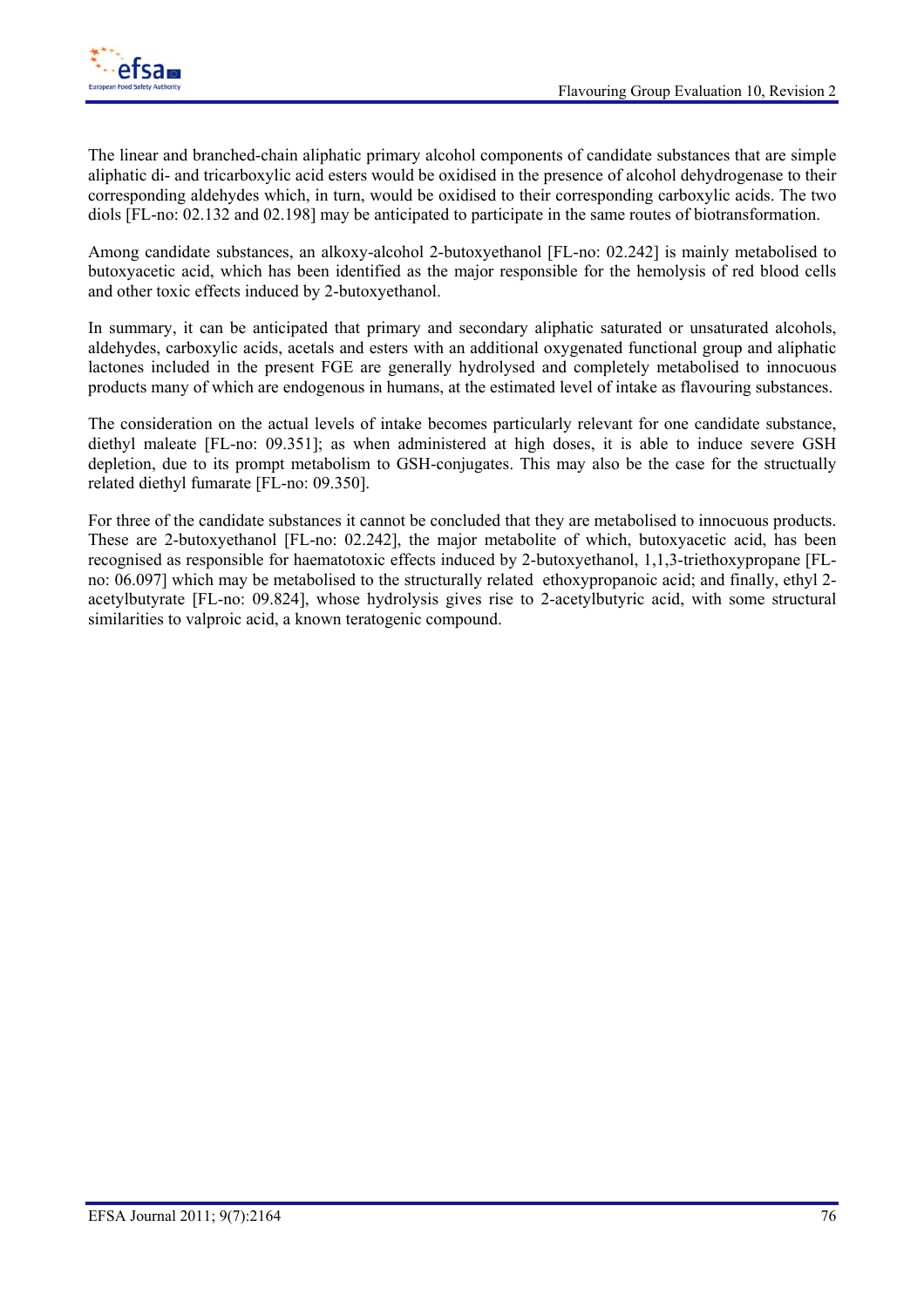

### **ANNEX IV: TOXICITY**

Oral acute toxicity data are available for 15 candidate substances of the present Flavouring Group Evaluation of 58 substances from chemical groups 9, 13 and 30 and for 49 supporting substances evaluated by the JECFA at the  $49<sup>th</sup>$  and  $53<sup>rd</sup>$  meetings (JECFA, 1998a; JECFA, 2000c). The supporting substances are listed in brackets.

### **Table IV.1: ACUTE TOXICITY**

| <b>Chemical Name [FL-no:]</b>                                            | <b>Species</b> | <b>Sex</b> | Route  | $LD_{50}$     | Reference                       |
|--------------------------------------------------------------------------|----------------|------------|--------|---------------|---------------------------------|
|                                                                          |                |            |        | (mg/kg bw)    |                                 |
| (Methyl 2-hydroxy-4-methylpentanoate [09.548])                           | Mouse          | <b>NR</b>  | Oral   | 4000          | (Pellmont, 1978)                |
| (Methyl 2-oxo-3-methylvalerate [09.550])                                 | Rat            | M          | Gavage | > 5000        | (Moreno, 1979b)                 |
| Isobutyl lactate [09.590]                                                | Rat            | <b>NR</b>  | Oral   | > 2000        | (Riebeek, 1989)                 |
| (Butyro-1,4-lactone [10.006])                                            | Mouse          | NR         | Gavage | 1245          | (Schafer and Bowles, 1985)      |
| (Pentano-1,4-lactone [10.013])                                           | Rat            | <b>NR</b>  | Oral   | > 5000        | (Moreno, 1978e)                 |
|                                                                          | Rat            | <b>NR</b>  | Gavage | 8800          | (Deichmann et al., 1945)        |
|                                                                          | Rabbit         | $\rm NR$   | Gavage | 2480          | (Deichmann et al., 1945)        |
| (Hexano-1,4-lactone [10.021])                                            | Rat            | $\rm NR$   | Oral   | > 5000        | (Moreno, 1977f)                 |
| (Hexano-1,5-lactone [10.010])                                            | Rat            | M          | Gavage | 13,030        | (Smyth et al., 1962)            |
| (Heptano-1,4-lactone [10.020])                                           | Rat            | <b>NR</b>  | Oral   | > 5000        | (Moreno, 1977g)                 |
| (Octano-1,4-lactone [10.022])                                            | Rat            | NR         | Oral   | > 5000        | (Moreno, 1974c)                 |
| (Octano-1,5-lactone [10.015])                                            | Rat            | $\rm NR$   | Oral   | > 5000        | (Moreno, $1977h$ )              |
| (Nonano-1,4-lactone [10.001])                                            | Rat            | M, F       | Gavage | 9780          | (Jenner et al., 1964)           |
|                                                                          | Rat            | M          | Oral   | 6600          | (Moreno, 1972a)                 |
|                                                                          | Guinea pig     | M, F       | Gavage | 3440          | (Jenner et al., 1964)           |
| (Decano-1,4-lactone [10.017])                                            | Rat            | NR         | Oral   | > 5000        | (Moreno, $1975h$ )              |
| (Decano-1,5-lactone [10.007])                                            | Rat            | NR         | Oral   | > 5000        | (Levenstein, 1975c)             |
| (Decano-1,6-lactone [10.029])                                            | Mouse          | M, F       | Gavage | 5252          | (Moran et al., 1980)            |
| (Undecano-1,4-lactone [10.002])                                          | Rat            | M, F       | Gavage | 18500         | (Jenner et al., 1964)           |
| (Undecano-1,5-lactone [10.011])                                          | Rat            | $\rm NR$   | Oral   | > 5000        | (Moreno, 1975i)                 |
| (Dodecano-1,4-lactone [10.019])                                          | Rat            | NR         | Oral   | > 5000        | (Moreno, 1974d)                 |
| (Dodecano-1,5-lactone [10.008])                                          | Rat            | $\rm NR$   | Oral   | > 5000        | (Moreno, 1977d)                 |
| (Dodecano-1,6-lactone [10.028])                                          | Mouse          | M, F       | Gavage | 7898          | (Moran et al., 1980)            |
| (Pentadecano-1,15-lactone [10.004])                                      | Rat            | $\rm NR$   | Oral   | > 5000        | (Levenstein, 1974c)             |
| $(5-Methylfuran-2(3H)-one [10.012])$                                     | Mouse          | M, F       | Gavage | 2800          | (Moran et al., 1980)            |
| $(6-Pentyl-2H-pvran-2-one$ [10.031])                                     | Rat            | M, F       | Gavage | $1600 - 5000$ | (Piccirillo and Hartman, 1980a) |
| (Mixture of 5-Hydroxy-2-decenoic acid delta-lactone, 5-Hydroxy-2-        | Rat            | M, F       | Gavage | 3363          | (Reagan and Becci, 1984a)       |
| dodecenoic acid delta-lactone, and 5-Hydroxy-2-tetradecenoic acid delta- |                |            |        |               |                                 |
| lactone)                                                                 |                |            |        |               |                                 |
| (Dodec-6-eno-1,4-lactone [10.009])                                       | Rat            | M.F        | Oral   | > 5000        | (Watanabe and Morimoto, 1990)   |
| (Hexadec-6-eno-1,16-lactone [10.003])                                    | Rat            | NR         | Oral   | > 5000        | (Wohl, 1974a)                   |
| $(3,7-Dimethyloctano-1,6-lactone [10.027])$                              | Rat            | M, F       | Gavage | > 5000        | (Lewis and Palanker, 1979a)     |
| (5-Hexyl-5-methyldihydrofuran-2(3H)-one [10.051])                        | Rat            | $\rm NR$   | Oral   | > 5000        | (Moreno, 1976j)                 |
| (Citronellyl oxyacetaldehyde [05.079])                                   | Rat            | $\rm NR$   | Oral   | > 5000        | (Moreno, 1973d)                 |
| 1-Hydroxypropan-2-one [07.169]                                           | Rat            | <b>NR</b>  | Oral   | $2200^2$      | (Smyth and Carpenter, 1948)     |
| $(4,4-Dimethoxybutan-2-one [06.038])$                                    | Rat            | M          | Gavage | 6200          | (EPA, 1971)                     |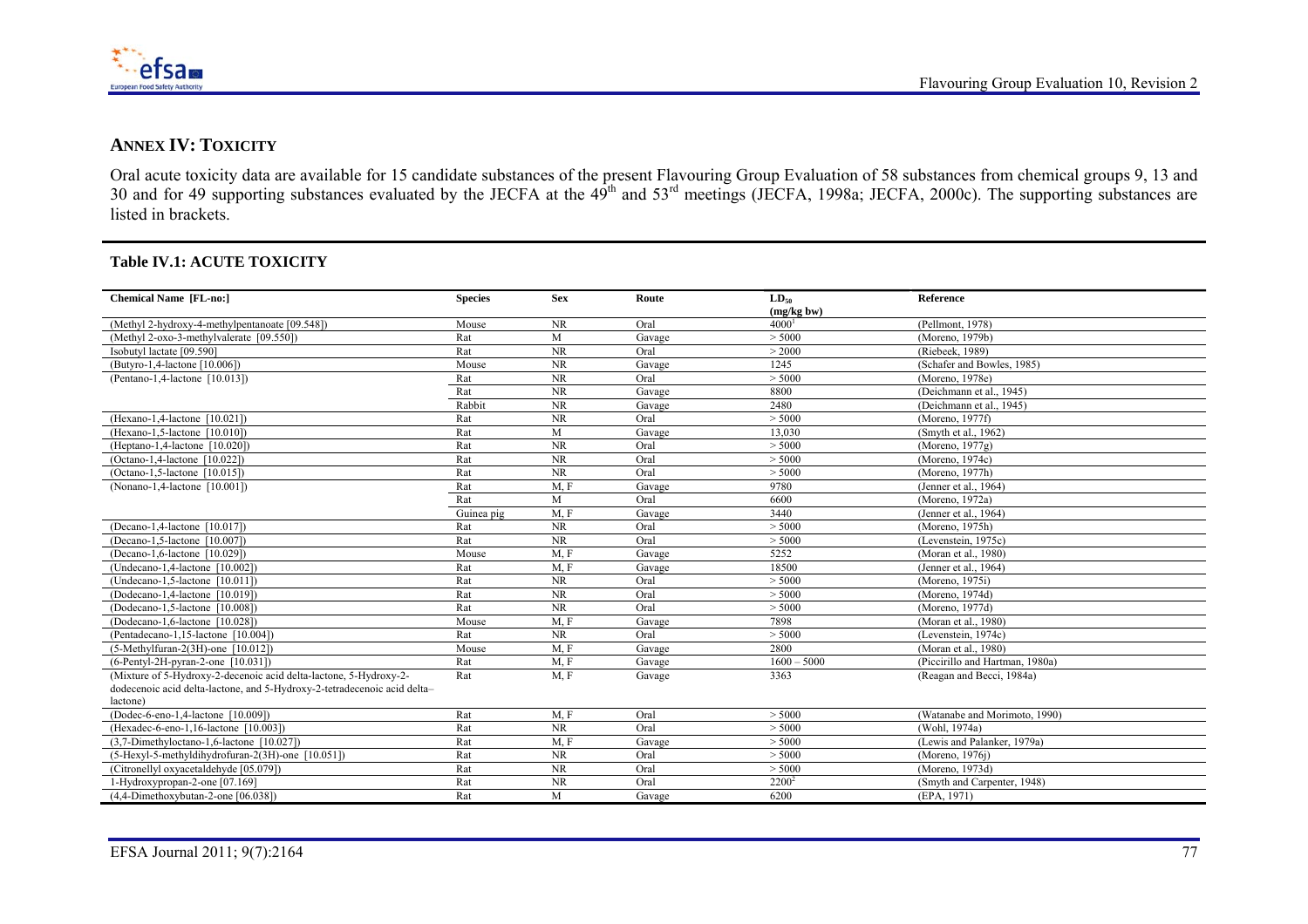

#### **Table IV.1: ACUTE TOXICITY**

| <b>Chemical Name [FL-no:]</b>                     | <b>Species</b> | <b>Sex</b>     | Route  | $LD_{50}$         | Reference                         |
|---------------------------------------------------|----------------|----------------|--------|-------------------|-----------------------------------|
|                                                   |                |                |        | (mg/kg bw)        |                                   |
| (Ethyl acetoacetate [09.402])                     | Rat            | NR             | Oral   | 3980 <sup>3</sup> | (Smyth et al., 1949)              |
| Methyl acetoacetate [09.634]                      | Rat            | NR             | Oral   | 3000              | (Smyth and Carpenter, 1948)       |
|                                                   | Rat            | $\rm NR$       | Oral   | 2800              | (BASF, 1978)                      |
| (Butyl acetoacetate [09.403])                     | Rat            | F              | Gavage | 11260             | (Smyth et al., 1954)              |
| (Geranyl acetoacetate [09.405])                   | Rat            | NR             | Oral   | > 5000            | (Moreno, $1976k$ )                |
| (Ethyl 3-oxohexanoate [09.542])                   | Mouse          | NR             | Oral   | $4000 - 8000$     | (Pellmont, 1973a)                 |
| (Ethyl 2,4-dioxohexanoate [09.514])               | Rat            | M, F           | Gavage | 6450              | (Wolven and Levenstein, 1969)     |
| 2-Butoxyethan-1-ol [02.242]                       | Rat            | $\mathbf M$    | Gavage | 1480              | (Smyth et al., 1941)              |
|                                                   | Rat            | NR             | Oral   | 1174              | (BASF, 1956)                      |
|                                                   | Rat            | NR             | Oral   | 620               | (Rowe and Wolf, 1982)             |
|                                                   | Rat            | M, F           | Oral   | 2800              | (Carpenter et al., 1956)          |
|                                                   | Rat            | $\overline{M}$ | Gavage | 2680              | (Myers and Homan, 1980)           |
|                                                   | Rat            | NR             | Oral   | 470               | (Wolf, 1959)                      |
|                                                   | Rat            | $\mathbf M$    | Gavage | $1190 - 2800$     | (Weil and Wright, 1967)           |
|                                                   | Rat            | M              | Gavage | 1590              | (Moreno, 1976l)                   |
|                                                   | Rat            | M              | Gavage | 7500              | (Moreno, 1976l)                   |
|                                                   | Rat            | NR             | Oral   | 1746              | (Eastman Kodak Co., 1989)         |
|                                                   | Rat            | $\mathbf M$    | Gavage | 7292              | (Eastman Kodak Co., 1984)         |
|                                                   | Mouse          | <b>NR</b>      | Oral   | 1230              | (Carpenter et al., 1956)          |
|                                                   | Mouse          | NR             | Oral   | $1170 - 1700$     | (Dow Chemical Company, 1982a)     |
|                                                   | Mouse          | NR             | Oral   | 1519              | (Eastman Kodak Co., 1989)         |
|                                                   | Mouse          | M              | Gavage | 2406              | (Eastman Kodak Co., 1984)         |
|                                                   | Rabbit         | M              | Oral   | $320 - 370$       | (Carpenter et al., 1956)          |
|                                                   | Guinea pig     | M, F           | Oral   | 1200              | (Carpenter et al., 1956)          |
|                                                   | Guinea pig     | M, F           | Gavage | 1200              | (Smyth et al., 1941)              |
| Butane-1,3-diol [02.132]                          | Rat            | F              | Gavage | > 5000            | (CTFA, 1978)                      |
|                                                   | Rat            | $\mathbf{M}$   | Gavage | 18610             | (Smyth et al., 1941)              |
|                                                   | Rat            | M              | Gavage | 22800             | (Smyth et al., 1951a)             |
|                                                   | Rat            | NR5            | Oral   | 29590             | (Bornmann, 1954)                  |
|                                                   | Mouse          | NR5            | Oral   | 23440             | (Bornmann, 1954)                  |
|                                                   | Mouse          | NR             | Oral   | 23310             | (Kopf et al., 1950; Loeser, 1949) |
|                                                   | Mouse          | NR             | Oral   | 12980             | (Wenzel and Koff, 1956)           |
|                                                   | Guinea pig     | M, F           | Gavage | 11460             | (Smyth et al., 1941)              |
| (4-Oxovaleric acid [08.023])                      | Rat            | NR             | Oral   | 1850              | (Moreno, 1977j)                   |
| (Ethyl 4-oxovalerate [09.435])                    | Rat            | NR             | Oral   | > 5000            | (Moreno, 1978f)                   |
| Octane-1,3-diol [02.198]                          | Rat            | NR             | Oral   | > 20000           | (Frankenfeld et al., 1975)        |
| $(3,7-Dimethyloctane-1,7-diol$ [02.047])          | Rat            | M, F           | Gavage | > 5000            | (Levenstein, 1973b)               |
| $(1,1-Dimethoxy-3,7-dimethyloctan-7-ol [06.011])$ | Rat            | <b>NR</b>      | Oral   | > 5000            | (Shelanski and Moldovan, 1973a)   |
| 1,1,3-Triethoxypropane [06.097]                   | Rat            | M              | Gavage | 1600              | (Smyth et al., 1951a)             |
| Diethyl oxalate [09.353]                          | Rat            | NR             | Oral   | $400 - 1600$      | (Patty, 1963)                     |
| (Malonic acid [08.053])                           | Rat            | NR             | Oral   | 1310              | (Bio-Fax, 1971)                   |
| Dimethyl malonate [09.558]                        | Rat            | NR             | Oral   | 4620              | (Levenstein, 1976a)               |
|                                                   | Rat            | NR             | Oral   | 5331              | (Merck Index, 1992)               |
| (Diethyl malonate [09.490])                       | Rat            | NR             | Oral   | 14900             | (Smvth et al., 1969a)             |
|                                                   | Mouse          | NR             | Gavage | 5400              | (Wolven and Levenstein, 1969)     |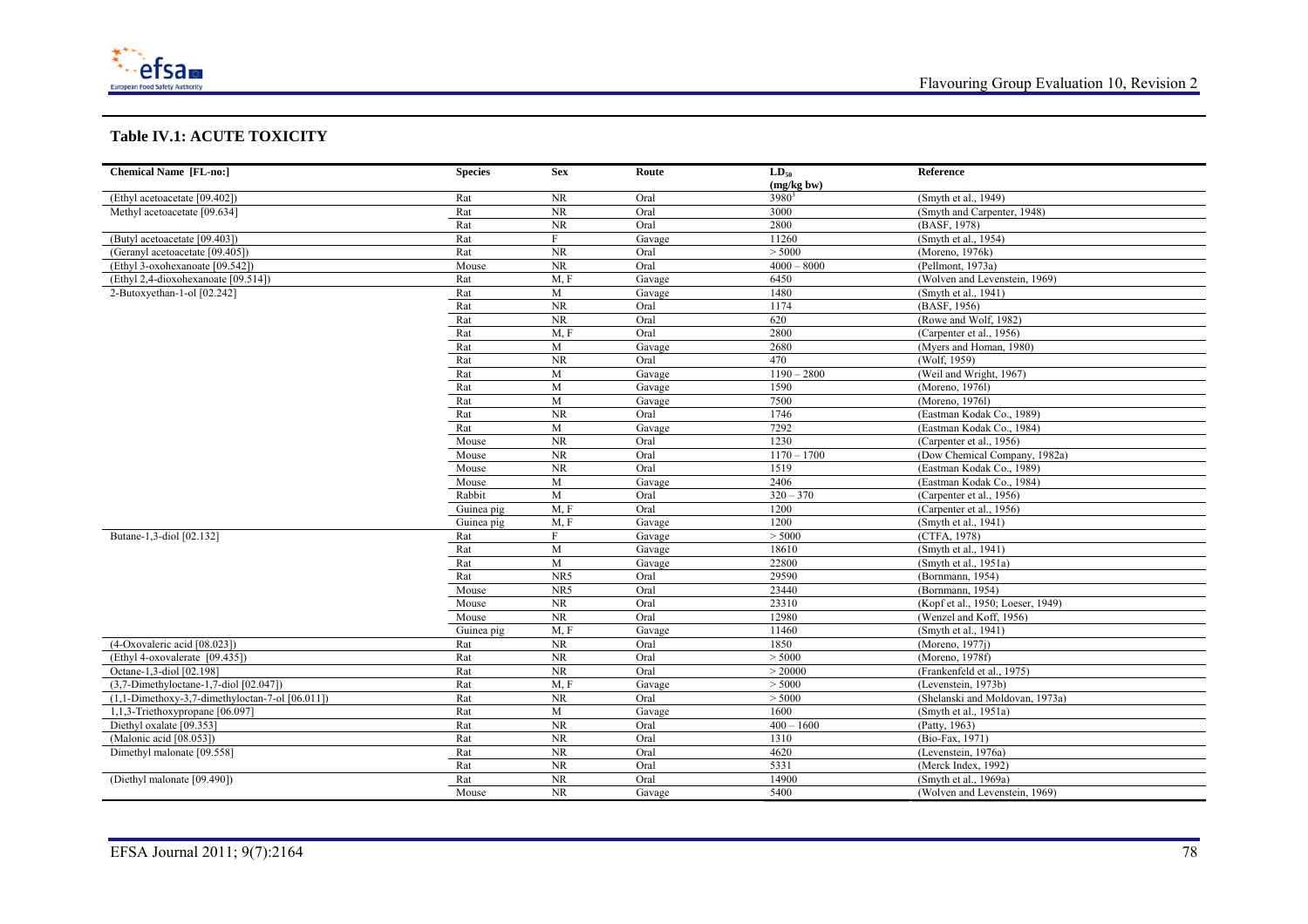

#### **Table IV.1: ACUTE TOXICITY**

| <b>Chemical Name [FL-no:]</b>                 | <b>Species</b> | <b>Sex</b> | Route  | $LD_{50}$                        | Reference                        |
|-----------------------------------------------|----------------|------------|--------|----------------------------------|----------------------------------|
|                                               |                |            |        | (mg/kg bw)                       |                                  |
| (Diethyl succinate [09.444])                  | Rat            | <b>NR</b>  | Oral   | $8530^3$                         | (Smyth et al., 1951a)            |
| (Fumaric acid [08.025])                       | Rat            | M, F       | Oral   | M: 10700; F: 9300                | (Vernot et al., 1977)            |
| Diethyl fumarate [09.350]                     | Rat            | <b>NR</b>  | Oral   | 1500                             | (Hood, 1951)                     |
| $(l$ -Malic acid $[08.017]$ )                 | Rat            | <b>NR</b>  | Oral   | 3500                             | (Morgareidge, 1973a)             |
|                                               | Mouse          | <b>NR</b>  | Oral   | 2660                             | (Morgareidge, 1973b)             |
|                                               | Rabbit         | <b>NR</b>  | Oral   | 3000                             | (Morgareidge, 1973c)             |
| Diethyl maleate [09.351]                      | Rat            | M          | Gavage | 3200                             | (Smyth et al., 1949)             |
| (Tartaric acid (d-, l-, dl-, meso-) [08.018]) | Rat            | <b>NR</b>  | Oral   | 7500 <sup>6</sup>                | (Foulger, 1947)                  |
| Glutaric acid [08.082]                        | Mouse          | <b>NR</b>  | Oral   | 6000                             | (Boyland, 1940)                  |
| Glutaraldehyde [05.149]                       | Rat            | <b>NR</b>  | Gavage | 252                              | (Stonehill et al., 1963)         |
|                                               | Rat            | M          | Gavage | $733^{7}$                        | (Ballantyne and Myers, 2001)     |
|                                               | Rat            | M          | Gavage | 2380 <sup>8</sup>                | (Smyth et al., 1962)             |
|                                               | Rat            | M          | Gavage | $540^9$                          | (Striegel and Carpenter, 1964)   |
|                                               | Rat            | M, F       | Oral   | M: 134; F: 165                   | (Ikeda, 1980)                    |
|                                               | Rat            | M          | Gavage | 13007                            | (Myers et al., 1977b)            |
|                                               | Rat            | M          | Gavage | 1870 <sup>8</sup>                | (Myers et al., 1977c)            |
|                                               | Mouse          | <b>NR</b>  | Gavage | 352                              | (Stonehill et al., 1963)         |
|                                               | Mouse          | M, F       | Oral   | M: 100; F: 110                   | (Ikeda, 1980)                    |
|                                               | Mouse          | M, F       | Gavage | M: $152^7$ ; F: 113 <sup>7</sup> | (Ballantyne and Myers, 2001)     |
|                                               | Mouse          | M, F       | Gavage | M: $151^8$ ; F: 115 <sup>8</sup> | (Union Carbide Corp., 1992)      |
| (Adipic acid [08.026])                        | Mouse          | M          | Oral   | $1900^{10}$                      | (Horn et al., 1957)              |
| Diethyl adipate [09.348]                      | Rat            | <b>NR</b>  | Oral   | >1600                            | (Patty, 1963)                    |
| Nonanedioic acid [08.103]                     | Rat            | M, F       | Gavage | >4000                            | (Mingrone et al., 1983)          |
|                                               | Rabbit         | M, F       | Gavage | >4000                            | (Mingrone et al., 1983)          |
| (Diethyl sebacate [09.475])                   | Rat            | M, F       | Gavage | 14470                            | (Jenner et al., 1964)            |
|                                               | Rat            | M          | Oral   | $32000^1$                        | (Smith, 1953a)                   |
|                                               | Mouse          | <b>NR</b>  | Gavage | > 32000                          | (Lawrence et al., 1974)          |
| (Triethyl citrate [09.512])                   | Rat            | <b>NR</b>  | Gavage | 7000 <sup>4</sup>                | (Finkelstein and Gold, 1959)     |
| (Tributyl acetylcitrate [09.511])             | Rat            | NR         | Gavage | $>$ 30000 <sup>12</sup>          | (Finkelstein and Gold, 1959)     |
| (3-Hydroxy-2-oxopropionic acid [08.086])      | Rat            | NR         | Oral   | 2000                             | (Hoechst, 1995)                  |
| (Succinic acid, disodium salt [08.113])       | Rat            | <b>NR</b>  | Oral   | >1200                            | MHLW Japan 2002 in: (OECD, 2003) |

 $M = Male$ ;  $F = Female$ 

NR: Not reported

1 Dosed in 5 % gum arabic.

2 Data derived from a range-finding study.

3 Actual LD<sub>50</sub> not reported.Study conducted as a dose range-finder (DRF).

4 Actual  $LD_{50}$  not reported. Value reported as approximate  $LD_{50}$ .

5 Data point not verified.

6 Actual  $LD_{50}$  not reported. Value reported as MFD (assumed to be Median Fatal Dose).

7 Glutaraldehyde dosed as a 50 % (w/w) solution. The  $LD_{50}$  is expressed as mg of actual active ingredients.

8 Test substance administered as a 25 % solution. The  $LD_{50}$  is expressed as mg of actual active ingredients.

9 Test substance administered as a 45 % aqueous solution.The LD50 is expressed as mg of actual active ingredients.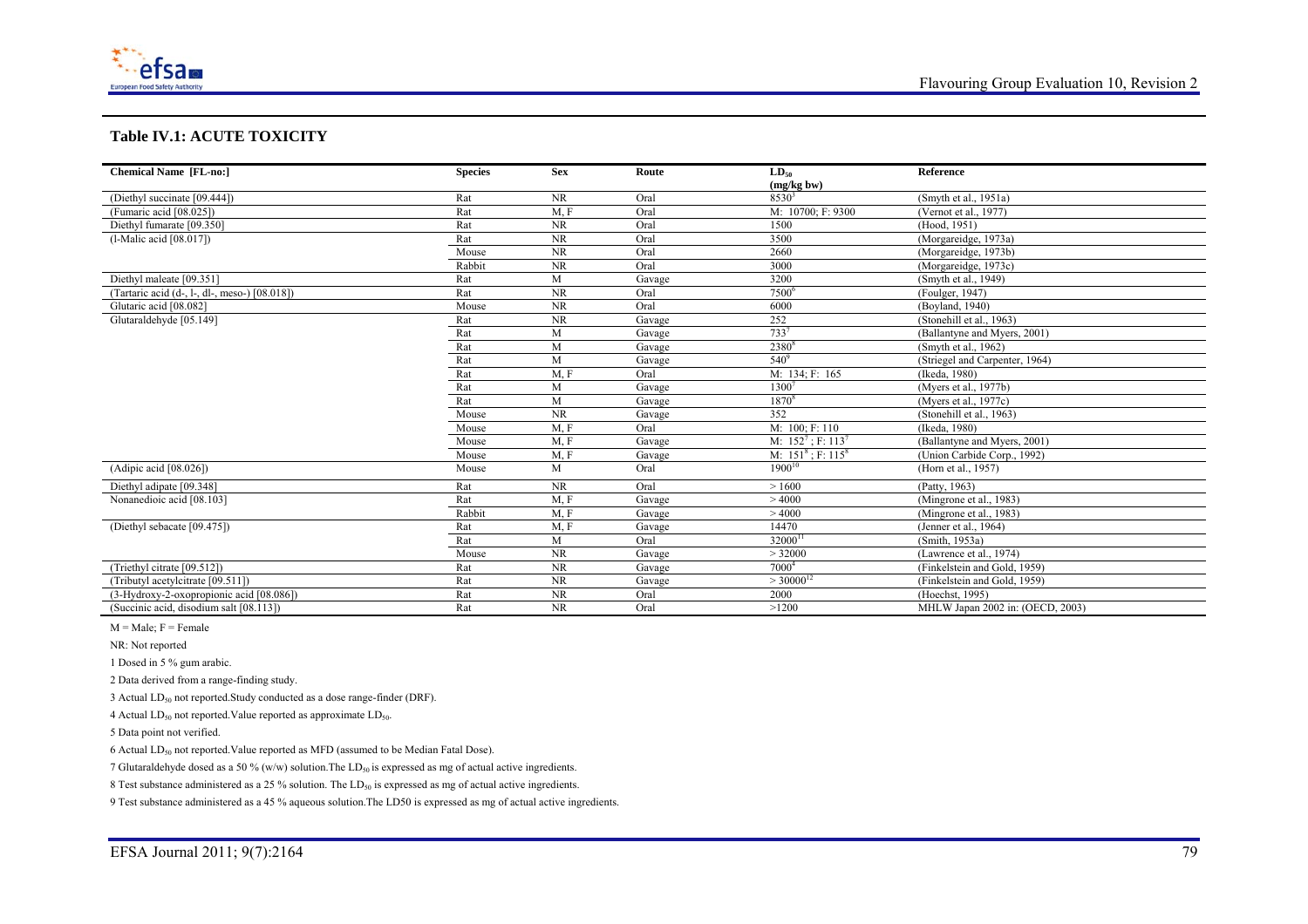

10 Dosed as a 6% suspension in 0.5 % methyl cellulose.

11 Actual LD<sub>50</sub> not reported Value represents lowest dose level tested causing mortality. Animals dosed at 16,000 mg/kg had 100 % survival rate, while animals dosed at 32,000 mg/kg had 100 % fatality. Acute lethal dose fo between 16,000 and 32,000 mg/kg.

12 Value represents the maximum dose level tested. Animals dosed at 30,000 mg/kg had 100 % survival rate.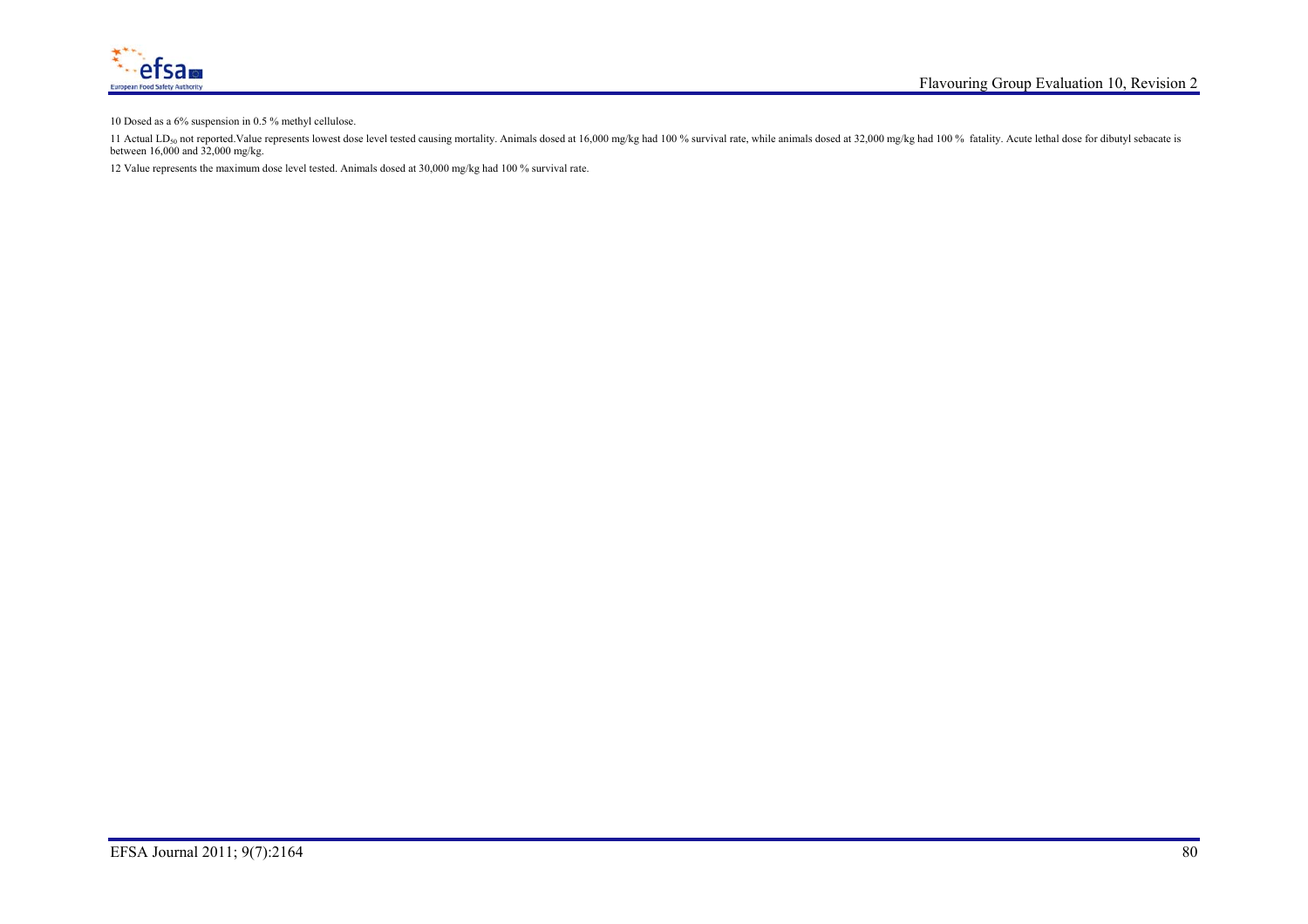Subacute / Subchronic / Chronic / Carcinogenic toxicity data are available for five candidate substances of the present Flavouring Group Evaluation from chemical groups 9, 13 and 30 and for 23 supporting substances evaluated by the JECFA at the  $49<sup>th</sup>$  and  $53<sup>rd</sup>$  meetings (JECFA, 1998a; JECFA, 2000c). Furthermore, data are available for two structurally related substances. The supporting and structurally related substances are listed in brackets.

| <b>Chemical Name [FL-no:]</b>    | <b>Species</b> ; Sex<br>No./Group <sup>1</sup> | Route  | <b>Duration</b><br>(days) | <b>NOAEL</b><br>(mg/kg bw/day) | Reference                   | <b>Comments</b> |
|----------------------------------|------------------------------------------------|--------|---------------------------|--------------------------------|-----------------------------|-----------------|
| (Butyro-1,4-lactone [10.006])    | Mouse; M, F<br>5/20                            | Gavage | 90                        | 525                            | (NTP, 1992e)                | a)              |
|                                  | Rat; M, F<br>5/20                              | Gavage | 90                        | 450                            | (NTP, 1992e)                | a)              |
|                                  | Mouse; M, F<br>2/100                           | Gavage | 2 years                   | 262                            | (NTP, 1992e)                | a)              |
|                                  | Rat; M, F<br>2/100                             | Gavage | 2 years                   | 112                            | (NTP, 1992e)                | a)              |
|                                  | Rat; M, F<br>1/7                               | Diet   | $4-6$ months              | $100^2$                        | (Fassett, 1961)             | a)              |
| (Pentano-1,4-lactone [10.013])   | Rat; $M, F$<br>1/30                            | Diet   | 90                        | M: $49^2$ ; F: $51.1^2$        | (Oser et al., 1965)         | a)              |
|                                  | Rat; M, F<br>1/10                              | Diet   | 90                        | $500^2$                        | (Hagan et al., 1967)        | a)              |
| $(Octano-1, 5-lactone [10.015])$ | Rat; $M, F$<br>1/7                             | Diet   | $4 - 6$ months            | $32^{2}$                       | (Fassett, 1961)             | a)              |
| $(Nonano-1,4-lactone [10.001])$  | Rat; M, F<br>1/30                              | Diet   | 90                        | M: $62.8^2$ ; F: $72.5^2$      | (Oser et al., 1965)         | a)              |
|                                  | Rat; $M, F$<br>1/7                             | Diet   | 4-6 months                | $32^{2}$                       | (Fassett, 1961)             | a)              |
|                                  | Rat; $M, F$<br>1/20                            | Diet   | 2 years                   | $50^{2}$                       | (Bär and Griepentrog, 1967) | a)              |
| (Decano-1,4-lactone [10.017])    | Rat; M, F<br>1/7                               | Diet   | 4-6 months                | $32^{2}$                       | (Fassett, 1961)             | a)              |
| (Decano-1,5-lactone [10.007])    | Rat; $M, F$<br>1/NR                            | Diet   | 49 weeks                  | $150^2$                        | (Fassett, 1961)             | a)              |
|                                  | Dog; M, F<br>1/NR                              | Diet   | 38 weeks                  | $250^2$                        | (Fassett, 1961)             | a)              |
| (Undecano-1,4-lactone [10.002])  | Rat; $M, F$<br>1/30                            | Diet   | 90                        | M: $14.6^2$ ; F: $16.5^2$      | (Oser et al., 1965)         | a)              |
|                                  | Rat; M, F<br>1/7                               | Diet   | 4-6 months                | $32^{2}$                       | (Fassett, 1961)             | a)              |
|                                  | Rat; $M, F$<br>1/20                            | Diet   | 2 years                   | $250^2$                        | (Bär and Griepentrog, 1967) | a)              |
|                                  | Rat; M, F<br>NR <sup>4</sup>                   | Diet   | 90                        | $14.1^{2,3}$                   | (Shillinger, 1950)          | a)              |
| (Dodecano-1,4-lactone [10.019])  | Rat; M, F<br>1/7                               | Diet   | 4-6 months                | $32^{2}$                       | (Fassett, 1961)             | a)              |
| (Dodecano-1,5-lactone [10.008])  | Rat; M, F<br>1/NR                              | Diet   | 49 weeks                  | $300^2$                        | (Fassett, 1961)             | a)              |
|                                  | Dog; $M, F$                                    | Diet   | 38 weeks                  | $150^2$                        | (Fassett, 1961)             | a)              |

### **Table IV.2: Subacute / Subchronic / Chronic / Carcinogenicity Studies**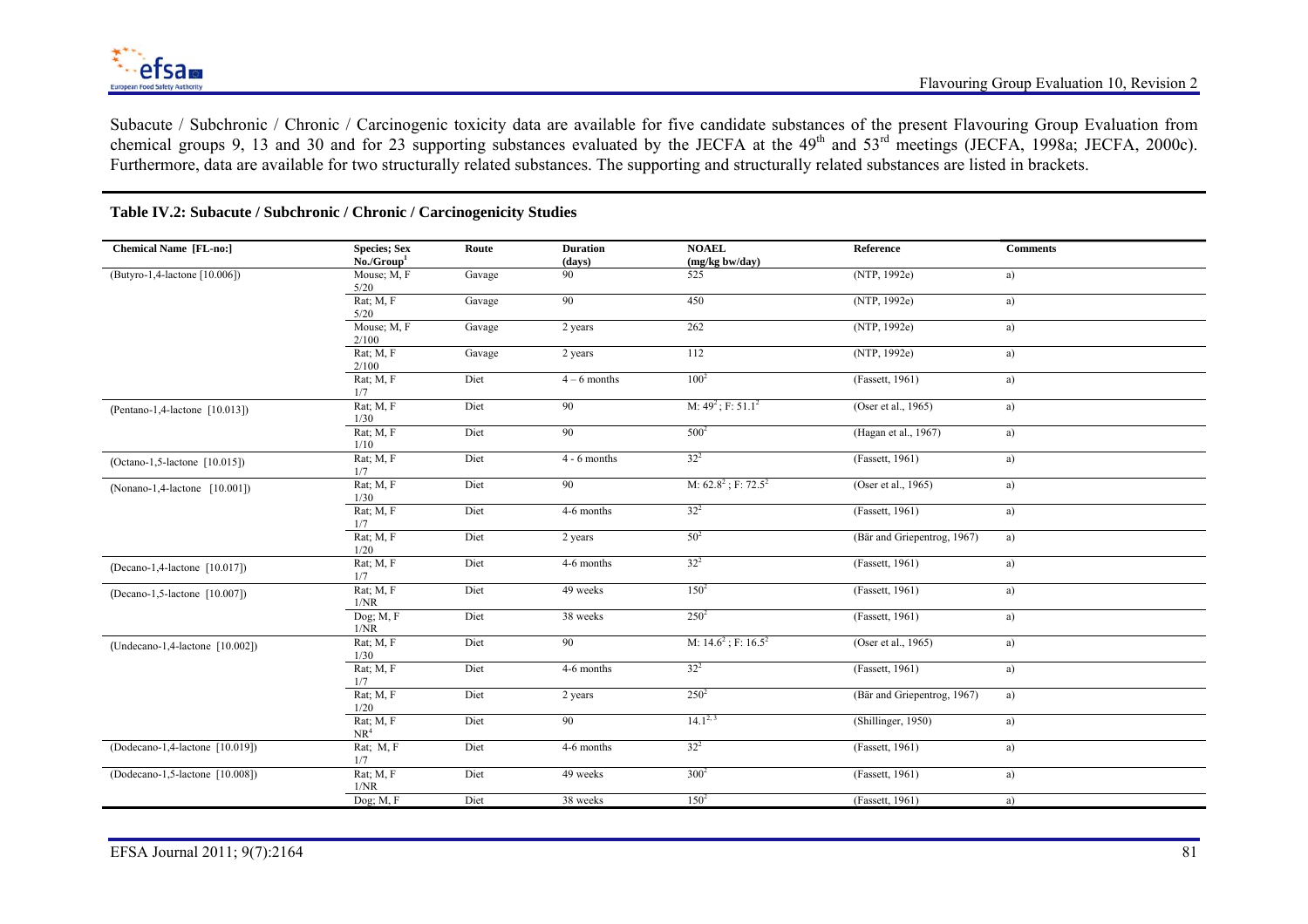

# **Table IV.2: Subacute / Subchronic / Chronic / Carcinogenicity Studies**

| <b>Chemical Name [FL-no:]</b>                          | <b>Species</b> ; Sex<br>No./Group <sup>1</sup> | Route          | <b>Duration</b><br>(days) | <b>NOAEL</b><br>(mg/kg bw/day)                                      | Reference                                              | <b>Comments</b>                                                                                                                                                                                                            |
|--------------------------------------------------------|------------------------------------------------|----------------|---------------------------|---------------------------------------------------------------------|--------------------------------------------------------|----------------------------------------------------------------------------------------------------------------------------------------------------------------------------------------------------------------------------|
|                                                        | 1/NR                                           |                |                           |                                                                     |                                                        |                                                                                                                                                                                                                            |
| $(5-Methylfuran-2(3H)-one [10.012])$                   | Rat; M, F<br>1/NR                              | Diet           | 90                        | M: $17.4^2$ ; F: $17.7^2$                                           | (Shellenberger, 1971c)                                 | a)                                                                                                                                                                                                                         |
| $(6$ -Pentyl-2H-pyran-2-one [10.031])                  | Rat; M, F<br>1/30                              | Diet           | 90                        | $12.1^2$                                                            | (Cox et al., 1974h)                                    | a)<br>A carefully performed one dose study not<br>in compliance with a specific testing<br>guideline but of sufficient quality to<br>accept the data. "Reliable with restriction"<br>according to (Klimisch et al., 1997). |
| (5-Ethyl-3-hydroxy-4-methylfuran-2(5H)-one<br>[10.023] | Rat; $M, F$<br>1/30                            | Diet           | 90                        | M: $1.29^2$ ; F: $1.47^2$                                           | (Posternak et al., 1969)                               | a)                                                                                                                                                                                                                         |
| (3-Hydroxy-4,5-dimethylfuran-2(5H)-one<br>[10.030]     | Rat; M, F<br>$6/8 - 16$                        | Diet           | 13 - 52 weeks             | $46^{2}$                                                            | (Munday and Kirkby, 1973;<br>Munday and Kirkby, 1971a) | a)                                                                                                                                                                                                                         |
| (Ethyl acetoacetate [09.402])                          | Rat; M, F<br>3/32                              | Diet           | $28 - 29$                 | 300                                                                 | (Cook et al., 1992)                                    | a)                                                                                                                                                                                                                         |
| 2-Butoxyethan-1-ol [02.242]                            | Rat; $M, F$<br>4/20                            | Diet           | $91 - 93$                 | 40                                                                  | (Union Carbide Corp., 1963)                            | FGE.10 refers to (EPA, 1999; EU-RAR,<br>2004a)                                                                                                                                                                             |
|                                                        | Rat; $M, F$<br>4/10                            | Diet           | 90                        | No NOAEL derived <sup>13</sup>                                      | (Union Carbide Corp., 1952)                            | FGE.10 refers to (EPA, 1999; EU-RAR,<br>2004a)                                                                                                                                                                             |
|                                                        | Rat; M, F<br>4/10                              | Diet           | 90                        | 76                                                                  | (Carpenter et al., 1956)                               | FGE.10 refers to (EPA, 1999; EU-RAR,<br>$2004a$ ).                                                                                                                                                                         |
|                                                        | Rat; $M, F$<br>5/20                            | Drinking water | 13 weeks                  | 1500 ppm (150 mg/kg/day)                                            | (NTP, 1993a)                                           | FGE.10 refers to (EPA, 1999; EU-RAR,<br>$2004a$ ).                                                                                                                                                                         |
|                                                        | Rat; M<br>3/10                                 | Gavage         | 6 weeks                   | 222                                                                 | (Krasavage, 1983)                                      | FGE.10 refers to (EPA, 1999; EU-RAR,<br>$2004a$ ).                                                                                                                                                                         |
|                                                        | Rat: M. F<br>5/10                              | Drinking water | 14                        | 400                                                                 | (NTP, 1993a)                                           | FGE.10 refers to (EPA, 1999; EU-RAR,<br>$2004a$ ).                                                                                                                                                                         |
|                                                        | Mouse; M, F<br>5/20                            | Drinking water | 13 weeks                  | 6000 ppm (1200 mg/kg/day)                                           | (NTP, 1993a)                                           | FGE.10 refers to (EPA, 1999; EU-RAR,<br>$2004a$ ).                                                                                                                                                                         |
|                                                        | Rat; M, F<br>$4/6^4$                           | Drinking water | 21                        | $M:$ < 2000 ppm (200 mg/kg/day);<br>$F:$ < 1600 ppm (160 mg/kg/day) | (Exon et al., 1991)                                    | FGE.10 refers to (EPA, 1999; EU-RAR,<br>$2004a$ ).                                                                                                                                                                         |
|                                                        | Mouse; M, F<br>5/10                            | Drinking water | 14                        | $< 150^5$                                                           | (NTP, 1993a)                                           | FGE.10 refers to (EPA, 1999; EU-RAR,<br>$2004a$ ).                                                                                                                                                                         |
|                                                        | Mouse; M<br><b>NR</b>                          | Oral           | 5 week                    | 1000                                                                | (Bernstein, 1984)                                      | FGE.10 refers to (EPA, 1999; EU-RAR,<br>2004a                                                                                                                                                                              |
|                                                        | Mouse; M<br>3/5                                | Gavage         | 5 weeks <sup>6</sup>      | < 500                                                               | (Nagano et al., 1977)                                  | FGE.10 refers to (EPA, 1999; EU-RAR,<br>$2004a$ ).                                                                                                                                                                         |
|                                                        | Mouse; M<br>3/NR                               | Gavage         | 5 weeks                   | $1000^7$                                                            | (Nagano et al., 1979)                                  | FGE.10 refers to (EPA, 1999; EU-RAR,<br>$2004a$ ).                                                                                                                                                                         |
|                                                        | Mouse;<br>M3/NR                                | Gavage         | 5 weeks                   | $< 500^8$                                                           | (Nagano et al., 1984)                                  | FGE.10 refers to (EPA, 1999; EU-RAR,<br>$2004a$ ).                                                                                                                                                                         |
| Butane-1,3-diol [02.132]                               | Rat; M<br>15/10                                | Diet           | 30 weeks                  | 200000 ppm (10000 mg/kg/day)                                        | (Miller and Dymsza, 1967)                              | Study aimed at elucidating the usability of<br>butane-1,3-diol as synthetic energy source.<br>It is of limited value for toxicological<br>evaluation.                                                                      |
|                                                        | Rat; M, F<br>3/60                              | Diet           | 2 years                   | 100000 ppm (5000 mg/kg/day)                                         | (Scala and Paynter, 1967)                              | Some details of results not reported (e.g.<br>consumption, histopathological                                                                                                                                               |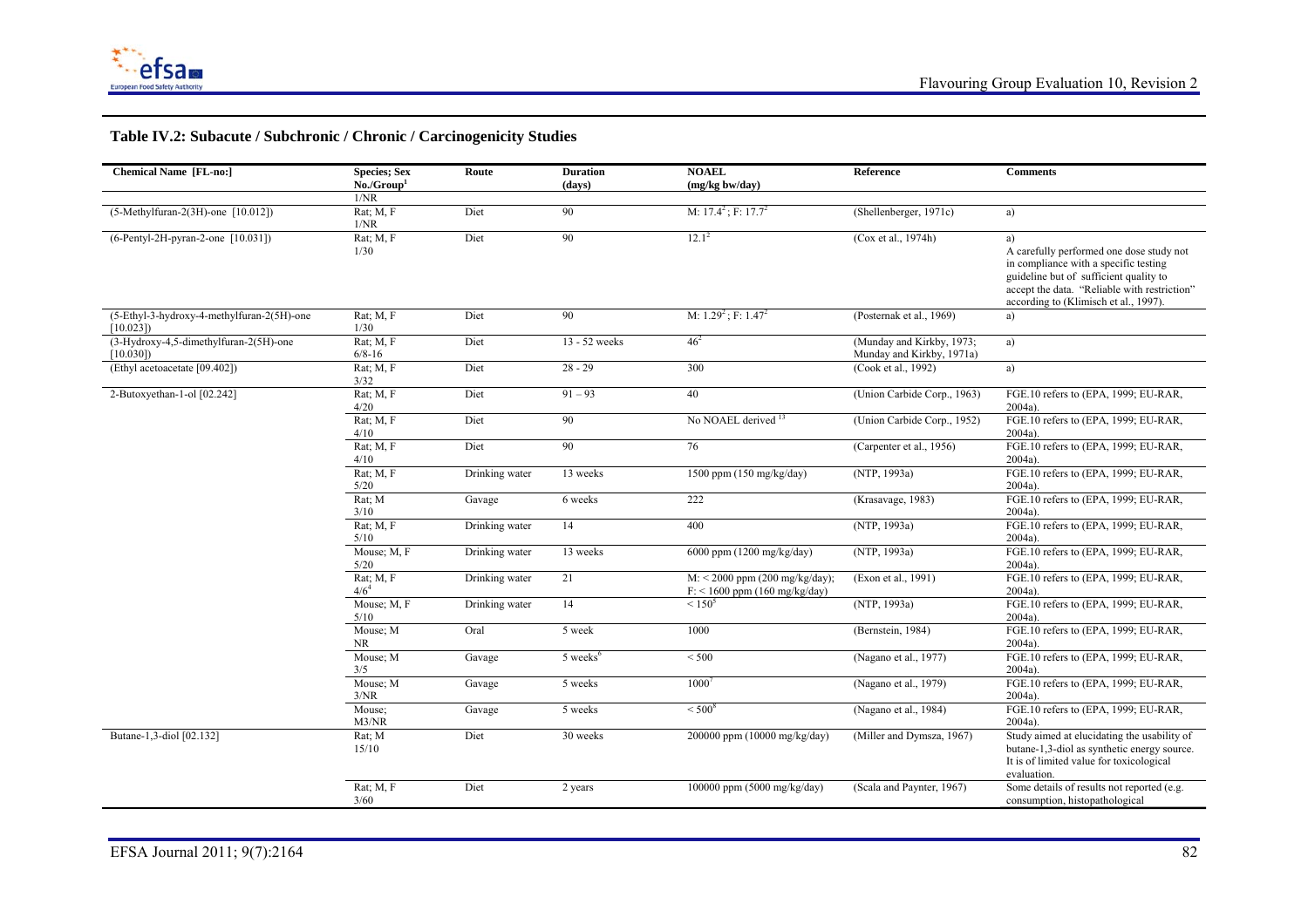

# **Table IV.2: Subacute / Subchronic / Chronic / Carcinogenicity Studies**

| <b>Chemical Name [FL-no:]</b>                 | <b>Species</b> ; Sex<br>No./Group <sup>1</sup> | Route              | <b>Duration</b><br>(days) | <b>NOAEL</b><br>(mg/kg bw/day)     | Reference                            | <b>Comments</b>                                                                     |
|-----------------------------------------------|------------------------------------------------|--------------------|---------------------------|------------------------------------|--------------------------------------|-------------------------------------------------------------------------------------|
|                                               |                                                |                    |                           |                                    |                                      | evaluation), limited value.                                                         |
|                                               | Dog; $M, F$<br>3/8                             | Diet               | 2 years                   | 30000 ppm (750 mg/kg/day)          | (Scala and Paynter, 1967)            |                                                                                     |
|                                               | Dog; M, F<br>4/8                               | Diet               | 13 weeks                  | 6000                               | (Reuzel et al., 1978)                | Methods, results, discussion<br>comprehensible. Valid study.                        |
| (4-Oxovaleric acid [08.023])                  | Rat: NR<br>2/3                                 | Diet               | 16                        | $1000^2$                           | (Tischer et al., 1942)               | a)                                                                                  |
| (3,7-Dimethyl-7-hydroxyoctanal [05.012])      | Rat; M, F<br>1/20<br>1/60                      | Diet               | 2 years                   | $250^2$                            | (Bär and Griepentrog, 1967)          | a)                                                                                  |
| Malonic acid [08.053]                         | Rat; M, F<br>3/140                             | Diet               | 2 years                   | 10 <sup>9</sup>                    | (Hogan and Rinehart, 1979)           |                                                                                     |
| (Diethyl malonate [09.490])                   | Rat; M, F<br>2/20                              | Diet               | 13 weeks                  | < 500                              | (Posternak, 1964a)                   | a)                                                                                  |
|                                               | Rat; $M, F$<br>$1/20 - 32$                     | Diet               | 90                        | 40 <sup>2</sup>                    | (Posternak et al., 1969)             | a)                                                                                  |
| (Fumaric acid [08.025])                       | Rat<br>2/14<br>1/20                            | Diet <sup>10</sup> | 2 years                   | 1380 <sup>2</sup>                  | (Levey et al., 1946)                 | a)                                                                                  |
|                                               | Guinea pig; M, F<br>1/NR                       | Diet               | 1 year                    | 400 <sup>2</sup>                   | (Levey et al., 1946)                 | a)                                                                                  |
|                                               | Rat; M, F<br>Rat; M<br>4/12<br>3/12            | Diet               | 2 years                   | 1200                               | (Fitzhugh and Nelson, 1947)          | a)                                                                                  |
|                                               | Rabbit; NR<br>3/15                             | Diet <sup>10</sup> | 150                       | $2070^2$                           | (Packman et al., 1963)               | a)                                                                                  |
| (Tartaric acid (d-, l-, dl-, meso-) [08.018]) | Dog; NR<br>1/4                                 | Oral               | 90-114                    | ${}_{<}990$                        | (Krop et al., 1945)                  | a)                                                                                  |
|                                               | Rat; M, F<br>4/12                              | Diet               | 2 years                   | $1200^2$                           | (Fitzhugh and Nelson, 1947)          | a)                                                                                  |
|                                               | Rabbit: NR<br>3/15                             | Diet <sup>2</sup>  | 150                       | $2310^2$                           | (Packman et al., 1963)               | a)                                                                                  |
| Glutaraldehyde [05.149]                       | Rat; M, F<br>4/10                              | Diet               | $7\phantom{.0}$           | 1.0                                | (Union Carbide Corp., 1986)          |                                                                                     |
|                                               | Rat; M, F<br>3/NR                              | Drinking water     | 14                        | 100 ppm $(10 \text{ mg/kg/day})$   | (Union Carbide Corp., 1993)          |                                                                                     |
|                                               | Rat; NR<br>3/3                                 | Drinking water     | 11 weeks                  | 5000 ppm (500 mg/kg/day)           | (Spencer et al., 1978)               |                                                                                     |
|                                               | Mouse; M, F<br>3/40                            | Drinking water     | 90                        | 100 ppm $(20 \text{ mg/kg/day})$   | (Bushy Run Research Center,<br>1989) |                                                                                     |
|                                               | Rat; M, F<br>3/NR                              | Drinking water     | 13 weeks                  | 50 ppm $(5 - 7 \text{ mg/kg/day})$ | (Union Carbide Corp., 1986)          |                                                                                     |
|                                               | $Dog$ ;, $M$ , $F$<br>3/8                      | Drinking water     | 13 weeks                  | 50 ppm $(3.2 \text{ mg/kg/day})$   | (Bushy Run Research Center,<br>1990) |                                                                                     |
|                                               | Rat; M, F<br>3/200                             | Drinking water     | 2 years                   | 50 ppm (4 mg/kg/day)               | (Van Miller et al., 2002)            | Large Granular Lymphocytic Leukemia in<br>treated as well as control rats; no clear |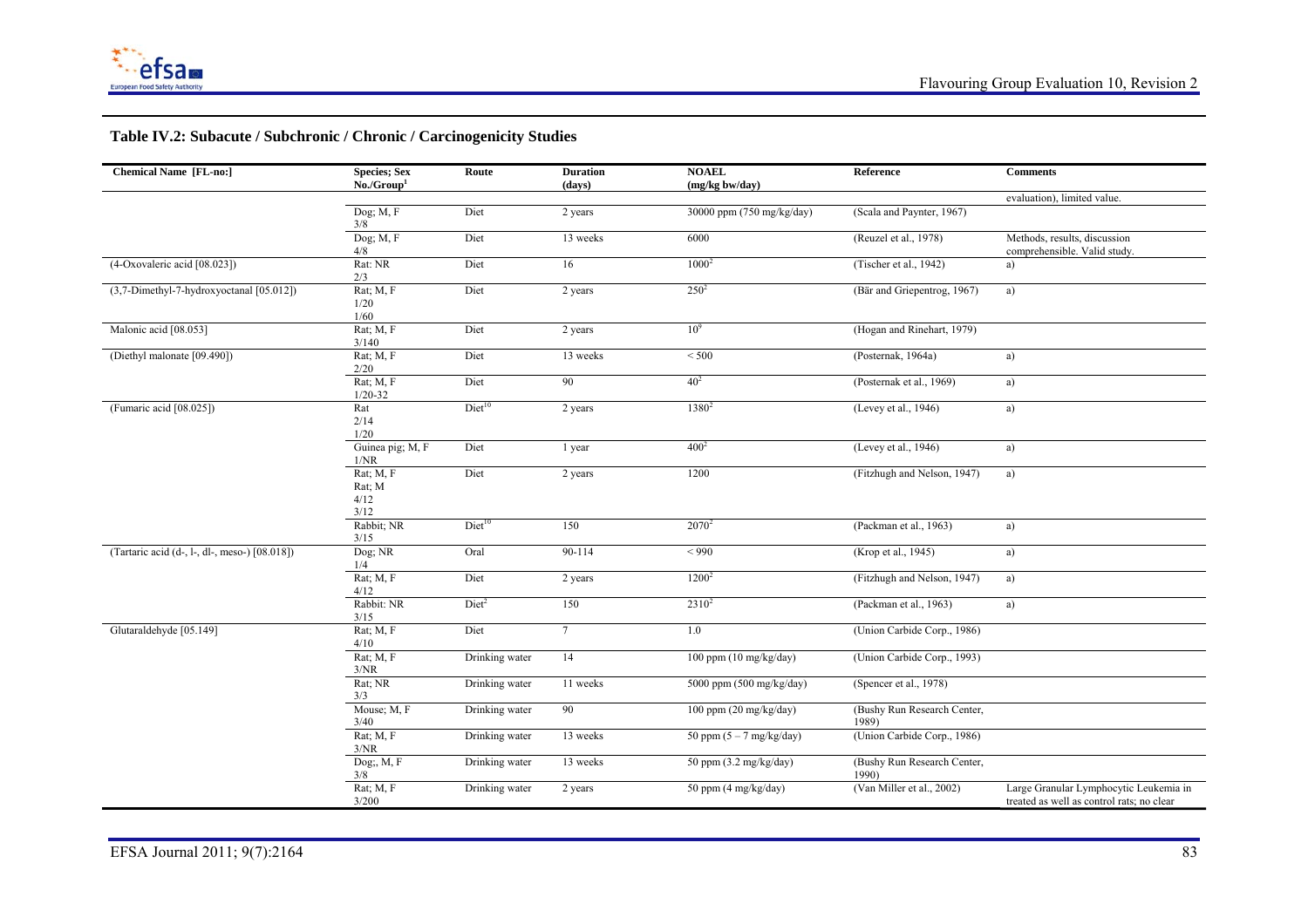

#### **Table IV.2: Subacute / Subchronic / Chronic / Carcinogenicity Studies**

| <b>Chemical Name [FL-no:]</b>     | <b>Species</b> ; Sex<br>No./Group <sup>1</sup> | Route                                    | <b>Duration</b><br>(days)                                                                                             | <b>NOAEL</b><br>(mg/kg bw/day)    | Reference                                 | <b>Comments</b>                                                                                                                                                                                                                               |
|-----------------------------------|------------------------------------------------|------------------------------------------|-----------------------------------------------------------------------------------------------------------------------|-----------------------------------|-------------------------------------------|-----------------------------------------------------------------------------------------------------------------------------------------------------------------------------------------------------------------------------------------------|
|                                   |                                                |                                          |                                                                                                                       |                                   |                                           | dose-resposne relationship. Otherwise no<br>significant increase in neoplasia.                                                                                                                                                                |
| (Adipic acid [08.026])            | Rat; M, F<br>$4/20 - 39$                       | Diet                                     | 2 years                                                                                                               | $\sim 1500^{11}$                  | (Horn et al., 1957)                       | a)                                                                                                                                                                                                                                            |
| Nonanedioic acid [08.103]         | $Rat$ ; $M$ , $F$<br>2/30                      | Diet                                     | 90 and 180                                                                                                            | 280                               | (Mingrone et al., 1983)                   | Details of methods not reported, study not<br>performed according to appropiate<br>guidelines. Study of limited value.                                                                                                                        |
|                                   | Rabbit; M, F<br>2/20                           | Diet                                     | 90 and 180                                                                                                            | 400                               | (Mingrone et al., 1983)                   |                                                                                                                                                                                                                                               |
|                                   | Rat: F<br>1/10                                 | Diet                                     | $3$ month <sup>12</sup>                                                                                               | 140                               | (Mingrone et al., 1983)                   |                                                                                                                                                                                                                                               |
|                                   | Rabbit; F<br>1/10                              | Diet                                     | $3$ months <sup>12</sup>                                                                                              | 200                               | (Mingrone et al., 1983)                   |                                                                                                                                                                                                                                               |
| (Diethyl sebacate [09.475])       | Rat; M, F<br>2/10                              | Diet                                     | 17-18 wks or 27-28 wks                                                                                                | $1000^2$                          | (Hagan et al., 1967)                      | a)                                                                                                                                                                                                                                            |
|                                   | Rat; M<br>4/10                                 | Diet                                     | 1 year                                                                                                                | $1250^2$                          | (Smith, 1953a)                            | a)                                                                                                                                                                                                                                            |
|                                   | Rat; M<br>5/16                                 | Diet                                     | 2 years                                                                                                               | $6250^2$                          | (Smith, 1953a)                            | a)                                                                                                                                                                                                                                            |
| (Triethyl citrate [09.512])       | Rat; M, F<br>3/7                               | Diet                                     | 2 months                                                                                                              | $4000^2$                          | (Finkelstein and Gold, 1959)              | a)                                                                                                                                                                                                                                            |
|                                   | Cat; NR<br>1/6                                 | Gavage                                   | 2 months                                                                                                              | < 285                             | (Finkelstein and Gold, 1959)              | a)                                                                                                                                                                                                                                            |
| (Tributyl acetylcitrate [09.511]) | Rat; M, F<br>2/4                               | Diet                                     | 2 months                                                                                                              | $5000^2$                          | (Finkelstein and Gold, 1959)              | a)                                                                                                                                                                                                                                            |
|                                   | Cat; NR<br>2/4                                 | Gavage                                   | 2 months                                                                                                              | < 5700                            | (Finkelstein and Gold, 1959)              | a)                                                                                                                                                                                                                                            |
| (Succinate, monosodium)           | Rat; M,F<br>10/10                              | Drinking water                           | 13 weeks                                                                                                              | 1250                              | (Maekawa et al., 1990) in<br>(OECD, 2003) |                                                                                                                                                                                                                                               |
|                                   | Rat; M,F<br>50/50                              | Drinking water                           | 2 years                                                                                                               | 2000                              | (Maekawa et al., 1990) in<br>(OECD, 2003) | Monosodium succinate was given ad<br>libitum in drinking water at levels of 0, 1,<br>or 2% to F344 rats (50 males, 50 females).<br>No toxic lesion specifically caused by<br>long-term administration of monosodium<br>succinate was detected |
| (Succinate, disodium hexahydrate) | Rat; M,F<br>12/12                              | Gavage<br>0, 100, 300, 1000<br>$mg/kg$ ) | Males: 52 days, starting at<br>14 days before mating.<br>Females: Day 14 before<br>mating until day 4 of<br>lactation | <b>Males: 100</b><br>Females: 300 | MHLW, Japan 2002 in<br>(OECD, 2003)       | combined repeated dose toxicity study with<br>the reproduction/developmentaltoxicity<br>screening test guideline [OECD TG 422].<br>Eugivalent NOAEL for sodium succinate:<br>males, 60 mg/kg; females. 180 mg/kg.                             |

NR: Not reported

 $M = Male$ ;  $F = Female$ .

a) Study summarised by JECFA at the 49th or 53rd meetings (JECFA, 1998a; JECFA, 2000c).

1 Number of groups represents the number of treatment groups investigated.Control groups are not reported.

2 This study was performed at either a single dose level or multiple dose levels that produced no adverse effects.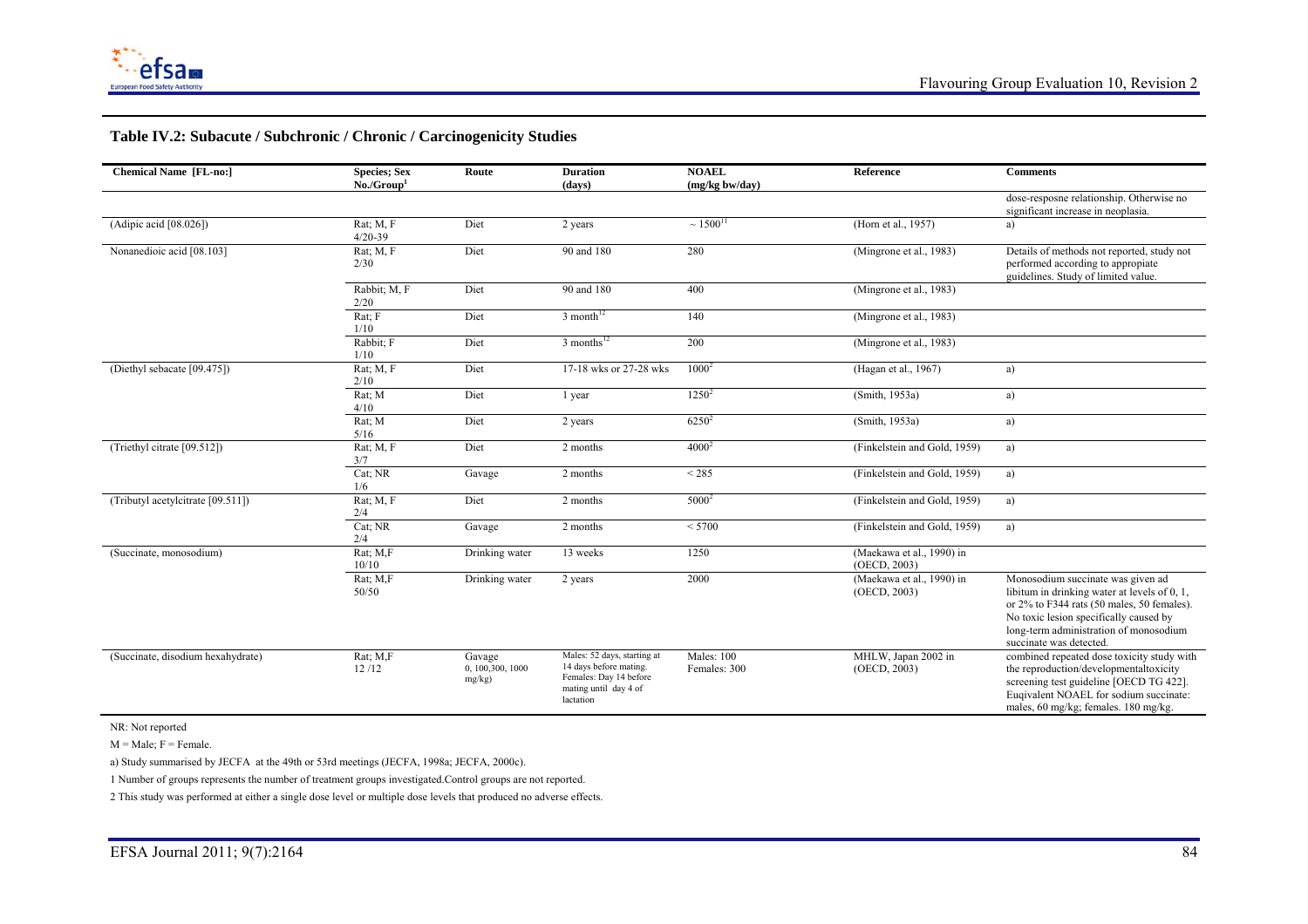

3 Article published in Russian.Data point not verified.

4 Six animals per treatment group. The treatment groups for males were not the same as the females. Males were administered 2000 or 6000 ppm of the test substance, while the corresponding dose levels for the females were 1 respectively.

5 Compared to the control group absolute and relative thymus weights were significantly lower in males.These findings were not seen in females receiving up to 650 mg/kg/day.

6 Animals dosed 5 days a week for five weeks.

7 Changes in absolute or relative testis weights were not observed.

8 A decrease in red cell count was noted in the 500 mg/kg dose group and higher dose groups.

9 No treatment related effects were noted upon mortality, ophthalmology or body weights in the males. Microscopic evaluation noted that the transitional cell carcinomas were found in the urinary bladder. The findings were related.

10 Administered as the sodium salt.

11 Rats fed a maximum dose of ca. 2500 mg/kg/day over a two-year period showed no gross or microscopic changes to their organs. There was no change in the incidence of tumours and mortality was unaffected. There was a slig body weight in animals dosed at ca. 1500 mg/kg/day and above.

12Animals were dosed for 19 gestational days prior to the three month exposure period that is reported.

13 The value of the study is limited by high mortality in all treatment and control groups.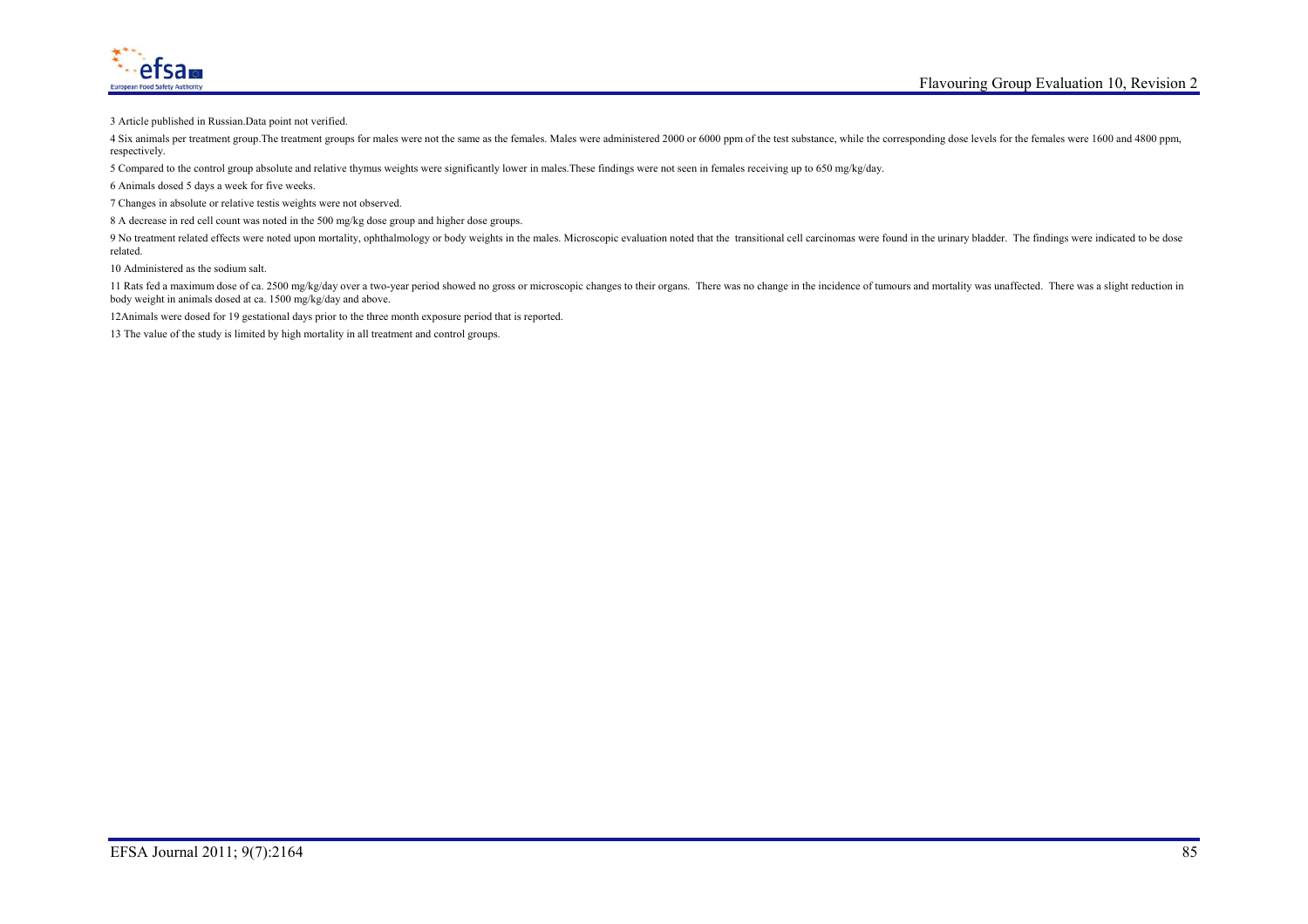Developmental and reproductive toxicity data are available for five candidate substances of the present Flavouring Group Evaluation from groups 9, 13 and 30 of the present Flavouring Group Evaluation and for two supporting substance evaluated by JECFA at the 49th and 53rd meetings (JECFA, 1998a; JECFA, 2000c). Furthermore, data are available for one structurally related substance. The supporting and structurally related substances are listed in brackets.

| <b>Chemical Name [FL-no:]</b> | Species;       | Route                       | No. groups/                | <b>Duration</b>                                                  | <b>NOAEL</b>                                                                                                                      | Reference                                                      | <b>Comments</b>                                    |
|-------------------------------|----------------|-----------------------------|----------------------------|------------------------------------------------------------------|-----------------------------------------------------------------------------------------------------------------------------------|----------------------------------------------------------------|----------------------------------------------------|
|                               | <b>Sex</b>     |                             | No. per group1             | (days)                                                           | (mg/kg/day)                                                                                                                       |                                                                |                                                    |
| (Butyro-1,4-lactone [10.006]) | Rat; F         | Gavage                      | 5/10                       | Developmental toxicity: Gestation<br>days $6-15$                 | 500                                                                                                                               | (Kronevi et al., 1988)                                         |                                                    |
| 2-Butoxyethan-1-ol [02.242]   | Mouse; M, F    | Drinking water              | 5/16                       | FACB: (Task 1) 2 weeks                                           | $0.5\%^{2}(1000 \text{ mg/kg/day})$                                                                                               | (Gulati et al., 1985b;<br>Heindel et al., 1990)                | FGE.10 refers to (EPA, 1999; EU-RAR,<br>$2004a$ ). |
|                               | Mouse; M, F    | Drinking water              | 3/40                       | FACB: (Task 2) 14 weeks <sup>3</sup>                             | Reproductive: $0.5\%$ <sup>4</sup><br>$(1000 \text{ mg/kg/day})$                                                                  | (Gulati et al., 1985b;<br>Heindel et al., 1990)                | FGE.10 refers to (EPA, 1999; EU-RAR,<br>$2004a$ ). |
|                               | Mouse; M, F    | Drinking water              | 1/40                       | FACB: (Task 3) 14 weeks <sup>3</sup>                             | M: 1.0 % F: $\leq$ 1.0 % <sup>5</sup><br>$(2000 \text{ mg/kg/day})$                                                               | (Gulati et al., 1985b;<br>Heindel et al., 1990)                | FGE.10 refers to (EPA, 1999; EU-RAR,<br>$2004a$ )  |
|                               | Mouse; M, F    | Lactation/Drinking<br>water | 1/40                       | FACB: (Task 4) 32 weeks                                          | $0.5\%$ <sup>6</sup> (1000 mg/kg/day)                                                                                             | (Gulati et al., 1985b;<br>Heindel et al., 1990)                | FGE.10 refers to (EPA, 1999; EU-RAR,<br>$2004a$ ). |
|                               | Rat; F         | Gavage                      | $3/45 - 47$<br>$3/52 - 59$ | Developmental toxicity: Gestation<br>days $9 - 11$ and $11 - 13$ | Maternal: 30 Fetal: 100                                                                                                           | (Sleet et al., 1989)                                           | FGE.10 refers to (EPA, 1999; EU-RAR,<br>$2004a$ )  |
|                               | Mouse; F       | Gavage                      | 5/6                        | Developmental toxicity: Gestation<br>days 8 - 14                 | Maternal: 1000 Fetal:<br>650                                                                                                      | (Wier et al., 1987)                                            | FGE.10 refers to (EPA, 1999; EU-RAR,<br>$2004a$ ). |
|                               | Mouse; F       | Gavage                      | 1/50                       | Developmental toxicity: Gestation<br>days $6 - 13$               | Maternal: $\leq 1180^7$ Fetal:<br>$1180^{7}$                                                                                      | (Hardin et al., 1987;<br>Schuler et al., 1984;<br>Smith, 1983) | FGE.10 refers to (EPA, 1999; EU-RAR,<br>$2004a$ ). |
| Butane-1,3-diol [02.132]      | Rat; M, F      | Diet                        | 3/50                       | Five generations $\sim$ 2 years                                  | Reproduction: $5\%$ <sup>8</sup> (5000)<br>mg/kg/day)<br>Teratogenicity: 5%<br>$(5000 \text{ mg/kg/day})$                         | (Hess et al., 1981)                                            |                                                    |
|                               | Rat; M, F      | Gavage                      | 3/10                       | Developmental toxicity: Gestation<br>days $6 - 15$               | Maternal: 706;<br>Fetal: 706                                                                                                      | (Mankes et al., 1986)                                          |                                                    |
| Glutaric acid [08.082]        | Rat; F         | Gavage                      | 3/NR                       | Developmental toxicity: NR                                       | Maternal: 1300 Fetal:<br>1300                                                                                                     | (Bradford et al., 1984)                                        |                                                    |
|                               | Rabbit; F      | Gavage                      | 3/NR                       | Developmental toxicity: NR                                       | Maternal: 500 Fetal:<br>500                                                                                                       | (Bradford et al., 1984)                                        |                                                    |
| Glutaraldehyde [05.149]       | $Rat$ ; $M, F$ | Drinking water              | 3/56                       | Reproductive toxicity: 39 weeks <sup>9</sup>                     | Adult: 50 ppm (5.6)<br>mg/kg/day) Fetal: 250<br>ppm $(24.3 \text{ mg/kg/day})$<br>Reproductive: $> 1000$<br>ppm $(84.5mg/kg/day)$ | (Neeper-Bradley and<br>Ballantyne, 2000)                       |                                                    |
|                               | Rat: F         | Drinking water              | 3/25                       | Developmental toxicity: Gestation<br>days $6 - 16$               | Maternal: $50$ ppm $(5)$<br>mg/kg/day); Fetal: 750<br>ppm $(68 \text{ mg/kg/day})^{10}$                                           | (Hellwig, 1991a)                                               |                                                    |
|                               | Rat; F         | Gavage                      | $3/21 - 26$                | Developmental toxicity: Gestation<br>days $6 - 15$               | Maternal: 50; Fetal: 100                                                                                                          | (Ema et al., 1992)                                             |                                                    |
|                               | Mouse; F       | Oral                        | 3/NR                       | Developmental toxicity: Gestation<br>days $7 - 12$               | Embryotoxicity: 30;<br>Fetal: 30, Teratogenicity:<br>30                                                                           | (Union Carbide Corp.,<br>1986)                                 |                                                    |
|                               | Rabbit; F      | Gavage                      | 3/15                       | Developmental toxicity: Gestation                                | Maternal: 15; Fetal: 15                                                                                                           | (Hellwig, 1991b)                                               |                                                    |

### **Table IV.3: Developmental and Reproductive Toxicity Studies**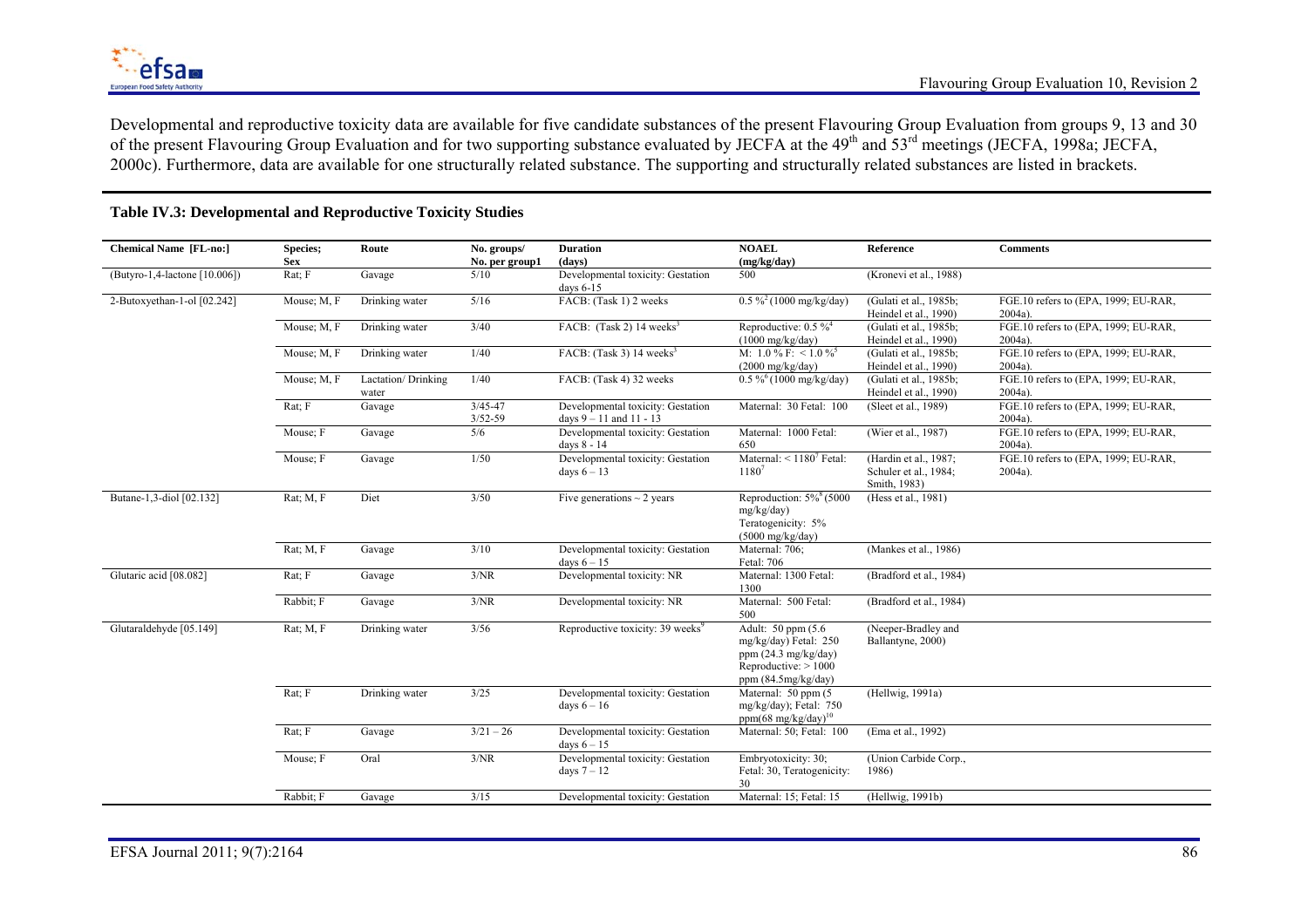

#### **Table IV.3: Developmental and Reproductive Toxicity Studies**

| <b>Chemical Name [FL-no:]</b>     | Species;<br>Sex   | Route                              | No. groups/<br>No. per group1 | <b>Duration</b><br>(days)                                                                                          | <b>NOAEL</b><br>(mg/kg/day) | Reference                           | <b>Comments</b>                                                                                                                                                                              |
|-----------------------------------|-------------------|------------------------------------|-------------------------------|--------------------------------------------------------------------------------------------------------------------|-----------------------------|-------------------------------------|----------------------------------------------------------------------------------------------------------------------------------------------------------------------------------------------|
|                                   |                   |                                    |                               | days $7 - 19$                                                                                                      |                             |                                     |                                                                                                                                                                                              |
| (Adipic acid [08.026])            | Rat; F            | Gavage                             | $4/24 - 28$                   | Developmental toxicity: Gestation<br>days $6 - 15$                                                                 | 288                         | (Morgareidge, 1973d)                |                                                                                                                                                                                              |
|                                   | Mouse: F          | Gavage                             | $4/20 - 21$                   | Developmental toxicity: Gestation<br>days $6 - 15$                                                                 | 263                         | (Morgareidge, 1973d)                |                                                                                                                                                                                              |
|                                   | Rabbit; F         | Gavage                             | $4/10 - 14$                   | Developmental toxicity: Gestation<br>days $6 - 18$                                                                 | 250                         | (Morgareidge, 1974a)                |                                                                                                                                                                                              |
| Nonanedioic acid [08.103]         | Rat: F            | Diet                               | 1/20                          | Developmental toxicity: Gestation<br>days $0 - 19$                                                                 | 140                         | (Mingrone et al., 1983)             |                                                                                                                                                                                              |
|                                   | Rabbit; F         | Diet                               | 1/30                          | Developmental toxicity: Gestation<br>days 0 - 19                                                                   | 200                         | (Mingrone et al., 1983)             |                                                                                                                                                                                              |
| (Succinate, disodium hexahydrate) | $Rat$ ; $M$ , $F$ | Gavage<br>0, 100, 300, 1000 mg/kg) | 4 per sex $/$ 12              | Males: 52 days, starting at 14 days before<br>mating.<br>Females: Day 14 before mating until day 4<br>of lactation | M. F: 1000                  | MHLW, Japan 2002 in<br>(OECD, 2003) | Combined repeated dose toxicity study with<br>the reproduction/developmentaltoxicity<br>screening test guideline [OECD TG 422].<br>Eugivalent NOAEL for sodium succinate: m.<br>$600$ mg/kg. |

 $M = Male$ ;  $F = Female$ .

NR = Not Reported.

FACB = Fertility Assessment by Continuous Breeding.

1 Number of groups represents the number of treatment groups investigated. Control groups are not reported.

2 Dose range-finding phase: Based on the results of this dose range-finding study the highest concentration investigated further was 2 % in the drinking water.

3 Mice were exposed to the test article for a seven day premating period, followed by a 14 week cohabitation/breeding period.

4 Continuous breeding phase: All breeding pairs in the 0.5 % treatment group were fertile (delivered at least one litter). The fertility of the 1.0 and 2.0 % treatment groups was significantly affected.

5 Crossover mating trial: Reproductive capacity of female mice is relatively more susceptible than males under the same exposure conditions.

6 Offspring reproductive performance phase: Reproductive performance was not affected, but the mean liver and kidney weights for females was significantly different from that of the control group when organ weight was adju

7 1180 mg/kg/day was the only dose level tested. Compared to the control group the 1180 mg/kg/day decreased the number of viable litters; therefore increasing the number of failed pregnancies. There were no significant obs liveborn pups.

8 Dose related reproductive effects were noted after five successive matings of the F1A generation.

9 F0 and F1 animals dosed for a 10 week pre-breeding period and through mating, and gestation and lactation of offspring.

10 Glutaraldehyde was evidentially unpalatable, as water consumption was reduced in the mid- and high-dose groups; however, no signs of toxicity were observed at these dose groups.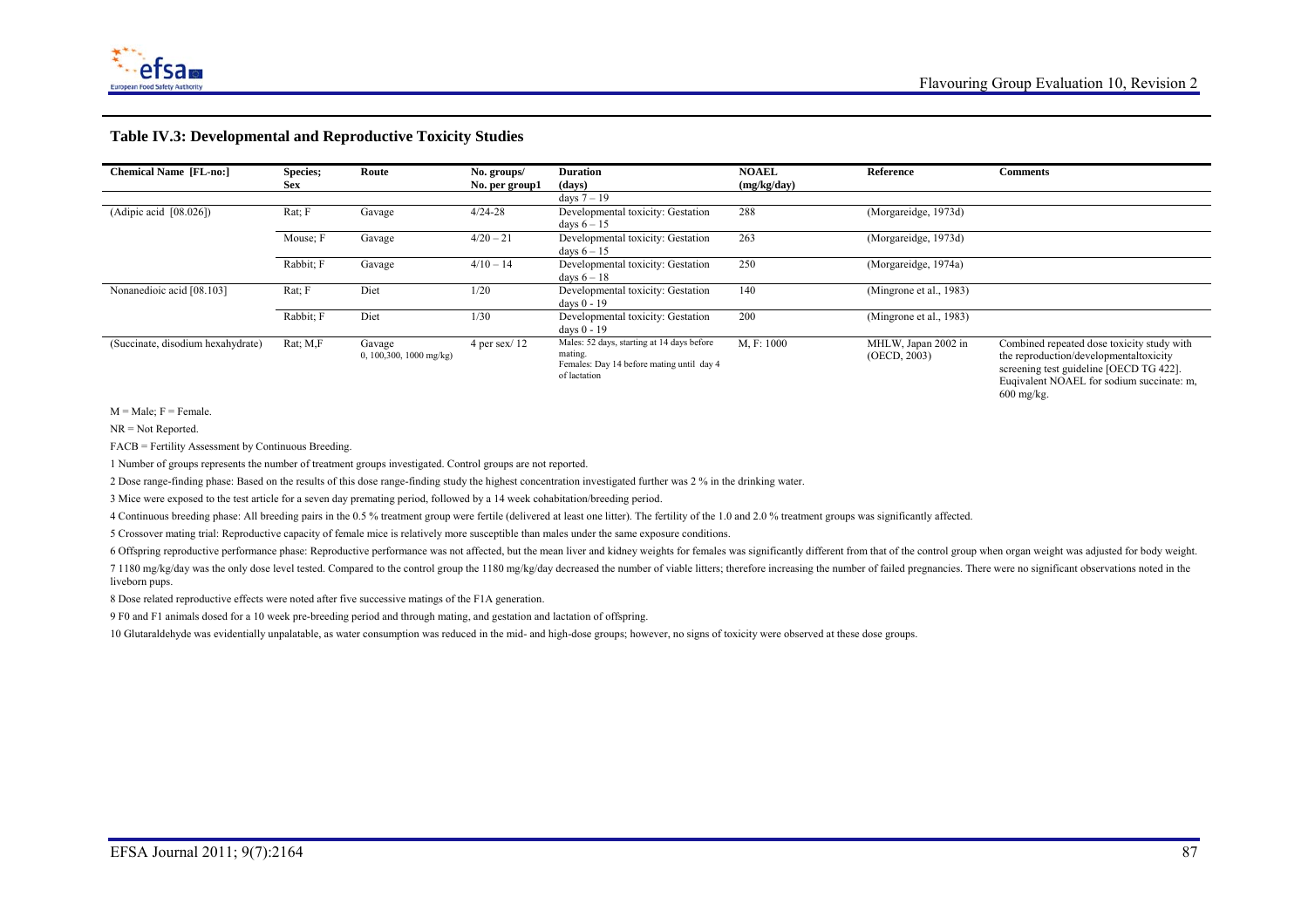

*In vitro* mutagenicity/genotoxicity data are available for nine candidate substances of the present Flavouring Group Evaluation from chemical groups 9, 13 and 30 of the present Flavouring Group Evaluation and for 24 supporting substance evaluated by JECFA at the 49<sup>th</sup> and 53<sup>rd</sup> meetings (JECFA, 1998a; JECFA, 2000c). Supporting substances are listed in brackets.

| <b>Chemical Name [FL-no:]</b> | E ndpoint                           | <b>Test Object</b>                                                              | <b>Concentration / Dose</b>                                                                | <b>Result</b>            | Reference                            | <b>Comments</b>                                                                          |
|-------------------------------|-------------------------------------|---------------------------------------------------------------------------------|--------------------------------------------------------------------------------------------|--------------------------|--------------------------------------|------------------------------------------------------------------------------------------|
| (Butyro-1,4-lactone [10.006]) | Ames test                           | S. typhimurium TA98, TA100, TA1535                                              | $0.1 - 50$ umoles/plate $(8.6 - 4305)$<br>$\mu$ g/plate)                                   | Negative <sup>1</sup>    | (Loquet et al., $1\overline{981}$ )  | No control values are given for inactive<br>compounds. Conclusion not<br>comprehensible. |
|                               | Ames test                           | S. typhimurium TA98, TA100, TA102                                               | $0.013 - 1.3$ mmol $(11.2 - 1120)$<br>$\mu$ g/ml)                                          | Negative <sup>1</sup>    | (Aeschbacher et al., 1989)           |                                                                                          |
|                               | Ames test                           | S. typhimurium TA98, TA100, TA1535,<br>TA1537                                   | 100 - 10000 μg/plate                                                                       | Negative <sup>1</sup>    | (NTP, 1992e)                         |                                                                                          |
|                               | Ames test                           | S. typhimurium TA98, TA100, TA1537,                                             | 5,000 or 2000 $\mu$ g/plate                                                                | Negative <sup>1</sup>    | (MacDonald, 1981)                    |                                                                                          |
|                               | Ames test                           | S. typhimurium TA98, TA100, TA1535,<br>TA1537                                   | $0 - 10000 \mu g$ /plate                                                                   | Negative <sup>1</sup>    | (Haworth et al., 1983)               |                                                                                          |
|                               | Ames test                           | S. typhimurium TA98, TA100, TA1535,<br>TA1537                                   | <b>NR</b>                                                                                  | Negative <sup>1</sup>    | (Garner et al., 1981)                |                                                                                          |
|                               | Ames test                           | S. typhimurium TA98,TA100, TA1535,<br>TA1537, TA1538                            | $4 - 2500$ µg/plate                                                                        | Negative <sup>1</sup>    | (Trueman, 1981)                      |                                                                                          |
|                               | Ames test                           | S. typhimurium TA92, TA98, TA100,<br>TA1535, TA1537, TA1538                     | $0.2 - 2000 \mu g$ /plate                                                                  | Negative                 | (Brooks and Dean, 1981)              |                                                                                          |
|                               | Ames test                           | S. typhimurium TA98, TA100, TA1535,<br>TA1537, TA1538                           | $10000 \mu g/ml$                                                                           | Negative <sup>1</sup>    | (Baker and Bonin, 1981)              |                                                                                          |
|                               | Ames test                           | S. typhimurium TA98, TA100, TA1535,<br>TA1537, TA1538                           | $500 \mu g$ /plate                                                                         | Negative <sup>1</sup>    | (Rowland and Severn, 1981)           |                                                                                          |
|                               | Ames test                           | S. typhimurium TA98, TA100, TA1535,<br>TA1537, TA1538                           | $500 \mu g$ /plate                                                                         | Negative <sup>1</sup>    | (Simmon and Shephard, 1981)          |                                                                                          |
|                               | Ames test                           | S. typhimurium TA98, TA100, TA1537                                              | <b>NR</b>                                                                                  | Negative <sup>1</sup>    | (Nagao and Takahashi, 1981)          |                                                                                          |
|                               | Ames test                           | S. typhimurium TA98, TA100,                                                     | $1000$ mg                                                                                  | $Ne$ gative <sup>1</sup> | (Ichinotsubo et al., 1981b)          |                                                                                          |
|                               | Ames test                           | S. typhimurium TA98, TA100, TA1535,<br>TA1537, TA1538                           | 10 - 10000 ug/plate                                                                        | Negative <sup>3</sup>    | (Richold and Jones, 1981)            |                                                                                          |
|                               | Reverse bacterial mutation<br>assay | $E.$ coli WP2 (p)                                                               | Up to 500 $\mu$ g/plate (high dose<br>studies)<br>up to 100 μg/plate (low dose<br>studies) | Negative $3$             | (Venitt and Crofton-Sleigh,<br>1981) |                                                                                          |
|                               | Reverse bacterial mutation<br>assay | E. coli SA500                                                                   | <b>NR</b>                                                                                  | Let hal <sup>4</sup>     | (Dambly et al., 1981)                | Authors state "toxic, preventing adequate<br>testing".                                   |
|                               | Reverse mutation assay              | E. coli WP2 uvrA<br>pKM102                                                      | NR                                                                                         | Negative <sup>1</sup>    | (Matsushima et al., 1981)            |                                                                                          |
|                               | Forward mutation assay              | S. typhimurium TM677                                                            | $1000 \mu g/ml$                                                                            | Negative $3$             | (Skopeck et al., 1981)               |                                                                                          |
|                               | Microtiter fluctuation test         | S. typhimurium TA98, TA1535, TA1537                                             | $10 - 1000 \text{ µg/ml}$                                                                  | Negative <sup>3</sup>    | (Gatehouse, 1981)                    |                                                                                          |
|                               | Microtiter fluctuation test         | S. typhimurium TA98, TA100                                                      | <b>NR</b>                                                                                  | Negative <sup>3</sup>    | (Hubbard et al., 1981)               |                                                                                          |
| (Butyro-1,4-lactone [10.006]) | Microtiter fluctuation test         | E. coli WP2 uvrA                                                                | $10 - 1000 \text{ µg/ml}$                                                                  | Negative $3$             | (Gatehouse, 1981)                    |                                                                                          |
| continued                     | Rec-assay                           | Bacillus subtilis H17, M45                                                      | $20 \mu$ l (20000 μg)                                                                      | Positive                 | (Kada, 1981)                         | Reliable study, conclusion comprehensible.                                               |
|                               | Differential killing test           | E. coli WP2 pol A, WP2 uvrA, WP67<br>uvrA, WP67 pol A, CM871 uvrA recA,<br>LexA | <b>NR</b>                                                                                  | Negative <sup>1</sup>    | (Green, 1981)                        |                                                                                          |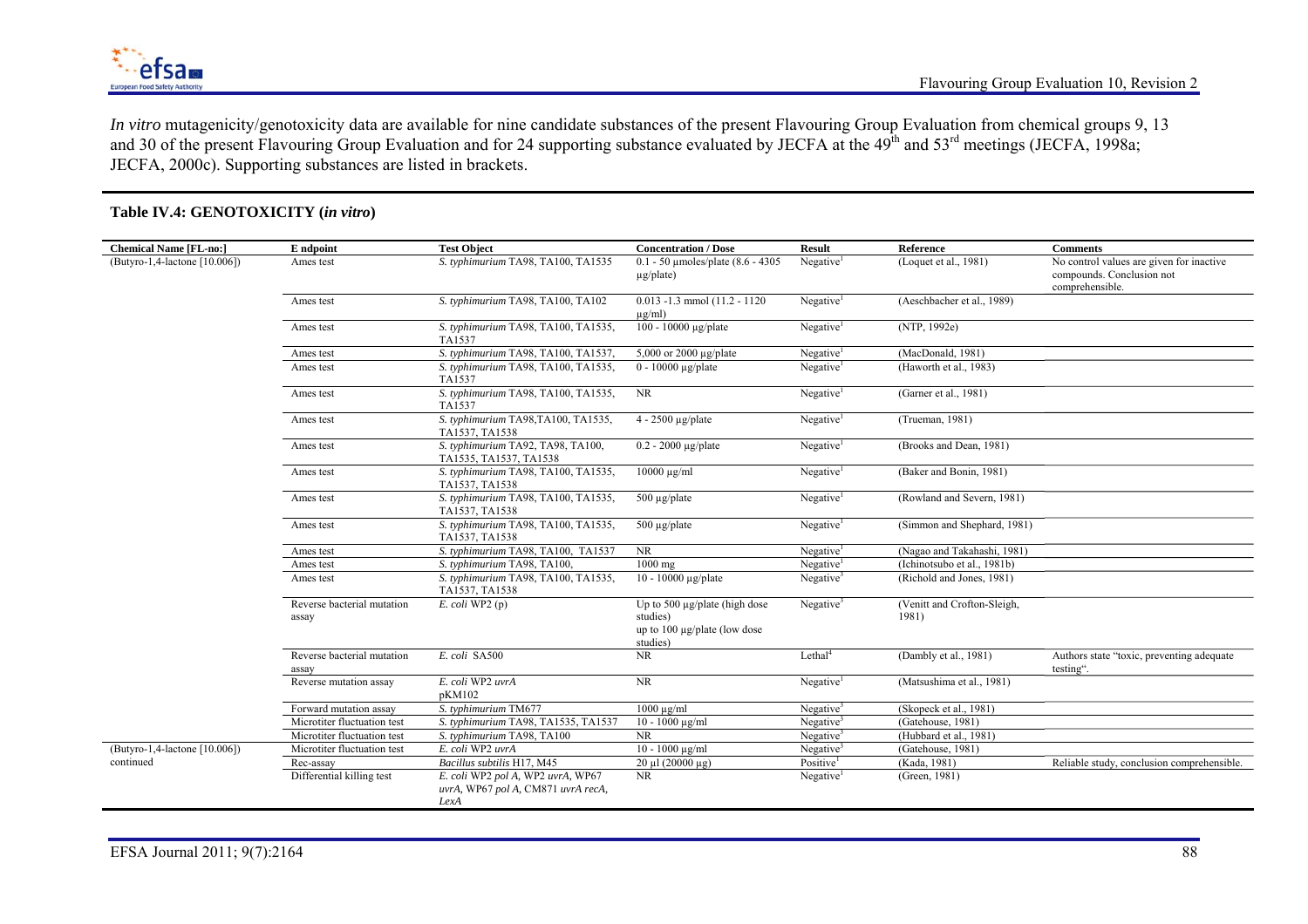

| <b>Chemical Name [FL-no:]</b>  | E ndpoint                        | <b>Test Object</b>                                    | <b>Concentration / Dose</b>                                    | <b>Result</b>                                                  | Reference                   | <b>Comments</b>                                                                                                                                                                                               |
|--------------------------------|----------------------------------|-------------------------------------------------------|----------------------------------------------------------------|----------------------------------------------------------------|-----------------------------|---------------------------------------------------------------------------------------------------------------------------------------------------------------------------------------------------------------|
|                                | Differential killing test        | E. coli WP2 pol A, WP2 uvrA, WP67                     | $1000 \mu g/ml$                                                | Negative $2$                                                   | (Tweats, $1981$ )           |                                                                                                                                                                                                               |
|                                |                                  | uvrA, WP67 pol A, CM871 uvrA recA,                    |                                                                |                                                                |                             |                                                                                                                                                                                                               |
|                                |                                  | LexA                                                  |                                                                |                                                                |                             |                                                                                                                                                                                                               |
|                                | Mitotic crossing-over            | S. cerevisiae                                         | $1000 \mu g/ml$                                                | Negative <sup>1</sup>                                          | (Kassinova et al., 1981)    |                                                                                                                                                                                                               |
|                                | Mitotic gene conversion          | S. cerevisiae (JDI)                                   | $\sqrt{750 \mu g/ml}$                                          | Negative $2$                                                   | (Sharp and Parry, 1981)     |                                                                                                                                                                                                               |
|                                | Cell growth inhibition           | S. cerevisiae (JDI)                                   | $750 \mu g/ml$                                                 | Negative <sup>2</sup>                                          | (Sharp and Parry, 1981)     |                                                                                                                                                                                                               |
|                                | DNA polymerase I inhibition      | E. coli W3110 & P3478                                 | $10 \mu l$ (10000 $\mu$ g)                                     | Positive <sup>2</sup>                                          | (Rosenkranz et al., 1981)   | Reliable study, conclusion comprehensible.                                                                                                                                                                    |
|                                | test                             |                                                       |                                                                | Negative <sup>3</sup>                                          |                             |                                                                                                                                                                                                               |
|                                | Forward mutation assay           | S. Pombe                                              | $20 \text{ µg/ml}^1$                                           | Negative <sup>3</sup>                                          | (Loprieno, 1981)            |                                                                                                                                                                                                               |
|                                | Unscheduled DNA synthesis        | Human HeLa S3 cells                                   | $0.1$ 100 $\mu$ g/ml                                           | Negative <sup>1</sup>                                          | (Martin and McDermid, 1981) |                                                                                                                                                                                                               |
|                                | ADP-ribosyl transferase          | Human FL cells                                        | $10^{-3}$ to $10^{-7}$ mol/L                                   | Negative                                                       | (Yingnian et al., 1990)     |                                                                                                                                                                                                               |
|                                | activity                         |                                                       | $(0.0086 - 86 \text{ µg/ml})^3$                                |                                                                |                             |                                                                                                                                                                                                               |
|                                | Clastogenic activity             | Rat liver cell line RL1                               | $250 \mu g/ml$                                                 | Negative                                                       | (Dean, 1981)                |                                                                                                                                                                                                               |
|                                | Mammalian cell<br>transformation | BHK-21 hamster kidney cells                           | $250 \mu g/ml$                                                 | Positive                                                       | (Styles, 1981)              | No specific genotoxicity endpoint.                                                                                                                                                                            |
|                                | Degranulation assay              | Rat                                                   | $25 \text{ mg/ml}$ (25000 $\mu$ g/ml)                          | Positive                                                       | (Fey et al., 1981)          | No genetic endpoint (displacement of<br>polysomes from ER).                                                                                                                                                   |
|                                | Sister chromatid exchange        | Chinese hamster ovary cells                           | 494 - 4940 μg/ml<br>494 - 1480 μg/ml<br>3010 - 4940 µg/ml      | Negative $2$<br>Negative <sup>3</sup><br>Positive <sup>3</sup> | (NTP, 1992e)                | Study in complinace with NTP laboratory<br>health and safety requirements, conclusion<br>comprehensible.                                                                                                      |
|                                | Chromosomal aberration           | Chinese hamster ovary cells                           | 400 - 2580 μg/ml<br>400 - 1500 μg/ml<br>$> 2580 \text{ µg/ml}$ | Negative $2$<br>Negative <sup>3</sup><br>Positive <sup>3</sup> | (NTP, 1992e)                | Study in complinace with NTP laboratory<br>health and safety requirements, conclusion<br>comprehensible. Cells were selected for<br>scoring on the basis of good morphology<br>and completeness of karyotype. |
| Pentano-1,5-lactone [10.055]   | Microbial assay                  | E. coli $B/rWP2(trp)$ , WP2(trp),<br>WP2(uvrA)        | 1 - 3 mg/plate (1000-3000<br>$\mu$ g/plate)                    | Negative <sup>3</sup>                                          | (Kuroda et al., 1986)       | Review, data cannot be validated.                                                                                                                                                                             |
| (Hexano-1,5-lactone [10.010])  | Ames test                        | S. typhimurium TA98, TA100                            | <b>NR</b>                                                      | Negative $2$                                                   | (Kawachi et al., 1980b)     | Summary of results on 186 compounds. No<br>details on methods, concentrations and data<br>given, results cannot be validated.                                                                                 |
|                                | Rec-assay                        | <b>B.</b> subtilis                                    | NR                                                             | Negative $2$                                                   | (Kawachi et al., 1980b)     | Summary of results on 186 compounds. No<br>details on methods, concentrations and data<br>given, results cannot be validated.                                                                                 |
|                                | Sister chromatid exchange        | Hamster lung fibroblast cells                         | NR                                                             | Negative <sup>3</sup>                                          | (Kawachi et al., 1980b)     | Summary of results on 186 compounds. No<br>details on methods, concentrations and data<br>given, results cannot be validated.                                                                                 |
|                                | Chromosomal aberration           | Hamster lung fibroblast cells                         | NR                                                             | Positive <sup>2</sup>                                          | (Kawachi et al., 1980b)     | Summary of results on 186 compounds. No<br>details on methods, concentrations and data<br>given, results cannot be validated.                                                                                 |
|                                | Chromosomal aberration           | Human embryo fibroblast cells                         | NR                                                             | Negative <sup>3</sup>                                          | (Kawachi et al., 1980b)     | Summary of results on 186 compounds. No<br>details on methods, concentrations and data<br>given, results cannot be validated.                                                                                 |
| (Heptano-1,4-lactone [10.020]) | Ames test                        | S. typhimurium TA98, TA100, TA1535,<br>TA1537, TA1538 | $100,000 \mu g$ /plate                                         | Negative <sup>1</sup>                                          | (Heck et al., 1989)         | Abstract only, study cannot be validated.                                                                                                                                                                     |
|                                | Unscheduled DNA synthesis        | Rat hepatocytes                                       | $3000 \text{ µg}$                                              | Negative <sup>1</sup>                                          | (Heck et al., 1989)         | Abstract only, study cannot be validated.                                                                                                                                                                     |
| (Nonano-1,4-lactone [10.001])  | Ames test                        | S. typhimurium TA98, TA100, TA1535,<br>TA1537, TA1538 | $37500 \mu g$ /plate                                           | Negative <sup>1</sup>                                          | (Heck et al., 1989)         | Abstract only, study cannot be validated.                                                                                                                                                                     |
|                                | Mammalian                        | Mouse lymphoma L5178y $TK^{+/}$                       | $1000 \mu g/ml$                                                | Negative <sup>2</sup>                                          | (Heck et al., 1989)         | Abstract only, study cannot be validated.                                                                                                                                                                     |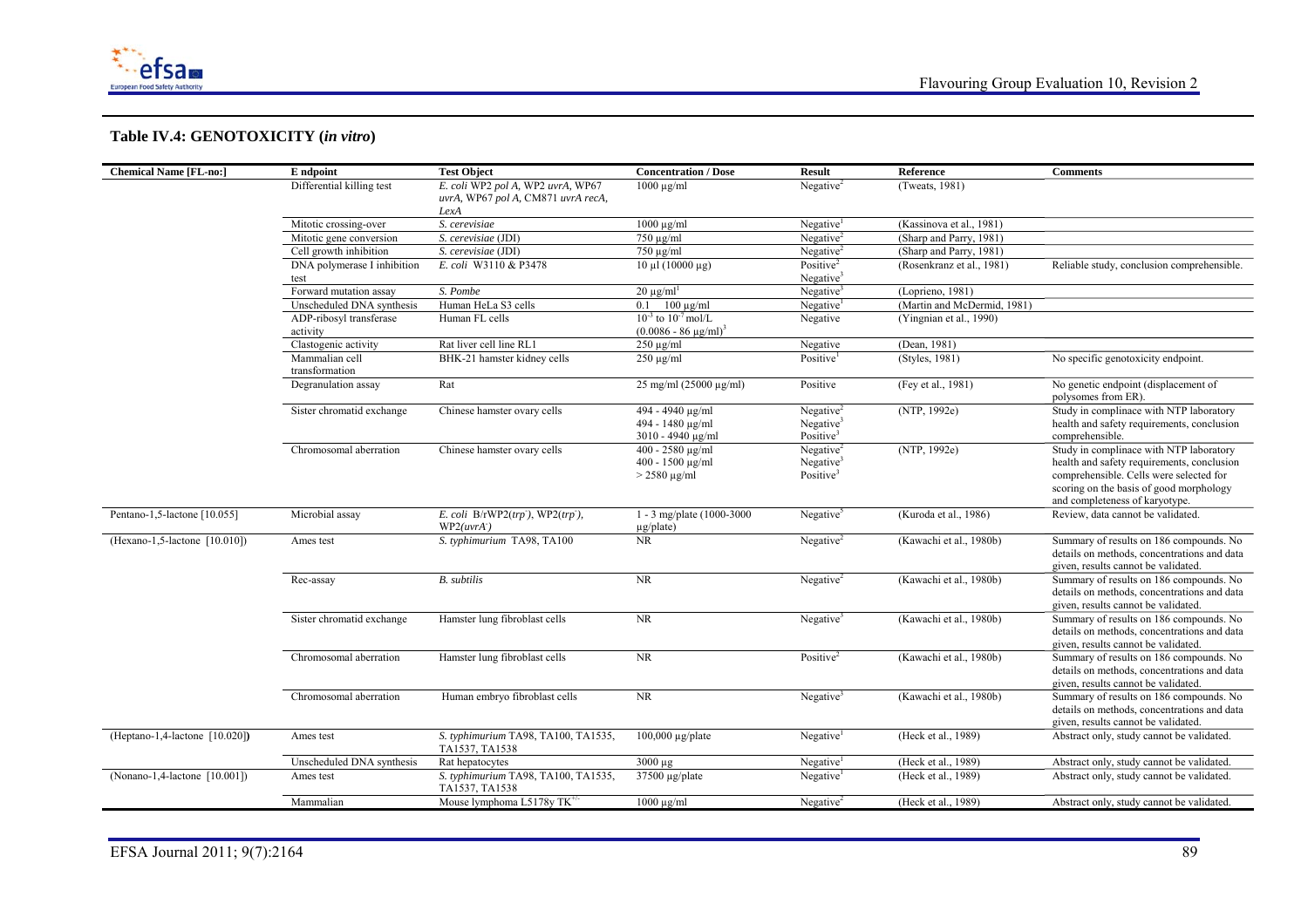

| <b>Chemical Name [FL-no:]</b>                        | E ndpoint                                                            | <b>Test Object</b>                                                | <b>Concentration / Dose</b>                          | <b>Result</b>                         | Reference                         | <b>Comments</b>                                                                                                                                                                             |
|------------------------------------------------------|----------------------------------------------------------------------|-------------------------------------------------------------------|------------------------------------------------------|---------------------------------------|-----------------------------------|---------------------------------------------------------------------------------------------------------------------------------------------------------------------------------------------|
|                                                      |                                                                      |                                                                   | $600 \text{ µg/ml}$                                  | Positive <sup>3</sup>                 |                                   |                                                                                                                                                                                             |
|                                                      | Unscheduled DNA synthesis                                            | Rat hepatocytes                                                   | $500 \mu g$                                          | Negative                              | (Heck et al., 1989)               | Abstract only, study cannot be validated.                                                                                                                                                   |
|                                                      | Mutation assay                                                       | E.coli WP2 uvrA                                                   | $0.2 - 1.6$ mg/plate (200 - 1600)<br>$\mu$ g/plate)  | Negative <sup>4</sup>                 | (Yoo, 1986)                       | Methods in Japanese, tables only in<br>English. Study cannot be validated.                                                                                                                  |
|                                                      | Rec-assay                                                            | B. subtilis M45 & H17                                             | 20 μl/disk (20000 μg/disk)                           | Positive <sup>4</sup>                 | (Yoo, 1986)                       | Methods in Japanese, tables only in<br>English. Study cannot be validated.                                                                                                                  |
| (Undecano-1,4-lactone [10.002])                      | Ames test                                                            | S. typhimurium TA92, TA94, TA98,<br>TA100, TA1535, TA1537, TA2637 | 5 mg/plate (5000 $\mu$ g/plate)                      | Negative                              | (Ishidate et al., 1984)           |                                                                                                                                                                                             |
|                                                      | Ames test                                                            | S. typhimurium TA97, TA98,<br>TA100,TA102                         | $0.1$ mg/disk (100 µg/disk)                          | Negative                              | (Fujita and Sasaki, 1987)         |                                                                                                                                                                                             |
|                                                      | Rec-assay                                                            | B. subtilis H17 & M45                                             | $19 \mu g$                                           | Negative <sup>1</sup>                 | (Oda et al., 1979)                |                                                                                                                                                                                             |
|                                                      | Rec-assay                                                            | B. subtilis H17 & M45                                             | 10 μl/plate (10000 μg/plate)                         | Positive <sup>6</sup>                 | (Yoo, 1986)                       | Methods in Japanese, tables only in<br>English. Study cannot be validated.                                                                                                                  |
|                                                      | Rec-assay                                                            | B. subtilis H17 & M45                                             | $10 \mu$ l/plate (10000 $\mu$ g/plate)               | Positive <sup>3</sup><br>Negative $2$ | (Kuroda et al., 1984a)            | Abstract only translated, study cannot be<br>validated.                                                                                                                                     |
|                                                      | Chromosomal aberration                                               | Chinese hamster fibroblast                                        | $0.5$ mg/ml $(500 \mu g/ml)$                         | Negative                              | (Ishidate et al., 1984)           |                                                                                                                                                                                             |
| $(Undecano-1, 5-lactone [10.011])$                   | Rec-assay                                                            | B. subtilis H17 & M45                                             | $19 \mu g$                                           | Negative                              | (Oda et al., 1979)                |                                                                                                                                                                                             |
|                                                      | Rec-assay                                                            | <b>B.</b> subtilis                                                | 10 μl/plate (10000 μg/plate)                         | Positive <sup>1</sup>                 | (Kuroda et al., 1984a)            | Abstract only translated, study cannot be<br>validated.                                                                                                                                     |
| (Pentadecano-1,15-lactone [10.004]                   | Ames test                                                            | S. typhimurium TA98, TA100, TA102                                 | $50 \mu$ mol (12 $\mu$ g/ml)                         | Negative                              | (Aeschbacher et al., 1989)        |                                                                                                                                                                                             |
| (5-Methylfuran-2(3H)-one [10.012]                    | Ames test                                                            | S. typhimurium TA98, TA100                                        | $5 - 50 \mu g$ plate                                 | Negative <sup>1</sup>                 | (Turek et al., 1997)              |                                                                                                                                                                                             |
| (Dodec-6-eno-1,4-lactone [10.009])                   | Ames test                                                            | S. typhimurium TA98, TA100, TA1535,<br>TA1537                     | $500 \mu g$ /plate                                   | Negative <sup>1</sup>                 | (Watanabe and Morimoto,<br>1990)  |                                                                                                                                                                                             |
|                                                      | Rec-assay                                                            | E. coli WP2 uvrA                                                  | $500 \mu g$ /plate                                   | Negative                              | (Watanabe and Morimoto,<br>1990)  |                                                                                                                                                                                             |
| (3-Hydroxy-4,5-dimethylfuran-<br>2(5H)-one [10.030]) | Formation of 32P-labelled<br>DNA fragment (test on<br>isolated DNA). | $p53$ tumour suppression gene                                     | $1mM(128 \mu g/ml)$                                  | Negative'                             | (Yamashita et al., 1998)          |                                                                                                                                                                                             |
| 1-Hydroxypropan-2-one [07.169]                       | Ames test                                                            | S. typhimurium TA100                                              | $20 - 400$ µg/plate                                  | Positive <sup>1</sup>                 | (Yamaguchi, 1982)                 | Effect dose-dependent, conclusion<br>comprehensible.                                                                                                                                        |
|                                                      | Ames test                                                            | S. typhimurium TA104                                              | 68 µmoles $(5 \mu g/ml)$                             | Positive <sup>2</sup>                 | (Marnett et al., 1985a)           | Authors state that each compound was<br>tested to its toxic limits, data for maximum<br>non-toxic dose given only.                                                                          |
|                                                      | Ames test                                                            | S. typhimurium TA100                                              | $500 \mu g$ /plate                                   | Positive <sup>1</sup>                 | (Yamaguchi and Nakagawa,<br>1983) | Numerical value given was obtained from<br>dose-response curves of five concentration<br>levels.                                                                                            |
|                                                      | Ames test                                                            | S. typhimurium TA100                                              | <b>NR</b>                                            | Positive <sup>2</sup>                 | (Garst et al., 1983)              | Appropriate controls (idomethan for<br>volatile compounds, sterility of compounds<br>and solvent). Test compound judged<br>positive when dose-related doubling of<br>revertants were found. |
| (Ethyl 3-hydroxybutyrate [09.522])                   | Ames test                                                            | S. typhimurium TA97, TA98, TA100,<br>TA1535                       | <b>NR</b>                                            | Negative <sup>4</sup>                 | (Zeiger and Margolin, 2000)       |                                                                                                                                                                                             |
| (Ethyl acetoacetate [09.402])                        | Ames test; preincubation<br>protocol                                 | S. typhimurium TA92, TA100, TA1535,<br>TA1537 TA94 and TA98       | 25 mg/plate (25000 µg/plate)                         | Negative <sup>1</sup>                 | (Ishidate et al., 1984)           |                                                                                                                                                                                             |
|                                                      | Ames test; preincubation<br>protocol                                 | S. typhimurium TA97, TA102                                        | $0.1 - 10$ mg/plate $(10 - 10000)$<br>$\mu$ g/plate) | Negative <sup>1</sup>                 | (Fujita and Sasaki, 1987)         |                                                                                                                                                                                             |
|                                                      | Rec-assay                                                            | B. subtilis, H17, M45                                             | $20 \mu$ g/disk                                      | Negative <sup>1</sup>                 | (Oda et al., 1979)                |                                                                                                                                                                                             |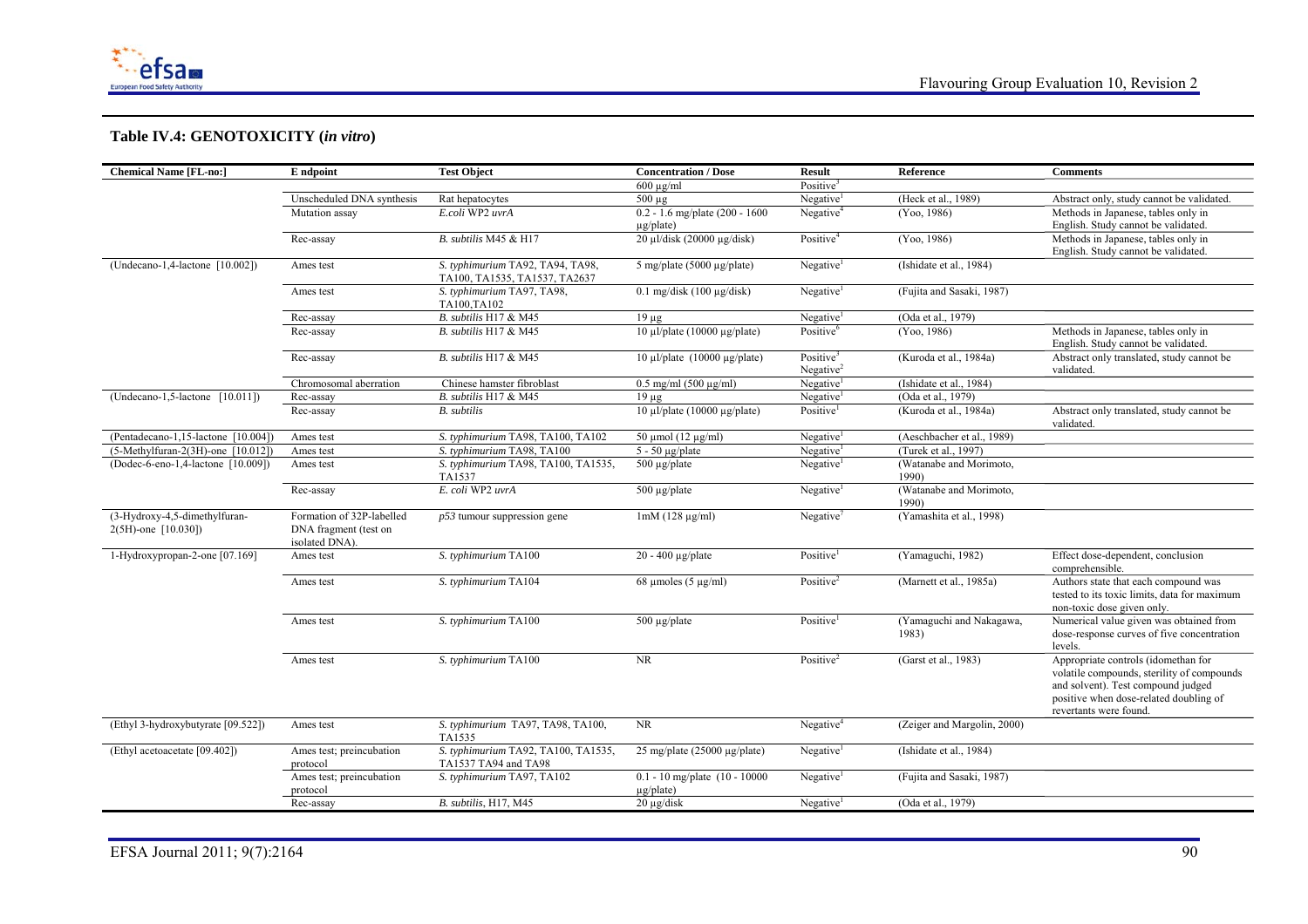

| <b>Chemical Name [FL-no:]</b> | E ndpoint                 | <b>Test Object</b>                                                     | <b>Concentration / Dose</b>                                                                                               | <b>Result</b>                                                                 | Reference                   | <b>Comments</b>                                                                                                                                                             |
|-------------------------------|---------------------------|------------------------------------------------------------------------|---------------------------------------------------------------------------------------------------------------------------|-------------------------------------------------------------------------------|-----------------------------|-----------------------------------------------------------------------------------------------------------------------------------------------------------------------------|
|                               | Rec-assay                 | B. subtilis; H17, M45                                                  | $20 \mu$ l/disk (20000 µg/disk)                                                                                           | Positive                                                                      | (Yoo, 1986)                 | Methods in Japanese, tables only in<br>English. Study cannot be validated.                                                                                                  |
|                               | Rec-assay                 | E. coli; WP2 uvrA                                                      | $200 - 1600 \mu g$ plate                                                                                                  | Positive <sup>8</sup>                                                         | (Yoo, 1986)                 | Methods in Japanese, tables only in<br>English. Study cannot be validated.                                                                                                  |
|                               | Rec-assay                 | B. subtilis; H17, M45                                                  | $10 - 20 \mu l/ml$ (10 - 20 $\mu$ g/ml)                                                                                   | Negative <sup>1</sup>                                                         | (Kuroda et al., 1984a)      | Abstract only translated. Study cannot be<br>validated.                                                                                                                     |
|                               | Rec-assay                 | B. subtilis; H17, M45                                                  | $10 - 20 \mu$ l/ml $(10 - 20 \mu$ g/ml)                                                                                   | Positive <sup>1</sup>                                                         | (Kuroda et al., 1984a)      | Abstract only translated. Study cannot be<br>validated.                                                                                                                     |
|                               | Chromosomal aberration    | Chinese hamster fibroblast cells                                       | $1$ mg/ml (2000 µg/ml)                                                                                                    | Negative                                                                      | (Ishidate et al., 1984)     |                                                                                                                                                                             |
| Methyl acetoacetate [09.634]  | Ames test                 | S. typhimurium TA98, TA100, TA1535,<br>TA1537, TA1538 E. coli WP2 uvrA | $1 - 5000 \mu g$ plate                                                                                                    | Negative <sup>1</sup>                                                         | (Shimizu et al., 1985)      | Modified Ames, reincubation. Reliable<br>study, conclusion comprehensible.                                                                                                  |
| 2-Butoxyethan-1-ol [02.242]   | Ames test                 | S. typhimurium TA98, TA100, TA1535,<br>TA1537, TA1538                  | $10 - 5000$ µg/plate                                                                                                      | Negative                                                                      | (Okamoto and Riccio, 1985)  | Study performed in compliance with US-<br>FDA GLP standards. Reliable study,<br>conclusion comprehensible.                                                                  |
|                               | Ames test                 | S. typhimurium TA98, TA100, TA1535,<br>TA1537 E. coli WP2 uvrA         | 9.8 - 156.3 µg/plate                                                                                                      | Negative                                                                      | (Henrich and McMahon, 1988) | Test material: mixture of 2-butoxyethanol<br>(2% w/v) with tricholorbenzene and<br>anionic emulsifiers. Test compound<br>produced no revertants vs solvent control          |
|                               | Ames test                 | S. typhimurium TA97, TA98, TA100,<br>TA102, TA104, TA1535, TA1537      | 100 - 10000 μg/plate                                                                                                      | Negative <sup>1</sup>                                                         | (Zeiger et al., 1992)       | NTP-study within mutagenicity testing<br>program. Reliable study, conclusion<br>comprehensible.                                                                             |
|                               | Ames test                 | S. typhimurium TA97, TA98, TA100,<br>TA1535, TA1537, TA1538            | 5000 - 20000 μg/plate                                                                                                     | Negative <sup>1</sup>                                                         | (Sippel, 1977)              | Negative as defined by less than 2-times of<br>the spontaneous reversion rate. Reliable<br>study, conclusion comprehensible.                                                |
|                               | Ames test                 | S. typhimurium TA97a, TA100<br>E. coli WP2uvrA                         | 500 - 1000 μg/plate                                                                                                       | Negative <sup>1</sup>                                                         | (Gollapudi et al., 1996)    | Re-examination of EGBE to valdazte report<br>by Hoflack et al (1995) on mutagenicity of<br>the compound in a test with TA97a. reliable<br>study, conclusion comprehensible. |
|                               | Ames test                 | S. typhimurium TA97a, TA98, TA100,<br>TA102                            | 14 mg/plate (14000 $\mu$ g/plate)<br>conc. range: 0,8 - 115<br>micromol/plate, positive ab 19<br>$micromol = 2,2mg/plate$ | Negative with<br>TA98,<br>TA100,TA102,<br>positive with<br>TA97a <sup>1</sup> | (Hoflack et al., 1995)      | Positive with TA97a, but not reproduced in<br>study specifically addressing this finding<br>(Gollapudi et al., 1996).                                                       |
|                               | Mutagenicity Assay        | Bacteriophage T4D E. coli CR63 and<br>K12                              | $19.6 - 111.1$ µl/ml                                                                                                      | Negative <sup>9</sup>                                                         | (Kvelland, 1988)            | Highly toxic at all concentrations tested,<br>bacteriophage yield less than 1%.                                                                                             |
|                               | Forward mutation assay    | Chinese hamster ovary cells V79                                        | 16.92 mM (2000 $\mu$ g/ml) <sup>3</sup>                                                                                   | Positive <sup>2</sup>                                                         | (Elias et al., 1996)        | It is noted that doses applied exceeded the<br>maximum recommended doses according to<br>currunt OECD guidelines.                                                           |
|                               | Forward mutation assay    | Chinese hamster ovary cells V79                                        | $1\%$                                                                                                                     | $Ne$ gative <sup>1</sup>                                                      | (Slesinski and Weil, 1980)  | Reliable study ((5 concentrations each test,<br>1% without S9 (non-toxic), 0.3 % with<br>S9)), conclusion comprehensible.                                                   |
|                               | Forward mutation assay    | Chinese hamster ovary cells AS52                                       | $0.38 - 7.6$ mM (898 µg/ml)                                                                                               | Negative <sup>1</sup>                                                         | (Chiewchanwit and Au, 1995) | Non-cytotoxic concentration range.<br>Reliable study, conclusion comprehensible.                                                                                            |
|                               | Sister chromatid exchange | Chinese hamster ovary cells                                            | $0.007 - 0.25 \%$                                                                                                         | Negative <sup>1</sup>                                                         | (Slesinski and Weil, 1980)  | Reliable study, conclusion comprehensible.                                                                                                                                  |
|                               | Sister chromatid exchange | Chinese hamster ovary cells V79                                        | $16.92$ mM (2000 µg/ml)                                                                                                   | Positive <sup>2, 10</sup>                                                     | (Elias et al., 1996)        | It is noted that doses applied exceeded the<br>maximum recommended doses according to<br>current OECD Guidelines.                                                           |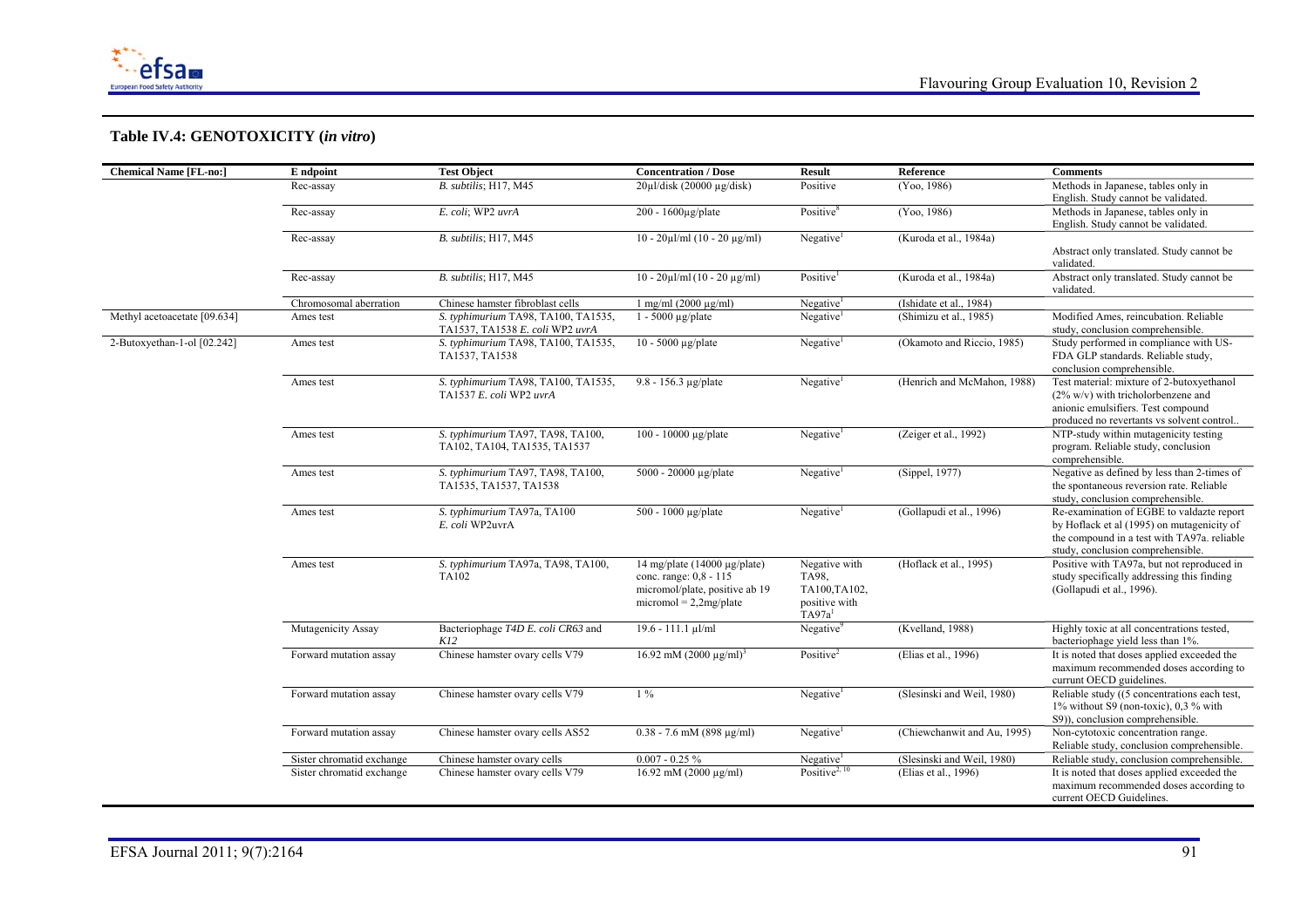

| <b>Chemical Name [FL-no:]</b>                         | E ndpoint                      | <b>Test Object</b>                                                           | <b>Concentration / Dose</b>           | <b>Result</b>             | <b>Reference</b>                      | <b>Comments</b>                                                                                                                                                                                                       |
|-------------------------------------------------------|--------------------------------|------------------------------------------------------------------------------|---------------------------------------|---------------------------|---------------------------------------|-----------------------------------------------------------------------------------------------------------------------------------------------------------------------------------------------------------------------|
|                                                       | Sister chromatid exchange      | Human peripheral lymphocytes                                                 | 3000 ppm                              | Positive <sup>1</sup>     | (Villalobos-Pietrini et al.,<br>1989) | Cited in review on 2-Butoxyethanol. Study<br>cannot be evaluated.                                                                                                                                                     |
|                                                       | Sister chromatid exchange      | Chinese hamster ovary cells                                                  | $5000 \mu g/ml$                       | Negative <sup>1</sup>     | (NTP, 2000b)                          | NTP-study within mutagenicity testing<br>program. Reliable study, conclusion<br>comprehensible.                                                                                                                       |
|                                                       | Chromosomal aberrations        | Chinese hamster ovary cells                                                  | $5000 \mu g/ml$                       | Negative <sup>1</sup>     | (NTP, 2000b)                          | NTP-study within mutagenicity testing<br>programme. Reliable study, conclusion<br>comprehensible.                                                                                                                     |
|                                                       | Chromosomal aberrations        | Chinese hamster ovary cells V79                                              | $16.92$ mM (2000 µg/ml)               | Negative $2$              | (Elias et al., 1996)                  | Reliable report with details on purity of test<br>compounds, methods and results. 50 %<br>growth inhibition (at 24hours) approx. at 90<br>mM, but value cannot be precisely derived<br>from the graphic presentation. |
|                                                       | Chromosomal aberrations        | Human peripheral lymphocytes                                                 | $3000$ ppm                            | Negative $2$              | (Villalobos-Pietrini et al.,<br>1989) | Cited in review on 2-Butoxyethanol. Study<br>cannot be evaluated.                                                                                                                                                     |
| 2-Butoxyethan-1-ol [02.242]<br>continued              | Chromosomal aberrations        | Human lymphocytes                                                            | 16.92 mM (2000 μg/ml)                 | Negative $2$              | (Elias et al., 1996)                  | No information on growth inhibition/<br>survival of treated human lymphocytes<br>given.                                                                                                                               |
|                                                       | In vitro micronucleus test     | V79 cells                                                                    | 16.92 mM (2000 μg/ml)                 | Positive <sup>2</sup>     | (Elias et al., 1996)                  | It is noted that doses applied exceeded the<br>maximum recommended doses according to<br>currunt OECD Guidelines.                                                                                                     |
|                                                       | Unscheduled DNA synthesis      | Rat hepatocytes                                                              | $0.1$ 100 x $10^{-3}$ %               | positive <sup>1, 11</sup> | (Slesinski and Weil, 1980)            | The interpretation of these findings is<br>equivocal due to the methodology applied<br>(liquid scintillation) and the absence of<br>relation with dose.                                                               |
|                                                       | Embryo Transformation<br>Assay | Syrian hamster embryo cells                                                  | <b>NR</b>                             | Negative $2$              | (Elias et al., 1996)                  | No specific genotoxic endpoint.                                                                                                                                                                                       |
|                                                       | Embryo Transformation<br>Assay | Syrian hamster embryo cells                                                  | 500 - 1500 μg/ml                      | Positive <sup>4</sup>     | (Brauninger, 1995)                    | No specific genotoxic endpoint.                                                                                                                                                                                       |
| (3,7-Dimethyloctane-1,7-diol<br>[02.047]              | Ames test                      | S. typhimurium TA98, TA100, TA1535,<br>TA1537, TA1538                        | 3.6 mg/plate (3600 $\mu$ g/plate)     | Negative <sup>1</sup>     | (Wild et al., 1983)                   |                                                                                                                                                                                                                       |
| (3,7-Dimethyl-7-hydroxyoctanal<br>[05.012]            | Ames test                      | S. typhimurium TA98, TA100, TA1535,<br>TA1537, TA1538                        | 3.6 mg/plate (3600 $\mu$ g/plate)     | Negative <sup>1</sup>     | (Wild et al., 1983)                   |                                                                                                                                                                                                                       |
| $(1,1-Dimethoxy-3,7-dimethyloctan-$<br>7-ol [06.011]) | Ames test                      | S. typhimurium TA98, TA100, TA1535,<br>TA1537, TA1538                        | 3.6 mg/plate (3600 $\mu$ g/plate)     | Negative <sup>1</sup>     | (Wild et al., 1983)                   |                                                                                                                                                                                                                       |
| (Diethyl malonate [09.490])                           | Ames test                      | S. typhimurium TA98, TA100, TA1535,<br>TA1537                                | $3 \mu$ mol/plate (480 $\mu$ g/plate) | Negative <sup>1</sup>     | (Florin et al., 1980)                 |                                                                                                                                                                                                                       |
| (Dimethyl succinate [09.445])                         | Ames test                      | S. typhimurium TA98, TA100, TA1535,<br>TA1537                                | $20000 \mu g$ plate                   | Negative <sup>1</sup>     | (Andersen and Jensen, 1984)           |                                                                                                                                                                                                                       |
|                                                       | Ames test                      | S. typhimurium TA97, TA98, TA100,<br>TA102, TA104, TA1535, TA1537,<br>TA1538 | $10$ mg/plate (10000 µg/plate)        | Negative <sup>1</sup>     | (Zeiger et al., 1992)                 |                                                                                                                                                                                                                       |
| (Fumaric acid [08.025])                               | Ames test                      | S. typhimurium TA100                                                         | $1000 \mu g$ plate                    | Negative <sup>4</sup>     | (Rapson et al., 1980)                 |                                                                                                                                                                                                                       |
|                                                       | Ames test (preincubation)      | S. typhimurium TA97, TA98, TA100,<br>TA1535, TA1537                          | $2000 \mu g$ plate                    | Negative                  | (Zeiger et al., 1988)                 |                                                                                                                                                                                                                       |
|                                                       | Ames test                      | S. typhimurium TA92, TA94, TA98,<br>TA100, TA1535, TA1537                    | $10$ mg/plate (10000 µg/plate)        | Negative                  | (Ishidate et al., 1984)               |                                                                                                                                                                                                                       |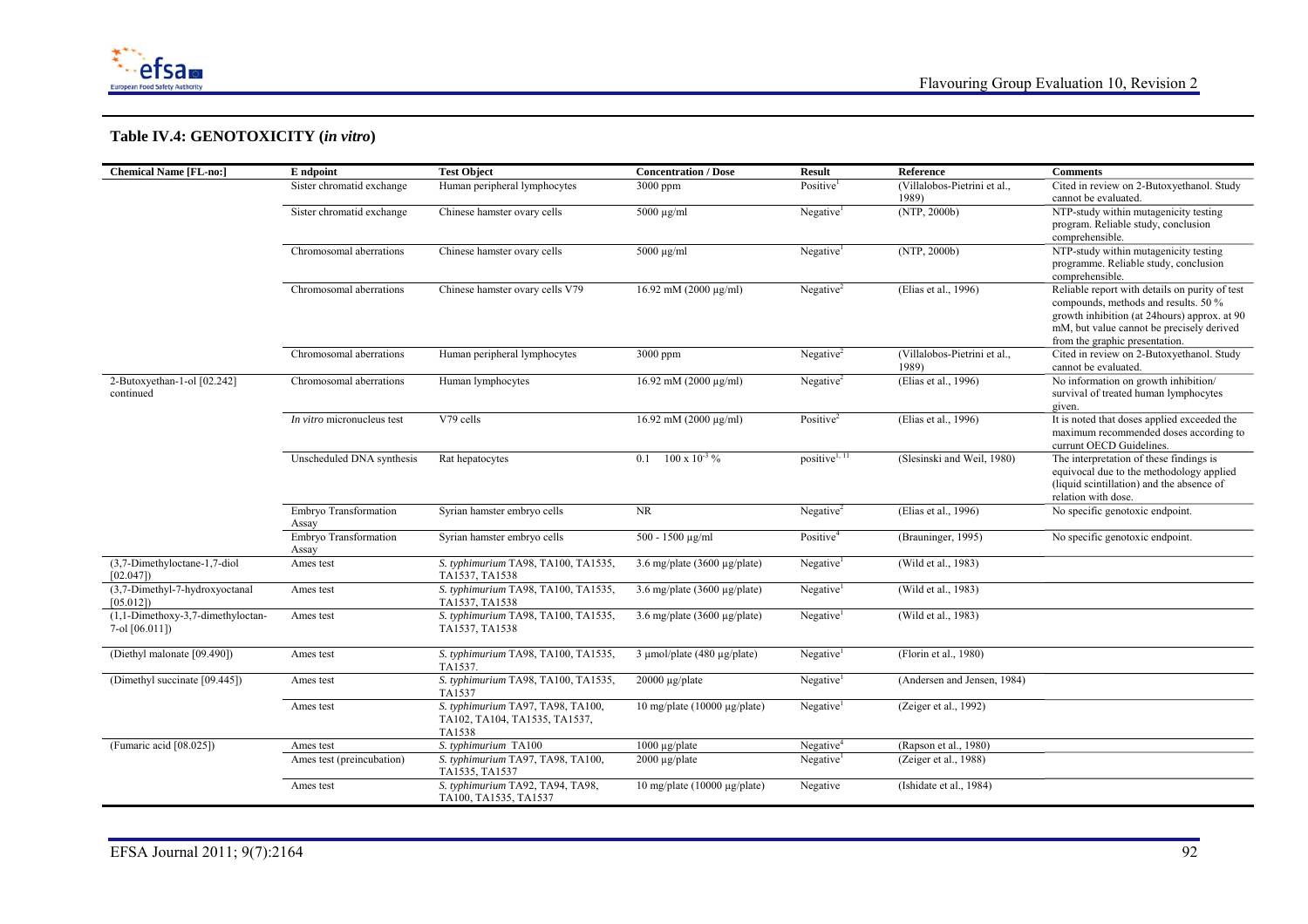

| <b>Chemical Name [FL-no:]</b> | E ndpoint               | <b>Test Object</b>                                              | <b>Concentration / Dose</b>                                    | <b>Result</b>                                  | Reference                            | <b>Comments</b>                                                                                                                                                                                                                        |
|-------------------------------|-------------------------|-----------------------------------------------------------------|----------------------------------------------------------------|------------------------------------------------|--------------------------------------|----------------------------------------------------------------------------------------------------------------------------------------------------------------------------------------------------------------------------------------|
|                               | Chromosomal aberrations | Chinese Hamster fibroblast cells                                | $0.5$ mg/ml $(500 \mu g/ml)$                                   | Negative                                       | (Ishidate et al., 1984)              |                                                                                                                                                                                                                                        |
| (l-Malic acid [08.017])       | Ames test               | S. typhimurium TA97, TA98, TA100,<br><b>TA104</b>               | $2000 \mu g$ /plate                                            | Negative <sup>1</sup>                          | (Al-Ani and Al-Lami, 1988)           |                                                                                                                                                                                                                                        |
| Diethyl maleate [09.351]      | Forward mutation assay  | Mouse lymphocytes L5178Y TK+/-                                  | $2.250 - 9.750 \times 10^{-3}$ mol/l (387 -<br>$1679 \mu g/ml$ | Positive <sup>1</sup>                          | (Wangenheim and Bolcsfoldi,<br>1988) | No S9 at 2.25 - 9.75 x $10^{-4}$ mol/L, doubling<br>of the mutation rate at 6 x $10^{-4}$ mol/L and<br>above, but growth reduction of 70 % or<br>more. Study of insufficient value.                                                    |
|                               | Aneuploidy test         | Chinese hamster lung cells V79                                  | $5.2 \times 10^{-6}$ M<br>$8.7 \times 10^{-6}$ M               | Negative <sup>4</sup><br>Positive <sup>4</sup> | (Önfelt, 1987)                       | Reliable study, conclusion comprehensible.                                                                                                                                                                                             |
| Glutaric acid [08.082]        | REC assay<br>Ames       | B subtilis M45 & H17<br>S. typhimurium TA98, TA100              | <b>NR</b>                                                      | Negative <sup>1</sup>                          | (Sakagami et al., 1989)              | Abstract, data cannot be validated.                                                                                                                                                                                                    |
| Glutaraldehyde [05.149]       | Ames test               | S. typhimurium TA104                                            | $0.5 \text{ \mu}$ moles (50.06 $\mu$ g/ml)                     | Positive <sup>2</sup>                          | (Marnett et al., 1985a)              | TA104 tested to reassess mutagenic<br>potency of 28 carbonyl compounds. Dose-<br>dependent increase toxic limits of<br>glutaraldehyde. Reliable study, conclusion<br>comprehensible.                                                   |
|                               | Ames test               | S. typhimurium TA1535, TA100,<br>TA1537, TA98                   | 10 mg/plate (10000 $\mu$ g/plate)                              | Equivocal $12$<br>Positive <sup>12</sup>       | (Haworth et al., 1983)               | Part of ring study for re-assessment of 250<br>chemicals. Reliable study, conclusion<br>comprehensible.                                                                                                                                |
|                               | Ames test               | S. typhimurium TA100, TA102, TA104                              | $25 - 300 \mu g$ plate                                         | Positive <sup>1</sup>                          | (Dillon et al., 1998)                | Comparative analysis of TA102, TA104<br>and TA 102 for sensitivity to 13 aldehydes<br>and 4 peroxides. Reliable study, conclusion<br>comprehensible.                                                                                   |
|                               | Ames test               | S. typhimurium TA102, TA2638, E. coli<br>WP2/pKM101, WP2 uvrA   | $20 - 1000$ µg/plate                                           | Positive <sup>3, <math>*</math></sup>          | (Watanabe et al., 1998a)             | *Cytotoxicity noted in doses as low as 250<br>$\mu$ g/plate.<br>Ring study (22 laboratories) for<br>comparative analysis of TA102, TA2638,<br>E. coli WP2/pKM101 and WP2<br>uvrA/pKM101. Reliable study, conclusion<br>comprehensible. |
|                               | Ames test               | S. typhimurium TA102, E. coli<br>WP2/pKM101, WP2 uvrA           | $5 - 100 \mu g$ /plate                                         | Positive <sup>2</sup>                          | (Wilcox et al., 1990)                | Comparative analysis of TA102 and E.coli<br>WP2 strains. Reliable study, conclusion<br>comprehensible.                                                                                                                                 |
|                               | Ames test               | S. typhimurium TA102                                            | $1000 \mu g$ /plate                                            | Positive <sup>13</sup>                         | (Müller et al., 1993)                | Ring study (3 laboratories) to evaluate<br>TA102. Reliable, conclusion<br>comprehensible.                                                                                                                                              |
|                               | Ames test               | S. typhimurium TA102, TA2638a                                   | $76 \mu g$ /plate                                              | Positive <sup>3, 14</sup>                      | (Rydén et al., 2000)                 | Comparative analysis on the sensitivity of<br>bacterial strains and the possibility of using<br>TA2638a. Reliable study, conclusion<br>comprehensible.                                                                                 |
|                               | Ames test               | S. typhimurium TA102                                            | $25 \mu g$ /plate                                              | Positive                                       | (Levin et al., 1982)                 | Test of TA102 for detection of oxidative<br>mutagens. Reliable study, conclusion<br>comprehensible.                                                                                                                                    |
|                               | Ames test               | S. typhimurium TA97a, TA98, TA100,<br>A102, TA104               | $0.1 - 60$ µg/plate                                            | Positive <sup>1</sup>                          | (Noblitt et al., 1992)               | Abstract, data cannot be validated.                                                                                                                                                                                                    |
|                               | Ames test               | S. typhimurium TA1535, TA100,<br>TA1537, TA98, E. coli WP2 uvrA | $100 - 5000 \mu g$ plate                                       | Negative <sup>1</sup>                          | (Wagner, 1997)                       | Study in compliance with international<br>(US-FDA, US-EPA, UK, Japan) GLP<br>Guidelines. Negative result not discussed in                                                                                                              |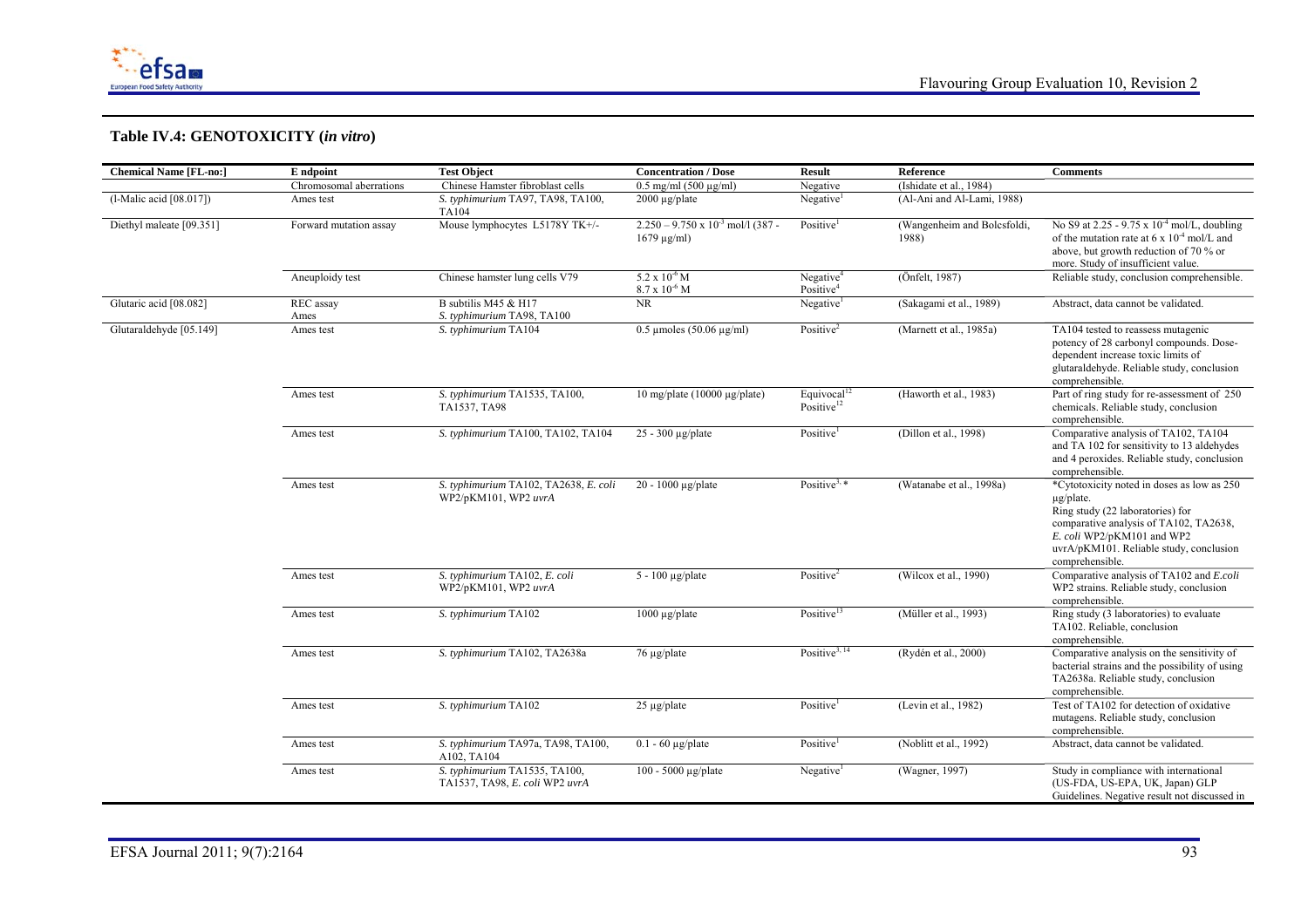

| <b>Chemical Name [FL-no:]</b>     | E ndpoint                 | <b>Test Object</b>                                       | <b>Concentration / Dose</b>         | <b>Result</b>                  | Reference                 | <b>Comments</b>                                                        |
|-----------------------------------|---------------------------|----------------------------------------------------------|-------------------------------------|--------------------------------|---------------------------|------------------------------------------------------------------------|
|                                   |                           |                                                          |                                     |                                |                           | view of positive results in other studies.                             |
|                                   |                           |                                                          |                                     |                                |                           | Reliable study, conclusion comprehensible.                             |
|                                   | Ames test                 | S. typhimurium TA1535, TA100,                            | 15.4 $\mu$ g/plate <sup>2, 15</sup> | Negative <sup>1</sup>          | (Slesinski et al., 1983)  | Lack of mutagenic activity considered to be                            |
|                                   |                           | TA1537, TA1538, TA98                                     | 51.6 $\mu$ g/plate <sup>3</sup>     |                                |                           | due to reaction of glutaraldehyde with                                 |
|                                   |                           |                                                          |                                     |                                |                           | proteins in cell membrane, cytosol.                                    |
|                                   | Ames test                 | S. typhimurium TA97a, TA98, TA100,                       | 0.050 % in 100 µl/plate (100000     | Positive <sup>14</sup>         | (Schweikl et al., 1994)   | Study aimed at elucidating the mutagenic                               |
|                                   |                           | A102, TA104                                              | $\mu$ g/plate)                      |                                |                           | potency of 3 different dentin bonding                                  |
|                                   |                           |                                                          |                                     |                                |                           | agents, pure glutaraldehyde was tested as                              |
|                                   |                           |                                                          |                                     |                                |                           | one of the ingredients of these materials.                             |
|                                   |                           |                                                          |                                     |                                |                           | Conclusion comprehensible.                                             |
| Glutaraldehyde [05.149] continued | Ames test                 | S. typhimurium TA100, TA98                               | $20 \mu g$ /plate                   | Negative <sup>1</sup>          | (Sakagami et al., 1988)   | Dose-dependent DNA-damage. At                                          |
|                                   |                           |                                                          |                                     |                                |                           | minimum inhibitory concentration Ames                                  |
|                                   |                           |                                                          |                                     |                                |                           | test less sensitive than REC-assay (see                                |
|                                   |                           |                                                          |                                     |                                |                           | below).                                                                |
|                                   | Ames test                 | E. coli WP2 uvrA                                         | $20 - 10000$ µM (2 - 1001 µg/ml)    | Negative <sup>2</sup>          | (Hemminki et al., 1980)   | Study aimed at comparison of alkylation                                |
|                                   |                           |                                                          |                                     |                                |                           | rate with mutagenicity of directly acting                              |
|                                   |                           |                                                          |                                     |                                |                           | chemicals, glutaraldehyde served as                                    |
|                                   |                           |                                                          |                                     |                                |                           | reference compound                                                     |
|                                   | Rec-assay                 | B. subtilis, M-45 ( $Rec$ ), H-17 ( $Rec$ <sup>+</sup> ) | $300 \mu g/ml$                      | Positive                       | (Sakagami et al., 1988)   | Dose-dependent DNA-damage. At<br>minimum inhibitory concentration REC- |
|                                   |                           |                                                          |                                     |                                |                           | assay more sensitive than Ames test (see                               |
|                                   |                           |                                                          |                                     |                                |                           | above).                                                                |
|                                   | L-arabinose resistance    | S. typhimurium: BA9, BA13                                | 62 - 250 nmoles/ml (6.2 - 25)       | Negative <sup>15</sup>         | (Ruiz-Rubio et al., 1985) |                                                                        |
|                                   | forward mutation test     |                                                          | $\mu$ g/ml)                         | Positive <sup>15</sup>         |                           |                                                                        |
|                                   | Forward mutation assay    | Mouse lymphocytes: L5178Y TK+/-                          | $8 \mu g/ml$                        | Positive <sup>2</sup>          | (McGregor et al., 1988b)  | Reliable study, conclusion comprehensible.                             |
|                                   | Forward mutation assay    | Chinese hamster ovary cells                              | $40.8 \mu M (4.08 \mu g/ml)$        | Negative <sup>1</sup>          | (Slesinski et al., 1983)  | Lack of mutagenic activity considered to be                            |
|                                   |                           |                                                          |                                     |                                |                           | due to reaction of glutaraldehyde with                                 |
|                                   |                           |                                                          |                                     |                                |                           | proteins in cell membrane, cytosol.                                    |
|                                   | Sister chromatid exchange | Chinese hamster ovary cells                              | $2.5 \mu M$ (.25 $\mu$ g/ml)        | Negative <sup>1</sup>          | (Slesinski et al., 1983)  | Lack of mutagenic activity considered to be                            |
|                                   |                           |                                                          |                                     |                                |                           | due to reaction of glutaraldehyde with                                 |
|                                   |                           |                                                          |                                     |                                |                           | proteins in cell membrane, cytosol.                                    |
|                                   | Sister chromatid exchange | Chinese hamster ovary cells                              | $0.5 - 16 \mu g/ml$                 | Negative/positive <sup>2</sup> | (Galloway et al., 1985)   | Study performed in 2 laboratories aimed to                             |
|                                   |                           |                                                          |                                     | Positive <sup>3</sup>          |                           | develop sensitive test protocol.11-16                                  |
|                                   |                           |                                                          |                                     |                                |                           | $\mu$ g/ml, with S9 positive (at least with one                        |
|                                   |                           |                                                          |                                     |                                |                           | dose) results in both laboratories. 0,36-16                            |
|                                   |                           |                                                          |                                     |                                |                           | $\mu$ g/ml, without S9 results not consistent.                         |
|                                   | Chromosomal aberrations   | Chinese hamster ovary cells                              | $0.5 - 30 \mu g/ml$                 | Negative/positive $2$          | (Galloway et al., 1985)   | Study performed in 2 laboratories aimed to                             |
|                                   |                           |                                                          |                                     | Negative $3$                   |                           | develop sensitive test protocol. 1-16 µg/ml,                           |
|                                   |                           |                                                          |                                     |                                |                           | with S9 negative results in both                                       |
|                                   |                           |                                                          |                                     |                                |                           | laboratories: 0,3-30 µg/ml, without S9                                 |
|                                   |                           |                                                          |                                     |                                |                           | results not consistent.                                                |
|                                   | Alkaline elution assay    | Human TK6 lymphoblasts                                   | $25 \mu M (0.25 \mu g/ml)^2$        | Positive <sup>2</sup>          | (St. Clair et al., 1991)  | Linear increase in DNA cross linking                                   |
|                                   |                           |                                                          |                                     |                                |                           | between 1-25 $\mu$ M. At 20 $\mu$ M 10 % survival                      |
|                                   |                           |                                                          |                                     |                                |                           | only.                                                                  |
|                                   | TK6 mutation assay        | Human TK6 lymphoblasts                                   | $20 \mu M (2 \mu g/ml)$             | Positive                       | (St. Clair et al., 1991)  | Majority of trifluorothymidine resistant                               |
|                                   |                           |                                                          |                                     |                                |                           | colonies displayed normal growth, slow-                                |
|                                   |                           |                                                          |                                     |                                |                           | growing colonies small contribution to                                 |
|                                   |                           |                                                          |                                     |                                |                           | overall mutant fraction.                                               |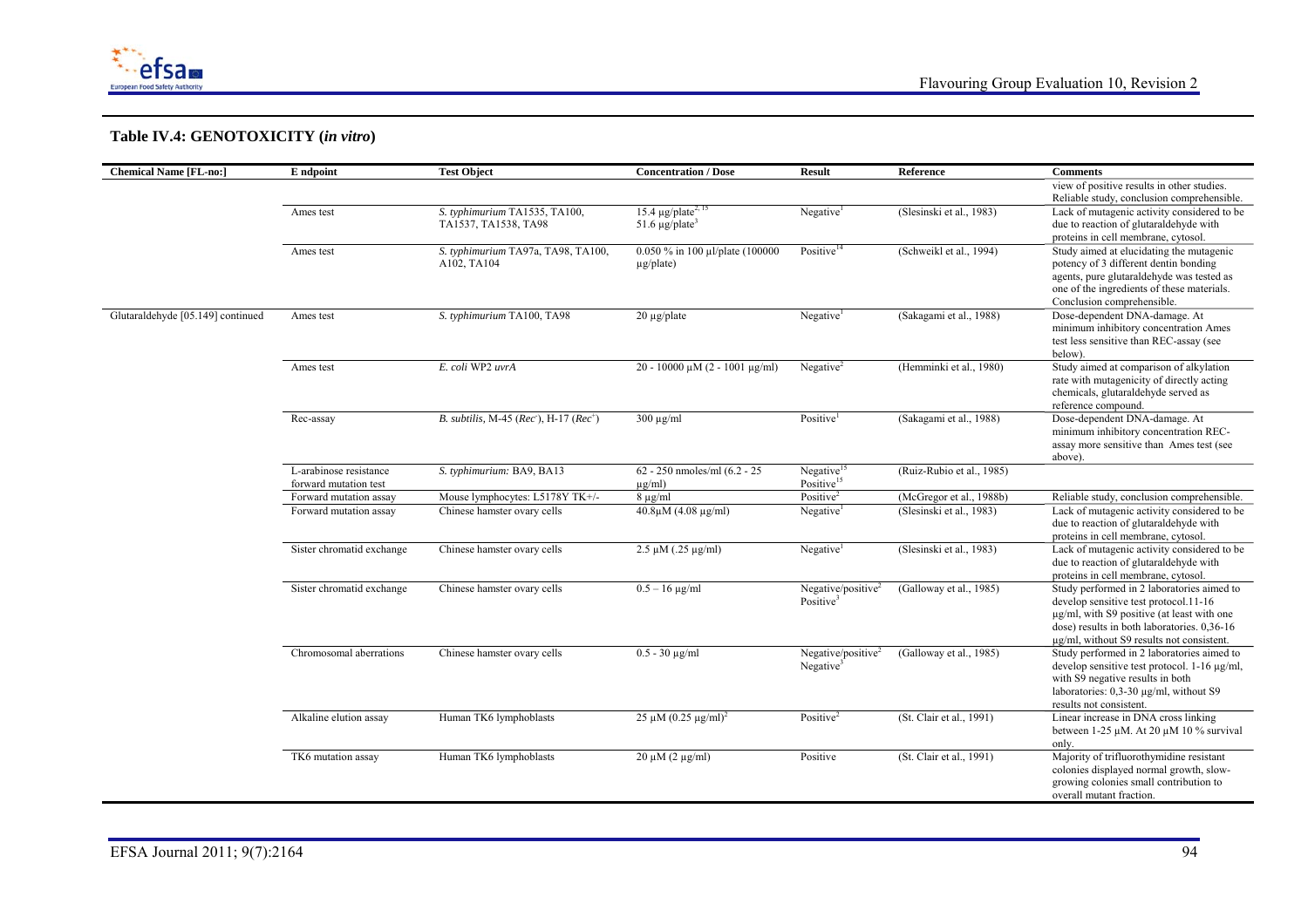

| <b>Chemical Name [FL-no:]</b>                    | E ndpoint                               | <b>Test Object</b>                                                         | <b>Concentration / Dose</b>       | <b>Result</b>          | Reference                                  | <b>Comments</b>                                                                                                              |
|--------------------------------------------------|-----------------------------------------|----------------------------------------------------------------------------|-----------------------------------|------------------------|--------------------------------------------|------------------------------------------------------------------------------------------------------------------------------|
| Glutaraldehyde [05.149] continued                | Unscheduled DNA synthesis               | Primary rat hepatocytes                                                    | $51 \mu M (5.1 \mu g/ml)$         | Negative <sup>1</sup>  | (Slesinski et al., 1983)                   | Lack of mutagenic activity considered to be<br>due to reaction of glutaraldehyde with<br>proteins in cell membrane, cytosol. |
|                                                  | Unscheduled DNA synthesis               | Rat hepatocytes                                                            | $100 \mu M (10 \mu g/ml)$         | Positive <sup>2</sup>  | (St. Clair et al., 1991)                   | Significant increase over controls at 100<br>uM, this concentration tolerated without<br>morphological signs of toxicity.    |
| (Adipic acid [08.026])                           | Ames test                               | E. coli WP2 uvrA                                                           | 5000 $\mu$ g/plate                | Negative               | (Shimizu et al., 1985)                     |                                                                                                                              |
|                                                  | Ames test                               | S. typhimurium TA1535, TA100,<br>TA1537, TA1538, TA98, E. coli WP2<br>uvrA | $10$ mg/plate (10000 µg/plate)    | Negative <sup>1</sup>  | (Prival et al., 1991)                      |                                                                                                                              |
|                                                  | Ames test (preincubation<br>method)     | S. typhimurium TA1535, TA100,<br>TA1537, TA1538, TA98                      | 5000 $\mu$ g/plate                | Negative <sup>1</sup>  | (Shimizu et al., 1985)                     |                                                                                                                              |
| (Dibutyl sebacate [09.474])                      | Ames test                               | S. typhimurium TA1535, TA100,<br>TA1537, TA1538, TA98                      | 3.6 mg/plate (3600 $\mu$ g/plate) | Negative <sup>1</sup>  | (Wild et al., 1983)                        |                                                                                                                              |
| (Ethylene brassylate [09.533])                   | Ames test                               | S. typhimurium TA1535, TA100,<br>TA1537, TA1538, TA98                      | 3.6 mg/plate (3600 $\mu$ g/plate) | Negative <sup>1</sup>  | (Wild et al., 1983)                        |                                                                                                                              |
| (Prop-1-ene-1,2,3-tricarboxylic acid<br>[08.033] | Ames test                               | S. typhimurium TA100, TA1535,<br>TA1537, TA98                              | $20000 \mu g$ plate               | Negative <sup>1</sup>  | (Andersen and Jensen, 1984a)               |                                                                                                                              |
| 5,6-Dimethyl-tetrahydro-pyran-2-one<br>[10.168]  | Ames test                               | S. typhimurium TA98, TA100, TA102,<br>TA1535, TA1537                       | 5000 microgram/plate              | Negative <sup>1</sup>  | (Uhde, 2004a)                              | Test performed both in the incorporation<br>and preincubation assays.                                                        |
| Succinic acid, disodium salt [08.113]            | Ames test                               | S.typhimurium TA97, TA94, TA98,<br>TA100. TA1535, and TA1537.              | 5000 microgram/plate              | Negative3              | (Ishidate et al., 1984) in<br>(OECD, 2003) | GLP-study according to OECD TG 471.                                                                                          |
|                                                  | Ames test                               | S.typhimurium TA97, TA 102                                                 | 10000 microgram/plate             | Negative <sup>1</sup>  | (Fujita et al., 1994) in (OECD,<br>2003)   | GLP-study according to OECD TG 471.                                                                                          |
|                                                  | Chromosomal aberrations<br>(polyploidy) | Chinese hamster lung cells                                                 | 15000 microgram/ml                | Equivoval <sup>2</sup> | (Ishidate et al., 1984) in<br>(OECD, 2003) | GLP-study according to OECD TG 473.                                                                                          |
| (Disodium succinate hexahydrate)                 | Ames test                               | S.typhimurium TA97, TA94, TA98,<br>TA100. TA1535, and TA1537.              | 5000 microgram/plate              | Negative <sup>1</sup>  | MHLW, Japan 2002 in<br>(OECD, 2003)        |                                                                                                                              |
|                                                  | Chromosomal aberrations<br>(polyploidy) | Chinese hamster lung cells                                                 | 5000 microgram/ml                 | Negative <sup>1</sup>  | MHLW, Japan 2002 in<br>(OECD, 2003)        |                                                                                                                              |

NR: Not reported

1 With and without S-9 metabolic activation.

2 Without S-9 metabolic activation.

3 With S-9 metabolic activation.

4 Presence or absence of metabolic activation not specified.

5 Anti-mutagenic effects study.

6 Presence or absence of metabolic activation not specified.

7 4,5-dimethyl-3-hydroxy-2,5-dihydrofuran-2-one did not form DNA adducts, but 2,5-DMHF does. Study addresses mechanism of chemical reaction of 2,5-dimethyl-4-hydroxy-3(2H)-furanone with DNA.

8 The concentrations used were 10-fold higher than that of spontaneous revertants.

9 The test substance had a severe toxic effect on phage yield.

10 Weak positive results were detected.

11 The test substance induced statistically significant levels of unscheduled DNA synthesis in two of the six dose levels tested. Therefore, the test substance is considered a weak mutagen.

12 This test compared the results at two different laboratories. Results were equivocal at Case Western Reserve University, while they were positive at Microbiological Associates.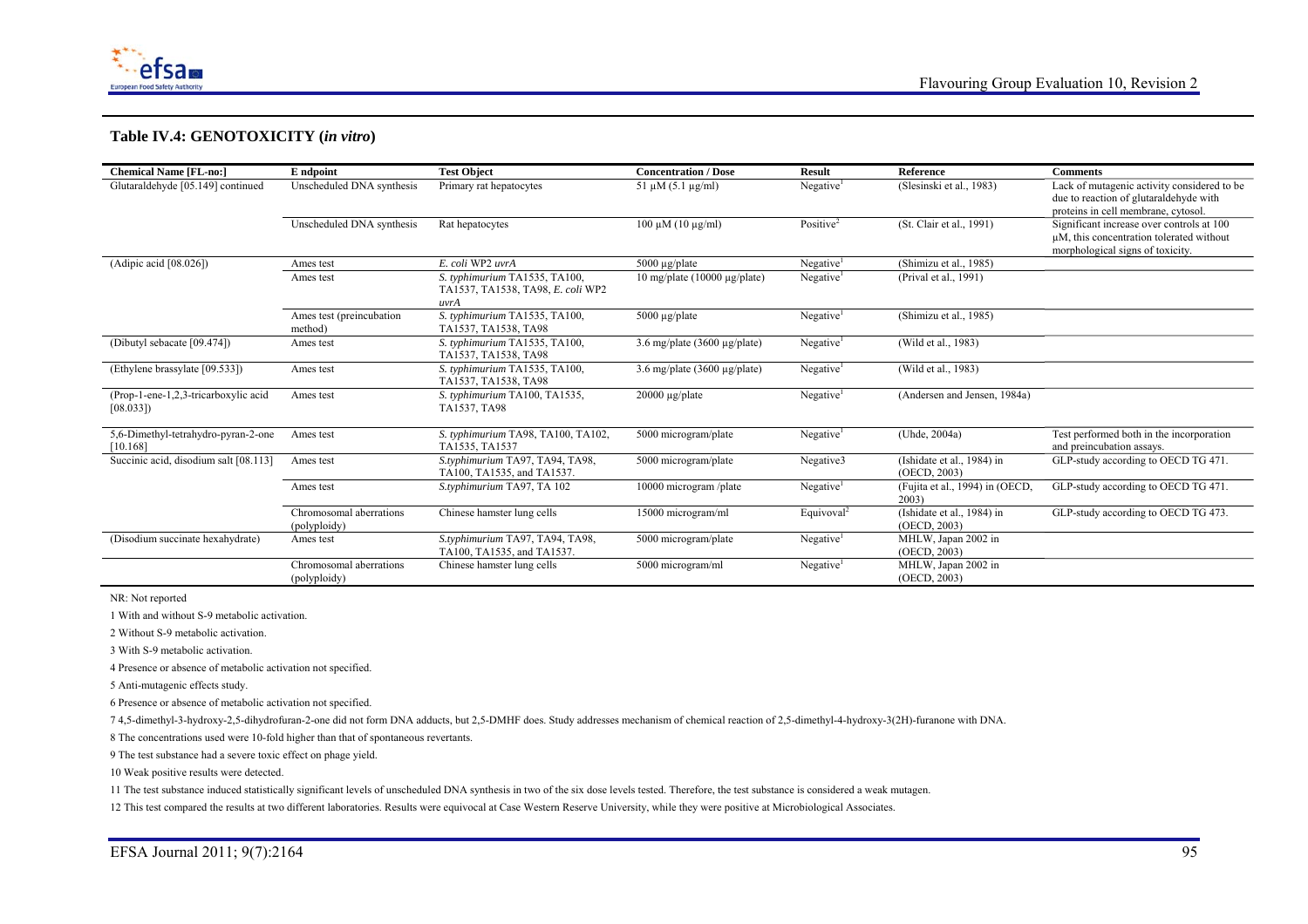

13 Article presents the results from three different laboratories. Results were positive in both water and ethanol; however, it was concluded that TA102 is not sufficiently matured to be employed routinely.

14 Maximum non-toxic dose.

15 Results were negative in BA9, not BA13.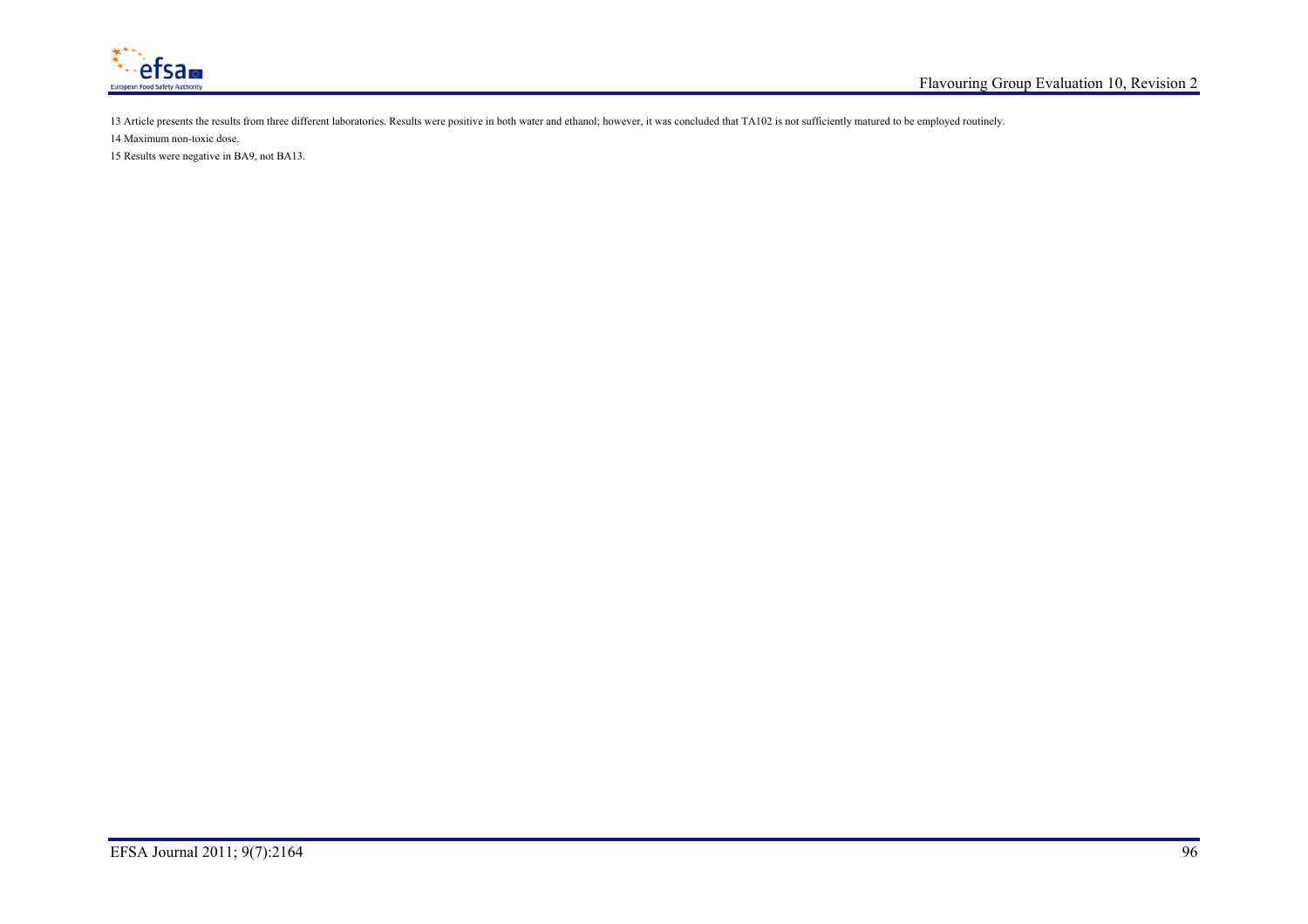

*In vivo* mutagenicity/genotoxicity data are available for six candidate substances of the present Flavouring Group Evaluation from chemical groups 9, 13 and 30 of the present Flavouring Group Evaluation and for eight supporting substance evaluated by JECFA at the 49<sup>th</sup> and 53<sup>rd</sup> meetings (JECFA, 1998a; JECFA, 2000c). Supporting substances are listed in brackets.

### **Table IV.5: Genotoxicity Studies (***In Vivo***)**

| <b>Chemical Name [FL-no:]</b>            | <b>Test system</b>                         | <b>Test Object</b>                             | Route                                                            | <b>Dose</b>                               | <b>Result</b>         | Reference                        | <b>Comments</b>                                                                                                                                 |
|------------------------------------------|--------------------------------------------|------------------------------------------------|------------------------------------------------------------------|-------------------------------------------|-----------------------|----------------------------------|-------------------------------------------------------------------------------------------------------------------------------------------------|
| (Butyro-1,4-lactone [10.006])            | In vivo Bone- marrow<br>micronucleus assay | B6C3F1 mice                                    | Single dose via<br>intraperitoneal injection                     | $80\%$ of $LD_{50}$                       | Negative              | (Salamone et al., 1981)          | Limited relevance because<br>PCE/NCE ratio was not<br>reported, thus it is not clear if<br>the test substance reached the<br>bone marrow.       |
|                                          | In vivo Bone- marrow<br>micronucleus assay | CD-1 mice                                      |                                                                  | $0.11 - 0.44$ ml/kg (110 - 440)<br>mg/kg) | Negative              | (Tsuchimoto and Matter,<br>1981) | Limited relevance because<br>PCE/NCE ratio was not<br>reported, thus it is not clear if<br>the test substance reached the<br>bone marrow.       |
|                                          | In vivo micronucleus assay                 | Mice (B6C3F1/BR hybrid)                        |                                                                  | $80\%$ of $LD_{50}$                       | Negative              | (Katz et al., 1981)              | Limited relevance because<br>PCE/NCE ratio was not<br>reported, thus it is not clear if<br>the test substance reached the<br>bone marrow.       |
|                                          | In vivo sperm abnormality                  | Mice (CBA X Balb/c)F1                          | Daily exposure for five<br>days via intraperitoneal<br>injection | $0.1 - 1.0$ mg/kg bw/day                  | Negative              | (Topham, 1980)                   | Sperm head abnormality test<br>does not make use of a genetic<br>endpoint.                                                                      |
|                                          | In vivo sex-linked recessive<br>test       | D. melanogaster                                | A: via diet<br>B: injection                                      | A: 20000 or 28000 ppm<br>B. 15.000 ppm    | Negative              | (Foureman et al., 1994)          | Study in compliance with OECD<br>477.                                                                                                           |
| $(Hexano-1, 5-lactone [10.010])$         | Chromosomal aberration<br>in vivo          | Rat bone-marrow cell                           |                                                                  | <b>NR</b>                                 | Negative <sup>1</sup> | (Kawachi et al., 1980b)          | Summary of results on 186<br>compounds. No details on<br>methods, concentrations and<br>data given, results cannot be<br>validated.             |
| (Undecano-1,4-lactone [10.002])          | In vivo mouse micronucleus<br>test         | 2-6 ddY male mice                              | Via intraperitoneal<br>injection                                 | 250-2000 mg/kg                            | Negative              | (Hayashi et al., 1988)           | Single application, only one<br>sampling time. Not in<br>compliance with current OECD<br>474.                                                   |
| 2-Butoxyethan-1-ol [02.242]              | <i>In vivo</i> mouse micronucleus<br>test  | Mouse bone marrow                              | Single dose via<br>intraperitoneal injection                     | $1000$ mg/kg                              | Negative              | (Elias et al., 1996)             | Reliable report, decreased<br>PCE/NCE ratio demonstrates<br>bioavailability of compound at<br>target compartment. Conclusion<br>comprehensible. |
| 2-Butoxyethan-1-ol [02.242]<br>continued | <i>In vivo</i> mouse micronucleus<br>test  | Mouse bone marrow                              | 3 doses via<br>intraperitoneal injection                         | 450 mg/kg                                 | Negative              | (NTP, 2000b)                     | NTP-study within mutagenicity<br>testing program. Reliable study,<br>conclusion comprehensible.                                                 |
|                                          | In vivo micronucleus test                  | Rat bone marrow                                | 3 doses via<br>intraperitoneal injection                         | 550 mg/kg                                 | Negative              | (NTP, 2000b)                     | NTP-study within mutagenicity<br>testing program. Reliable study,<br>conclusion comprehensible.                                                 |
|                                          | In vivo DNA adducts                        | Rat brain, kidney, liver,<br>spleen and testes | Single dose via oral<br>route                                    | $120 \text{ mg/kg}$                       | Negative              | (Keith et al., 1996a)            | The method (based on $^{32}P$ -<br>postlabelling) is aimed at<br>detecting hydrophobic DNA                                                      |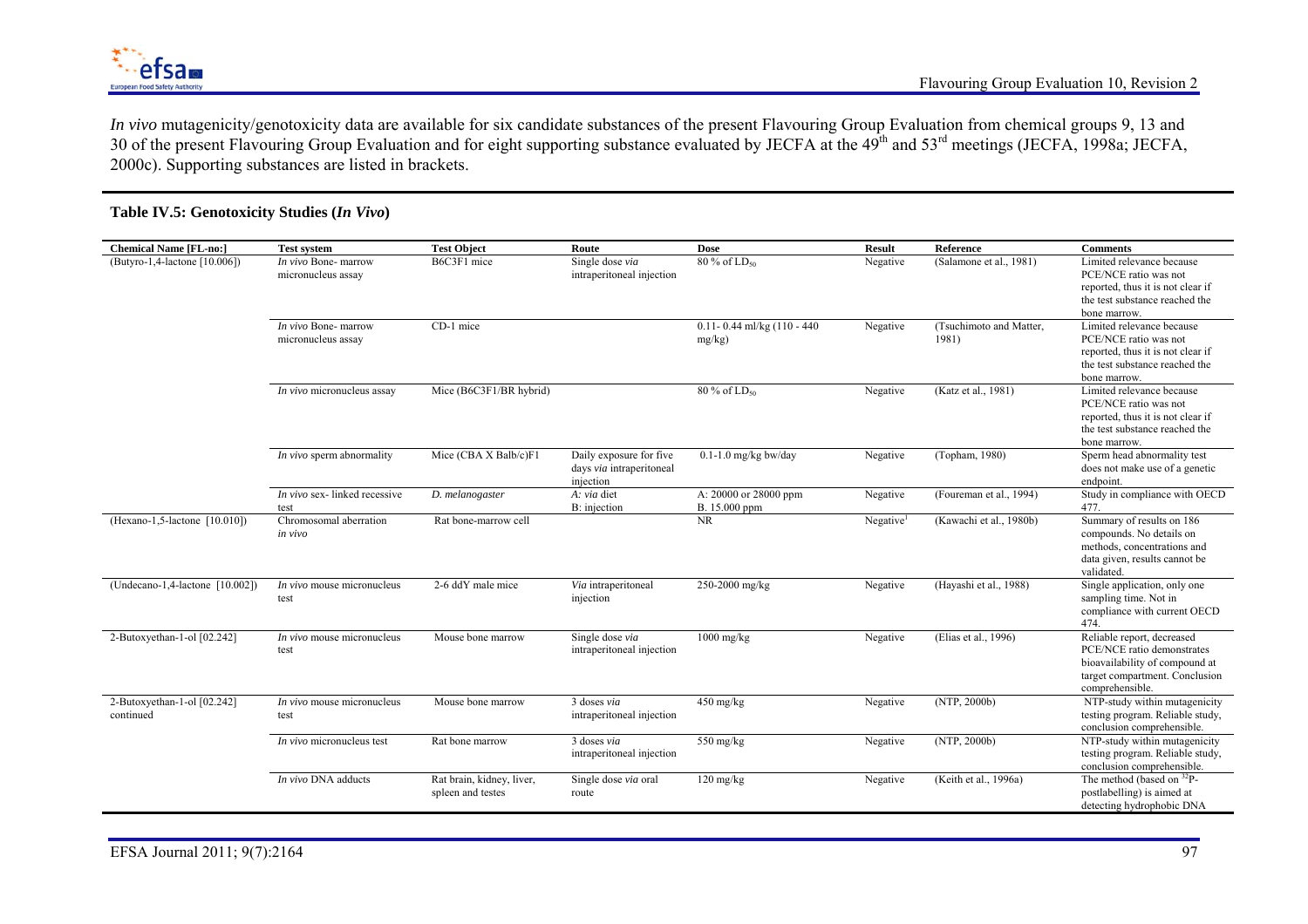

# **Table IV.5: Genotoxicity Studies (***In Vivo***)**

| adducts resulting from CytP450<br>induction, not from binding of<br>2-butoxyethan-1-ol to DNA.<br>NR<br>In vivo DNA methylation<br>Rat brain, kidney, liver,<br>(Keith et al., 1996a)<br>Supplementary information not<br>Via oral route<br>Negative<br>directly relevant for genotoxicity<br>spleen and testes.<br>assessment.<br>In vivo DNA adducts<br><b>NR</b><br>(Keith et al., 1996a)<br>Detection of hydrophobic DNA<br>Mouse<br>Via oral route<br>Negative<br>adducts such as modified<br>nucleotides with aliphatic side<br>chains.<br>In vivo DNA methylation<br><b>NR</b><br>(Keith et al., 1996a)<br>Mouse<br>Via oral route<br>Negative<br>Supplementary information not<br>directly relevant for genotoxicity<br>assessment.<br>Mouse<br>Daily dose for two<br>120 mg/kg/day<br>(Keith et al., 1996a)<br>No difference in tumor incident<br><i>In vivo</i> tumour formation<br>Inconclusiv |
|-----------------------------------------------------------------------------------------------------------------------------------------------------------------------------------------------------------------------------------------------------------------------------------------------------------------------------------------------------------------------------------------------------------------------------------------------------------------------------------------------------------------------------------------------------------------------------------------------------------------------------------------------------------------------------------------------------------------------------------------------------------------------------------------------------------------------------------------------------------------------------------------------------------|
|                                                                                                                                                                                                                                                                                                                                                                                                                                                                                                                                                                                                                                                                                                                                                                                                                                                                                                           |
|                                                                                                                                                                                                                                                                                                                                                                                                                                                                                                                                                                                                                                                                                                                                                                                                                                                                                                           |
|                                                                                                                                                                                                                                                                                                                                                                                                                                                                                                                                                                                                                                                                                                                                                                                                                                                                                                           |
|                                                                                                                                                                                                                                                                                                                                                                                                                                                                                                                                                                                                                                                                                                                                                                                                                                                                                                           |
|                                                                                                                                                                                                                                                                                                                                                                                                                                                                                                                                                                                                                                                                                                                                                                                                                                                                                                           |
|                                                                                                                                                                                                                                                                                                                                                                                                                                                                                                                                                                                                                                                                                                                                                                                                                                                                                                           |
|                                                                                                                                                                                                                                                                                                                                                                                                                                                                                                                                                                                                                                                                                                                                                                                                                                                                                                           |
|                                                                                                                                                                                                                                                                                                                                                                                                                                                                                                                                                                                                                                                                                                                                                                                                                                                                                                           |
|                                                                                                                                                                                                                                                                                                                                                                                                                                                                                                                                                                                                                                                                                                                                                                                                                                                                                                           |
|                                                                                                                                                                                                                                                                                                                                                                                                                                                                                                                                                                                                                                                                                                                                                                                                                                                                                                           |
|                                                                                                                                                                                                                                                                                                                                                                                                                                                                                                                                                                                                                                                                                                                                                                                                                                                                                                           |
|                                                                                                                                                                                                                                                                                                                                                                                                                                                                                                                                                                                                                                                                                                                                                                                                                                                                                                           |
|                                                                                                                                                                                                                                                                                                                                                                                                                                                                                                                                                                                                                                                                                                                                                                                                                                                                                                           |
| weeks via oral route<br>observed. However no<br>e                                                                                                                                                                                                                                                                                                                                                                                                                                                                                                                                                                                                                                                                                                                                                                                                                                                         |
| conclusion on the oncogenic                                                                                                                                                                                                                                                                                                                                                                                                                                                                                                                                                                                                                                                                                                                                                                                                                                                                               |
| potential of 2-butoxyethan-1-ol                                                                                                                                                                                                                                                                                                                                                                                                                                                                                                                                                                                                                                                                                                                                                                                                                                                                           |
| can be drawn because of the                                                                                                                                                                                                                                                                                                                                                                                                                                                                                                                                                                                                                                                                                                                                                                                                                                                                               |
| limitations of the experimental                                                                                                                                                                                                                                                                                                                                                                                                                                                                                                                                                                                                                                                                                                                                                                                                                                                                           |
| protocol (treatment, sample size,                                                                                                                                                                                                                                                                                                                                                                                                                                                                                                                                                                                                                                                                                                                                                                                                                                                                         |
| duration of the study, reporting,                                                                                                                                                                                                                                                                                                                                                                                                                                                                                                                                                                                                                                                                                                                                                                                                                                                                         |
| $etc.$ ).                                                                                                                                                                                                                                                                                                                                                                                                                                                                                                                                                                                                                                                                                                                                                                                                                                                                                                 |
| Butane-1,3-diol [02.132]<br>Via diet <sup>2</sup><br>5, 10, 24 %<br>(Hess et al., 1981)<br>F1A, F2A, F3A generations in a<br>In vivo cytogenetic assay<br>Rat femur bone marrow<br>Negative                                                                                                                                                                                                                                                                                                                                                                                                                                                                                                                                                                                                                                                                                                               |
| multigeneration reproductive                                                                                                                                                                                                                                                                                                                                                                                                                                                                                                                                                                                                                                                                                                                                                                                                                                                                              |
| toxicity study. PCE/NCE ratio                                                                                                                                                                                                                                                                                                                                                                                                                                                                                                                                                                                                                                                                                                                                                                                                                                                                             |
| was not reported, thus it is not<br>clear if the test substance                                                                                                                                                                                                                                                                                                                                                                                                                                                                                                                                                                                                                                                                                                                                                                                                                                           |
| reached the bone marrow.                                                                                                                                                                                                                                                                                                                                                                                                                                                                                                                                                                                                                                                                                                                                                                                                                                                                                  |
| F1B generation in a<br>In vivo dominant lethal assay<br>Rat<br>Animals exposed for<br>5, 10, 24 %<br>(Hess et al., 1981)<br>Negative                                                                                                                                                                                                                                                                                                                                                                                                                                                                                                                                                                                                                                                                                                                                                                      |
| multigeneration reproductive<br>eight weeks via diet                                                                                                                                                                                                                                                                                                                                                                                                                                                                                                                                                                                                                                                                                                                                                                                                                                                      |
| toxicity study                                                                                                                                                                                                                                                                                                                                                                                                                                                                                                                                                                                                                                                                                                                                                                                                                                                                                            |
| (3,7-Dimethyloctane-1,7-diol<br>Mouse<br>516, 860, 1204 mg/kg<br>(Wild et al., 1983)<br>Limited quality since only a<br>In vivo micronucleus test<br>Negative                                                                                                                                                                                                                                                                                                                                                                                                                                                                                                                                                                                                                                                                                                                                             |
| single sampling time (30 hours<br>[02.047]                                                                                                                                                                                                                                                                                                                                                                                                                                                                                                                                                                                                                                                                                                                                                                                                                                                                |
| after treatment) was used and                                                                                                                                                                                                                                                                                                                                                                                                                                                                                                                                                                                                                                                                                                                                                                                                                                                                             |
| PCE/NCE ratio was not                                                                                                                                                                                                                                                                                                                                                                                                                                                                                                                                                                                                                                                                                                                                                                                                                                                                                     |
| reported. Therefore it is not                                                                                                                                                                                                                                                                                                                                                                                                                                                                                                                                                                                                                                                                                                                                                                                                                                                                             |
| clear whether the substance had                                                                                                                                                                                                                                                                                                                                                                                                                                                                                                                                                                                                                                                                                                                                                                                                                                                                           |
| reached the bone marrow.                                                                                                                                                                                                                                                                                                                                                                                                                                                                                                                                                                                                                                                                                                                                                                                                                                                                                  |
| $10 \text{ mM}$ (1743 µg/ml)<br>(Wild et al., 1983)<br>A single dose was tested in one<br>In vivo Basc test<br>D. melanogaster<br>Negative                                                                                                                                                                                                                                                                                                                                                                                                                                                                                                                                                                                                                                                                                                                                                                |
| experiment. Method not<br>described in detail.                                                                                                                                                                                                                                                                                                                                                                                                                                                                                                                                                                                                                                                                                                                                                                                                                                                            |
| (3,7-Dimethyl-7-hydroxyoctanal<br>D. melanogaster<br>37 mM (6374 µg/ml)<br>(Wild et al., 1983)<br>A single dose was tested in one<br>In vivo Basc test<br>Negative                                                                                                                                                                                                                                                                                                                                                                                                                                                                                                                                                                                                                                                                                                                                        |
| experiment. Method not<br>[05.012]                                                                                                                                                                                                                                                                                                                                                                                                                                                                                                                                                                                                                                                                                                                                                                                                                                                                        |
| described in detail.                                                                                                                                                                                                                                                                                                                                                                                                                                                                                                                                                                                                                                                                                                                                                                                                                                                                                      |
| 345, 603, 861 mg/kg<br>(Wild et al., 1983)<br>Limited quality since only a<br>Mouse<br><i>In vivo</i> micronucleus test<br>Negative                                                                                                                                                                                                                                                                                                                                                                                                                                                                                                                                                                                                                                                                                                                                                                       |
| single sampling time (30 hours)                                                                                                                                                                                                                                                                                                                                                                                                                                                                                                                                                                                                                                                                                                                                                                                                                                                                           |
| after treatment) was used and                                                                                                                                                                                                                                                                                                                                                                                                                                                                                                                                                                                                                                                                                                                                                                                                                                                                             |
| PCE/NCE ratio was not                                                                                                                                                                                                                                                                                                                                                                                                                                                                                                                                                                                                                                                                                                                                                                                                                                                                                     |
| reported. Therefore it is not                                                                                                                                                                                                                                                                                                                                                                                                                                                                                                                                                                                                                                                                                                                                                                                                                                                                             |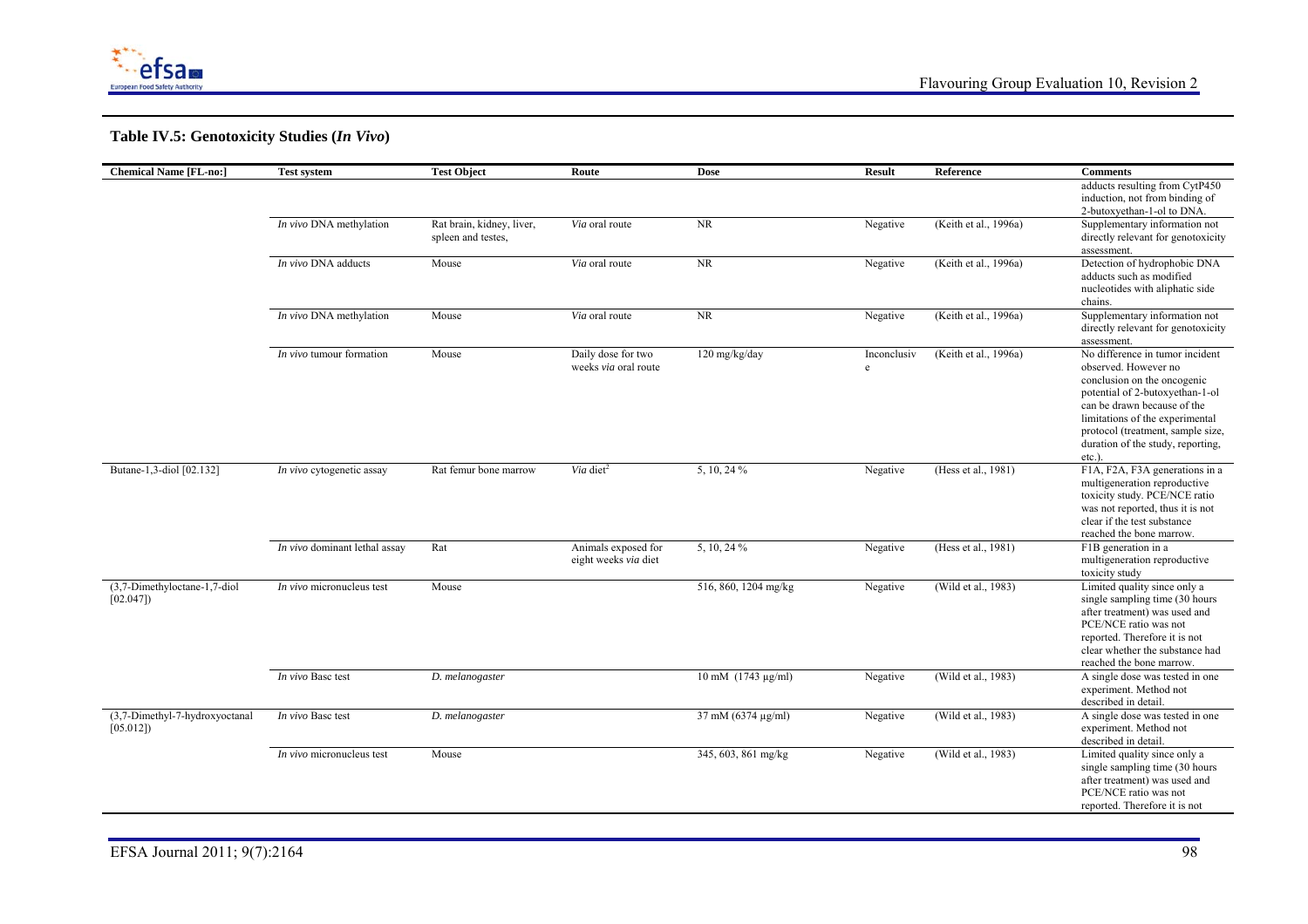

# **Table IV.5: Genotoxicity Studies (***In Vivo***)**

| clear whether the substance had<br>reached the bone marrow.<br>$(1,1-Dimeth$ oxy-3,7-<br>25 mM (5459 µg/ml)<br>(Wild et al., 1983)<br>In vivo Basc test<br>D. melanogaster<br>Negative<br>A single dose was tested in one<br>dimethyloctan-7-ol [06.011])<br>experiment. Method not<br>described in detail.<br>327, 545, 763 mg/kg<br>(Wild et al., 1983)<br><i>In vivo</i> micronucleus test<br>Mouse<br>Limited quality since only a<br>Negative<br>single sampling time (30 hours)<br>after treatment) was used and<br>PCE/NCE ratio was not<br>reported. Therefore it is not<br>clear whether the substance had<br>reached the bone marrow.<br>Malonic acid [08.053]<br>(Ito et al., 1988)<br>GST-P foci assay following<br>400 mg/kg/day exposure<br>$4000$ ppm<br>In vivo mutagenicity assay<br>Rat hepatocytes<br>Negative<br>for 6 weeks via diet<br>diethyl nitrosamine exposure.<br>Reliable study, conclusion<br>comprehensible.<br>Glutaric acid [08.082]<br>Males: 2750 mg/kg<br>(San Sebastian, 1989a)<br>Reliable study, e.g. cells with<br>Single dose via oral<br><i>In vivo</i> bone marrow<br>Rat bone marrow<br>Negative<br>Females: 1375mg/kg<br>gaps excluded. Selected copy of<br>chromosomal aberrations<br>gavage<br>report without data tables.<br>Glutaraldehyde [05.149]<br>Study in compliance with<br>In vivo chromosomal<br>Males: 120 mg/kg/bw<br>(Vergnes and Morabit,<br>Rat bone marrow<br>Single dose via oral<br>Negative<br>Females: 80 mg/kg/bw<br>1993a)<br>international (FDA, TSCA,<br>aberration<br>gavage<br>OECD) GLP guidelines.<br>Selected copy of report (12 of<br>100 pages) available.<br>(Putman, 1987)<br>Time points of investigation:<br>In vivo chromosomal<br>A single dose or daily<br>Single dose: 0.55 ml/kg (males),<br>Rat bone marrow<br>Negative<br>$0.4$ ml/kg (females) of a 6, 12 or<br>aberration<br>for five days via oral<br>single dose: 8,12 hou rs.<br>36% solution. Repeated dose:<br>Repeated dose: 12hrs. Well<br>gavage<br>$0,55$ ml/kg (males) of a 5%<br>conducted study, conclusion<br>comprehensible. Selected copy<br>solution<br>of report available.<br>In vivo mouse blood<br>(Vergnes and Morabit,<br>Selected pages of report<br>Mouse<br>Single dose via oral<br>$250$ mg/kg<br>Negative<br>micronucleus test<br>available (29 of 88 pages).<br>1993b)<br>gavage<br>In vivo mouse blood<br>Single dose via<br>(Noblitt et al., 1993)<br>Abstract, study cannot be<br>Mouse<br>4, 8, 15 mg/kg/bw<br>Positive<br>validated.<br>micronucleus test<br>intraperitoneal injection<br>Reliable part of <i>In vivo</i> tumour<br>In vivo unscheduled DNA<br>Rat<br>30, 150, 600 mg/kg<br>(Mirsalis et al., 1989)<br>Single dose via oral<br>Negative<br>formation study, conclusion<br>synthesis<br>gavage<br>comprehensible.<br>In vivo SLRL test<br>Study in compliance with<br>Three day exposure via<br>3500 ppm<br>(Zimmering et al., 1989)<br>D. melanogaster<br>Negative<br>OECD477.<br>diet<br>In vivo SLRL test<br>Single dose via<br>Injection: 4000 ppm<br>Study in compliance with<br>D. melanogaster<br>(Yoon et al., 1985)<br>Negative<br>intraperitoneal injection<br>Diet: 10,000 ppm<br>OECD477.<br>three day exposure via<br>diet<br>(Adipic acid [08.026])<br>(Ramel and Magnusson,<br>4000 ppm<br>In vivo chromosomal<br>D. melanogaster<br>Negative<br>1979)<br>nondisjunction<br>Mouse<br>(Single $1460$ mg/kg)<br>(Singh et al., $1975$ )<br>Reliable study, conclusion<br>Diethyl adipate [09.348]<br>In vivo dominant lethal assay<br>$1.46$ ml/kg<br>Negative<br>dose via intraperitoneal<br>comprehensible.<br>injection) | <b>Chemical Name [FL-no:]</b> | <b>Test system</b> | <b>Test Object</b> | Route | <b>Dose</b> | <b>Result</b> | <b>Reference</b> | <b>Comments</b> |
|--------------------------------------------------------------------------------------------------------------------------------------------------------------------------------------------------------------------------------------------------------------------------------------------------------------------------------------------------------------------------------------------------------------------------------------------------------------------------------------------------------------------------------------------------------------------------------------------------------------------------------------------------------------------------------------------------------------------------------------------------------------------------------------------------------------------------------------------------------------------------------------------------------------------------------------------------------------------------------------------------------------------------------------------------------------------------------------------------------------------------------------------------------------------------------------------------------------------------------------------------------------------------------------------------------------------------------------------------------------------------------------------------------------------------------------------------------------------------------------------------------------------------------------------------------------------------------------------------------------------------------------------------------------------------------------------------------------------------------------------------------------------------------------------------------------------------------------------------------------------------------------------------------------------------------------------------------------------------------------------------------------------------------------------------------------------------------------------------------------------------------------------------------------------------------------------------------------------------------------------------------------------------------------------------------------------------------------------------------------------------------------------------------------------------------------------------------------------------------------------------------------------------------------------------------------------------------------------------------------------------------------------------------------------------------------------------------------------------------------------------------------------------------------------------------------------------------------------------------------------------------------------------------------------------------------------------------------------------------------------------------------------------------------------------------------------------------------------------------------------------------------------------------------------------------------------------------------------------------------------------------------------------------------------------------------------------------------------------------------------------------------------------------------------------------------------------------------------------------------------------------------------------------------------------------------------------------------------------------------------------------------|-------------------------------|--------------------|--------------------|-------|-------------|---------------|------------------|-----------------|
|                                                                                                                                                                                                                                                                                                                                                                                                                                                                                                                                                                                                                                                                                                                                                                                                                                                                                                                                                                                                                                                                                                                                                                                                                                                                                                                                                                                                                                                                                                                                                                                                                                                                                                                                                                                                                                                                                                                                                                                                                                                                                                                                                                                                                                                                                                                                                                                                                                                                                                                                                                                                                                                                                                                                                                                                                                                                                                                                                                                                                                                                                                                                                                                                                                                                                                                                                                                                                                                                                                                                                                                                                                      |                               |                    |                    |       |             |               |                  |                 |
|                                                                                                                                                                                                                                                                                                                                                                                                                                                                                                                                                                                                                                                                                                                                                                                                                                                                                                                                                                                                                                                                                                                                                                                                                                                                                                                                                                                                                                                                                                                                                                                                                                                                                                                                                                                                                                                                                                                                                                                                                                                                                                                                                                                                                                                                                                                                                                                                                                                                                                                                                                                                                                                                                                                                                                                                                                                                                                                                                                                                                                                                                                                                                                                                                                                                                                                                                                                                                                                                                                                                                                                                                                      |                               |                    |                    |       |             |               |                  |                 |
|                                                                                                                                                                                                                                                                                                                                                                                                                                                                                                                                                                                                                                                                                                                                                                                                                                                                                                                                                                                                                                                                                                                                                                                                                                                                                                                                                                                                                                                                                                                                                                                                                                                                                                                                                                                                                                                                                                                                                                                                                                                                                                                                                                                                                                                                                                                                                                                                                                                                                                                                                                                                                                                                                                                                                                                                                                                                                                                                                                                                                                                                                                                                                                                                                                                                                                                                                                                                                                                                                                                                                                                                                                      |                               |                    |                    |       |             |               |                  |                 |
|                                                                                                                                                                                                                                                                                                                                                                                                                                                                                                                                                                                                                                                                                                                                                                                                                                                                                                                                                                                                                                                                                                                                                                                                                                                                                                                                                                                                                                                                                                                                                                                                                                                                                                                                                                                                                                                                                                                                                                                                                                                                                                                                                                                                                                                                                                                                                                                                                                                                                                                                                                                                                                                                                                                                                                                                                                                                                                                                                                                                                                                                                                                                                                                                                                                                                                                                                                                                                                                                                                                                                                                                                                      |                               |                    |                    |       |             |               |                  |                 |
|                                                                                                                                                                                                                                                                                                                                                                                                                                                                                                                                                                                                                                                                                                                                                                                                                                                                                                                                                                                                                                                                                                                                                                                                                                                                                                                                                                                                                                                                                                                                                                                                                                                                                                                                                                                                                                                                                                                                                                                                                                                                                                                                                                                                                                                                                                                                                                                                                                                                                                                                                                                                                                                                                                                                                                                                                                                                                                                                                                                                                                                                                                                                                                                                                                                                                                                                                                                                                                                                                                                                                                                                                                      |                               |                    |                    |       |             |               |                  |                 |
|                                                                                                                                                                                                                                                                                                                                                                                                                                                                                                                                                                                                                                                                                                                                                                                                                                                                                                                                                                                                                                                                                                                                                                                                                                                                                                                                                                                                                                                                                                                                                                                                                                                                                                                                                                                                                                                                                                                                                                                                                                                                                                                                                                                                                                                                                                                                                                                                                                                                                                                                                                                                                                                                                                                                                                                                                                                                                                                                                                                                                                                                                                                                                                                                                                                                                                                                                                                                                                                                                                                                                                                                                                      |                               |                    |                    |       |             |               |                  |                 |
|                                                                                                                                                                                                                                                                                                                                                                                                                                                                                                                                                                                                                                                                                                                                                                                                                                                                                                                                                                                                                                                                                                                                                                                                                                                                                                                                                                                                                                                                                                                                                                                                                                                                                                                                                                                                                                                                                                                                                                                                                                                                                                                                                                                                                                                                                                                                                                                                                                                                                                                                                                                                                                                                                                                                                                                                                                                                                                                                                                                                                                                                                                                                                                                                                                                                                                                                                                                                                                                                                                                                                                                                                                      |                               |                    |                    |       |             |               |                  |                 |
|                                                                                                                                                                                                                                                                                                                                                                                                                                                                                                                                                                                                                                                                                                                                                                                                                                                                                                                                                                                                                                                                                                                                                                                                                                                                                                                                                                                                                                                                                                                                                                                                                                                                                                                                                                                                                                                                                                                                                                                                                                                                                                                                                                                                                                                                                                                                                                                                                                                                                                                                                                                                                                                                                                                                                                                                                                                                                                                                                                                                                                                                                                                                                                                                                                                                                                                                                                                                                                                                                                                                                                                                                                      |                               |                    |                    |       |             |               |                  |                 |
|                                                                                                                                                                                                                                                                                                                                                                                                                                                                                                                                                                                                                                                                                                                                                                                                                                                                                                                                                                                                                                                                                                                                                                                                                                                                                                                                                                                                                                                                                                                                                                                                                                                                                                                                                                                                                                                                                                                                                                                                                                                                                                                                                                                                                                                                                                                                                                                                                                                                                                                                                                                                                                                                                                                                                                                                                                                                                                                                                                                                                                                                                                                                                                                                                                                                                                                                                                                                                                                                                                                                                                                                                                      |                               |                    |                    |       |             |               |                  |                 |
|                                                                                                                                                                                                                                                                                                                                                                                                                                                                                                                                                                                                                                                                                                                                                                                                                                                                                                                                                                                                                                                                                                                                                                                                                                                                                                                                                                                                                                                                                                                                                                                                                                                                                                                                                                                                                                                                                                                                                                                                                                                                                                                                                                                                                                                                                                                                                                                                                                                                                                                                                                                                                                                                                                                                                                                                                                                                                                                                                                                                                                                                                                                                                                                                                                                                                                                                                                                                                                                                                                                                                                                                                                      |                               |                    |                    |       |             |               |                  |                 |
|                                                                                                                                                                                                                                                                                                                                                                                                                                                                                                                                                                                                                                                                                                                                                                                                                                                                                                                                                                                                                                                                                                                                                                                                                                                                                                                                                                                                                                                                                                                                                                                                                                                                                                                                                                                                                                                                                                                                                                                                                                                                                                                                                                                                                                                                                                                                                                                                                                                                                                                                                                                                                                                                                                                                                                                                                                                                                                                                                                                                                                                                                                                                                                                                                                                                                                                                                                                                                                                                                                                                                                                                                                      |                               |                    |                    |       |             |               |                  |                 |
|                                                                                                                                                                                                                                                                                                                                                                                                                                                                                                                                                                                                                                                                                                                                                                                                                                                                                                                                                                                                                                                                                                                                                                                                                                                                                                                                                                                                                                                                                                                                                                                                                                                                                                                                                                                                                                                                                                                                                                                                                                                                                                                                                                                                                                                                                                                                                                                                                                                                                                                                                                                                                                                                                                                                                                                                                                                                                                                                                                                                                                                                                                                                                                                                                                                                                                                                                                                                                                                                                                                                                                                                                                      |                               |                    |                    |       |             |               |                  |                 |
|                                                                                                                                                                                                                                                                                                                                                                                                                                                                                                                                                                                                                                                                                                                                                                                                                                                                                                                                                                                                                                                                                                                                                                                                                                                                                                                                                                                                                                                                                                                                                                                                                                                                                                                                                                                                                                                                                                                                                                                                                                                                                                                                                                                                                                                                                                                                                                                                                                                                                                                                                                                                                                                                                                                                                                                                                                                                                                                                                                                                                                                                                                                                                                                                                                                                                                                                                                                                                                                                                                                                                                                                                                      |                               |                    |                    |       |             |               |                  |                 |
|                                                                                                                                                                                                                                                                                                                                                                                                                                                                                                                                                                                                                                                                                                                                                                                                                                                                                                                                                                                                                                                                                                                                                                                                                                                                                                                                                                                                                                                                                                                                                                                                                                                                                                                                                                                                                                                                                                                                                                                                                                                                                                                                                                                                                                                                                                                                                                                                                                                                                                                                                                                                                                                                                                                                                                                                                                                                                                                                                                                                                                                                                                                                                                                                                                                                                                                                                                                                                                                                                                                                                                                                                                      |                               |                    |                    |       |             |               |                  |                 |
|                                                                                                                                                                                                                                                                                                                                                                                                                                                                                                                                                                                                                                                                                                                                                                                                                                                                                                                                                                                                                                                                                                                                                                                                                                                                                                                                                                                                                                                                                                                                                                                                                                                                                                                                                                                                                                                                                                                                                                                                                                                                                                                                                                                                                                                                                                                                                                                                                                                                                                                                                                                                                                                                                                                                                                                                                                                                                                                                                                                                                                                                                                                                                                                                                                                                                                                                                                                                                                                                                                                                                                                                                                      |                               |                    |                    |       |             |               |                  |                 |
|                                                                                                                                                                                                                                                                                                                                                                                                                                                                                                                                                                                                                                                                                                                                                                                                                                                                                                                                                                                                                                                                                                                                                                                                                                                                                                                                                                                                                                                                                                                                                                                                                                                                                                                                                                                                                                                                                                                                                                                                                                                                                                                                                                                                                                                                                                                                                                                                                                                                                                                                                                                                                                                                                                                                                                                                                                                                                                                                                                                                                                                                                                                                                                                                                                                                                                                                                                                                                                                                                                                                                                                                                                      |                               |                    |                    |       |             |               |                  |                 |
|                                                                                                                                                                                                                                                                                                                                                                                                                                                                                                                                                                                                                                                                                                                                                                                                                                                                                                                                                                                                                                                                                                                                                                                                                                                                                                                                                                                                                                                                                                                                                                                                                                                                                                                                                                                                                                                                                                                                                                                                                                                                                                                                                                                                                                                                                                                                                                                                                                                                                                                                                                                                                                                                                                                                                                                                                                                                                                                                                                                                                                                                                                                                                                                                                                                                                                                                                                                                                                                                                                                                                                                                                                      |                               |                    |                    |       |             |               |                  |                 |
|                                                                                                                                                                                                                                                                                                                                                                                                                                                                                                                                                                                                                                                                                                                                                                                                                                                                                                                                                                                                                                                                                                                                                                                                                                                                                                                                                                                                                                                                                                                                                                                                                                                                                                                                                                                                                                                                                                                                                                                                                                                                                                                                                                                                                                                                                                                                                                                                                                                                                                                                                                                                                                                                                                                                                                                                                                                                                                                                                                                                                                                                                                                                                                                                                                                                                                                                                                                                                                                                                                                                                                                                                                      |                               |                    |                    |       |             |               |                  |                 |
|                                                                                                                                                                                                                                                                                                                                                                                                                                                                                                                                                                                                                                                                                                                                                                                                                                                                                                                                                                                                                                                                                                                                                                                                                                                                                                                                                                                                                                                                                                                                                                                                                                                                                                                                                                                                                                                                                                                                                                                                                                                                                                                                                                                                                                                                                                                                                                                                                                                                                                                                                                                                                                                                                                                                                                                                                                                                                                                                                                                                                                                                                                                                                                                                                                                                                                                                                                                                                                                                                                                                                                                                                                      |                               |                    |                    |       |             |               |                  |                 |
|                                                                                                                                                                                                                                                                                                                                                                                                                                                                                                                                                                                                                                                                                                                                                                                                                                                                                                                                                                                                                                                                                                                                                                                                                                                                                                                                                                                                                                                                                                                                                                                                                                                                                                                                                                                                                                                                                                                                                                                                                                                                                                                                                                                                                                                                                                                                                                                                                                                                                                                                                                                                                                                                                                                                                                                                                                                                                                                                                                                                                                                                                                                                                                                                                                                                                                                                                                                                                                                                                                                                                                                                                                      |                               |                    |                    |       |             |               |                  |                 |
|                                                                                                                                                                                                                                                                                                                                                                                                                                                                                                                                                                                                                                                                                                                                                                                                                                                                                                                                                                                                                                                                                                                                                                                                                                                                                                                                                                                                                                                                                                                                                                                                                                                                                                                                                                                                                                                                                                                                                                                                                                                                                                                                                                                                                                                                                                                                                                                                                                                                                                                                                                                                                                                                                                                                                                                                                                                                                                                                                                                                                                                                                                                                                                                                                                                                                                                                                                                                                                                                                                                                                                                                                                      |                               |                    |                    |       |             |               |                  |                 |
|                                                                                                                                                                                                                                                                                                                                                                                                                                                                                                                                                                                                                                                                                                                                                                                                                                                                                                                                                                                                                                                                                                                                                                                                                                                                                                                                                                                                                                                                                                                                                                                                                                                                                                                                                                                                                                                                                                                                                                                                                                                                                                                                                                                                                                                                                                                                                                                                                                                                                                                                                                                                                                                                                                                                                                                                                                                                                                                                                                                                                                                                                                                                                                                                                                                                                                                                                                                                                                                                                                                                                                                                                                      |                               |                    |                    |       |             |               |                  |                 |
|                                                                                                                                                                                                                                                                                                                                                                                                                                                                                                                                                                                                                                                                                                                                                                                                                                                                                                                                                                                                                                                                                                                                                                                                                                                                                                                                                                                                                                                                                                                                                                                                                                                                                                                                                                                                                                                                                                                                                                                                                                                                                                                                                                                                                                                                                                                                                                                                                                                                                                                                                                                                                                                                                                                                                                                                                                                                                                                                                                                                                                                                                                                                                                                                                                                                                                                                                                                                                                                                                                                                                                                                                                      |                               |                    |                    |       |             |               |                  |                 |
|                                                                                                                                                                                                                                                                                                                                                                                                                                                                                                                                                                                                                                                                                                                                                                                                                                                                                                                                                                                                                                                                                                                                                                                                                                                                                                                                                                                                                                                                                                                                                                                                                                                                                                                                                                                                                                                                                                                                                                                                                                                                                                                                                                                                                                                                                                                                                                                                                                                                                                                                                                                                                                                                                                                                                                                                                                                                                                                                                                                                                                                                                                                                                                                                                                                                                                                                                                                                                                                                                                                                                                                                                                      |                               |                    |                    |       |             |               |                  |                 |
|                                                                                                                                                                                                                                                                                                                                                                                                                                                                                                                                                                                                                                                                                                                                                                                                                                                                                                                                                                                                                                                                                                                                                                                                                                                                                                                                                                                                                                                                                                                                                                                                                                                                                                                                                                                                                                                                                                                                                                                                                                                                                                                                                                                                                                                                                                                                                                                                                                                                                                                                                                                                                                                                                                                                                                                                                                                                                                                                                                                                                                                                                                                                                                                                                                                                                                                                                                                                                                                                                                                                                                                                                                      |                               |                    |                    |       |             |               |                  |                 |
|                                                                                                                                                                                                                                                                                                                                                                                                                                                                                                                                                                                                                                                                                                                                                                                                                                                                                                                                                                                                                                                                                                                                                                                                                                                                                                                                                                                                                                                                                                                                                                                                                                                                                                                                                                                                                                                                                                                                                                                                                                                                                                                                                                                                                                                                                                                                                                                                                                                                                                                                                                                                                                                                                                                                                                                                                                                                                                                                                                                                                                                                                                                                                                                                                                                                                                                                                                                                                                                                                                                                                                                                                                      |                               |                    |                    |       |             |               |                  |                 |
|                                                                                                                                                                                                                                                                                                                                                                                                                                                                                                                                                                                                                                                                                                                                                                                                                                                                                                                                                                                                                                                                                                                                                                                                                                                                                                                                                                                                                                                                                                                                                                                                                                                                                                                                                                                                                                                                                                                                                                                                                                                                                                                                                                                                                                                                                                                                                                                                                                                                                                                                                                                                                                                                                                                                                                                                                                                                                                                                                                                                                                                                                                                                                                                                                                                                                                                                                                                                                                                                                                                                                                                                                                      |                               |                    |                    |       |             |               |                  |                 |
|                                                                                                                                                                                                                                                                                                                                                                                                                                                                                                                                                                                                                                                                                                                                                                                                                                                                                                                                                                                                                                                                                                                                                                                                                                                                                                                                                                                                                                                                                                                                                                                                                                                                                                                                                                                                                                                                                                                                                                                                                                                                                                                                                                                                                                                                                                                                                                                                                                                                                                                                                                                                                                                                                                                                                                                                                                                                                                                                                                                                                                                                                                                                                                                                                                                                                                                                                                                                                                                                                                                                                                                                                                      |                               |                    |                    |       |             |               |                  |                 |
|                                                                                                                                                                                                                                                                                                                                                                                                                                                                                                                                                                                                                                                                                                                                                                                                                                                                                                                                                                                                                                                                                                                                                                                                                                                                                                                                                                                                                                                                                                                                                                                                                                                                                                                                                                                                                                                                                                                                                                                                                                                                                                                                                                                                                                                                                                                                                                                                                                                                                                                                                                                                                                                                                                                                                                                                                                                                                                                                                                                                                                                                                                                                                                                                                                                                                                                                                                                                                                                                                                                                                                                                                                      |                               |                    |                    |       |             |               |                  |                 |
|                                                                                                                                                                                                                                                                                                                                                                                                                                                                                                                                                                                                                                                                                                                                                                                                                                                                                                                                                                                                                                                                                                                                                                                                                                                                                                                                                                                                                                                                                                                                                                                                                                                                                                                                                                                                                                                                                                                                                                                                                                                                                                                                                                                                                                                                                                                                                                                                                                                                                                                                                                                                                                                                                                                                                                                                                                                                                                                                                                                                                                                                                                                                                                                                                                                                                                                                                                                                                                                                                                                                                                                                                                      |                               |                    |                    |       |             |               |                  |                 |
|                                                                                                                                                                                                                                                                                                                                                                                                                                                                                                                                                                                                                                                                                                                                                                                                                                                                                                                                                                                                                                                                                                                                                                                                                                                                                                                                                                                                                                                                                                                                                                                                                                                                                                                                                                                                                                                                                                                                                                                                                                                                                                                                                                                                                                                                                                                                                                                                                                                                                                                                                                                                                                                                                                                                                                                                                                                                                                                                                                                                                                                                                                                                                                                                                                                                                                                                                                                                                                                                                                                                                                                                                                      |                               |                    |                    |       |             |               |                  |                 |
|                                                                                                                                                                                                                                                                                                                                                                                                                                                                                                                                                                                                                                                                                                                                                                                                                                                                                                                                                                                                                                                                                                                                                                                                                                                                                                                                                                                                                                                                                                                                                                                                                                                                                                                                                                                                                                                                                                                                                                                                                                                                                                                                                                                                                                                                                                                                                                                                                                                                                                                                                                                                                                                                                                                                                                                                                                                                                                                                                                                                                                                                                                                                                                                                                                                                                                                                                                                                                                                                                                                                                                                                                                      |                               |                    |                    |       |             |               |                  |                 |
|                                                                                                                                                                                                                                                                                                                                                                                                                                                                                                                                                                                                                                                                                                                                                                                                                                                                                                                                                                                                                                                                                                                                                                                                                                                                                                                                                                                                                                                                                                                                                                                                                                                                                                                                                                                                                                                                                                                                                                                                                                                                                                                                                                                                                                                                                                                                                                                                                                                                                                                                                                                                                                                                                                                                                                                                                                                                                                                                                                                                                                                                                                                                                                                                                                                                                                                                                                                                                                                                                                                                                                                                                                      |                               |                    |                    |       |             |               |                  |                 |
|                                                                                                                                                                                                                                                                                                                                                                                                                                                                                                                                                                                                                                                                                                                                                                                                                                                                                                                                                                                                                                                                                                                                                                                                                                                                                                                                                                                                                                                                                                                                                                                                                                                                                                                                                                                                                                                                                                                                                                                                                                                                                                                                                                                                                                                                                                                                                                                                                                                                                                                                                                                                                                                                                                                                                                                                                                                                                                                                                                                                                                                                                                                                                                                                                                                                                                                                                                                                                                                                                                                                                                                                                                      |                               |                    |                    |       |             |               |                  |                 |
|                                                                                                                                                                                                                                                                                                                                                                                                                                                                                                                                                                                                                                                                                                                                                                                                                                                                                                                                                                                                                                                                                                                                                                                                                                                                                                                                                                                                                                                                                                                                                                                                                                                                                                                                                                                                                                                                                                                                                                                                                                                                                                                                                                                                                                                                                                                                                                                                                                                                                                                                                                                                                                                                                                                                                                                                                                                                                                                                                                                                                                                                                                                                                                                                                                                                                                                                                                                                                                                                                                                                                                                                                                      |                               |                    |                    |       |             |               |                  |                 |
|                                                                                                                                                                                                                                                                                                                                                                                                                                                                                                                                                                                                                                                                                                                                                                                                                                                                                                                                                                                                                                                                                                                                                                                                                                                                                                                                                                                                                                                                                                                                                                                                                                                                                                                                                                                                                                                                                                                                                                                                                                                                                                                                                                                                                                                                                                                                                                                                                                                                                                                                                                                                                                                                                                                                                                                                                                                                                                                                                                                                                                                                                                                                                                                                                                                                                                                                                                                                                                                                                                                                                                                                                                      |                               |                    |                    |       |             |               |                  |                 |
|                                                                                                                                                                                                                                                                                                                                                                                                                                                                                                                                                                                                                                                                                                                                                                                                                                                                                                                                                                                                                                                                                                                                                                                                                                                                                                                                                                                                                                                                                                                                                                                                                                                                                                                                                                                                                                                                                                                                                                                                                                                                                                                                                                                                                                                                                                                                                                                                                                                                                                                                                                                                                                                                                                                                                                                                                                                                                                                                                                                                                                                                                                                                                                                                                                                                                                                                                                                                                                                                                                                                                                                                                                      |                               |                    |                    |       |             |               |                  |                 |
|                                                                                                                                                                                                                                                                                                                                                                                                                                                                                                                                                                                                                                                                                                                                                                                                                                                                                                                                                                                                                                                                                                                                                                                                                                                                                                                                                                                                                                                                                                                                                                                                                                                                                                                                                                                                                                                                                                                                                                                                                                                                                                                                                                                                                                                                                                                                                                                                                                                                                                                                                                                                                                                                                                                                                                                                                                                                                                                                                                                                                                                                                                                                                                                                                                                                                                                                                                                                                                                                                                                                                                                                                                      |                               |                    |                    |       |             |               |                  |                 |
|                                                                                                                                                                                                                                                                                                                                                                                                                                                                                                                                                                                                                                                                                                                                                                                                                                                                                                                                                                                                                                                                                                                                                                                                                                                                                                                                                                                                                                                                                                                                                                                                                                                                                                                                                                                                                                                                                                                                                                                                                                                                                                                                                                                                                                                                                                                                                                                                                                                                                                                                                                                                                                                                                                                                                                                                                                                                                                                                                                                                                                                                                                                                                                                                                                                                                                                                                                                                                                                                                                                                                                                                                                      |                               |                    |                    |       |             |               |                  |                 |
|                                                                                                                                                                                                                                                                                                                                                                                                                                                                                                                                                                                                                                                                                                                                                                                                                                                                                                                                                                                                                                                                                                                                                                                                                                                                                                                                                                                                                                                                                                                                                                                                                                                                                                                                                                                                                                                                                                                                                                                                                                                                                                                                                                                                                                                                                                                                                                                                                                                                                                                                                                                                                                                                                                                                                                                                                                                                                                                                                                                                                                                                                                                                                                                                                                                                                                                                                                                                                                                                                                                                                                                                                                      |                               |                    |                    |       |             |               |                  |                 |
|                                                                                                                                                                                                                                                                                                                                                                                                                                                                                                                                                                                                                                                                                                                                                                                                                                                                                                                                                                                                                                                                                                                                                                                                                                                                                                                                                                                                                                                                                                                                                                                                                                                                                                                                                                                                                                                                                                                                                                                                                                                                                                                                                                                                                                                                                                                                                                                                                                                                                                                                                                                                                                                                                                                                                                                                                                                                                                                                                                                                                                                                                                                                                                                                                                                                                                                                                                                                                                                                                                                                                                                                                                      |                               |                    |                    |       |             |               |                  |                 |
|                                                                                                                                                                                                                                                                                                                                                                                                                                                                                                                                                                                                                                                                                                                                                                                                                                                                                                                                                                                                                                                                                                                                                                                                                                                                                                                                                                                                                                                                                                                                                                                                                                                                                                                                                                                                                                                                                                                                                                                                                                                                                                                                                                                                                                                                                                                                                                                                                                                                                                                                                                                                                                                                                                                                                                                                                                                                                                                                                                                                                                                                                                                                                                                                                                                                                                                                                                                                                                                                                                                                                                                                                                      |                               |                    |                    |       |             |               |                  |                 |
|                                                                                                                                                                                                                                                                                                                                                                                                                                                                                                                                                                                                                                                                                                                                                                                                                                                                                                                                                                                                                                                                                                                                                                                                                                                                                                                                                                                                                                                                                                                                                                                                                                                                                                                                                                                                                                                                                                                                                                                                                                                                                                                                                                                                                                                                                                                                                                                                                                                                                                                                                                                                                                                                                                                                                                                                                                                                                                                                                                                                                                                                                                                                                                                                                                                                                                                                                                                                                                                                                                                                                                                                                                      |                               |                    |                    |       |             |               |                  |                 |
|                                                                                                                                                                                                                                                                                                                                                                                                                                                                                                                                                                                                                                                                                                                                                                                                                                                                                                                                                                                                                                                                                                                                                                                                                                                                                                                                                                                                                                                                                                                                                                                                                                                                                                                                                                                                                                                                                                                                                                                                                                                                                                                                                                                                                                                                                                                                                                                                                                                                                                                                                                                                                                                                                                                                                                                                                                                                                                                                                                                                                                                                                                                                                                                                                                                                                                                                                                                                                                                                                                                                                                                                                                      |                               |                    |                    |       |             |               |                  |                 |
|                                                                                                                                                                                                                                                                                                                                                                                                                                                                                                                                                                                                                                                                                                                                                                                                                                                                                                                                                                                                                                                                                                                                                                                                                                                                                                                                                                                                                                                                                                                                                                                                                                                                                                                                                                                                                                                                                                                                                                                                                                                                                                                                                                                                                                                                                                                                                                                                                                                                                                                                                                                                                                                                                                                                                                                                                                                                                                                                                                                                                                                                                                                                                                                                                                                                                                                                                                                                                                                                                                                                                                                                                                      |                               |                    |                    |       |             |               |                  |                 |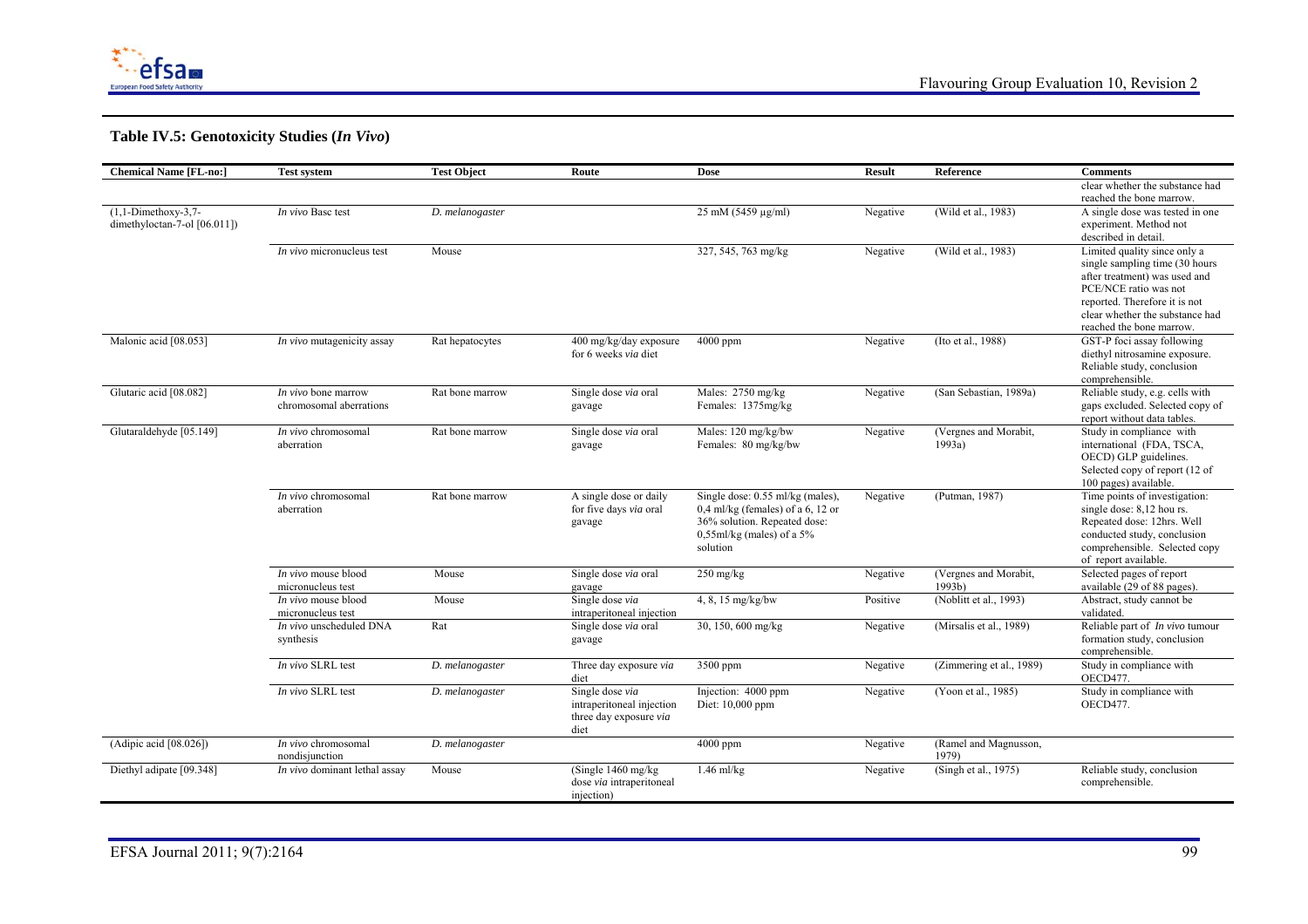

#### **Table IV.5: Genotoxicity Studies (***In Vivo***)**

| <b>Chemical Name [FL-no:]</b> | <b>Test system</b>               | <b>Test Object</b> | Route | <b>Dose</b>                           | <b>Result</b> | Reference           | <b>Comments</b>                                                                                                                                                                                                           |
|-------------------------------|----------------------------------|--------------------|-------|---------------------------------------|---------------|---------------------|---------------------------------------------------------------------------------------------------------------------------------------------------------------------------------------------------------------------------|
| (Dibutyl sebacate [09.474])   | <i>In vivo</i> micronucleus test | Mouse              |       | 943, 1886, 2829 mg/kg                 | Negative      | (Wild et al., 1983) | Limited quality since only a<br>single sampling time (30 hours)<br>after treatment) was used and<br>PCE/NCE ratio was not<br>reported. Therefore it is not<br>clear whether the substance had<br>reached the bone marrow. |
|                               | <i>In vivo</i> Basc test         | D. melanogaster    |       | $19 \text{ mM } (4642 \text{ µg/ml})$ | Negative      | (Wild et al., 1983) | A single dose was tested in one<br>experiment. Method not<br>described in detail.                                                                                                                                         |

NR: Not reported.

1 Presence or absence of metabolic activation not specified.

2 Length of exposure not specified in report. Cytogenetic assay conducted on F1A, F2A and F3A generations of a multiple generation study.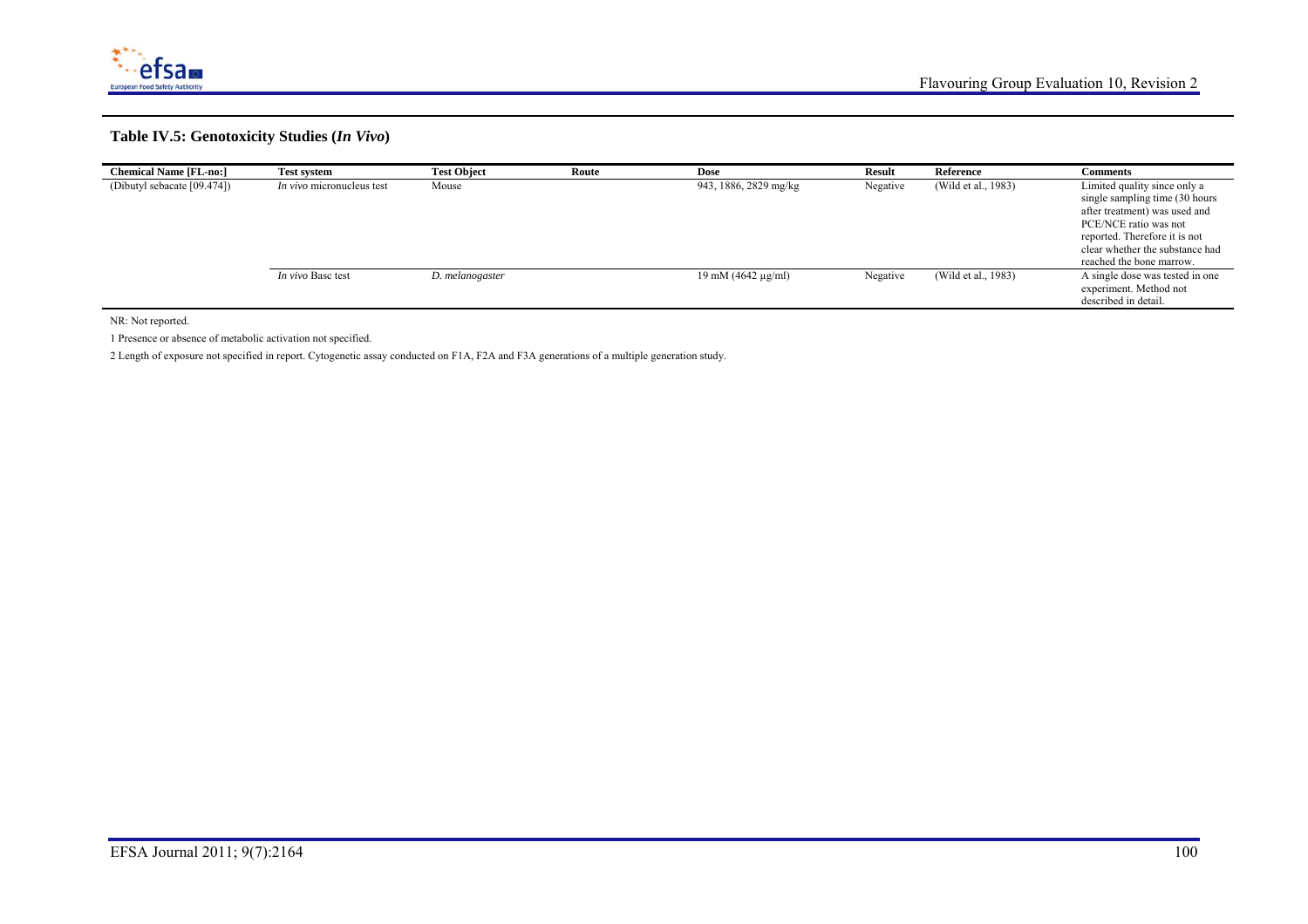

### **REFERENCES**

- Aeschbacher HU, Wolleb U, Loliger J, Spadone JC and Liardon R, 1989. Contribution of coffee aroma constituents to the mutagenicity of coffee. Food Chem. Toxicol. 27(4), 227-232.
- Al-Ani FY and Al-Lami SK, 1988. Absence of mutagenic activity of acidity regulators in the Ames Salmonella/microsome test. Mutat. Res. 206, 467-470.
- Albro PW, 1975. The metabolism of 2-ethylhexanol in rats. Xenobiotica 5(10), 625-636.
- Aldridge WN, 1953. Serum esterases. 1. Two types of esterase (a and b) hydrolysing p-nitrophenyl acetate, propionate and butyrate, and a method for their determination. Biochem. J. 53, 110-117.
- Anders MW, 1989. Biotransformation and bioactivation of xenobiotics by the kidney. In: Hutson, D.H., Caldwell, J., Paulson, G.D. (Eds.). Intermediary xenobiotic metabolism in animals. Taylor and Francis, New York, pp. 81-97.
- Andersen PH and Jensen NJ, 1984. Mutagenic investigation of flavourings: dimethyl succinate, ethyl pyruvate and aconitic acid are negative in the Salmonella/mammalian-microsome test. Food Addit. Contam. 1(3), 283-288.
- Arena C and Fung HL, 1980. Absorption of sodium gamma-hydroxybutyric acid and its prodrug gammabutyrolactone: relationship between in vitro transport and *in vivo* absorption. J. Pharm. Sci. 69, 356-358.
- Ashley DL, Bonin MA, Cardinali FL, McCraw JM, and Wooten JV, 1994. Blood concentrations of volatile organic compounds in a nonoccupationally exposed US population and in groups with suspected exposure. Clin. Chem. 40, 1401-1404.
- Baker RSU and Bonin AM, 1981. Study of 42 coded compounds with the Salmonella/mammalian microsome assay. Prog. Mutat. Res. 1, 249-260.
- Ballantyne B and Myers RC, 2001. Related articles: The acute toxicity and primary irritancy of glutaraldehyde solutions. Vet. Hum. Toxicol. 43(4), 193-202.
- Bär F and Griepentrog F, 1967. Die Situation in der gesundheitlichen Beurteilung der Aromatisierungsmittel für Lebensmittel. [Where we stand concerning the evaluation of flavoring substances from the viewpoint of health]. Med. Ernähr. 8, 244-251.
- Barnhart JL and Combes B, 1978. Choleresis associated with metabolism and biliary excretion of diethyl maleate in the rat and dog. J. Pharmacol. Exp. Ther. 206(3), 614-623.
- BASF, 1956. Abt. Toxikologie, unveroeffentliche Untersuchung (V/420), 17.04.1956. Cited in European Commission - European Chemicals Bureau, 2000. IUCLID Dataset, Substance ID: 111-76-2, EINECS Name 2-butoxyethanol. Section 5 Toxicity.
- BASF, 1978. Abteilung Toxikologie, unveroeffentlichte Untersuchung (XXVI/531), 02/22/78. Cited in European Commission - European Chemicals Bureau, 2000. IUCLID Dataset, Substance ID: 105-45-3, EINECS Name methyl acetoacetate. Section 5.1.1 Acute oral toxicity.
- Bernstein ME, 1984. Agents affecting the male reproductive system: Effects of structure on activity. Drug Metab. Rev. 15, 941-996.
- Besrat A, Polan CE and Henderson LM, 1969. Mammalian metabolism of glutaric acid. J. Biol. Chem. 244(6), 1461-1467.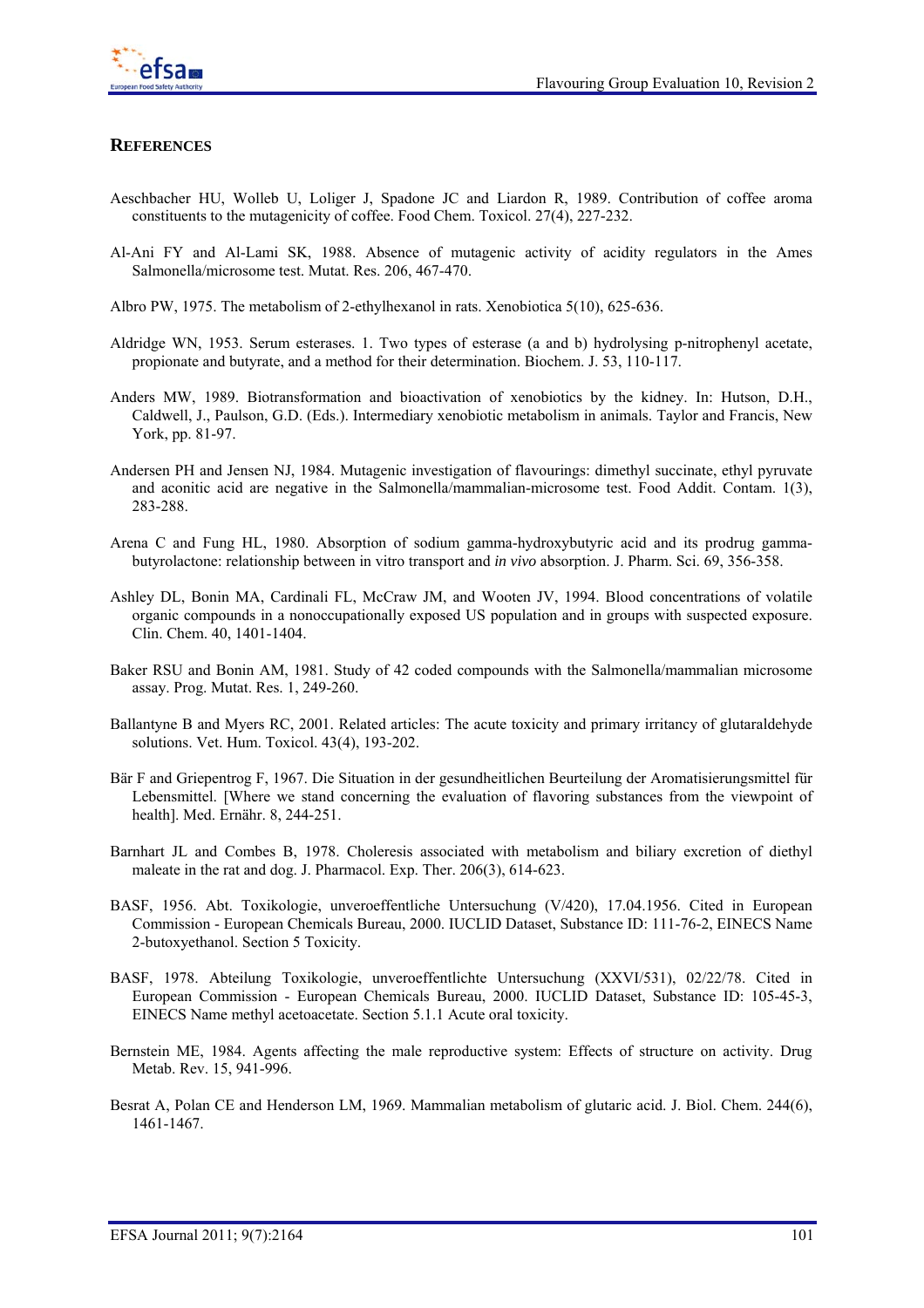

- Billecke S, Draganov D, Counsell R, Stetson P, Watson C, Hsu C and La Du B, 2000. Human serum paraoxonase (PON1) isozymes Q and R hydrolyze lactones and cyclic carbonate esters. Drug Metab. Disposition 28(11), 1335-1342.
- Bio-Fax, 1971. Bio-Fax Industrial Bio-test Lab., Inc., Data sheets. (1810 Frontage Rd., Northbrook, IL 60062). Cited in The Registry of Toxic Effects of Chemical Substances. Malonic acid. RTECS OO0175000. CAS 141,82-2. Update: January 1997.
- Bornmann C, 1954. Grundwirkungen der glykole und ihre Bedeutung für die toxizität. Arzneim.-Forsch./Drug Res. 4(643), 710-715.
- Bosron WF and Li TK, 1980. Alcohol dehydrogenase. In: Jakoby, W.B. ( Ed.). Enzymatic Basis of Detoxification vol. 1. Academic Press, New York, 231-248.
- Boyland E and Chasseaud LF, 1970. The effect of some carbonyl compounds on rat liver glutathione levels. Biochem. Pharmacol. 19(4), 1526-1528.
- Boyland E, 1940. 142. Experiments on the chemotherapy of cancer. 4. Further experiments with aldehydes and their derivatives. Biochem. J. 34(8/9), 1196-1201.
- Bradford JC, Brown GL, Caldwell JA and Drobeck HP, 1984. Teratology and mutagenicity studies with glutaric acid. Teratology 29(2), 19A.
- Brauninger RM, 1995. Clonal transformation assay on RO434.01 DRD:HESE 415 using Syrian golden hamster embryo (SHE) cells with cover letter dated 08/11/95. Ethylene glycol monobutyl ether. EPA Doc 8695000406, microfiche no. OTS0557846. Unpublished data submitted by EFFA to SCF.
- Brooks TM and Dean BJ, 1981. Mutagenic activity of 42 coded compounds in the Salmonella/microsome assay with preincubation. Prog. Mutat. Res. 1, 261-270.
- Bushy Run Research Center, 1989. Glutaraldehyde: ninety day drinking water toxicity study in mice. Unpublished data submitted by Union Carbide, Bound Brook, NJ. Cited in Anonymous, 1996. Final report on the safety assessment of glutaraldehyde. J. Am. Coll. Toxicol. 15(2), 98-139.
- Bushy Run Research Center, 1990. Glutaraldehyde: 13 week study in dogs with administration via the drinking water. Unpublished data submitted by Union Carbide, Bound Brook, NJ. Cited in Anonymous, 1996. Final report on the safety assessment of glutaraldehyde. J. Am. Coll. Toxicol. 15(2), 98-139.
- Carpenter CP, Pozzani UC, Weil CS, Nair JH, Keck GA and Smyth HF, 1956. The toxicity of butyl cellosolve solvent. Arch. Ind. Health 14, 114-131.
- Chiewchanwit T and Au WW, 1995. Mutagenicity and cytotoxicity of 2-butoxyethanol and its metabolite, 2 butoxyacetaldehyde, in Chinese hamster ovary (CHO-AS52) cells. Mutat. Res. 344(3), 341-346.
- CoE, 1992. Flavouring substances and natural sources of flavourings.  $4<sup>th</sup>$  Ed. vol. I. Chemically defined flavouring substances. Council of Europe, partial agreement in the social and public health field. Strasbourg.
- Cook WM, Purchase R, Ford GP, Creasy DM, Brantom PG and Gangolli SD, 1992. A 28-day feeding study with ethyl acetoacetate in rats. Food Chem. Toxicol. 30(7), 567-573.
- Corley RA, Bormett GA and Ghanyem BI, 1994. Physiologically based pharmacokinetics of 2-butoxyethanol and its major metabolite, 2-butoxyacetic acid, in rats and humans. Toxicol. Appl. Pharmacol. 129(1), 61-79.
- Cox GE, Bailey DE and Morgareidge K, 1974h. 90-day feeding study in rats with compound 14807 (5-hydroxy-2,4-decadienoic acid-lactone). Lab. No. 2107o. December 30, 1974. Unpublished report submitted by EFFA to SCF.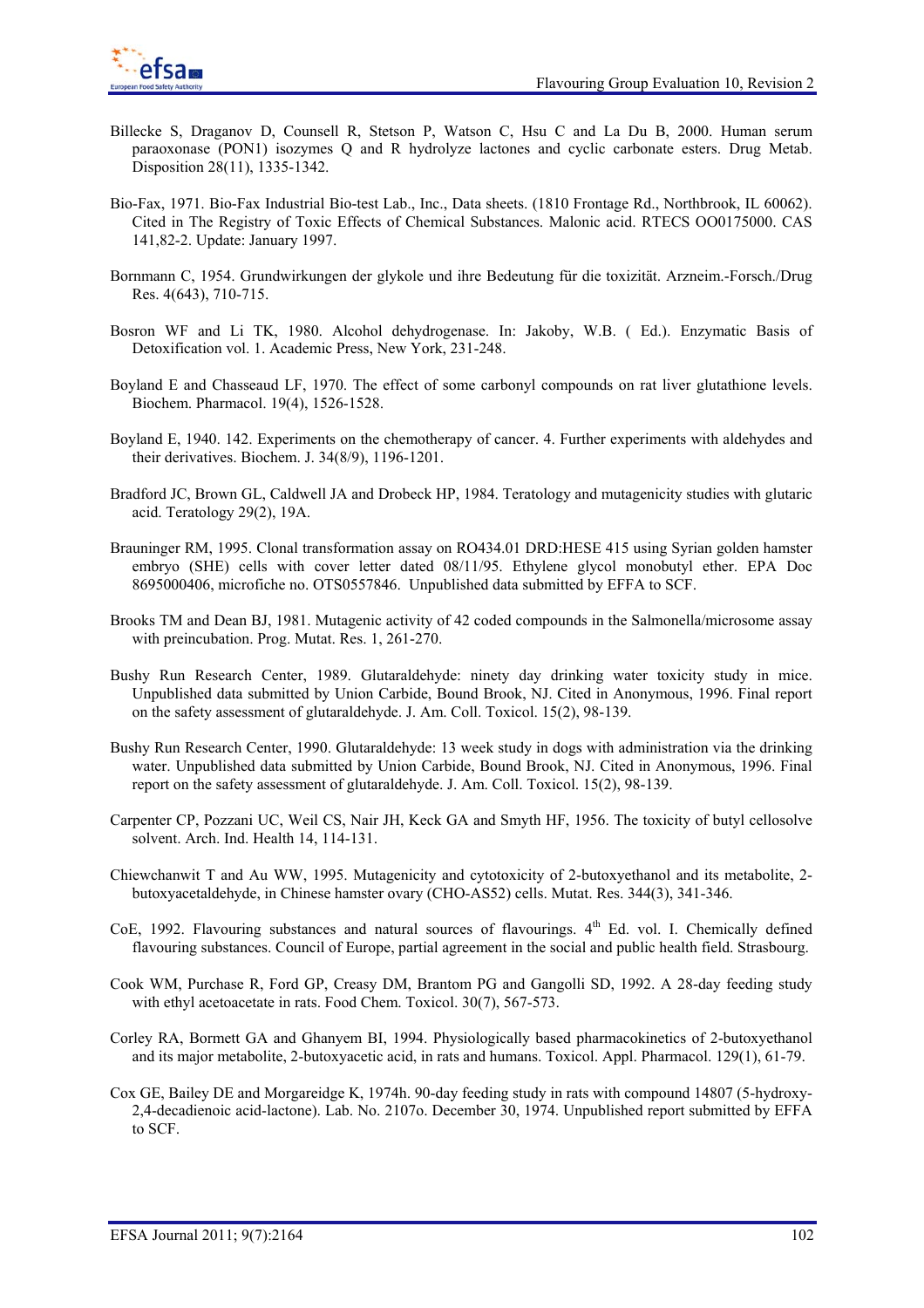

- Cramer GM, Ford RA and Hall RL, 1978. Estimation of toxic hazard a decision tree approach. Food Cosmet. Toxicol. 16(3), 255-276.
- CTFA (Cosmetic, Toiletry and Fragrance Association), 1978. Acute oral toxicity test of products containing butylene glycol. (CTFA code 2-17-79). Unpublished data submitted by EFFA to SCF.

Dambly C, Thoman Z and Radman M, 1981. Zorotest. Prog. Mutat. Res. 1, 219-223.

- Dargel R, 1966. Ausscheidung von Dimethylamin unter Zufuhr methylierter Stickstoffverbindungen. Acta Biol. Med. Germ. 16, 474-479. (In German)
- Dean BJ, 1981. Activtiy of 27 coded compounds in the RL1 chromosome assay. Prog. Mutat. Res. 1, 570-579.
- Deichmann W, Hirose BR and Witherup S, 1945. Observation on the effect of gamma-valerolactone upon experimental animals. J. Ind. Hyg. Toxicol. 27(9), 263-268.
- Deisinger PJ, Boatman RJ and Guest D, 1994. Metabolism of 2-ethylhexanol administered orally and dermally to the female Fischer 344 rat. Xenobiotica 24(5), 429-440.
- Deuel Jr HJ, 1957. The lipids, their chemistry and biochemistry. Vol. III Biochemistry, Biosynthesis, Oxidation, Metabolism and Nutritional Value. Chapter III: The oxidation and metabolism of triglycerides, fatty acids, and glycerol in the animal body. Interscience Publishers Inc., New York.
- Dick RB, Brown WD, Setzer JV, Taylor BJ and Shukla R, 1988. Effects of short duration exposures to acetone and methyl ethyl ketone. Toxicol Lett. 43, 31-49.
- Dillon D, Combes R and Zeiger E, 1998. The effectiveness of Salmonella strains TA100, TA102 and TA104 for detecting mutagenicity of some aldehydes and peroxides. Mutagenesis 13(1), 19-26.
- Doherty JD and Roth RH, 1978. Metabolism of gamma-hydroxy-[1-14 C] butyrate by rat brain: relationship to the Krebs cycle and metabolic compartmentation of amino acids. J. Neurochem. 30, 1305-1309.
- Dow Chemical Company, 1982a. Unveroeffentlichte Untersung. Zit. In: Clayton, G.D., Clayton, F.E. (Eds.). Patty's Industrial Hygiene and Toxicology 2C.  $3<sup>rd</sup>$  Ed. John Wiley & Sons, New York, p. 3933.
- Eastman Kodak Company, 1984. Toxicity studies with diethylene glycol monobutyl ether with cover letter dated 05/30/84. EPA Doc 40-8478008, microfiche no. OTS0512376. April, 1984. Unpublished data submitted by EFFA to SCF.
- Eastman Kodak Company, 1989. Material safety data sheet. And acute oral LD50 for 2-butoxyethanol with cover letter dated 04/19/89. EPA Doc 86-89000019, microfiche no. OTS0516735. December 27, 1988. Unpublished data submitted by EFFA to SCF.
- EC, 1996a. Regulation No 2232/96 of the European Parliament and of the Council of 28 October 1996. Official Journal of the European Communities 23.11.1996, L 299, 1-4.
- EC, 1999a. Commission Decision 1999/217/EC of 23 February 1999 adopting a register of flavouring substances used in or on foodstuffs. Official Journal of the European Communities 27.3.1999, L 84, 1-137.
- EC, 2000a. Commission Regulation No 1565/2000 of 18 July 2000 laying down the measures necessary for the adoption of an evaluation programme in application of Regulation (EC) No 2232/96. Official Journal of the European Communities 19.7.2000, L 180, 8-16.
- EC, 2002b. Commission Regulation No 622/2002 of 11 April 2002 establishing deadlines for the submission of information for the evaluation of chemically defined flavouring substances used in or on foodstuffs. Official Journal of the European Communities 12.4.2002, L 95, 10-11.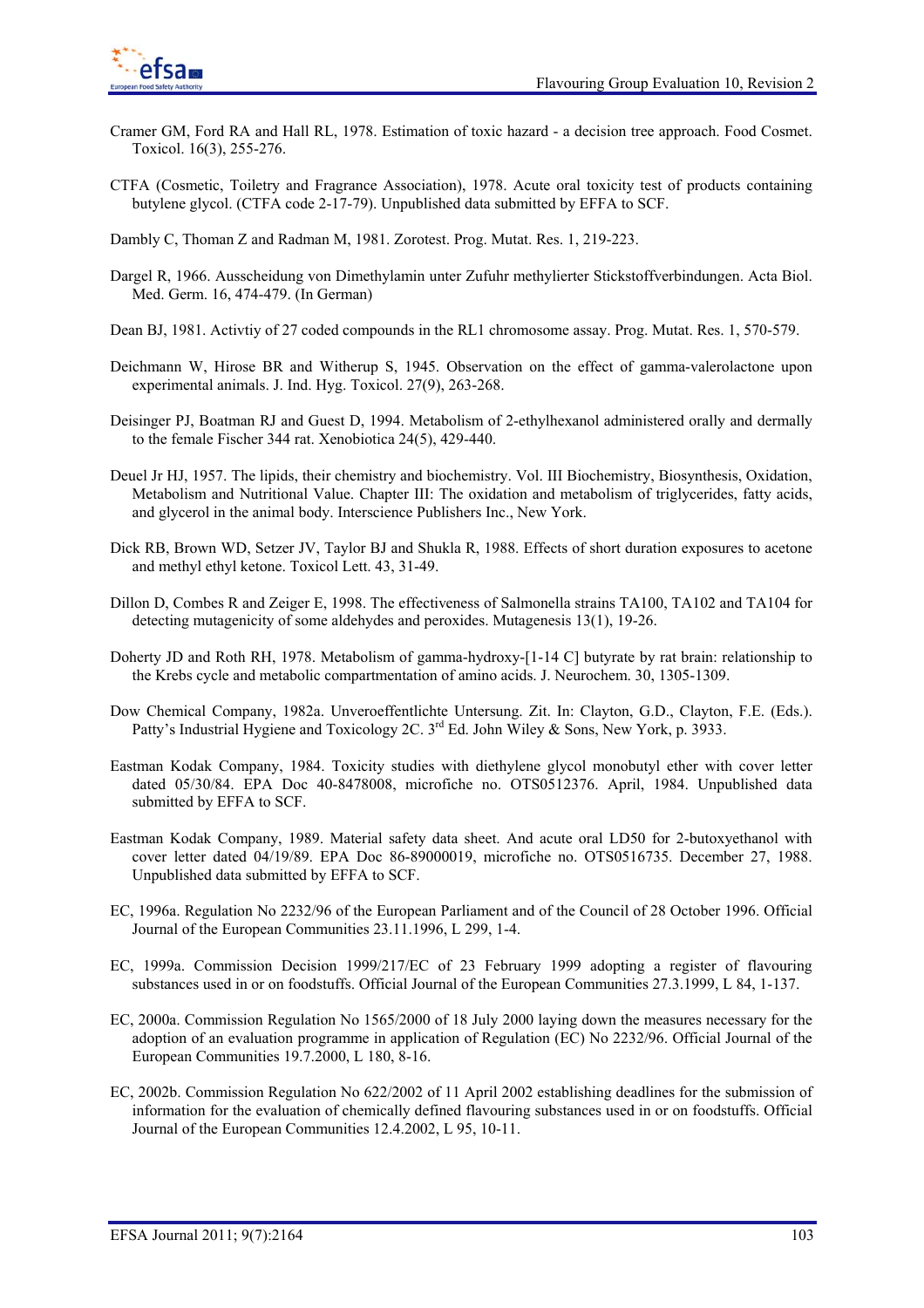

- EC, 2009a. Commission Decision 2009/163/EC of 26 February 2009 amending Decision 1999/217/EC as regards the Register of flavouring substances used in or on foodstuffs. Official Journal of the European Union 27.2.2009, L 55, 41.
- EFFA, 2000c. Submission 2000-1 rev. Assessment of 19 flavouring substances (candidate chemicals) of the chemical groups 1 and 2 (Annex I of 1565/2000/EC), structurally related to esters of aliphatic acyclic primary alcohols and branched-chain aliphatic acyclic carboxylic acids from TRS 884; FAO/JECFA 49/52. December 10, 2000. SCOOP/FLAV/8.1 rev.1. European inquiry on volume of use. IOFI, International Organization of the Flavor Industry, 1995. Private communication to FEMA. Unpublished report submitted by EFFA to SCF.
- EFFA, 2001a. Submission 2000-2. Assessment of 96 flavouring substances (candidate chemicals) of the chemical groups 1 and 2 (Annex I of 1565/2000/EC), structurally related to esters of aliphatic acyclic primary alcohols with aliphatic linear saturated carboxylic acids from TRS 884; FAO/JECFA 49/52. February 2, 2001. SCOOP/FLAV/8.2.
- EFFA, 2002i. Letter from EFFA to Dr. Joern Gry, Danish Veterinary and Food Administration. Dated 31 October 2002. Re.: Second group of questions. FLAVIS/8.26.
- EFFA, 2003c. Submission 2002-3. Flavouring group evaluation of 49 flavouring substances (candidate chemicals) of the chemical group 9 (Annex I of 1565/2000/EC), structurally related to aliphatic lactones [FAO/WHO JECFA 40/49] and aliphatic primary alcohols, aldehydes, carboxylic acids, acetals, and esters containing additional oxygenated functional groups [FAO/WHO JECFA 44/53] used as flavouring substances. November 20, 2002. SCOOP/FLAV/8.16.
- EFFA, 2003d. Submission 2002-3. Flavouring group evaluation of 49 flavouring substances (candidate chemicals) of the chemical group 9 (Annex I of 1565/2000/EC), structurally related to aliphatic lactones [FAO/WHO JECFA 40/49] and aliphatic primary alcohols, aldehydes, carboxylic acids, acetals, and esters containing additional oxygenated functional groups [FAO/WHO JECFA 44/53] used as flavouring substances. November 20, 2002. SCOOP/FLAV/8.16. European inquiry on volume of use. IOFI, International Organization of the Flavor Industry, 1995. Private communication to FEMA. Unpublished report submitted by EFFA to SCF.
- EFFA, 2003s. Submission of 2002-Addendum 1+2. Supplement of 22 flavouring substances (candidate chemicals) of the chemical group 1 and 2 (Annex I of 1565/2000/EC) structurally related to to esters of aliphatic acyclic primary alcohols with aliphatic linear saturated carboxylic acids and branched-chain aliphatic acyclic carboxylic acids used as flavouring substances. 20 December 2002. FLAVIS/8.72. Unpublished report submitted by EFFA to FLAVIS Secretariat.
- EFFA, 2004ag. Submission 2002-3 Addendum. Supplement of four flavouring substances (candidate chemicals) to the flavouring group evaluation of the chemical group 9 (Annex I of 1565/2000/EC) structurally related to aliphatic lactones [FAO/WHO JECFA 40/49] and aliphatic primary alcohols, aldehydes, carboxylic acids, acetals, and esters containing additional oxygenated functional groups [FAO/WHO JECFA 44/53] used as flavouring substances. March 31, 2004. FLAVIS/8.82. Unpublished report submitted by EFFA to FLAVIS secretariat.
- EFFA, 2004e. Intake Collection and collation of usage data for flavouring substances. Letter from Dan Dils, EFFA to Torben Hallas-Møller, EFSA. May 31, 2004.
- EFFA, 2007a. E-mail from Jan Demyttenaere, EFFA to Flavis Secretariat, National Food Institute, Technical University of Denmark. Dated 8 February 2007. RE: FLAVIS submissions - use levels for Category 14.2 - Alcoholic beverages FLAVIS/8.70.
- EFFA, 2008b. Poundage data on selected substances. Private communication from EFFA to the FLAVIS secretariat. 19 December 2008. FLAVIS/8.113.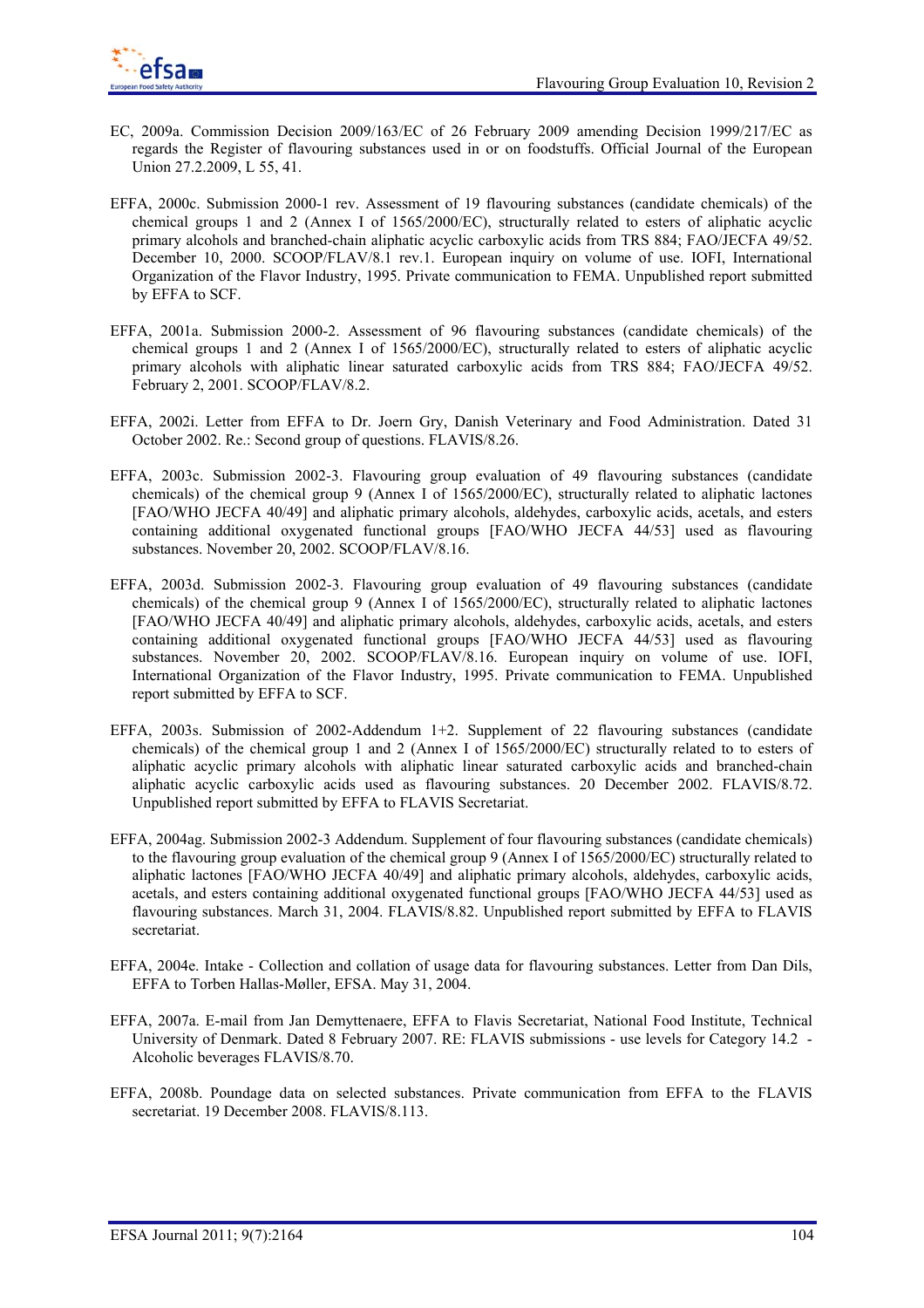

- EFSA, 2004a. Minutes of the  $7<sup>th</sup>$  Plenary meeting of the Scientific Panel on Food Additives, Flavourings, Processing Aids and Materials in Contact with Food, Held in Brussels on 12-13 July 2004. Brussels, 28 September 2004. [Online]. Available: http://www.efsa.europa.eu/cs/BlobServer/Event\_Meeting/afc\_minutes\_07\_en1.pdf?ssbinary=true
- EFSA, 2005b. Opinion of the Scientific Panel on Food Additives, Flavourings, Processing Aids and Materials in contact with food on a request from the Commission related to Flavouring Group Evaluation 10: Aliphatic primary and secondary saturated and unsaturated alcohols, aldehydes, acetals, carboxylic acids and esters containing an additional oxygenated functional group and lactones from chemical groups 9, 13 and 30 (Commission Regulation (EC) No 1565/2000 of 18 July 2000). Adopted on 28 October 2005. EFSA-Q-2003-153a.
- EFSA, 2008b. Minutes of the  $26<sup>th</sup>$  Plenary meeting of the Scientific Panel on Food Additives, Flavourings, Processing Aids and Materials in Contact with Food, Held in Parma on 27 - 29 November 2007. Parma, 7 January 2008. [Online]. Available: http://www.efsa.europa.eu/EFSA/Event\_Meeting/afc\_minutes\_26thplen\_en.pdf
- Elias Z, Danière MC, Marande AM, Poirot O, Terzetti F and Schneider O, 1996. Genotoxic and/or epigenetic effects of some glycol ethers: Results of different short-term tests. Occup. Hyg. 2(1-6), 187-212.
- Ema M, Itami T and Kawasaki H, 1992. Teratological assessment of glutaraldehyde in rats by gastric intubation. Toxicol. Lett. 63(2), 147-153.
- Engel K-H, 2003. Personal communication to the FLAVIS working group. 14 November, 2003.
- EPA, 1971. Initial submission: Acute oral toxicity of AAD in rats (final report) with cover letter dated 112191 (sanitized). Submitting organization: confidential. 4,4-dimethoxy-2-butanone. EPA Doc 88-920000222S, microfiche no. OTS0534674. June 9, 1971. Unpublished data submitted by EFFA to SCF.
- US-EPA (1999) Toxicological Review of Ethylene Glycol Monobutyl Ether (EGBE) (CAS nr 111-76-2) in support of summary information on the Integrated Risk Information System (IRIS), October, 1999. Downloaded from IRIS Home page http://www.epa.gov/iris, October, 2007.
- EU-RAR (European Union Risk Assessment Report), 2004a. EU-RAR on 2-butoxyethanol (CAS no: 111-76-2; EINECS no: 203-905-0). Draft human health section. August, 2004. European Chemicals Bureau, Institute for Health and Consumer Protection, Ispra, Italy.
- EU-RAR (2007) European Risk Assessment Report 2-butoxyethanol (CAS no: 111-76-2; EINECS No: 203- 905-0). Draft human health section, version July 2007. Available through: European Chemicals Bureau, Institute for Health and Consumer Protection, Ispra, Italy.
- Eurostat, 1998. Total population. Cited in Eurostat, 2004. The EU population, Total population. [Online]. Available: http://epp.eurostat.ec.europa.eu/portal/page? pageid=1090,30070682,1090\_33076576&\_dad=portal&\_sche ma=PORTAL, Population and social conditions, Population, Demography, Main demographic indicators, Total population. December 2008.
- Exon JH, Mather GG, Bussiere JL, Olson DP and Talcott PA, 1991. Effects of subchronic exposure of rats to 2 methoxyethanol or 2-butoxyethanol: Thymic atrophy and immunotoxicity. Fundam. Appl. Toxicol. 16(4), 830-840.
- Fassett D, 1961. Biological investigation of lactones as flavoring agents for margarine. March 16, 1961. Unpublished data submitted by EFFA to SCF.
- Feldman RI and Weiner H, 1972. Horse liver aldehyde dehydrogenase. I. Purification and characterization. J. Biol. Chem. 247(1), 260-266.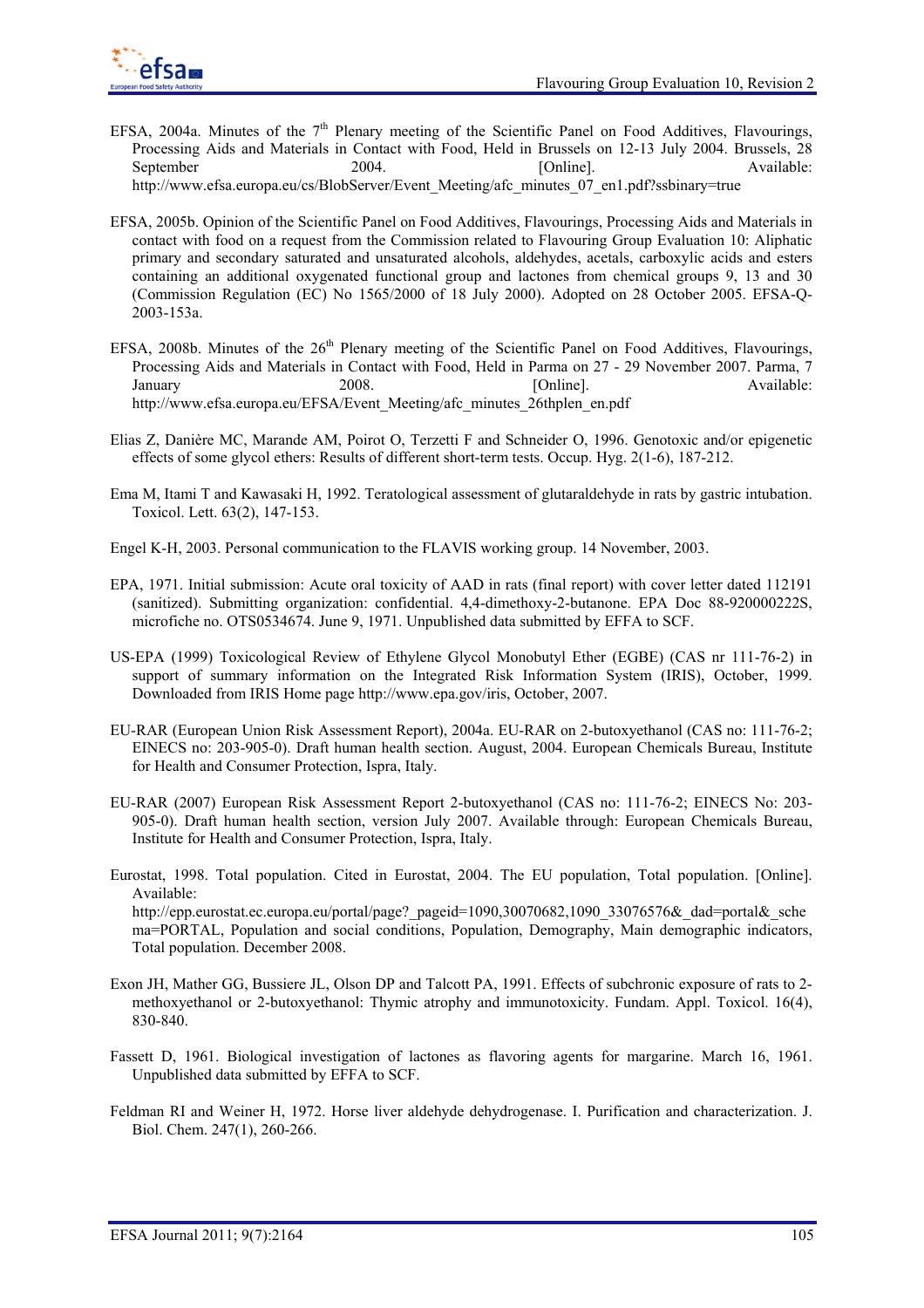

- Fey EG, White HA and Rabin BR, 1981. Development of the degranulation test system. Prog. Mutat. Res. 1, 236-244.
- Finkelstein M and Gold H, 1959. Toxicology of the citric acid esters: Tributyl citrate, acetyl tributyl citrate, triethyl citrate, and acetyl triethyl citrate. Toxicol. Appl. Pharmacol. 1, 283-298.
- Fishbein WN and Bessman SP, 1966. Purification and properties of an enzyme in human blood and rat liver microsomes catalyzing the formation and hydrolysis of gamma -lactones. I. Tissue location, stoichiometry, specificity, distinction from esterase. J. Biol. Chem. 241, 4835-4841.
- Fitzhugh OG and Nelson AA, 1947. The comparative chronic toxicities of fumaric, tartaric, oxalic, and maleic acids. J. Am. Pharm. Assoc. 36, 217-219.
- Flavour Industry, 2006a. Unpublished information submitted by Flavour Industry to DG SANCO and forwarded to EFSA. A-05.
- Flavour Industry, 2011a. Unpublished information submitted by Flavour Industry to the European Food Safety Authority (EFSA) and forwarded to FLAVIS Secretariat. Specifications Succinic acid. A-10rev2.
- Florin I, Rutberg L, Curvall M and Enzell CR, 1980. Screening of tobacco smoke constituents for mutagenicity using the Ames' test. Toxicology. 18, 219-232.
- Foulger JH, 1947. Preliminary toxicity tests on 15 compounds. Adiponitrile. E.I. Dupont de Nemours & Co. 1947, with cover letter dated 12/18/47. EPA Doc 86-870001072, microfiche no. OTS0514975. December 18, 1947. Unpublished data submitted by EFFA to SCF.
- Foureman P, Mason JM, Valencia R and Zimmering S, 1994. Chemical mutagenesis testing in Drosophila. X. Results of 70 coded chemicals tested for the National Toxicology Program. Environ. Mol. Mutag. 23, 208- 227.
- Frankenfeld JW, Mohan RR and Squibb RL, 1975. Preservation of grain with aliphatic 1,3-diols and their esters. J. Agric. Food Chem. 23, 418-425.
- Fujita H and Sasaki M, 1987. [Mutagenicity test of food additives with *Salmonella typhimurium* TA97 and TA102]. Ann. Rep. Tokyo Metrop. Res. Lab. Public Health 38, 423-430. (In Japanese)
- Fujita H, Aoki N and Sasaki M, 1994. [Mutagenicity test of food additives with *Salmonella typhimurium* TA97 and TA102 (IX\*)]. Ann. Rep. Tokyo Metrop. Res. Lab. Public Health 45, 191-199. (In Japanese)
- Galloway SM, Bloom AD, Resnick M, Margolin BH, Nakamura F, Archer P and Zeiger E, 1985. Development of a standard protocol for *in vitro* cytogenetic testing with chinese hamster ovary cells: comparison of results for 22 compounds in two laboratories. Environ. Mutag. 7, 1-51.
- Garner R, Welch A and Pickering C, 1981. Mutagenic activity of 42 coded compounds in the Salmonella/microsome assay. Prog. Mutat. Res. 1, 280-284.
- Garst J, Stapleton P and Johnston J, 1983. Mutagenicity of alpha-hydroxy ketones may involve superoxide anion radical. Oxy Radicals and Their Scavenger Systems 2, 125-130.
- Gatehouse D, 1981. Mutagenic activity of 42 coded compounds in the "microtiter" fluctuation test. Prog. Mutat. Res. 1, 376-386.
- Ghanayem BI, Blair PC, Thompson MB, Maronpot RR and Matthews HB, 1987a. Effect of age on the toxicity and metabolism of ethylene glycol monobutyl ether (2-butoxyethanol) in rats. Toxicol. Appl. Pharmacol. 91, 222-234.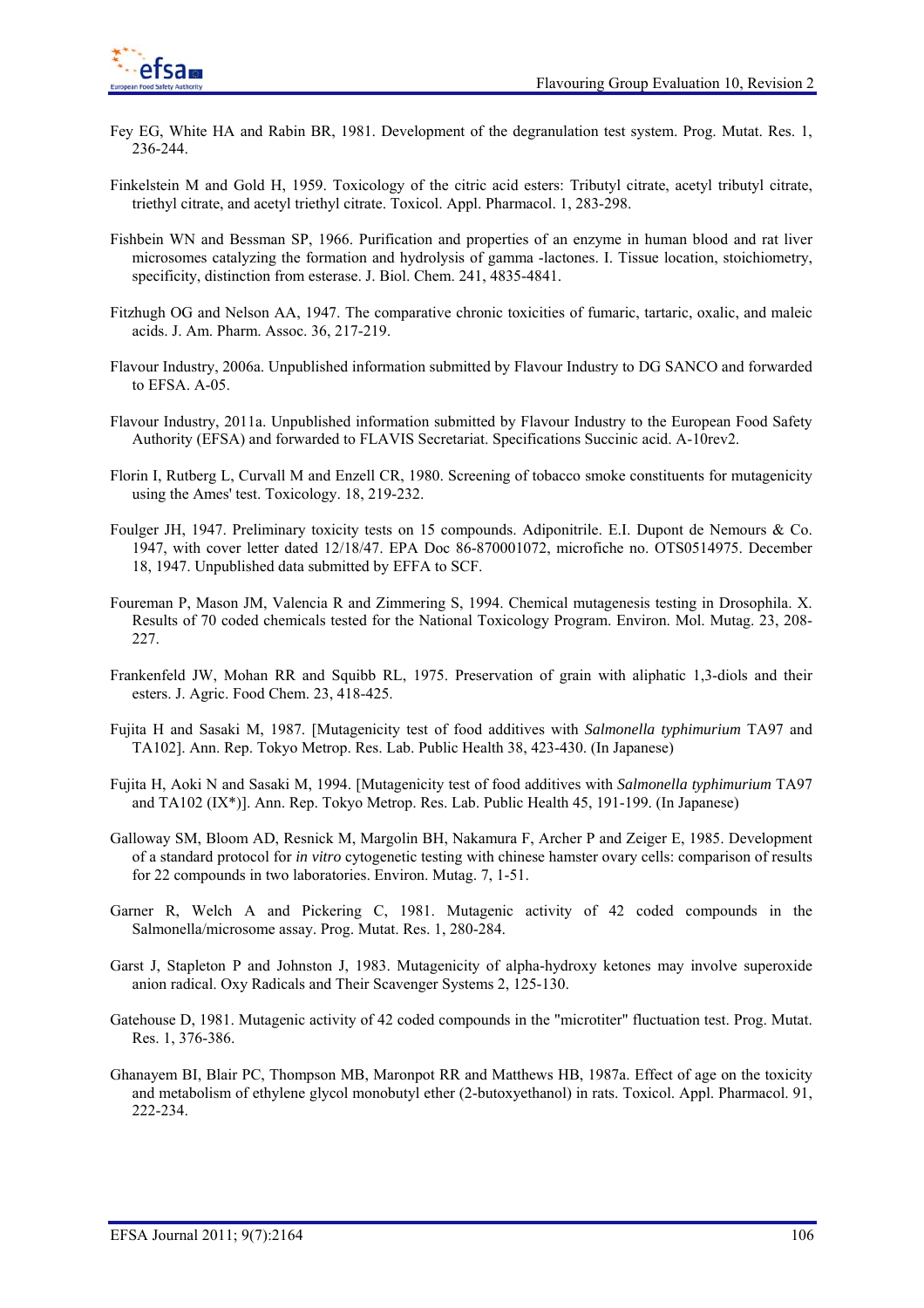- Ghanayem BI, Burka LT and Matthews HB, 1987b. Metabolic basis of ethylene glycol monobutyl ether (2 butoxyethanol) toxicity: role of alcohol and aldehyde dehydrogenases. J. Pharmacol. Exp. Ther. 242(1), 222- 231.
- Ghanayem BI, Burka LT, Sanders JM and Matthews HB, 1987c. Metabolism and disposition of ethylene glycol monobutyl ether (2-butoxyethanol) in rats. Drug Metab. Disposition 15(4), 478-484.
- Gollapudi BB, Barber ED, Lawlor TE and Lewis SA, 1996. Re-examination of the mutagenicity of ethylene glycol monobutyl ether to Salmonella tester strain TA97a. Mutat. Res. 370(1), 61-64.
- Green MHL, 1981. A differential killing test using an improved repair-deficient strain of *Eschericia coli*. Prog. Mutat. Res. 1, 184-194.
- Guidotti A and Ballotti PL, 1970. Relationship between pharmacological effects and blood and brain levels of gamma-butyrolactone and gamma-hydroxybutyrate. Biochem. Pharmacol. 19, 884-894.
- Gulati DK, Hommel L, Poonacha KB, Russell V, Russell S and Lamb JC, 1985b. Ethylene glycol monobutyl ether: Reproduction and fertility assessment in CD-1 mice when administered in drinking water. Environmental Health Research and Testing; NTP PB-85-226827; Report 85-155. Research Triangle Park, NC.
- Hagan EC, Hansen WH, Fitzhugh OG, Jenner PM, Jones WI, Taylor JM, Long EL, Nelson AA and Brouwer JB, 1967. Food flavourings and compounds of related structure. II. Subacute and chronic toxicity. Food Cosmet. Toxicol. 5(2), 141-157.
- Hanson H, 1943. Untersuchungen uber Nchweis und Isolierung von im Harn ausgeschiedenen Dicarbonsauren. Cited in Rusoff, I. I., Balldwin, R.R., Dominues, F.J., Monder, C., Ohan, W.J., Thiessen Jr., R., 1960. Intermediary metabolism of adipic acid. Toxicol. Appl. Pharmacol. 2, 316-330.
- Hardin BD, Schuler RL, Burg JB, Booth GM, Hazelden KP, MacKenzie KM, Piccirillo VJ and Smith KN, 1987. Evaluation of 60 chemicals in a preliminary developmental toxicity test. Teratog. Carcinog. Mutag. 7, 29-48.
- Haworth S, Lawlor T, Mortelmans K, Speck W and Zeiger E, 1983. Salmonella mutagenicity test results for 250 chemicals. Environ. Mutag.5 (Suppl. 1) 3-142.
- Hayashi M, Kishi M, Sofuni T, Ishidate Jr M, 1988. Micronucleus tests in mice on 39 food additives and eight miscellaneous chemicals. Food Chem. Toxicol. 26(6), 487-500.
- Heck JD, Vollmuth TA, Cifone MA, Jagannath DR, Myhr B and Curren RD, 1989. An evaluation of food flavoring ingredients in a genetic toxicity screening battery. Toxicologist 9(1), 257-272.
- Heindel JJ, Gulati DK, Russell VS, Reel JR, Lawton AD and Lamb JC, 1990. Assessment of ethylene glycol monobutyl and monophenyl ether reproductive toxicity using a continuous breeding protocol in Swiss CD-1 mice. Fundam. Appl. Toxicol. 15, 683-696.
- Hellwig J, 1991a. Study of the prenatal toxicity of glutaraldehyde in rats after oral administration (drinking water) with cover letter dated 12/16/91. EPA Doc 86-920000654, microfiche no. OTS0535537. February 11, 1991. Unpublished data submitted by EFFA to SCF.
- Hellwig J, 1991b. Study of the prenatal toxicity of glutaraldehyde in rabbits after oral administration (gavage) with cover letter dated 12/16/91. EPA Doc 86-920000655, microfiche no. OTS0535536. February 11, 1991. Unpublished data submitted by EFFA to SCF.
- Hemminki K, Falck K and Vainio H, 1980. Comparison of alkylation rates and mutagenicity of directly acting industrial and laboratory chemicals. Arch. Toxicol. 46, 277- 285.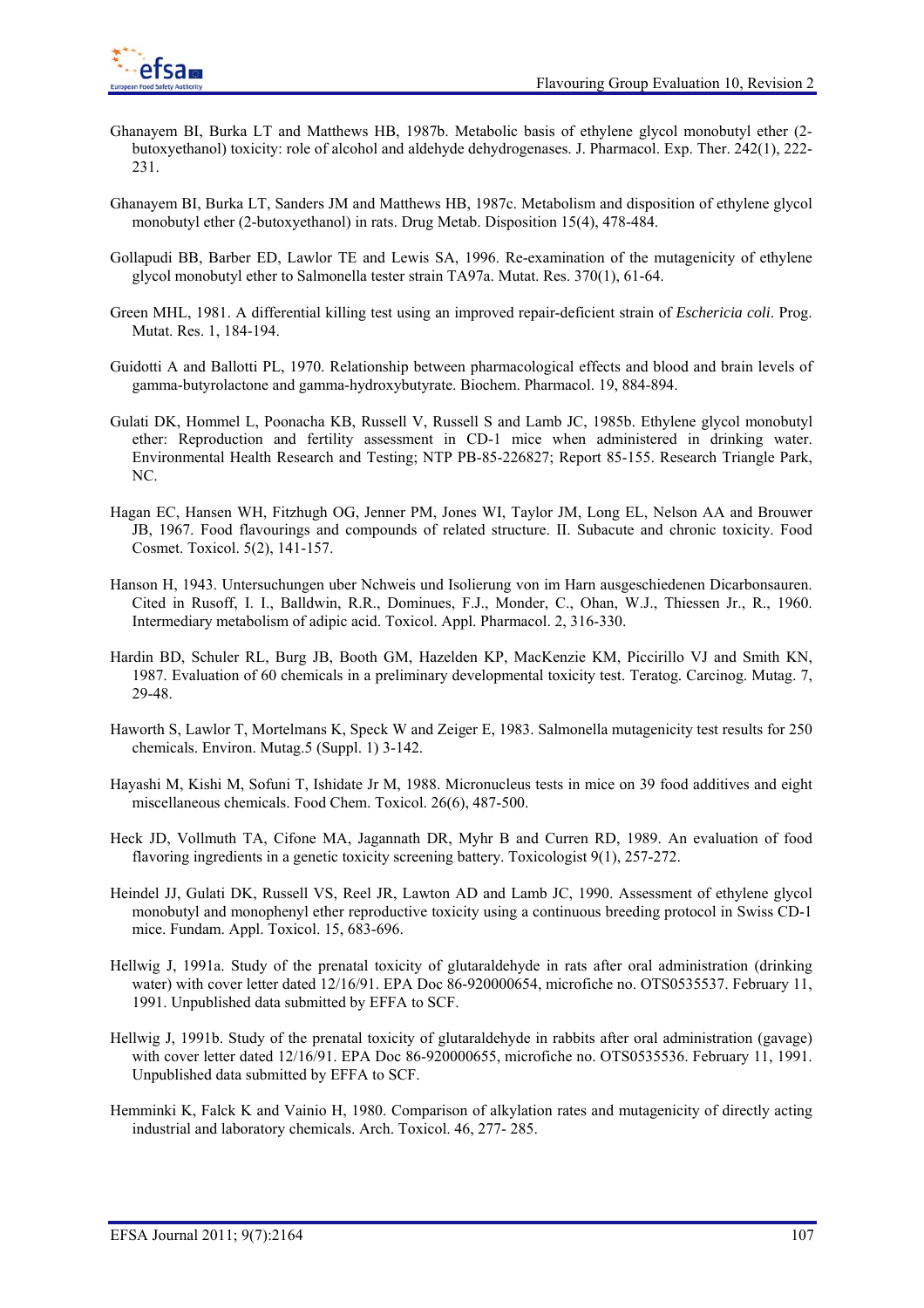

- Henrich RT and McMahon JM, 1988. Genetic evaluation of Dow Corning X2-5327 in bacterial reverse mutation assays with attachments and cover letter dated 06/08/89. 2-butoxyethanol. EPA Doc 86- 890000428, microfiche no. OTS0520475. June 8, 1989. Unpublished data submitted by EFFA to SCF.
- Hess FG, Cox GE, Bailey DE, Parent RA and Becci PJ, 1981. Reproduction and teratology study of 1,3 butanediol in rats. J. Appl. Toxicol. 1(4), 202-209.
- Heymann E, 1980. Carboxylesterases and amidases. In: Jakoby, W.B. (Ed.). Enzymatic basis of detoxication. 2nd Ed. Academic Press, New York, pp. 291-323.
- Hiser MF, Markley BJ, Reitz RH and Nieusma JL, 1992. Metabolism and disposition of acetyl tributyl citrate in male Sprague-Dawley rats. Toxicologist 12, 161.
- Hjelle, J., Peterson, D., 1983. Metabolism of monodialdehyde by rat liver aldehyde dehydrogenase. Cited in Anonymous,
- 1996. Final report on the safety assessment of glutaraldehyde. J. Am. Coll. Toxicol. 15(2), 98-139.
- Hoechst, 1995. Material safety data sheet. 3-hydroxy-2-oxopropionic acid. Data submitted by EFFA to SCF.
- Hoflack JC, Lambolez L, Elias Z and Vasseur P, 1995. Mutagenicity of ethylene glycol ethers and of their metabolites in Salmonella typhimurium his-. Mutat. Res. 341(4), 281-287.
- Hogan GK and Rinehart WE, 1979. A twenty-four month oral toxicity/carcinogenicity study of propanedioic acid, (carboxymethoxy)-, trisodium salt in rats with attachments and cover letter dated 08/26/92. Bio/dynamics Inc. EPA Doc 88-920006877, microfiche no. OTS0543874. July 27, 1979. Unpublished data submitted by EFFA to SCF.
- Hood DB, 1951. Toxicity tests on diethyl and dimethyl fumurate with cover letter dated 10/15/92. Project no. MR-125. EPA Doc 88-920009858, microfiche no. OTS0571509. January 29, 1951. Unpublished data submitted by EFFA to SCF.
- Horn HJ, Holland EG and Hazleton LW, 1957. Safety of adipic acid as compared with citric and tartaric acids. J. Agric. Food Chem. 5, 759-762.
- Hubbard SA, Green MHL, Bridges BA, Wain AJ and Bridges JW, 1981. Fluctuation test with S9 and hepatocyte activation. Prog. Mutat. Res. 1, 361-370.
- Humbert R, Adler DA, Disteche CM, Hassett C, Omleoinski CJ and Purlong CE, 1993. The molecular basis of the human serum paraoxonase activity polymorphism. Nature Genetics 3, 73-76.
- Ichinotsubo D, Mower H and Mandel M, 1981b. Mutagen testing of a series of paired compounds with the Ames Salmonella testing system. In: De Serres, F.J., Ashby, J. (Eds.). Evaluation of short-term tests for carcinogens: report of the international collaborative program. Vol. 1. Elsevier/North Holland, New York, pp. 298-301.
- Ikeda M, 1980. List of LD50 values. Oyo Yakuri. Pharmacometrics 19, 503-508. (In Japanese)
- IOFI, 1995. European inquiry on volume of use. IOFI, International Organization of the Flavor Industry, 1995.
- Ishidate Jr M, Sofuni T, Yoshikawa K, Hayashi M, Nohmi T, Sawada M and Matsuoka A, 1984. Primary mutagenicity screening of food additives currently used in Japan. Food Chem. Toxicol. 22(8), 623-636.
- Ito N, Tsuda H, Tatematsu M, Inoue T, Tagawa Y, Aoki T, Uwagawa S, Kagawa M, Ogiso T, Masui T, Imaida K, Fukushima S and Asamoto M, 1988. Enhancing effect of various hepatocarcinogens on induction of preneoplastic glutathione S-transferase placental form positive foci in rats - an approach for a new mediumterm bioassay system. Carcinogenesis 9, 387-394.
- Jakoby WB and Scott EM, 1959. Aldehyde oxidation. III. Succinic semialdehyde dehydrogenase. J. Biol. Chem. 234, 937-940.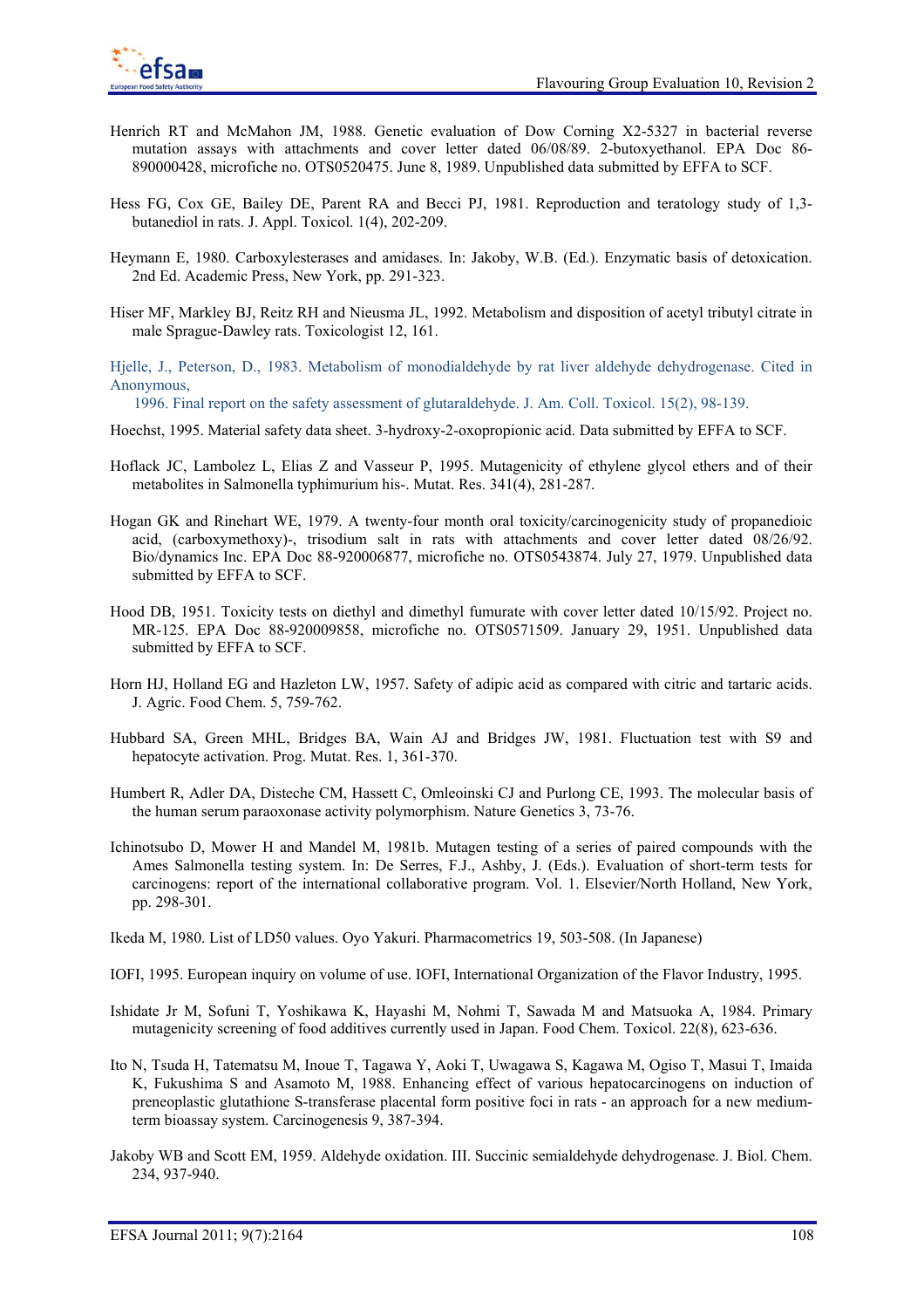- JECFA, 1968. 11. Report: 11th Report of the Joint FAO/WHO Expert Committee on Food Additives. Report: WHO Technical Report Series, no. 383.
- JECFA, 1970s. 13. Report: Thirteenth Meeting of the Joint FAO/WHO Expert Committee on Food Additives. Report, Toxicological monographs and Specifications: Technical Report Series, no. 445.
- JECFA, 1978a. 21. Report: Twenty-first Meeting of the Joint FAO/WHO Expert Committee on Food Additives. Report: WHO Technical Report Series, no. 617.
- JECFA, 1984a. 28. Report: Twenty-eighth Meeting of the Joint FAO/WHO Expert Committee on Food Additives. Report: WHO Technical Report Series, no. 710.
- JECFA, 1990a. 35. Report: Thirty-fifth Meeting of the Joint FAO/WHO Expert Committee on Food Additives. Report: WHO Technical Report Series, no. 789.
- JECFA, 1993b. 41. Report: Toxicological evaluation of certain food additives. Fourty-first Meeting of the Joint FAO/WHO Expert Committee on Food Additives, Toxicological monographs WHO Food Additives, No 32.
- JECFA, 1995. Evaluation of certain food additives and contaminants. Forty-fourth Meeting of the Joint FAO/WHO Expert Committee on Food Additives. 14-23 February 1995. WHO Technical Report Series, no. 859. Geneva.
- JECFA, 1996a. Toxicological evaluation of certain food additives. The forty-fourth meeting of the Joint FAO/WHO Expert Committee on Food Additives and contaminants. WHO Food Additives Series: 35. IPCS, WHO, Geneva.
- JECFA, 1997a. Evaluation of certain food additives and contaminants. Forty-sixth report of the Joint FAO/WHO Expert Committee on Food Additives. Geneva, 6-15 February 1996. WHO Technical Report Series, no. 868. Geneva.
- JECFA, 1998a. Safety evaluation of certain food additives and contaminants. The forty-ninth meeting of the joint FAO/WHO Expert Committee on Food Additives (JECFA). WHO Food Additives Series: 40. IPCS, WHO, Geneva.
- JECFA, 1998b. Compendium of food additive specifications. Addendum 6. Joint FAO/WHO Expert Committee of Food Additives 51<sup>st</sup> session. Geneva, 9-18 June 1998. FAO Food and Nutrition paper 52 Add. 6.
- JECFA, 1999b. Evaluation of certain food additives and contaminants. Forty-ninth report of the Joint FAO/WHO Expert Committee on Food Additives. Rome, 17-26 June 1997. WHO Technical Report Series, no. 884. Geneva.
- JECFA, 1999c. Compendium of food additive specifications. Addendum 7. Joint FAO/WHO Expert Committee of Food Additives.  $53<sup>rd</sup>$  meeting. Rome, 1-10 June 1999. FAO Food and Nutrition paper 52 Add. 7.
- JECFA, 2000a. Evaluation of certain food additives. Fifty-first meeting of the Joint FAO/WHO Expert Committee on Food Additives. Geneva, 9-18 June 1998. WHO Technical Report Series, no. 891. Geneva.
- JECFA, 2000b. Evaluation of certain food additives and contaminants. Fifty-third meeting of the Joint FAO/WHO Expert Committee on Food Additives. WHO Technical Report Series no. 896. Geneva, 1-10 June 1999.
- JECFA, 2000c. Safety evaluation of certain food additives and contaminants. Fifty-third meeting of the Joint FAO/WHO Expert Committee on Food Additives (JECFA). WHO Food Additives Series: 44. IPCS, WHO, Geneva.
- JECFA, 2000d. Compendium of food additive specifications. Addendum 8. Joint FAO/WHO Expert Committee of Food Additives.  $55<sup>th</sup>$  meeting. Geneva, 6-15 June 2000. FAO Food and Nutrition paper 52 Add. 8.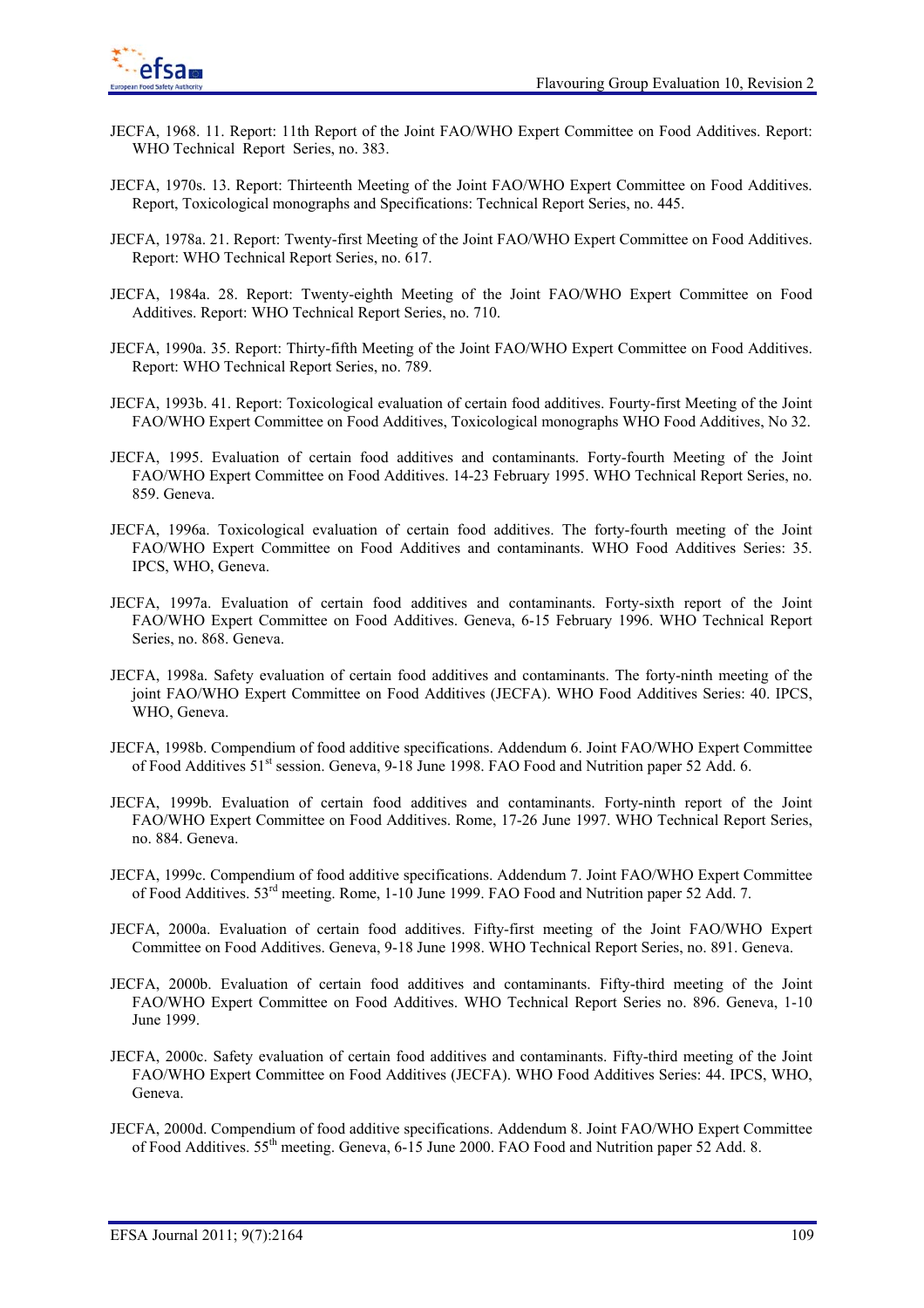- JECFA, 2001c. Compendium of food additive specifications. Addendum 9. Joint FAO/WHO Expert Committee of Food Additives  $57<sup>th</sup>$  session. Rome, 5-14 June 2001. FAO Food and Nutrition paper 52 Add. 9.
- JECFA, 2002b. Evaluation of certain food additives and contaminants. Fifty-seventh report of the Joint FAO/WHO Expert Committee on Food Additives. WHO Technical Report Series, no. 909. Geneva, 5-14 June 2001.
- JECFA, 2002d. Compendium of food additive specifications. Addendum 10. Joint FAO/WHO Expert Committee of Food Additives 59<sup>th</sup> session. Geneva, 4-13 June 2002. FAO Food and Nutrition paper 52 Add. 10.
- JECFA, 2003b. Compendium of food additive specifications. Addendum 11. Joint FAO/WHO Expert Committee of Food Additives 61<sup>st</sup> session. Rome, 10-19 June 2003. FAO Food and Nutrition paper 52 Add. 11.
- JECFA, 2004a. Evaluation of certain food additives. Sixty-first report of the Joint FAO/WHO Expert Committee on Food Additives. WHO Technical Report Series, no. 922. Rome, 10-19 June 2003.
- JECFA, 2005b. Compendium of food additive specifications. Addendum 12. Joint FAO/WHO Expert Committee of Food Additives 63*rd* session. Rome, 8-17 June 2004. FAO Food and Nutrition paper 52 Add. 12.
- Jenner PM, Hagan EC, Taylor JM, Cook EL and Fitzhugh OG, 1964. Food flavorings and compounds of related structure. I. Acute oral toxicity. Food Cosmet. Toxicol. 2, 327-343.
- Johanson G, Wallén M and Nordqvist MB, 1986. Elimination kinetics of 2-butoxyethanol in the perfused rat liver-dose dependence and effect of ethanol. Toxicol. Appl. Pharmacol. 83, 315-320.
- Kada T, 1981. The DNA-damaging activity of 42 coded compounds in the rec-assay. Prog. Mutat. Res. 1, 176- 182.
- Kaneko S, Battino D, Andermann E, Wada K, Kan R, Takeda A, Nakane Y, Ogawa Y, Avanzini G, Fumarola C, Granata T, Molteni F, Pardi G, Minotti L, Canger R, Dansky L, Oguni M, Lopes-Cendas I, Sherwin A, Andermann F, Seni M-H, Okada M and Teranishi T, 1999. Congeital malformations due to antiepileptic drugs. Epilepsy Res. 33, 145-158.
- Kaphalia BS, Ghanayem BI and Ansari GAS, 1996. Nonoxidative metabolism of 2-butoxyethanol via fatty acid conjugation in Fischer 344 rats. J. Toxicol. Environ. Health 49(5), 463-479.
- Kassinova GV, Kavaltsova SV, Marfin SV and Zakhrov IA, 1981. Activity of 40 coded compounds in differential inhibition and mitotic crossing-over assays in yeast. Prog. Mutat. Res. 1, 434-455.
- Katz M, Heddle JA and Salamone MF, 1981. Mutagenic activity of polycyclic aromatic hydrocarbons and other environmental pollutants. Polynuclear Arom. Hydrocarbons 519-528.
- Kawachi T, Komatsu T, Kada T, Ishidate M, Sasaki T, Sugiyama T and Tazima Y, 1980b. Results of recent studies on the relevance of various short-term screening tests in Japan. Appl. Methods Oncol. 3, 253-267.
- Keith G, Coulais C, Edorh A, Bottin C and Rihn B, 1996a. Ethylene glycol monobutyl ether has neither epigenetic nor genotoxic effects in acute treated rats and in sub-chronic v-HA-ras transgenic mice. Cited in Elliott, B.M., Ashby, J., 1997. Review of the genotoxicity of 2-butoxyethanol. Mutat. Res. 387, 89-96.
- Klimisch H-J, Andreae M and Tillmann U, 1997. A systematic approach for evaluating the quality of experimental toxicological and ecotoxicological data. Regulatory Toxicology and Pharmacology 25, 1-5.
- Kopf R, Loeser A and Meyer G, 1950. Untersuchungen über die Pharmakologie und Toxikologie mehrwertiger Alkohole (1,3-butylenglykol). Arch. Exp. Pathol. Pharmakol. 210, 346-360. (In German)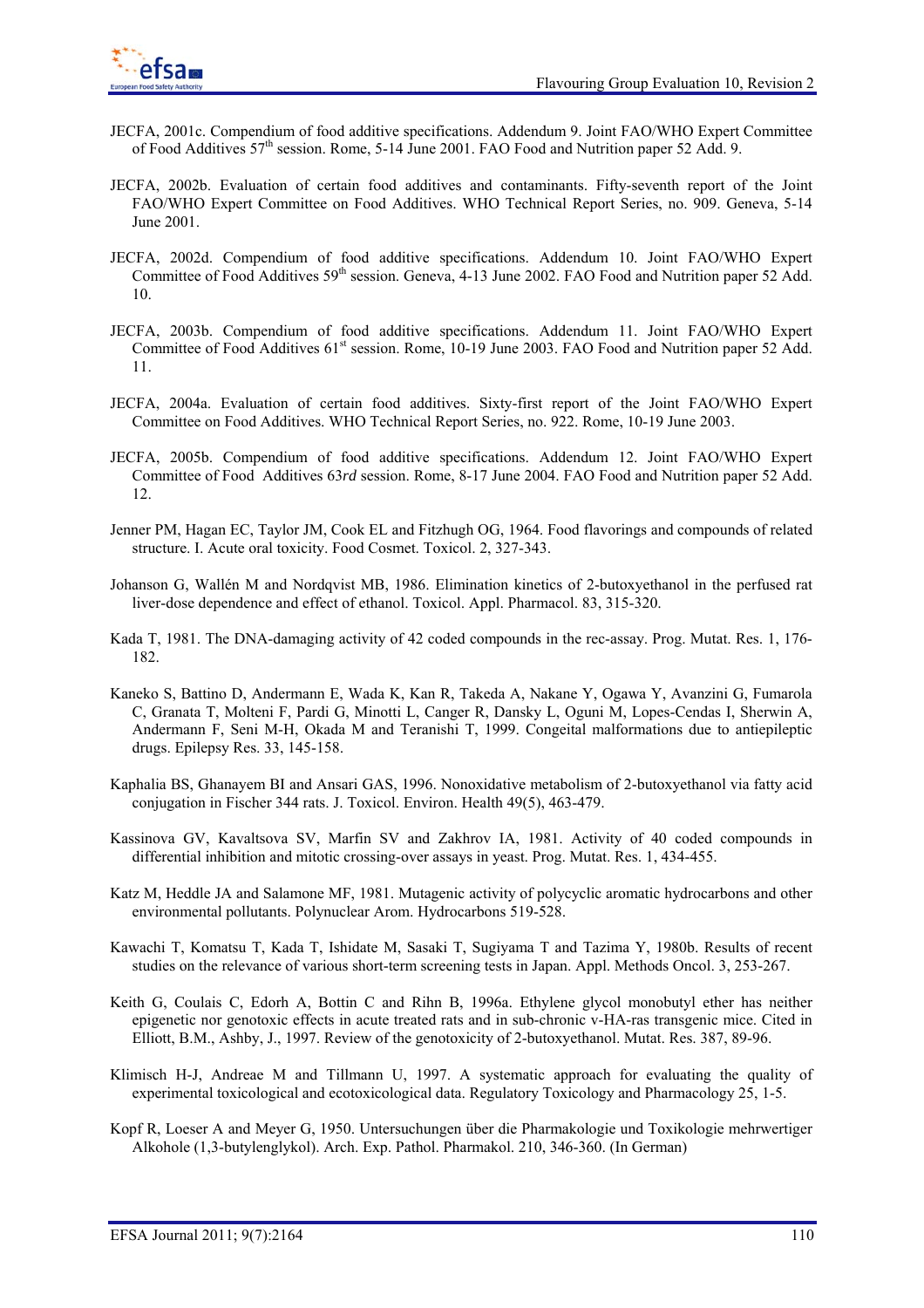

- Krasavage WJ, 1983. The subchronic oral toxicity of ethylene glycol monobutyl ether in male rats with cover letter dated 06/03/83. EPA Doc 8EHQ-0683-0475, microfiche no. OTS0503697. Unpublished data submitted by EFFA to SCF.
- Krebs HA, Salvin E and Johnson WA, 1938. The formation of citric and alpha-ketoglutaric acids in the mammalian body. Biochem. J. 32, 113-117.
- Kronevi T, Holmberg B and Arvidsson S, 1988. Teratogenicity test of gamma-butyrolactone in the

Sprague-Dawley rat. Pharmacol. Toxicol. 62, 57-58.

- Krop S, Gold H and Paterno CA, 1945. On the toxicity of hydroxyacetic acid after prolonged administration: Comparison with its sodium salt and citric and tartaric acids. J. Am. Pharm. Assoc. 24, 86-89.
- Kuroda K, Tanaka S, Yu YS and Ishibashi T, 1984a. [Rec-assay of food additives]. Nippon. Koshu. Eisei. Zasshi 31(6), 277-281. (In Japanese)
- Kuroda M, Yoshida D and Mizusaki S, 1986. Bio-antimutagenic effect of lactones on chemical mutagenesis in Escherichia coli. Agric. Biol. Chem. 50(1), 243-245.
- Kvelland I, 1988. The mutagenic effect of five oil dispersants and of ethyleneglycolmonobutylether in bacteriophage T4D. Hereditas 109, 149-150.
- Lawrence WH, Malik M and Autian J, 1974. Development of a toxicity evaluation program for dental materials and products. II. Screening for systemic toxicity. J. Biomed. Mater. Res. 8, 11-34.
- Lee CR, 1977. Evidence for the beta-oxidation of orally administered 4-hydroxybutyrate in humans. Biochem. Med. 17, 284-291.
- Leegwater DC and VanStraten S, 1979. *In vitro* digestion test on methyl-2-keto-3-methyl valerate. Flavoring Extracts Manufacturers Association. July 10, 1979. Unpublished report submitted by EFFA to SCF.
- Lettieri JT and Fung HL, 1978. Improved pharmacological activity via pro-drug modification:comparative pharmacokinetics of sodium gamma -hydroxybutyrate and gamma-butyrolactone. Res. Commun. Chem. Pathol. Pharmacol. 22, 107-118.
- Levenstein I, 1973b. Acute oral toxicity reports on rats. Hydroxycitronellol. Leberco Laboratories, Inc. Assay no. 30963. January 9, 1973. Unpublished data submitted by EFFA to SCF.
- Levenstein I, 1974c. Acute oral toxicity (rat 5 gms./kg. Body weight dose). Dermal toxicity (rabbit 5 gms./kg. Body weight dose). Cyclopentadecanolide. Leberco Laboratories, Inc. Assay no. 41772 March 15, 1974. Upublished data submitted by EFFA to SCF.
- Levenstein I, 1975c. Acute oral toxicity (rat-5 gms./kg. Body weight dose). Dermal toxicity (rabbits-5 gms./kg. Body weight dose). Delta decalactone. Leberco Laboratories, Inc. Assay no. 53804. May 20, 1975. Unpublished data submitted by EFFA to SCF.
- Levenstein I, 1976a. Acute oral toxicity (rats-5 gms./kg. Body weight dose). Dermal toxicity (rabbits-5 gms./kg. Body weight dose). Ethyl caprate, Assay no. 62990; Ethyl isovalerate, Assay no. 62992. Leberco Laboratories, Inc. May 18, 1976. Unpublished report submitted by EFFA to SCF.
- Levey S, Lasichak AG, Brimi R, Orten JM, Smyth CJ and Smith AH, 1946. A study to determine the toxicity of fumaric acid. J. Am. Pharm. Assoc. 35, 298-304.
- Levi PE and Hodgson E, 1989. Metabolites resulting from oxidative and reductive processes. In: Hutson, D. H., Caldwell, J., Paulson, G.D. (Eds.). Intermediary Xenobiotic Metabolism in Animals. Taylor and Francis, London, pp. 119-138.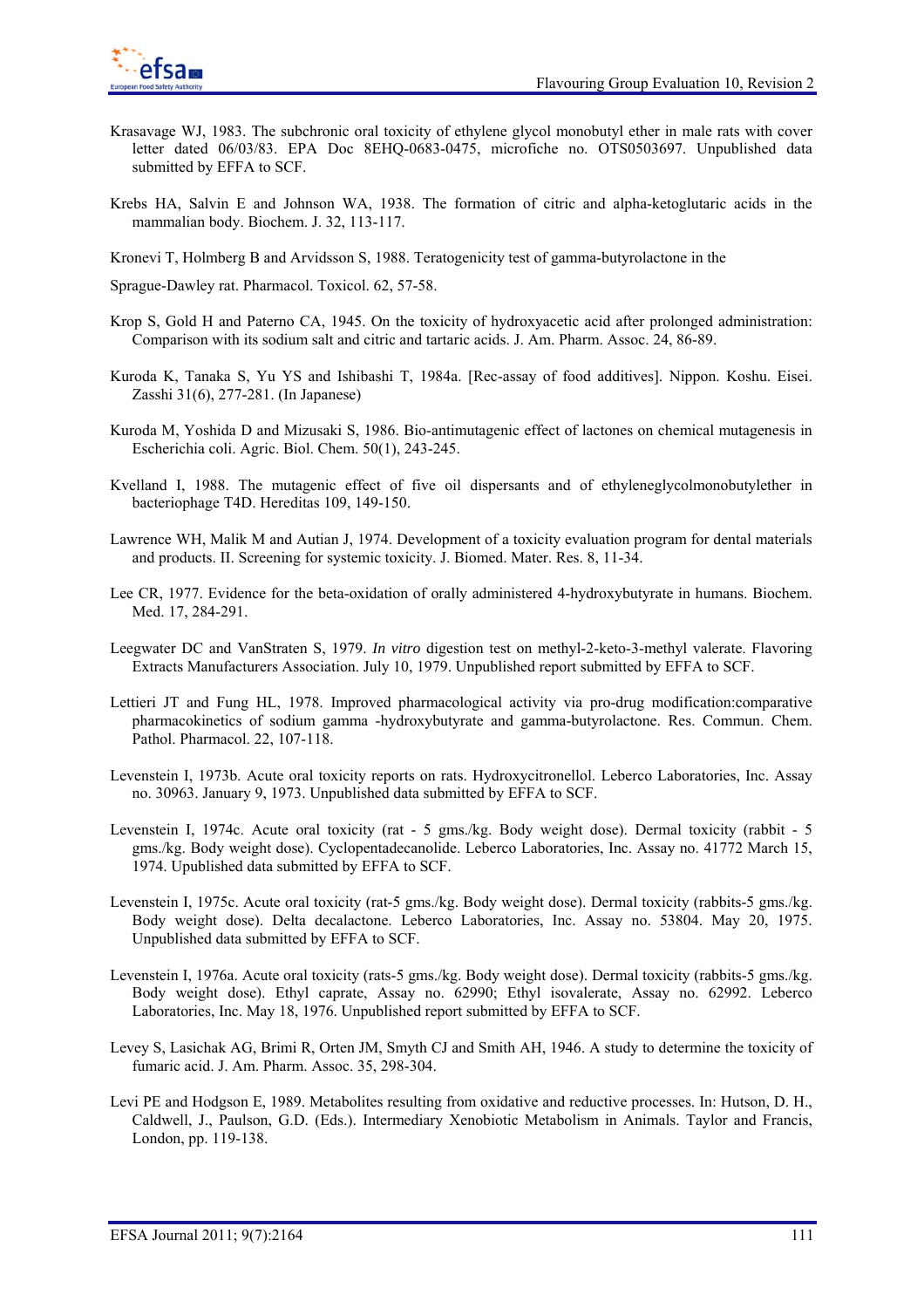

- Levin DE, Hollstein M, Christman MF, Schwiers EA and Ames BN, 1982. A new Salmonella tester strain (TA102) with A-T base pairs at the site of mutation detects oxidative mutagens. Proc. Natl. Acad. Sci. USA. 79, 7445-7449.
- Lewis CA and Palanker AL, 1979a. Acute toxicity studies in rats and rabbits. Menthone lactone. Consumer Product Testing. Experiment ref. No. 79104-11. May 31, 1979. Unpublished data submitted by EFFA to SCF.

Loeser A, 1949. Über 1,3-butylenglykol. Pharmazie 4, 263-264. (In German)

- Loprieno N, 1981. Screening of coded carcinogenic/noncarcinogenic chemicals by a forward-mutation system with the yeast Schizosaccharomyces pombe. Prog. Mutat. Res. 1, 424-433.
- Loquet C, Toussaint G and LeTalaer JY, 1981. Studies on the mutagenic constituents of apple brandy and various alcoholic beverages collected in western France, a high incidence area for oesophageal cancer. Mutat. Res. 88, 155-164.
- MacDonald DJ, 1981. Salmonella/microsome tests on 42 coded chemicals. Prog. Mutat. Res. 1, 285-297.
- Maekawa A, Todate A, Onodera H, Matsushima Y, Nagaoka T, Shibutani M, Ogasawara H, Kodama Y and Hauashi Y, 1990. Lack of toxicity / carcinogenicity of monosodium succinate in F344 rats. Fd. Chem. Toxic. 28 (4), 235-241.
- Mankes RF, Renak V, Fieseher J and Lefevre R, 1986, Birthweight depression in male rats contigious to male siblings in utero exposed to high doses of 1,3-butanediol during organogenesis. J. Am. Coll. Toxicol. 5(4), 189-196.
- Marnett LJ, Hurd HK, Hollstein MC, Levin DE, Esterbauer H and Ames BN, 1985a. Naturally-occurring carbonyl compounds are mutagens in Salmonella tester strain TA104. Mutat. Res. 148, 25-34.
- Marshall LM, Orten JM and Smith AH, 1949. The determination of fumaric acid in animal tissues by partition chromatography. J. Biol. Chem. 179, 1127-1139.
- Martin CN and McDermid AC, 1981. Testing of 42 coded compounds for their ability to induce unscheduled DNA repair synthesis in HeLa cells. Prog. Mutat. Res. 1, 533-537.
- Matsushima T, Takamoto Y, Shirai A, Sawamura M and Sugimura T, 1981. Reverse mutation test on 42 coded compounds with *E. coli* WP2 system. Prog. Mutat. Res. 1, 387-395.
- McGregor DB, Brown A, Cattanach P, Edwards I, McBride D and Caspary WJ, 1988b. Responses of the L5178Y tk+/tk- mouse lymphoma cell forward mutation assay II: 18 coded chemicals. Environ. Mol. Mutag. 11, 91-118.
- McKelvey JA, Garman RH, Anuszkiewicz CM, Tallant MJ and Ballantyne B, 1992. Percutaneous pharmacokinetics and material balance studies with glutaraldehyde. Cited in Anonymous, 1996. Final report on the safety assessment of glutaraldehyde. J. Am. Coll. Toxicol. 15(2), 98-139.
- Medinsky MA, Singh G, Bechtold WE, Bond JA, Sabourin PJ, Birnbaum LS and Henderson RF, 1990. Disposition of three glycol ethers administered in drinking water to male F344/N rats. Toxicol. Appl. Pharmacol. 102(3), 443-455.
- Mehlman MA, Tobin RB, Hahn HKJ, Kleager L and Tate RL, 1971. Metabolic fate of 1,3-butanediol in the rat: liver tissue slices metabolism. J. Nutr. 101, 1711-1718.
- Merck Index of Chemical and Drugs, 1992. Sicherheitsdatenbank-Programm MS-Safe. Cited in European Commission - European Chemicals Bureau, 2000. IUCLID Dataset, Substance ID: 108-59-8, EINECS Name dimethyl malonate. Section 5.1.1 Acute Oral Toxicity.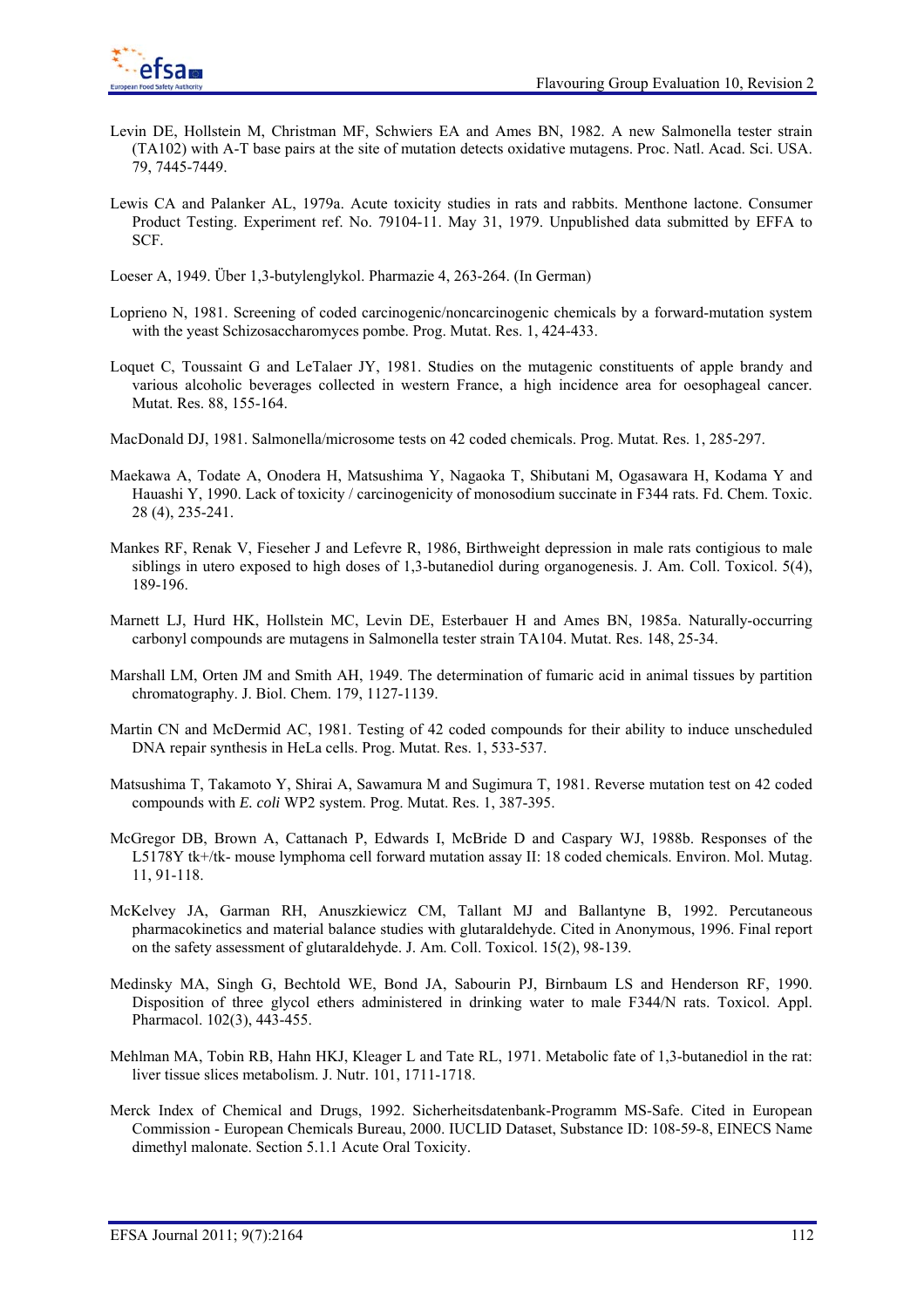

- Miller SA and Dymsza HA, 1967. Utilization by the rat of 1,3-butanediol as a synthetic source of dietary energy. J. Nutr. 91, 79-88.
- Mingrone G, Greco AV, Nazzaro-Porro M and Passi S, 1983. Toxicity of azelaic acid. Drugs Exp. Clin. Res. 9(6), 447-455.
- Mirsalis JC, Tyson CK, Steinmetz KL, Loh EK, Hamilton CM, Bakke JP and Spalding JW, 1989. Measurement of unscheduled DNA synthesis and S-phase synthesis in rodent hepatocytes following *in vivo* treatment: Testing of 24 compounds. Environ. Mol. Mutag. 14, 155-164.
- Möhler H, Patel AJ and Balázs R, 1976. Gamma-hydroxybutyrate degradation in the brain *in vivo*: Negligible direct conversion to GABA. J. Neurochem. 27, 253-258.
- Moran EJ, Easterday DD and Oser BL, 1980. Acute oral toxicity of selected flavor chemicals. Drug Chem. Toxicol. 3(3), 249-258.
- Moreno OM, 1972a. Acute oral toxicity (rat 5 gms/kg body weight dose). Dermal toxicity (rabbit 5 gms/kg body weight dose). Citonellyl butyrate. MB Research Laboratories, Inc. Project no. MB 72-5x. November 1, 1972. Unpublished data submitted by EFFA to SCF.
- Moreno OM, 1973d. Acute oral toxicity (rat 5 g/kg body weight dose). Dermal toxicity (rabbit 5 g/kg body weight dose). Citronellyl oxyacetaldehyde. MB Research Laboratories, Inc. Project no. MB 72-11. Date 2/1/73. Unpublished data submitted by EFFA to SCF.
- Moreno OM, 1974c. Acute oral toxicity in rats. Dermal toxicity in rabbits. Gamma-Octalactone. MB Research Laboratories, Inc. Project no. MB 74-675. December 11, 1974. Unpublished data submitted by EFFA to SCF.
- Moreno OM, 1974d. Acute oral toxicity in rats. Dermal toxicity in rabbits. Gamma-Dodecalactone. MB Research Laboratories, Inc. Project no. MB 74-672. December 11, 1974. Unpublished data submitted by EFFA to SCF.
- Moreno OM, 1975h. Acute oral toxicity in rats. Dermal toxicity in rabbits. Gamma-Decalactone. MB Research Laboratories, Inc. Project no. MB 75-752. April 9, 1975. Unpublished data submitted by EFFA to SCF.
- Moreno OM, 1975i. Acute oral toxicity in rats. Dermal toxicity in rabbits. Delta-Undecalactone. MB Research Laboratories, Inc. Project no. MB 75-814. June 25, 1975. Unpublished data submitted by EFFA to SCF.
- Moreno OM, 1976j. Acute oral toxicity in rats. Dermal toxicity in rabbits. G-Methyl decalactone. MB Research Laboratories, Inc. Project no. MB 76-1040. March 13, 1976. Unpublished data submitted by EFFA to SCF.
- Moreno OM, 1976k. Acute toxicity studies in rats. Dermal toxicity in rabbits. Geranyl acetoacetate. MB Research Laboratories, Inc. Project no. MB 76-1221. July 31,1976. Unpublished data submitted by EFFA to SCF.
- Moreno OM, 1976l. Report on acute dermal toxicity in rabbits. 2-Butoxyethanol. MB Research Laboratories, Inc. EPA Doc 86-890000171, microfiche no. OTS0516708. January 6, 1976. Unpublished data submitted by EFFA to SCF. Attached: 1) Report on oral LD50 in rats. MB Research Laboratories, Inc. Project no. MB 75- 988. Date 3/12/76. 2) Report on oral LD50 in rats. MB Research Laboratories, Inc. Project no. MB 77-1820. Date 7/20/77.
- Moreno OM, 1977d. Acute oral toxicity in rats. Dermal toxicity in rabbits. Acetyl butyryl, project no. MB 77- 1744, August 18, 1977. Acetyl methyl carbinol, project no. MB 77-1691, June 20, 1977. Acetyl propionyl, MB 76-1445, January 25, 1997. MB Research Laboratories, Inc. Unpublished data submitted by EFFA to SCF.
- Moreno OM, 1977f. Acute oral toxicity in rats. Dermal toxicity in rabbits. Gamma-Hexalactone. MB Research Laboratories, Inc. Project no. MB 77-1687. July 20, 1977. Unpublished data submitted by EFFA to SCF.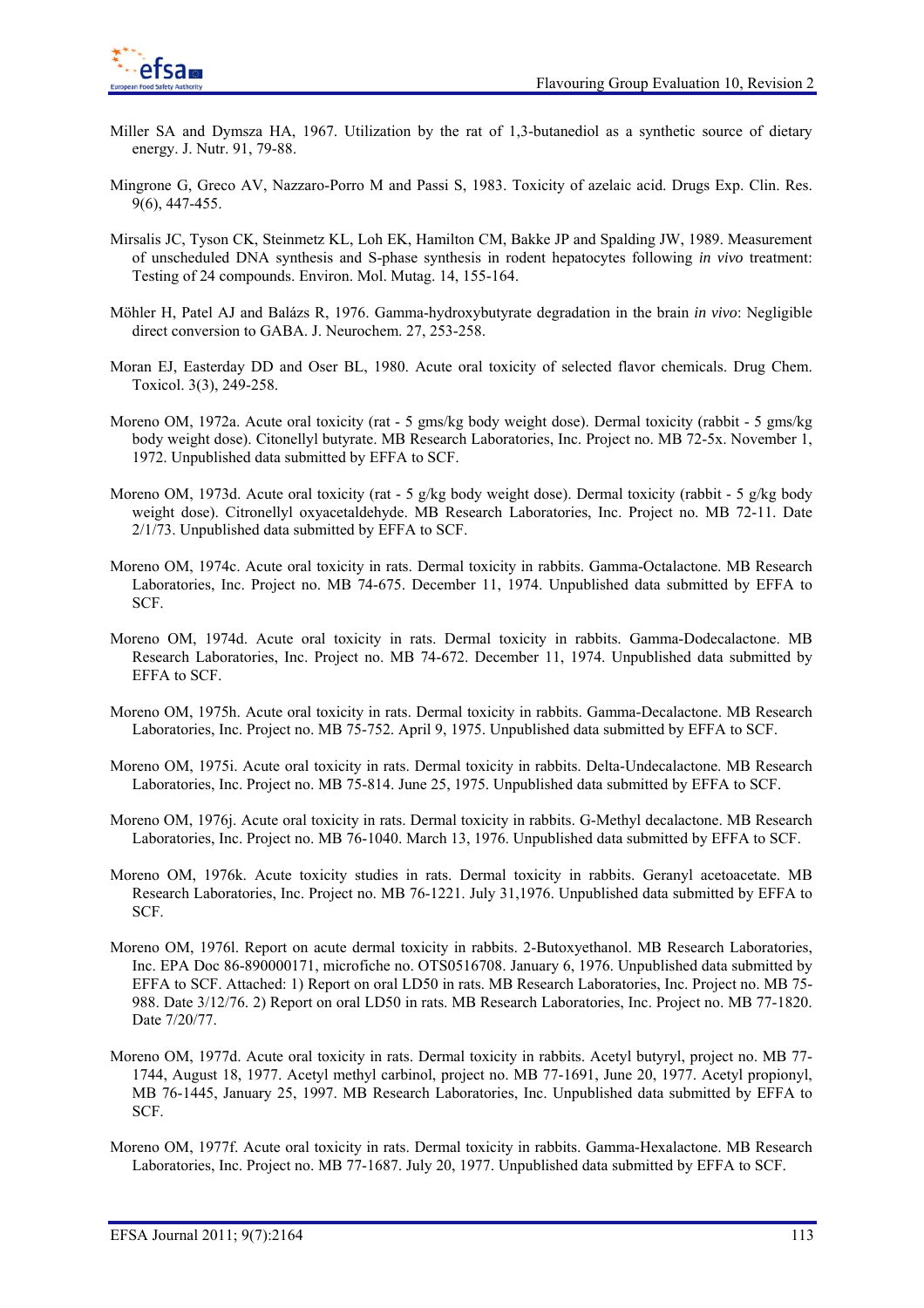- Moreno OM, 1977g. Acute oral toxicity in rats. Dermal toxicity in rabbits. Gamma-Heptalactone. MB Research Laboratories, Inc. Project no. MB 77-1684. July 5, 1977. Unpublished data submitted by EFFA to SCF.
- Moreno OM, 1977h. Acute oral toxicity in rats. Dermal toxicity in rabbits. Delta-Octalactone. MB Research Laboratories, Inc. Project no. MB 77-1888. September 29, 1977. Unpublished data submitted by EFFA to SCF.
- Moreno OM, 1977j. Acute oral toxicity in rats. Dermal toxicity in rabbits. Levulinic acid. MB Research Laboratories, Inc. Project no. MB 77-1685. July 6, 1977. Unpublished data submitted by EFFA to SCF.
- Moreno OM, 1978e. Acute oral toxicity in rats. Acute dermal toxicity in rabbits. Gamma-Valerolactone. MB Research Laboratories, Inc. Project no. MB 78-2646. Date 5/10/78. Unpublished data submitted by EFFA to SCF.
- Moreno OM, 1978f. Acute oral toxicity in rats. Dermal toxicity in rabbits. Ethyl levulinate. MB Research Laboratories, Inc. Project no. MB 77-2196. Date 2/01/78. Unpublished data submitted by EFFA to SCF.
- Moreno OM, 1979b. Test for oral toxicity in rats. Methyl 2-oxo-3-methylpentanoate. MB Research Laboratories, Inc. Study director: Moreno, M.T. Project no. MB 79-3578. February 5, 1979. Unpublished data submitted by EFFA to SCF.
- Morgareidge K, 1962a. *In vitro* digestion of four acetals. Food and Drug Research Laboratories, Inc. Lab. No. 83179. August 7, 1962. Unpublished report submitted by EFFA to SCF.
- Morgareidge K, 1962b. *In vitro* digestion of four lactones. Food and Drug Research Laboratories, Inc. Lab. No. 83180. August 7, 1962. Unpublished report submitted by EFFA to SCF.
- Morgareidge K, 1963a. *In vitro* digestion of three lactones. Food and Drug Research Laboratories, Inc. Lab. No. 84919. July 23, 1963. Unpublished report submitted by EFFA to SCF.
- Morgareidge K, 1973a. Approximate acute LD50 in rats. Pomalus; malic acid. Food and Drug Research Laboratories, Inc. Lab. No. 1763 r. October 16, 1973. Unpublished data submitted by EFFA to SCF.
- Morgareidge K, 1973b. Approximate acute LD50 in mice. Pomalus; malic acid. Food and Drug Research Laboratories, Inc. Lab. No. 1762 r. October 16, 1973. Unpublished data submitted by EFFA to SCF.
- Morgareidge K, 1973c. Approximate acute LD50 in rabbits. Ppomalus; malic acid. Food and Drug Research Laboratories, Inc. Lab. No. 1764 r. November 29, 1973. Unpublished data submitted by EFFA to SCF.
- Morgareidge K, 1973d. Teratologic evaluation of FDA 71-50. Adipic acid. Food and Drug Research Laboratories, Inc. Lab. No. 1361 g. February 26, 1973. Unpublished data submitted by EFFA to SCF.
- Morgareidge K, 1974a. Teratologic evaluation of compound FDA 71-50, adipic acid, in rabbits. Food and Drug Research Laboratories, Inc. Lab. No. 1363 g. June 28, 1974. Food and Drug Administration. NTIS PB-267 202. Report no. FDA/BF-77/116.
- Morgott DA, 1993. Acetone. In: Clayton, G.D., Clayton, F.E. (Eds.). Patty's Industrial Hygiene and Toxicology, 4th Ed. Vol. II, Part A, John Wiley & Sons, New York, pp. 149-281.
- Müller W, Engelhart G, Herbold B, Jäckh R and Jung R, 1993. Evaluation of mutagenicity testing with *Salmonella typhimurium* TA102 in three different laboratories. Environ. Health Perspec. Suppl. 101(3), 33- 36.
- Munday R and Kirkby WW, 1971a. Biological evaluation of a flavor cocktail. 2. 13-Week study in rats. Research report PCW 71 1624. Unpublished data submitted by EFFA to SCF.
- Munday R and Kirkby WW, 1973. Biological evaluation of a flavor cocktail. 3. One-year feeding study in rats. Research report PCW73 1103. Unpublished data submitted by EFFA to SCF.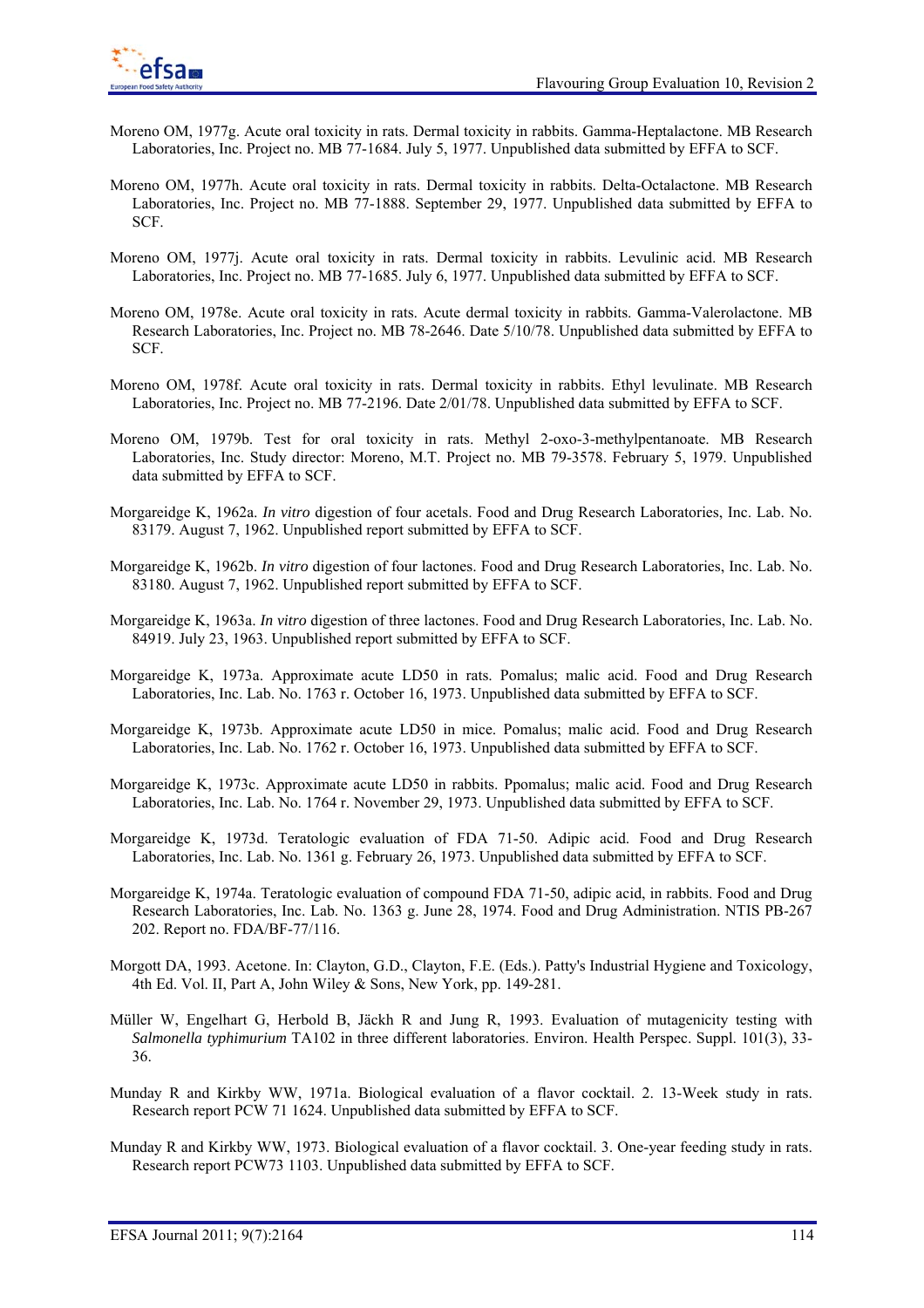

- Myers RC and Homan ER, 1980. Butyl cellosolve: Range finding toxicity studies with attachments and cover letter dated 06/06/89. Bushy Run Research CTR. EPA Doc 86-890000938, microfiche no. OTS0520376. October 22, 1980. Unpublished data submitted by EFFA to SCF.
- Myers RC, Carpenter CP and Cox EF, 1977b. Glutaraldehyde, 50% aqueous solution: Range finding toxicity studies. (Report no. 40-50). Obtained through UCC (Union Carbide Corporation) (1992) with cover letter dated 3/18/92. EPA Doc 88-920001503, microfiche no. OTS0536179. Unpublished data submitted by EFFA to SCF.
- Myers RC, Carpenter CP and Cox EF, 1977c. Glutaraldehyde, 25% aqueous solution: Range finding toxicity studies. (Report no. 40-120). Obtained through UCC (Union Carbide Corporation) (1992) with cover letter dated 3/18/92. EPA Doc 88-920001503, microfiche no. OTS0536179. Unpublished data submitted by EFFA to SCF.
- Nagano K, Nakayama E, Adachi H and Yamada T, 1977. Testicular dysfunction due to cellosolves. Rodo Eisei, 18, 24-27. Cited in Tyler, T.R., 1984. Acute and subchronic toxicity of ethylene glycol monobutyl ether. Environ. Health Perspect. 57, 185-191.
- Nagano K, Nakayama E, Koyano M, Oobayashi H, Adachi H and Yamada T, 1979. Testicular atrophy of mice induced by ethylene glycol mono alkyl ether. Jap. J. Ind. Health 21, 29-35. (In Japanese)
- Nagano K, Nakayama E, Oobayashi H, Nishizawa T, Okuda H and Yamazaki K, 1984. Experimental studies on toxicity of ethylene glycol alkyl ethers in Japan. Environ. Health Perspec. 57, 75-84.
- Nagao M and Takhashi Y, 1981. Mutagenic activity of 42 coded compounds in the Salmonella/microsome assay. Prog. Mutat. Res. 1, 302-313.
- NAS/COT, 2005. Acetone (CAS Reg. No. 67-64-1). National Academy of Sciences, Committee on Toxicology, Subcommittee for AEGLs. Interim 1: 07/2005.
- Nau H and Löscher W, 1986., Pharmacologic evaluation of metabolites and analogs of valproic acid: Teratogenic potencies in mice. Fundam. Appl. Toxicol. 6, 669-676.
- Neeper-Bradley TL and Ballantyne B, 2000. Two-generation reproduction study by dosing with glutaraldehyde in the drinking water of CD rats. J. Toxicol. Environ. Health 60(2), 107-29.
- Noblitt T, Mansfield G, Dunipace A, Li Y, Origel A and Stookey G, 1992. Mutagenicity of glutaraldehyde in the Ames test. J. Dent. Res. 71, 227.
- Noblitt T, Li Y, Dunipace A, Origel A and Stookey G, 1993. Cytogenic effect of glutaraldehyde- micronucleus assay. J Dent. Res. 72, 163.
- NTP, 1992e. NTP technical report on the toxicology and carcinogenesis studies of gamma-butyrolactone (CAS no. 96-48-0) in F344/N rats and B6C3F1 mice (gavage studies). March 1992. NTP-TR 406. NIH Publication no. 92-3137.
- NTP, 1993a. Toxicity studies of ethylene glycol ethers 2-methoxyethanol, 2-ethoxyethanol and 2-butoxyethanol administered in frinking water to F344/N rats and B6C3F1 mice (Technical report no. 93-3349). Research Triangle park, 122 pp. Cited in Anonymous, 1996. Final report on the safety assessment of butoxyethanol. J. Am. Coll. Toxicol. 15(6), 462-526.
- NTP, 2000b. NTP technical report on the toxicology and carcinogenesis studies of 2-butoxyethanol (CAS no. 111-76-2) in F344/N rats and B6C3F1 mice (inhalation studies). March 2000. NTP-TR 484. NIH Publication no. 00-3974.
- Oda Y, Hamono Y, Inoue K, Yamamoto H, Niihara T and Kunita N, 1979. [Mutagenicity of food flavors in bacteria]. Shokuhin. Eisei. Hen. 9, 177-181. (In Japanese)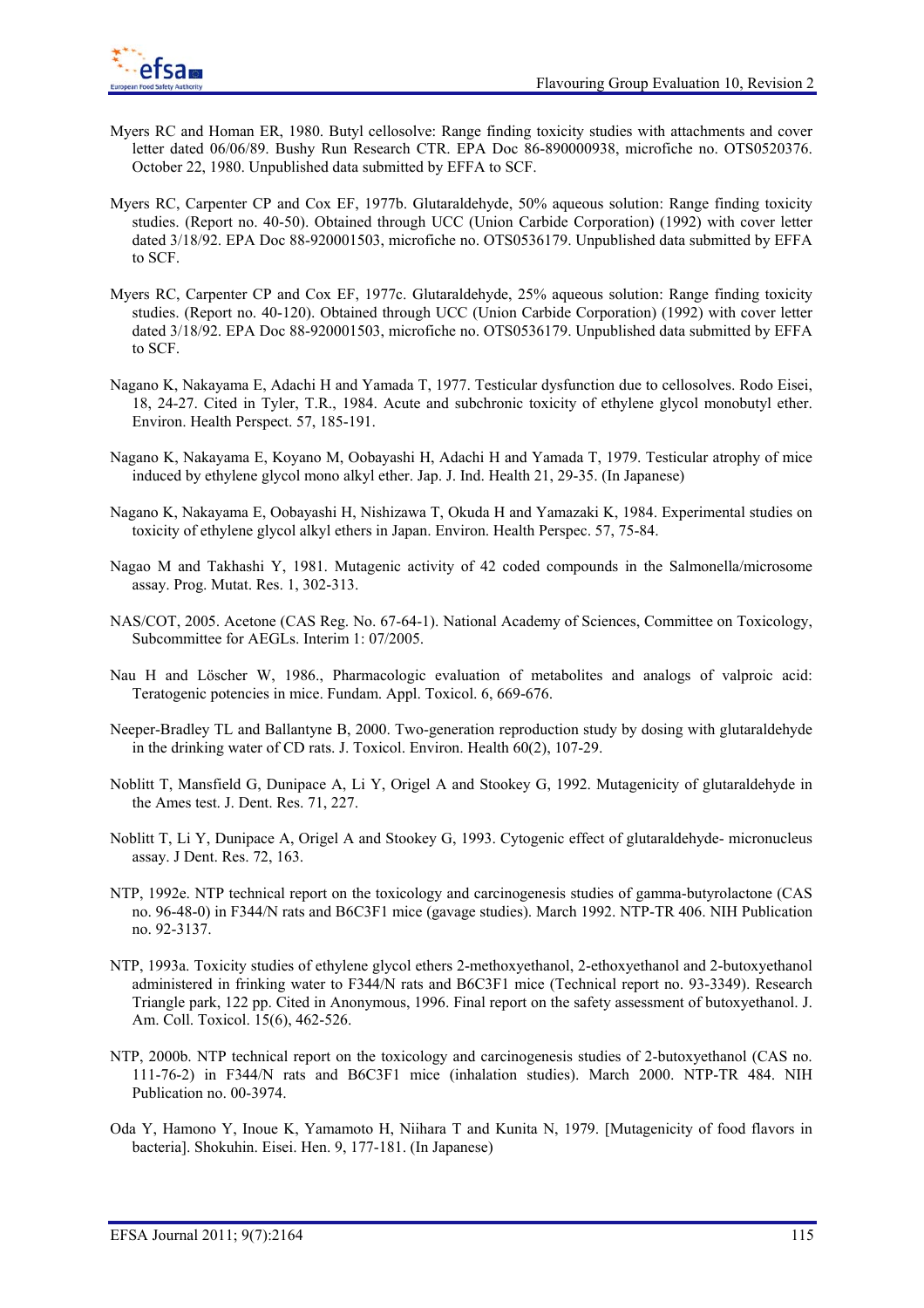

- OECD SIDS, 2003. Disodium succinate. SIDS Initial Assessment Report. SIAM 16, Paris, France, 27-30 May 2003.
- Okamoto K and Riccio ES, 1985. *In vitro* microbiological mutagenicity assays of 3M company's compound T-3722 with cover letter dated 05/17/89. 3M Co. EPA Doc 86-890000242, microfiche no. OTS0516777. Date 4/01/85. Unpublished date submitted by EFFA to SCF.
- Önfelt A, 1987. Spindle disturbances in mammalian cells. III. Toxicity, c-mitosis and aneuploidy with 22 different compounds. Specific and unspecific mechanisms. Mutat. Res. 182, 135-154.
- Oser BL, Carson S and Oser M, 1965. Toxicological tests on flavouring matters. Food Cosmet. Toxicol. 3(4), 563-569.
- Osteux R and Laturaze J, 1954. Biological chemistry Paper chromatography of fixed organic acids found in urine. Comp. Rend. 239, 512-513.
- Packman EW, Abbott DD and Harrisson JWE, 1963. Comparative subacute toxicity for rabbits of citric, fumaric, and tartaric acids. Toxicol. Appl. Pharmacol. 5, 163-167.
- Passi S, Picardo M, Mingrone G, Breathnach AS and Nazarro-Porro M, 1989. Azeliac acid biochemistry and metabolism. Acta Derm. Venereol. Suppl., 143, 8-13.
- Patty FA, 1963. Patty's Industrial Hygiene and Toxicology, vol. 2. John Wiley & Sons Inc., New York, p. 1546.
- Patty, F.A., 1993. Patty's Industrial Hygiene and Toxicology,  $4<sup>th</sup>$  Ed. John Wiley & Sons, New York.
- Pellmont B, 1973a. Letaldosis an der Maus. Ethyl-3-oxohexanoate. Toxikologisches Labor 256, Bau 69. Date 5/3/1973. Unpublished data submitted by EFFA to FLAVIS Secretariat. (In German)
- Pellmont B, 1978. Acute oral toxicity in mice with methyl-2-hydroxy-4-methyl-pentanoate. Toxikologisches Labor 256, Bau 69. Date 25/4/1978. Unpublished data submitted by EFFA to SCF.
- Piccirillo VJ and Hartman WC, 1980a. Range-finding oral LD50 determination in rats with 79-051-01. 5 hydroxy-2,4-decadienoic acid delta-lactone. Borriston Research Laboratories, Inc. Project no. 204-P. February 27, 1980. Unpublished report submitted by EFFA to SCF.
- Posternak NM, Linder A and Vodoz CA, 1969. Summaries of toxicological data. Toxicological tests on flavouring matters. Food Cosmet. Toxicol. 7, 405-407.
- Posternak J, 1964a. Subacute toxicity (90 days) report on 1-octen-3-ol (amyl vinyl carbinol). Firmenich & Cie. Unpublished report submitted by EFFA to SCF.
- Prival MJ, Simmon VF and Mortelmanns KE, 1991. Bacterial mutagenicity testing of 49 food ingredients gives very few positive results. Mutat. Res. 260, 321-329.
- Putman DL, 1987. Cytogenincity study bone marrow in-vivo (final report) with attachment, cover sheet and letter dated 112691 (sanitized). Glutaraldehyde. Microbiological Associates Inc. EPA Doc 86-920000503s, microfiche no. OTS 0533792. March 9, 1987. Unpublished data submitted by EFFA to SCF.
- Ramel C and Magnusson J, 1979. Chemical induction of nondisjunction in drosophila. Environ. Health Perspect. 31, 59-66.
- Rapson WH, Nazar MA and Butzky VV, 1980. Mutagenicity produced by aqueous chlorination of organic compounds. Bull. Environ. Contam. Toxicol. 24, 590-596.
- Reagan EL and Becci PJ, 1984a. Acute oral LD50 study of filbertone in Sprague-Dawley rats. Food and Drug Research Laboratories, Inc. Study no. 8009 K. August 10, 1984. Unpublished date submitted by EFFA to SCF.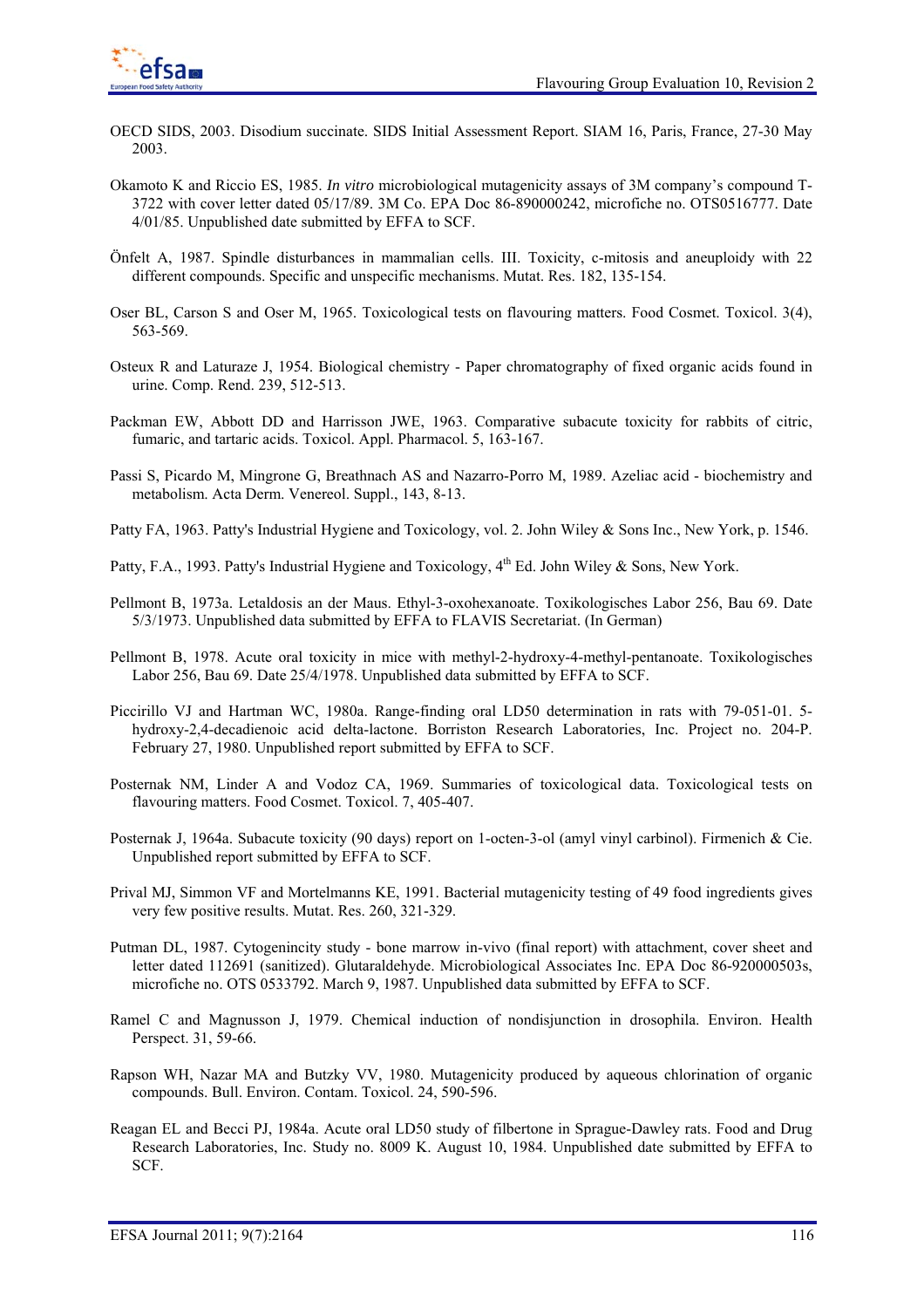- Reuzel PGJ, van Oostrum ECM, Roverts WG and Koeter HBWM, 1978. Initial submission: Subchronic (13 week) feeding study with 1,3-butanediol in dogs (final report) with cover letter. Hoechst Celanese Corp. EPA Doc 88-920001732, microfiche no. OTS0537195. December 13, 1991. Unpublished data submitted by EFFA to SCF.
- Richold M and Jones E, 1981. Mutagenic activity of 42 coded compounds in the Salmonella/microsome assay. Prog. Mutat. Res. 1, 314-322.
- Riebeek WM, 1989. Determination of the acute oral toxicity of "S(-) isopropyl lactate" in rats. TNO Report V89.468. Cited in Clary, J.J., Feron, V.J., van Velthuijsen, J.A., 1998. Safety assessment of lactate esters. Regul. Toxicol. Pharmacol. 27(2), 88-97.
- Rosenkranz HS, Hyman J and Leifer Z, 1981. DNA polymerase deficient assay. Prog. Mutat. Res. 1, 210-218.
- Roth RH and Giarman J, 1965. Preliminary report on the metabolism of gamma-butyro-lactone and gammahydroxybutyric acid. Biochem. Pharmacol. 14(2), 177-178.
- Roth RH and Giarman NJ, 1966. Gamma-butyrolactone and gamma-hydroxybutyric acid-I. Distribution and metabolism. Biochem. Pharmacol. 15, 1333-1348.
- Rowe VK and Wolf MA, 1982. Derivatives of glycols. In: Clayton, G.D., Clayton, F.E. (Eds.). Patty's Industrial Hygiene and Toxicology. 3rd rev. Ed. Vol. 2C. John Wiley & Sons, New York, p. 3933-3935.
- Rowland I and Severn B, 1981. Mutagenicity of carcinogens and noncarcinogens in the Salmonella/microsome test. Prog. Mutat. Res. 1, 323-332.
- Ruiz-Rubio M, Alejandre-Duran E and Pueyo C, 1985. Oxidative mutagens specific for A-T base pairs induce forward mutations to L-arabinose resistance in *Salmonella typhimurium*. Mutat. Res. 147(4), 153-163.
- Rusoff II, Balldwin RR, Dominues FJ, Monder C, Ohan WJ and Thiessen Jr R, 1960. Intermediary metabolism of adipic acid. Toxicol. Appl. Pharmacol. 2, 316-330.
- Rydén E, Ekström C, Hellmér L and Bolcsfoldi G, 2000. Comparison of the sensitivities of *Salmonella typhimurium* strains TA102 and TA2638A to 16 mutagens. Mutagenesis 15(6), 495-502.
- Sakagami Y, Yamasaki H, Yokoyama H, Ose Y and Sato T, 1988. DNA repair test of disinfectants by liquid rec-assay. Mutat. Res. 193, 21-30.
- Sakagami Y, Yamasaki H, Ogasawara N, Yokoyama H, Ose Y and Sato T, 1989. Evaluation of genotoxic activities of disinfectants and their metabolites by the umu test. Mutat. Res. 216(6), 373.
- Salamone MF, Heddle JA and Katz M, 1981. Mutagenic activity of 41 compounds in the *in vivo* micronucleus assay. Prog. Mutat. Res. 1, 686-697.
- Samren EB, van-Duijn CM, Koch S, Hiilesmaa VK, Klepel H, Bardy AH, Mannagetta GB, Deichl AW, Gaily E, Granstrom ML, Meinardi H, Grobbee DE, Hofman A, Janz D and Lindhout D, 1997. Maternal use of antiepileptic drugs and the risk of major congenital malformations: a joint European propective study of human teratogenesis associated with maternal epilepsy. Epilepsia 38(9), 981-990.
- San Sebastian JR, 1989a. Initial submission: *In vivo* bone marrow cytogenetics rat metaphase analysis with cover letter dated 8/14/92. Glutaric acid. Monsanto Co. EPA Doc 88-920007732, microfiche no. OTS0538652. January 26, 1989. Unpublished date submitted by EFFA to SCF.
- Scala RA and Paynter OE, 1967. Chronic oral toxicity of 1,3-butanediol. Toxicol. Appl. Pharmacol. 10, 160- 164.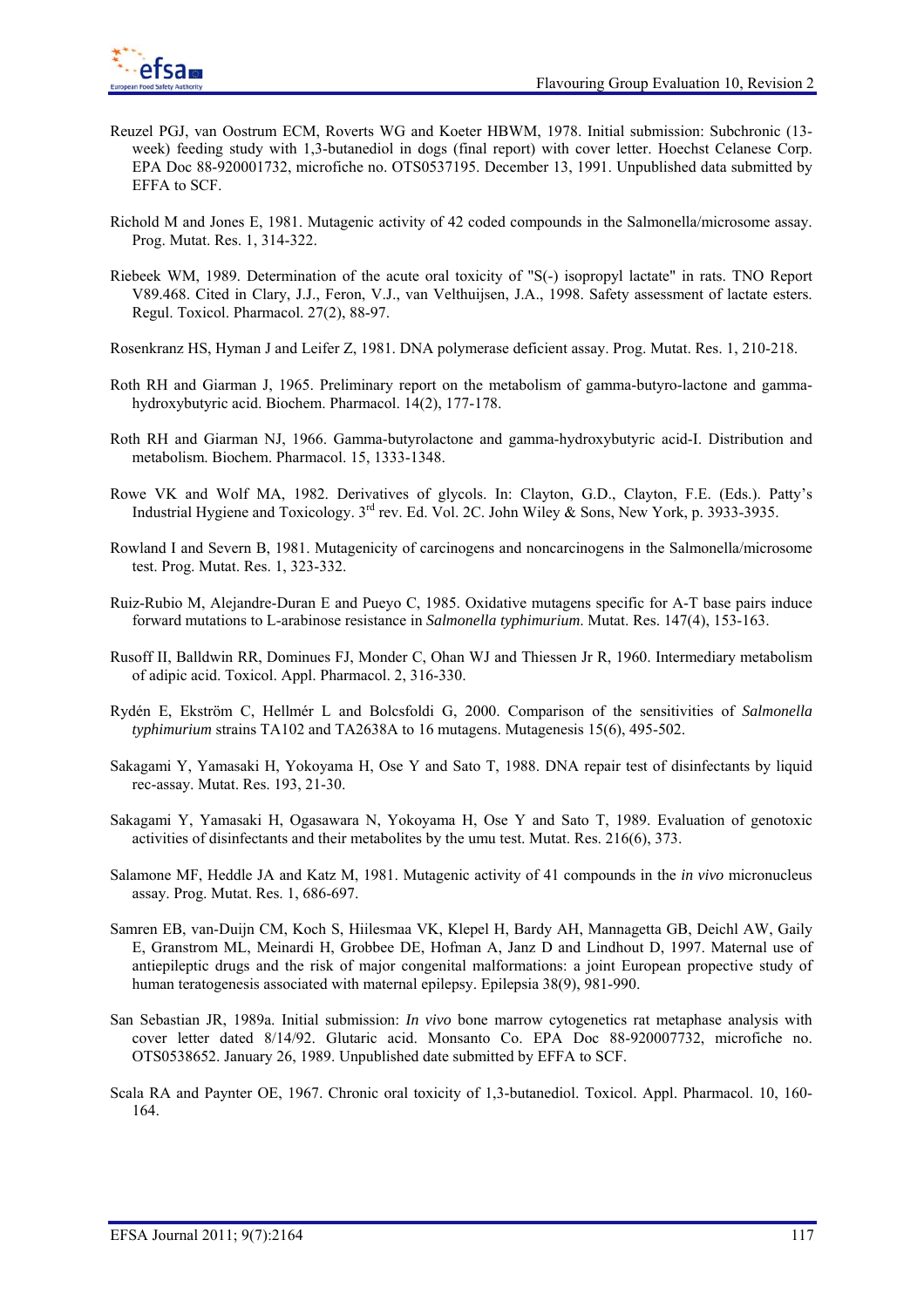

- SCF, 1995. Scientific Committee for Food. First annual report on chemically defined flavouring substances. May 1995, 2nd draft prepared by the SCF Working Group on Flavouring Substances (Submitted by the SCF Secretariat, 17 May 1995). CS/FLAV/FL/140-Rev2. Annex 6 to Document III/5611/95, European Commission, Directorate-General III, Industry.
- SCF, 1999a. Opinion on a programme for the evaluation of flavouring substances (expressed on 2 December 1999). Scientific Committee on Food. SCF/CS/FLAV/TASK/11 Final 6/12/1999. Annex I the minutes of the 119th Plenary meeting. European Commission, Health & Consumer Protection Directorate-General.
- Schafer EW and Bowles WA, 1985. The acute oral toxicity and repellency of 933 chemicals to house and deer mice. Arch. Environ. Contam. Toxicol. 14, 111-129.
- Schuler RL, Hardin BD, Niemeier RW, Booth G, Hazelden K, Piccirillo V and Smith K, 1984. Results of testing of fifteen glycol ethers in a short-term *in vivo* reproductive toxicity assay. Environ. Health Perspect. 57, 141-146.
- Schweikl H, Schmalz G and Bey B, 1994. Mutagenicity of dentin bonding agents. J. Biomed. Mater. Res. 28, 1061-1067.
- Sharp DC and Parry JM, 1981. Induction of mitotic gene conversion by 41 compounds using the yeast culture JD1. Prog. Mutat. Res. 1, 491-501.
- Shelanski MV and Moldovan M, 1973a. Acute oral toxicity (rats 5 gms/kg body weight dose). Dermal toxicity (rabbits - 5 gms/kg body weight dose). Geranyl isobutyrate. Food and Drug Research Laboratories, Inc. IBL no. 12207-F. 30 January 1973. Unpublished report submitted by EFFA to SCF.
- Shellenberger TE, 1971c. Subacute toxicity evaluation of alpha-angelica lactone with rats. Gulf South Research Institute. Final Report: GSRI Project no. NC-403. January 4, 1971. Unpublished report submitted by EFFA to SCF.
- Shillinger YI, 1950. [Action of some synthetic substances on animal organism]. Gig. Sanit. 3, 37-41. (In Russian)
- Shimizu H, Suzuki Y, Takemura N, Goto S and Matsushita H, 1985. The results of microbial mutation test for forty-three industrial chemicals. Jap. J. Ind. Health 27, 400-419.
- Simmon VF and Shephard GF, 1981. Mutagenic activity 42 coded compounds in the Salmonella/microsome assay. Prog. Mutat. Res. 1, 333-342.
- Simola PE and Krusius FE, 1938. The formation of alpha-ketoglutaric acid in animal metabolism. Suomen Kemistilehti 11B, 9.
- Singh AR, Lawrence WH and Autian J, 1975. Dominant lethal mutations and antifertility effects of di-2 ethylhexyl adipate and diethyl adipate in male mice. Toxicol. Appl. Pharmacol. 32, 566-576.
- Sippel ME, 1977. Mutagenic activity of butyl cellosolve in the Salmonella/Microsome assay with attachments and cover sheet dated 06/12/89. 2-Butoxyethanol. E.I. Dupont De Nemour & Co. EPA Doc 86-890000847S, microfiche no. OTS0520963. December 9, 1977. Unpublished data submitted by EFFA to SCF.
- Skopeck TR, Andon BM, Kaden DA and Thilly WG, 1981. Mutagenic activity of 42 coded compounds using 8 azaguanine resistance as a genetic marker in *Salmonella typhimurium*. Prog. Mutat. Res. 1, 373-375.
- Sleet RB, Price CJ, Marr MC, Morrissey RE and Schwetz BA, 1989. Teratologic evaluation of ethylene glycol monobutyl ether administered to Fischer-344 rats in either gestational days 9 through 11 or days 11 through 13. National Institute Of Environmental Health Sciences. NTP Report 89-058.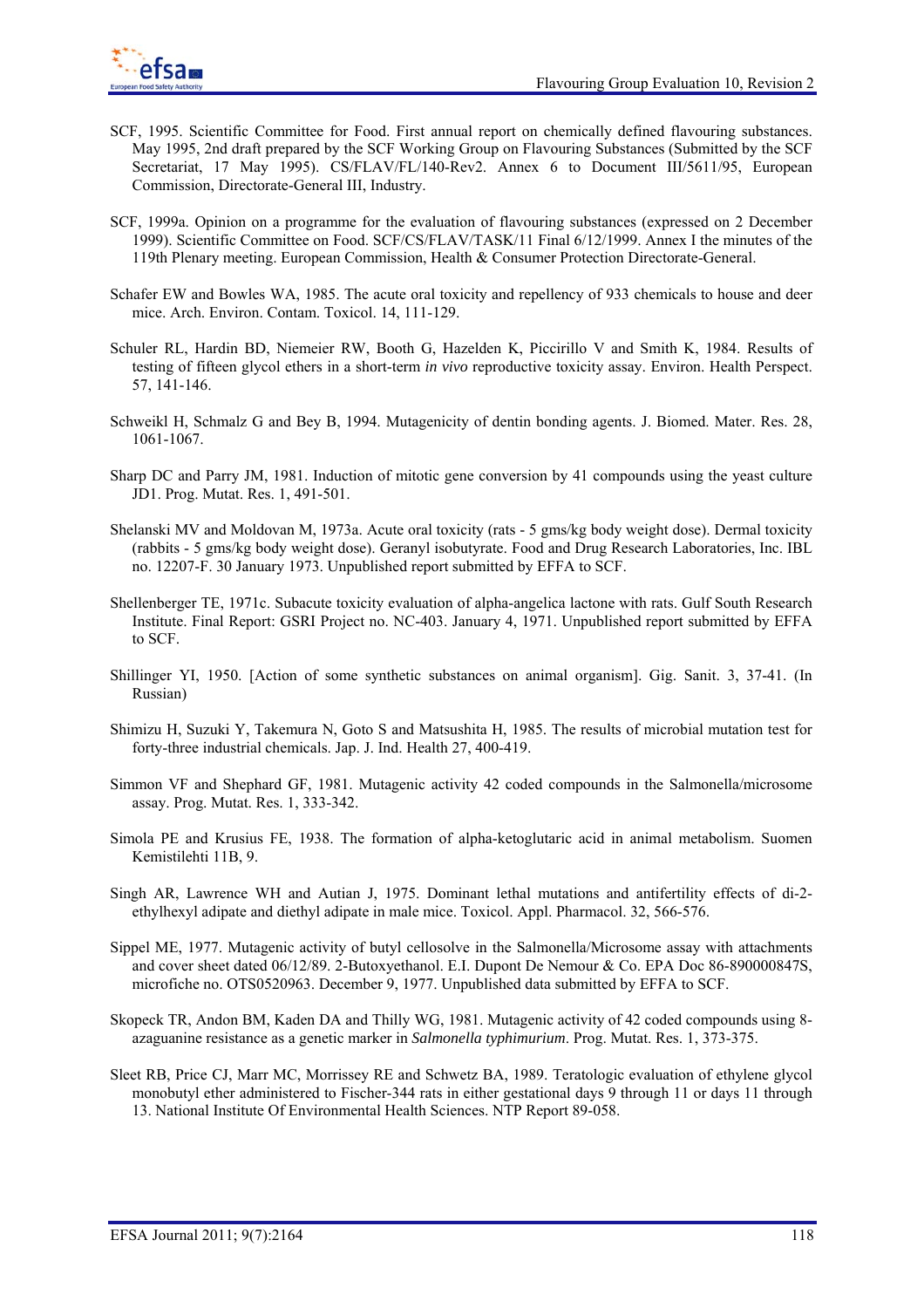

- Slesinski RS and Weil CS, 1980. Butyl cellosolve. *In vitro* mutagenesis studies: 3-test battery. 2-Butoxyethanol. Olin Corp. EPA Doc 86-890000168, microfiche no. OTS0516704. March 25, 1980. Unpublished data submitted by EFFA to SCF.
- Slesinski RS, Hengler WC, Guzzie PJ and Wagner KJ, 1983. Mutagenicity evaluation of glutaraldehyde in a battery of *in vitro* bacterial and mammalian test systems. Food Chem. Toxicol. 21(5), 621-629.
- Smith JN, 1953a. Studies in detoxication. The glucuronic acid conjugation of hydroxyquinolines and hydroxypyridines in the rabbit. Biochem. J. 55, 156-160.
- Smith CC, 1953b. Toxicity of butyl stearate, dibutyl sebacate, dibutyl phthalate and methoxyethyl oleate. Arch. Ind. Hyg. Occup. Med. 7(4), 310-318.
- Smith KN, 1983. Determination of the reproductive effects in mice of nine selected chemicals. Diaminotoluene. Bioassay Systems Corp. EPA Doc AR027-115, microfiche no. OTS0528963. January 7, 1983. Unpublished data submitted by EFFA to SCF.
- Smyth Jr HF and Carpenter CP, 1948. Further experience with the range-finding test in the industrial toxiclogy laboratory. J. Ind. Hyg. Toxicol. 30, 63-68.
- Smyth Jr HF, Seaton J and Fischer L, 1941. The single dose toxicity of some glycols and derivatives. J. Ind. Hyg. Toxicol. 23, 259-268.
- Smyth Jr HF, Carpenter CP and Weil CS, 1949. Range-finding toxicity data. List III. J. Ind. Hyg. Toxicol. 31, 60-62.
- Smyth Jr HF, Carpenter CP and Weil CS, 1951a. Range finding toxicity data: List IV. Arch. Ind. Hyg. Occup. Med. J. 4, 119-122.
- Smyth Jr HF, Carpenter CP, Weil CS and Pozzani UC, 1954. Range-finding toxicity data: List V. Arch. Ind. Hyg. Occup. Med. 10, 61-68.
- Smyth Jr HF, Carpenter CP, Weil CS, Pozzani UC and Striegel JA, 1962. Range-finding toxicity data: List VI. Am. Ind. Hyg. J. 23, 95-107.
- Smyth Jr HF, Carpenter CP, Weil CS, Pozzani UC, Striegel JA and Nycum JS, 1969a. Range-finding toxicity data: List VII. Am. Ind. Hyg. Assoc. J. 30(5), 470-476.
- Spencer PS, Bischoff MC and Schaumburg HH, 1978. On the specific molecular configuration of neurotoxic aliphatic hexacarbon compounds causing central-peripheral distal axonopathy. Toxicol. Appl. Pharmacol. 44, 17-28.
- St. Clair MBG, Bermudez E, Gross EA, Butterworth BE and Recio L, 1991. Evaluation of the genotoxic potential of glutaraldehyde. Environ. Mol. Mutag. 18, 113-119.
- Stonehill AA, Krop S and Borick PM, 1963. Buffered glutaraldehyde: a new chemical sterilizing solution. Am. J. Hosp. Pharm. 20, 458-465.
- Striegel JA and Carpenter CP, 1964. Initial submission: Letter submitting twelve enclosed toxicology studies on glutaraldehyde. Union Carbide Corp. EPA Doc 88-920001503, microfiche no. OTS0536179. March 18, 1992. Unpublished data submitted by EFFA to SCF.
- Styles JA, 1981. Activity of 42 coded compounds in the BHK-21 cell transformation tests. Prog. Mutat. Res. 1, 638-646.
- Summer KH, Rozman K and Coulston F, 1979a. Urinary excretion of mercapturic acids in chimpanzees and rats dosed with napthalene and diethylmaleate. Naunyn-Schmiedeberg's Arch. Pharmacol. 307, R8.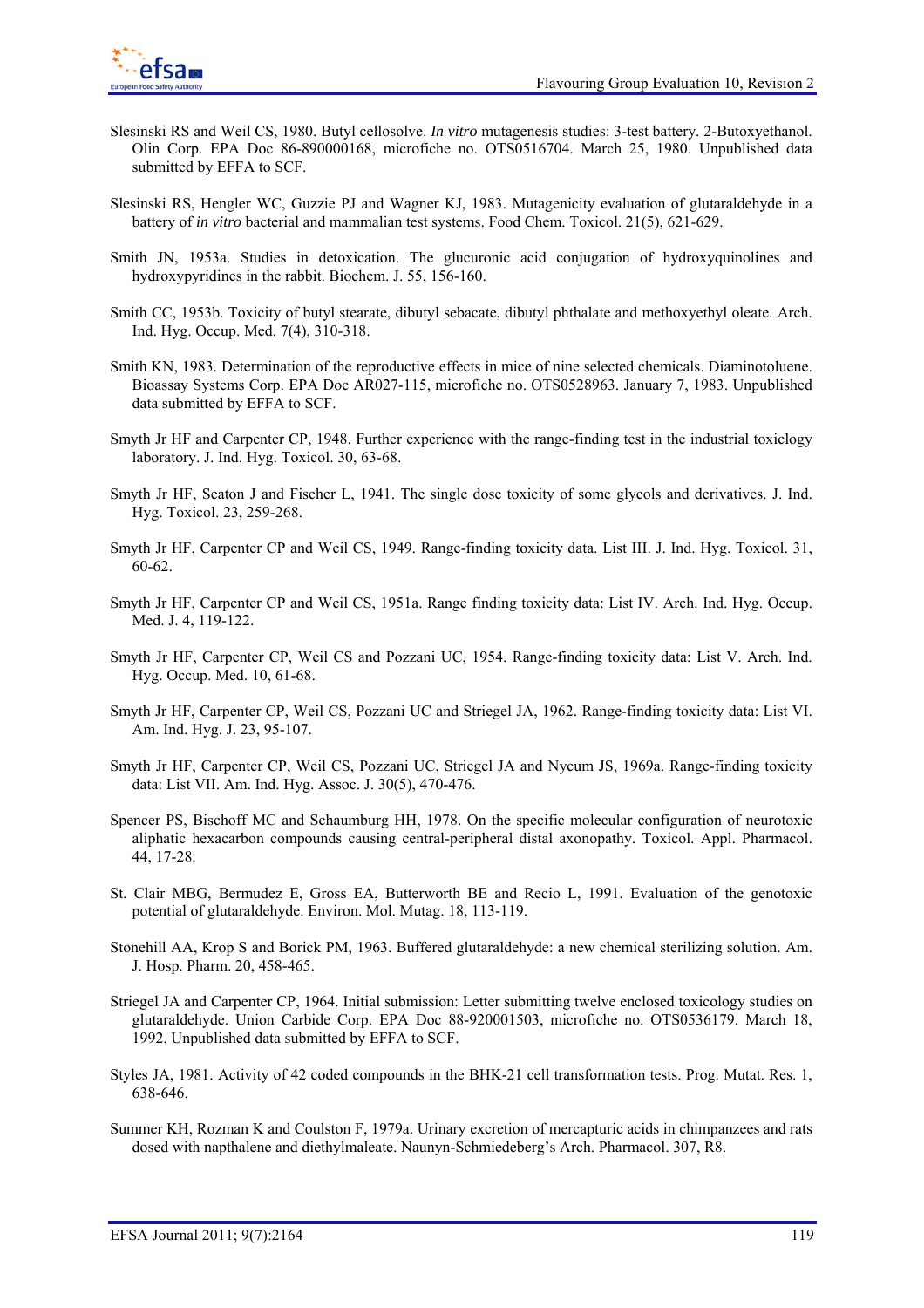

- Tate RL, Mehlman MA and Tobin RB, 1971. Metabolic fate of 1,3-butanediol in the rat: conversion to betahydroxybutyrate J. Nutr. 101, 1719-1726.
- Tischer RG, Fellers CR and Doyle BJ, 1942. The non-toxicity of levulinic acid. J. Am. Pharm. Assoc. 31, 217- 220.
- TNO, 2000. Volatile Compounds in Food VCF Database. TNO Nutrition and Food Research Institute. Boelens Aroma Chemical Information Service BACIS, Zeist, The Netherlands.
- TNO, 2010. Volatile Compounds in Food VCF Database. TNO Nutrition and Food Research Institute. Boelens Aroma Chemical Information Service BACIS, Zeist, The Netherlands.
- Topham JC, 1980. Do induced sperm-head abnormalities in mice specifically identify mammalian mutagens rather than cacinogens? Mutat. Res. 74, 379-387.
- Trueman RW, 1981. Activity of 42 coded compounds in the Salmonella reverse mutation test. Prog. Mutat. Res. 1, 343-350.
- Tsuchimoto T and Matter BE, 1981. Activity of coded compounds in the micronucleus test. Prog. Mutat. Res. 1, 705-711.
- Turek B, Barta I, Smerak P, Kovacova E, Sedmikova M and Sestakova H, 1997. Mutagenic activity of substances of plant origin. Potravin. Vedy 15(4), 271-288. (In Rumanian)
- Tweats DJ, 1981. Actvity of 42 coded compounds in a differential killing test using *Escherichia coli* strains WP2, WP67 (uvrA polA), and CM871 (uvrA lexA recA). Prog. Mutat. Res. 1, 199-209.
- Uhde P, 2004a. Unpublished report on the genotoxicity of 5,6-dimethyl-tetrahydro-pyran-2-one.
- Union Carbide Corp., 1952. Butyl cellosolve I. Acute and subacute toxicity. II. Evaluation of red blood cell fragility as a measure of initial response. Mellon Institute of Industrial Research, University of Pittsburgh. Report no. 15-37. Cited in Tyler, T.R., 1984. Acute and subchronic toxicity of ethylene glycol monobutyl ether. Environ. Health Perspect. 57, 185-191.
- Union Carbide Corp., 1963. Results of three months of inclusions of butyl cellosolve in the diets of rats. Mellon Institute of Industrial Research special report 26-5. Cited in Tyler, T.R., 1984. Acute and subchronic toxicity of ethylene glycol monobutyl ether. Environ. Health Perspect. 57, 185-191.
- Union Carbide Corp., 1986. Review of the toxicological studies and human health effects: glutaraldehyde. Cited in Anonymous, 1996. Final report on the safety assessment of glutaraldehyde. J. Am. Coll. Toxicol. 15(2), 98-139.
- Union Carbide Corp., 1992. Initial submission: Letter submitting twelve enclosed toxicology studies on glutaraldehyde. EPA Doc 88-920001503, microfiche no. OTS0536179. March 18, 1991. Unpublished data submitted by EFFA to SCF.
- Union Carbide Corp., 1993. 2-Year drinking water study on glutaraldehyde. BRRC Project Report 91U0012. Unpublished data submitted by Union Carbide Corporation, Tarrytown, NY. Cited in Anonymous, 1996. Final report on the safety assessment of Glutaraldehyde. J. Am. Coll. Toxicol. 15(2), 98-139.
- Van Miller JP, Hermansky SJ, Losco PE and Ballantyne B, 2002. Chronic toxicity and oncogenicity study with glutaraldehyde dosed in the drinking water of Fischer 344 rats. Toxicology 175, 177-189.
- Venitt S and Crofton-Sleigh C, 1981. Mutagenicity of 42 coded compounds in a bacterial assay using Escherichia coli and Salmonella typhimurium. Prog. Mutat. Res. 1, 351-360.

Vergnes S and Ballantyne B, 2002. Genetic toxicology studies with glutarladehyde. J. Appl. Toxicol. 22, 45-60.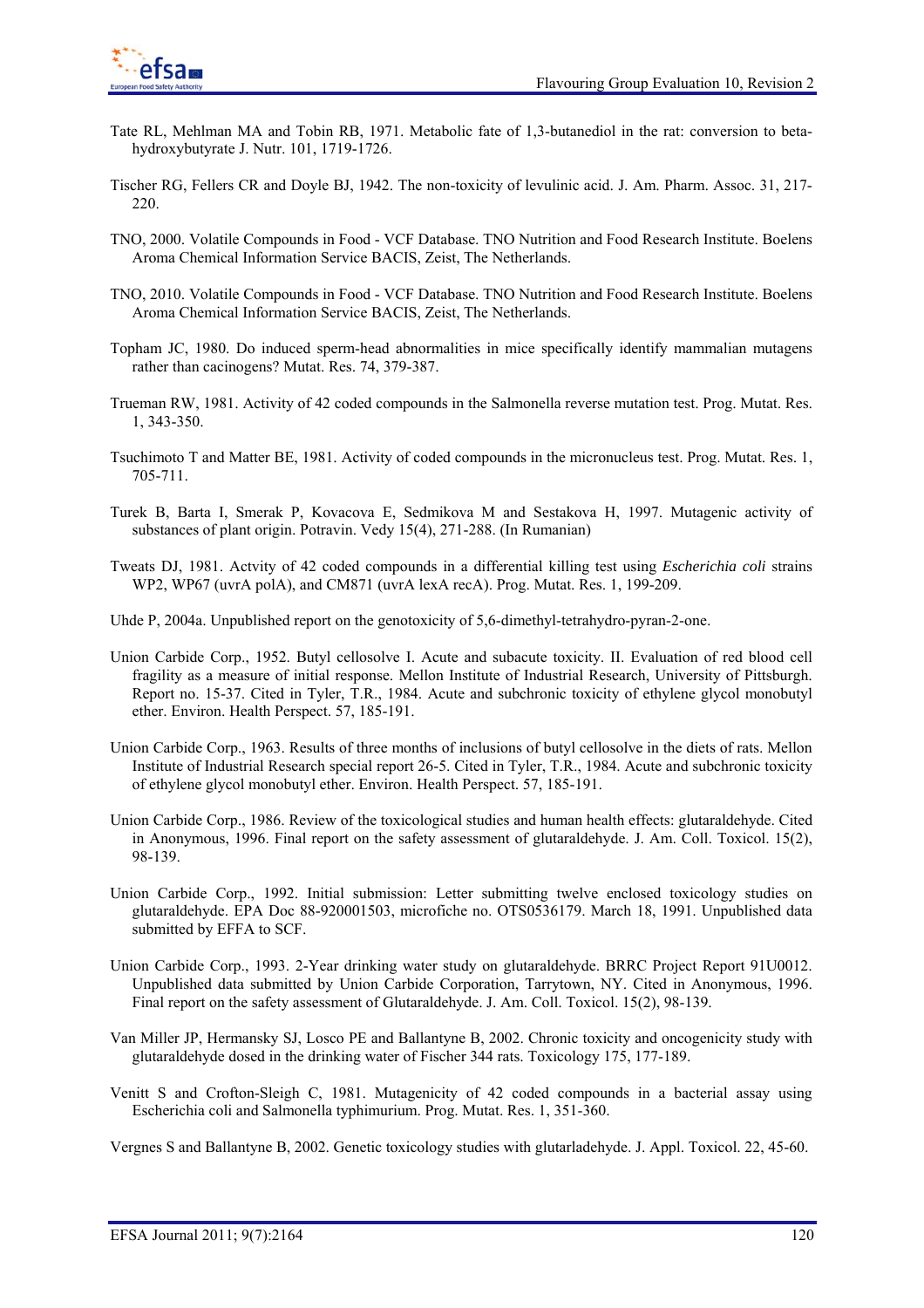- Vergnes JS and Morabit ER, 1993a. UCARCIDE Antimicrobial 250 (glutaraldehyde 50% aqueous solution): Bone marrow chromosomal aberrations assay in rats with cover letter dated 06/04/93. Union Carbide Corp. EPA Doc 86-930000246, microfiche no. OTS0537689. May 27, 1993. Unpublished data submitted by EFFA to SCF.
- Vergnes JS and Morabit ER, 1993b. *In vivo* mouse blood micronucleus test with Swiss-Webster mice with cover letter dated 03/04/93. EPA Doc 86-930000155, microfiche no. OTS0538149. February 26, 1993. Unpublished data submitted by EFFA to SCF.
- Vernot EH, Mc Ewen JD, Haun CC and Kinkead ER, 1977. Acute toxicity and skin corrosion data for some organic and inorganic compounds and aqueous solutions. Toxicol. Appl. Pharmacol. 42(2), 417-423.
- Villalobos-Pietrini R, Gomez-Arroyo S, Altamirano-Lozano M, Orozco R and Rios P, 1989. Cytogenic effects of some cellosolves. Res. Int. Contam. Ambient. 5, 41-48. Cited in Elliot, B.M., Ashby, J., 1997. Review of the genotoxicity of 2-butoxyethanol. Mutat. Res. 387, 89-96.
- Voet D and Voet JG, 1990. Biochemistry. Chapter 19: Citric Acid Cycle. Chapter 23: Lipid Metabolism, betaoxidation, cholesterol biosynthesis. Chapter 24: Amino Acid Metabolism, tetrahydrofolate pathway. John Wiley & Sons, New York, pp. 506- 527, 623- 633, 645- 651, 686- 700, 761-763.
- Wagner VO, 1997. Genetic evaluation of Dow Corning 1-0469 waterborne resin (pentanedial, <0,1 WT.%) in a bacterial reverse mutation assay with cover letter dated 2/6/97. Dow Corning Corp. EPA Doc 56970000441, microfiche no. OTS0573635. January 7, 1997. Unpublished data submitted by EFFA to SCF.
- Walkenstein SS, Wiser R, Gudmundsen C and Kimmel H, 1964. Metabolism of gamma -hydroxybutyric acid. Biochim. Biophys. Acta 86, 640-642.
- Wang G, Maranelli G, Perbellini L, Raineri E and Brugnone G, 1994c. Blood acetone concentration in "normal people" and in exposed workers 16 h after the end of the workshift. Int. Arch Occup. Environ Health 65, 285-289.
- Wangenheim J and Bolcsfoldi G, 1988. Mouse lymphoma L5178Y thymidine kinase locus assay of 50 compounds. Mutagenesis 3(3), 193-205.
- Watanabe S and Morimoto Y, 1990. Mutagenicity test. Cis-6-dodecen-4-olide. Takasago International Corporation. September 21, 1990. Unpublished data submitted by EFFA to SCF.
- Watanabe K, Sakamoto K and Sasaki T, 1998a. Comparisons on chemically-induced mutation among four bacterial strains, *Salmonella typhimurium* TA102 and TA2638, and *Escherichia coli* WP2/pKM101 And WP2 uvrA/pKM101: collaborative study II. Mutat. Res. 412(1), 17-31.
- Weil CS and Wright GJ, 1967. Intra- and interlaboratory comparative evaluation of single oral test. Toxicol. Appl. Pharmacol. 11, 378-388.
- Weiner, H., 1980. Aldehyde oxidating enzymes. In: Jakoby, W.B., (Ed.). Enzymatic Basis of Detoxification. vol 1, 261.

Academic Press, New York, pp. 261-280.

- Wenzel DG and Koff GY, 1956. H, Am. Pharm. Ass. 45, 669. Cited in European Commission European Chemicals Bureau, 2000. IUCLID Dataset, Substance ID: 107-88-0, EINECS Name butane-1,3-diol. Section 5.1.1 Acute Oral Toxicity.
- WHO, 1998a. Acetone. Environmental Helath Criteria (EHC) 207. International Programme on Chemical Safety (IPCS); World Health Organization, Geneva, Switzerland.
- Wier PJ, Lewis SC and Traul KA, 1987. A comparison of developmental toxicity evident at term to postnatal growth and survival using ethylene glycol monoethyl ether, ethylene glycol monobutyl ether, and ethanol. Teratog., Carcinog. Mutag. 7(1), 55-64.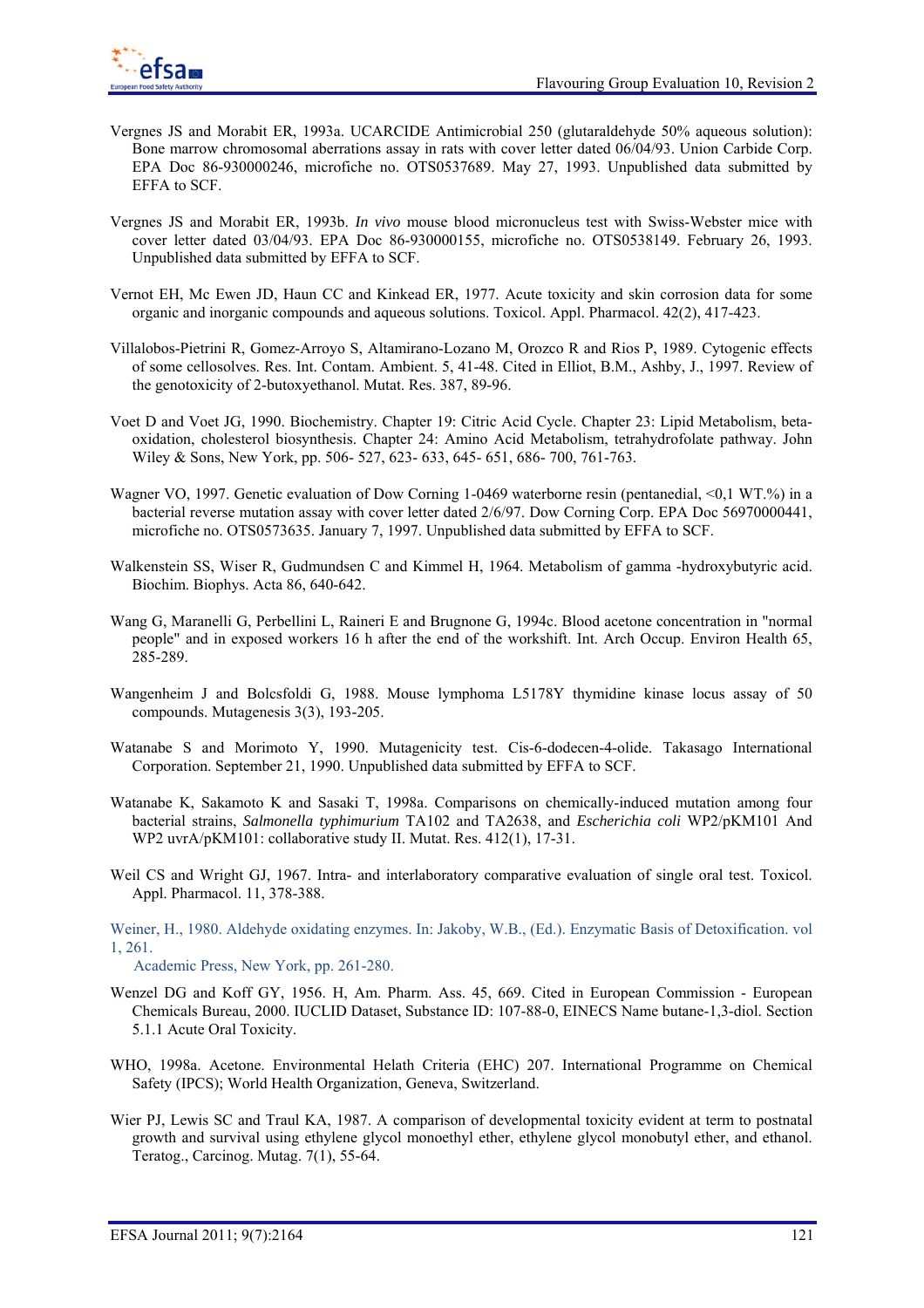

- Wilcox P, Naidoo A, Wedd DJ and Gatehouse DG, 1990. Comparison of *Salmonella typhimurium* TA102 with Escherichia coli WP2 tester strains. Mutagenesis 5(3), 285-291.
- Wild D, King MT, Gocke E and Eckhard K, 1983. Study of artificial flavouring substances for mutagenicity in the Salmonella/microsome, BASC and micronucleus tests. Food Chem. Toxicol. 21(6), 707-719.
- Williams RT, 1959a. Detoxication mechanisms. The metabolism and Detoxification of Drugs, Toxic Substances, and Other Organic Compounds.  $2<sup>nd</sup>$  Ed. Chapman & Hall Ltd, London.
- Wohl AJ, 1974a. Acute oral toxicity (rat 5 gms/kg body weight dose). Dermal toxicity (rabbit 5 gms/kg body weight dose). Amyl vinyl carbinol. Biological Science Laboratories. April 2, 1974. Unpublished data submitted by EFFA to SCF.
- Wolf MA, 1959. Results of range finding toxicological test on Dowanol EB (sanitized). Dow Chem. Co. EPA Doc 86-890001175S, microfiche no. OTS0520315. March 30, 1959. Unpublished data submitted by EFFA to SCF.
- Wolven AM and Levenstein I, 1969. Acute oral toxicity reports on rats. Diethylmalonate. Leberco Laboratories. Assay no. 23460. July 31, 1962. Unpublished data submitted by EFFA to SCF.
- Yamaguchi T and Nakagawa K, 1983. Mutagenicity of and formation of oxygen radicals by trioses and glyoxal derivatives. Agric. Biol, Chem. 47(11), 2461-2465.
- Yamaguchi T, 1982. Mutagenicity of trioses and methyl glyoxal on *Salmonella typhimurium*. Agric. Biol. Chem. 46(3), 849-851.
- Yamashita N, Murata M, Inoue S, Hiraku Y, Yoshinaga T and Kawanishi S, 1998. Superoxide formation and DNA damage induced by a fragrant furanone in the presence of copper (II). Mutat. Res. 397, 191-201.
- Yingnian Y, Yifab D, Ming F and Xingruo C, 1990. ADPRT-mediated decrease of cellular NAD content and the detection of chemically induced DNA damage-development of a new short-term screening test for mutagens. Proc. CAMS PUMC 5, 19-24.
- Yoo YS, 1986. Mutagenic and antimutagenic activities of flavoring agents used in foodstuffs. Osaka City Med. J. 34(3-4), 267-288.
- Yoon JS, Mason JM, Valencia R, Woodruff RC and Zimmering S, 1985. Chemical mutagenesis testing in Drosophila. IV. Results of 45 coded compounds tested for the national toxicology program. Environ. Mutag. 7, 349-367.
- Zeiger E and Margolin BH, 2000. The proportions of mutagens among chemicals in commerce. Reg. Toxicol. Pharmacol. 32, 219-225.
- Zeiger E, Anderson B, Haworth S, Lawlor T and Mortelmans K, 1988. Salmonella mutagenicity tests: IV. Results from the testing of 300 chemicals. Environ. Mol. Mutag. 11(Suppl. 12), 1-158.
- Zeiger E, Anderson B, Haworth S, Lawlor T and Mortelmans K, 1992. Salmonella mutagenicity tests: V. Results from the testing of 311 chemicals. Environ. Mol. Mutag. 19(21), 2-141.
- Zimmering S, Mason JM and Valencia R, 1989. Chemical mutagenesis testing in Drosophila. VII. Results of 22 coded compounds tested in larval feeding experiments. Environ. Mol. Mutag. 14, 245-251.
- Zlatkis A and Liebich HM, 1971. Profile of volatile metabolites in human urine. Clin. Chem. 17(7), 592-594.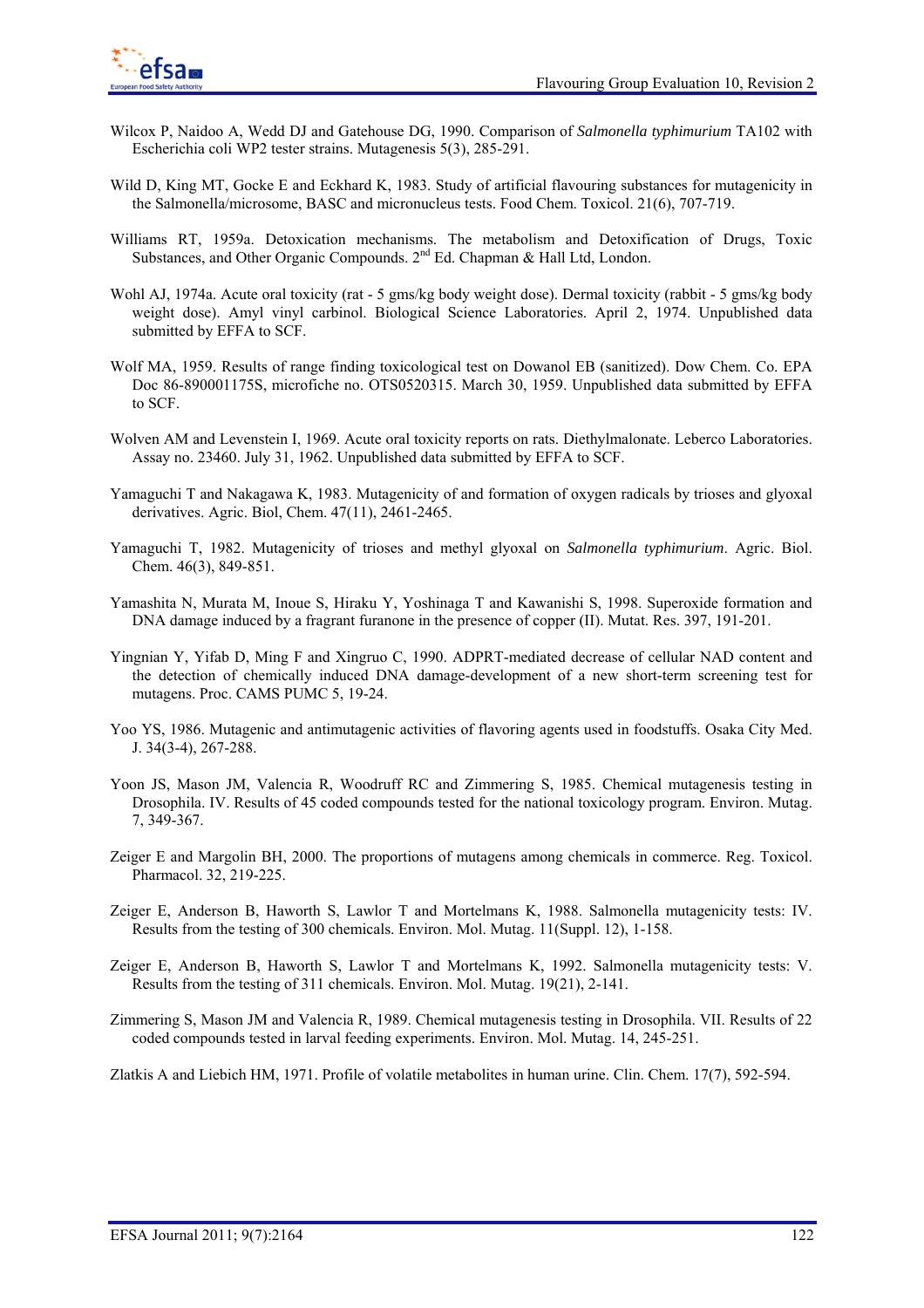

## **ABBREVIATIONS**

| <b>ADH</b>                  | Alcohol dehydrogenase                                                                                         |
|-----------------------------|---------------------------------------------------------------------------------------------------------------|
| <b>ADI</b>                  | Acceptable Daily Intake                                                                                       |
| CAS                         | <b>Chemical Abstract Service</b>                                                                              |
| $\ensuremath{\mathsf{CEF}}$ | Panel on Food Contact Materials, Enzymes, Flavourings and Processing Aids<br><b>Chemical Abstract Service</b> |
| <b>CHO</b>                  | Chinese hamster ovary (cells)                                                                                 |
| <b>CNS</b>                  | Central Nervous System                                                                                        |
| CoE                         | Council of Europe                                                                                             |
| <b>DNA</b>                  | Deoxyribonucleic acid                                                                                         |
| <b>DRF</b>                  | Dose Range Finder                                                                                             |
| EC                          | European Commission                                                                                           |
| <b>EFFA</b>                 | European Flavour and Fragrance Association                                                                    |
| <b>EFSA</b>                 | The European Food Safety Authority                                                                            |
| <b>EPA</b>                  | <b>Environmental Protection Agency</b>                                                                        |
| ER                          | Endoplasmic Reticulum                                                                                         |
| EU                          | European Union                                                                                                |
| <b>FAO</b>                  | Food and Agriculture Organization of the United Nations                                                       |
| <b>FDA</b>                  | Food and Drug Administration                                                                                  |
| <b>FEMA</b>                 | Flavor and Extract Manufacturers Association                                                                  |
| FGE                         | <b>Flavouring Group Evaluation</b>                                                                            |
| <b>FLAVIS (FL)</b>          | Flavour Information System (database)                                                                         |
| <b>GLP</b>                  | Good Laboratory Practice                                                                                      |
| <b>GSH</b>                  | Glutathione                                                                                                   |
| ID                          | Identity                                                                                                      |
| <b>IOFI</b>                 | International Organization of the Flavour Industry                                                            |
| IR                          | Infrared spectroscopy                                                                                         |
| I.V.                        | Intravenous                                                                                                   |
| <b>JECFA</b>                | The Joint FAO/WHO Expert Committee on Food Additives                                                          |
| $LD_{50}$                   | Lethal Dose, 50%; Median lethal dose                                                                          |
| <b>LOAEL</b>                | Lowest Observed Adverse Effect Level                                                                          |
| <b>MFD</b>                  | Median Fatal Dose                                                                                             |
| MS                          | Mass spectrometry                                                                                             |
| <b>MSDI</b>                 | Maximised Survey-derived Daily Intake                                                                         |
| mTAMDI                      | Modified Theoretical Added Maximum Daily Intake                                                               |
| <b>NAD</b>                  | Nicotinamide Adenine Dinucleotide                                                                             |
| <b>NADP</b>                 | Nicotinamide Adenine Dinucleotide Phosphate                                                                   |